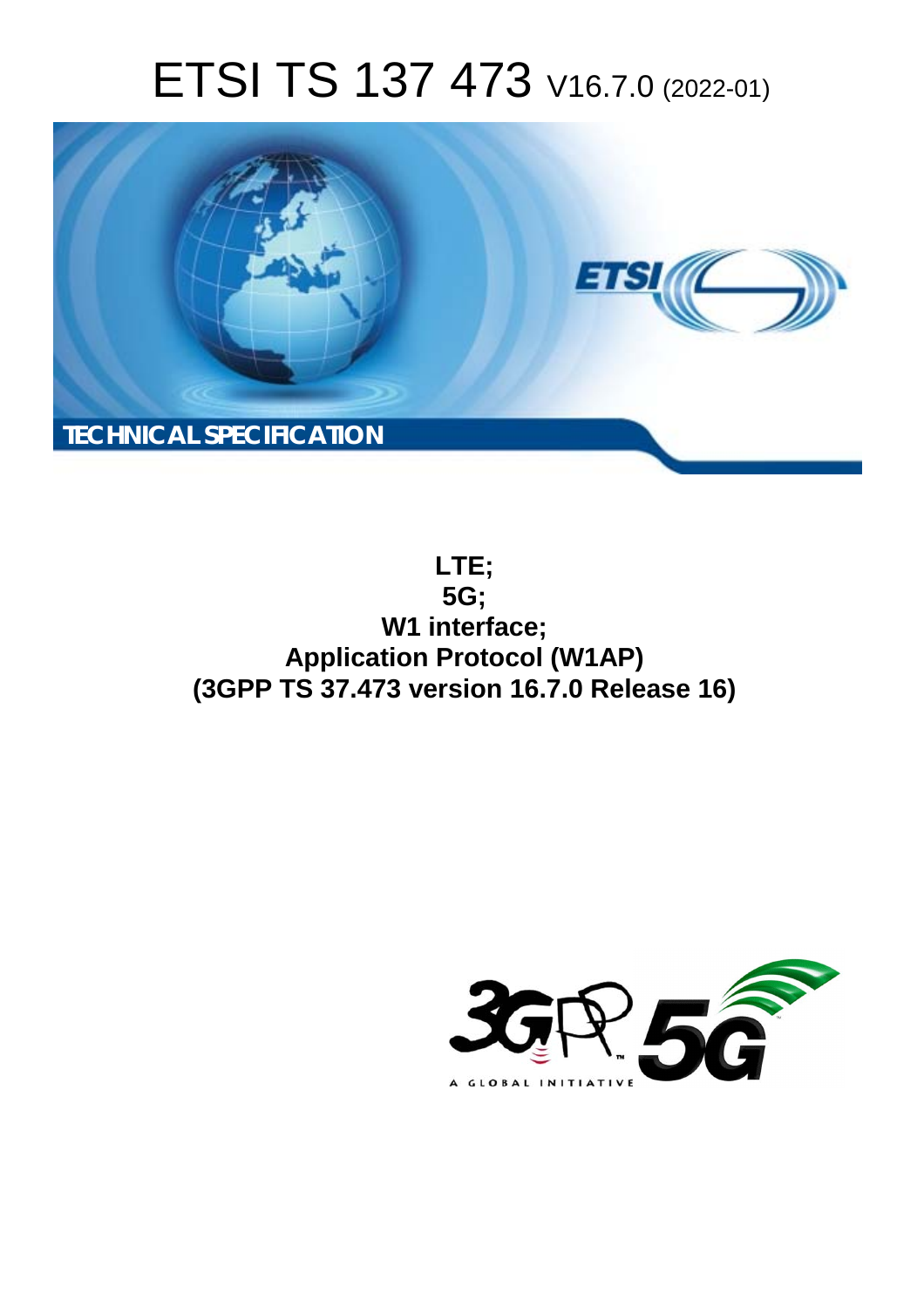Reference RTS/TSGR-0337473vg70

Keywords

5G,LTE

#### *ETSI*

650 Route des Lucioles F-06921 Sophia Antipolis Cedex - FRANCE

Tel.: +33 4 92 94 42 00 Fax: +33 4 93 65 47 16

Siret N° 348 623 562 00017 - APE 7112B Association à but non lucratif enregistrée à la Sous-Préfecture de Grasse (06) N° w061004871

#### *Important notice*

The present document can be downloaded from: <http://www.etsi.org/standards-search>

The present document may be made available in electronic versions and/or in print. The content of any electronic and/or print versions of the present document shall not be modified without the prior written authorization of ETSI. In case of any existing or perceived difference in contents between such versions and/or in print, the prevailing version of an ETSI deliverable is the one made publicly available in PDF format at [www.etsi.org/deliver](http://www.etsi.org/deliver).

Users of the present document should be aware that the document may be subject to revision or change of status. Information on the current status of this and other ETSI documents is available at <https://portal.etsi.org/TB/ETSIDeliverableStatus.aspx>

If you find errors in the present document, please send your comment to one of the following services: <https://portal.etsi.org/People/CommiteeSupportStaff.aspx>

#### *Notice of disclaimer & limitation of liability*

The information provided in the present deliverable is directed solely to professionals who have the appropriate degree of experience to understand and interpret its content in accordance with generally accepted engineering or other professional standard and applicable regulations.

No recommendation as to products and services or vendors is made or should be implied.

No representation or warranty is made that this deliverable is technically accurate or sufficient or conforms to any law and/or governmental rule and/or regulation and further, no representation or warranty is made of merchantability or fitness for any particular purpose or against infringement of intellectual property rights.

In no event shall ETSI be held liable for loss of profits or any other incidental or consequential damages.

Any software contained in this deliverable is provided "AS IS" with no warranties, express or implied, including but not limited to, the warranties of merchantability, fitness for a particular purpose and non-infringement of intellectual property rights and ETSI shall not be held liable in any event for any damages whatsoever (including, without limitation, damages for loss of profits, business interruption, loss of information, or any other pecuniary loss) arising out of or related to the use of or inability to use the software.

#### *Copyright Notification*

No part may be reproduced or utilized in any form or by any means, electronic or mechanical, including photocopying and microfilm except as authorized by written permission of ETSI. The content of the PDF version shall not be modified without the written authorization of ETSI.

The copyright and the foregoing restriction extend to reproduction in all media.

© ETSI 2022. All rights reserved.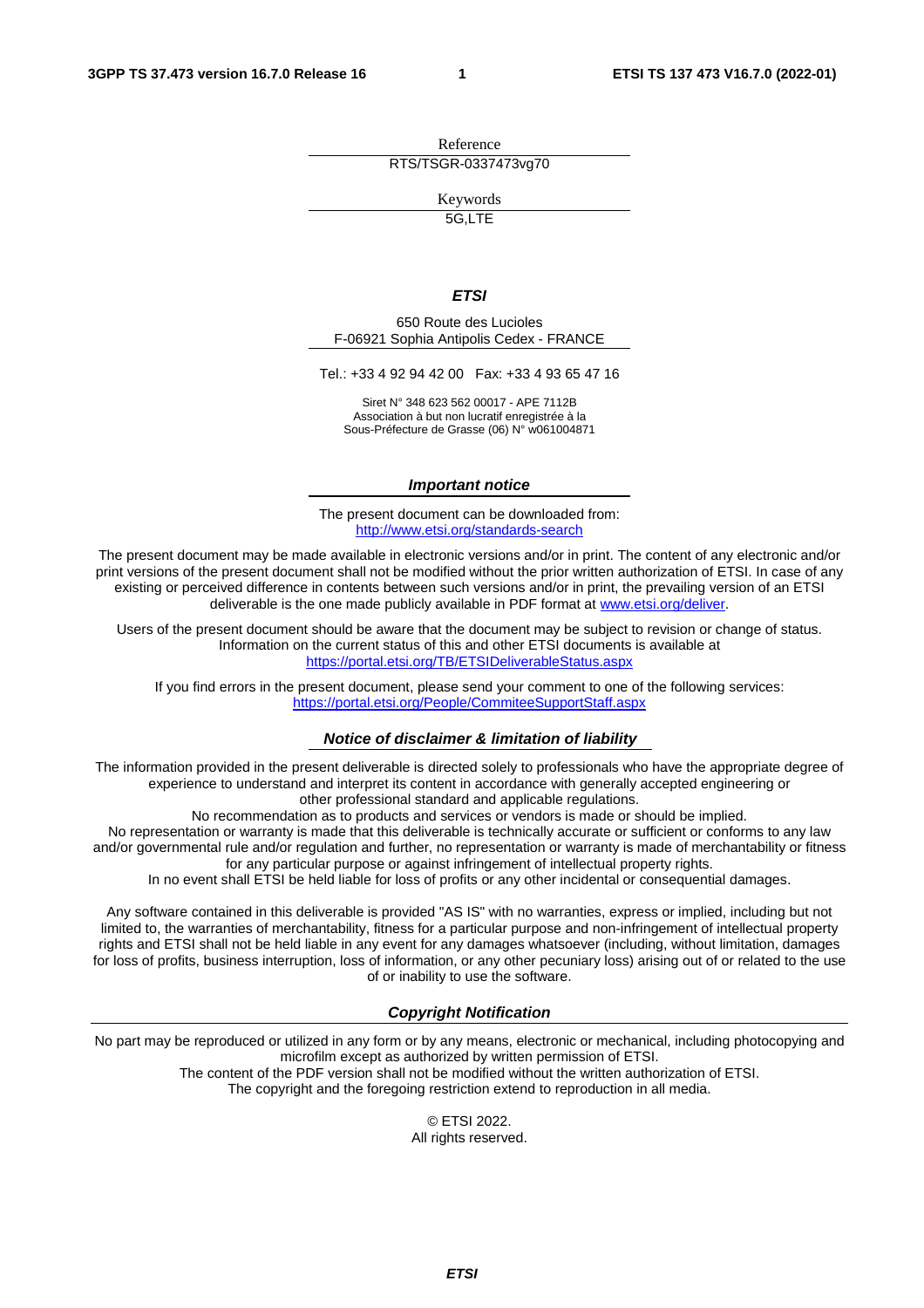## Intellectual Property Rights

#### Essential patents

IPRs essential or potentially essential to normative deliverables may have been declared to ETSI. The declarations pertaining to these essential IPRs, if any, are publicly available for **ETSI members and non-members**, and can be found in ETSI SR 000 314: *"Intellectual Property Rights (IPRs); Essential, or potentially Essential, IPRs notified to ETSI in respect of ETSI standards"*, which is available from the ETSI Secretariat. Latest updates are available on the ETSI Web server ([https://ipr.etsi.org/\)](https://ipr.etsi.org/).

Pursuant to the ETSI Directives including the ETSI IPR Policy, no investigation regarding the essentiality of IPRs, including IPR searches, has been carried out by ETSI. No guarantee can be given as to the existence of other IPRs not referenced in ETSI SR 000 314 (or the updates on the ETSI Web server) which are, or may be, or may become, essential to the present document.

#### **Trademarks**

The present document may include trademarks and/or tradenames which are asserted and/or registered by their owners. ETSI claims no ownership of these except for any which are indicated as being the property of ETSI, and conveys no right to use or reproduce any trademark and/or tradename. Mention of those trademarks in the present document does not constitute an endorsement by ETSI of products, services or organizations associated with those trademarks.

**DECT™**, **PLUGTESTS™**, **UMTS™** and the ETSI logo are trademarks of ETSI registered for the benefit of its Members. **3GPP™** and **LTE™** are trademarks of ETSI registered for the benefit of its Members and of the 3GPP Organizational Partners. **oneM2M™** logo is a trademark of ETSI registered for the benefit of its Members and of the oneM2M Partners. **GSM**® and the GSM logo are trademarks registered and owned by the GSM Association.

## Legal Notice

This Technical Specification (TS) has been produced by ETSI 3rd Generation Partnership Project (3GPP).

The present document may refer to technical specifications or reports using their 3GPP identities. These shall be interpreted as being references to the corresponding ETSI deliverables.

The cross reference between 3GPP and ETSI identities can be found under<http://webapp.etsi.org/key/queryform.asp>.

## Modal verbs terminology

In the present document "**shall**", "**shall not**", "**should**", "**should not**", "**may**", "**need not**", "**will**", "**will not**", "**can**" and "**cannot**" are to be interpreted as described in clause 3.2 of the [ETSI Drafting Rules](https://portal.etsi.org/Services/editHelp!/Howtostart/ETSIDraftingRules.aspx) (Verbal forms for the expression of provisions).

"**must**" and "**must not**" are **NOT** allowed in ETSI deliverables except when used in direct citation.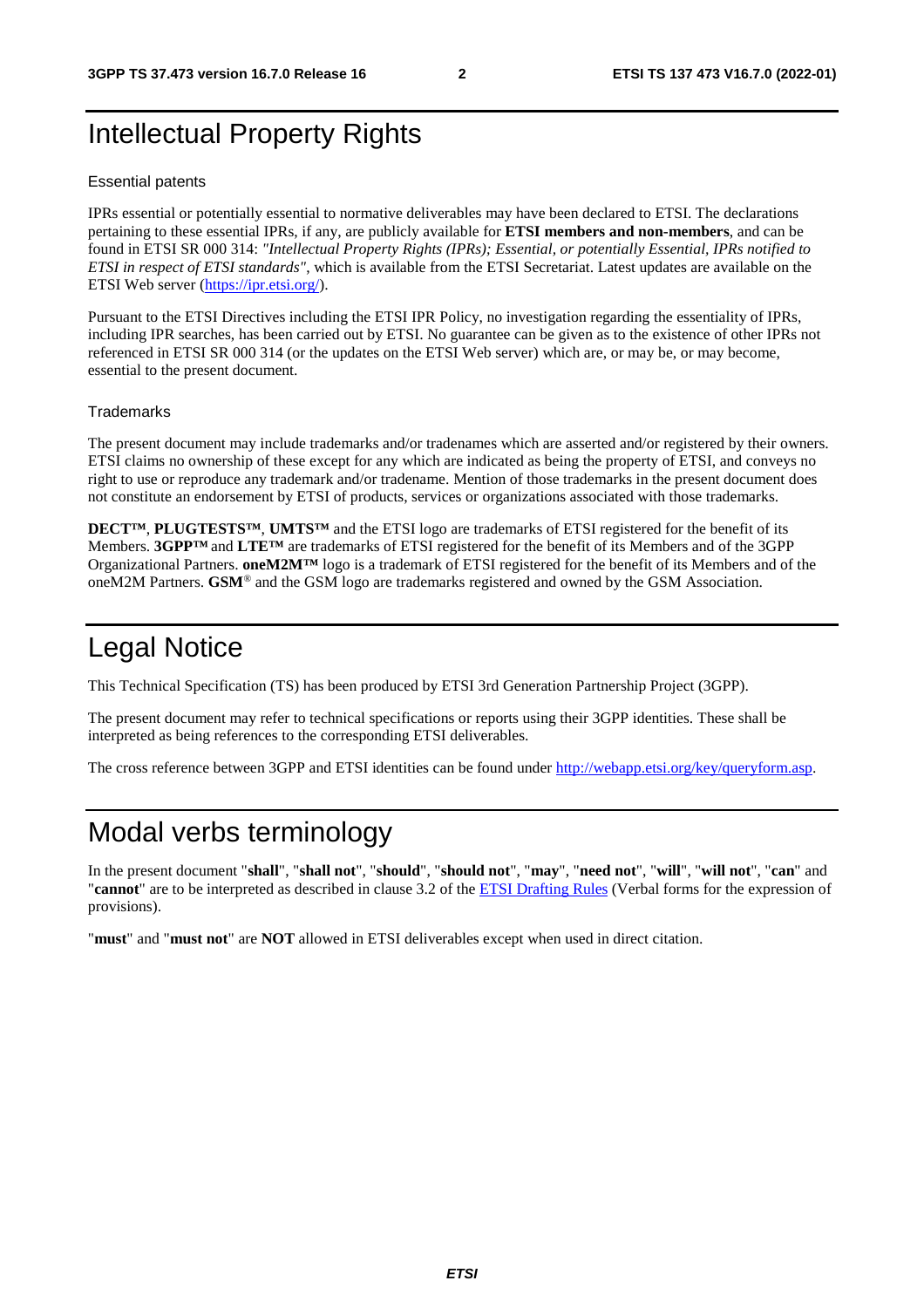ETSI TS 137 473 V16.7.0 (2022-01)

## Contents

| 1                |  |    |
|------------------|--|----|
| 2                |  |    |
| 3                |  |    |
| 3.1              |  |    |
| 3.2<br>3.3       |  |    |
|                  |  |    |
| 4                |  |    |
| 4.1              |  |    |
| 4.2<br>4.3       |  |    |
|                  |  |    |
| 5                |  |    |
| 6                |  |    |
| 7                |  |    |
| 8                |  |    |
| 8.1              |  |    |
| 8.2              |  |    |
| 8.2.1            |  |    |
| 8.2.1.1          |  |    |
| 8.2.1.2          |  |    |
| 8.2.1.2.1        |  |    |
| 8.2.1.2.2        |  |    |
| 8.2.1.3<br>8.2.2 |  |    |
| 8.2.2.1          |  |    |
| 8.2.2.2          |  |    |
| 8.2.2.3          |  |    |
| 8.2.3            |  |    |
| 8.2.3.1          |  |    |
| 8.2.3.2          |  |    |
| 8.2.3.3          |  |    |
| 8.2.3.4          |  |    |
| 8.2.4            |  |    |
| 8.2.4.1          |  |    |
| 8.2.4.2          |  |    |
| 8.2.4.3          |  |    |
| 8.2.4.4<br>8.2.5 |  |    |
| 8.2.5.1          |  |    |
| 8.2.5.2          |  | 21 |
| 8.2.5.3          |  |    |
| 8.2.5.4          |  |    |
| 8.2.6            |  |    |
| 8.2.6.1          |  |    |
| 8.2.6.2          |  |    |
| 8.2.7            |  |    |
| 8.2.7.1          |  |    |
| 8.2.7.2          |  |    |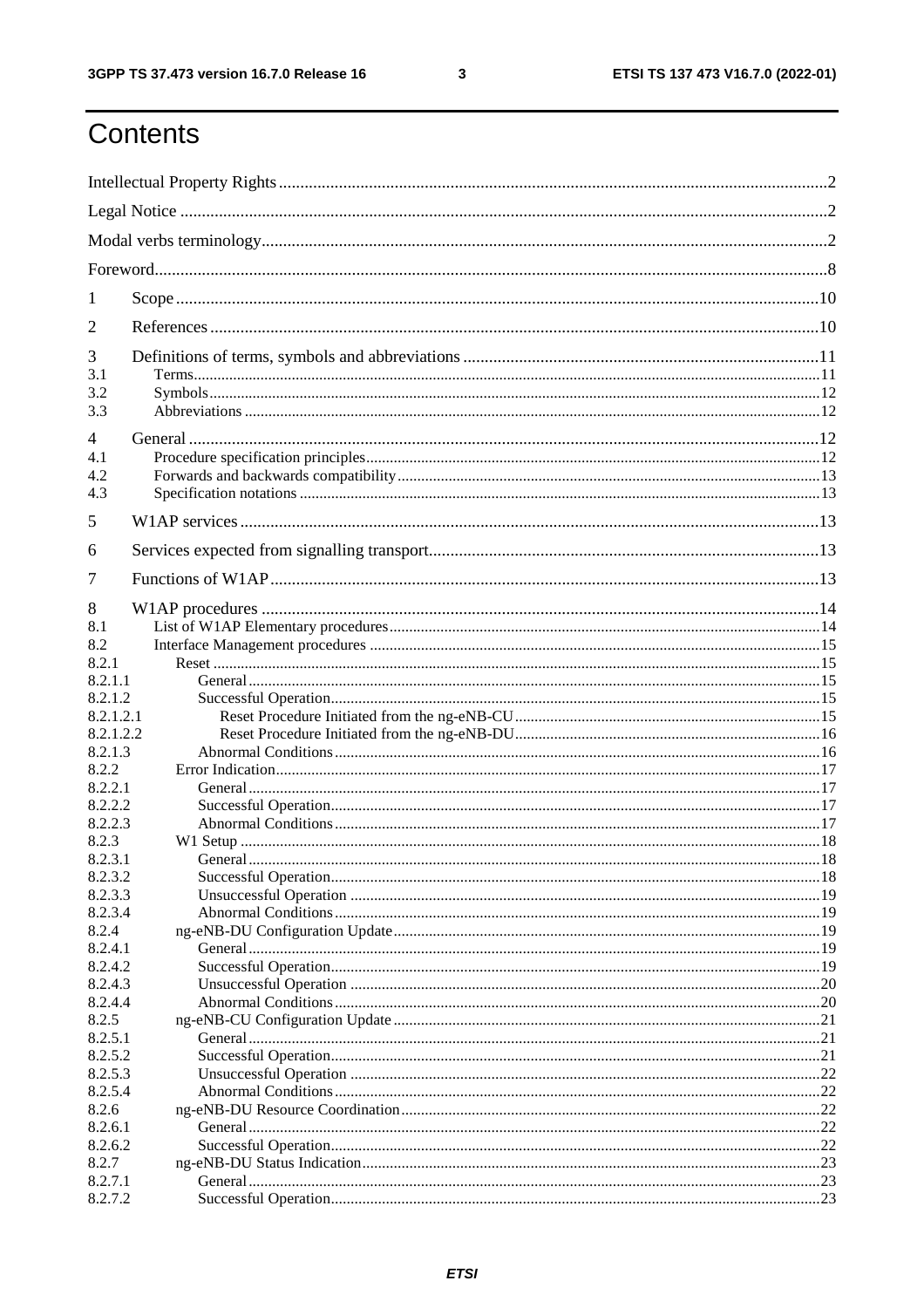$\overline{\mathbf{4}}$ 

| 8.2.7.3 |  |
|---------|--|
| 8.3     |  |
| 8.3.1   |  |
| 8.3.1.1 |  |
| 8.3.1.2 |  |
| 8.3.1.3 |  |
| 8.3.1.4 |  |
| 8.3.2   |  |
| 8.3.2.1 |  |
| 8.3.2.2 |  |
| 8.3.2.3 |  |
| 8.3.3   |  |
| 8.3.3.1 |  |
| 8.3.3.2 |  |
| 8.3.3.4 |  |
| 8.3.4   |  |
| 8.3.4.1 |  |
| 8.3.4.2 |  |
| 8.3.4.3 |  |
| 8.3.4.4 |  |
| 8.3.5   |  |
| 8.3.5.1 |  |
| 8.3.5.2 |  |
| 8.3.5.3 |  |
| 8.3.5.4 |  |
| 8.3.6   |  |
| 8.3.6.1 |  |
| 8.3.6.2 |  |
| 8.3.6.3 |  |
| 8.3.7   |  |
| 8.3.7.1 |  |
| 8.3.7.2 |  |
| 8.3.7.3 |  |
| 8.4     |  |
| 8.4.1   |  |
| 8.4.1.1 |  |
| 8.4.1.2 |  |
| 8.4.1.3 |  |
| 8.4.2   |  |
| 8.4.2.1 |  |
| 8.4.2.2 |  |
| 8.4.2.3 |  |
| 8.4.3   |  |
| 8.4.3.1 |  |
| 8.4.3.2 |  |
| 8.4.3.3 |  |
| 8.4.4   |  |
| 8.5     |  |
| 8.5.1   |  |
| 8.5.1.1 |  |
| 8.5.1.2 |  |
| 8.5.1.3 |  |
| 8.5.1.4 |  |
| 8.5.2   |  |
| 8.5.2.1 |  |
| 8.5.2.2 |  |
| 8.5.2.3 |  |
| 8.5.3   |  |
| 8.5.3.1 |  |
| 8.5.3.2 |  |
| 8.5.3.3 |  |
| 8.5.4   |  |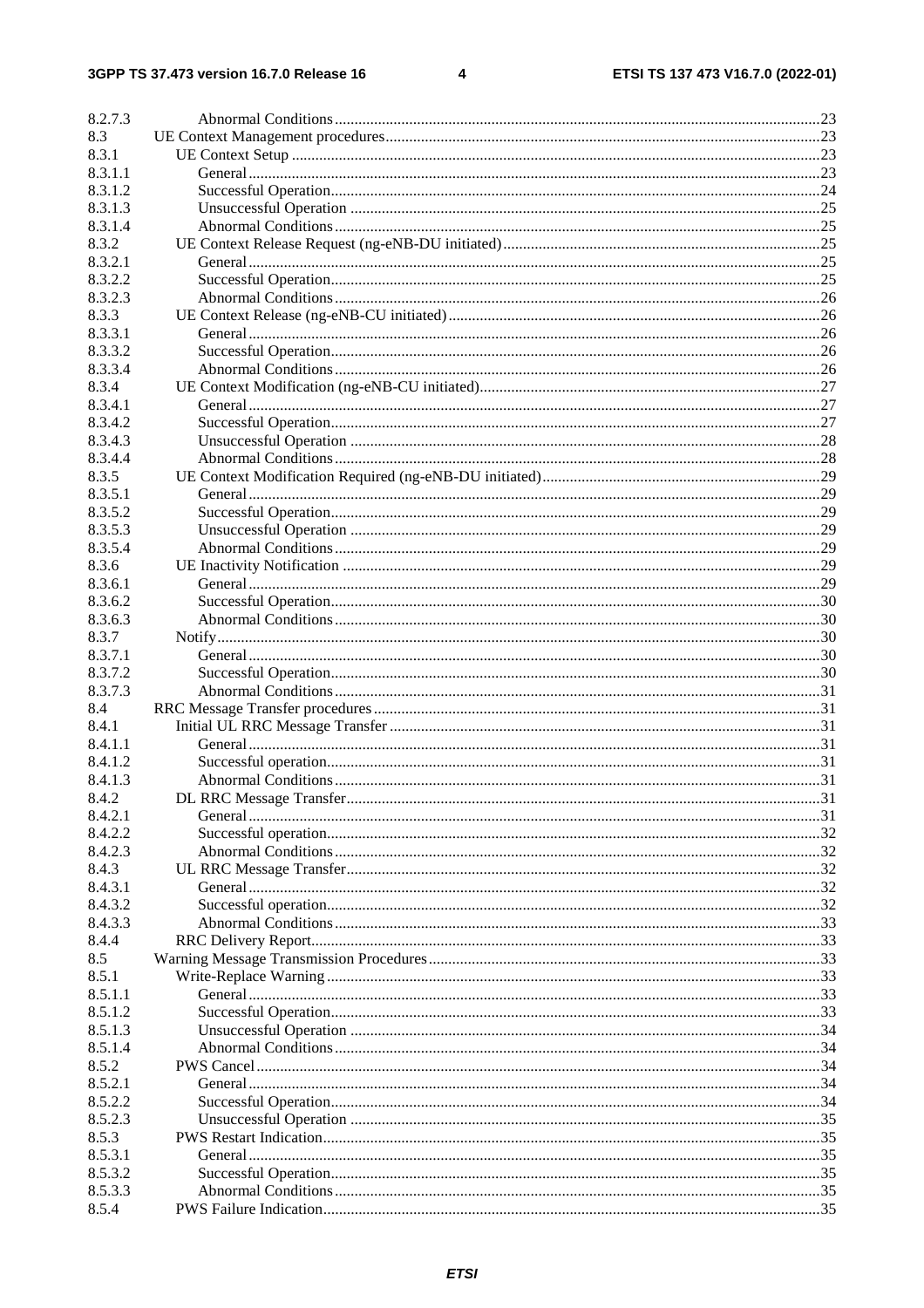#### $5\phantom{a}$

| 8.5.4.1            |  |
|--------------------|--|
| 8.5.4.2            |  |
| 8.5.4.3            |  |
| 8.6                |  |
| 8.6.1              |  |
| 8.6.1.1            |  |
| 8.6.1.2            |  |
| 8.6.1.3            |  |
| 9                  |  |
| 9.1                |  |
| 9.2                |  |
| 9.2.1              |  |
| 9.2.1.1            |  |
| 9.2.1.2            |  |
| 9.2.1.3            |  |
| 9.2.1.4            |  |
| 9.2.1.5            |  |
| 9.2.1.6            |  |
| 9.2.1.7            |  |
| 9.2.1.8            |  |
| 9.2.1.9            |  |
| 9.2.1.10           |  |
| 9.2.1.11           |  |
| 9.2.1.12           |  |
| 9.2.1.13           |  |
| 9.2.1.14           |  |
| 9.2.1.15           |  |
| 9.2.2              |  |
| 9.2.2.1            |  |
| 9.2.2.2            |  |
| 9.2.2.3            |  |
| 9.2.2.4            |  |
| 9.2.2.5            |  |
| 9.2.2.6            |  |
| 9.2.2.7            |  |
| 9.2.2.8            |  |
| 9.2.2.9            |  |
| 9.2.2.10           |  |
| 9.2.2.11           |  |
| 9.2.2.12           |  |
| 9.2.2.13           |  |
| 9.2.2.14           |  |
| 9.2.3              |  |
| 9.2.3.1            |  |
| 9.2.3.2            |  |
| 9.2.3.3            |  |
| 9.2.4              |  |
| 9.2.4.1            |  |
| 9.2.4.2            |  |
| 9.2.4.3            |  |
| 9.2.4.4            |  |
| 9.2.4.5            |  |
| 9.2.4.6            |  |
| 9.2.5              |  |
| 9.2.5.1            |  |
| 9.3                |  |
| 9.3.1              |  |
| 9.3.1.1            |  |
| 9.3.1.2            |  |
| 9.3.1.3<br>9.3.1.4 |  |
|                    |  |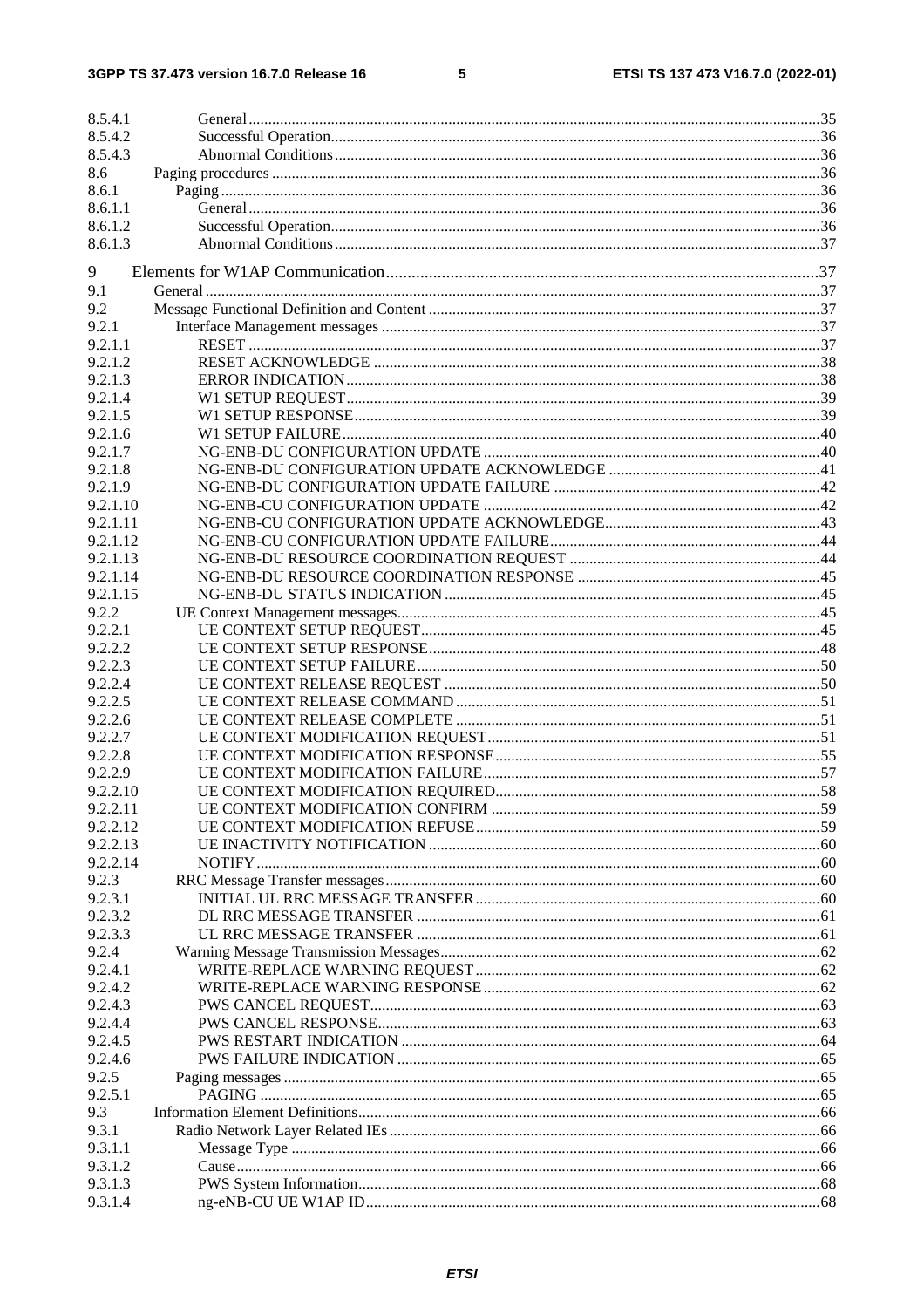#### $\bf 6$

| 9.3.1.5              |  |
|----------------------|--|
| 9.3.1.6              |  |
| 9.3.1.7              |  |
| 9.3.1.8              |  |
| 9.3.1.9              |  |
| 9.3.1.10             |  |
| 9.3.1.11             |  |
| 9.3.1.12             |  |
| 9.3.1.13             |  |
| 9.3.1.14             |  |
| 9.3.1.15             |  |
| 9.3.1.16             |  |
| 9.3.1.17             |  |
| 9.3.1.18             |  |
| 9.3.1.19             |  |
| 9.3.1.20             |  |
| 9.3.1.21             |  |
| 9.3.1.22<br>9.3.1.23 |  |
| 9.3.1.24             |  |
| 9.3.1.25             |  |
| 9.3.1.26             |  |
| 9.3.1.27             |  |
| 9.3.1.28             |  |
| 9.3.1.29             |  |
| 9.3.1.30             |  |
| 9.3.1.31             |  |
| 9.3.1.32             |  |
| 9.3.1.33             |  |
| 9.3.1.34             |  |
| 9.3.1.35             |  |
| 9.3.1.36             |  |
| 9.3.1.37             |  |
| 9.3.1.38             |  |
| 9.3.1.39             |  |
| 9.3.1.40             |  |
| 9.3.1.41             |  |
| 9.3.1.42<br>9.3.1.43 |  |
| 9.3.1.44             |  |
| 9.3.1.45             |  |
| 9.3.1.46             |  |
| 9.3.1.47             |  |
| 9.3.1.48             |  |
| 9.3.1.49             |  |
| 9.3.1.50             |  |
| 9.3.1.51             |  |
| 9.3.1.52             |  |
| 9.3.1.53             |  |
| 9.3.1.54             |  |
| 9.3.1.55             |  |
| 9.3.1.56             |  |
| 9.3.1.57             |  |
| 9.3.1.58             |  |
| 9.3.1.59             |  |
| 9.3.1.60             |  |
| 9.3.1.61             |  |
| 9.3.1.62<br>9.3.1.63 |  |
| 9.3.1.64             |  |
| 9.3.1.65             |  |
| 9.3.1.66             |  |
|                      |  |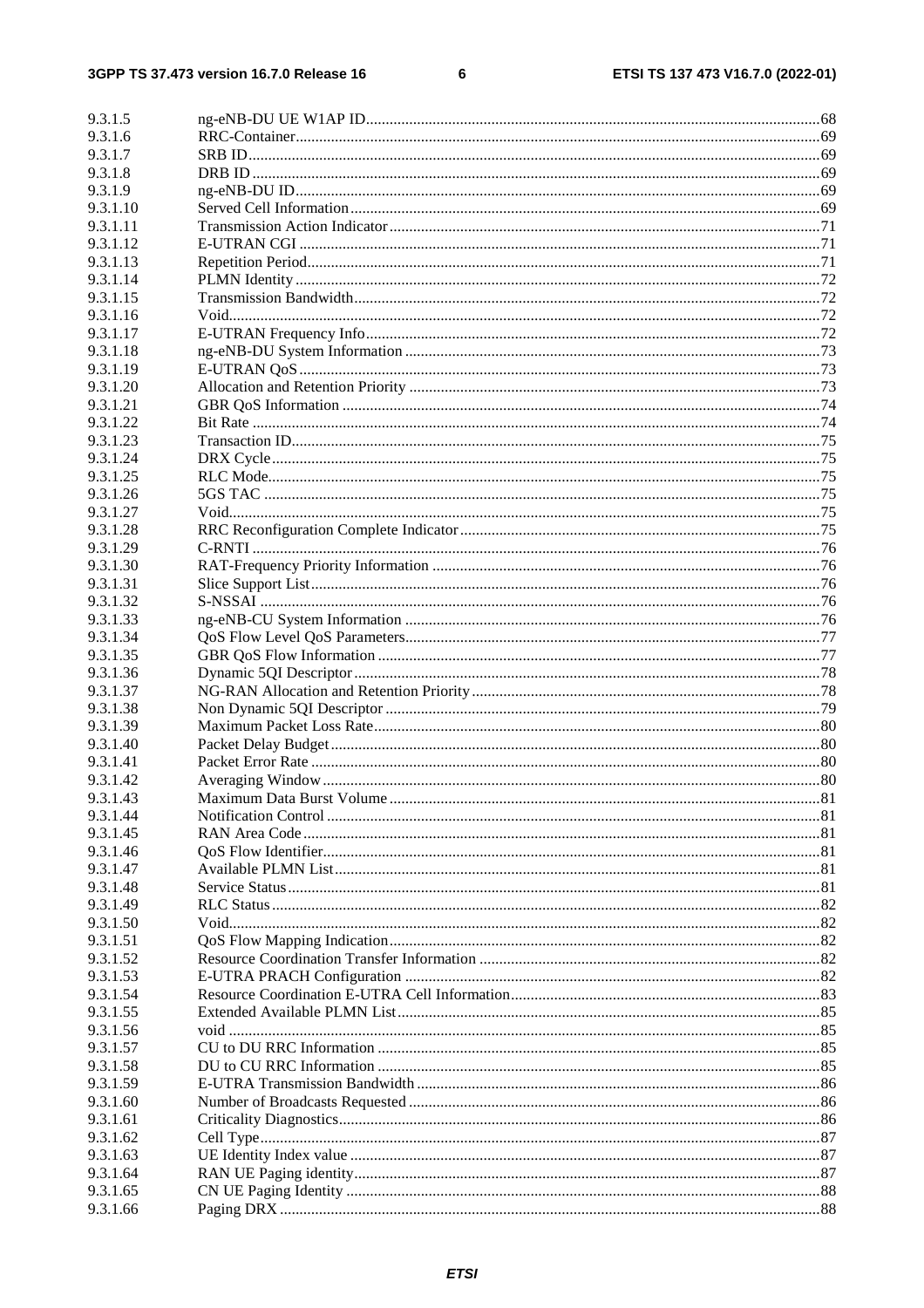$\overline{7}$ 

| 9.3.1.67 |                               |  |
|----------|-------------------------------|--|
| 9.3.1.68 |                               |  |
| 9.3.1.69 |                               |  |
| 9.3.1.70 |                               |  |
| 9.3.2    |                               |  |
| 9.3.2.1  |                               |  |
| 9.3.2.2  |                               |  |
| 9.3.2.3  |                               |  |
| 9.4      |                               |  |
| 9.4.1    |                               |  |
| 9.4.2    |                               |  |
| 9.4.3    |                               |  |
| 9.4.4    |                               |  |
| 9.4.5    |                               |  |
| 9.4.6    |                               |  |
| 9.4.7    |                               |  |
| 9.4.8    |                               |  |
| 9.5      |                               |  |
| 9.6      |                               |  |
| 10       |                               |  |
|          | <b>Annex A (informative):</b> |  |
|          |                               |  |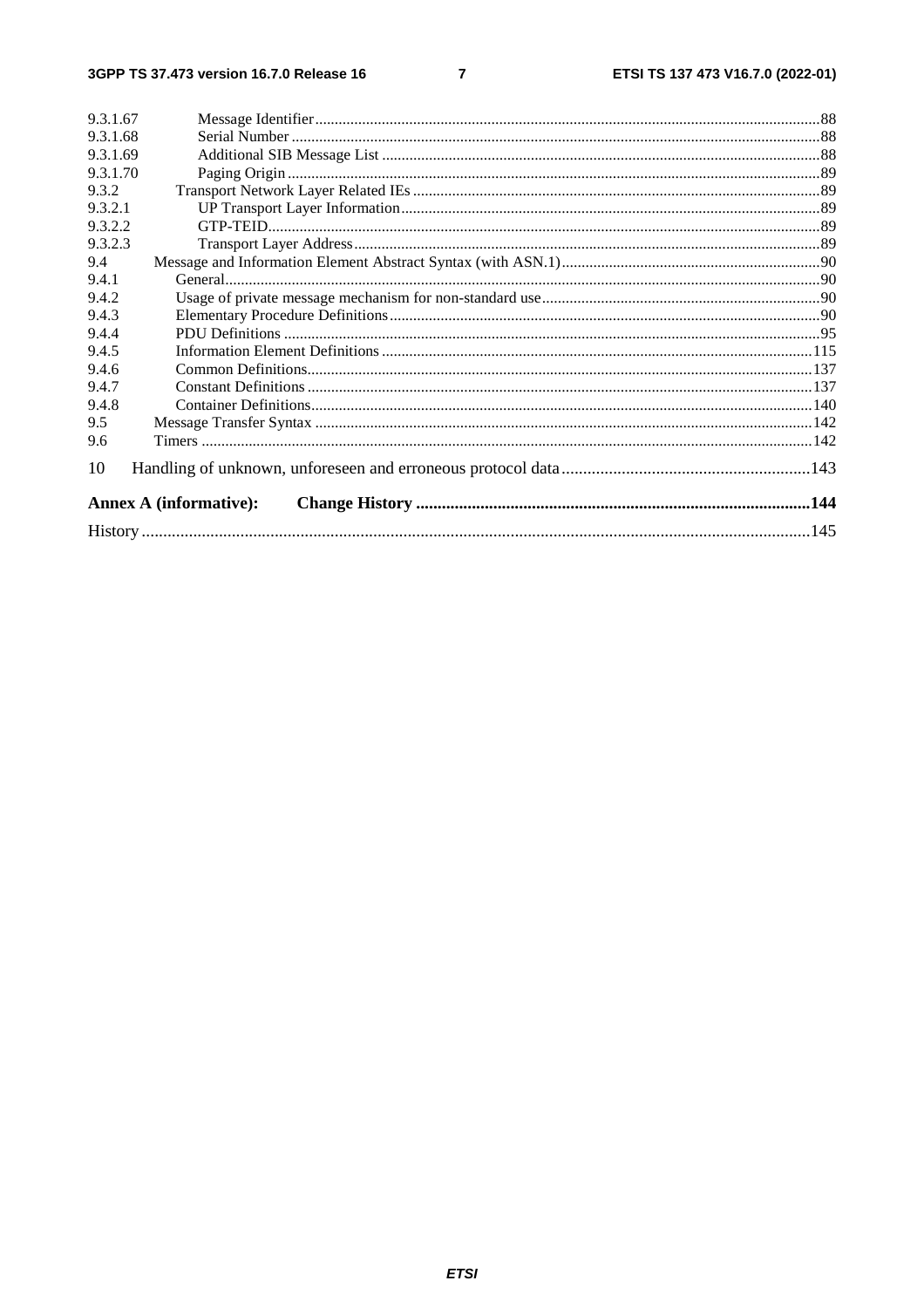## Foreword

This Technical Specification has been produced by the 3rd Generation Partnership Project (3GPP).

The contents of the present document are subject to continuing work within the TSG and may change following formal TSG approval. Should the TSG modify the contents of the present document, it will be re-released by the TSG with an identifying change of release date and an increase in version number as follows:

Version x.y.z

where:

- x the first digit:
	- 1 presented to TSG for information;
	- 2 presented to TSG for approval;
	- 3 or greater indicates TSG approved document under change control.
- y the second digit is incremented for all changes of substance, i.e. technical enhancements, corrections, updates, etc.
- z the third digit is incremented when editorial only changes have been incorporated in the document.

In the present document, modal verbs have the following meanings:

**shall** indicates a mandatory requirement to do something

**shall not** indicates an interdiction (prohibition) to do something

The constructions "shall" and "shall not" are confined to the context of normative provisions, and do not appear in Technical Reports.

The constructions "must" and "must not" are not used as substitutes for "shall" and "shall not". Their use is avoided insofar as possible, and they are not used in a normative context except in a direct citation from an external, referenced, non-3GPP document, or so as to maintain continuity of style when extending or modifying the provisions of such a referenced document.

| should     | indicates a recommendation to do something     |
|------------|------------------------------------------------|
| should not | indicates a recommendation not to do something |
| may        | indicates permission to do something           |
| need not   | indicates permission not to do something       |

The construction "may not" is ambiguous and is not used in normative elements. The unambiguous constructions "might not" or "shall not" are used instead, depending upon the meaning intended.

| can    | indicates that something is possible   |  |  |
|--------|----------------------------------------|--|--|
| cannot | indicates that something is impossible |  |  |

The constructions "can" and "cannot" are not substitutes for "may" and "need not".

| will     | indicates that something is certain or expected to happen as a result of action taken by an agency<br>the behaviour of which is outside the scope of the present document     |
|----------|-------------------------------------------------------------------------------------------------------------------------------------------------------------------------------|
| will not | indicates that something is certain or expected not to happen as a result of action taken by an<br>agency the behaviour of which is outside the scope of the present document |
| might    | indicates a likelihood that something will happen as a result of action taken by some agency the<br>behaviour of which is outside the scope of the present document           |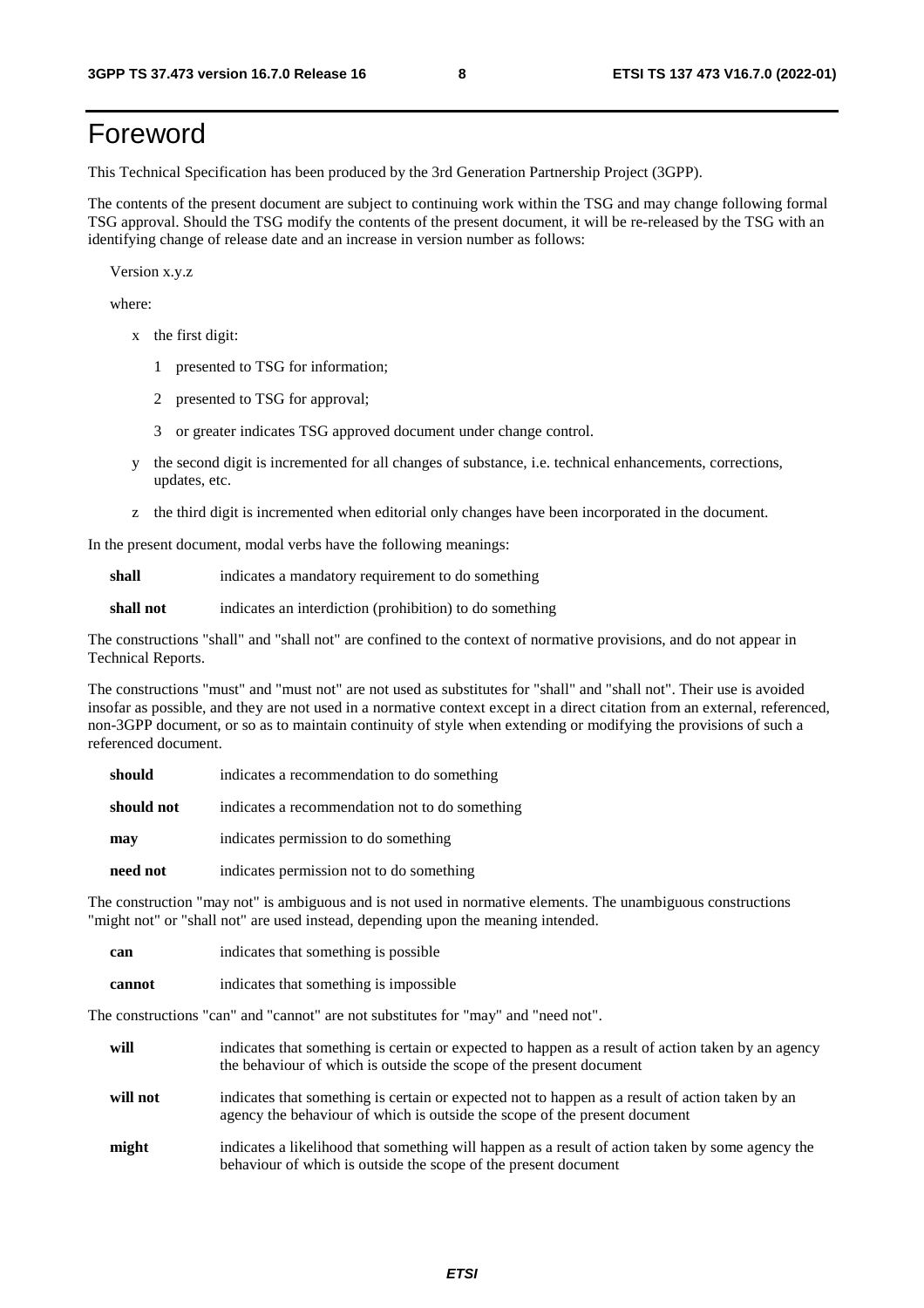**might not** indicates a likelihood that something will not happen as a result of action taken by some agency the behaviour of which is outside the scope of the present document

In addition:

- is (or any other verb in the indicative mood) indicates a statement of fact
- **is not** (or any other negative verb in the indicative mood) indicates a statement of fact

The constructions "is" and "is not" do not indicate requirements.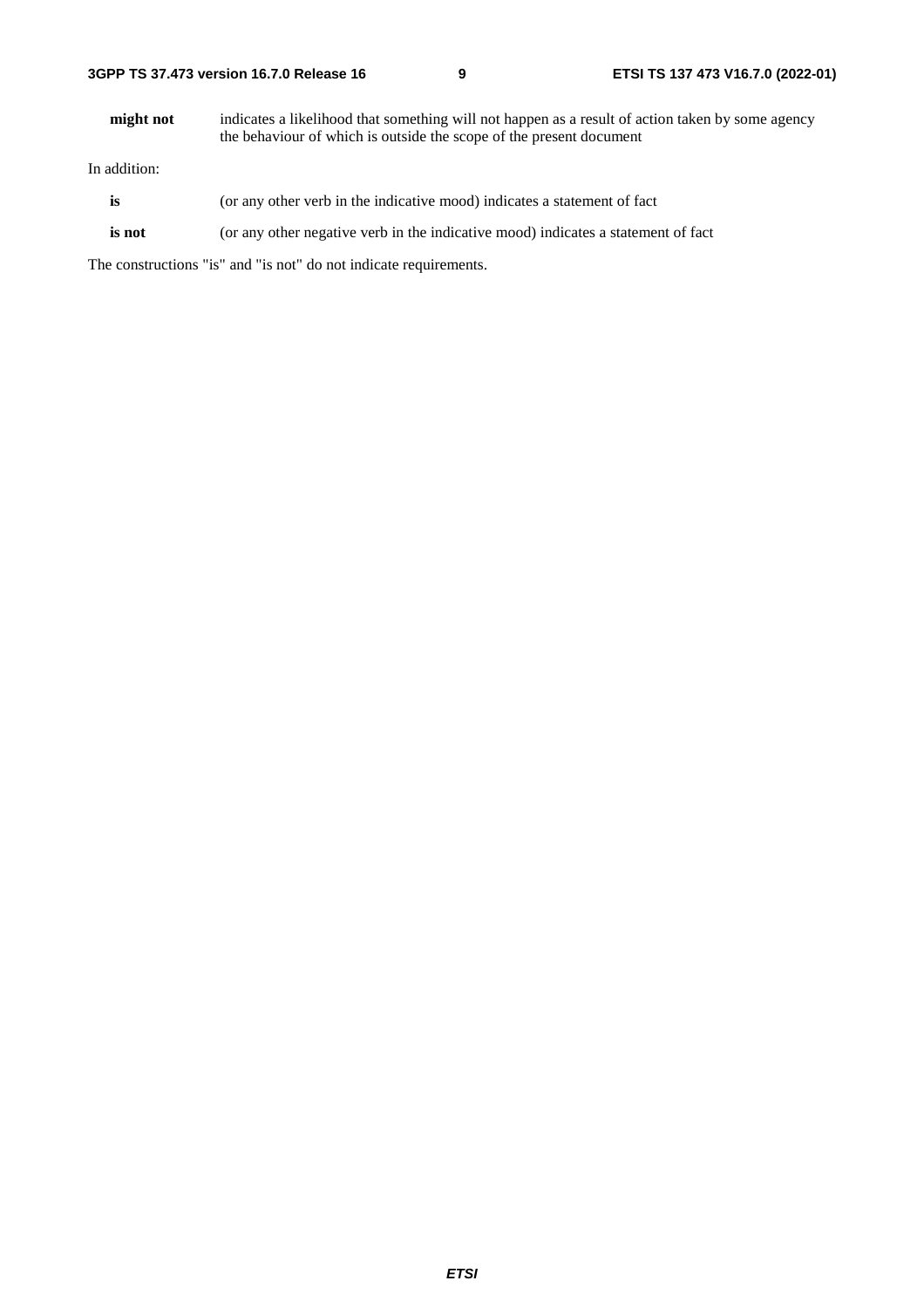## 1 Scope

The present document specifies the 5G radio network layer signalling protocol for the W1 interface. The W1 interface provides means for interconnecting a ng-eNB-CU and a ng-eNB-DU of a ng-eNB within an NG-RAN. The W1 Application Protocol (W1AP) supports the functions of W1 interface by signalling procedures defined in the present document. W1AP is developed in accordance to the general principles stated in TS 38.401 [4] and TS 37.470 [5].

## 2 References

The following documents contain provisions which, through reference in this text, constitute provisions of the present document.

- References are either specific (identified by date of publication, edition number, version number, etc.) or non-specific.
- For a specific reference, subsequent revisions do not apply.
- For a non-specific reference, the latest version applies. In the case of a reference to a 3GPP document (including a GSM document), a non-specific reference implicitly refers to the latest version of that document *in the same Release as the present document*.
- [1] 3GPP TR 21.905: "Vocabulary for 3GPP Specifications".
- [2] 3GPP TS 36.331: "Evolved Universal Terrestrial Radio Access (E-UTRAN); Radio Resource Control (RRC) Protocol Specification".
- [3] 3GPP TS 36.401: "E-UTRAN Architecture Description".
- [4] 3GPP TS 38.401: "NG-RAN; Architecture Description".
- [5] 3GPP TS 37.470: "E-UTRAN and NG-RAN; W1 general aspects and principles".
- [6] 3GPP TS 38.300: "NR; Overall description; Stage-2".
- [7] 3GPP TS 38.423: "NG-RAN; Xn application protocol (XnAP)".
- [8] 3GPP TS 23.501: "System Architecture for the 5G System (5GS)".
- [9] 3GPP TS 38.321: "NR; Medium Access Control (MAC) protocol specification".
- [10] 3GPP TS 23.401: "General Packet Radio Service (GPRS) enhancements for Evolved Universal Terrestrial Radio Access Network (E-UTRAN) access".
- [11] 3GPP TS 23.203: "Policy and charging control architecture".
- [12] 3GPP TS 36.423: "Evolved Universal Terrestrial Radio Access Network (E-UTRAN); X2 Application Protocol (X2AP)".
- [13] 3GPP TS 36.211: "Evolved Universal Terrestrial Radio Access (E-UTRA); Physical channels and modulation".
- [14] 3GPP TS 36.104: "Base Station (BS) radio transmission and reception".
- [15] 3GPP TS 36.321: " Evolved Universal Terrestrial Radio Access (E-UTRAN); Medium Access Control (MAC) protocol specification".
- [16] 3GPP TS 38.331: "NR; Radio Resource Control (RRC); Protocol specification".
- [17] 3GPP TS 29.281: "General Packet Radio System (GPRS); Tunnelling Protocol User Plane (GTPv1-U) ".
- [18] 3GPP TS 38.414: "NG-RAN; NG data transport".
- [19] 3GPP TS 38.413: "NG-RAN; NG Application Protocol (NGAP)".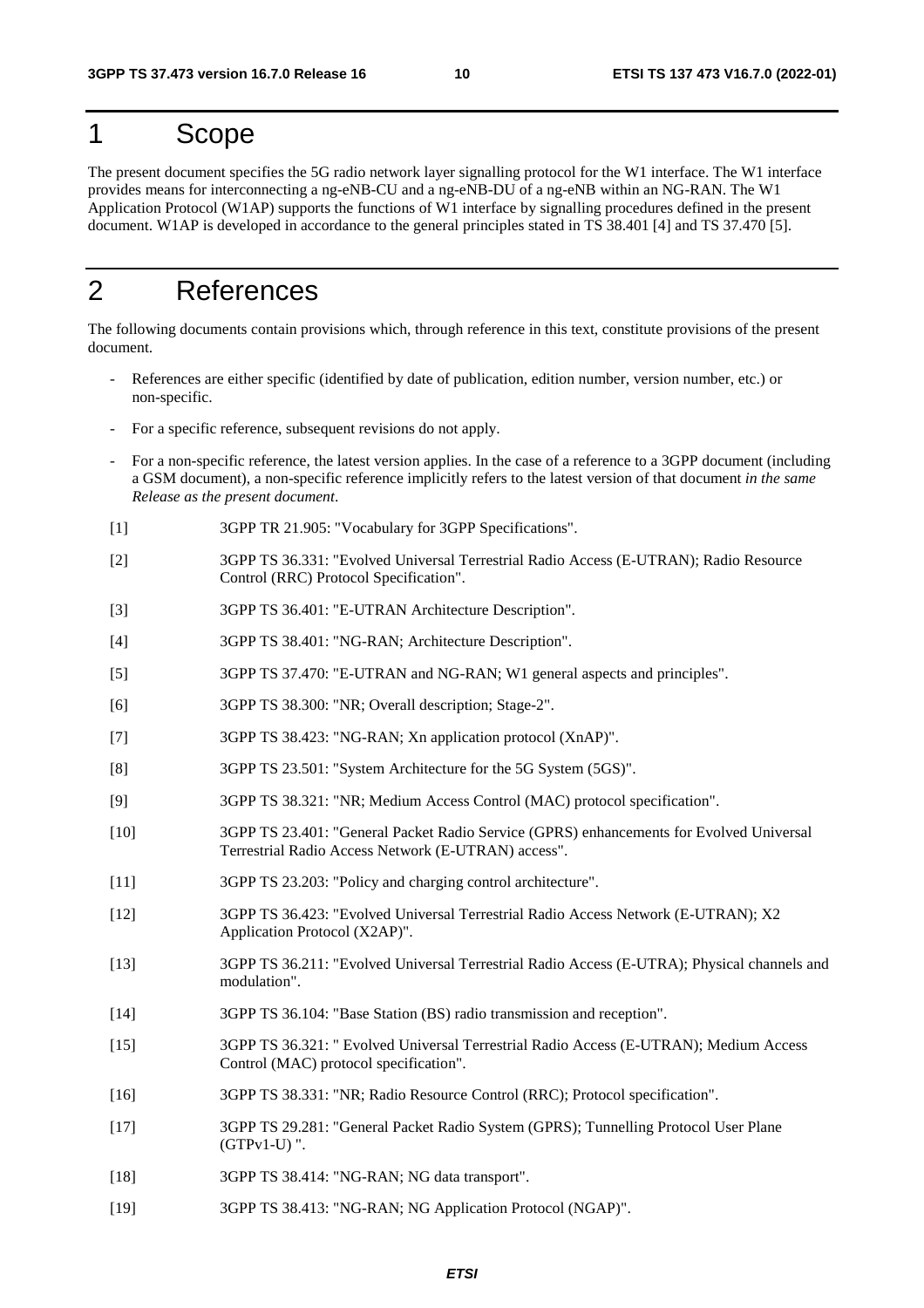- [20] 3GPP TS 36.304: "Evolved Universal Terrestrial Radio Access (E-UTRA), User Equipment (UE) procedures in idle mode".
- [21] ITU-T Recommendation X.691 (2002-07): "Information technology ASN.1 encoding rules Specification of Packed Encoding Rules (PER)".
- [22] ITU-T Recommendation X.680 (07/2002): "Information technology Abstract Syntax Notation One (ASN.1): Specification of basic notation".
- [23] ITU-T Recommendation X.681 (07/2002): "Information technology Abstract Syntax Notation One (ASN.1): Information object specification".

## 3 Definitions of terms, symbols and abbreviations

## 3.1 Terms

For the purposes of the present document, the terms given in TR 21.905 [1] and the following apply. A term defined in the present document takes precedence over the definition of the same term, if any, in TR 21.905 [1].

**elementary procedure:** W1AP consists of Elementary Procedures (EPs). An Elementary Procedure is a unit of interaction between ng-eNB-CU and ng-eNB-DU. These Elementary Procedures are defined separately and are intended to be used to build up complete sequences in a flexible manner. If the independence between some EPs is restricted, it is described under the relevant EP description. Unless otherwise stated by the restrictions, the EPs may be invoked independently of each other as standalone procedures, which can be active in parallel. The usage of several W1AP EPs together is specified in stage 2 specifications (e.g., TS 37.470 [5]).

An EP consists of an initiating message and possibly a response message. Two kinds of EPs are used:

- **Class 1:** Elementary Procedures with response (success and/or failure).
- **Class 2:** Elementary Procedures without response.

For Class 1 EPs, the types of responses can be as follows:

#### Successful:

- A signalling message explicitly indicates that the elementary procedure successfully completed with the receipt of the response.

Unsuccessful:

- A signalling message explicitly indicates that the EP failed.
- On time supervision expiry (i.e., absence of expected response).

Successful and Unsuccessful:

- One signalling message reports both successful and unsuccessful outcome for the different included requests. The response message used is the one defined for successful outcome.

Class 2 EPs are considered always successful.

**NGEN-DC operation:** Used in the present document when the W1AP is applied for **ng-eNB**-CU and **ng-eNB**-DU in NG-RAN.

**ng-eNB**: As defined in TS 38.300 [6].

**ng-eNB-CU**: As defined in TS 37.470 [5].

**ng-eNB-DU**: As defined in TS 37.470 [5].

**ng-eNB-CU UE W1AP ID:** As defined in TS 38.401 [4].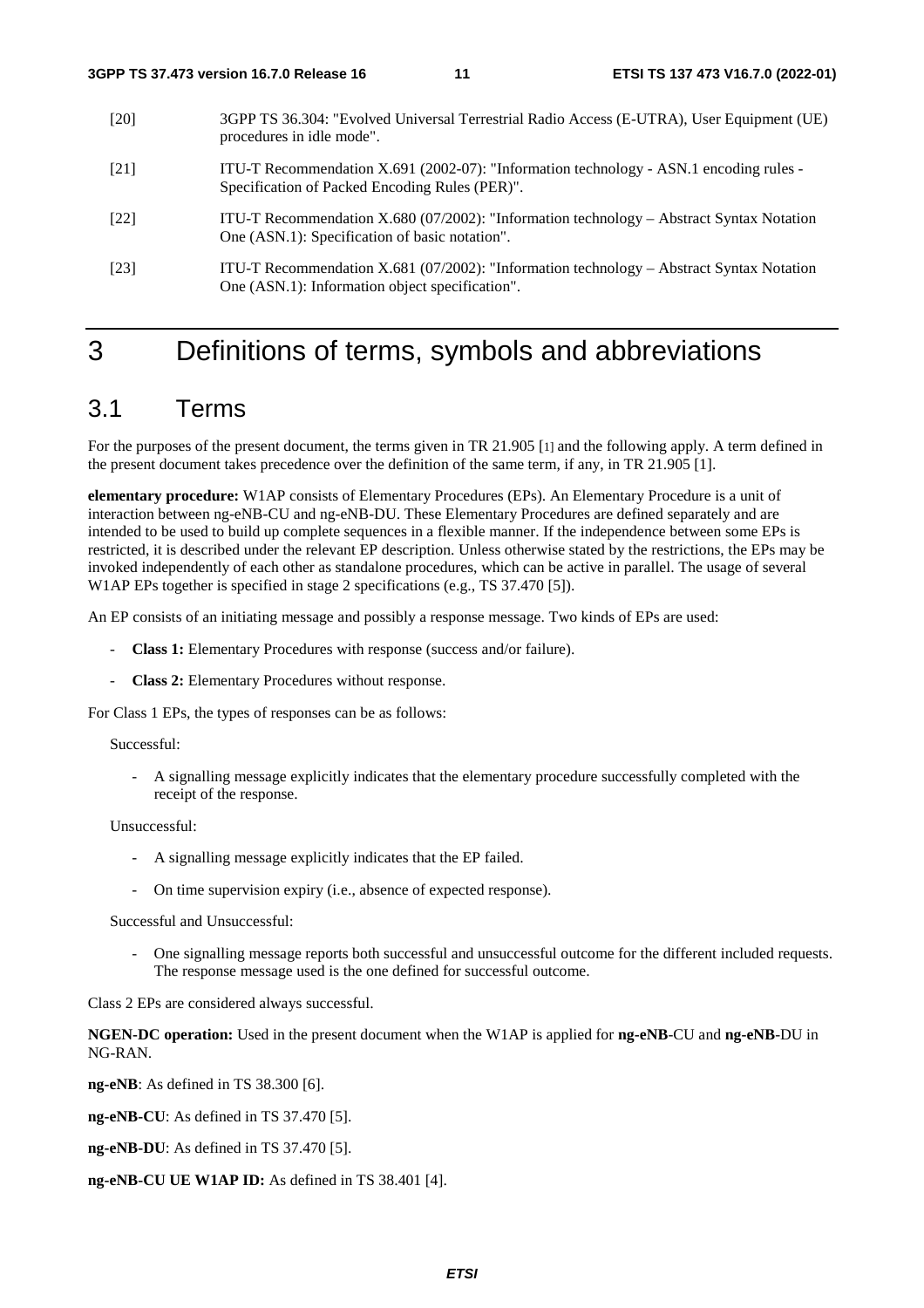**ng-eNB-DU UE W1AP ID:** As defined in TS 38.401 [4].

**UE-associated signalling:** When W1AP messages associated to one UE uses the UE-associated logical W1-connection for association of the message to the UE in ng-eNB-DU and ng-eNB-CU.

**UE-associated logical W1-connection:** The UE-associated logical W1-connection uses the identities *ng-eNB-CU UE W1AP ID* and *ng-eNB-DU UE W1AP ID* according to the definition in TS 38.401 [4]. For a received UE associated W1AP message the ng-eNB-CU identifies the associated UE based on the *ng-eNB-CU UE W1AP ID* IE and the ngeNB-DU identifies the associated UE based on the *ng-eNB-DU UE W1AP ID* IE*.* The UE-associated logical W1 connection may exist before the W1 UE context is setup in ng-eNB-DU.

## 3.2 Symbols

Void.

## 3.3 Abbreviations

For the purposes of the present document, the abbreviations given in TR 21.905 [1] and the following apply. An abbreviation defined in the present document takes precedence over the definition of the same abbreviation, if any, in TR 21.905 [1].

| $5 \times C$ | 5G Core Network                                       |  |
|--------------|-------------------------------------------------------|--|
| 5QI          | 5G QoS Identifier                                     |  |
| AMF          | Access and Mobility Management Function               |  |
| <b>CN</b>    | Core Network                                          |  |
| CG           | Cell Group                                            |  |
| <b>CGI</b>   | Cell Global Identifier                                |  |
| DL.          | Downlink                                              |  |
| EN-DC        | E-UTRA-NR Dual Connectivity                           |  |
| NE-DC        | NR-E-UTRA Dual Connectivity                           |  |
| NGEN-DC      | NG-RAN E-UTRA-NR Dual Connectivity                    |  |
| <b>NSSAI</b> | Network Slice Selection Assistance Information        |  |
| <b>RANAC</b> | RAN Area Code                                         |  |
| <b>RRC</b>   | Radio Resource Control                                |  |
| S-NSSAI      | Single Network Slice Selection Assistance Information |  |
| TAC          | Tracking Area Code                                    |  |
| TAI          | <b>Tracking Area Identity</b>                         |  |
|              |                                                       |  |

## 4 General

## 4.1 Procedure specification principles

The principle for specifying the procedure logic is to specify the functional behaviour of the terminating node exactly and completely. Any rule that specifies the behaviour of the originating node shall be possible to be verified with information that is visible within the system.

The following specification principles have been applied for the procedure text in clause 8:

- The procedure text discriminates between:
	- 1) Functionality which "shall" be executed.

 The procedure text indicates that the receiving node "shall" perform a certain function Y under a certain condition. If the receiving node supports procedure X but cannot perform functionality Y requested in the REQUEST message of a Class 1 EP, the receiving node shall respond with the message used to report unsuccessful outcome for this procedure, containing an appropriate cause value.

2) Functionality which "shall, if supported" be executed.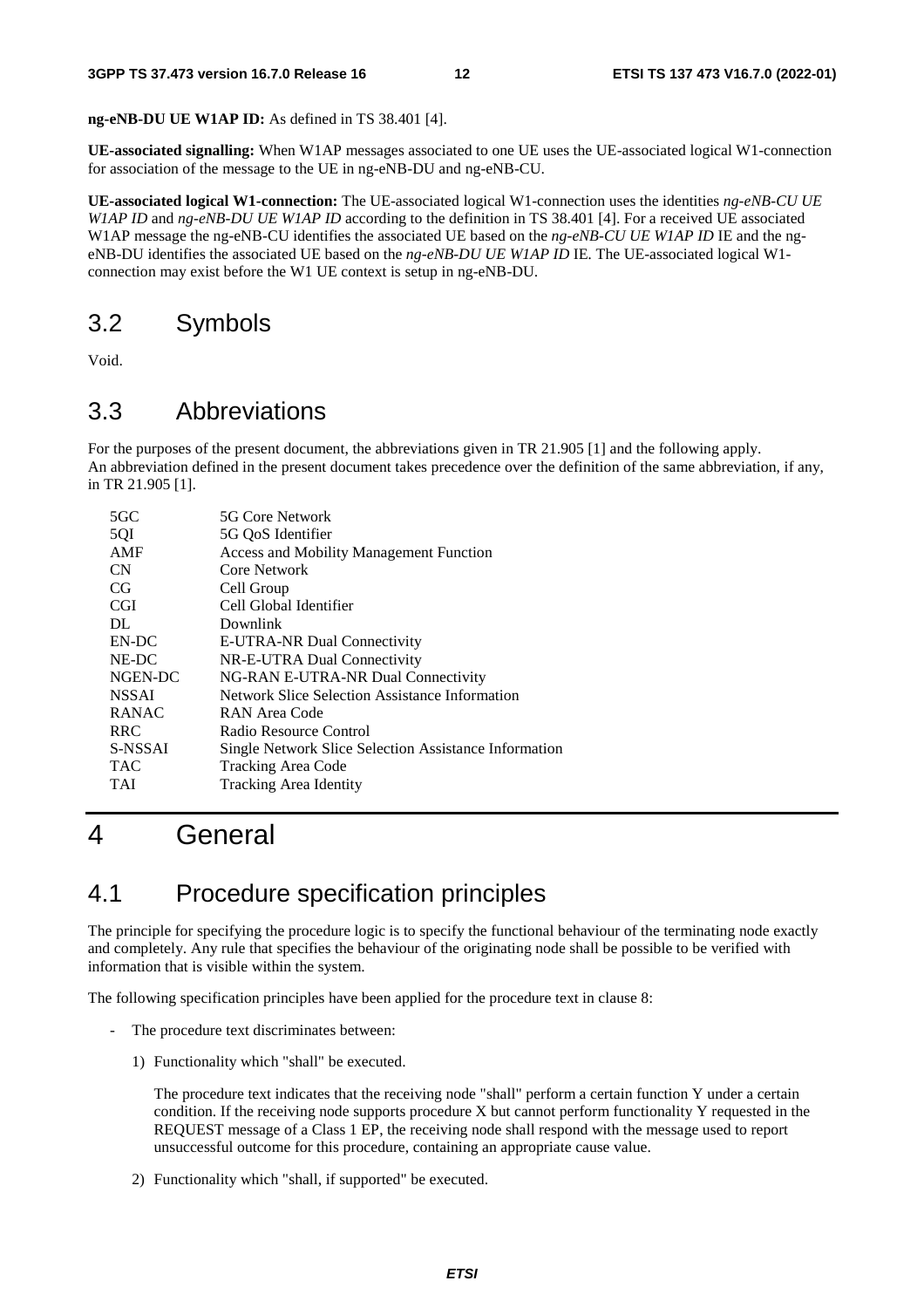The procedure text indicates that the receiving node "shall, if supported," perform a certain function Y under a certain condition. If the receiving node supports procedure X, but does not support functionality Y, the receiving node shall proceed with the execution of the EP, possibly informing the requesting node about the not supported functionality.

- Any required inclusion of an optional IE in a response message is explicitly indicated in the procedure text. If the procedure text does not explicitly indicate that an optional IE shall be included in a response message, the optional IE shall not be included. For requirements on including *Criticality Diagnostics* IE, see clause 10.

## 4.2 Forwards and backwards compatibility

The forwards and backwards compatibility of the protocol is assured by mechanism where all current and future messages, and IEs or groups of related IEs, include ID and criticality fields that are coded in a standard format that will not be changed in the future. These parts can always be decoded regardless of the standard version.

## 4.3 Specification notations

For the purposes of the present document, the following notations apply:

| Procedure      | When referring to an elementary procedure in the specification the Procedure Name is written with<br>the first letters in each word in upper case characters followed by the word "procedure", e.g.<br>Handover Preparation procedure.                                   |
|----------------|--------------------------------------------------------------------------------------------------------------------------------------------------------------------------------------------------------------------------------------------------------------------------|
| Message        | When referring to a message in the specification the MESSAGE NAME is written with all letters<br>in upper case characters followed by the word "message", e.g. HANDOVER REQUEST message.                                                                                 |
| IE             | When referring to an information element (IE) in the specification the <i>Information Element Name</i><br>is written with the first letters in each word in upper case characters and all letters in Italic font<br>followed by the abbreviation "IE", e.g. E-RAB ID IE. |
| Value of an IE | When referring to the value of an information element (IE) in the specification the "Value" is<br>written as it is specified in the specification enclosed by quotation marks, e.g. "Value".                                                                             |

## 5 W1AP services

W1AP provides the signalling service between ng-eNB-DU and the ng-eNB-CU that is required to fulfil the W1AP functions described in clause 7. W1AP services are divided into two groups:

| Non UE-associated services: | They are related to the whole W1 interface instance between the ng-eNB-DU and<br>ng-eNB-CU utilising a non UE-associated signalling connection.                                   |  |
|-----------------------------|-----------------------------------------------------------------------------------------------------------------------------------------------------------------------------------|--|
| UE-associated services:     | They are related to one UE. W1AP functions that provide these services are<br>associated with a UE-associated signalling connection that is maintained for the UE<br>in question. |  |

Unless explicitly indicated in the procedure specification, at any instance in time one protocol endpoint shall have a maximum of one ongoing W1AP procedure related to a certain UE.

## 6 Services expected from signalling transport

The signalling connection shall provide in sequence delivery of W1AP messages. W1AP shall be notified if the signalling connection breaks.

## 7 Functions of W1AP

The functions of W1AP are described in TS 37.470 [5].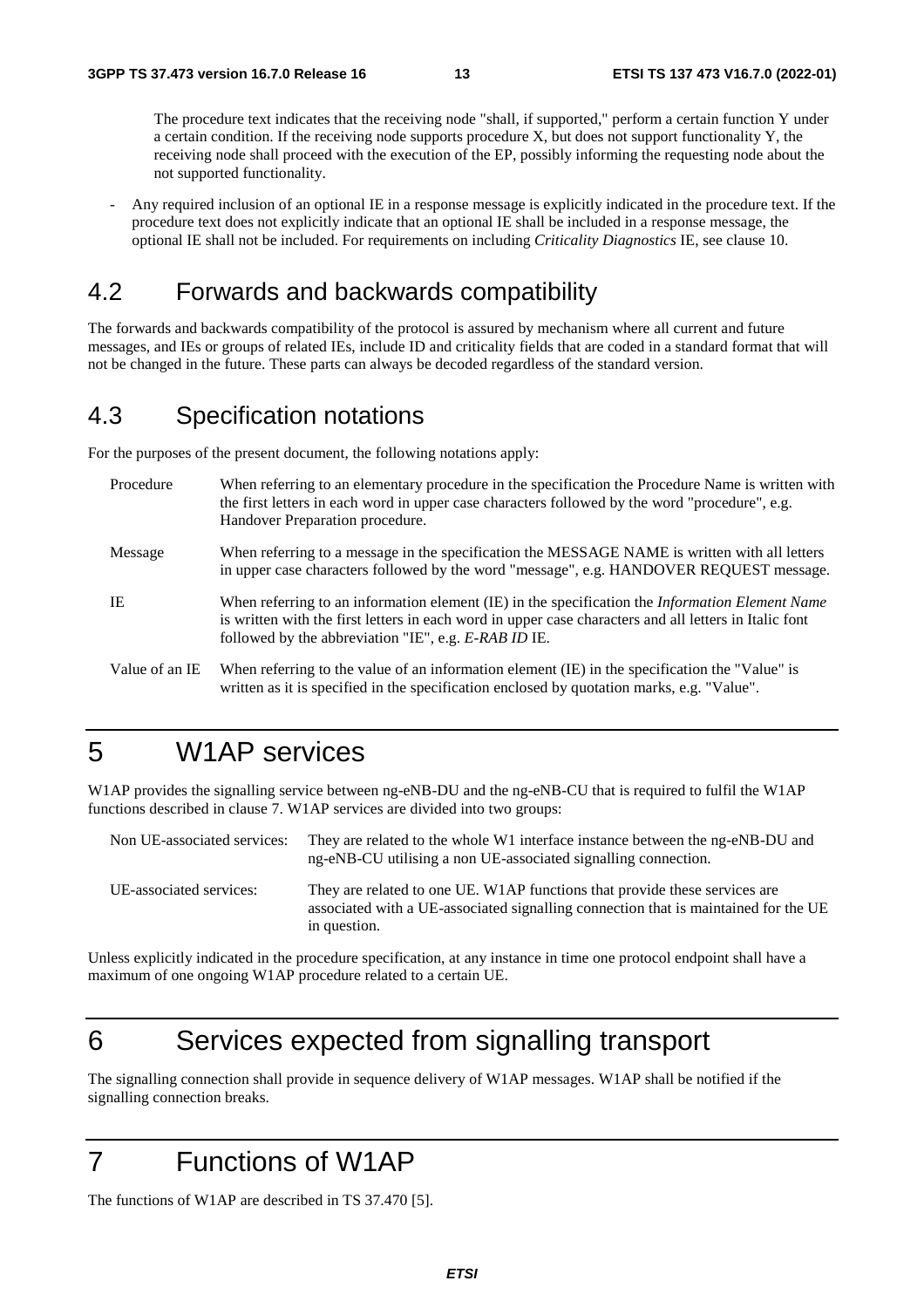## 8 W1AP procedures

## 8.1 List of W1AP Elementary procedures

In the following tables, all EPs are divided into Class 1 and Class 2 EPs:

| <b>Elementary</b>                       | <b>Initiating Message</b>              | <b>Successful Outcome</b>       | <b>Unsuccessful Outcome</b> |
|-----------------------------------------|----------------------------------------|---------------------------------|-----------------------------|
| <b>Procedure</b>                        |                                        | Response message                | Response message            |
| Reset                                   | <b>RESET</b>                           | <b>RESET ACKNOWLEDGE</b>        |                             |
| W1 Setup                                | <b>W1 SETUP REQUEST</b>                | W1 SETUP RESPONSE               | <b>W1 SETUP FAILURE</b>     |
| ng-eNB-DU                               | NG-ENB-DU                              | NG-ENB-DU                       | NG-ENB-DU                   |
| Configuration                           | <b>CONFIGURATION</b>                   | CONFIGURATION                   | CONFIGURATION UPDATE        |
| Update                                  | <b>UPDATE</b>                          | <b>UPDATE</b>                   | <b>FAILURE</b>              |
|                                         |                                        | <b>ACKNOWLEDGE</b>              |                             |
| ng-eNB-CU                               | NG-ENB-CU                              | <b>NG-ENB-CU</b>                | NG-ENB-CU                   |
| Configuration                           | <b>CONFIGURATION</b>                   | <b>CONFIGURATION</b>            | <b>CONFIGURATION UPDATE</b> |
| Update                                  | <b>UPDATE</b>                          | <b>UPDATE</b>                   | <b>FAILURE</b>              |
|                                         |                                        | <b>ACKNOWLEDGE</b>              |                             |
| <b>UE Context</b>                       | <b>UE CONTEXT SETUP</b>                | <b>UE CONTEXT SETUP</b>         | <b>UE CONTEXT SETUP</b>     |
| Setup                                   | <b>REQUEST</b>                         | <b>RESPONSE</b>                 | <b>FAILURE</b>              |
| UE Context                              | <b>UE CONTEXT</b>                      | <b>UE CONTEXT RELEASE</b>       |                             |
| Release (ng-                            | <b>RELEASE COMMAND</b>                 | <b>COMPLETE</b>                 |                             |
| eNB-CU initiated)                       |                                        |                                 |                             |
| UE Context                              | <b>UE CONTEXT</b>                      | <b>UE CONTEXT</b>               | <b>UE CONTEXT</b>           |
| Modification (ng-                       | <b>MODIFICATION</b>                    | <b>MODIFICATION</b>             | <b>MODIFICATION FAILURE</b> |
| eNB-CU initiated)                       | <b>REQUEST</b>                         | <b>RESPONSE</b>                 |                             |
| <b>UE Context</b>                       | <b>UE CONTEXT</b>                      | <b>UE CONTEXT</b>               | <b>UE CONTEXT</b>           |
| Modification                            | <b>MODIFICATION</b>                    | <b>MODIFICATION</b>             | <b>MODIFICATION REFUSE</b>  |
| Required (ng-                           | <b>REQUIRED</b>                        | <b>CONFIRM</b>                  |                             |
| eNB-DU initiated)                       |                                        |                                 |                             |
| Write-Replace                           | <b>WRITE-REPLACE</b>                   | <b>WRITE-REPLACE</b>            |                             |
| Warning                                 | <b>WARNING REQUEST</b>                 | <b>WARNING RESPONSE</b>         |                             |
| <b>PWS Cancel</b>                       | <b>PWS CANCEL</b>                      | <b>PWS CANCEL</b>               |                             |
|                                         | <b>REQUEST</b>                         | <b>RESPONSE</b>                 |                             |
| NG-ENB-DU                               | NG-ENB-DU                              | <b>NG-ENB-DU RESOURCE</b>       |                             |
| <b>RESOURCE</b><br><b>ICOORDINATION</b> | <b>RESOURCE</b><br><b>COORDINATION</b> | COORDINATION<br><b>RESPONSE</b> |                             |
|                                         | <b>REQUEST</b>                         |                                 |                             |
|                                         |                                        |                                 |                             |

## **Table 8.1-1: Class 1 procedures**

#### **Table 8.2-2: Class 2 procedures**

| <b>Elementary Procedure</b>                          | <b>Message</b>                                |
|------------------------------------------------------|-----------------------------------------------|
| Error Indication                                     | <b>ERROR INDICATION</b>                       |
| UE Context Release Request (ng-<br>eNB-DU initiated) | <b>UE CONTEXT RELEASE REQUEST</b>             |
| Initial UL RRC Message Transfer                      | <b>INITIAL UL RRC MESSAGE</b><br>TRANSFER     |
| DL RRC Message Transfer                              | DL RRC MESSAGE TRANSFER                       |
| UL RRC Message Transfer                              | UL RRC MESSAGE TRANSFER                       |
| <b>UE Inactivity Notification</b>                    | <b>UE INACTIVITY NOTIFICATION</b>             |
| <b>System Information Delivery</b>                   | <b>SYSTEM INFORMATION DELIVERY</b><br>COMMAND |
| Paging                                               | <b>PAGING</b>                                 |
| Notify                                               | <b>NOTIFY</b>                                 |
| <b>PWS Restart Indication</b>                        | <b>PWS RESTART INDICATION</b>                 |
| <b>PWS Failure Indication</b>                        | <b>PWS FAILURE INDICATION</b>                 |
| ng-eNB-DU Status Indication                          | <b>NG-ENB-DU STATUS INDICATION</b>            |
| <b>RRC Delivery Report</b>                           | <b>RRC DELIVERY REPORT</b>                    |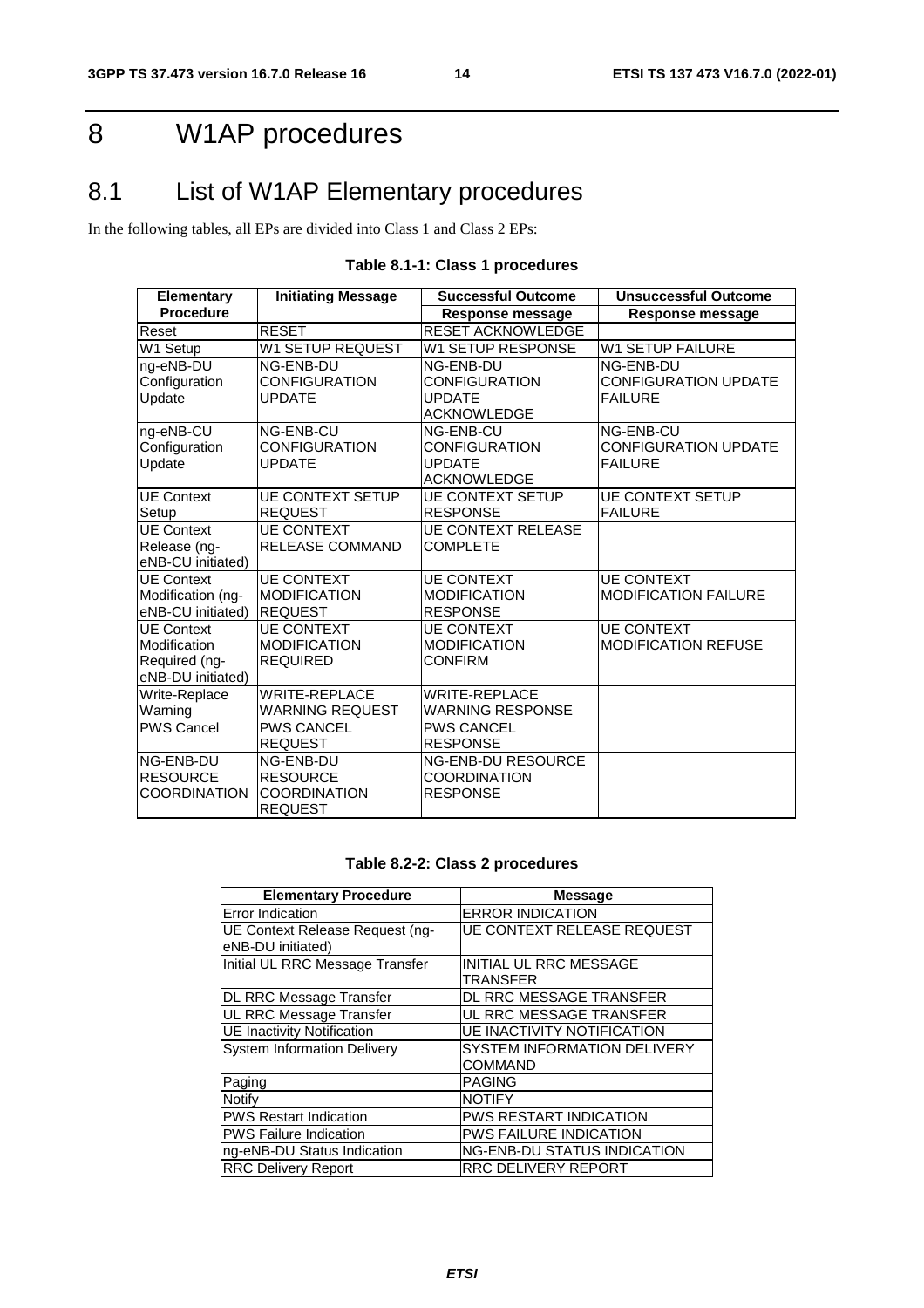## 8.2 Interface Management procedures

## 8.2.1 Reset

### 8.2.1.1 General

The purpose of the Reset procedure is to initialise or re-initialise the W1AP UE-related contexts, in the event of a failure in the ng-eNB-CU or ng-eNB-DU. This procedure does not affect the application level configuration data exchanged during, e.g., the W1 Setup procedure.

The procedure uses non-UE associated signalling.

#### 8.2.1.2 Successful Operation

### 8.2.1.2.1 Reset Procedure Initiated from the ng-eNB-CU



#### **Figure 8.2.1.2.1-1: Reset procedure initiated from the ng-eNB-CU. Successful operation**

In the event of a failure at the ng-eNB-CU, which has resulted in the loss of some or all transaction reference information, a RESET message shall be sent to the ng-eNB-DU.

At reception of the RESET message the ng-eNB-DU shall release all allocated resources on W1 and radio resources related to the UE association(s) indicated explicitly or implicitly in the RESET message and remove the indicated UE contexts including W1AP ID.

After the ng-eNB-DU has released all assigned W1 resources and the UE W1AP IDs for all indicated UE associations which can be used for new UE-associated logical W1-connections over the W1 interface, the ng-eNB-DU shall respond with the RESET ACKNOWLEDGE message. The ng-eNB-DU does not need to wait for the release of radio resources to be completed before returning the RESET ACKNOWLEDGE message.

If the RESET message contains the *UE-associated logical W1-connection list* IE, then:

- The ng-eNB-DU shall use the *ng-eNB-CU UE W1AP ID* IE and/or the *ng-eNB-DU UE W1AP ID* IE to explicitly identify the UE association(s) to be reset.
- The ng-eNB-DU shall include in the RESET ACKNOWLEDGE message, for each UE association to be reset. the *UE-associated logical W1-connection Item* IE in the *UE-associated logical W1-connection list* IE. The *UEassociated logical W1-connection Item* IEs shall be in the same order as received in the RESET message and shall include also unknown UE-associated logical W1-connections. Empty *UE-associated logical W1-connection Item* IEs, received in the RESET message, may be omitted in the RESET ACKNOWLEDGE message.
- If the *ng-eNB-CU UE W1AP ID* IE is included in the *UE-associated logical W1-connection Item* IE for a UE association, the ng-eNB-DU shall include the *ng-eNB-CU UE W1AP ID* IE in the corresponding *UE-associated logical W1-connection Item* IE in the RESET ACKNOWLEDGE message.
- If the *ng-eNB-DU UE W1AP ID* IE is included in the *UE-associated logical W1-connection Item* IE for a UE association, the ng-eNB-DU shall include the *ng-eNB-DU UE W1AP ID* IE in the corresponding *UE-associated logical W1-connection Item* IE in the RESET ACKNOWLEDGE message.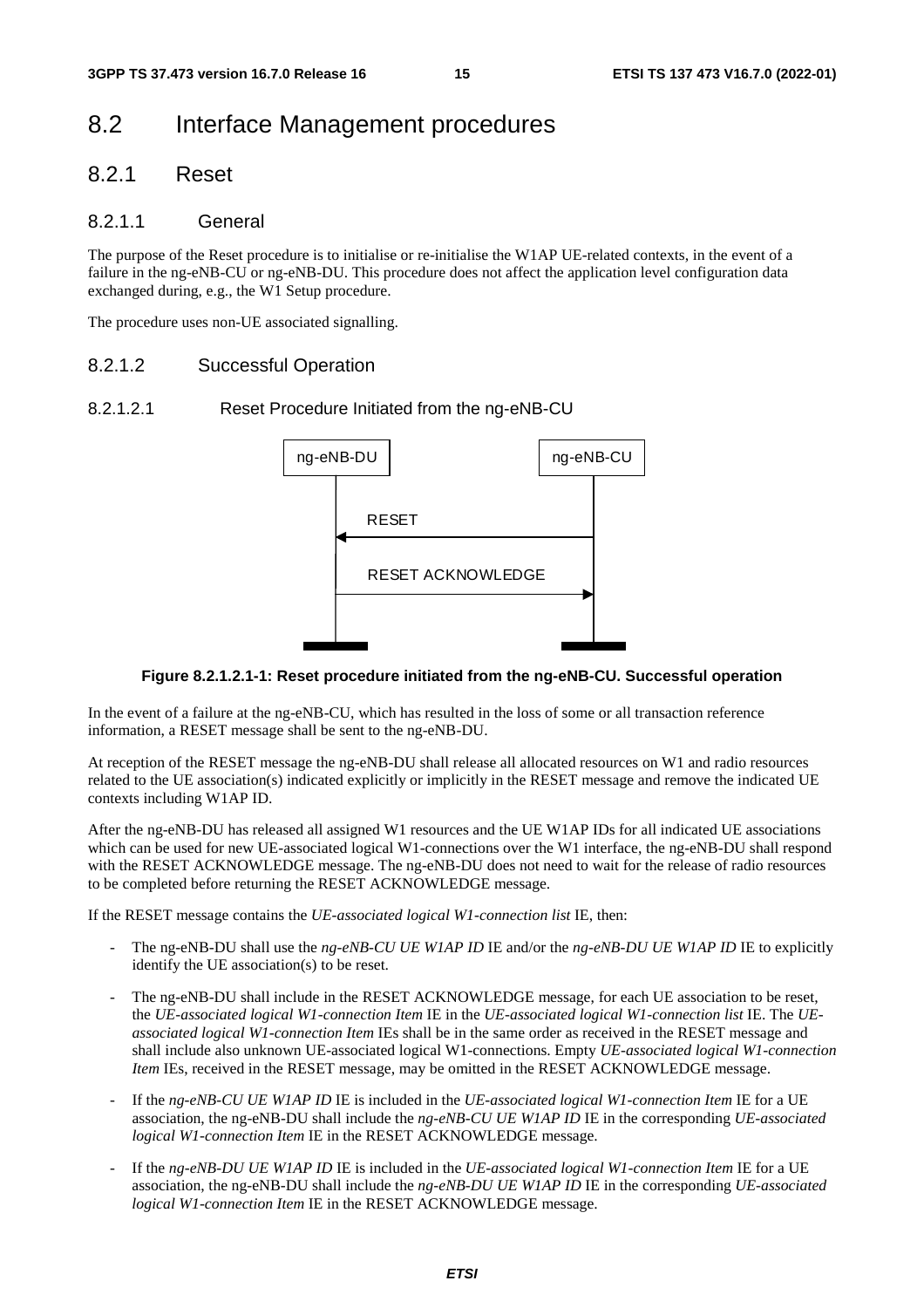#### **Interactions with other procedures:**

If the RESET message is received, any other ongoing procedure (except for another Reset procedure) on the same W1 interface related to a UE association, indicated explicitly or implicitly in the RESET message, shall be aborted.

#### 8.2.1.2.2 Reset Procedure Initiated from the ng-eNB-DU



#### **Figure 8.2.1.2.2-1: Reset procedure initiated from the ng-eNB-DU. Successful operation**

In the event of a failure at the ng-eNB-DU, which has resulted in the loss of some or all transaction reference information, a RESET message shall be sent to the ng-eNB-CU.

At reception of the RESET message the ng-eNB-CU shall release all allocated resources on W1 related to the UE association(s) indicated explicitly or implicitly in the RESET message and remove the W1AP ID for the indicated UE associations.

After the ng-eNB-CU has released all assigned W1 resources and the UE W1AP IDs for all indicated UE associations which can be used for new UE-associated logical W1-connections over the W1 interface, the ng-eNB-CU shall respond with the RESET ACKNOWLEDGE message.

If the RESET message contains the *UE-associated logical W1-connection list* IE, then:

- The ng-eNB-CU shall use the *ng-eNB-CU UE W1AP ID* IE and/or the *ng-eNB-DU UE W1AP ID* IE to explicitly identify the UE association(s) to be reset.
- The ng-eNB-CU shall in the RESET ACKNOWLEDGE message include, for each UE association to be reset, the *UE-associated logical W1-connection* Item IE in the *UE-associated logical W1-connection list* IE. The *UEassociated logical W1-connection Item* IEs shall be in the same order as received in the RESET message and shall include also unknown UE-associated logical W1-connections. Empty *UE-associated logical W1-connection Item* IEs, received in the RESET message, may be omitted in the RESET ACKNOWLEDGE message.
- If the *ng-eNB-CU UE W1AP ID* IE is included in the *UE-associated logical W1-connection Item* IE for a UE association, the ng-eNB-CU shall include the *ng-eNB-CU UE W1AP ID* IE in the corresponding *UE-associated logical W1-connection Item* IE in the RESET ACKNOWLEDGE message.
- If the *ng-eNB-DU UE W1AP ID* IE is included in a *UE-associated logical W1-connection Item* IE for a UE association, the ng-eNB-CU shall include the *ng-eNB-DU UE W1AP ID* IE in the corresponding *UE-associated logical W1-connection Item* IE in the RESET ACKNOWLEDGE message.

#### **Interactions with other procedures:**

If the RESET message is received, any other ongoing procedure (except for another Reset procedure) on the same W1 interface related to a UE association, indicated explicitly or implicitly in the RESET message, shall be aborted.

## 8.2.1.3 Abnormal Conditions

Not applicable.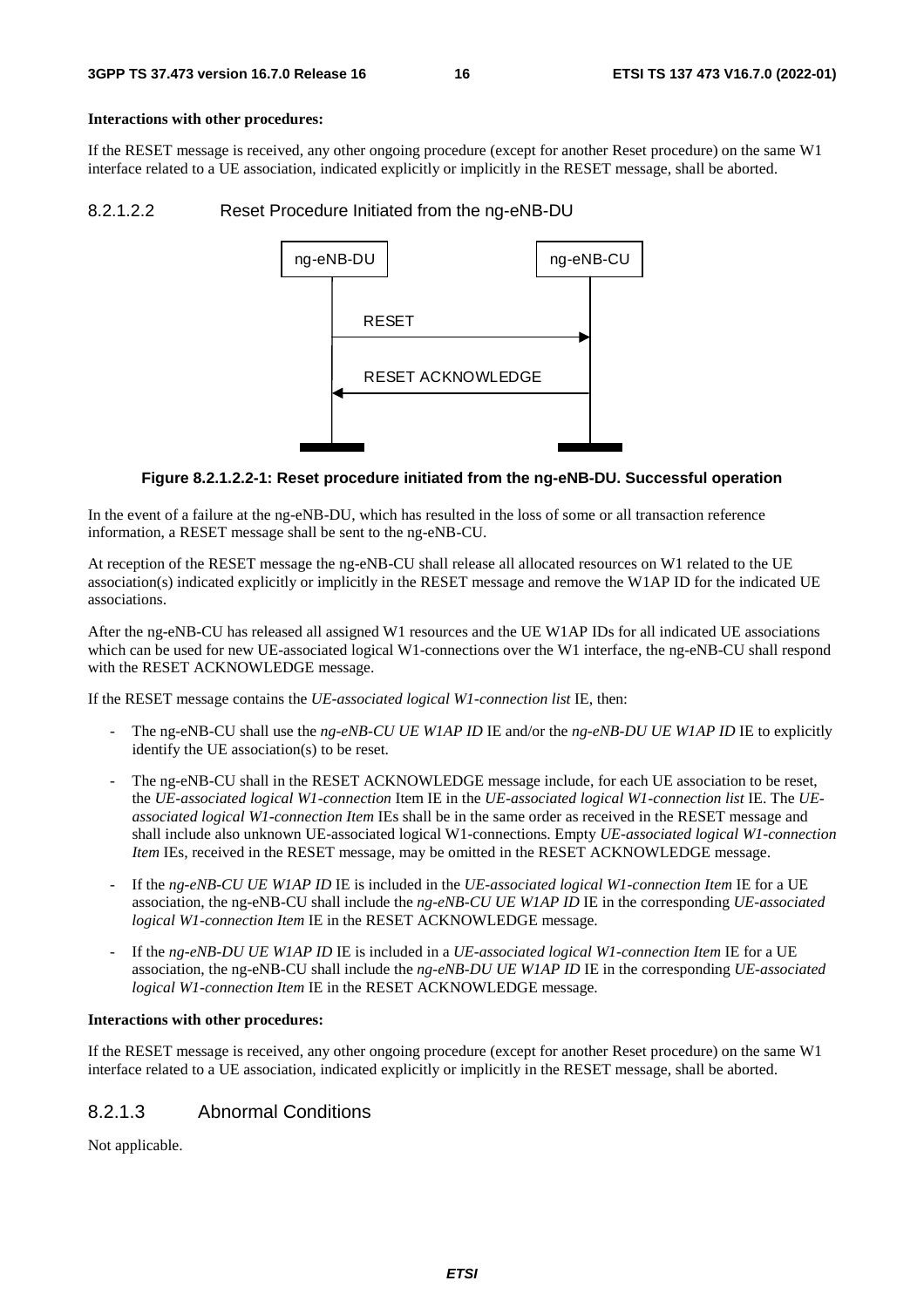## 8.2.2 Error Indication

## 8.2.2.1 General

The Error Indication procedure is initiated by a node in order to report detected errors in one incoming message, provided they cannot be reported by an appropriate failure message.

If the error situation arises due to reception of a message utilising UE associated signalling, then the Error Indication procedure uses UE associated signalling. Otherwise the procedure uses non-UE associated signalling.

#### 8.2.2.2 Successful Operation



**Figure 8.2.2.2-1: Error Indication procedure, ng-eNB-CU originated. Successful operation** 



**Figure 8.2.2.2-2: Error Indication procedure, ng-eNB-DU originated. Successful operation** 

When the conditions defined in clause 10 are fulfilled, the Error Indication procedure is initiated by an ERROR INDICATION message sent from the receiving node.

The ERROR INDICATION message shall contain at least the *Cause* IE. In case the Error Indication procedure is triggered by utilising UE associated signalling the *ng-eNB-CU UE W1AP ID* IE and *ng-eNB-DU UE W1AP ID* IE shall be included in the ERROR INDICATION message. If one or both of the *ng-eNB-CU UE W1AP ID* IE and the *ng-eNB-DU UE WIAP ID* IE are not correct, the cause shall be set to appropriate value, e.g., "Unknown or already allocated ngeNB-CU UE W1AP ID", "Unknown or already allocated ng-eNB-DU UE W1AP ID" or "Unknown or inconsistent pair of UE W1AP ID".

### 8.2.2.3 Abnormal Conditions

Not applicable.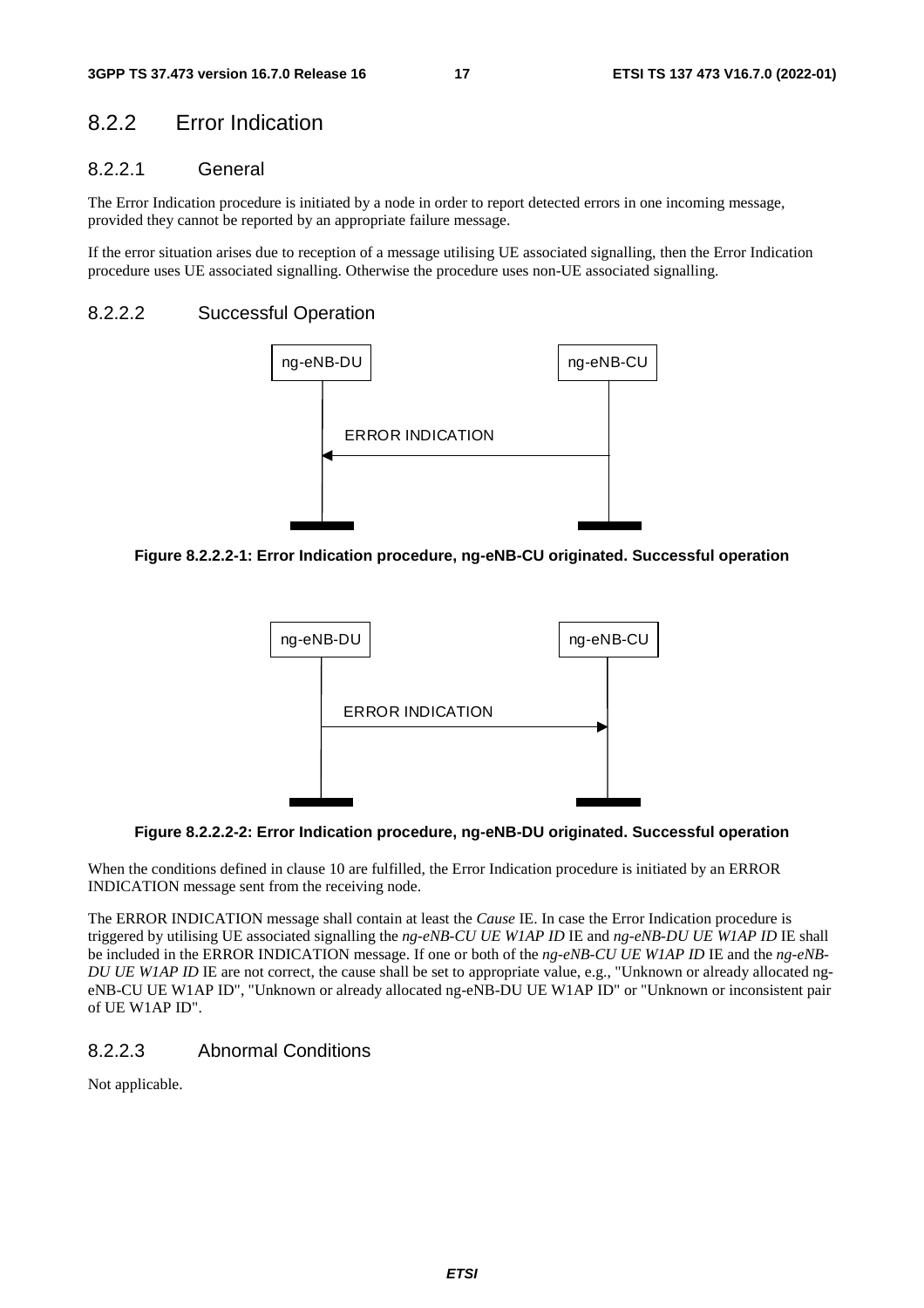## 8.2.3 W1 Setup

## 8.2.3.1 General

The purpose of the W1 Setup procedure is to exchange application level data needed for the ng-eNB-DU and the ngeNB-CU to correctly interoperate on the W1 interface. The procedure uses non-UE associated signalling. This procedure shall be the first W1AP procedure triggered for the W1-C interface instance after a TNL association has become operational.

The procedure uses non-UE associated signalling.

This procedure erases any existing application level configuration data in the two nodes and replaces it by the one received. This procedure also re-initialises the W1AP UE-related contexts (if any) and erases all related signalling connections in the two nodes like a Reset procedure would do.

## 8.2.3.2 Successful Operation



**Figure 8.2.3.2-1: W1 Setup procedure: Successful Operation** 

The ng-eNB-DU initiates the procedure by sending a W1 SETUP REQUEST message including the appropriate data to the ng-eNB-CU. The ng-eNB-CU responds with a W1 SETUP RESPONSE message including the appropriate data.

The exchanged data shall be stored in respective node and used as long as there is an operational TNL association. When this procedure is finished, the W1 interface is operational and other W1 messages may be exchanged.

If the W1 SETUP REQUEST message contains the *ng-eNB-DU Served Cells List* IE, the ng-eNB-CU shall take into account as specified in TS 38.401 [4].

If *ng-eNB-DU System Information* IE is included in the W1 SETUP REQUEST message, the ng-eNB-CU shall take into account, and the ng-eNB-CU may include the *ng-eNB-CU System Information* IE in the W1 SETUP RESPONSE message. The ng-eNB-DU shall include the *TAI Slice Support List* IE in the W1 SETUP REQUEST message.

The ng-eNB-CU may include the *Cells to be Activated List* IE in the W1 SETUP RESPONSE message. The *Cells to be Activated List* IE includes a list of cells that the ng-eNB-CU requests the ng-eNB-DU to activate. The ng-eNB-DU shall activate the cells included in the *Cells to be Activated List* IE and reconfigure the physical cell identity for cells for which the *E-UTRAN PCI* IE is included.

If the *RAN Area Code* IE is included in the W1 SETUP REQUEST message, the ng-eNB-CU may use it according to TS 38.300 [6].

The ng-eNB-CU may include *Available PLMN List* IE, and optionally also *Extended Available PLMN List* IE, if the available PLMN(s) are different from what ng-eNB-DU has provided in W1 SETUP REQUEST message, ng-eNB-DU shall take this into account and only broadcast the PLMN(s) included in the received Available PLMN list(s).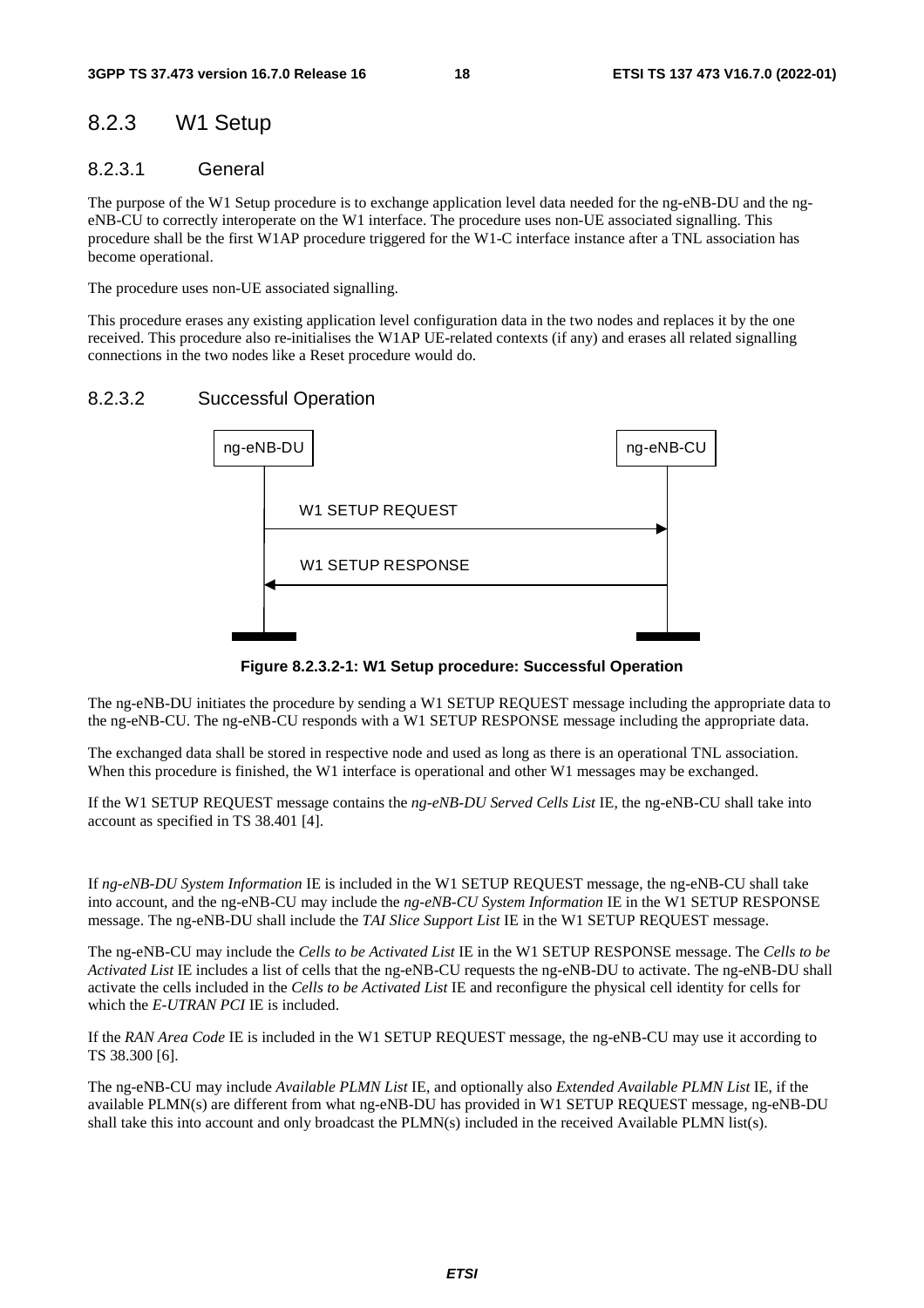## 8.2.3.3 Unsuccessful Operation

| ng-eNB-DU               | ng-eNB-CU |  |
|-------------------------|-----------|--|
| <b>W1 SETUP REQUEST</b> |           |  |
|                         |           |  |
| <b>W1 SETUP FAILURE</b> |           |  |
|                         |           |  |
|                         |           |  |

**Figure 8.2.3.3-1: W1 Setup procedure: Unsuccessful Operation** 

If the ng-eNB-CU cannot accept the setup, it should respond with a W1 SETUP FAILURE and appropriate cause value.

## 8.2.3.4 Abnormal Conditions

Not applicable.

## 8.2.4 ng-eNB-DU Configuration Update

### 8.2.4.1 General

The purpose of the ng-eNB-DU Configuration Update procedure is to update application level configuration data needed for the ng-eNB-DU and the ng-eNB-CU to interoperate correctly on the W1 interface. This procedure does not affect existing UE-related contexts, if any. The procedure uses non-UE associated signalling.

## 8.2.4.2 Successful Operation



#### **Figure 8.2.4.2-1: ng-eNB-DU Configuration Update procedure: Successful Operation**

The ng-eNB-DU initiates the procedure by sending an ng-eNB-DU CONFIGURATION UPDATE message to the ngeNB-CU including an appropriate set of updated configuration data that it has just taken into operational use. The ngeNB-CU responds with NG-ENB-DU CONFIGURATION UPDATE ACKNOWLEDGE message to acknowledge that it successfully updated the configuration data. If an information element is not included in the NG-ENB-DU CONFIGURATION UPDATE message, the ng-eNB-CU shall interpret that the corresponding configuration data is not changed and shall continue to operate the W1-C interface with the existing related configuration data.

The updated configuration data shall be stored in both nodes and used as long as there is an operational TNL association or until any further update is performed.

If *Served Cells To Add Item* IE is contained in the NG-ENB-DU CONFIGURATION UPDATE message, the ng-eNB-CU shall add cell information according to the information in the *Served Cell Information IE*. If the *ng-eNB-DU System*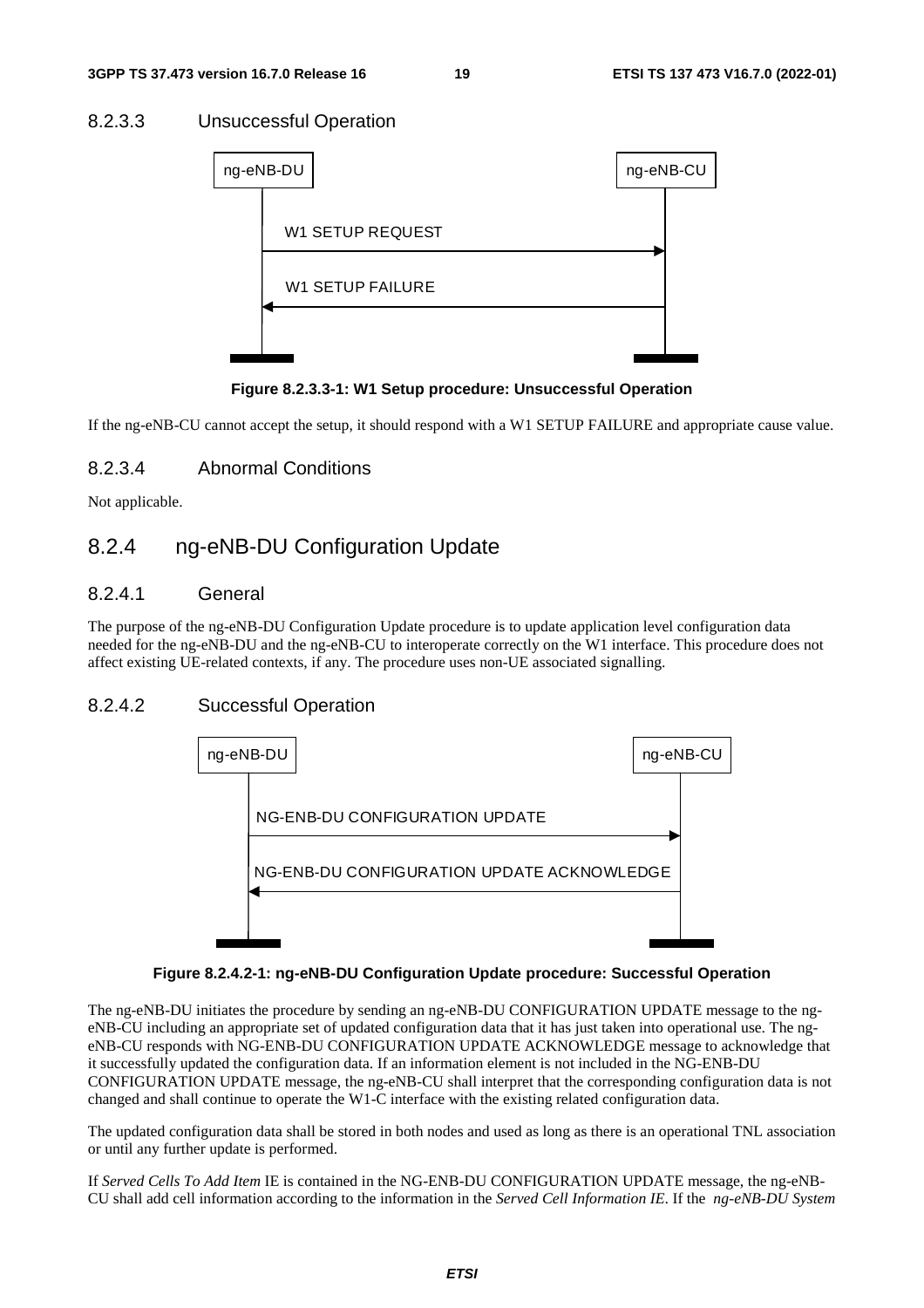*Information* IE is contained in the NG-ENB-DU CONFIGURATION UPDATE message, the ng-eNB-CU shall store and replace any previously provided system info if any, and may include the *ng-eNB-CU System Information* IE in the NG-ENB-DU CONFIGURATION UPDATE ACKNOWLEDGE message. The *SIB type to Be Updated List* IE shall contain the full list of SIBs to be broadcast*.*

If *Served Cells To Modify Item* IE is contained in the NG-ENB-DU CONFIGURATION UPDATE message, the ngeNB-CU shall modify information of cell indicated by *Old E-UTRAN CGI* IE according to the information in the *Served Cell Informatio*n IE and overwrite the served cell information for the affected served cell. Further, if the *ng-eNB-DU System Information* IE is present the ng-eNB-CU shall store and replace any previous information received.

If *Served Cells To Delete Item* IE is contained in the NG-ENB-DU CONFIGURATION UPDATE message, the ngeNB-CU shall delete information of cell indicated by *Old E-UTRAN CGI* IE.

If *Cells Status Item* IE is contained in the NG-ENB-DU CONFIGURATION UPDATE message, the ng-eNB-CU shall update the information about the cells, as described in TS 38.401 [4].

If *Cells to be Activated List Item* IE is contained in the NG-ENB-DU CONFIGURATION UPDATE ACKNOWLEDGE message, the ng-eNB-DU shall activate the cell indicated by *E-UTRAN CGI* IE and reconfigure the physical cell identity for cells for which the *E-UTRAN PCI* IE is included.

If *Cells to be Activated List Item* IE is contained in the NG-ENB-DU CONFIGURATION UPDATE ACKNOWLEDGE message and the indicated cells are already activated, the ng-eNB-DU shall update the cell information received in *Cells to be Activated List Item* IE.

If *Cells to be Deactivated List Item* IE is contained in the NG-ENB-DU CONFIGURATION UPDATE ACKNOWLEDGE message, the ng-eNB-DU shall deactivate all the cells with E-UTRAN CGI listed in the IE.

If the *RAN Area Code* IE in contained in the NG-ENB-DU CONFIGURATION UPDATE message, the ng-eNB-CU shall store and replace any previously provided *RAN Area Code* IE by the received *RAN Area Code* IE.

If *Available PLMN List* IE, and optionally also *Extended Available PLMN List* IE, is contained in NG-ENB-DU CONFIGURATION UPDATE ACKNOWLEDGE message, the ng-eNB-DU shall overwrite the whole available PLMN list and update the corresponding system information.

## 8.2.4.3 Unsuccessful Operation



#### **Figure 8.2.4.3-1: ng-eNB-DU Configuration Update procedure: Unsuccessful Operation**

If the ng-eNB-CU cannot accept the update, it shall respond with an ng-eNB-DU CONFIGURATION UPDATE FAILURE message and appropriate cause value.

## 8.2.4.4 Abnormal Conditions

Not applicable.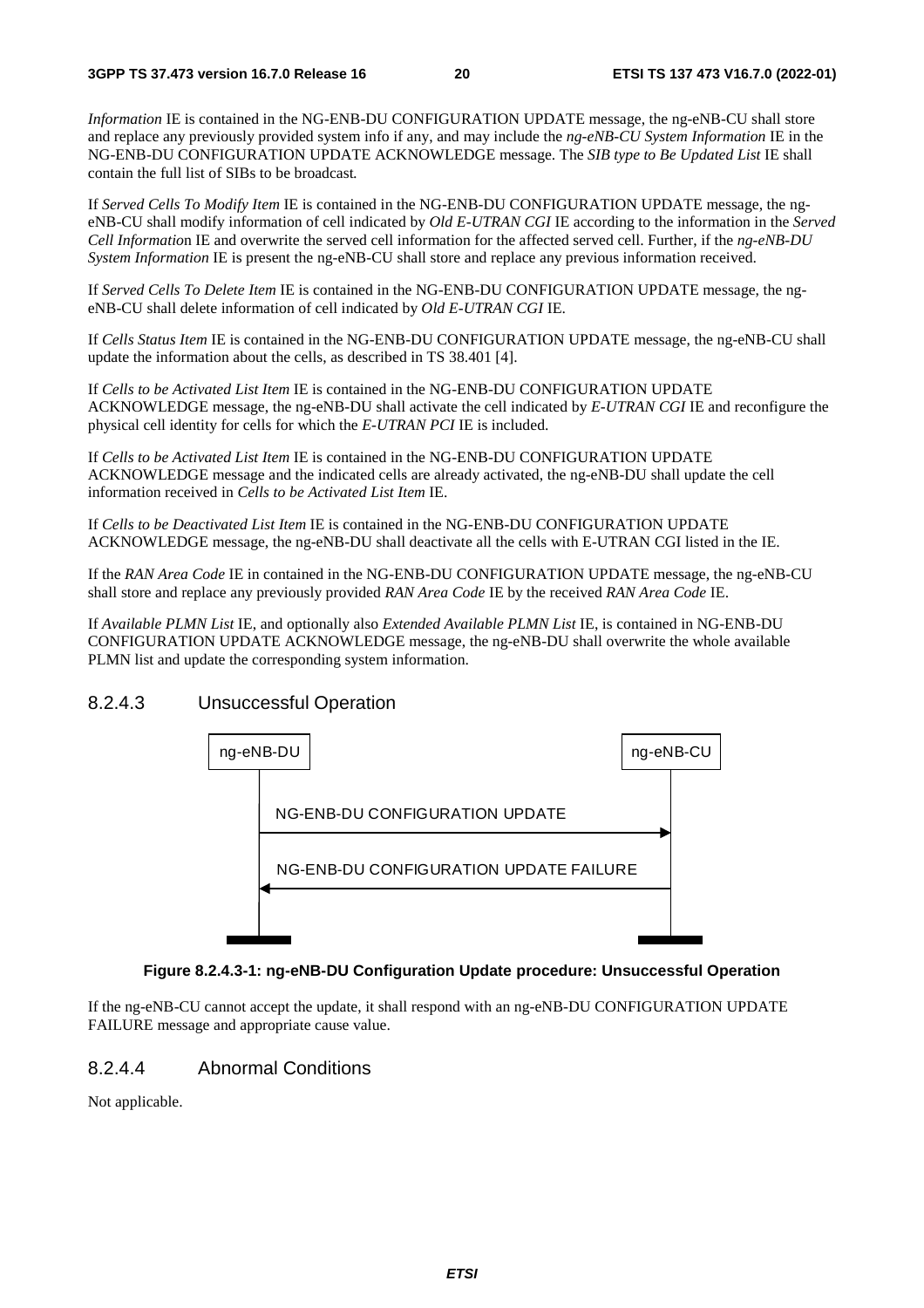## 8.2.5 ng-eNB-CU Configuration Update

## 8.2.5.1 General

The purpose of the ng-eNB-CU Configuration Update procedure is to update application level configuration data needed for the ng-eNB-DU and ng-eNB-CU to interoperate correctly on the W1 interface. This procedure does not affect existing UE-related contexts, if any. The procedure uses non-UE associated signalling.

## 8.2.5.2 Successful Operation



**Figure 8.2.5.2-1: ng-eNB-CU Configuration Update procedure: Successful Operation** 

The ng-eNB-CU initiates the procedure by sending an ng-eNB-CU CONFIGURATION UPDATE message including the appropriate updated configuration data to the ng-eNB-DU. The ng-eNB-DU responds with an ng-eNB-CU CONFIGURATION UPDATE ACKNOWLEDGE message to acknowledge that it successfully updated the configuration data. If an information element is not included in the NG-ENB-CU CONFIGURATION UPDATE message, the ng-eNB-DU shall interpret that the corresponding configuration data is not changed and shall continue to operate the W1-C interface with the existing related configuration data.

The updated configuration data shall be stored in the respective node and used as long as there is an operational TNL association or until any further update is performed.

If *Cells to be Activated List Item* IE is contained in the NG-ENB-CU CONFIGURATION UPDATE message, the ngeNB-DU shall activate the cell indicated by *E-UTRAN CGI* IE and reconfigure the physical cell identity for which the *E-UTRAN PCI* IE is included.

If *Cells to be Deactivated List Item* IE is contained in the NG-ENB-CU CONFIGURATION UPDATE message, the ngeNB-DU shall deactivate the cell indicated by *E-UTRAN CGI* IE.

If *Cells to be Activated List Item* IE is contained in the NG-ENB-CU CONFIGURATION UPDATE message and the indicated cells are already activated, the ng-eNB-DU shall update the cell information received in *Cells to be Activated List Item* IE.

If the *ng-eNB-CU System Information* IE is contained in the NG-ENB-CU CONFIGURATION UPDATE message, the ng-eNB-DU shall store and replace any previously provided system info if any. The *SIB type to Be Updated List* IE shall contain the full list of SIBs to be broadcast*.*

If *Available PLMN List* IE, and optionally also *Extended Available PLMN List* IE, is contained in NG-ENB-CU CONFIGURATION UPDATE message, the ng-eNB-DU shall overwrite the whole available PLMN list and update the corresponding system information.

If *Cells Failed to be Activated Item* IE is contained in the NG-ENB-CU CONFIGURATION UPDATE ACKNOWLEDGE message, the ng-eNB-CU shall consider that the indicated cells are out-of-service as defined in TS 38.401 [4].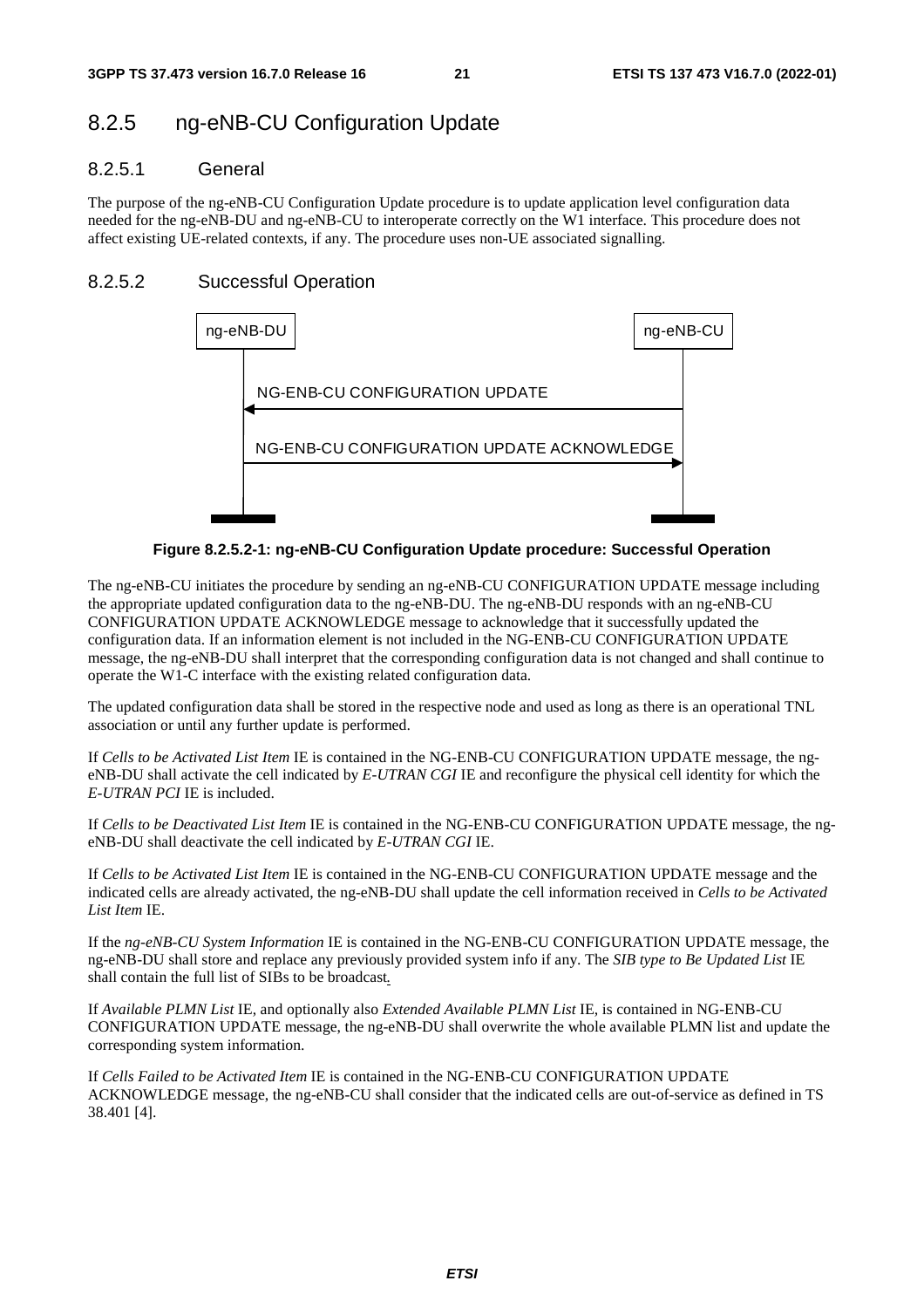## 8.2.5.3 Unsuccessful Operation



**Figure 8.2.5.3-1: ng-eNB-CU Configuration Update: Unsuccessful Operation** 

If the ng-eNB-DU cannot accept the update, it shall respond with an ng-eNB-CU CONFIGURATION UPDATE FAILURE message and appropriate cause value.

### 8.2.5.4 Abnormal Conditions

Not applicable.

## 8.2.6 ng-eNB-DU Resource Coordination

### 8.2.6.1 General

The purpose of the ng-eNB-DU Resource Coordination procedure is to enable coordination of radio resource allocation between an ng-eNB-CU and an ng-eNB-DU for the purpose of spectrum sharing between E-UTRA and NR. This procedure is to be used only for the purpose of spectrum sharing between E-UTRA and NR.

The procedure uses non-UE-associated signalling.

## 8.2.6.2 Successful Operation



**Figure 8.2.6.2-1: ng-eNB-DU Resource Coordination, successful operation** 

An ng-eNB-CU initiates the procedure by sending the NG-ENB-DU RESOURCE COORDINATION REQUEST message to an ng-eNB-DU over the W1 interface.

The ng-eNB-DU extracts the *E-UTRA – NR Cell Resource Coordination Request Container* IE and it replies by sending the NG-ENB-DU RESOURCE COORDINATION RESPONSE message.

In case of NR-initiated ng-eNB-DU Resource Coordination procedure, the *Ignore Coordination Request Container* IE shall be present and set to "yes" and the *E-UTRA – NR Cell Resource Coordination Request Container* IE in the NG-ENB-DU RESOURCE COORDINATION REQUEST message shall be ignored.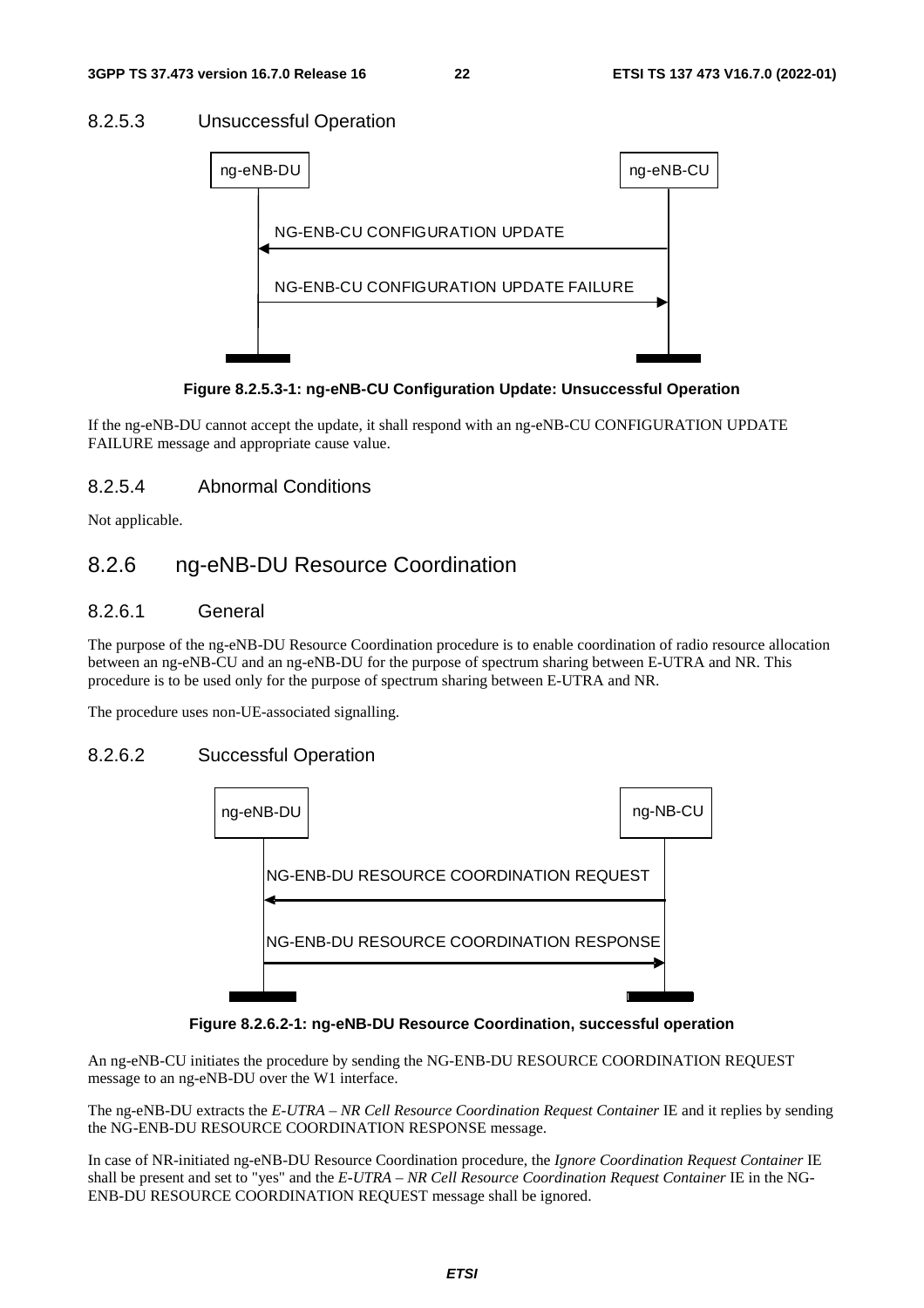## 8.2.7 ng-eNB-DU Status Indication

## 8.2.7.1 General

The purpose of the ng-eNB-DU Status Indication procedure is informing the ng-eNB-CU that the ng-eNB-DU is overloaded so that overload reduction actions can be applied. The procedure uses non-UE associated signalling.

## 8.2.7.2 Successful Operation



**Figure 8.2.7.2-1: ng-eNB-DU Status Indication procedure** 

If the *ng-eNB-DU Overload Information* IE in the NG-ENB-DU STATUS INDICATION message indicates that the ngeNB-DU is overloaded, the ng-eNB-CU shall apply overload reduction actions until informed, with a new NG-ENB-DU STATUS INDICATION message, that the overload situation has ceased.

The detailed overload reduction policy is up to ng-eNB-CU implementation.

8.2.7.3 Abnormal Conditions

Void.

## 8.3 UE Context Management procedures

8.3.1 UE Context Setup

## 8.3.1.1 General

The purpose of the UE Context Setup procedure is to establish the UE Context including, among others, SRB, and DRB configuration. The procedure uses UE-associated signalling.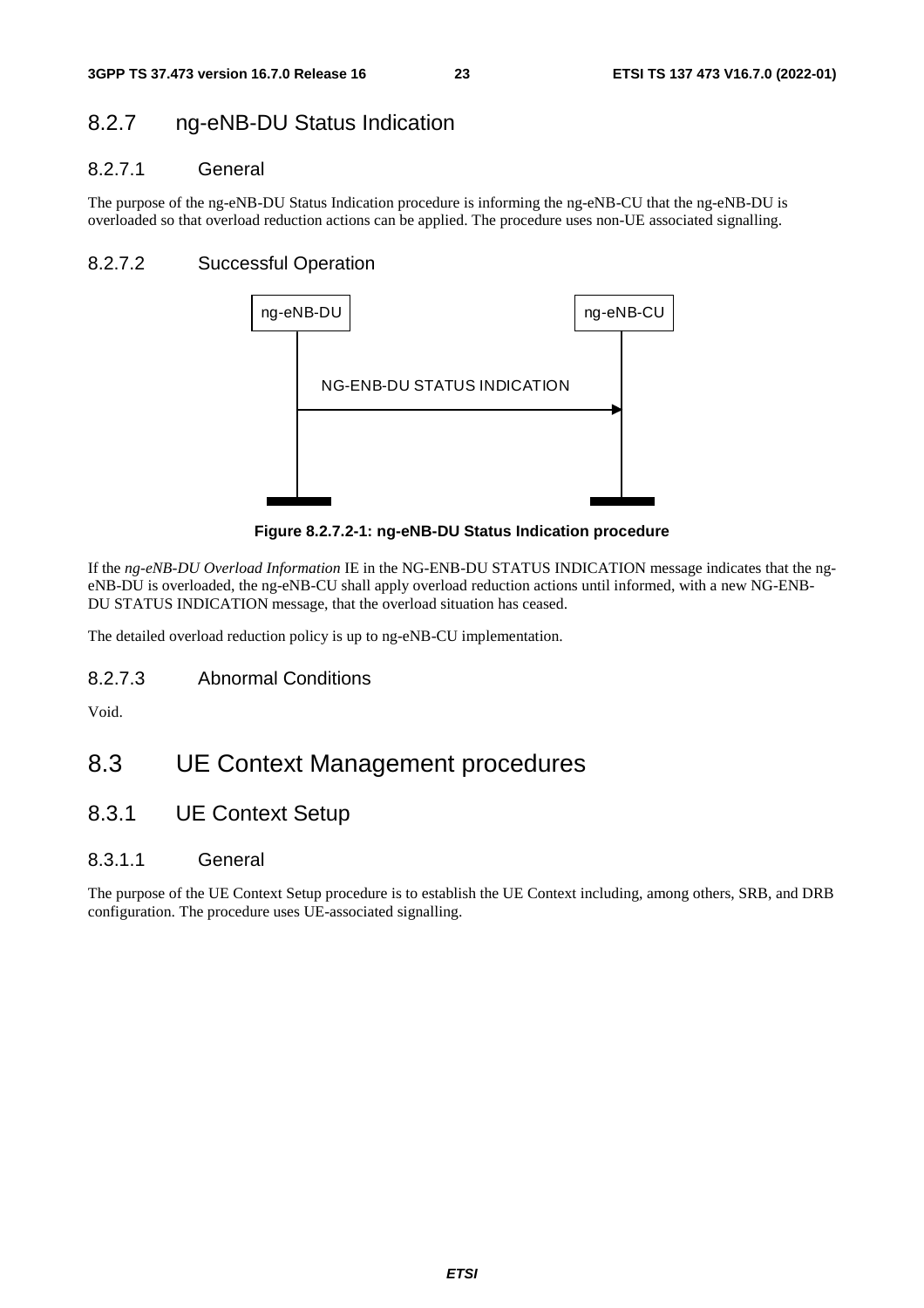## 8.3.1.2 Successful Operation



**Figure 8.3.1.2-1: UE Context Setup Request procedure: Successful Operation** 

The ng-eNB-CU initiates the procedure by sending UE CONTEXT SETUP REQUEST message to the ng-eNB-DU. If the ng-eNB-DU succeeds to establish the UE context, it replies to the ng-eNB-CU with UE CONTEXT SETUP RESPONSE. If no UE-associated logical W1-connection exists, the UE-associated logical W1-connection shall be established as part of the procedure.

If the *SCell To Be Setup List* IE is included in the UE CONTEXT SETUP REQUEST message, the ng-eNB-DU shall act as specified in TS 38.401 [4].

If the *DRX Cycle* IE is contained in the UE CONTEXT SETUP REQUEST message, the ng-eNB-DU shall use the provided value from the ng-eNB-CU.

If the *SRB To Be Setup List* IE is contained in the UE CONTEXT SETUP REQUEST message, the ng-eNB-DU shall act as specified in TS 38.401 [4].

If the *DRB To Be Setup List* IE is contained in the UE CONTEXT SETUP REQUEST message, the ng-eNB-DU shall act as specified in TS 38.401 [4].

The ng-eNB-DU shall report to the ng-eNB-CU, in the UE CONTEXT SETUP RESPONSE message, the result for all the requested DRBs and SRBs in the following way:

- A list of DRBs which are successfully established shall be included in the *DRB Setup List* IE;
- A list of DRBs which failed to be established shall be included in the *DRB Failed to Setup List* IE;
- A list of SRBs which failed to be established shall be included in the *SRB Failed to Setup List* IE.

When the ng-eNB-DU reports the unsuccessful establishment of a DRB or SRB, the cause value should be precise enough to enable the ng-eNB-CU to know the reason for the unsuccessful establishment.

The ng-eNB-CU shall include in the UE CONTEXT SETUP REQUEST the *DRB Information* IE.

If the *SCell Failed To Setup List* IE is contained in the UE CONTEXT SETUP RESPONSE message, the ng-eNB-CU shall regard the corresponding SCell(s) failed to be established with an appropriate cause value for each SCell failed to setup.

If the *C-RNTI* IE is included in the UE CONTEXT SETUP RESPONSE, the ng-eNB-CU shall consider that the C-RNTI has been allocated by the ng-eNB-DU for this UE context.

The UE Context Setup Procedure is not used to configure SRB0.

If the UE CONTEXT SETUP REQUEST message contains the *RRC-Container* IE, the ng-eNB-DU shall send the corresponding RRC message to the UE via SRB1.

If the *UL PDU Session Aggregate Maximum Bit Rate* IE is included in the *QoS Flow Level QoS Parameters* IE contained in the UE CONTEXT SETUP REQUEST message, the ng-eNB-DU shall store the received UL PDU Session Aggregate Maximum Bit Rate and use it when enforcing uplink traffic policing for non-GBR Bearers for the concerned UE as specified in TS 23.501 [8].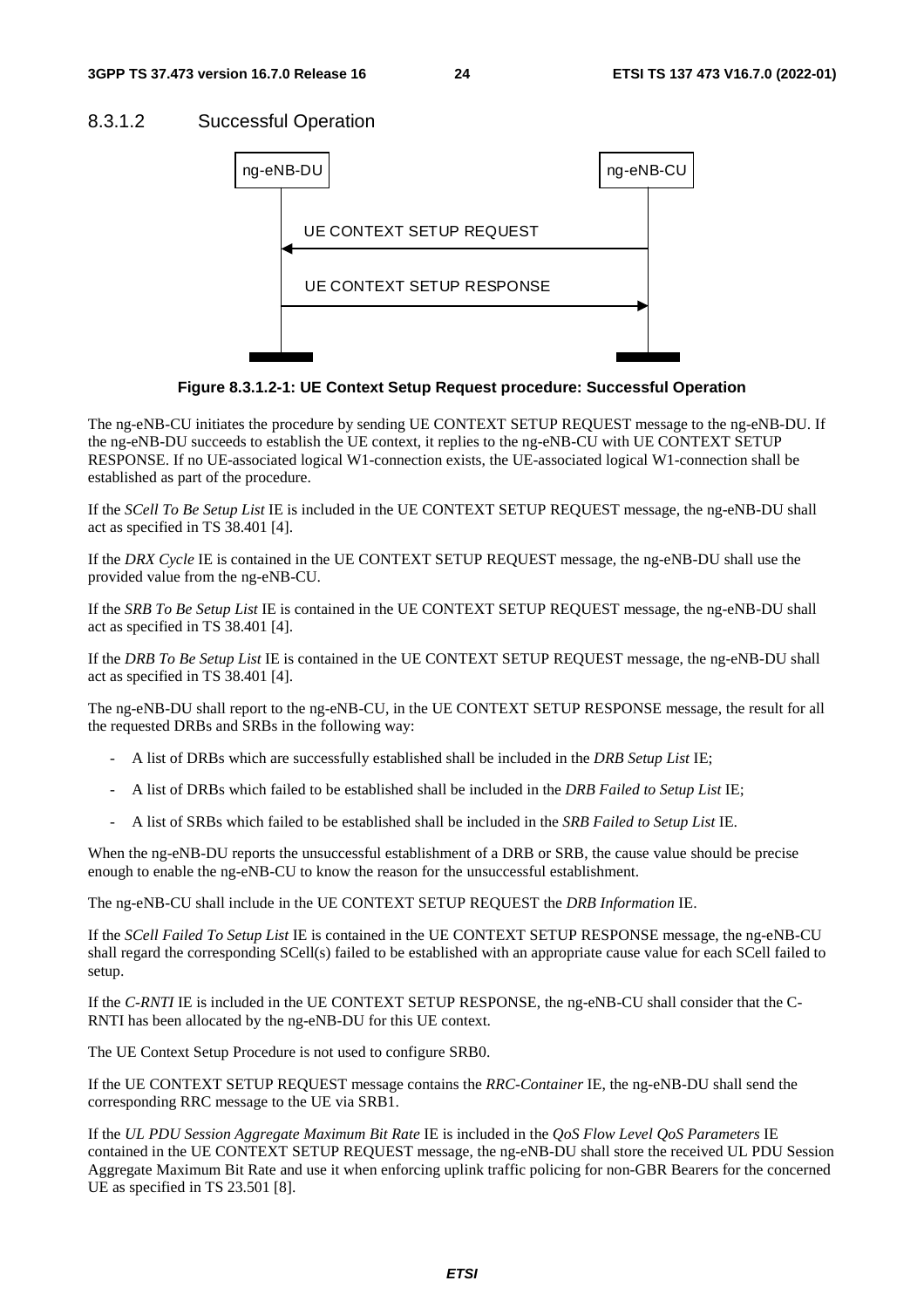The ng-eNB-DU shall store the received ng-eNB-DU UE Aggregate Maximum Bit Rate Uplink and use it for non-GBR Bearers for the concerned UE.

## 8.3.1.3 Unsuccessful Operation



**Figure 8.3.1.3-1: UE Context Setup Request procedure: unsuccessful Operation** 

If the ng-eNB-DU is not able to establish a W1 UE context, or cannot even establish one bearer it shall consider the procedure as failed and reply with the UE CONTEXT SETUP FAILURE message.

If the ng-eNB-DU is not able to accept the *SpCell ID* IE in UE CONTEXT SETUP REQUEST message, it shall reply with the UE CONTEXT SETUP FAILURE message with an appropriate cause value. Further, if the *Candidate SpCell*  List IE is included in the UE CONTEXT SETUP REQUEST message and the ng-eNB-DU is not able to accept the *SpCell ID* IE, the ng-eNB-DU shall, if supported, include the *Potential SpCell List* IE in the UE CONTEXT SETUP FAILURE message and the ng-eNB-CU should take this into account for selection of an opportune SpCell. The ngeNB-DU shall include the cells in the *Potential SpCell List* IE in a priority order, where the first cell in the list is the one most desired and the last one is the one least desired (e.g., based on load conditions). If the *Potential SpCell List* IE is present but no *Potential SpCell Item* IE is present, the ng-eNB-CU should assume that none of the cells in the *Candidate SpCell List* IE are acceptable for the ng-eNB-DU.

## 8.3.1.4 Abnormal Conditions

Not applicable.

## 8.3.2 UE Context Release Request (ng-eNB-DU initiated)

## 8.3.2.1 General

The purpose of the UE Context Release Request procedure is to enable the ng-eNB-DU to request the ng-eNB-CU to release the UE-associated logical W1-connection. The procedure uses UE-associated signalling.

## 8.3.2.2 Successful Operation



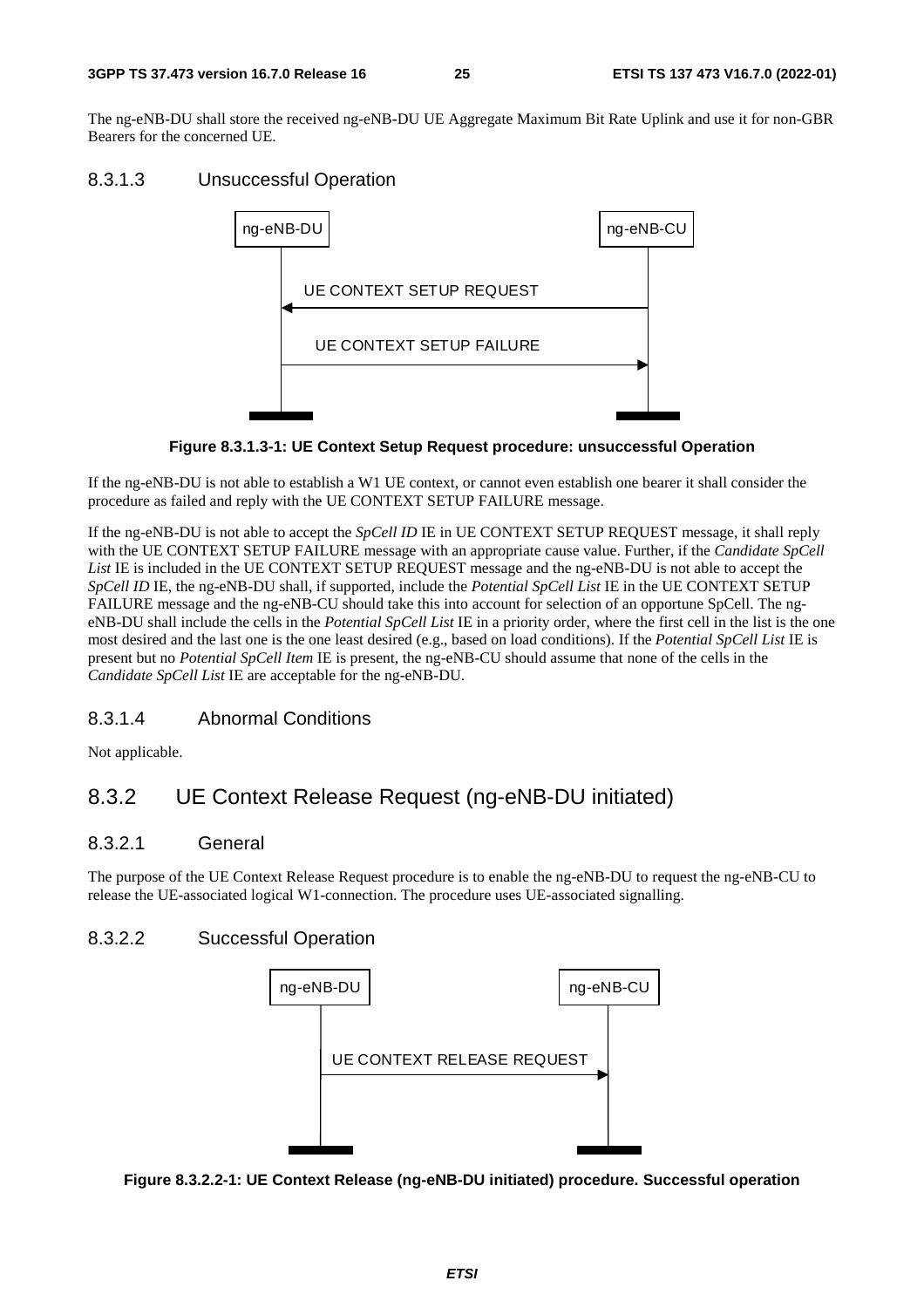The ng-eNB-DU controlling a UE-associated logical W1-connection initiates the procedure by generating a UE CONTEXT RELEASE REQUEST message towards the affected ng-eNB-CU node.

The UE CONTEXT RELEASE REQUEST message shall indicate the appropriate cause value.

#### **Interactions with UE Context Release procedure:**

The UE Context Release procedure may be initiated upon reception of a UE CONTEXT RELEASE REQUEST message.

### 8.3.2.3 Abnormal Conditions

Not applicable.

## 8.3.3 UE Context Release (ng-eNB-CU initiated)

### 8.3.3.1 General

The purpose of the UE Context Release procedure is to enable the ng-eNB-CU to order the release of the UE-associated logical connection. The procedure uses UE-associated signalling.

### 8.3.3.2 Successful Operation



#### **Figure 8.3.3.2-1: UE Context Release (ng-eNB-CU initiated) procedure. Successful operation**

The ng-eNB-CU initiates the procedure by sending the UE CONTEXT RELEASE COMMAND message to the ngeNB-DU.

Upon reception of the UE CONTEXT RELEASE COMMAND message, the ng-eNB-DU shall release all related signalling and user data transport resources and reply with the UE CONTEXT RELEASE COMPLETE message.

If the *old ng-eNB-DU UE W1AP ID* IE is included in the UE CONTEXT RELEASE COMMAND message, the ngeNB-DU shall additionally release the UE context associated with the old ng-eNB-DU UE W1AP ID.

#### **Interactions with UE Context Setup procedure:**

The UE Context Release procedure may be performed before the UE Context Setup procedure to release an existing UE-associated logical W1-connection and related resources in the ng-eNB-DU, e.g. when ng-eNB-CU rejects UE access it shall trigger UE Context Release procedure with the cause value of UE rejection.

## 8.3.3.4 Abnormal Conditions

Not applicable.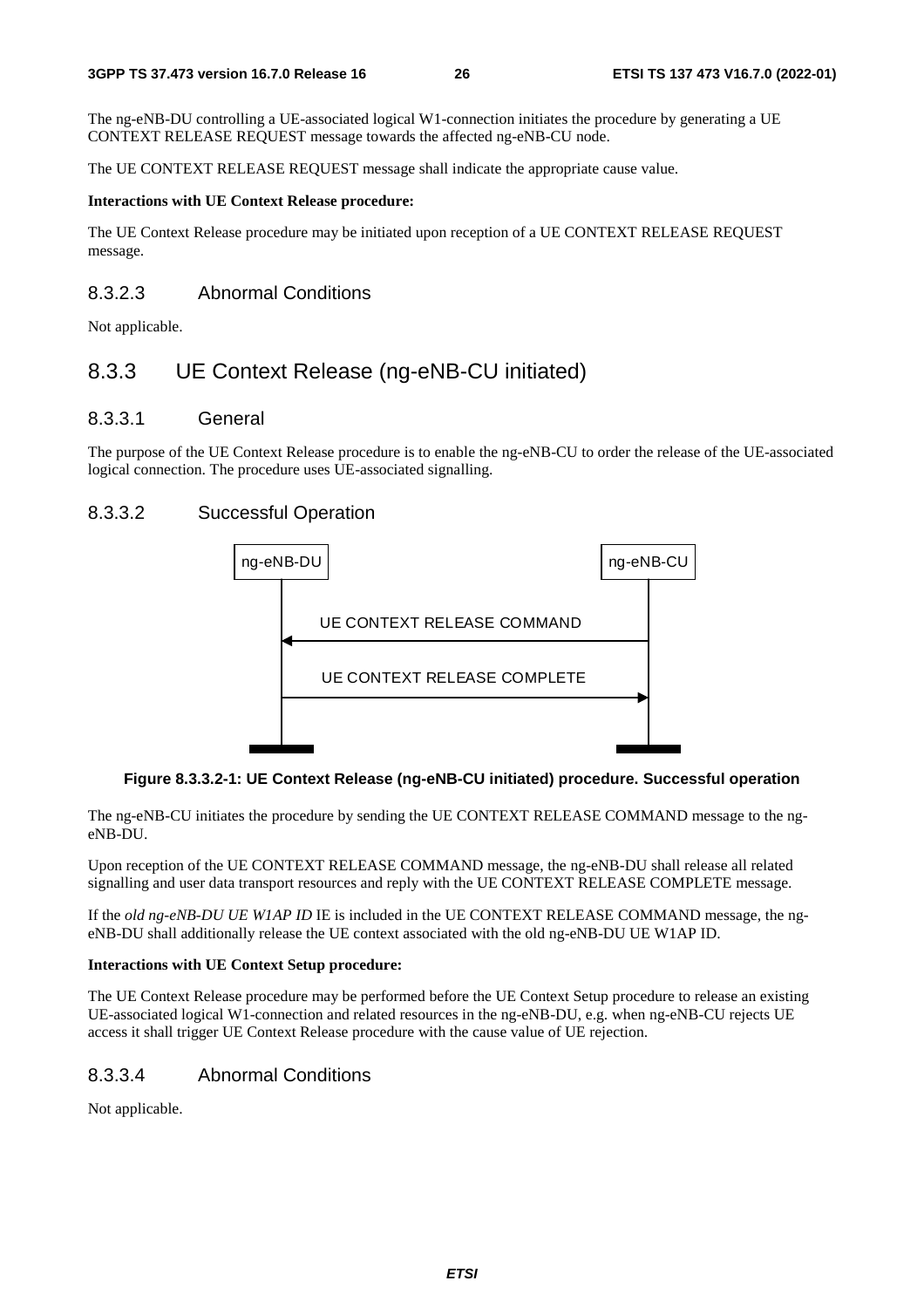## 8.3.4 UE Context Modification (ng-eNB-CU initiated)

### 8.3.4.1 General

The purpose of the UE Context Modification procedure is to modify the established UE Context, e.g., establishing, modifying and releasing radio resources. This procedure is also used to command the ng-eNB-DU to stop data transmission for the UE for mobility (see TS 38.401 [4]). The procedure uses UE-associated signalling.

## 8.3.4.2 Successful Operation



**Figure 8.3.4.2-1: UE Context Modification procedure. Successful operation** 

The UE CONTEXT MODIFICATION REQUEST message is initiated by the ng-eNB-CU.

Upon reception of the UE CONTEXT MODIFICATION REQUEST message, the ng-eNB-DU shall perform the modifications, and if successful reports the update in the UE CONTEXT MODIFICATION RESPONSE message.

If the *SpCell ID* IE is included in the UE CONTEXT MODIFICATION REQUEST message, the ng-eNB-DU shall replace any previously received value and regard it as a reconfiguration with sync as defined in TS 36.331 [2]. If the *ServCellIndex* IE is included in the UE CONTEXT MODIFICATION REQUEST message, the ng-eNB-DU shall take this into account for the indicated SpCell.

If the *SCell To Be Setup List* IE or *SCell To Be Removed List* IE is included in the UE CONTEXT MODIFICATION REQUEST message, the ng-eNB-DU shall act as specified in TS 38.401 [4]. If the *SCell To Be Setup List* IE is included in the UE CONTEXT MODIFICATION REQUEST message and the indicated SCell(s) are already setup, the ng-eNB-DU shall replace any previously received value.

If the *DRX Cycle* IE is contained in the UE CONTEXT MODIFICATION REQUEST message, the ng-eNB-DU shall use the provided value from the ng-eNB-CU.

If the *SRB To Be Setup List* IE is contained in the UE CONTEXT MODIFICATION REQUEST message, the ng-eNB-DU shall act as specified in the TS 38.401 [4], and replace any previously received value.

If the *DRB To Be Setup List* IE is contained in the UE CONTEXT MODIFICATION REQUEST message, the ng-eNB-DU shall act as specified in the TS 38.401 [4].

If the UE CONTEXT MODIFICATION REQUEST message contains the *RRC-Container* IE, the ng-eNB-DU shall send the corresponding RRC message to the UE.

The ng-eNB-CU shall include the *DRB Information* IE in the UE CONTEXT MODIFICATION REQUEST message.

The ng-eNB-DU shall report to the ng-eNB-CU, in the UE CONTEXT MODIFICATION RESPONSE message, the result for all the requested or modified DRBs and SRBs in the following way:

- A list of DRBs which are successfully established shall be included in the *DRB Setup List* IE;
- A list of DRBs which failed to be established shall be included in the *DRB Failed to be Setup List* IE;
- A list of DRBs which are successfully modified shall be included in the *DRB Modified List* IE;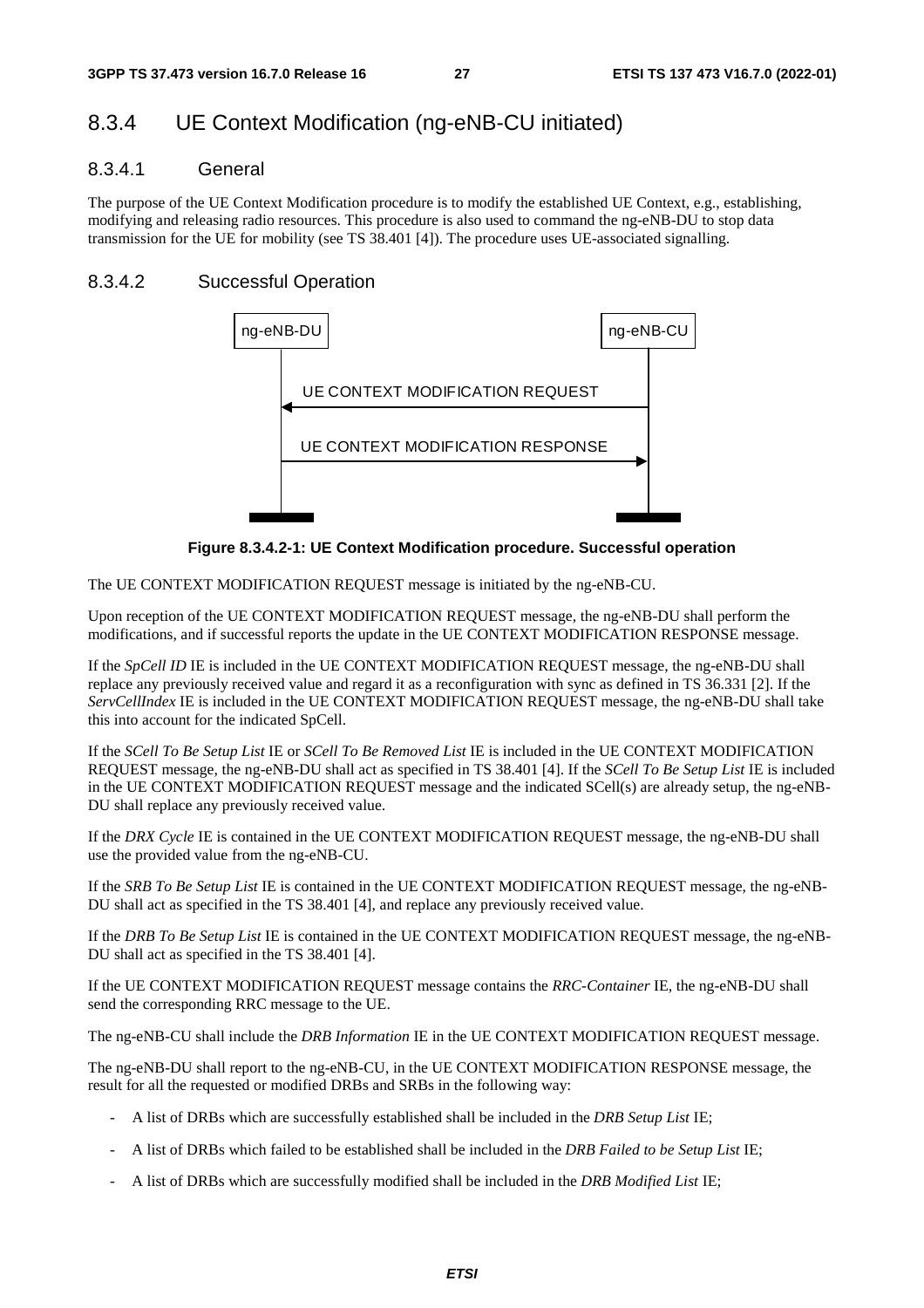- A list of DRBs which failed to be modified shall be included in the *DRB Failed to be Modified List* IE;
- A list of SRBs which failed to be established shall be included in the *SRB Failed to be Setup List* IE.

When the ng-eNB-DU reports the unsuccessful establishment of a DRB or SRB, the cause value should be precise enough to enable the ng-eNB-CU to know the reason for the unsuccessful establishment.

If the *SCell Failed To Setup List* IE is contained in the UE CONTEXT MODIFICATION RESPONSE message, the ngeNB-CU shall regard the corresponding SCell(s) failed to be established with an appropriate cause value for each SCell failed to setup.

If the *C-RNTI* IE is included in the UE CONTEXT MODIFICATION RESPONSE, the ng-eNB-CU shall consider that the C-RNTI has been allocated by the ng-eNB-DU for this UE context.

The UE Context Modify Procedure is not used to configure SRB0.

If the *UL PDU Session Aggregate Maximum Bit Rate* IE is included in the *QoS Flow Level QoS Parameters* IE contained in the UE CONTEXT MODIFICATION REQUEST message, the ng-eNB-DU shall replace the received UL PDU Session Aggregate Maximum Bit Rate and use it as specified in TS 23.501 [8].

If the *ng-eNB-DU UE Aggregate Maximum Bit Rate Uplink* IE is included in the UE CONTEXT MODIFICATION REQUEST message, the ng-eNB-DU shall:

- replace the previously provided ng-eNB-DU UE Aggregate Maximum Bit Rate Uplink with the new received ng-eNB-DU UE Aggregate Maximum Bit Rate Uplink;
- use the received ng-eNB-DU UE Aggregate Maximum Bit Rate Uplink for non-GBR Bearers for the concerned UE.

The *UL PDU Session Aggregate Maximum Bit Rate* IE shall be sent if *DRB to Be Setup List* IE is included and the ngeNB-CU has not previously sent it. The ng-eNB-DU shall store and use the received ng-eNB-DU UE Aggregate Maximum Bit Rate Uplink.

For MN in NGEN-DC, if the *SCG Indicator* IE is included in the UE CONTEXT MODIFICATION REQUEST message and it is set to "released", the ng-eNB-DU shall, if applicable, consider the SCG is removed.

## 8.3.4.3 Unsuccessful Operation



**Figure 8.3.4.3-1: UE Context Modification procedure. Unsuccessful operation** 

In case none of the requested modifications of the UE context can be successfully performed, the ng-eNB-DU shall respond with the UE CONTEXT MODIFICATION FAILURE message with an appropriate cause value.

If the ng-eNB-DU is not able to accept the *SpCell ID* IE in UE CONTEXT MODIFICATION REQUEST message, it shall reply with the UE CONTEXT MODIFICATION FAILURE message.

## 8.3.4.4 Abnormal Conditions

Not applicable.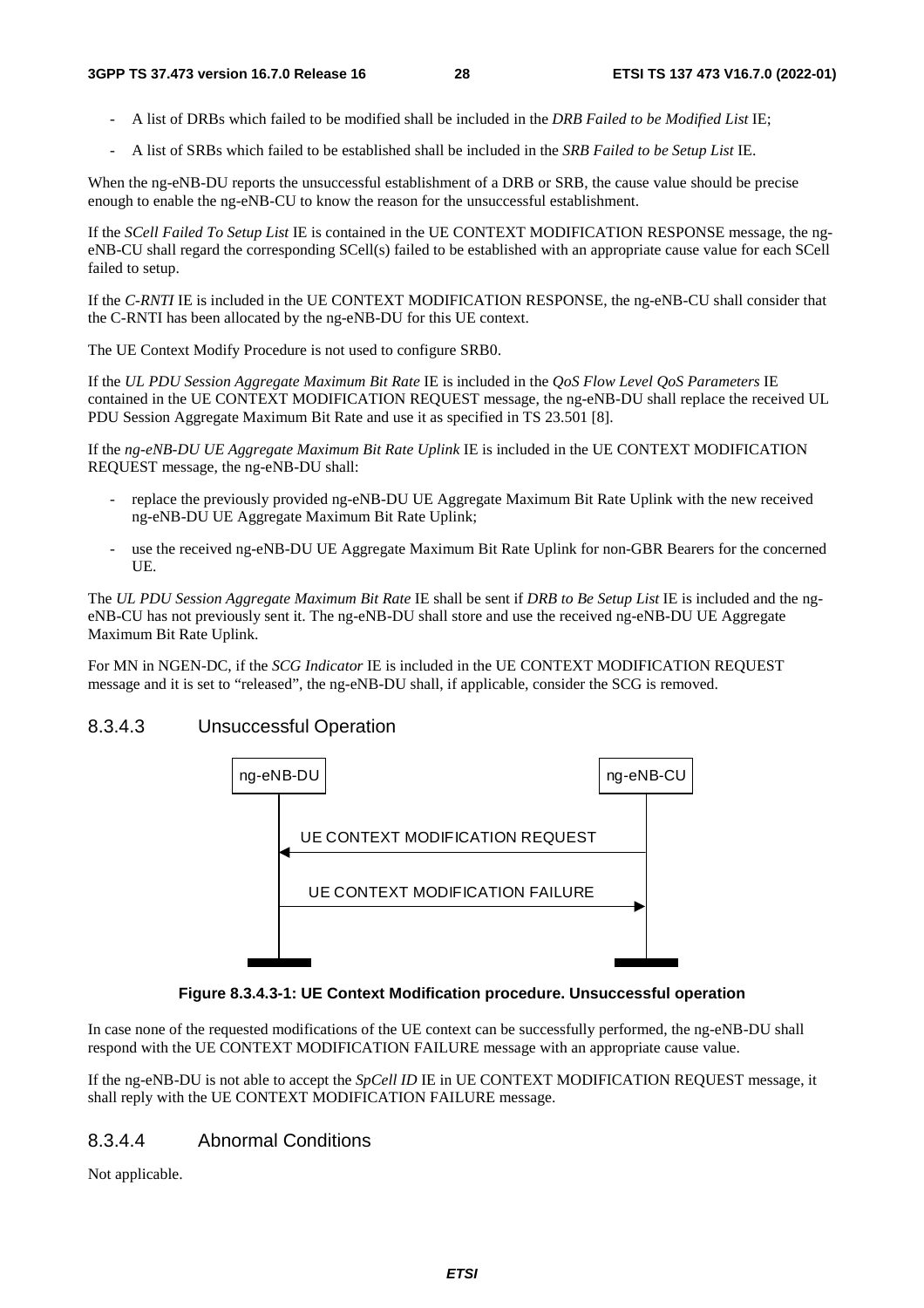## 8.3.5 UE Context Modification Required (ng-eNB-DU initiated)

### 8.3.5.1 General

The purpose of the UE Context Modification Required procedure is to modify the established UE Context, e.g., modifying and releasing radio bearer resources. The procedure uses UE-associated signalling.

## 8.3.5.2 Successful Operation



#### **Figure 8.3.5.2-1: UE Context Modification Required procedure. Successful operation**

The W1AP UE CONTEXT MODIFICATION REQUIRED message is initiated by the ng-eNB-DU.

The ng-eNB-CU reports the successful update of the UE context in the UE CONTEXT MODIFICATION CONFIRM message.

## 8.3.5.3 Unsuccessful Operation



#### **Figure 8.3.5.2A-1: UE Context Modification Required procedure. Unsuccessful operation.**

In case none of the requested modifications of the UE context can be successfully performed, the ng-eNB-CU shall respond with the UE CONTEXT MODIFICATION REFUSE message with an appropriate cause value.

## 8.3.5.4 Abnormal Conditions

Not applicable.

## 8.3.6 UE Inactivity Notification

## 8.3.6.1 General

This procedure is initiated by the ng-eNB-DU to indicate the UE activity event.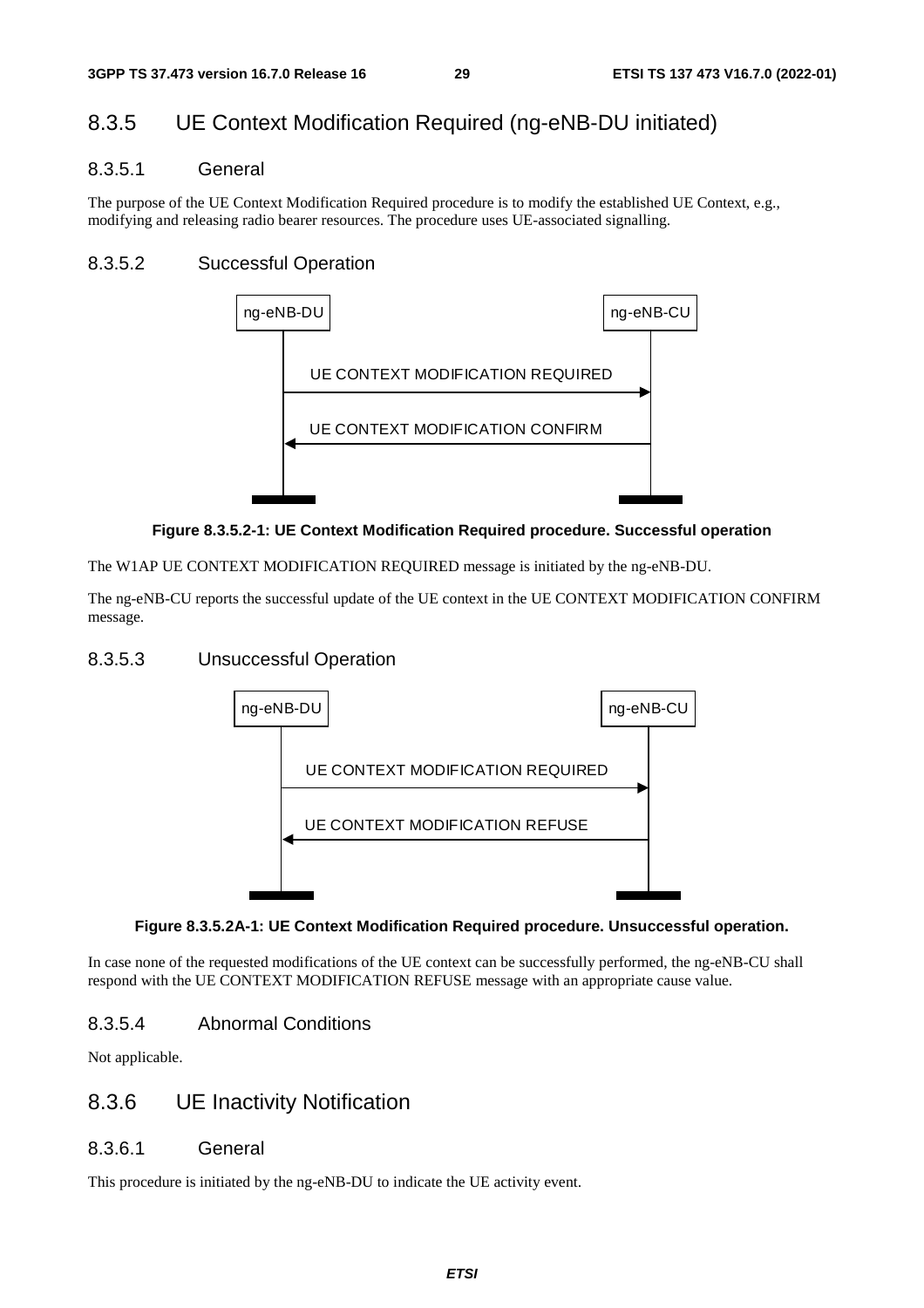The procedure uses UE-associated signalling.

#### 8.3.6.2 Successful Operation



**Figure 8.3.6.2-1: UE Inactivity Notification procedure.** 

The ng-eNB-DU initiates the procedure by sending the UE INACTIVITY NOTIFICATION message to the ng-eNB-CU.

If the *DRB ID* IE is included in the *DRB Activity Item* IE in the UE INACTIVITY NOTIFICATION message, the *DRB Activity* IE shall also be included

## 8.3.6.3 Abnormal Conditions

Not applicable.

## 8.3.7 Notify

#### 8.3.7.1 General

The purpose of the Notify procedure is to enable the ng-eNB-DU to inform the ng-eNB-CU that the QoS of an already established GBR DRB cannot by fulfilled any longer or that it can be fulfilled again. The procedure uses UE-associated signalling.

## 8.3.7.2 Successful Operation



**Figure 8.3.7.2-1: Notify procedure. Successful operation.** 

The ng-eNB-DU initiates the procedure by sending a NOTIFY message.

The NOTIFY message shall contain the list of the GBR DRBs associated with notification control for which the QoS is not fulfilled anymore or for which the QoS is fulfilled again by the ng-eNB-DU.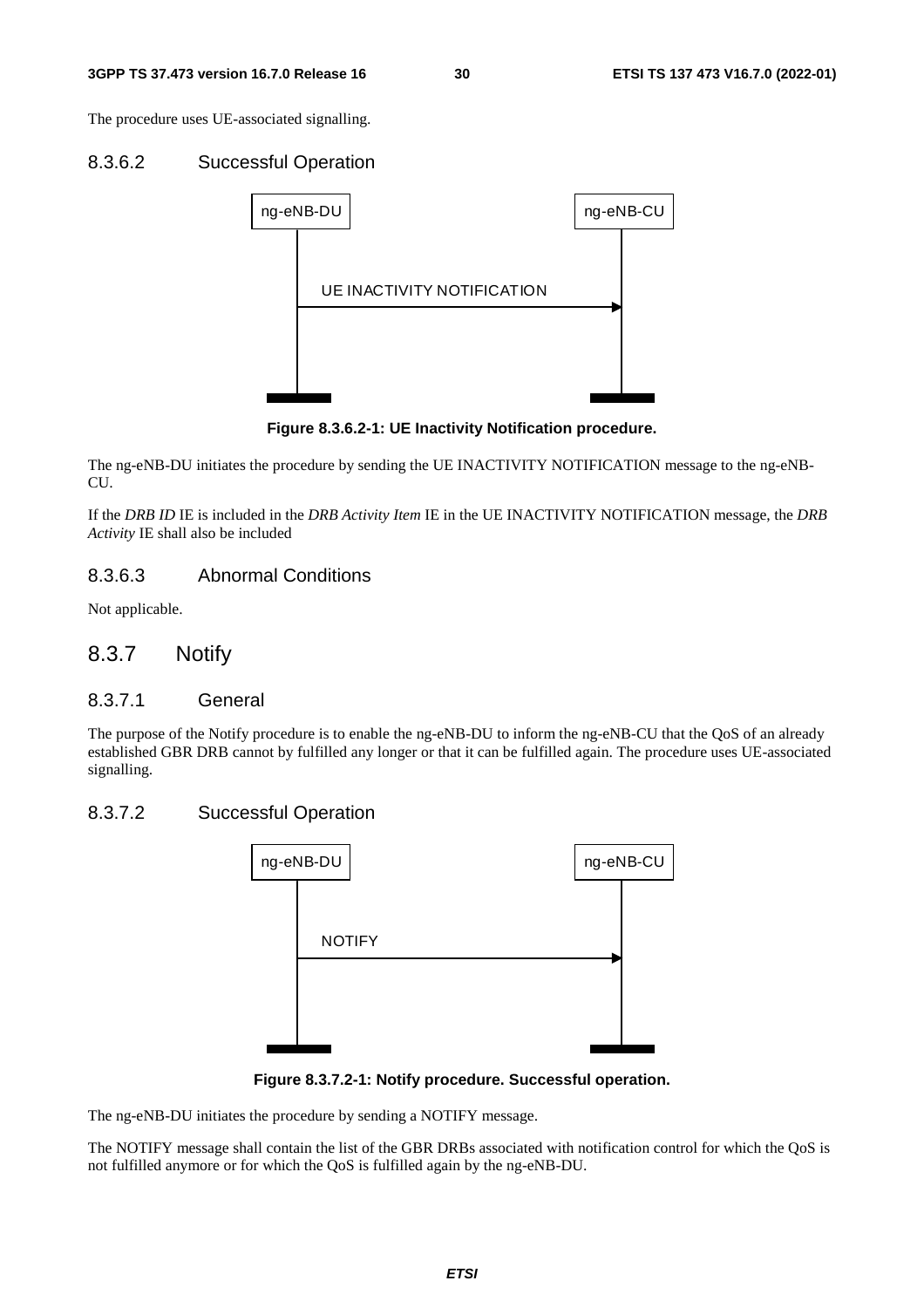Upon reception of the NOTIFY message, the ng-eNB-CU may identify which are the affected PDU sessions and QoS flows. The ng-eNB-CU may inform the 5GC that the QoS for these PDU sessions or QoS flows is not fulfilled any longer or it is fulfilled again.

## 8.3.7.3 Abnormal Conditions

Not applicable.

## 8.4 RRC Message Transfer procedures

## 8.4.1 Initial UL RRC Message Transfer

### 8.4.1.1 General

The purpose of the Initial UL RRC Message Transfer procedure is to transfer the initial RRC message to the ng-eNB-CU. The procedure uses non-UE-associated signaling.

## 8.4.1.2 Successful operation



**Figure 8.4.1.2-1: Initial UL RRC Message Transfer procedure** 

The establishment of the UE-associated logical W1-connection shall be initiated as part of the procedure.

## 8.4.1.3 Abnormal Conditions

Not applicable.

## 8.4.2 DL RRC Message Transfer

#### 8.4.2.1 General

The purpose of the DL RRC Message Transfer procedure is to transfer an RRC message. The procedure uses UEassociated signalling.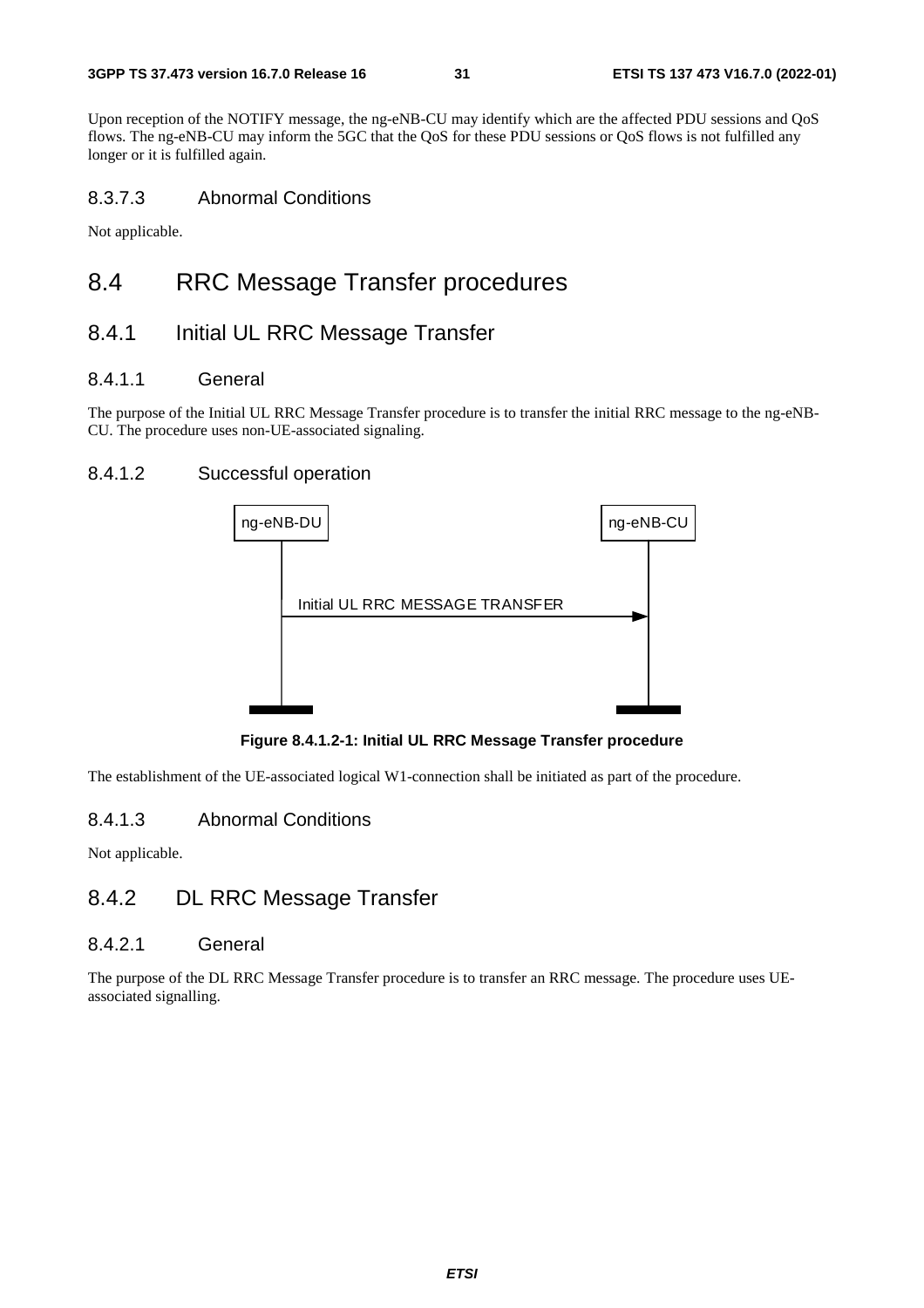## 8.4.2.2 Successful operation



**Figure 8.4.2.2-1: DL RRC Message Transfer procedure** 

If a UE-associated logical W1-connection exists, the DL RRC MESSAGE TRANSFER message shall contain the *ngeNB-DU UE W1AP ID* IE, which should be used by ng-eNB-DU to lookup the stored UE context. If no UE-associated logical W1-connection exists, the UE-associated logical W1-connection shall be established at reception of the DL RRC MESSAGE TRANSFER message.

The DL RRC MESSAGE TRANSFER message shall include, if available, the *old ng-eNB-DU UE W1AP ID* IE so that the ng-eNB-DU can retrieve the existing UE context in RRC connection reestablishment procedure, as defined in TS 38.401 [4].

If the ng-eNB-DU identifies the UE-associated logical W1-connection by the *ng-eNB-DU UE W1AP ID* IE in the DL RRC MESSAGE TRANSFER message and the *old ng-eNB-DU UE W1AP ID* IE is included, it shall release the old ngeNB-DU UE W1AP ID and the related configurations associated with the old ng-eNB-DU UE W1AP ID.

## 8.4.2.3 Abnormal Conditions

Not applicable.

## 8.4.3 UL RRC Message Transfer

## 8.4.3.1 General

The purpose of the UL RRC Message Transfer procedure is to transfer an uplink RRC message as UL RLC SDU to the ng-eNB-CU. The procedure uses UE-associated signalling.

#### 8.4.3.2 Successful operation



**Figure 8.4.3.2-1: UL RRC Message Transfer procedure**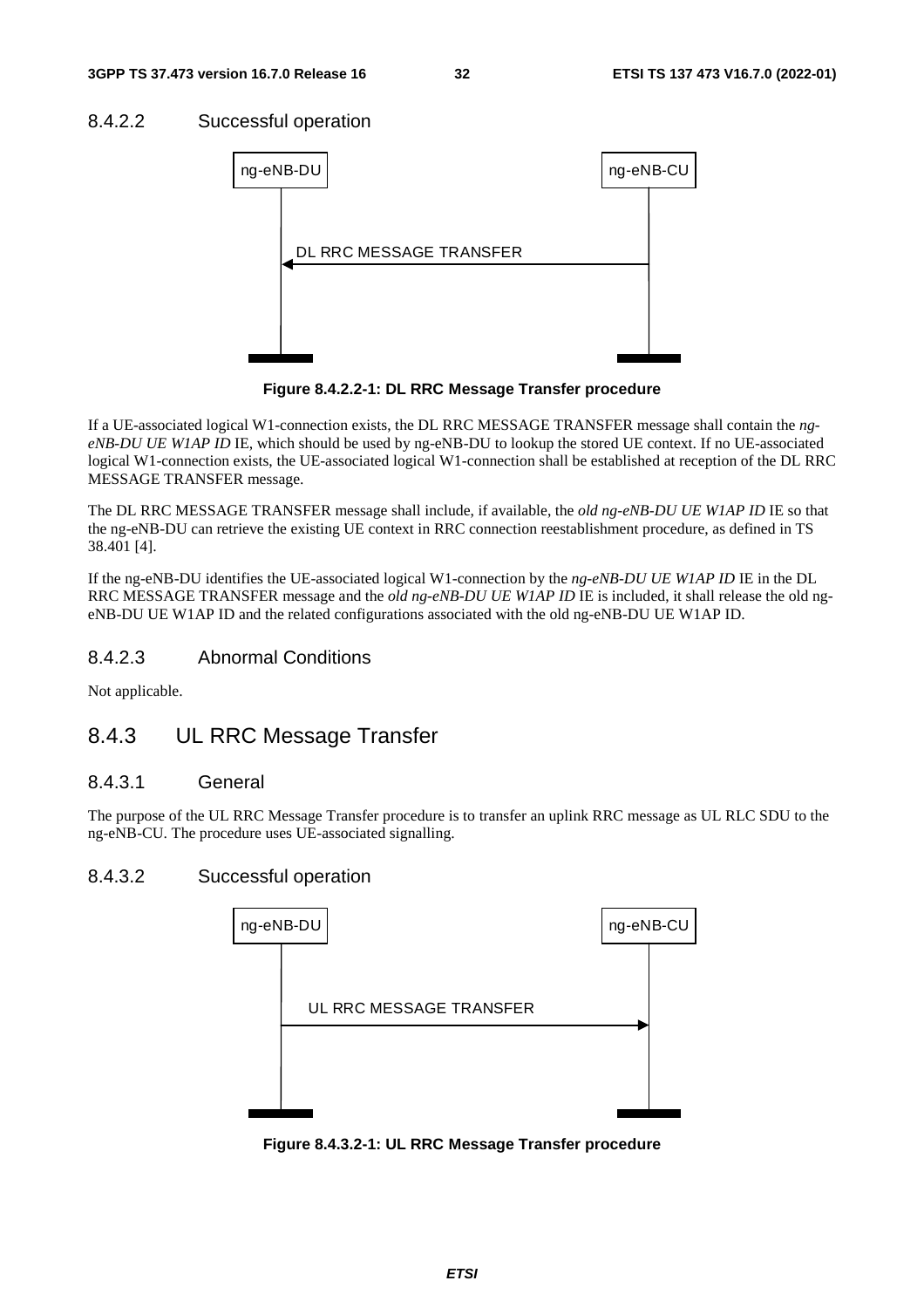When the ng-eNB-DU has received from the radio interface an RRC message to which a UE-associated logical W1 connection for the UE exists, the ng-eNB-DU shall send the UL RRC MESSAGE TRANSFER message to the ng-eNB-CU including the RRC message as a *RRC-Container* IE.

### 8.4.3.3 Abnormal Conditions

Not applicable.

## 8.4.4 RRC Delivery Report

Void

## 8.5 Warning Message Transmission Procedures

8.5.1 Write-Replace Warning

### 8.5.1.1 General

The purpose of Write-Replace Warning procedure is to start or overwrite the broadcasting of warning messages. The procedure uses non UE-associated signalling.

## 8.5.1.2 Successful Operation



**Figure 8.5.1.2-1: Write-Replace Warning procedure: successful operation** 

The ng-eNB-CU initiates the procedure by sending a WRITE-REPLACE WARNING REQUEST message to the ngeNB-DU.

Upon receipt of the WRITE-REPLACE WARNING REQUEST message, the ng-eNB-DU shall prioritise its resources to process the warning message.

The ng-eNB-DU acknowledges the WRITE-REPLACE WARNING REQUEST message by sending a WRITE-REPLACE WARNING RESPONSE message to the ng-eNB-CU.

If the *Notification Information* IE is included in the *PWS System Information* IE in the WRITE-REPLACE WARNING REQUEST message, the ng-eNB-DU shall use this information to avoid that duplications trigger new broadcast or replace existing broadcast.

If the ng-eNB-DU receives a WRITE-REPLACE WARNING REQUEST message with the *Notification Information* IE in the *PWS System Information* IE which are different from those of ongoing broadcast warning messages, and if the *SIB Type* IE is set to "12", the ng-eNB-DU shall broadcast the received warning message concurrently with other ongoing messages.

If the ng-eNB-DU receives a WRITE-REPLACE WARNING REQUEST message with the *Notification Information* IE in the *PWS System Information* IE which are different from those of ongoing broadcast warning messages, and if the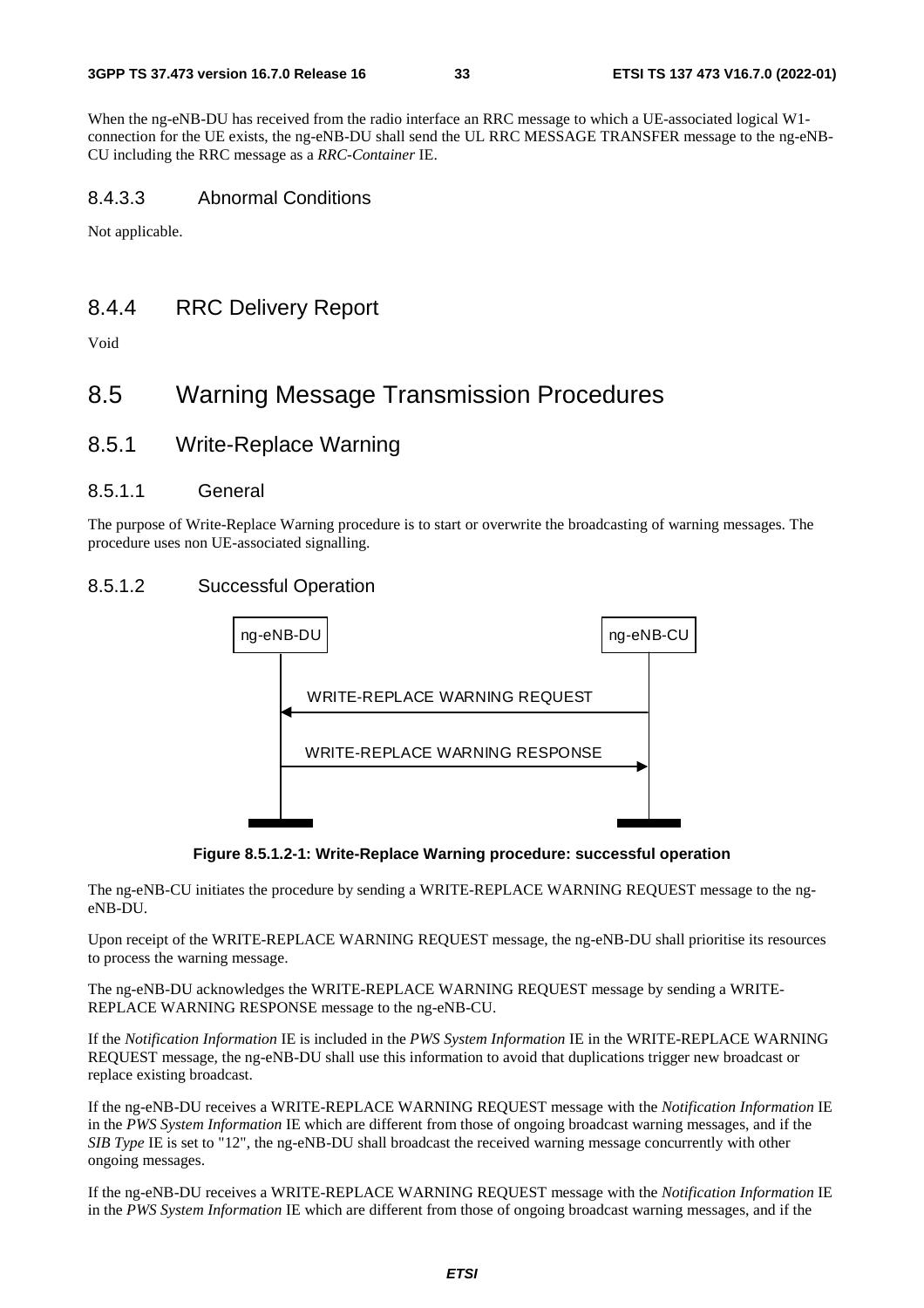*SIB Type* IE is set to the value other than "12", the ng-eNB-DU shall use the newly received one to replace the ongoing broadcast warning message with the same value of *SIB Type* IE.

If the *SIB Type* IE in the *PWS System Information* IE in the WRITE-REPLACE WARNING REQUEST message is set to "12" and if a value "0" is received in the *Number of Broadcast Requested* IE and if the *Repetition Period* IE is different from "0", the ng-eNB-DU shall broadcast the received warning message indefinitely.

If *Additional SIB Message List* IE is included in *PWS System Information* IE, the ng-eNB-DU shall store all SIB message(s) in *PWS System Information* IE, and consider that the first segment of public warning message is included in *SIB message* IE, and the remaining segments are listed in *Additional SIB Message List* IE in segmentation sequence order.

## 8.5.1.3 Unsuccessful Operation

Not applicable.

## 8.5.1.4 Abnormal Conditions

Not applicable.

## 8.5.2 PWS Cancel

#### 8.5.2.1 General

The purpose of the PWS Cancel procedure is to cancel an already ongoing broadcast of a warning message. The procedure uses non UE-associated signalling.

### 8.5.2.2 Successful Operation





The ng-eNB-CU initiates the procedure by sending a PWS CANCEL REQUEST message to the ng-eNB-DU.

The ng-eNB-DU shall acknowledge the PWS CANCEL REQUEST message by sending the PWS CANCEL RESPONSE message.

If the *Cancel-All Warning Messages Indicator* IE is present in the PWS CANCEL REQUEST message, then the ngeNB-DU shall stop broadcasting and discard all warning messages for the area as indicated in the *Cell Broadcast To Be Cancelled List* IE or in all the cells of the ng-eNB-DU if the *Cell Broadcast To Be Cancelled List* IE is not included. The ng-eNB-DU shall acknowledge the PWS CANCEL REQUEST message by sending the PWS CANCEL RESPONSE message, and shall, if there is area to report where an ongoing broadcast was stopped successfully, include the *Cell Broadcast Cancelled List* IE with the *Number of Broadcasts* IE set to 0.

If the *Cell Broadcast To Be Cancelled List* IE is not included in the PWS CANCEL REQUEST message, the ng-eNB-DU shall stop broadcasting and discard the warning message identified by the *Message Identifier* IE and the *Serial Number* IE in the *Notification Information* IE in all of the cells in the ng-eNB-DU.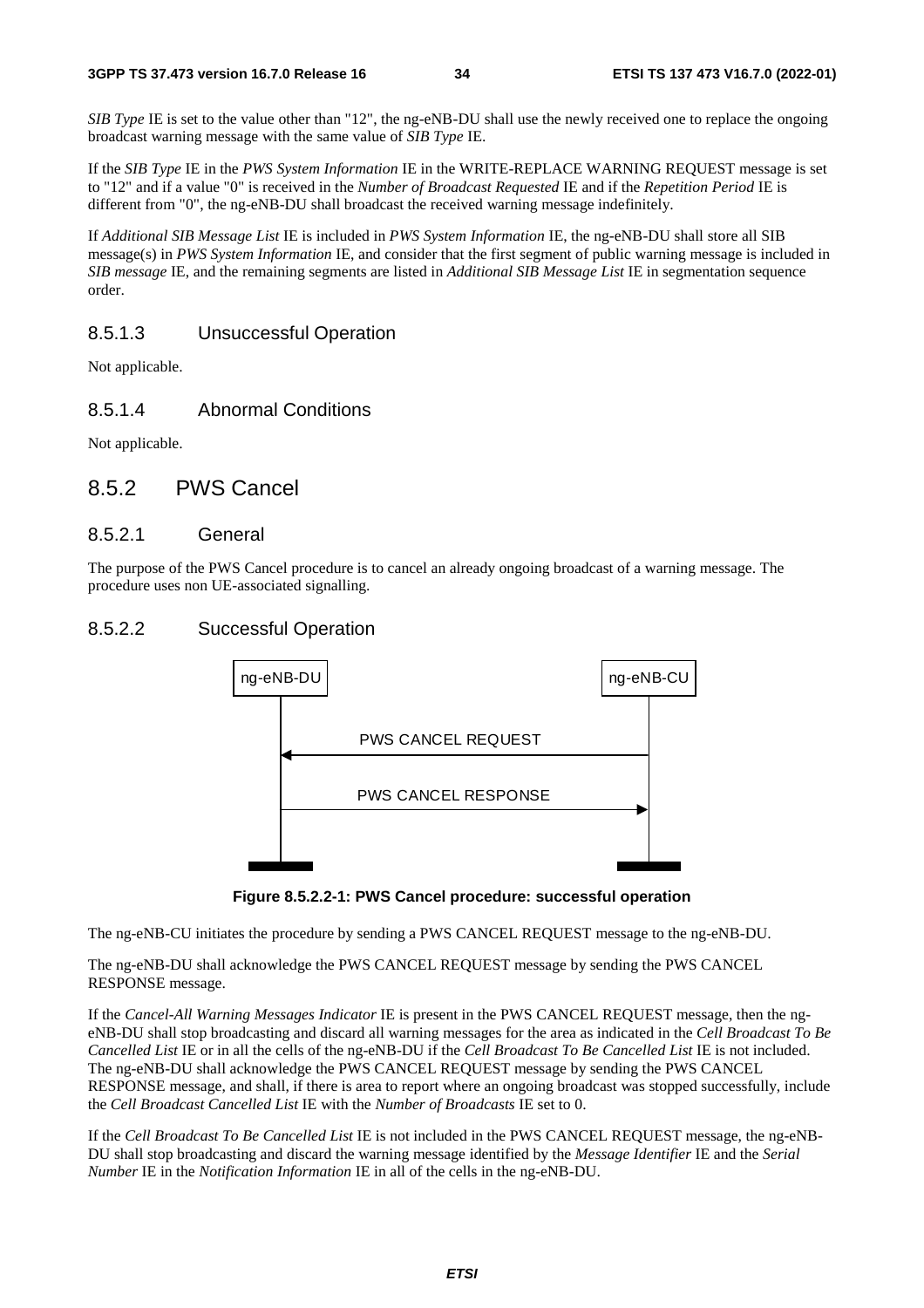If an area included in the *Cell Broadcast To Be Cancelled List* IE in the PWS CANCEL REQUEST message does not appear in the *Cell Broadcast Cancelled List* IE in the PWS CANCEL RESPONSE, the ng-eNB-CU shall consider that the ng-eNB-DU had no ongoing broadcast to stop for the public warning message identified, if present, by the *Notification Information* IE in that area.

If the *Cell Broadcast Cancelled List* IE is not included in the PWS CANCEL RESPONSE message, the ng-eNB-CU shall consider that the ng-eNB-DU had no ongoing broadcast to stop for the public warning message identified by the *Notification Information* IE.

### 8.5.2.3 Unsuccessful Operation

Not applicable.

#### 8.5.2.4 Abnormal Conditions

Not applicable.

## 8.5.3 PWS Restart Indication

### 8.5.3.1 General

The purpose of PWS Restart Indication procedure is to inform the ng-eNB-CU that PWS information for some or all cells of the ng-eNB-DU are available for reloading from the CBC if needed. The procedure uses non UE-associated signalling.

## 8.5.3.2 Successful Operation



**Figure 8.5.3.2-1: PWS restart indication** 

The ng-eNB-DU initiates the procedure by sending a PWS RESTART INDICATION message to the ng-eNB-CU.

### 8.5.3.3 Abnormal Conditions

Not applicable.

## 8.5.4 PWS Failure Indication

### 8.5.4.1 General

The purpose of the PWS Failure Indication procedure is to inform the ng-eNB-CU that ongoing PWS operation for one or more cells of the ng-eNB-DU has failed. The procedure uses non UE-associated signalling.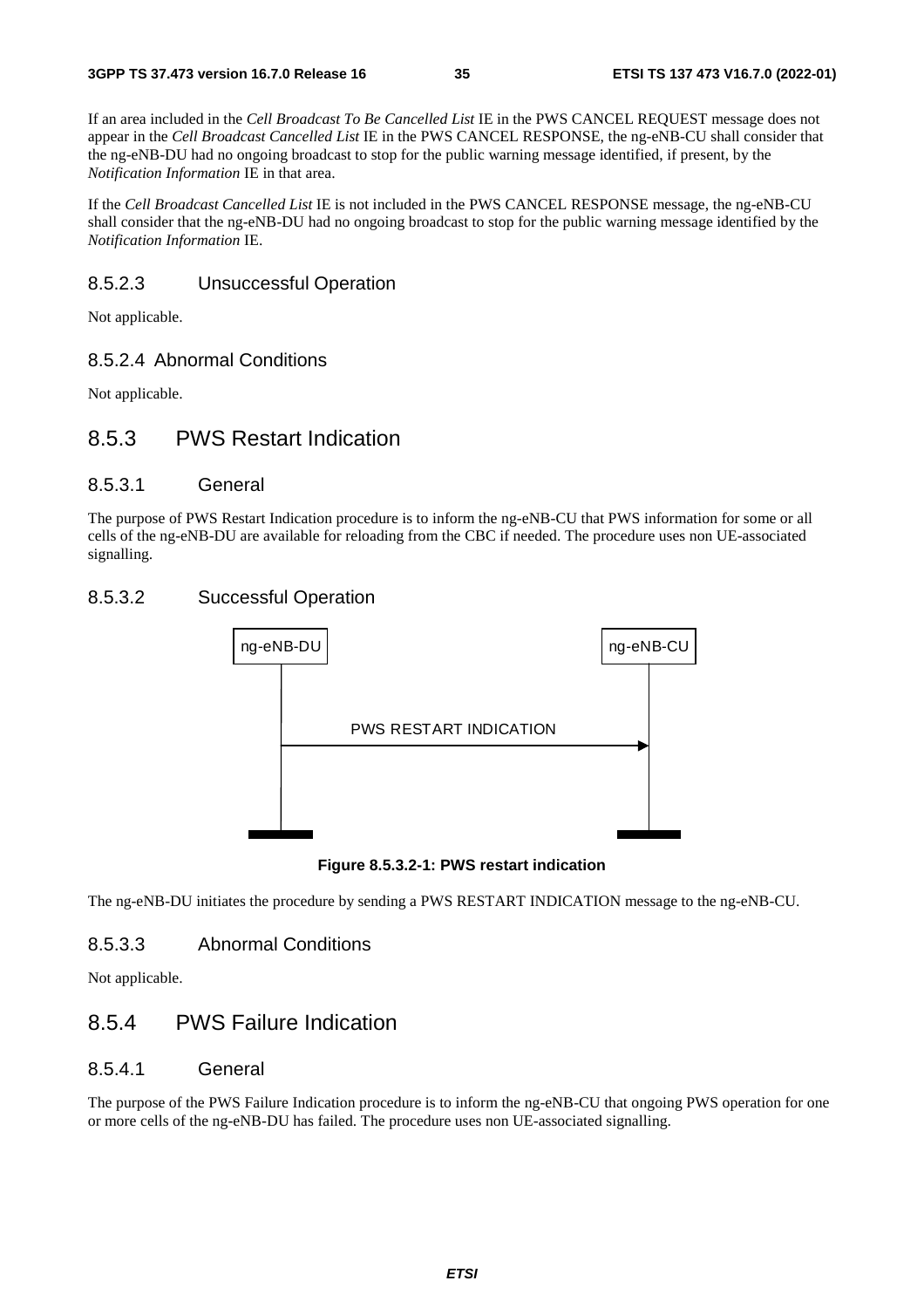#### 8.5.4.2 Successful Operation



**Figure 8.5.4.2-1: PWS failure indication** 

The ng-eNB-DU initiates the procedure by sending a PWS FAILURE INDICATION message to the ng-eNB-CU.

#### 8.5.4.3 Abnormal Conditions

Not applicable.

# 8.6 Paging procedures

# 8.6.1 Paging

#### 8.6.1.1 General

The purpose of the Paging procedure is used to provide the paging information to enable the ng-eNB-DU to page a UE. The procedure uses non-UE associated signalling.

#### 8.6.1.2 Successful Operation



**Figure 8.6.1.2-1: Paging procedure. Successful operation.** 

The ng-eNB-CU initiates the procedure by sending a PAGING message.

The *Paging DRX* IE may be included in the PAGING message, and if present the ng-eNB-DU may use it to determine the final paging cycle for the UE.

At the reception of the PAGING message, the ng-eNB-DU shall perform paging of the UE in cells which belong to cells as indicated in the *Paging Cell List* IE.

The *Paging Origin* IE may be included in the PAGING message, and if present the ng-eNB-DU shall transfer it to the UE.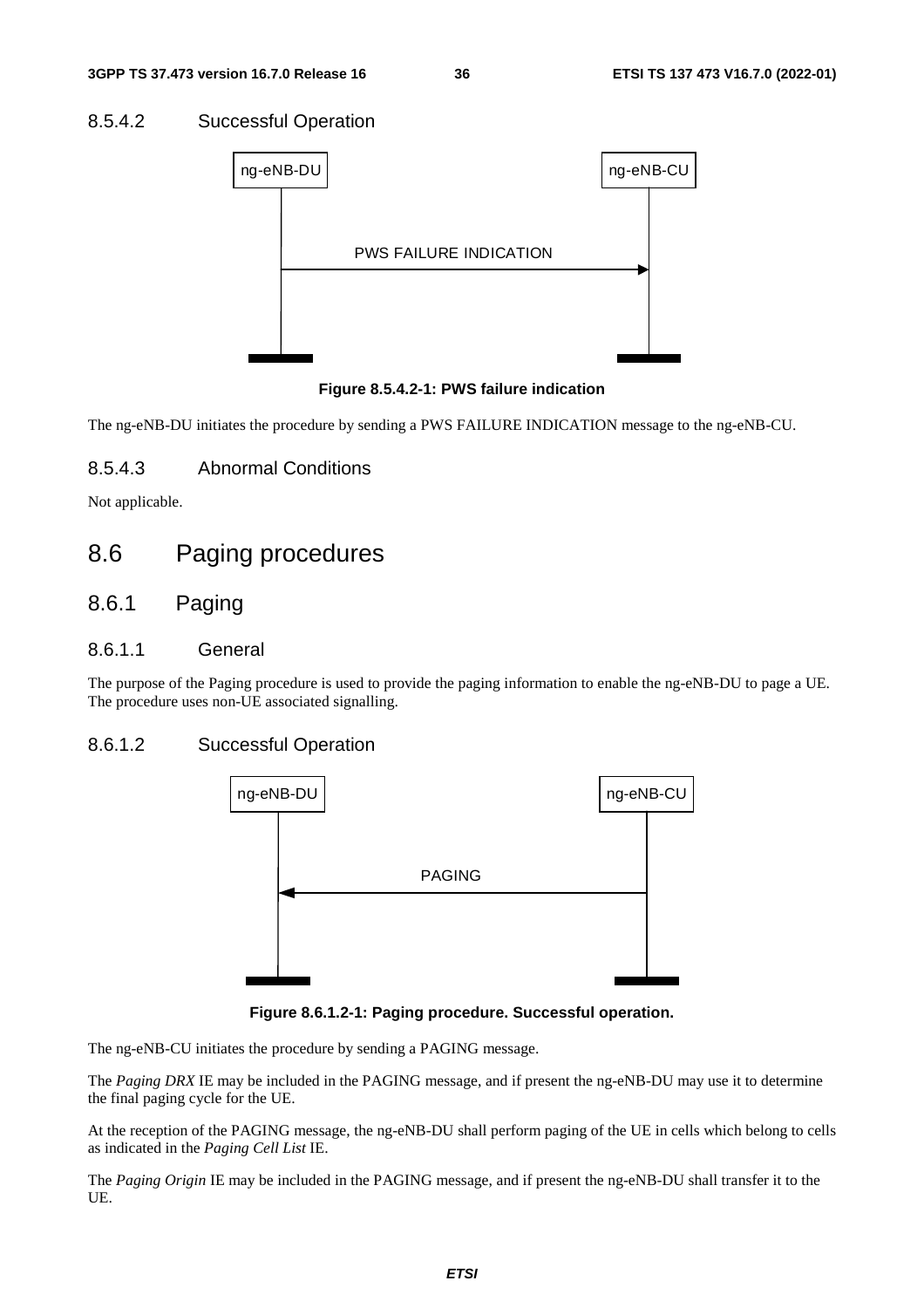#### 8.6.1.3 Abnormal Conditions

Not applicable.

# 9 Elements for W1AP Communication

# 9.1 General

Clauses 9.2 and 9.3 present the W1AP message and IE definitions in tabular format. The corresponding ASN.1 definition is presented in clause 9.4. In case there is contradiction between the tabular format and the ASN.1 definition, the ASN.1 shall take precedence, except for the definition of conditions for the presence of conditional IEs, where the tabular format shall take precedence.

The messages have been defined in accordance to the guidelines specified in TR 25.921 [21].

When specifying IEs which are to be represented by bitstrings, if not otherwise specifically stated in the semantics description of the concerned IE or elsewhere, the following principle applies with regards to the ordering of bits:

- The first bit (leftmost bit) contains the most significant bit (MSB);
- The last bit (rightmost bit) contains the least significant bit (LSB);
- When importing bitstrings from other specifications, the first bit of the bitstring contains the first bit of the concerned information;

The following attributes are used for the tabular description of the messages and information elements: Presence, Range Criticality and Assigned Criticality. Their definition and use can be found in TS 38.413 [19].

# 9.2 Message Functional Definition and Content

# 9.2.1 Interface Management messages

#### 9.2.1.1 RESET

This message is sent by both the ng-eNB-CU and the ng-eNB-DU and is used to request that the W1 interface, or parts of the W1 interface, to be reset.

Direction: ng-eNB-CU  $\rightarrow$  ng-eNB-DU and ng-eNB-DU  $\rightarrow$  ng-eNB-CU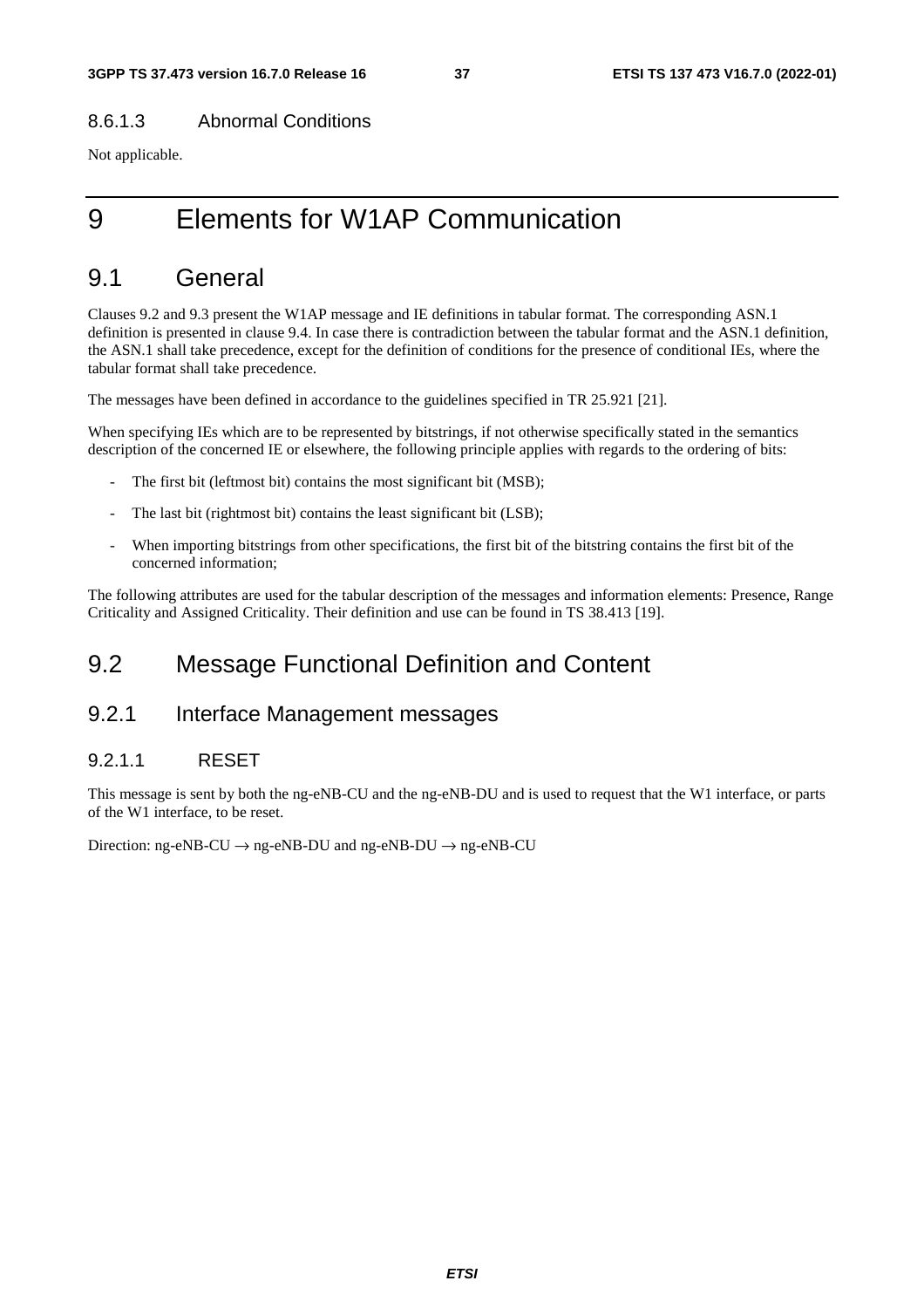| <b>IE/Group Name</b>                                     | <b>Presence</b> | Range                                                                                                            | IE type and                           | <b>Semantics</b> | <b>Criticalit</b> | <b>Assigned</b>    |
|----------------------------------------------------------|-----------------|------------------------------------------------------------------------------------------------------------------|---------------------------------------|------------------|-------------------|--------------------|
|                                                          |                 |                                                                                                                  | reference                             | description      |                   | <b>Criticality</b> |
| Message Type                                             | м               |                                                                                                                  | 9.3.1.1                               |                  | <b>YES</b>        | reject             |
| Transaction ID                                           | м               |                                                                                                                  | 9.3.1.23                              |                  | <b>YES</b>        | reject             |
| Cause                                                    | м               |                                                                                                                  | 9.3.1.2                               |                  | YES.              | ignore             |
| <b>CHOICE Reset Type</b>                                 | м               |                                                                                                                  |                                       |                  | <b>YES</b>        | reject             |
| >W1 interface                                            |                 |                                                                                                                  |                                       |                  |                   |                    |
| >>Reset All                                              | M               |                                                                                                                  | <b>ENUMERAT</b><br>ED (Reset<br>all,) |                  |                   |                    |
| >Part of W1 interface                                    |                 |                                                                                                                  |                                       |                  |                   |                    |
| >>UE-associated logical<br><b>W1-connection list</b>     |                 | $\mathbf{1}$                                                                                                     |                                       |                  |                   |                    |
| >>>UE-associated<br>logical W1-connection<br><b>Item</b> |                 | $1 \ldots$<br><maxnoofin<br>dividualW1C<br/><math>onnections <math>T</math></math><br/>oReset&gt;</maxnoofin<br> |                                       |                  | <b>EACH</b>       | reject             |
| >>>> ng-eNB-CU UE<br>W1AP ID                             | $\circ$         |                                                                                                                  | 9.3.1.4                               |                  |                   |                    |
| >>>> ng-eNB-DU UE<br>W1AP ID                             | $\circ$         |                                                                                                                  | 9.3.1.5                               |                  |                   |                    |

| Range bound                           | <b>Explanation</b>                                             |  |  |  |  |
|---------------------------------------|----------------------------------------------------------------|--|--|--|--|
| maxnoofIndividualW1ConnectionsToReset | Maximum no. of UE-associated logical W1-connections allowed to |  |  |  |  |
|                                       | reset in one message. Value is 65536.                          |  |  |  |  |

#### 9.2.1.2 RESET ACKNOWLEDGE

This message is sent by both the ng-eNB-CU and the ng-eNB-DU as a response to a RESET message.

Direction:  $ng-eNB-DU \rightarrow ng-eNB-CU$  and  $ng-eNB-CU \rightarrow ng-eNB-DU$ .

| <b>IE/Group Name</b>                                      | <b>Presence</b> | Range                                                                                 | IE type and<br>reference | <b>Semantics</b><br>description | <b>Criticality</b> | <b>Assigned</b><br><b>Criticality</b> |
|-----------------------------------------------------------|-----------------|---------------------------------------------------------------------------------------|--------------------------|---------------------------------|--------------------|---------------------------------------|
| Message Type                                              | М               |                                                                                       | 9.3.1.1                  |                                 | <b>YES</b>         | reject                                |
| Transaction ID                                            | м               |                                                                                       | 9.3.1.23                 |                                 | <b>YES</b>         | reject                                |
| <b>UE-associated logical</b><br><b>W1-connection list</b> |                 | 0.1                                                                                   |                          |                                 | <b>YES</b>         | ignore                                |
| >UE-associated logical<br><b>W1-connection Item</b>       |                 | $1 \,$<br><maxnoofl<br>ndividualW<br/>1Connecti<br/>onsToRes<br/>et&gt;</maxnoofl<br> |                          |                                 | <b>EACH</b>        | ignore                                |
| >>ng-eNB-CU UE<br>W1AP ID                                 | O               |                                                                                       | 9.3.1.4                  |                                 | ٠                  |                                       |
| >>ng-eNB-DU UE<br>W1AP ID                                 | O               |                                                                                       | 9.3.1.5                  |                                 | ٠                  |                                       |
| <b>Criticality Diagnostics</b>                            | $\circ$         |                                                                                       | 9.3.1.61                 |                                 | <b>YES</b>         | ignore                                |

| Range bound                           | <b>Explanation</b>                                             |  |  |  |
|---------------------------------------|----------------------------------------------------------------|--|--|--|
| maxnoofIndividualW1ConnectionsToReset | Maximum no. of UE-associated logical W1-connections allowed to |  |  |  |
|                                       | reset in one message. Value is 65536.                          |  |  |  |

#### 9.2.1.3 ERROR INDICATION

This message is sent by both the ng-eNB-CU and the ng-eNB-DU and is used to indicate that some error has been detected in the node.

Direction: ng-eNB-CU  $\rightarrow$  ng-eNB-DU and ng-eNB-DU  $\rightarrow$  ng-eNB-CU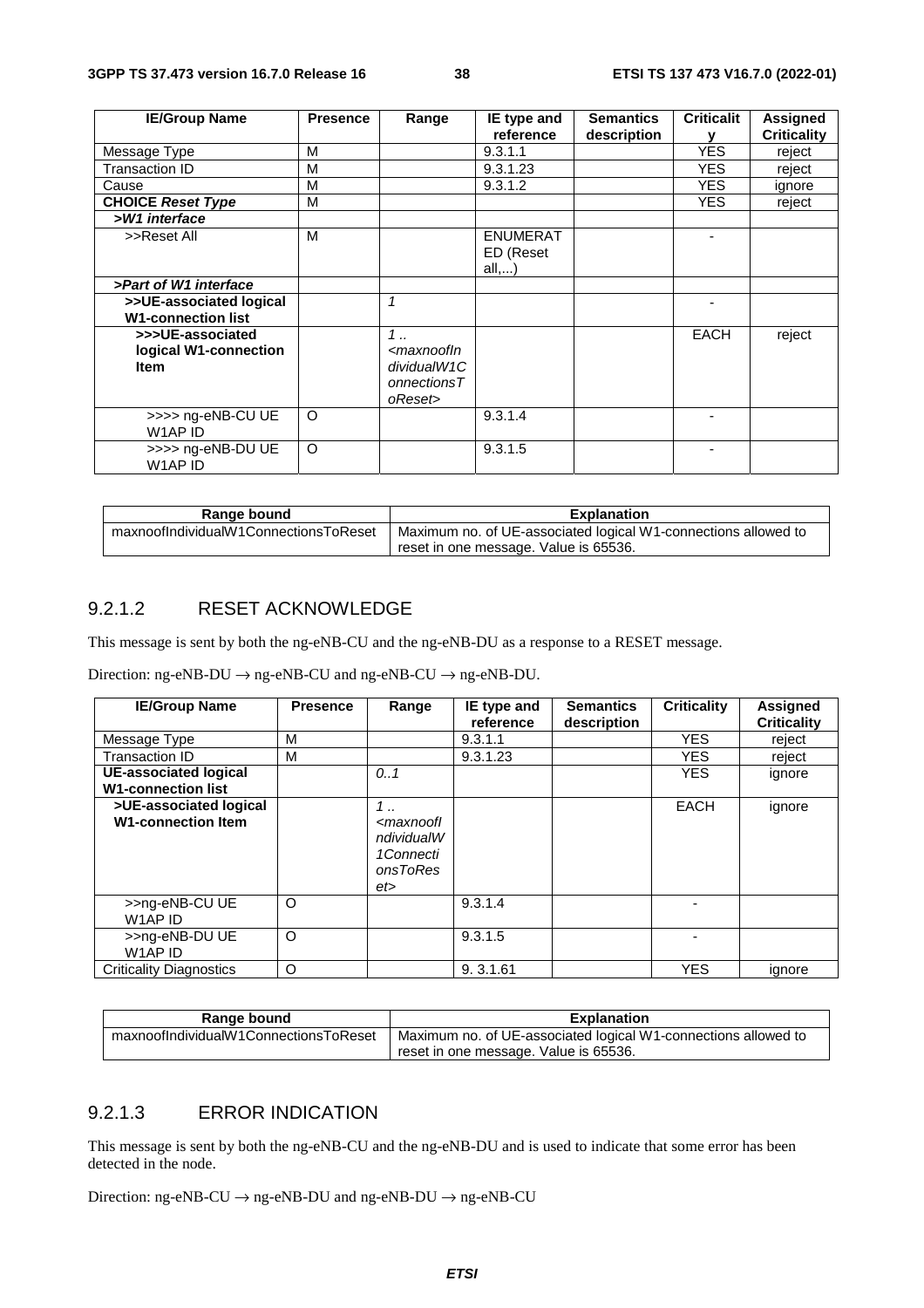| <b>IE/Group Name</b>           | <b>Presence</b> | Range | IE type<br>and<br>reference | <b>Semantics</b><br>description                                                          | <b>Criticality</b> | Assigned<br><b>Criticality</b> |
|--------------------------------|-----------------|-------|-----------------------------|------------------------------------------------------------------------------------------|--------------------|--------------------------------|
| Message Type                   | м               |       | 9.3.1.1                     |                                                                                          | YES.               | ignore                         |
| Transaction ID                 | М               |       | 9.3.1.23                    | This IE shall<br>be ignored if<br>received in UE<br>associated<br>signalling<br>message. | <b>YES</b>         | reject                         |
| ng-eNB-CU UE W1AP ID           | O               |       | 9.3.1.4                     |                                                                                          | YES.               | ignore                         |
| ng-eNB-DU UE W1AP ID           | $\circ$         |       | 9.3.1.5                     |                                                                                          | YES.               | ignore                         |
| Cause                          | М               |       | 9.3.1.2                     |                                                                                          | <b>YES</b>         | ignore                         |
| <b>Criticality Diagnostics</b> | O               |       | 9.3.1.61                    |                                                                                          | YES.               | ignore                         |

# 9.2.1.4 W1 SETUP REQUEST

This message is sent by the ng-eNB-DU to transfer information associated to a W1-C interface instance.

Direction:  $ng-eNB-DU \rightarrow ng-eNB-CU$ 

| <b>IE/Group Name</b>                   | <b>Presence</b> | Range                                                              | IE type<br>and | <b>Semantics</b>                                                             | <b>Criticality</b> | <b>Assigned</b>    |
|----------------------------------------|-----------------|--------------------------------------------------------------------|----------------|------------------------------------------------------------------------------|--------------------|--------------------|
|                                        |                 |                                                                    | reference      | description                                                                  |                    | <b>Criticality</b> |
| Message Type                           | M               |                                                                    | 9.3.11         |                                                                              | <b>YES</b>         | reject             |
| <b>Transaction ID</b>                  | M               |                                                                    | 9.3.1.23       |                                                                              | <b>YES</b>         | reject             |
| ng-eNB-DU ID                           | M               |                                                                    | 9.3.1.9        |                                                                              | <b>YES</b>         | reject             |
| ng-eNB-DU Served Cells<br><b>List</b>  |                 | 0.7                                                                |                | List of cells<br>configured in<br>the ng-eNB-<br><b>DU</b>                   | <b>YES</b>         | reject             |
| >ng-eNB-DU Served<br><b>Cells Item</b> |                 | 1.1<br><maxcellin<br><math>nq-</math><br/>eNBDU&gt;</maxcellin<br> |                |                                                                              | <b>EACH</b>        | reject             |
| >>Served Cell<br>Information           | M               |                                                                    | 9.3.1.10       | Information<br>about the cells<br>configured in<br>the ng-eNB-<br>DU         |                    |                    |
| >>ng-eNB-DU System<br>Information      | $\circ$         |                                                                    | 9.3.1.18       | <b>RRC</b> container<br>with system<br>information<br>owned by ng-<br>eNB-DU |                    |                    |

| Range bound       | <b>Explanation</b>                                                     |
|-------------------|------------------------------------------------------------------------|
| maxCellinng-eNBDU | Maximum no. cells that can be served by an ng-eNB-DU. Value is<br>512. |

#### 9.2.1.5 W1 SETUP RESPONSE

This message is sent by the ng-eNB-CU to transfer information associated to a W1-C interface instance.

Direction: ng-eNB-CU  $\rightarrow$  ng-eNB-DU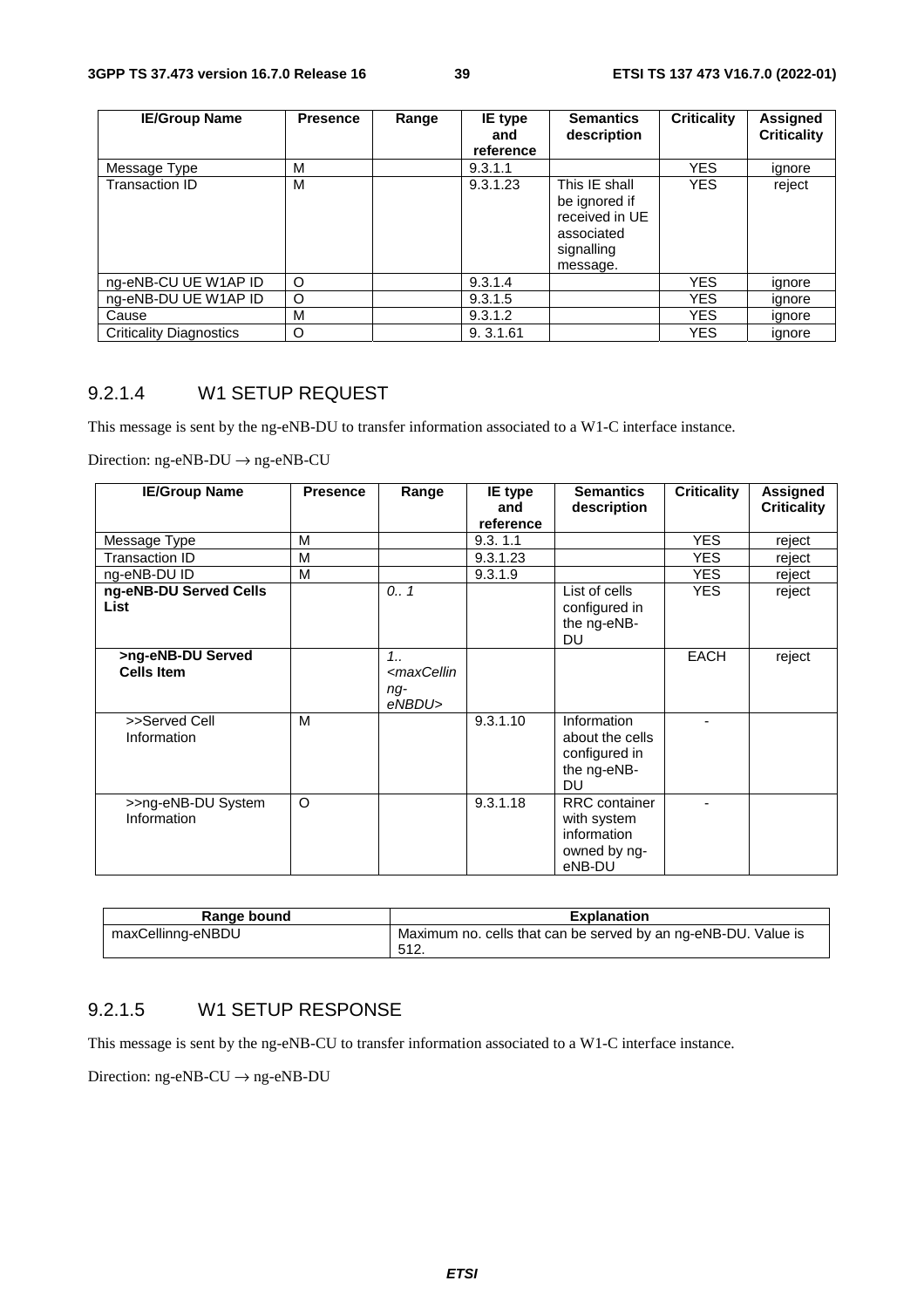| <b>IE/Group Name</b>                     | <b>Presence</b> | Range                                                                           | IE type<br>and           | <b>Semantics</b><br>description                                                                                                                 | <b>Criticality</b>       | <b>Assigned</b><br><b>Criticality</b> |
|------------------------------------------|-----------------|---------------------------------------------------------------------------------|--------------------------|-------------------------------------------------------------------------------------------------------------------------------------------------|--------------------------|---------------------------------------|
|                                          |                 |                                                                                 | reference                |                                                                                                                                                 |                          |                                       |
| Message Type                             | M               |                                                                                 | 9.3.1.1                  |                                                                                                                                                 | <b>YES</b>               | reject                                |
| <b>Transaction ID</b>                    | M               |                                                                                 | 9.3.1.23                 |                                                                                                                                                 | <b>YES</b>               | reject                                |
| <b>Cells to be Activated List</b>        |                 | 0.1                                                                             |                          |                                                                                                                                                 | <b>YES</b>               | reject                                |
| >Cells to be Activated                   |                 | 1.1                                                                             |                          | List of cells to                                                                                                                                | EACH                     | reject                                |
| List Item                                |                 | <maxcellin< td=""><td></td><td>be activated</td><td></td><td></td></maxcellin<> |                          | be activated                                                                                                                                    |                          |                                       |
|                                          |                 | $ng-$<br>eNBDU>                                                                 |                          |                                                                                                                                                 |                          |                                       |
| >> E-UTRAN CGI                           | M               |                                                                                 | 9.3.1.12                 |                                                                                                                                                 | $\overline{\phantom{a}}$ |                                       |
| >> E-UTRAN PCI                           | $\Omega$        |                                                                                 | <b>INTEGER</b><br>(0503) | <b>Physical Cell</b><br>ID                                                                                                                      |                          |                                       |
| >>ng-eNB-CU System<br>Information        | $\Omega$        |                                                                                 | 9.3.1.33                 | <b>RRC</b><br>container with<br>system<br>information<br>owned by ng-<br>eNB-CU                                                                 | <b>YES</b>               | reject                                |
| >>Available PLMN List                    | $\Omega$        |                                                                                 | 9.3.1.47                 |                                                                                                                                                 | <b>YES</b>               | ignore                                |
| >>Extended Available<br><b>PLMN List</b> | $\circ$         |                                                                                 | 9.3.1.55                 | This is<br>included if<br>Available<br><b>PLMN List IE</b><br>is included<br>and if more<br>than 6<br>Available<br>PLMNs is to<br>be signalled. | <b>YES</b>               | ignore                                |

| Range bound       | <b>Explanation</b>                                                      |
|-------------------|-------------------------------------------------------------------------|
| maxCellinng-eNBDU | Maximum no. cells that can be served by an ng-eNB-DU. Value is<br>-512. |

## 9.2.1.6 W1 SETUP FAILURE

This message is sent by the ng-eNB-CU to indicate W1 Setup failure.

Direction: ng-eNB-CU  $\rightarrow$  ng-eNB-DU

| <b>IE/Group Name</b>           | <b>Presence</b> | Range | IE type<br>and<br>reference | <b>Semantics</b><br>description | <b>Criticality</b> | Assigned<br><b>Criticality</b> |
|--------------------------------|-----------------|-------|-----------------------------|---------------------------------|--------------------|--------------------------------|
| Message Type                   | М               |       | 9.3.1.1                     |                                 | YES                | reiect                         |
| Transaction ID                 | М               |       | 9.3.1.23                    |                                 | YES                | reiect                         |
| Cause                          | М               |       | 9.3.1.2                     |                                 | YES                | ignore                         |
| <b>Criticality Diagnostics</b> |                 |       | 9.3.1.61                    |                                 | YES                | ignore                         |

#### 9.2.1.7 NG-ENB-DU CONFIGURATION UPDATE

This message is sent by the ng-eNB-DU to transfer updated information associated to a W1-C interface instance.

Direction: ng-eNB-DU → ng-eNB-CU

| <b>IE/Group Name</b>            | <b>Presence</b> | Range | IE type and | <b>Semantics</b>                | <b>Criticalit</b> | Assigned           |
|---------------------------------|-----------------|-------|-------------|---------------------------------|-------------------|--------------------|
|                                 |                 |       | reference   | description                     |                   | <b>Criticality</b> |
| Message Type                    | M               |       | 9.3.1.1     |                                 | YES               | reiect             |
| Transaction ID                  | М               |       | 9.3.1.23    |                                 | YES               | reject             |
| <b>Served Cells To Add List</b> |                 | 0.1   |             | Complete list<br>of added cells | <b>YES</b>        | reject             |
|                                 |                 |       |             | served by the                   |                   |                    |
|                                 |                 |       |             | ng-eNB-DU                       |                   |                    |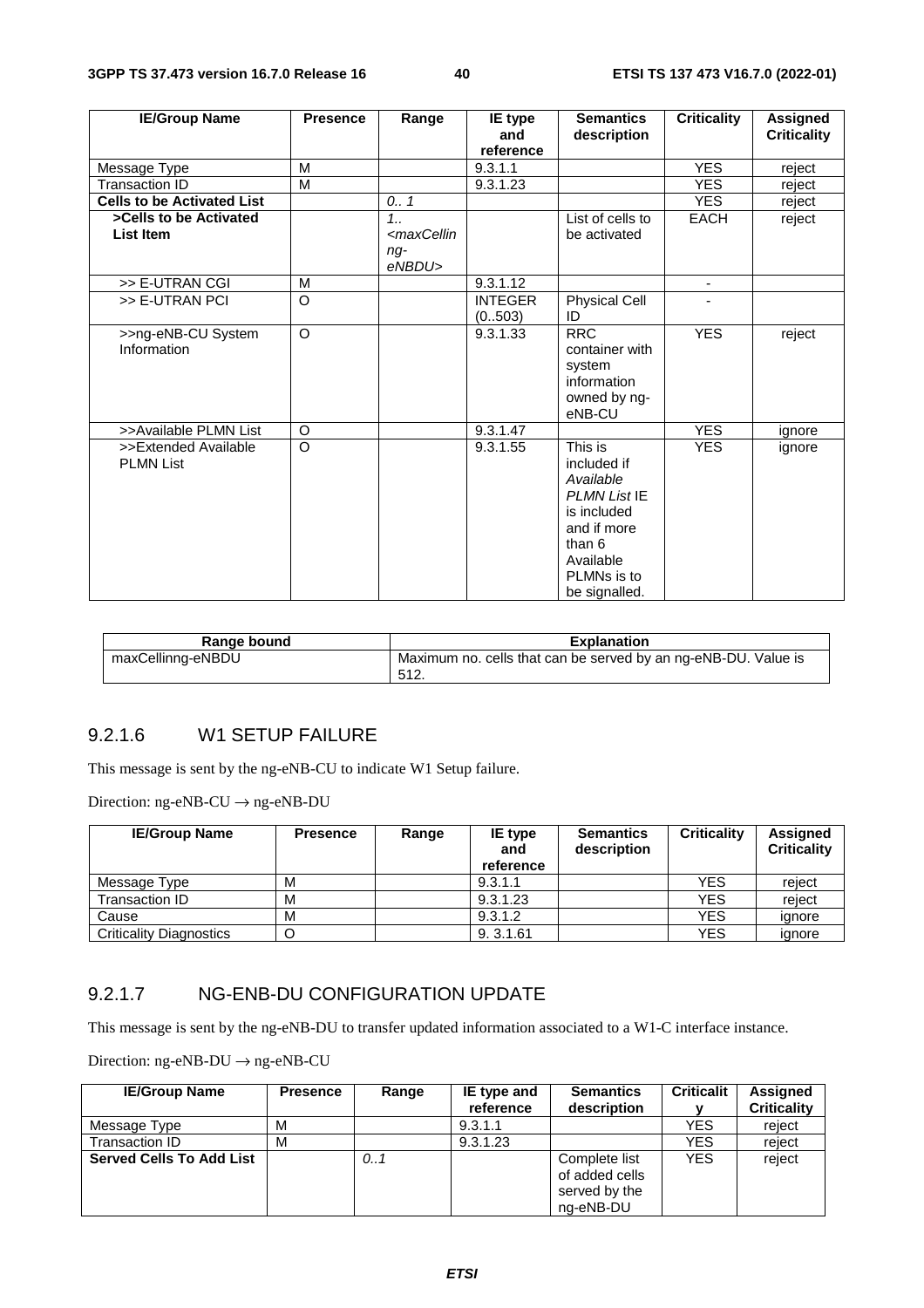| >Served Cells To Add<br><b>Item</b>          |   | 1.<br><maxcellinn<br>g-eNBDU&gt;</maxcellinn<br>  |                            |                                                                              | EACH                     | reject |
|----------------------------------------------|---|---------------------------------------------------|----------------------------|------------------------------------------------------------------------------|--------------------------|--------|
| >>Served Cell<br>Information                 | M |                                                   | 9.3.1.10                   | Information<br>about the cells<br>configured in<br>the ng-eNB-DU             | $\blacksquare$           |        |
| >>ng-eNB-DU System<br>Information            | O |                                                   | 9.3.1.18                   | RRC container<br>with system<br>information<br>owned by ng-<br>eNB-DU        | $\overline{\phantom{a}}$ |        |
| <b>Served Cells To Modify</b><br><b>List</b> |   | 0.1                                               |                            | Complete list<br>of modified<br>cells served by<br>the ng-eNB-DU             | <b>YES</b>               | reject |
| >Served Cells To<br><b>Modify Item</b>       |   | 1<br><maxcellinn<br>g-eNBDU&gt;</maxcellinn<br>   |                            |                                                                              | EACH                     | reject |
| >>Old E-UTRAN CGI                            | M |                                                   | E-UTRAN<br>CGI<br>9.3.1.12 |                                                                              | $\blacksquare$           |        |
| >>Served Cell<br>Information                 | M |                                                   | 9.3.1.10                   | Information<br>about the cells<br>configured in<br>the ng-eNB-DU             |                          |        |
| >>ng-eNB-DU System<br>Information            | O |                                                   | 9.3.1.18                   | <b>RRC</b> container<br>with system<br>information<br>owned by ng-<br>eNB-DU |                          |        |
| <b>Served Cells To Delete</b><br>List        |   | 0.1                                               |                            | Complete list<br>of deleted cells<br>served by the<br>ng-eNB-DU              | <b>YES</b>               | reject |
| >Served Cells To<br><b>Delete Item</b>       |   | 1.1<br><maxcellinn<br>g-eNBDU&gt;</maxcellinn<br> |                            |                                                                              | <b>EACH</b>              | reject |
| >>Old E-UTRAN CGI                            | M |                                                   | E-UTRAN<br>CGI<br>9.3.1.12 |                                                                              |                          |        |
| <b>Cells Status List</b>                     |   | 0.1                                               |                            | Complete list<br>of active cells                                             | <b>YES</b>               | reject |
| > Cells Status Item                          |   | 0<br><maxcellinn<br>g-eNBDU&gt;</maxcellinn<br>   |                            |                                                                              | EACH                     | reject |
| >> E-UTRAN CGI                               | м |                                                   | 9.3.1.12                   |                                                                              |                          |        |
| >> Service Status                            | M |                                                   | 9.3.1.48                   |                                                                              | $\overline{\phantom{a}}$ |        |
| ng-eNB-DU ID                                 | O |                                                   | 9.3.1.9                    |                                                                              | <b>YES</b>               | reject |

| Range bound       | <b>Explanation</b>                                             |
|-------------------|----------------------------------------------------------------|
| maxCellinng-eNBDU | Maximum no. cells that can be served by an ng-eNB-DU. Value is |
|                   | 51C<br>◡ । ∠.                                                  |

# 9.2.1.8 NG-ENB-DU CONFIGURATION UPDATE ACKNOWLEDGE

This message is sent by an ng-eNB-CU to an ng-eNB-DU to acknowledge update of information associated to a W1-C interface instance.

Direction: ng-eNB-CU → ng-eNB-DU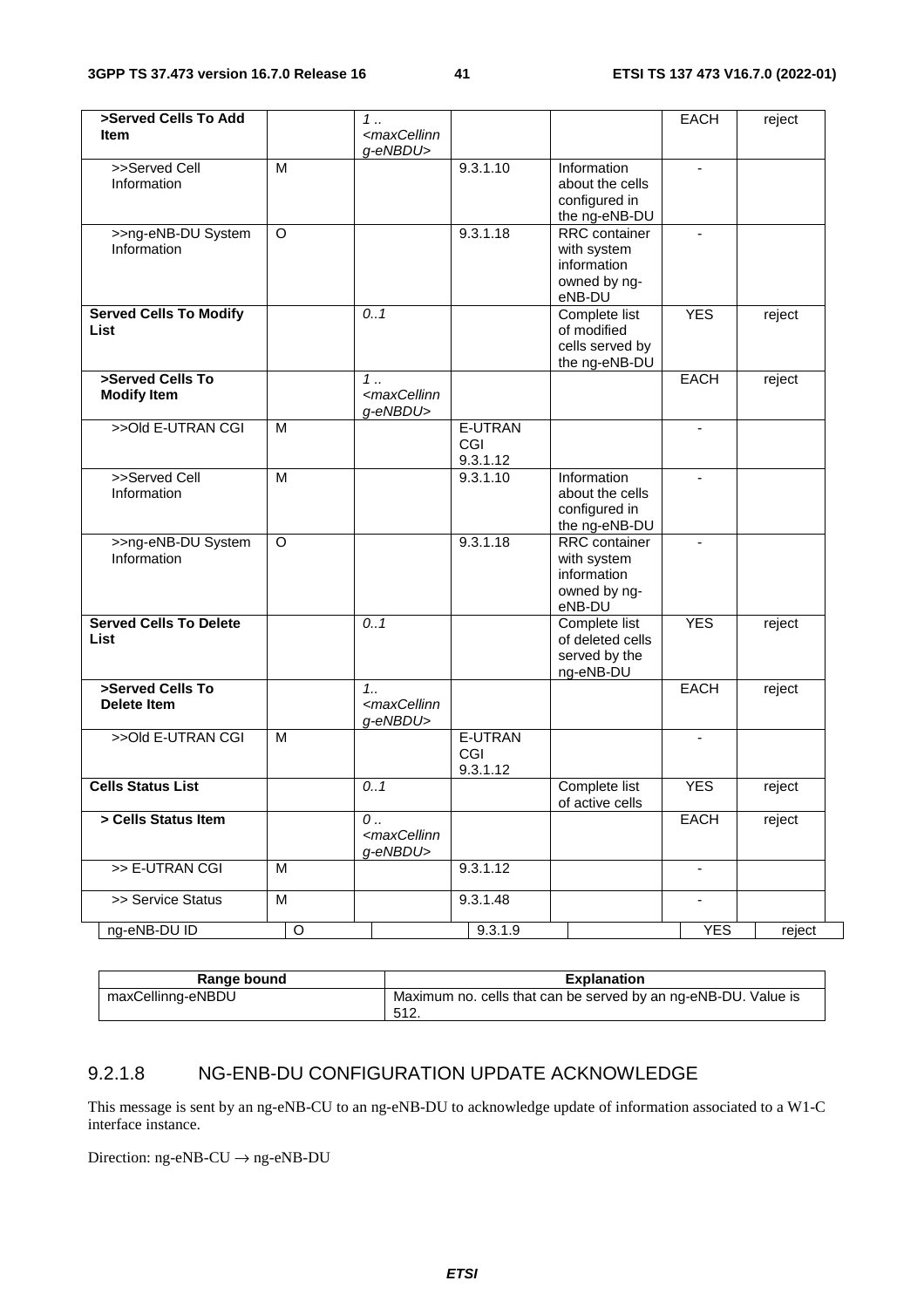| <b>IE/Group Name</b>           | <b>Presence</b> | Range                                                           | IE type and    | <b>Semantics</b>     | <b>Criticality</b>       | <b>Assigned</b>    |
|--------------------------------|-----------------|-----------------------------------------------------------------|----------------|----------------------|--------------------------|--------------------|
|                                |                 |                                                                 | reference      | description          |                          | <b>Criticality</b> |
| Message Type                   | M               |                                                                 | 9.3.1.1        |                      | <b>YES</b>               | reject             |
| <b>Transaction ID</b>          | $\overline{M}$  |                                                                 | 9.3.1.23       |                      | <b>YES</b>               | reject             |
| <b>Cells to be Activated</b>   |                 | 0.1                                                             |                | List of cells to     | <b>YES</b>               | reject             |
| <b>List</b>                    |                 |                                                                 |                | be activated         |                          |                    |
| >Cells to be Activated         |                 | 1.1                                                             |                |                      | <b>EACH</b>              | reject             |
| <b>List Item</b>               |                 | <maxcell< td=""><td></td><td></td><td></td><td></td></maxcell<> |                |                      |                          |                    |
|                                |                 | $in nq-$                                                        |                |                      |                          |                    |
|                                |                 | eNBDU>                                                          |                |                      |                          |                    |
| >> E-UTRAN CGI                 | M               |                                                                 | 9.3.1.12       |                      | $\blacksquare$           |                    |
| >> E-UTRAN PCI                 | $\overline{O}$  |                                                                 | <b>INTEGER</b> | Physical Cell ID     | $\overline{\phantom{m}}$ |                    |
|                                |                 |                                                                 | (0.503)        |                      |                          |                    |
| >> ng-eNB-CU                   | $\circ$         |                                                                 | 9.3.1.33       | <b>RRC</b> container | <b>YES</b>               | reject             |
| System Information             |                 |                                                                 |                | with system          |                          |                    |
|                                |                 |                                                                 |                | information          |                          |                    |
|                                |                 |                                                                 |                | owned by ng-         |                          |                    |
|                                |                 |                                                                 |                | eNB-CU               |                          |                    |
| >>Available PLMN               | $\Omega$        |                                                                 | 9.3.1.47       |                      | <b>YES</b>               | ignore             |
| List                           |                 |                                                                 |                |                      |                          |                    |
| >>Extended Available           | $\circ$         |                                                                 | 9.3.1.55       | This is included     | <b>YES</b>               |                    |
| <b>PLMN List</b>               |                 |                                                                 |                | if Available         |                          | ignore             |
|                                |                 |                                                                 |                | PLMN List IE is      |                          |                    |
|                                |                 |                                                                 |                | included and if      |                          |                    |
|                                |                 |                                                                 |                | more than 6          |                          |                    |
|                                |                 |                                                                 |                | Available            |                          |                    |
|                                |                 |                                                                 |                | PLMNs is to be       |                          |                    |
|                                |                 |                                                                 |                | signalled.           |                          |                    |
| <b>Cells to be Deactivated</b> |                 | 0.7                                                             |                | List of cells to     | <b>YES</b>               | reject             |
| List                           |                 |                                                                 |                | be deactivated       |                          |                    |
| >Cells to be                   |                 | 1.1                                                             |                |                      | <b>EACH</b>              | reject             |
| <b>Deactivated List Item</b>   |                 | <maxcell< td=""><td></td><td></td><td></td><td></td></maxcell<> |                |                      |                          |                    |
|                                |                 | inng-                                                           |                |                      |                          |                    |
|                                |                 | eNBDU>                                                          |                |                      |                          |                    |
| >> E-UTRAN CGI                 | M               |                                                                 | 9.3.1.12       |                      |                          |                    |
| <b>Criticality Diagnostics</b> | O               |                                                                 | 9.3.1.61       |                      | <b>YES</b>               | ignore             |

| Range bound       | <b>Explanation</b>                                             |
|-------------------|----------------------------------------------------------------|
| maxCellinng-eNBDU | Maximum no. cells that can be served by an ng-eNB-DU. Value is |
|                   | -512.                                                          |

### 9.2.1.9 NG-ENB-DU CONFIGURATION UPDATE FAILURE

This message is sent by the ng-eNB-CU to indicate ng-eNB-DU Configuration Update failure.

Direction: ng-eNB-CU  $\rightarrow$  ng-eNB-DU

| <b>IE/Group Name</b>           | <b>Presence</b> | Range | <b>IE</b> type<br>and<br>reference | <b>Semantics</b><br>description | <b>Criticality</b> | Assigned<br><b>Criticality</b> |
|--------------------------------|-----------------|-------|------------------------------------|---------------------------------|--------------------|--------------------------------|
| Message Type                   | M               |       | 9.3.1.1                            |                                 | YES                | reject                         |
| Transaction ID                 | M               |       | 9.3.1.23                           |                                 | YES                | reject                         |
| Cause                          | M               |       | 9.3.1.2                            |                                 | <b>YES</b>         | ignore                         |
| <b>Criticality Diagnostics</b> | C               |       | 9.3.1.61                           |                                 | <b>YES</b>         | ignore                         |

# 9.2.1.10 NG-ENB-CU CONFIGURATION UPDATE

This message is sent by the ng-eNB-CU to transfer updated information associated to a W1-C interface instance.

Direction: ng-eNB-CU  $\rightarrow$  ng-eNB-DU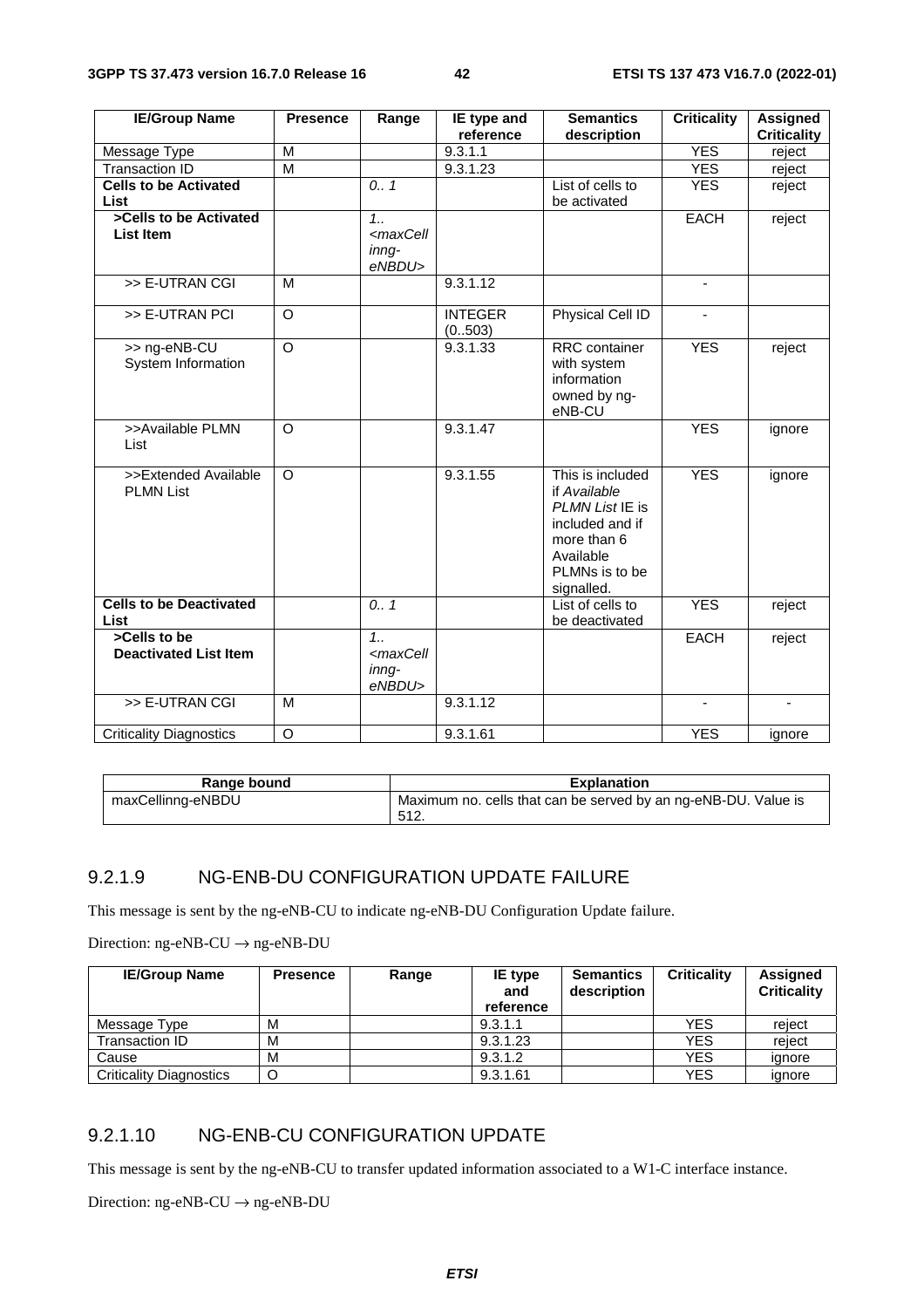| <b>IE/Group Name</b>                          | <b>Presence</b>         | Range                                                          | <b>IE</b> type<br>and     | <b>Semantics</b><br>description                                                                                                                       | <b>Criticality</b> | <b>Assigned</b><br><b>Criticality</b> |
|-----------------------------------------------|-------------------------|----------------------------------------------------------------|---------------------------|-------------------------------------------------------------------------------------------------------------------------------------------------------|--------------------|---------------------------------------|
|                                               |                         |                                                                | reference                 |                                                                                                                                                       |                    |                                       |
| Message Type                                  | M                       |                                                                | 9.3.1.1                   |                                                                                                                                                       | <b>YES</b>         | reject                                |
| <b>Transaction ID</b>                         | $\overline{\mathsf{M}}$ |                                                                | 9.3.1.23                  |                                                                                                                                                       | <b>YES</b>         | reject                                |
| <b>Cells to be Activated</b><br><b>List</b>   |                         | 0.1                                                            |                           | List of cells<br>to be<br>activated or<br>modified                                                                                                    | <b>YES</b>         | reject                                |
| >Cells to be<br><b>Activated List Item</b>    |                         | $1_{1}$<br><maxcellinng-<br>eNBDU&gt;</maxcellinng-<br>        |                           |                                                                                                                                                       | <b>EACH</b>        | reject                                |
| >> E-UTRAN CGI                                | $\overline{M}$          |                                                                | 9.3.1.12                  |                                                                                                                                                       | $\blacksquare$     |                                       |
| >> E-UTRAN PCI                                | $\overline{\circ}$      |                                                                | <b>INTEGER</b><br>(0.503) | Physical<br>Cell ID                                                                                                                                   | $\blacksquare$     |                                       |
| >> ng-eNB-CU<br>System Information            | $\overline{\circ}$      |                                                                | 9.3.1.33                  | <b>RRC</b><br>container<br>with system<br>information<br>owned by<br>ng-eNB-CU                                                                        | <b>YES</b>         | reject                                |
| >>Available PLMN<br>List                      | $\circ$                 |                                                                | 9.3.1.47                  |                                                                                                                                                       | <b>YES</b>         | ignore                                |
| >>Extended<br>Available PLMN List             | $\overline{O}$          |                                                                | 9.3.1.55                  | This is<br>included if<br>Available<br><b>PLMN List</b><br>IE is<br>included<br>and if more<br>than 6<br>Available<br>PLMNs is to<br>be<br>signalled. | <b>YES</b>         | ignore                                |
| <b>Cells to be Deactivated</b><br><b>List</b> |                         | 0.1                                                            |                           | List of cells<br>to be<br>deactivated                                                                                                                 | <b>YES</b>         | reject                                |
| >Cells to be<br><b>Deactivated List Item</b>  |                         | 1 <sub>1</sub><br><maxcellinng-<br>eNBDU&gt;</maxcellinng-<br> |                           |                                                                                                                                                       | <b>EACH</b>        | reject                                |
| >> E-UTRAN CGI                                | $\overline{M}$          |                                                                | 9.3.1.12                  |                                                                                                                                                       | $\blacksquare$     |                                       |

| Range bound       | Explanation                                                  |
|-------------------|--------------------------------------------------------------|
| maxCellinng-eNBDU | Maximum numerbs of cells that can be served by an ng-eNB-DU. |
|                   | Value is 512.                                                |

#### 9.2.1.11 NG-ENB-CU CONFIGURATION UPDATE ACKNOWLEDGE

This message is sent by an ng-eNB-DU to an ng-eNB-CU to acknowledge update of information associated to a W1-C interface instance.

Direction: ng-eNB-DU → ng-eNB-CU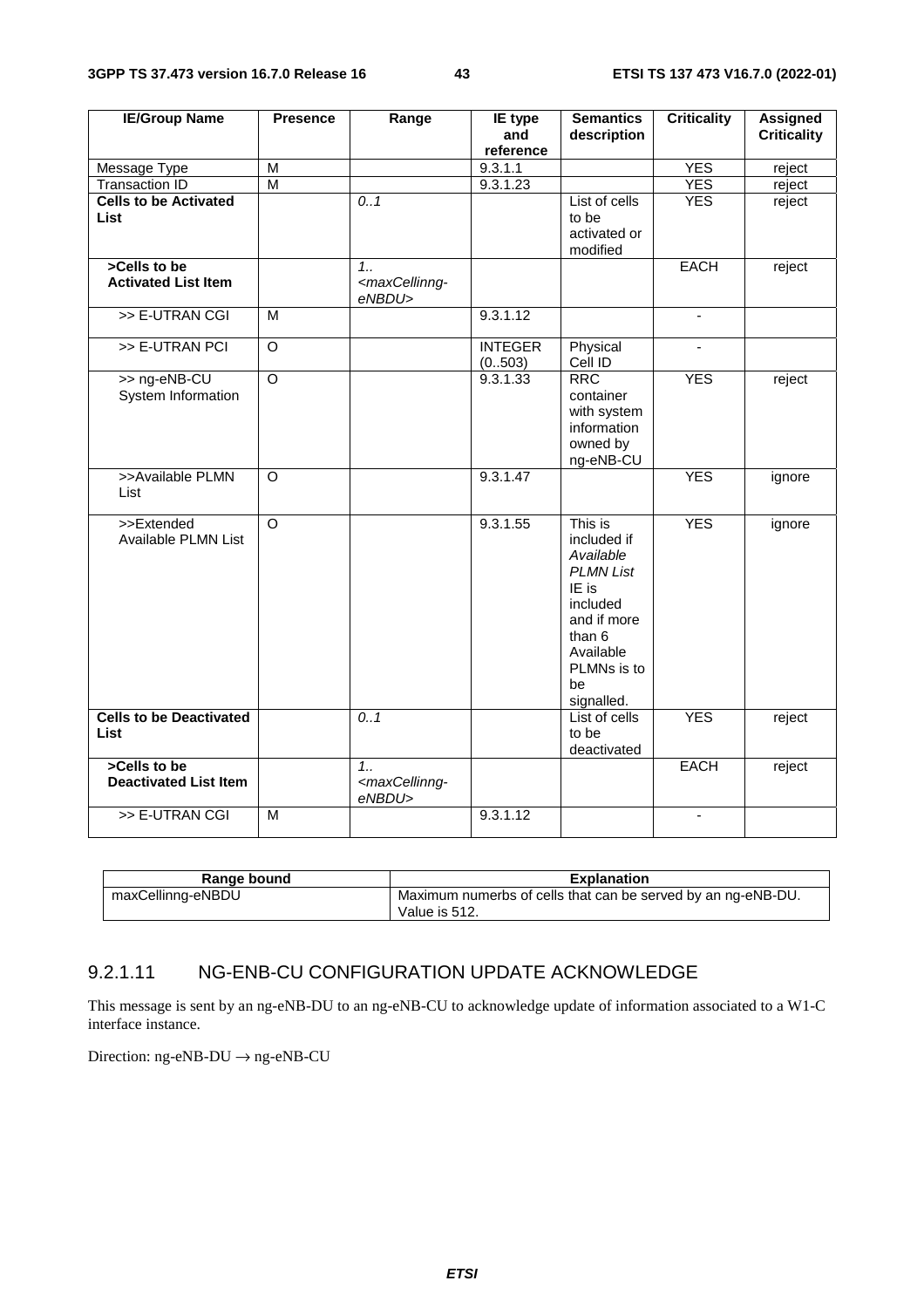| <b>IE/Group Name</b>           | <b>Presence</b> | Range                                                                                         | IE type and | <b>Semantics</b> | <b>Criticality</b> | Assigned           |
|--------------------------------|-----------------|-----------------------------------------------------------------------------------------------|-------------|------------------|--------------------|--------------------|
|                                |                 |                                                                                               | reference   | description      |                    | <b>Criticality</b> |
| Message Type                   | M               |                                                                                               | 9.3.1.1     |                  | <b>YES</b>         | reject             |
| <b>Transaction ID</b>          | м               |                                                                                               | 9.3.1.23    |                  | YES.               | reject             |
| <b>Cells Failed to be</b>      |                 | 0.1                                                                                           |             | List of cells    | YES.               | reject             |
| <b>Activated List</b>          |                 |                                                                                               |             | which are failed |                    |                    |
|                                |                 |                                                                                               |             | to be activated  |                    |                    |
| >Cells Failed to be            |                 | 1. <maxcellinng-< td=""><td></td><td></td><td><b>EACH</b></td><td>reject</td></maxcellinng-<> |             |                  | <b>EACH</b>        | reject             |
| <b>Activated Item</b>          |                 | eNBDU>                                                                                        |             |                  |                    |                    |
|                                |                 |                                                                                               |             |                  |                    |                    |
| >> E-UTRAN CGI                 | M               |                                                                                               | 9.3.1.12    |                  |                    |                    |
|                                |                 |                                                                                               |             |                  |                    |                    |
| >>Cause                        | M               |                                                                                               | 9.3.1.2     |                  |                    |                    |
|                                |                 |                                                                                               |             |                  |                    |                    |
| <b>Criticality Diagnostics</b> | O               |                                                                                               | 9.3.1.61    |                  | <b>YES</b>         | ignore             |

| Range bound       | <b>Explanation</b>                                             |
|-------------------|----------------------------------------------------------------|
| maxCellinng-eNBDU | Maximum no. cells that can be served by an ng-eNB-DU. Value is |
|                   | 512.                                                           |

#### 9.2.1.12 NG-ENB-CU CONFIGURATION UPDATE FAILURE

This message is sent by the ng-eNB-DU to indicate ng-eNB-CU Configuration Update failure.

Direction: ng-eNB-DU  $\rightarrow$  ng-eNB-CU

| <b>IE/Group Name</b>           | <b>Presence</b> | Range | IE type<br>and<br>reference | <b>Semantics</b><br>description | <b>Criticality</b> | Assigned<br><b>Criticality</b> |
|--------------------------------|-----------------|-------|-----------------------------|---------------------------------|--------------------|--------------------------------|
| Message Type                   | M               |       | 9.3.1.1                     |                                 | <b>YES</b>         | reject                         |
| Transaction ID                 | M               |       | 9.3.1.23                    |                                 | YES                | reiect                         |
| Cause                          | M               |       | 9.3.1.2                     |                                 | YES                | ignore                         |
| <b>Criticality Diagnostics</b> | O               |       | 9.3.1.61                    |                                 | YES                | ignore                         |

# 9.2.1.13 NG-ENB-DU RESOURCE COORDINATION REQUEST

This message is sent by an ng-eNB-CU to an ng-eNB-DU, to express the desired resource allocation for data traffic, for the sake of resource coordination.

Direction: ng-eNB-CU → ng-eNB-DU

| <b>IE/Group Name</b>                                                         | <b>Presence</b> | Range | IE type and<br>reference                     | <b>Semantics</b><br>description                                                                                                                                         | <b>Criticality</b> | <b>Assigned</b><br><b>Criticality</b> |
|------------------------------------------------------------------------------|-----------------|-------|----------------------------------------------|-------------------------------------------------------------------------------------------------------------------------------------------------------------------------|--------------------|---------------------------------------|
| Message Type                                                                 | M               |       | 9.3.1.1                                      |                                                                                                                                                                         | <b>YES</b>         | reject                                |
| Transaction ID                                                               | M               |       | 9.3.1.23                                     |                                                                                                                                                                         | YES.               | reject                                |
| Request type                                                                 | M               |       | <b>ENUMERATED</b><br>(offer,<br>execution, ) |                                                                                                                                                                         | YES.               | reject                                |
| E-UTRA – NR Cell<br><b>Resource Coordination</b><br><b>Request Container</b> | M               |       | <b>OCTET</b><br><b>STRING</b>                | Includes the<br>XNAP E-UTRA-<br>NR CELL<br><b>RESOURCE</b><br><b>COORDINATION</b><br><b>REQUEST</b><br>message as<br>defined in clause<br>9.1.2.23 in TS<br>38.423 [7]. | <b>YES</b>         | reject                                |
| Ignore Resource<br><b>Coordination Request</b><br>Container                  | $\circ$         |       | <b>ENUMERATED</b><br>$(yes, \ldots)$         |                                                                                                                                                                         | <b>YES</b>         | reject                                |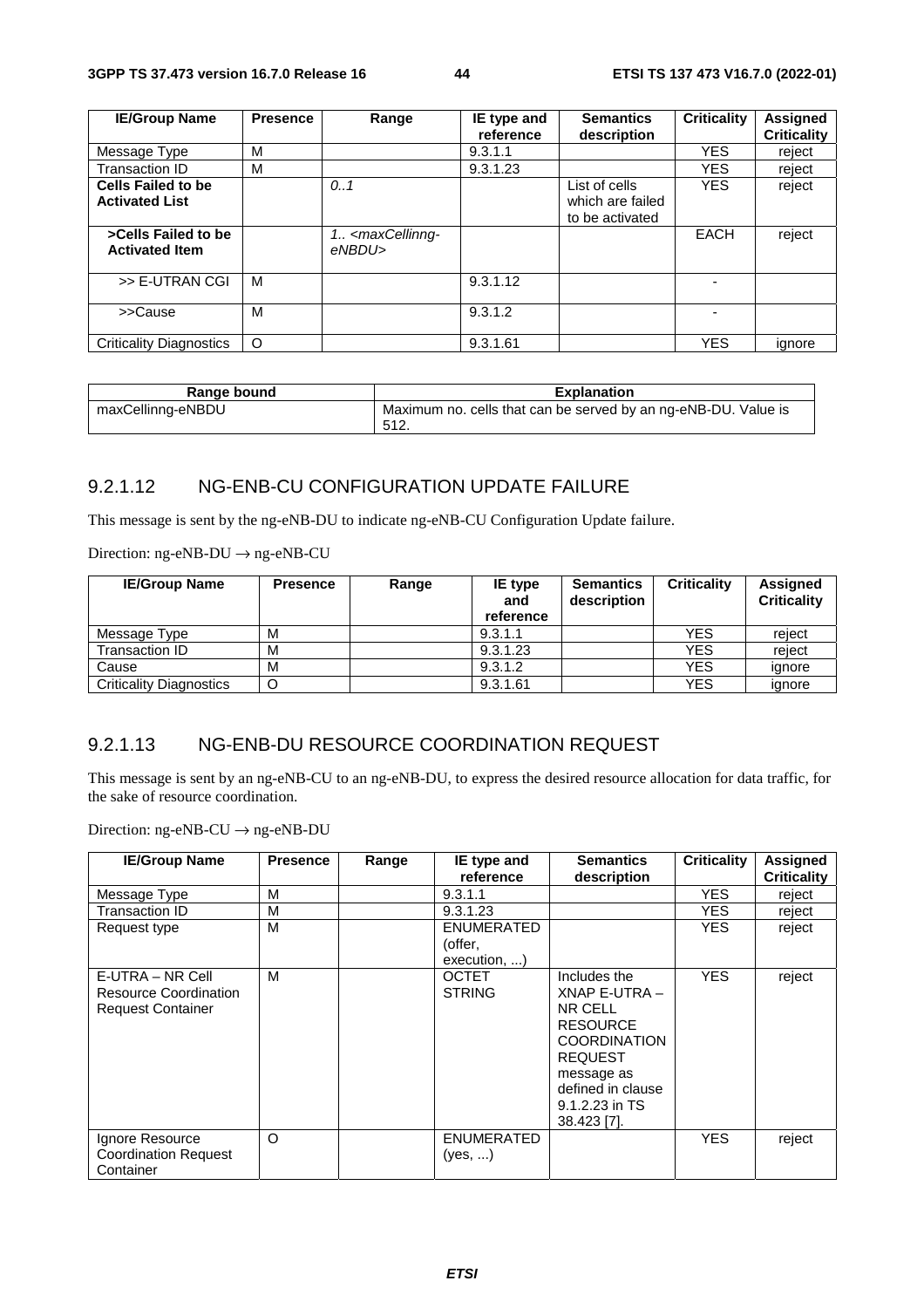### 9.2.1.14 NG-ENB-DU RESOURCE COORDINATION RESPONSE

This message is sent by an ng-eNB-DU to an ng-eNB-CU, to express the desired resource allocation for data traffic, as a response to the NG-ENB-DU RESOURCE COORDINATION REQUEST.

Direction: ng-eNB-DU → ng-eNB-CU

| <b>IE/Group Name</b>                                                   | <b>Presence</b> | Range | IE type<br>and<br>reference   | <b>Semantics</b><br>description                                                                                                                                           | Criticality | Assigned<br><b>Criticality</b> |
|------------------------------------------------------------------------|-----------------|-------|-------------------------------|---------------------------------------------------------------------------------------------------------------------------------------------------------------------------|-------------|--------------------------------|
| Message Type                                                           | М               |       | 9.3.1.1                       |                                                                                                                                                                           | <b>YES</b>  | reject                         |
| Transaction ID                                                         | M               |       | 9.3.1.23                      |                                                                                                                                                                           | <b>YES</b>  | reject                         |
| E-UTRA – NR Cell<br>Resource Coordination<br><b>Response Container</b> | M               |       | <b>OCTET</b><br><b>STRING</b> | Includes the<br>XNAP E-UTRA -<br>NR CELL<br><b>RESOURCE</b><br><b>COORDINATION</b><br><b>RESPONSE</b><br>message as<br>defined in clause<br>9.1.2.24 in TS<br>38.423 [7]. | <b>YES</b>  | reject                         |

# 9.2.1.15 NG-ENB-DU STATUS INDICATION

This message is sent by the ng-eNB-DU to indicate to the ng-eNB-CU its status of overload.

Direction: ng-eNB-DU → ng-eNB-CU

| <b>IE/Group Name</b> | <b>Presence</b> | Range | <b>IE</b> type and<br>reference | <b>Semantics</b><br>description | <b>Criticality</b> | <b>Assigned</b><br><b>Criticality</b> |
|----------------------|-----------------|-------|---------------------------------|---------------------------------|--------------------|---------------------------------------|
| Message Type         | М               |       | 9.3.1.1                         |                                 | <b>YES</b>         | ignore                                |
| Transaction ID       | М               |       | 9.3.1.23                        |                                 | YES                | reject                                |
| ng-eNB-DU Overload   | M               |       | ENUMERATED                      |                                 | <b>YES</b>         | reject                                |
| Information          |                 |       | (overloaded,                    |                                 |                    |                                       |
|                      |                 |       | not-overloaded)                 |                                 |                    |                                       |

# 9.2.2 UE Context Management messages

#### 9.2.2.1 UE CONTEXT SETUP REQUEST

This message is sent by the ng-eNB-CU to request the setup of a UE context.

Direction:  $ng-eNB-CU \rightarrow ng-eNB-DU$ .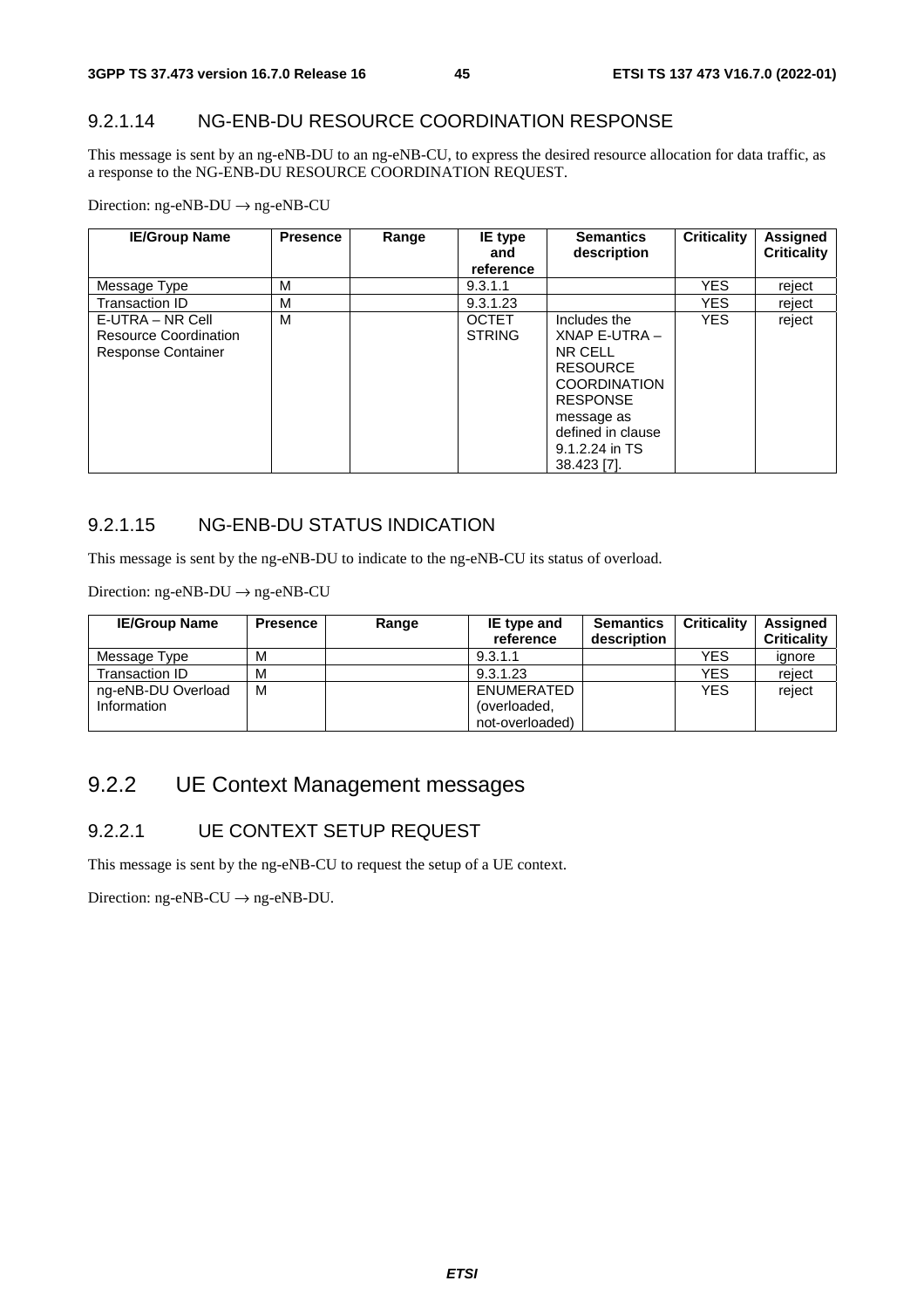| <b>IE/Group Name</b>                            | <b>Presence</b> | Range                                                        | IE type and<br>reference     | <b>Semantics</b><br>description                                                                                                         | <b>Criticalit</b><br>У   | <b>Assigned</b><br><b>Criticality</b> |
|-------------------------------------------------|-----------------|--------------------------------------------------------------|------------------------------|-----------------------------------------------------------------------------------------------------------------------------------------|--------------------------|---------------------------------------|
| <b>Message Type</b>                             | M               |                                                              | 9.3.1.1                      |                                                                                                                                         | <b>YES</b>               | reject                                |
| ng-eNB-CU UE W1AP<br>ID                         | M               |                                                              | 9.3.1.4                      |                                                                                                                                         | <b>YES</b>               | reject                                |
| ng-eNB-DU UE W1AP<br>ID                         | O               |                                                              | 9.3.1.5                      |                                                                                                                                         | <b>YES</b>               | ignore                                |
| CU to DU RRC<br>Information                     | M               |                                                              | 9.3.1.57                     |                                                                                                                                         | <b>YES</b>               | reject                                |
| DRX Cycle                                       | O               |                                                              | <b>DRX</b> Cycle<br>9.3.1.24 |                                                                                                                                         | <b>YES</b>               | ignore                                |
| SpCell ID                                       | M               |                                                              | <b>ECGI</b><br>9.3.1.12      | Special Cell<br>as defined in<br>TS 36.321<br>$[15]$ . For<br>handover<br>case, this IE<br>shall be<br>considered<br>as target<br>cell. | <b>YES</b>               | reject                                |
| ServCellIndex                                   | M               |                                                              | <b>INTEGER</b><br>(031,)     |                                                                                                                                         | <b>YES</b>               | reject                                |
| <b>Candidate SpCell</b><br>List                 |                 | 0.1                                                          |                              |                                                                                                                                         | <b>YES</b>               | ignore                                |
| >Candidate SpCell<br><b>Item IEs</b>            |                 | $1$ .<br><maxnoofcandid<br>ateSpCells&gt;</maxnoofcandid<br> |                              |                                                                                                                                         | <b>EACH</b>              | ignore                                |
| >>Candidate<br>SpCell ID                        | M               |                                                              | <b>ECGI</b><br>9.3.1.12      | <b>Special Cell</b><br>as defined in<br>TS 36.321<br>$[15]$                                                                             | $\blacksquare$           |                                       |
| <b>SCell To Be Setup</b><br><b>List</b>         |                 | 0.1                                                          |                              |                                                                                                                                         | <b>YES</b>               | ignore                                |
| >SCell to Be Setup<br>Item IEs                  |                 | 1.1<br><maxnoofscells></maxnoofscells>                       |                              |                                                                                                                                         | <b>EACH</b>              | ignore                                |
| >>SCell ID                                      | M               |                                                              | <b>ECGI</b><br>9.3.1.12      | SCell<br>Identifier in<br>ng-eNB                                                                                                        | $\sim$                   |                                       |
| >>SCellIndex                                    | M               |                                                              | <b>INTEGER</b><br>(131)      |                                                                                                                                         |                          |                                       |
| <b>SRB to Be Setup List</b>                     |                 | 0.1                                                          |                              |                                                                                                                                         | <b>YES</b>               | reject                                |
| >SRB to Be Setup                                |                 | 1                                                            |                              |                                                                                                                                         | EACH                     | reject                                |
| Item IEs                                        |                 | <maxnoofsrbs></maxnoofsrbs>                                  |                              |                                                                                                                                         |                          |                                       |
| >>SRBID                                         | M               |                                                              | 9.3.1.7                      |                                                                                                                                         |                          |                                       |
| <b>DRB to Be Setup List</b><br>>DRB to Be Setup |                 | 0.1                                                          |                              |                                                                                                                                         | <b>YES</b><br>EACH       | reject                                |
| <b>Item IEs</b>                                 |                 | 1<br><maxnoofdrbs></maxnoofdrbs>                             |                              |                                                                                                                                         |                          | reject                                |
| >>DRB ID                                        | M               |                                                              | 9.3.1.8                      |                                                                                                                                         | $\overline{\phantom{a}}$ |                                       |
| >>CHOICE QoS                                    | M               |                                                              |                              |                                                                                                                                         |                          |                                       |
| Information<br>>>>E-UTRAN                       |                 |                                                              |                              |                                                                                                                                         |                          |                                       |
| QoS                                             | M               |                                                              | 9.3.1.19                     | Shall be<br>used for DC<br>case to<br>convey E-<br><b>RAB Level</b><br>QoS<br>Parameters                                                | $\overline{\phantom{a}}$ |                                       |
| $>>$ DRB<br>Information                         |                 | $\mathbf{1}$                                                 |                              | Shall be<br>used for<br>NG-RAN<br>cases                                                                                                 | <b>YES</b>               | ignore                                |
| >>>>DRB QoS                                     | м               |                                                              | 9.3.1.34                     |                                                                                                                                         | $\blacksquare$           |                                       |
| >>>>S-NSSAI                                     | M               |                                                              | 9.3.1.32                     |                                                                                                                                         |                          |                                       |
| >>>>Notificatio                                 | O               |                                                              | 9.3.1.44                     |                                                                                                                                         |                          |                                       |
| n Control                                       |                 |                                                              |                              |                                                                                                                                         |                          |                                       |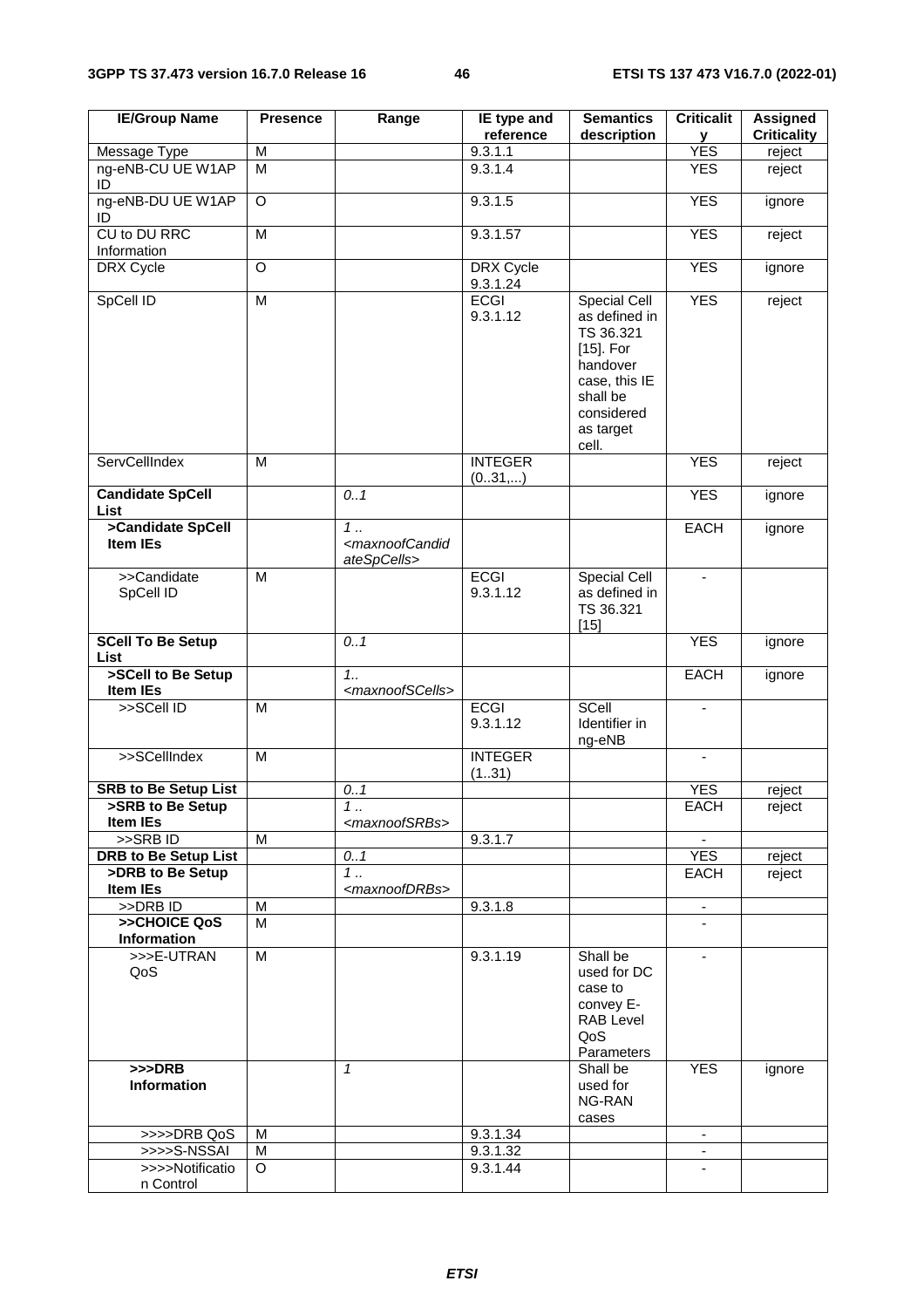| <b>IE/Group Name</b>                                        | <b>Presence</b>        | Range                                         | IE type and<br>reference                               | <b>Semantics</b><br>description                                                                                                     | <b>Criticalit</b><br>y | <b>Assigned</b><br><b>Criticality</b> |
|-------------------------------------------------------------|------------------------|-----------------------------------------------|--------------------------------------------------------|-------------------------------------------------------------------------------------------------------------------------------------|------------------------|---------------------------------------|
| >>>>Flows<br><b>Mapped to</b><br><b>DRB</b> Item            |                        | 1.<br><maxnoofqosflo<br>WS</maxnoofqosflo<br> |                                                        |                                                                                                                                     |                        |                                       |
| >>>>QoS<br>Flow Identifier                                  | M                      |                                               | 9.3.1.46                                               |                                                                                                                                     | $\blacksquare$         |                                       |
| >>>>>QoS<br>Flow Level<br>QoS<br>Parameters                 | $\overline{M}$         |                                               | 9.3.1.34                                               |                                                                                                                                     |                        |                                       |
| $\rightarrow$ >>>Q0S<br>Flow Mapping<br>Indication          | $\overline{O}$         |                                               | 9.3.1.51                                               |                                                                                                                                     | <b>YES</b>             | ignore                                |
| >>UL UP TNL<br>Information                                  | M                      |                                               | <b>UP Transport</b><br>Layer<br>Information<br>9.3.2.1 | ng-eNB-CU<br>endpoint of<br>the W1<br>transport<br>bearer. For<br>delivery of<br>UL PDUs.                                           |                        |                                       |
| >> RLC Mode                                                 | M                      |                                               | 9.3.1.25                                               |                                                                                                                                     |                        |                                       |
| >>DL PDCP SN<br>length                                      | $\overline{M}$         |                                               | <b>ENUMERATE</b><br>D (12bits,<br>18bits, )            |                                                                                                                                     | <b>YES</b>             | ignore                                |
| >>UL PDCP SN<br>length                                      | O                      |                                               | <b>ENUMERATE</b><br>D (12bits,<br>18bits, )            |                                                                                                                                     | <b>YES</b>             | ignore                                |
| <b>Inactivity Monitoring</b><br>Request                     | O                      |                                               | <b>ENUMERATE</b><br>$D$ (true, )                       |                                                                                                                                     | <b>YES</b>             | reject                                |
| RAT-Frequency<br>Priority Information                       | $\overline{O}$         |                                               | 9.3.1.30                                               |                                                                                                                                     | <b>YES</b>             | reject                                |
| RRC-Container                                               | $\circ$                |                                               | 9.3.1.6                                                | Includes the<br>DL-DCCH-<br>Message IE<br>as defined in<br>clause 6.2 of<br>TS 36.331<br>[2],<br>encapsulate<br>d in a PDCP<br>PDU. | <b>YES</b>             | ignore                                |
| <b>Serving PLMN</b>                                         | O                      |                                               | PLMN ID<br>9.3.1.14                                    | Indicates the<br><b>PLMN</b><br>serving the<br>UE.                                                                                  | <b>YES</b>             | ignore                                |
| ng-eNB-DU UE<br>Aggregate Maximum<br><b>Bit Rate Uplink</b> | $C-$<br>ifDRBSetu<br>р |                                               | <b>Bit Rate</b><br>9.3.1.22                            | The ng-<br>eNB-DU UE<br>Aggregate<br>Maximum<br><b>Bit Rate</b><br>Uplink is to<br>be enforced<br>by the ng-<br>eNB-DU.             | <b>YES</b>             | ignore                                |
| Resource<br><b>Coordination Transfer</b><br>Information     | $\circ$                |                                               | 9.3.1.52                                               |                                                                                                                                     | <b>YES</b>             | ignore                                |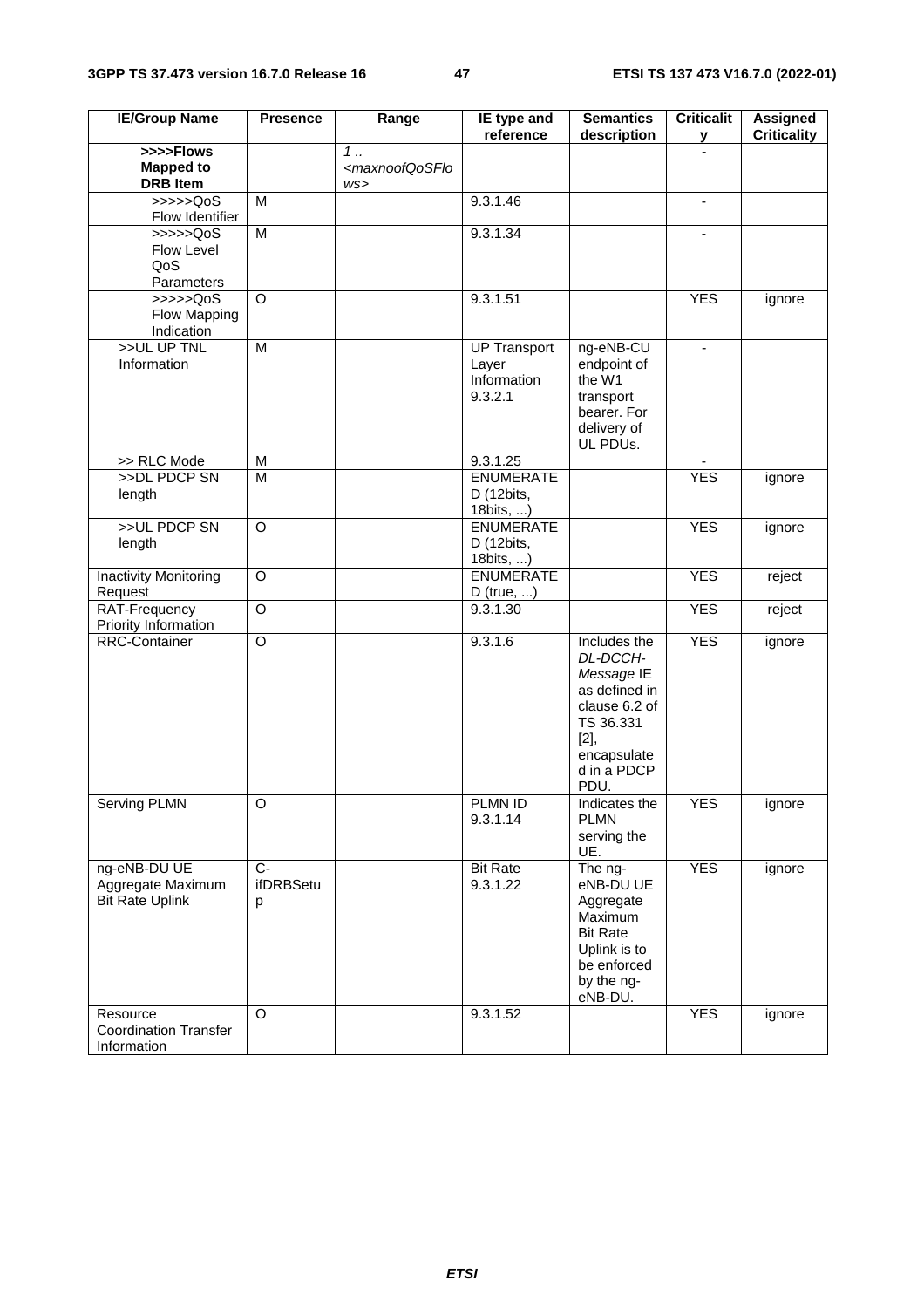| Range bound             | <b>Explanation</b>                                           |
|-------------------------|--------------------------------------------------------------|
| maxnoofSCells           | Maximum no. of SCells allowed towards one UE, the maximum    |
|                         | value is 32.                                                 |
| maxnoofSRBs             | Maximum no. of SRB allowed towards one UE, the maximum value |
|                         | is 4.                                                        |
| maxnoofDRBs             | Maximum no. of DRB allowed towards one UE, the maximum value |
|                         | is 32.                                                       |
| maxnoofCandidateSpCells | Maximum no. of SpCells allowed towards one UE, the maximum   |
|                         | value is 64.                                                 |
| maxnoofQoSFlows         | Maximum no. of flows allowed to be mapped to one DRB, the    |
|                         | maximum value is 64.                                         |

| ∶ondition | $-100$<br>kplanation                                                                               |
|-----------|----------------------------------------------------------------------------------------------------|
| ∗tun      | List IE is present.<br>if the<br>Setup L<br>DRB to<br>Be,<br>This .<br>shall<br>only<br>be present |

#### 9.2.2.2 UE CONTEXT SETUP RESPONSE

This message is sent by the ng-eNB-DU to confirm the setup of a UE context.

Direction:  $ng-eNB-DU \rightarrow ng-eNB-CU$ .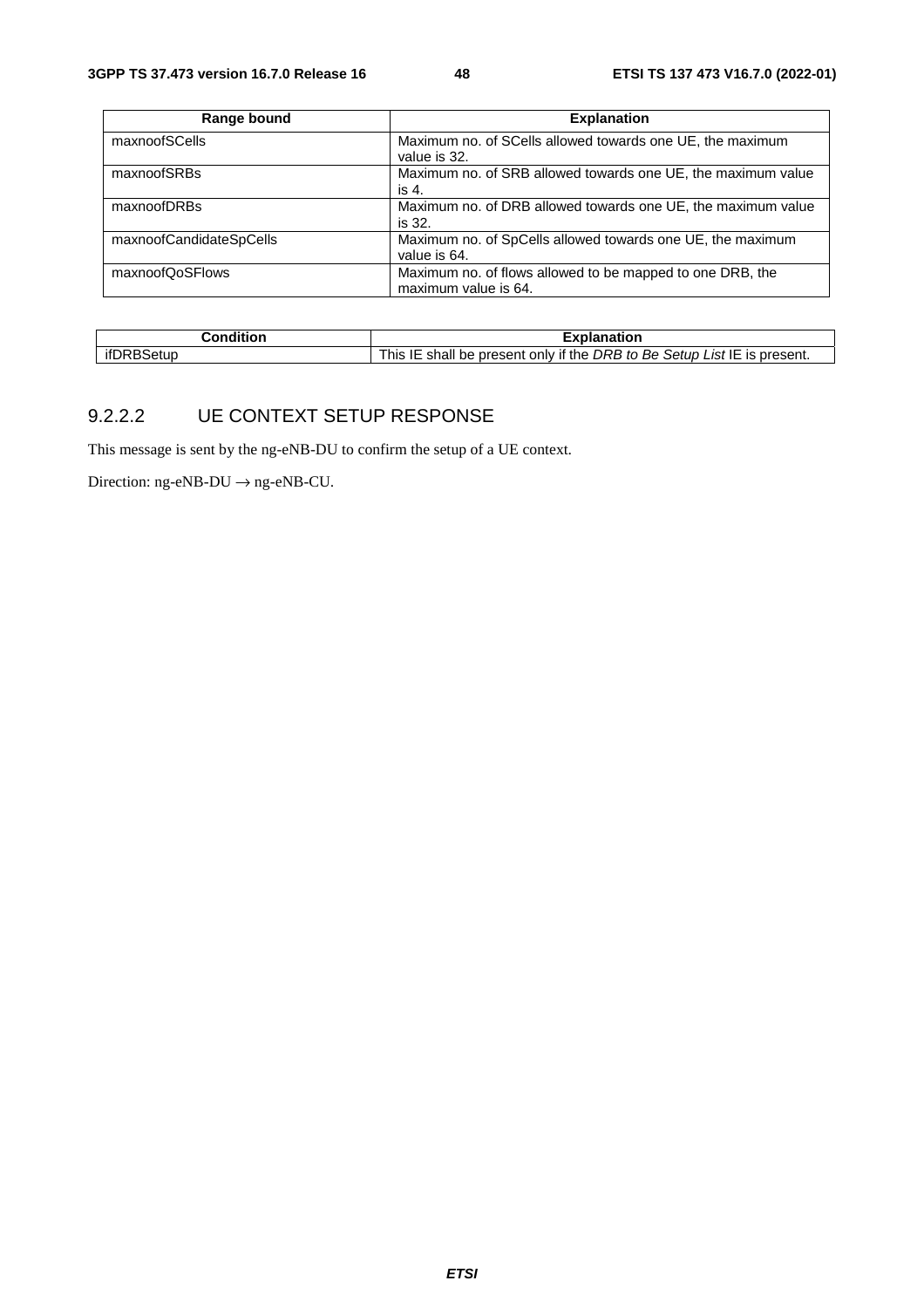| <b>IE/Group Name</b>                                      | <b>Presence</b>         | Range                             | IE type and<br>reference                               | <b>Semantics</b><br>description                                                                                                                            | <b>Criticality</b> | <b>Assigned</b><br><b>Criticality</b> |
|-----------------------------------------------------------|-------------------------|-----------------------------------|--------------------------------------------------------|------------------------------------------------------------------------------------------------------------------------------------------------------------|--------------------|---------------------------------------|
| Message Type                                              | M                       |                                   | 9.3.1.1                                                |                                                                                                                                                            | <b>YES</b>         | reject                                |
| ng-eNB-CU UE W1AP<br>ID                                   | $\overline{\mathsf{M}}$ |                                   | 9.3.1.4                                                |                                                                                                                                                            | <b>YES</b>         | reject                                |
| ng-eNB-DU UE W1AP<br>ID                                   | M                       |                                   | 9.3.1.5                                                |                                                                                                                                                            | <b>YES</b>         | reject                                |
| <b>DU To CU RRC</b><br>Information                        | M                       |                                   | 9.3.1.58                                               |                                                                                                                                                            | <b>YES</b>         | reject                                |
| C-RNTI                                                    | $\circ$                 |                                   | 9.3.1.29                                               | C-RNTI<br>allocated at<br>the ng-eNB-<br><b>DU</b>                                                                                                         | <b>YES</b>         | ignore                                |
| <b>Resource Coordination</b><br><b>Transfer Container</b> | $\circ$                 |                                   | <b>OCTET</b><br><b>STRING</b>                          | Includes the<br>MR-DC<br>Resource<br>Coordination<br><b>Information</b><br>IE as<br>defined in<br>TS 38.423<br>$[7]$ for<br>NGEN-DC<br>and NE-DC<br>cases. | <b>YES</b>         | ignore                                |
| <b>DRB Setup List</b>                                     |                         | 0.1                               |                                                        | The List of<br>DRBs which<br>are<br>successfully<br>established.                                                                                           | <b>YES</b>         | ignore                                |
| >DRB Setup Item list                                      |                         | 1.<br><maxnoofdrbs></maxnoofdrbs> |                                                        |                                                                                                                                                            | <b>EACH</b>        | ignore                                |
| >>DRB ID                                                  | M                       |                                   | 9.3.1.8                                                |                                                                                                                                                            | $\blacksquare$     |                                       |
| >>DL UP TNL<br>Information                                | $\overline{\mathsf{M}}$ |                                   | <b>UP Transport</b><br>Layer<br>Information<br>9.3.2.1 | ng-eNB-DU<br>endpoint of<br>the W1<br>transport<br>bearer. For<br>delivery of<br>DL PDUs.                                                                  |                    |                                       |
| <b>SRB Failed to Setup</b><br>List                        |                         | 0.1                               |                                                        |                                                                                                                                                            | <b>YES</b>         | ignore                                |
| >SRB Failed to Setup<br>Item                              |                         | 1.<br><maxnoofsrbs></maxnoofsrbs> |                                                        |                                                                                                                                                            | <b>EACH</b>        | ignore                                |
| $>$ SRB ID                                                | M                       |                                   | 9.3.1.7                                                |                                                                                                                                                            | $\sim$             |                                       |
| >>Cause                                                   | $\overline{O}$          |                                   | 9.3.1.2                                                |                                                                                                                                                            |                    |                                       |
| <b>DRB Failed to Setup</b><br>List                        |                         | 0.1                               |                                                        |                                                                                                                                                            | <b>YES</b>         | ignore                                |
| >DRB Failed to<br>Setup Item                              |                         | 1.<br><maxnoofdrbs></maxnoofdrbs> |                                                        |                                                                                                                                                            | <b>EACH</b>        | ignore                                |
| >>DRB ID                                                  | M                       |                                   | 9.3.1.8                                                |                                                                                                                                                            | $\blacksquare$     |                                       |
| >>Cause                                                   | $\overline{O}$          |                                   | 9.3.1.2                                                |                                                                                                                                                            |                    |                                       |
| <b>SCell Failed To Setup</b><br>List                      |                         | 0.1                               |                                                        |                                                                                                                                                            | <b>YES</b>         | ignore                                |
| >SCell Failed to                                          |                         | 1.                                |                                                        |                                                                                                                                                            | <b>EACH</b>        | ignore                                |
| Setup Item                                                |                         | <maxnoofscells></maxnoofscells>   |                                                        |                                                                                                                                                            |                    |                                       |
| >>SCell ID                                                | M                       |                                   | <b>E-UTRAN CGI</b><br>9.3.1.12                         | SCell<br>Identifier in<br>ng-eNB                                                                                                                           |                    |                                       |
| >>Cause                                                   | O                       |                                   | 9.3.1.2                                                |                                                                                                                                                            |                    |                                       |
| <b>Inactivity Monitoring</b><br>Response                  | $\overline{\circ}$      |                                   | <b>ENUMERATED</b><br>(not-supported,<br>$\ldots$       |                                                                                                                                                            | <b>YES</b>         | reject                                |
| <b>SRB Setup List</b>                                     |                         | 0.1                               |                                                        |                                                                                                                                                            | <b>YES</b>         | ignore                                |
| >SRB Setup Item                                           |                         | 1.<br><maxnoofsrbs></maxnoofsrbs> |                                                        |                                                                                                                                                            | EACH               | ignore                                |
| >>SRBID                                                   | M                       |                                   | 9.3.1.7                                                |                                                                                                                                                            | $\blacksquare$     |                                       |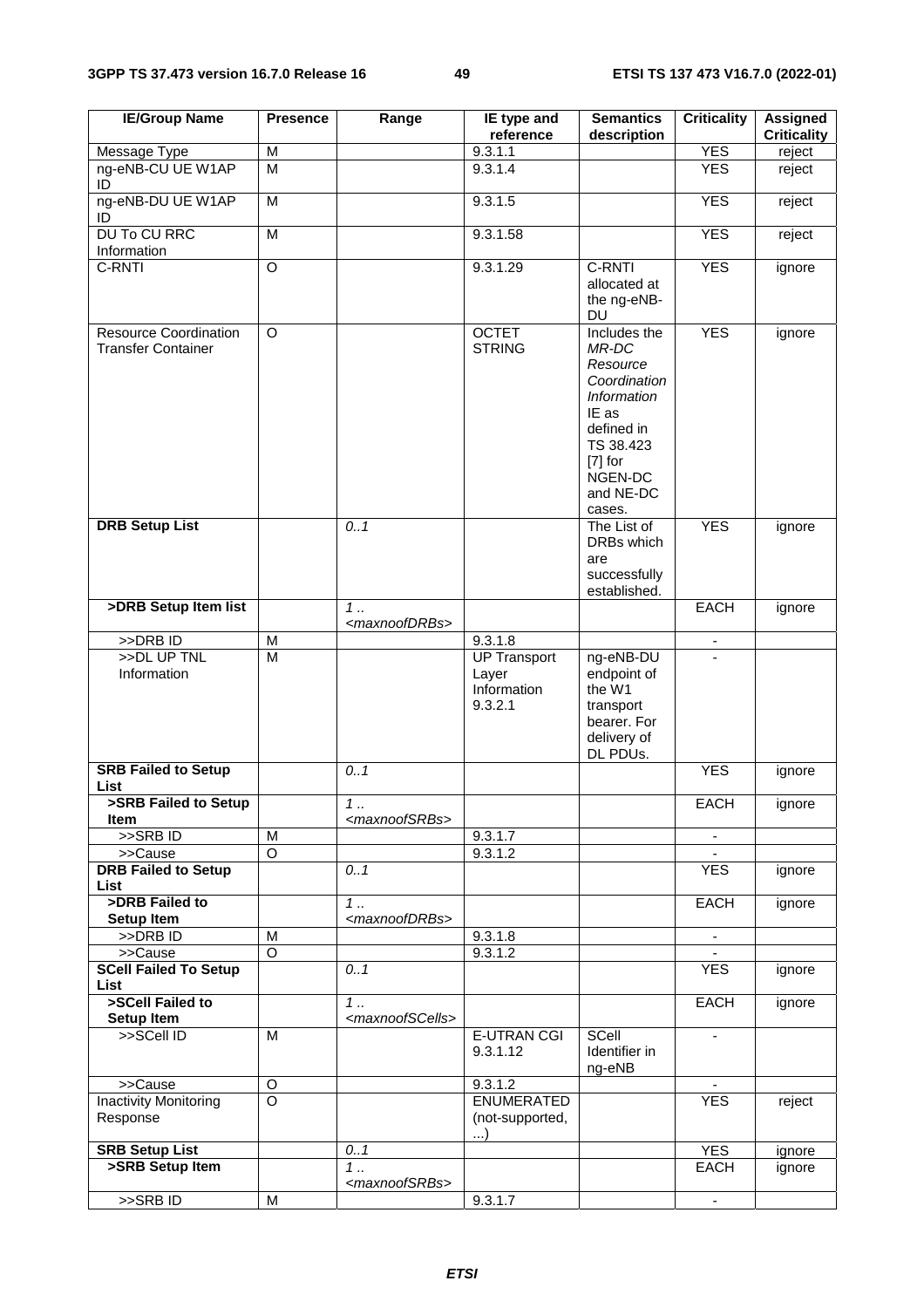| <b>IE/Group Name</b>           | <b>Presence</b> | Range | IE type and<br>reference | <b>Semantics</b><br>description | <b>Criticality</b> | Assigned<br><b>Criticality</b> |
|--------------------------------|-----------------|-------|--------------------------|---------------------------------|--------------------|--------------------------------|
| <b>Criticality Diagnostics</b> |                 |       | 9.3.1.61                 |                                 | YES                | ignore                         |

| Range bound   | <b>Explanation</b>                                                        |
|---------------|---------------------------------------------------------------------------|
| maxnoofSCells | Maximum no. of SCells allowed towards one UE, the maximum<br>value is 32. |
| maxnoofSRBs   | Maximum no. of SRB allowed towards one UE, the maximum value<br>is 4.     |
| maxnoofDRBs   | Maximum no. of DRB allowed towards one UE, the maximum value<br>is 32.    |

#### 9.2.2.3 UE CONTEXT SETUP FAILURE

This message is sent by the ng-eNB-DU to indicate that the setup of the UE context was unsuccessful.

Direction: ng-eNB-DU → ng-eNB-CU

| <b>IE/Group Name</b>                      | <b>Presence</b> | Range                                                                | IE type<br>and             | <b>Semantics</b><br>description                   | <b>Criticality</b> | Assigned<br><b>Criticality</b> |
|-------------------------------------------|-----------------|----------------------------------------------------------------------|----------------------------|---------------------------------------------------|--------------------|--------------------------------|
|                                           |                 |                                                                      | reference                  |                                                   |                    |                                |
| Message Type                              | М               |                                                                      | 9.3.1.1                    |                                                   | <b>YES</b>         | reject                         |
| ng-eNB-CU UE<br>W1AP ID                   | М               |                                                                      | 9.3.1.4                    |                                                   | <b>YES</b>         | reject                         |
| ng-eNB-DU UE<br>W1AP ID                   | O               |                                                                      | 9.3.1.5                    |                                                   | <b>YES</b>         | ignore                         |
| Cause                                     | М               |                                                                      | 9.3.1.2                    |                                                   | <b>YES</b>         | ignore                         |
| <b>SpCell</b><br><b>Potential</b><br>List |                 | 0.1                                                                  |                            |                                                   | <b>YES</b>         | ignore                         |
| >Potential SpCell<br><b>Item IEs</b>      |                 | $\mathcal{O}$<br><maxnoofpotentialspcells></maxnoofpotentialspcells> |                            |                                                   | <b>EACH</b>        | ignore                         |
| >>Potential<br>SpCell ID                  | М               |                                                                      | E-UTRAN<br>CGI<br>9.3.1.12 | Special Cell<br>as defined<br>in TS<br>38.321 [9] |                    |                                |
| Criticality<br><b>Diagnostics</b>         | O               |                                                                      | 9.3.1.61                   |                                                   | <b>YES</b>         | ignore                         |

| Range bound             | <b>Explanation</b>                                                         |  |  |
|-------------------------|----------------------------------------------------------------------------|--|--|
| maxnoofPotentialSpCells | Maximum no. of SpCells allowed towards one UE, the maximum<br>value is 64. |  |  |

# 9.2.2.4 UE CONTEXT RELEASE REQUEST

This message is sent by the ng-eNB-DU to request the ng-eNB-CU to release the UE-associated logical W1.

Direction: ng-eNB-DU → ng-eNB-CU

| <b>IE/Group Name</b> | <b>Presence</b> | Range | <b>IE</b> type<br>and<br>reference | <b>Semantics</b><br>description | <b>Criticality</b> | <b>Assigned</b><br><b>Criticality</b> |
|----------------------|-----------------|-------|------------------------------------|---------------------------------|--------------------|---------------------------------------|
| Message Type         | M               |       | 9.3.1.1                            |                                 | <b>YES</b>         | ignore                                |
| ng-eNB-CU UE W1AP    | M               |       | 9.3.1.4                            |                                 | <b>YES</b>         | reject                                |
| ng-eNB-DU UE W1AP    | M               |       | 9.3.1.5                            |                                 | <b>YES</b>         | reject                                |
| Cause                | M               |       | 9.3.1.2                            |                                 | YES                | ianore                                |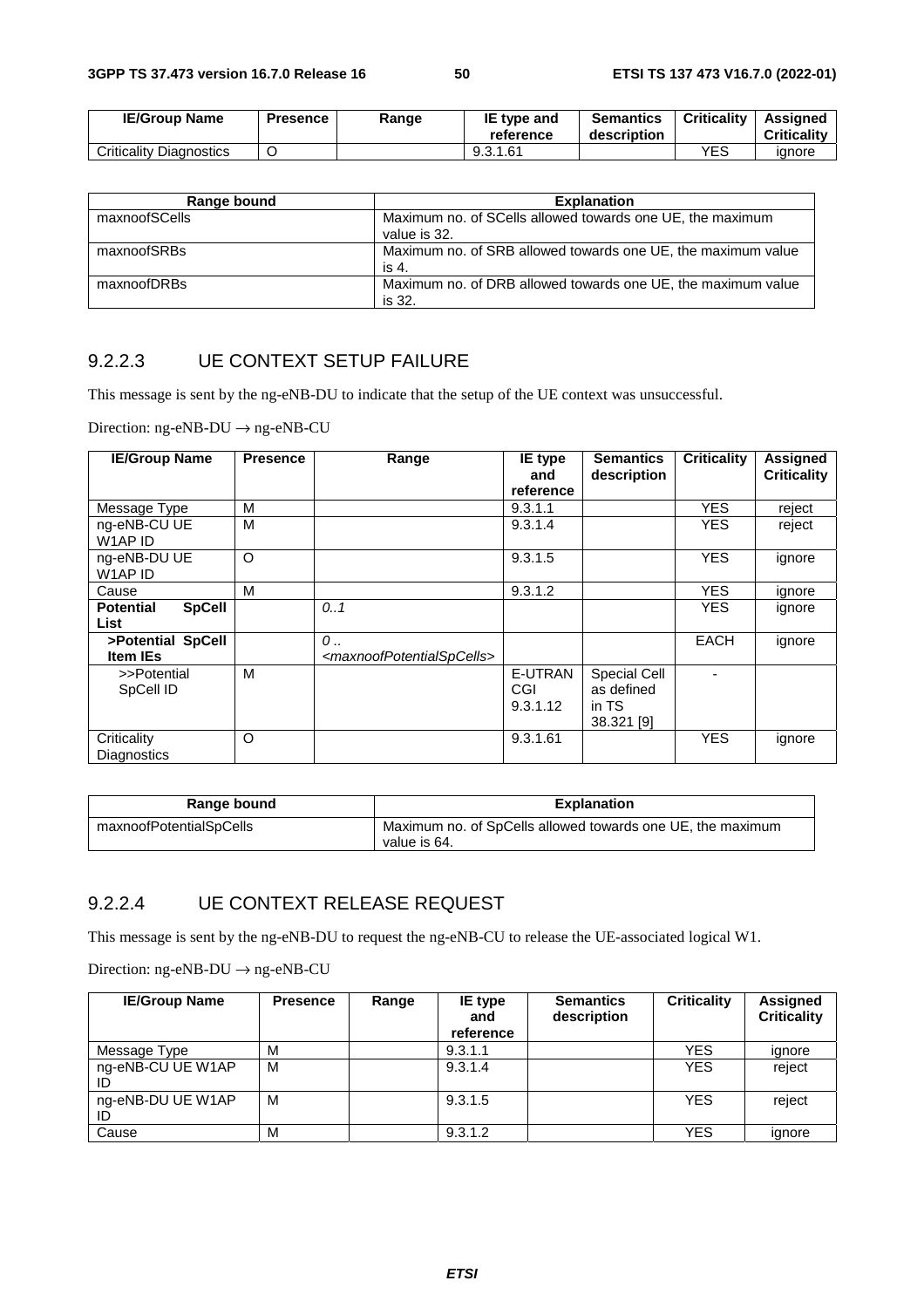#### 9.2.2.5 UE CONTEXT RELEASE COMMAND

This message is sent by the ng-eNB-CU to request the ng-eNB-DU to release the UE-associated logical W1 connection.

| <b>IE/Group Name</b>        | <b>Presence</b> | Range | IE type   | <b>Semantics description</b>                                                                                                                                                                   | <b>Criticality</b> | Assigned           |
|-----------------------------|-----------------|-------|-----------|------------------------------------------------------------------------------------------------------------------------------------------------------------------------------------------------|--------------------|--------------------|
|                             |                 |       | and       |                                                                                                                                                                                                |                    | <b>Criticality</b> |
|                             |                 |       | reference |                                                                                                                                                                                                |                    |                    |
| Message Type                | M               |       | 9.3.1.1   |                                                                                                                                                                                                | <b>YES</b>         | reject             |
| ng-eNB-CU UE<br>W1AP ID     | M               |       | 9.3.1.4   |                                                                                                                                                                                                | YES.               | reject             |
| ng-eNB-DU UE<br>W1AP ID     | M               |       | 9.3.1.5   |                                                                                                                                                                                                | YES.               | reject             |
| Cause                       | M               |       | 9.3.1.2   |                                                                                                                                                                                                | <b>YES</b>         | ignore             |
| <b>RRC-Container</b>        | $\circ$         |       | 9.3.1.6   | Includes the DL-DCCH-<br>Message IE as defined in<br>clause 6.2 of TS 36.331 [2]<br>encapsulated in a PDCP<br>PDU, or the DL-CCCH-<br>Message IE as defined in<br>clause 6.2 of TS 36.331 [2]. | <b>YES</b>         | ignore             |
| <b>SRBID</b>                | $\Omega$        |       | 9.3.1.7   | It shall be included if the<br>RRC-Container IE is present.<br>The ng-eNB-DU shall send<br>the RRC message on the<br>indicated SRB.                                                            | <b>YES</b>         | ignore             |
| old ng-eNB-DU UE<br>W1AP ID | $\circ$         |       | 9.3.1.5   | Include it if<br><b>RRCReestablishmentRequest</b><br>is not accepted                                                                                                                           | <b>YES</b>         | ignore             |

Direction: ng-eNB-CU → ng-eNB-DU

#### 9.2.2.6 UE CONTEXT RELEASE COMPLETE

This message is sent by the ng-eNB-DU to confirm the release of the UE-associated logical W1 connection.

Direction: ng-eNB-DU → ng-eNB-CU

| <b>IE/Group Name</b>           | <b>Presence</b> | Range | <b>IE</b> type<br>and<br>reference | <b>Semantics</b><br>description | <b>Criticality</b> | Assigned<br><b>Criticality</b> |
|--------------------------------|-----------------|-------|------------------------------------|---------------------------------|--------------------|--------------------------------|
| Message Type                   | M               |       | 9.3.1.1                            |                                 | <b>YES</b>         | reject                         |
| ng-eNB-CU UE W1AP              | M               |       | 9.3.1.4                            |                                 | <b>YES</b>         | reject                         |
| ng-eNB-DU UE W1AP<br>ID        | M               |       | 9.3.1.5                            |                                 | <b>YES</b>         | reject                         |
| <b>Criticality Diagnostics</b> | O               |       | 9.3.1.61                           |                                 | YES                | ignore                         |

#### 9.2.2.7 UE CONTEXT MODIFICATION REQUEST

This message is sent by the ng-eNB-CU to provide UE Context information changes to the ng-eNB-DU.

Direction: ng-eNB-CU  $\rightarrow$  ng-eNB-DU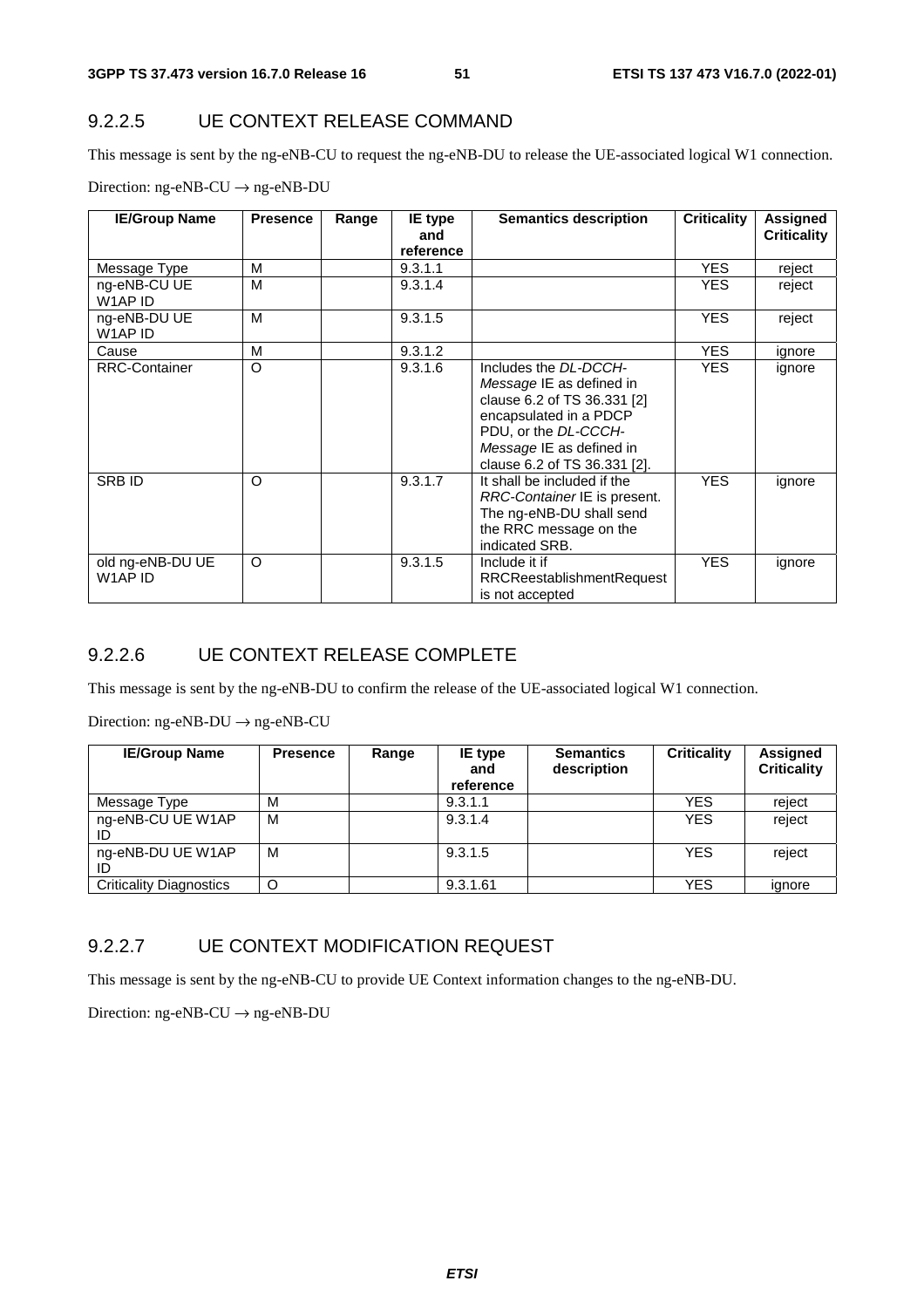| <b>IE/Group Name</b>                                  | <b>Presenc</b>     | Range                                      | IE type                                 | <b>Semantics description</b>                                                                                                           | <b>Criticality</b> | <b>Assigne</b>    |
|-------------------------------------------------------|--------------------|--------------------------------------------|-----------------------------------------|----------------------------------------------------------------------------------------------------------------------------------------|--------------------|-------------------|
|                                                       | e                  |                                            | and                                     |                                                                                                                                        |                    | d                 |
|                                                       |                    |                                            | referenc<br>е                           |                                                                                                                                        |                    | <b>Criticalit</b> |
| Message Type                                          | M                  |                                            | 9.3.1.1                                 |                                                                                                                                        | <b>YES</b>         | у<br>reject       |
| ng-eNB-CU UE W1AP<br>ID                               | M                  |                                            | 9.3.1.4                                 |                                                                                                                                        | <b>YES</b>         | reject            |
| ng-eNB-DU UE W1AP<br>ID                               | M                  |                                            | 9.3.1.5                                 |                                                                                                                                        | <b>YES</b>         | reject            |
| SpCell ID                                             | $\overline{O}$     |                                            | $E-$<br><b>UTRAN</b><br>CGI<br>9.3.1.12 | Special Cell as defined in<br>TS 38.321 [9]. For<br>handover case, this IE<br>shall be considered as<br>target cell.                   | <b>YES</b>         | ignore            |
| ServCellIndex                                         | $\Omega$           |                                            | <b>INTEGE</b><br>R<br>(031,             |                                                                                                                                        | <b>YES</b>         | reject            |
| DRX Cycle                                             | $\Omega$           |                                            | <b>DRX</b><br>Cycle<br>9.3.1.24         |                                                                                                                                        | <b>YES</b>         | ignore            |
| CU to DU RRC<br>Information                           | O                  |                                            | 9.3.1.57                                |                                                                                                                                        | <b>YES</b>         | reject            |
| <b>Transmission Action</b><br>Indicator               | $\Omega$           |                                            | 9.3.1.11                                |                                                                                                                                        | <b>YES</b>         | ignore            |
| Resource<br><b>Coordination Transfer</b><br>Container | $\overline{\circ}$ |                                            | <b>OCTET</b><br><b>STRING</b>           | Includes the MR-DC<br><b>Resource Coordination</b><br>Information IE as defined<br>in TS 38.423 [7] for<br>NGEN-DC and NE-DC<br>cases. | <b>YES</b>         | ignore            |
| <b>RRC Reconfiguration</b><br>Complete Indicator      | O                  |                                            | 9.3.1.28                                |                                                                                                                                        | <b>YES</b>         | ignore            |
| <b>RRC-Container</b>                                  | $\circ$            |                                            | 9.3.1.6                                 | Includes the<br><b>RRCConnectionReconfigu</b><br>ration message as defined<br>in TS 36.331 [2],<br>encapsulated in a PDCP<br>PDU.      | <b>YES</b>         | reject            |
| <b>SCell To Be Setup</b><br>List                      |                    | 0.1                                        |                                         |                                                                                                                                        | <b>YES</b>         | ignore            |
| >SCell to Be Setup<br>Item IEs                        |                    | 1.1<br><maxnoof<br>SCells&gt;</maxnoof<br> |                                         |                                                                                                                                        | <b>EACH</b>        | ignore            |
| >>SCell ID                                            | M                  |                                            | E-<br><b>UTRAN</b><br>CGI<br>9.3.1.12   | SCell Identifier in ng-eNB                                                                                                             | $\blacksquare$     |                   |
| >>SCellIndex                                          | M                  |                                            | <b>INTEGE</b><br>R (131)                |                                                                                                                                        |                    |                   |
| <b>SCell To Be</b><br><b>Removed List</b>             |                    | 0.1                                        |                                         |                                                                                                                                        | <b>YES</b>         | ignore            |
| >SCell to Be<br><b>Removed Item IEs</b>               |                    | 1.<br><maxnoof<br>SCells&gt;</maxnoof<br>  |                                         |                                                                                                                                        | EACH               | ignore            |
| >>SCell ID                                            | M                  |                                            | E-<br><b>UTRAN</b><br>CGI<br>9.3.1.12   | SCell Identifier in ng-eNB                                                                                                             | $\blacksquare$     |                   |
| <b>SRB to Be Setup List</b>                           |                    | 0.1                                        |                                         |                                                                                                                                        | <b>YES</b>         | reject            |
| >SRB to Be Setup<br>Item IEs                          |                    | $1. maxnoofSRBs>$                          |                                         |                                                                                                                                        | <b>EACH</b>        | reject            |
| >>SRBID                                               | M                  |                                            | 9.3.1.7                                 |                                                                                                                                        |                    |                   |
| <b>DRB to Be Setup List</b>                           |                    | 0.1                                        |                                         |                                                                                                                                        | <b>YES</b>         | reject            |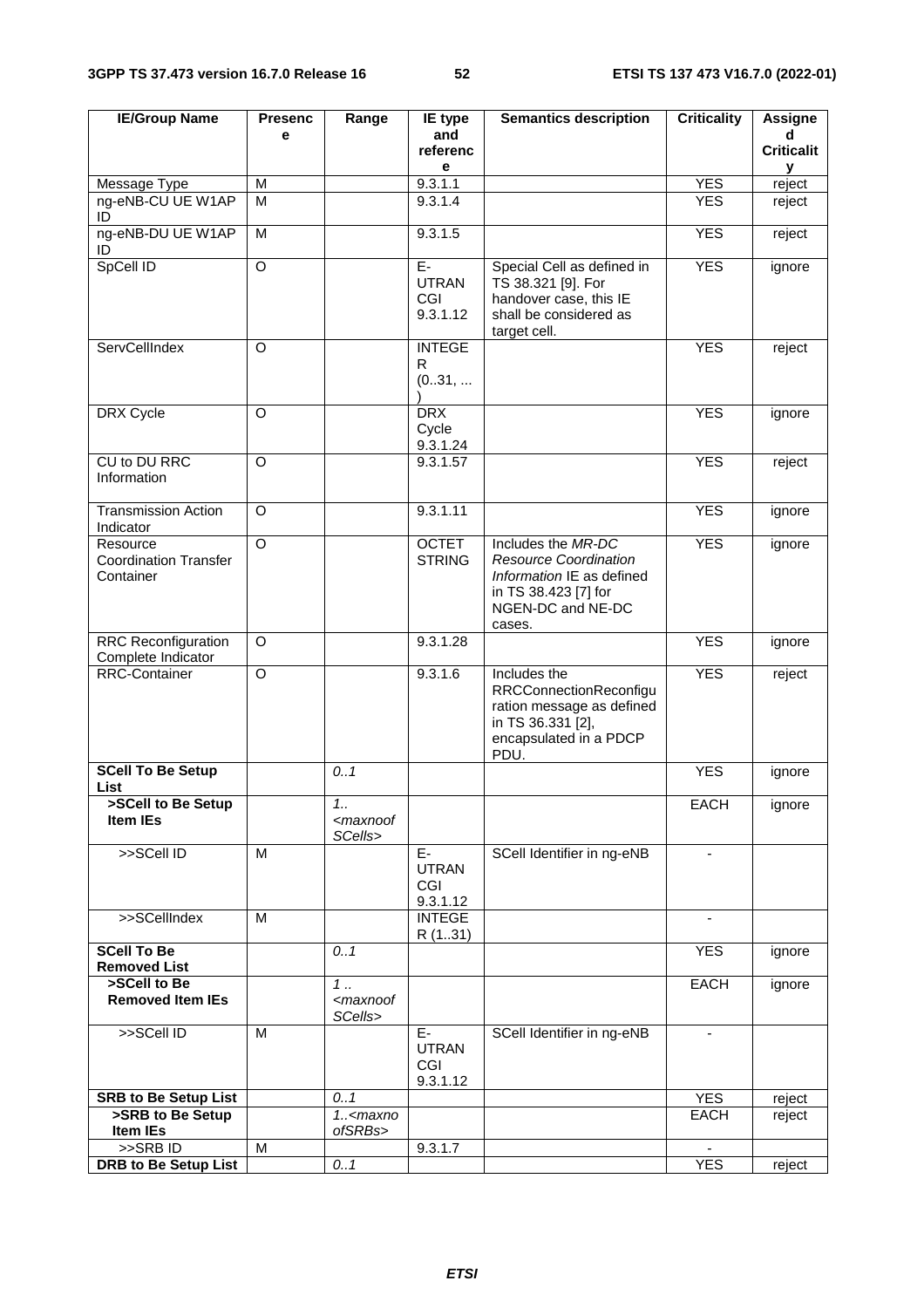| <b>IE/Group Name</b>                             | <b>Presenc</b> | Range                                                                                | IE type                                                              | <b>Semantics description</b>                                                                                                       | <b>Criticality</b> | <b>Assigne</b>         |
|--------------------------------------------------|----------------|--------------------------------------------------------------------------------------|----------------------------------------------------------------------|------------------------------------------------------------------------------------------------------------------------------------|--------------------|------------------------|
|                                                  | е              |                                                                                      | and<br>referenc<br>е                                                 |                                                                                                                                    |                    | d<br><b>Criticalit</b> |
| >DRB to Be Setup                                 |                | $1 \ldots$                                                                           |                                                                      |                                                                                                                                    | <b>EACH</b>        | v<br>reject            |
| <b>Item IEs</b>                                  |                | <maxnoof<br>DRBs&gt;</maxnoof<br>                                                    |                                                                      |                                                                                                                                    |                    |                        |
| >>DRB ID                                         | M              |                                                                                      | 9.3.1.8                                                              |                                                                                                                                    |                    |                        |
| >>CHOICE QoS<br><b>Information</b>               | M              |                                                                                      |                                                                      |                                                                                                                                    |                    |                        |
| >>>E-UTRAN<br>QoS                                | $\overline{M}$ |                                                                                      | 9.3.1.19                                                             | Shall be used for EN-DC<br>case to convey E-RAB<br>Level QoS Parameters.<br>This IE is not used in the<br>version of this release. |                    |                        |
| $>>$ DRB<br><b>Information</b>                   |                | $\mathbf{1}$                                                                         |                                                                      | Shall be used for NG-RAN<br>cases                                                                                                  | <b>YES</b>         | ignore                 |
| >>>>DRB QoS                                      | M              |                                                                                      | 9.3.1.34                                                             |                                                                                                                                    | ۰                  |                        |
| >>>>S-NSSAI                                      | M              |                                                                                      | 9.3.1.32                                                             |                                                                                                                                    | $\blacksquare$     |                        |
| >>>>Notificatio<br>n Control                     | $\circ$        |                                                                                      | 9.3.1.44                                                             |                                                                                                                                    |                    |                        |
| >>>>Flows<br><b>Mapped to</b><br><b>DRB</b> Item |                | $1 \ldots$<br><maxnoof<br>QoSFlows<br/><math display="inline">\,</math></maxnoof<br> |                                                                      |                                                                                                                                    | $\blacksquare$     |                        |
| >>>>QoS<br>Flow Identifier                       | M              |                                                                                      | 9.3.1.46                                                             |                                                                                                                                    | $\blacksquare$     |                        |
| > >> > > QoS<br>Flow Level<br>QoS<br>Parameters  | M              |                                                                                      | 9.3.1.34                                                             |                                                                                                                                    |                    |                        |
| >>>>QoS<br>Flow Mapping<br>Indication            | $\circ$        |                                                                                      | 9.3.1.51                                                             |                                                                                                                                    | <b>YES</b>         | ignore                 |
| >>UL UP TNL<br>Information                       | M              |                                                                                      | $\overline{UP}$<br>Transpor<br>t Layer<br>Informati<br>on<br>9.3.2.1 | ng-eNB-CU endpoint of<br>the W1 transport bearer.<br>For delivery of UL PDUs.                                                      | $\blacksquare$     |                        |
| >> RLC Mode                                      | M              |                                                                                      | 9.3.1.25                                                             |                                                                                                                                    |                    |                        |
| >>DL PDCP SN<br>length                           | O              |                                                                                      | <b>ENUME</b><br>RAIED<br>(12bits,<br>18bits,<br>)                    |                                                                                                                                    | <b>YES</b>         | ignore                 |
| >>UL PDCP SN<br>length                           | O              |                                                                                      | <b>ENUME</b><br>RATED<br>(12bits,<br>18bits,<br>)                    |                                                                                                                                    | <b>YES</b>         | ignore                 |
| <b>DRB to Be Modified</b><br>List                |                | 0.1                                                                                  |                                                                      |                                                                                                                                    | <b>YES</b>         | reject                 |
| >DRB to Be<br><b>Modified Item IEs</b>           |                | $1 \ldots$<br><maxnoof<br>DRBs&gt;</maxnoof<br>                                      |                                                                      |                                                                                                                                    | <b>EACH</b>        | reject                 |
| >>DRB ID                                         | M              |                                                                                      | 9.3.1.8                                                              |                                                                                                                                    | $\blacksquare$     |                        |
| >>CHOICE QoS<br><b>Information</b>               | $\circ$        |                                                                                      |                                                                      |                                                                                                                                    |                    |                        |
| >>>E-UTRAN<br>QoS                                | $\overline{M}$ |                                                                                      | 9.3.1.19                                                             | Shall be used for EN-DC<br>case to convey E-RAB<br>Level QoS Parameters.<br>This IE is not used in the<br>version of this release. |                    |                        |
| $>>$ DRB<br>Information                          |                | $\mathbf{1}$                                                                         |                                                                      | Shall be used for NG-RAN<br>cases                                                                                                  | <b>YES</b>         | ignore                 |
| >>>>DRB QoS                                      | м              |                                                                                      | 9.3.1.34                                                             |                                                                                                                                    | $\blacksquare$     |                        |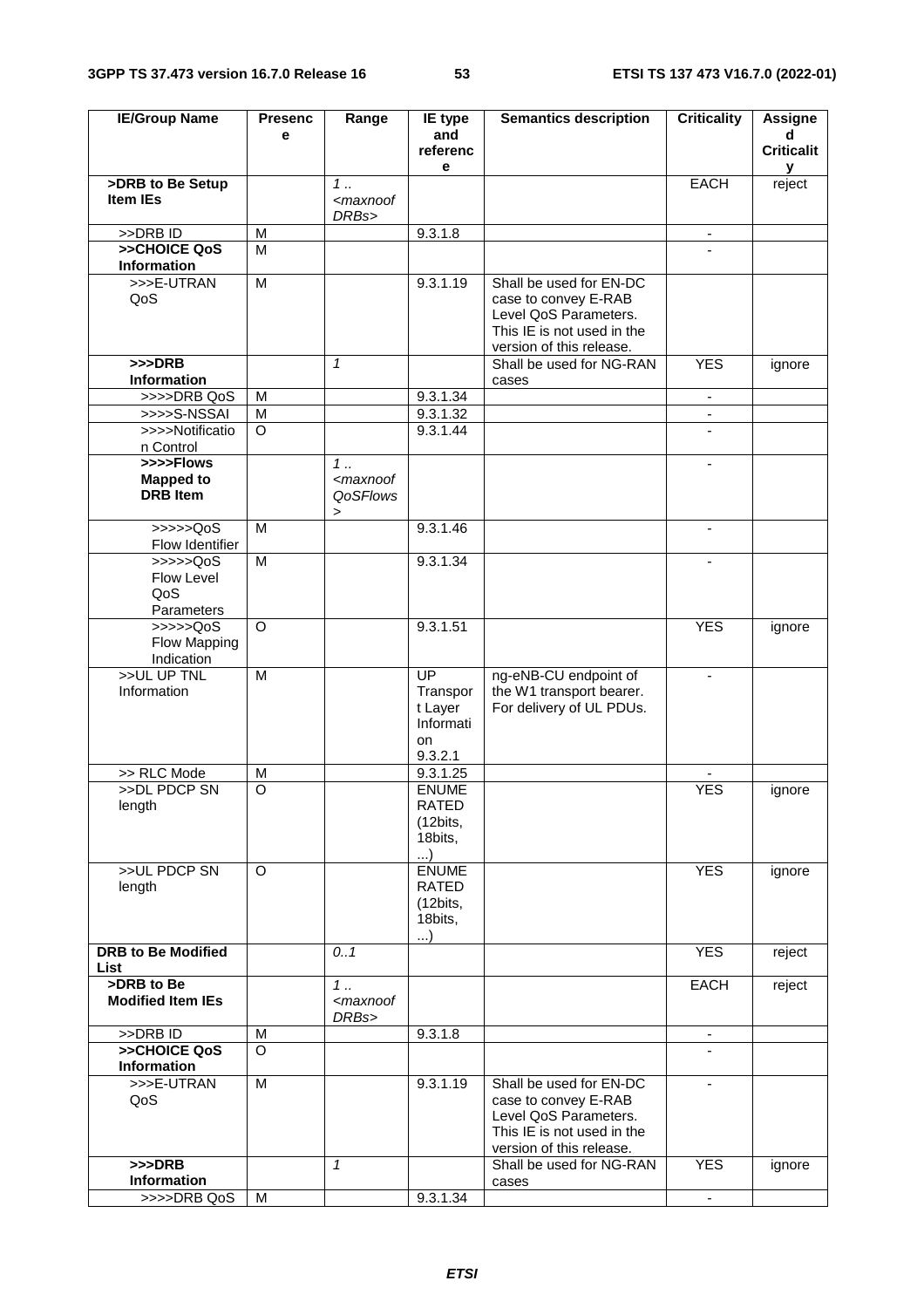| <b>IE/Group Name</b>                                                | <b>Presenc</b>     | Range                                                           | IE type                         | <b>Semantics description</b>                      | <b>Criticality</b>       | <b>Assigne</b>    |
|---------------------------------------------------------------------|--------------------|-----------------------------------------------------------------|---------------------------------|---------------------------------------------------|--------------------------|-------------------|
|                                                                     | e                  |                                                                 | and                             |                                                   |                          | d                 |
|                                                                     |                    |                                                                 | referenc                        |                                                   |                          | <b>Criticalit</b> |
| >>>>S-NSSAI                                                         | M                  |                                                                 | е<br>9.3.1.32                   |                                                   | $\overline{\phantom{a}}$ | у                 |
| >>>>Notificatio                                                     | $\circ$            |                                                                 | 9.3.1.44                        |                                                   |                          |                   |
| n Control                                                           |                    |                                                                 |                                 |                                                   |                          |                   |
| >>>>Flows                                                           |                    | $1 \ldots$                                                      |                                 |                                                   | $\blacksquare$           |                   |
| <b>Mapped to</b>                                                    |                    | <maxnoof< td=""><td></td><td></td><td></td><td></td></maxnoof<> |                                 |                                                   |                          |                   |
| <b>DRB</b> Item                                                     |                    | QoSFlows                                                        |                                 |                                                   |                          |                   |
|                                                                     |                    | $\,$                                                            |                                 |                                                   |                          |                   |
| $\rightarrow \rightarrow \rightarrow \text{QoS}$<br>Flow Identifier | M                  |                                                                 | 9.3.1.46                        |                                                   | $\blacksquare$           |                   |
| $\gg >> >QoS$                                                       | M                  |                                                                 | 9.3.1.34                        |                                                   |                          |                   |
| Flow Level                                                          |                    |                                                                 |                                 |                                                   |                          |                   |
| QoS                                                                 |                    |                                                                 |                                 |                                                   |                          |                   |
| Parameters                                                          |                    |                                                                 |                                 |                                                   |                          |                   |
| >>>>QoS                                                             | $\circ$            |                                                                 | 9.3.1.51                        |                                                   | <b>YES</b>               | ignore            |
| Flow Mapping                                                        |                    |                                                                 |                                 |                                                   |                          |                   |
| Indication<br>>>UL UP TNL                                           |                    |                                                                 |                                 |                                                   |                          |                   |
| Information                                                         | M                  |                                                                 | $\overline{UP}$<br>Transpor     | ng-eNB-CU endpoint of<br>the W1 transport bearer. | $\blacksquare$           |                   |
|                                                                     |                    |                                                                 | t Layer                         | For delivery of UL PDUs.                          |                          |                   |
|                                                                     |                    |                                                                 | Informati                       |                                                   |                          |                   |
|                                                                     |                    |                                                                 | on                              |                                                   |                          |                   |
|                                                                     |                    |                                                                 | 9.3.2.1                         |                                                   |                          |                   |
| >>DL PDCP SN                                                        | $\overline{O}$     |                                                                 | <b>ENUME</b>                    |                                                   | <b>YES</b>               | ignore            |
| length                                                              |                    |                                                                 | RATED(                          |                                                   |                          |                   |
|                                                                     |                    |                                                                 | 12bits, 18                      |                                                   |                          |                   |
| >>UL PDCP SN                                                        | $\overline{O}$     |                                                                 | bits, $\dots$ )<br><b>ENUME</b> |                                                   | <b>YES</b>               | ignore            |
| length                                                              |                    |                                                                 | <b>RATED</b>                    |                                                   |                          |                   |
|                                                                     |                    |                                                                 | (12bits,                        |                                                   |                          |                   |
|                                                                     |                    |                                                                 | 18bits,                         |                                                   |                          |                   |
|                                                                     |                    |                                                                 | $\ldots$                        |                                                   |                          |                   |
| >>Bearer Type                                                       | $\circ$            |                                                                 | <b>ENUME</b>                    |                                                   | <b>YES</b>               | ignore            |
| Change                                                              |                    |                                                                 | <b>RATED</b>                    |                                                   |                          |                   |
| >> RLC Mode                                                         | $\circ$            |                                                                 | (true, )<br>9.3.1.25            |                                                   | <b>YES</b>               | ignore            |
| <b>SRB To Be Released</b>                                           |                    | 0.1                                                             |                                 |                                                   | <b>YES</b>               | reject            |
| List                                                                |                    |                                                                 |                                 |                                                   |                          |                   |
| >SRB To Be                                                          |                    | 1.1                                                             |                                 |                                                   | <b>EACH</b>              | reject            |
| <b>Released Item IEs</b>                                            |                    | <maxnoof< td=""><td></td><td></td><td></td><td></td></maxnoof<> |                                 |                                                   |                          |                   |
|                                                                     |                    | SRBs>                                                           |                                 |                                                   |                          |                   |
| >>SRB ID<br><b>DRB</b> to Be Released                               | M                  |                                                                 | 9.3.1.7                         |                                                   |                          |                   |
| List                                                                |                    | 0.1                                                             |                                 |                                                   | <b>YES</b>               | reject            |
| >DRB to Be                                                          |                    | 1.                                                              |                                 |                                                   | EACH                     | reject            |
| <b>Released Item IEs</b>                                            |                    | <maxnoof< td=""><td></td><td></td><td></td><td></td></maxnoof<> |                                 |                                                   |                          |                   |
|                                                                     |                    | DRBs>                                                           |                                 |                                                   |                          |                   |
| >>DRB ID                                                            | M                  |                                                                 | 9.3.1.8                         |                                                   |                          |                   |
| <b>Inactivity Monitoring</b>                                        | $\overline{\circ}$ |                                                                 | <b>ENUME</b>                    |                                                   | <b>YES</b>               | reject            |
| Request                                                             |                    |                                                                 | <b>RATED</b>                    |                                                   |                          |                   |
| ng-eNB-DU UE                                                        | $\overline{O}$     |                                                                 | (true, )<br><b>Bit Rate</b>     | The ng-eNB-DU UE                                  | <b>YES</b>               |                   |
| Aggregate Maximum                                                   |                    |                                                                 | 9.3.1.22                        | Aggregate Maximum Bit                             |                          | ignore            |
| <b>Bit Rate Uplink</b>                                              |                    |                                                                 |                                 | Rate Uplink is to be                              |                          |                   |
|                                                                     |                    |                                                                 |                                 | enforced by the ng-eNB-                           |                          |                   |
|                                                                     |                    |                                                                 |                                 | DU.                                               |                          |                   |
| RAT-Frequency                                                       | $\overline{O}$     |                                                                 | 9.3.1.30                        |                                                   | <b>YES</b>               | reject            |
| Priority Information                                                |                    |                                                                 |                                 |                                                   |                          |                   |
| Resource<br><b>Coordination Transfer</b>                            | $\overline{O}$     |                                                                 | 9.3.1.52                        |                                                   | <b>YES</b>               | ignore            |
| Information                                                         |                    |                                                                 |                                 |                                                   |                          |                   |
|                                                                     |                    |                                                                 |                                 |                                                   |                          |                   |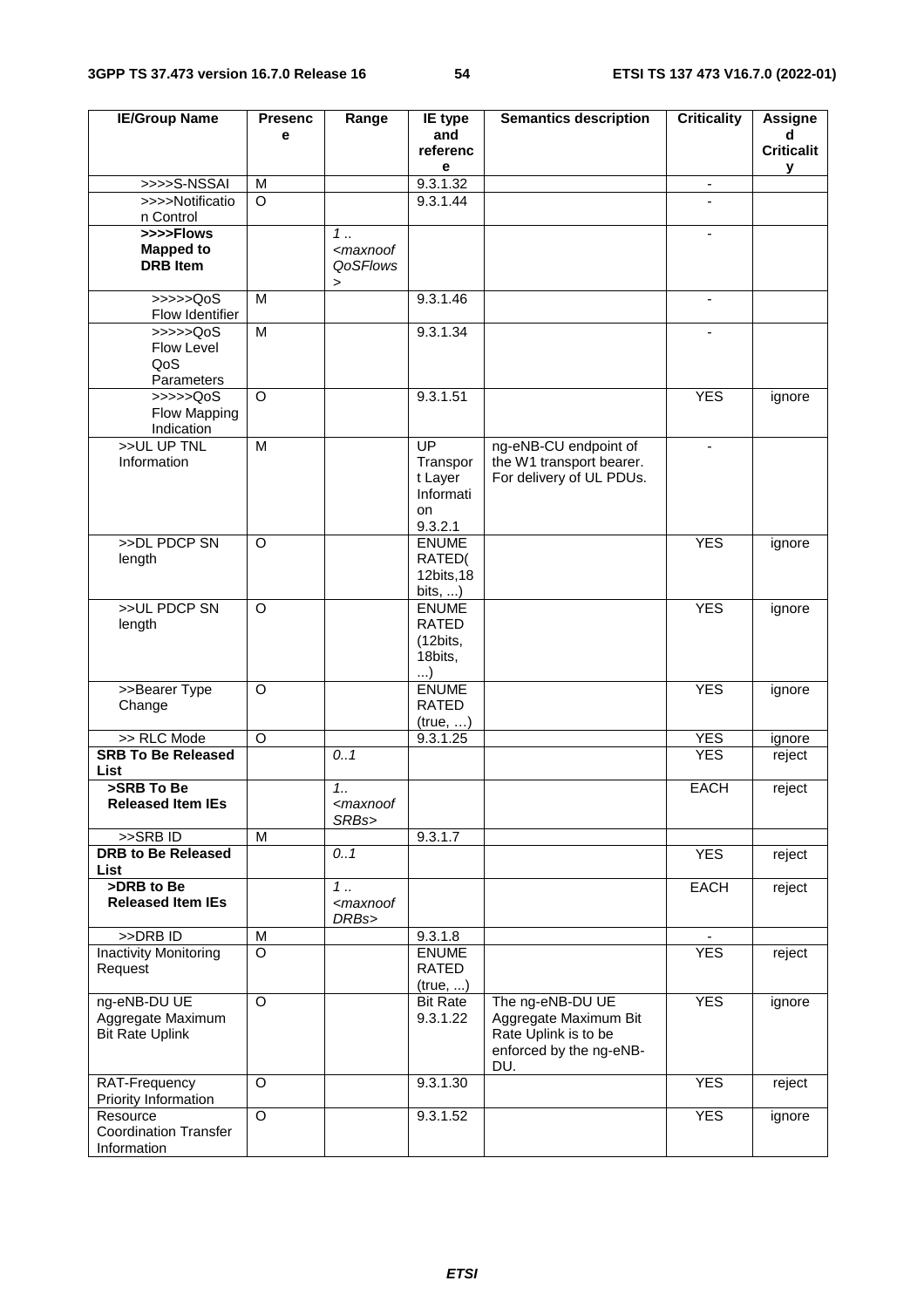| <b>IE/Group Name</b> | <b>Presenc</b><br>е | Range | <b>IE</b> type<br>and<br>referenc<br>е  | <b>Semantics description</b> | <b>Criticality</b> | <b>Assigne</b><br><b>Criticalit</b> |
|----------------------|---------------------|-------|-----------------------------------------|------------------------------|--------------------|-------------------------------------|
| <b>SCG Indicator</b> | O                   |       | <b>ENUME</b><br>RATED<br>(released<br>, |                              | <b>YES</b>         | ignore                              |

| Range bound     | <b>Explanation</b>                                                                |
|-----------------|-----------------------------------------------------------------------------------|
| maxnoofSCells   | Maximum no. of SCells allowed towards one UE, the maximum<br>value is 32.         |
| maxnoofSRBs     | Maximum no. of SRB allowed towards one UE, the maximum value<br>is 4.             |
| maxnoofDRBs     | Maximum no. of DRB allowed towards one UE, the maximum value<br>is 32.            |
| maxnoofQoSFlows | Maximum no. of flows allowed to be mapped to one DRB, the<br>maximum value is 64. |

# 9.2.2.8 UE CONTEXT MODIFICATION RESPONSE

This message is sent by the ng-eNB-DU to confirm the modification of a UE context.

Direction:  $ng-eNB-DU \rightarrow ng-eNB-CU$ .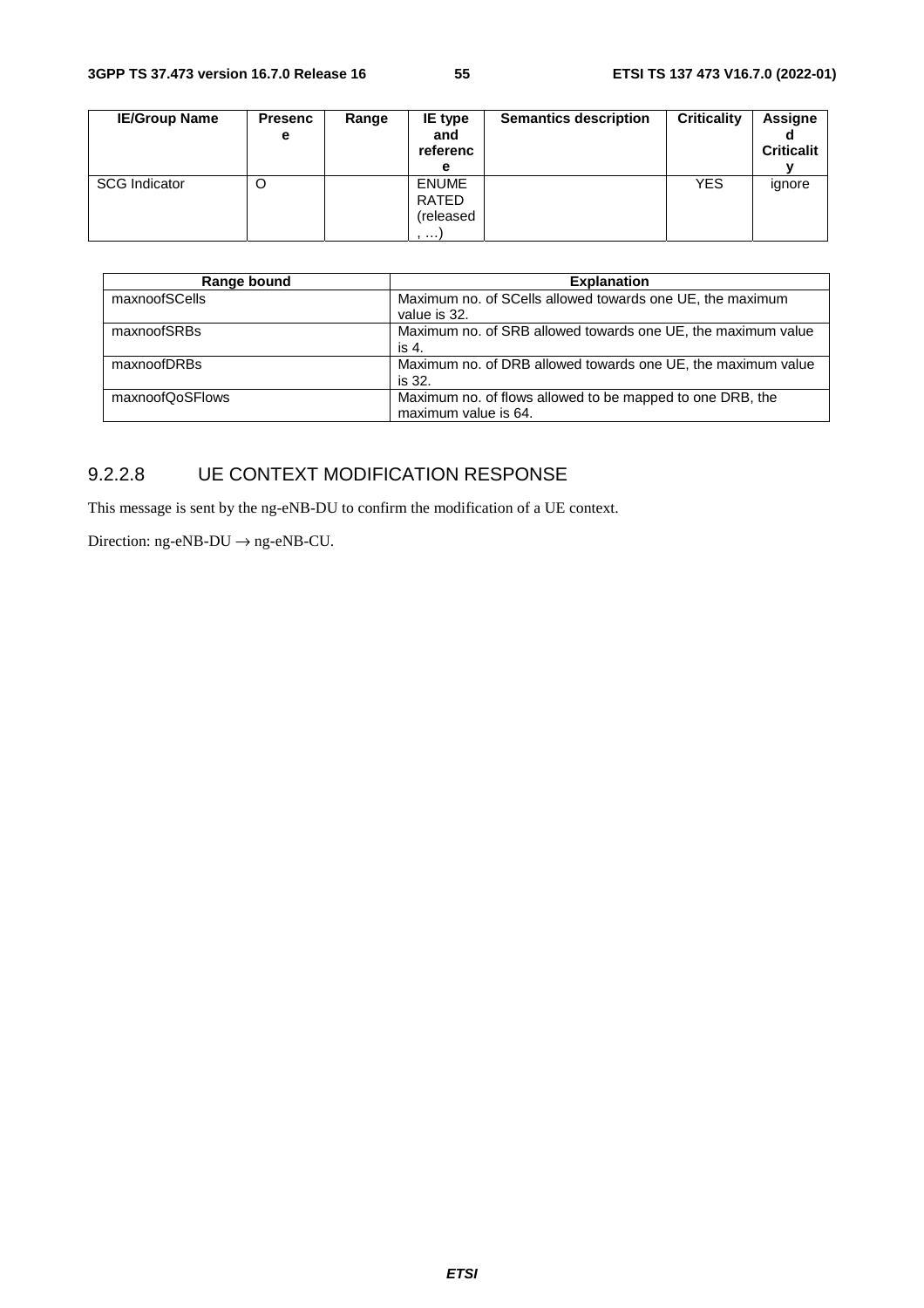| <b>IE/Group Name</b>                                      | <b>Presence</b> | Range                                                                        | IE type and                                            | <b>Semantics</b>                                                                                                                         | <b>Critical</b> | <b>Assigned</b>    |
|-----------------------------------------------------------|-----------------|------------------------------------------------------------------------------|--------------------------------------------------------|------------------------------------------------------------------------------------------------------------------------------------------|-----------------|--------------------|
|                                                           |                 |                                                                              | reference                                              | description                                                                                                                              | ity             | <b>Criticality</b> |
| Message Type                                              | M               |                                                                              | 9.3.1.1                                                |                                                                                                                                          | <b>YES</b>      | reject             |
| ng-eNB-CU UE W1AP ID                                      | M               |                                                                              | 9.3.1.4                                                |                                                                                                                                          | <b>YES</b>      | reject             |
| ng-eNB-DU UE W1AP ID                                      | M               |                                                                              | 9.3.1.5                                                |                                                                                                                                          | <b>YES</b>      | reject             |
| <b>Resource Coordination</b><br><b>Transfer Container</b> | $\circ$         |                                                                              | <b>OCTET</b><br><b>STRING</b>                          | Includes the<br>MR-DC<br>Resource<br>Coordination<br>Information IE<br>as defined in TS<br>38.423 [7] for<br>NGEN-DC and<br>NE-DC cases. | <b>YES</b>      | ignore             |
| <b>DU To CU RRC</b><br>Information                        | $\circ$         |                                                                              | 9.3.1.58                                               |                                                                                                                                          | <b>YES</b>      | reject             |
|                                                           |                 |                                                                              |                                                        |                                                                                                                                          |                 |                    |
| <b>DRB Setup List</b>                                     |                 | 0.1                                                                          |                                                        | The List of<br>DRBs which are<br>successfully<br>established.                                                                            | <b>YES</b>      | ignore             |
| >DRB Setup Item IEs                                       |                 | 1<br><maxnoo< td=""><td></td><td></td><td>EACH</td><td>ignore</td></maxnoo<> |                                                        |                                                                                                                                          | EACH            | ignore             |
|                                                           |                 | fDRBs>                                                                       |                                                        |                                                                                                                                          |                 |                    |
| >>DRB ID                                                  | M               |                                                                              | 9.3.1.8                                                |                                                                                                                                          | ٠               |                    |
| $>>$ DL UP TNL<br>Information                             | M               |                                                                              | <b>UP Transport</b><br>Layer<br>Information<br>9.3.2.1 | ng-eNB-DU<br>endpoint of the<br>W1 transport<br>bearer. For<br>delivery of DL<br>PDUs.                                                   |                 |                    |
| <b>DRB Modified List</b>                                  |                 | 0.1                                                                          |                                                        | The List of<br>DRBs which are<br>successfully<br>modified.                                                                               | <b>YES</b>      | ignore             |
| >DRB Modified Item IEs                                    |                 | $1 \ldots$<br><maxnoo<br>fDRBs&gt;</maxnoo<br>                               |                                                        |                                                                                                                                          | <b>EACH</b>     | ignore             |
| >>DRB ID                                                  | M               |                                                                              | 9.3.1.8                                                |                                                                                                                                          |                 |                    |
| >>DL UP TNL<br>Information                                | M               |                                                                              | <b>UP Transport</b><br>Layer<br>Information<br>9.3.2.1 | ng-eNB-DU<br>endpoint of the<br>W1 transport<br>bearer. For<br>delivery of DL<br>PDUs.                                                   |                 |                    |
| >>RLC Status                                              | O               |                                                                              | 9.3.1.49                                               | Indicates the<br>RLC has been<br>re-established at<br>the ng-eNB-DU.                                                                     | <b>YES</b>      | ignore             |
| <b>SRB Failed to be Setup</b><br>List                     |                 | 0.1                                                                          |                                                        | The List of<br>SRBs which are<br>failed to be<br>established.                                                                            | <b>YES</b>      | ignore             |
| >SRB Failed to be<br><b>Setup Item IEs</b>                |                 | $1 \ldots$<br><maxnoo<br>fSRBs&gt;</maxnoo<br>                               |                                                        |                                                                                                                                          | EACH            | ignore             |
| >>SRBID                                                   | м               |                                                                              | 9.3.1.7                                                |                                                                                                                                          |                 |                    |
| >>Cause                                                   | O               |                                                                              | 9.3.1.2                                                |                                                                                                                                          |                 |                    |
| <b>DRB Failed to be Setup</b><br>List                     |                 | 0.1                                                                          |                                                        | The List of<br>DRBs which are<br>failed to be<br>setup.                                                                                  | <b>YES</b>      | ignore             |
| >DRB Failed to be<br><b>Setup Item IEs</b>                |                 | $1 \ldots$<br><maxnoo<br>fDRBs&gt;</maxnoo<br>                               |                                                        |                                                                                                                                          | EACH            | ignore             |
| >>DRB ID                                                  | M               |                                                                              | 9.3.1.8                                                |                                                                                                                                          |                 |                    |
| >>Cause                                                   | O               |                                                                              | 9.3.1.2                                                |                                                                                                                                          |                 |                    |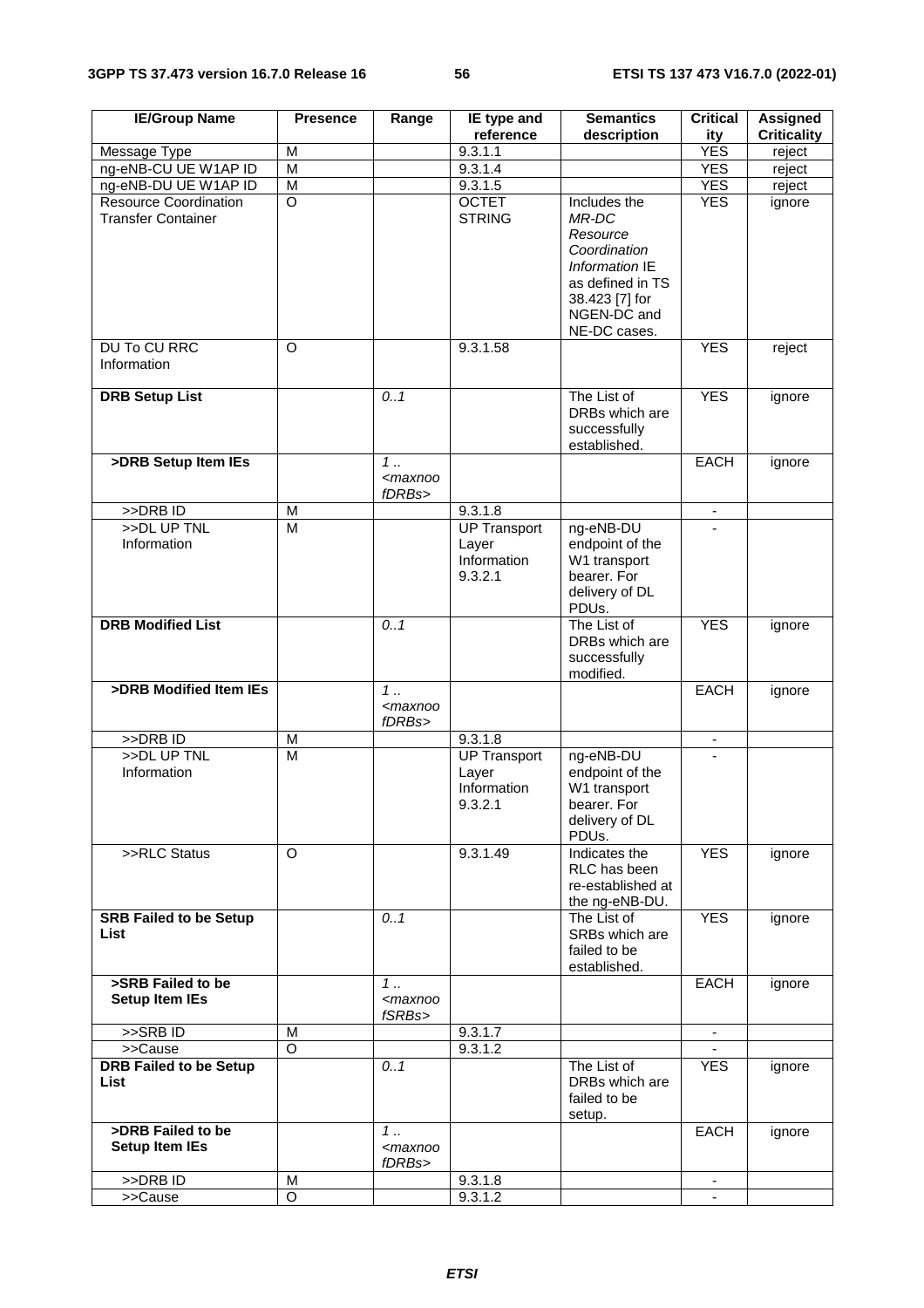| <b>IE/Group Name</b>           | <b>Presence</b> | Range                                                         | IE type and           | <b>Semantics</b>        | Critical                 | <b>Assigned</b>    |
|--------------------------------|-----------------|---------------------------------------------------------------|-----------------------|-------------------------|--------------------------|--------------------|
|                                |                 |                                                               | reference             | description             | ity                      | <b>Criticality</b> |
| <b>SCell Failed To Setup</b>   |                 | 0.1                                                           |                       |                         | <b>YES</b>               | ignore             |
| <b>List</b>                    |                 |                                                               |                       |                         |                          |                    |
| >SCell Failed to Setup         |                 | $1$                                                           |                       |                         | <b>EACH</b>              | ignore             |
| <b>Item</b>                    |                 | $<$ maxnoo                                                    |                       |                         |                          |                    |
|                                |                 | fSCells>                                                      |                       |                         |                          |                    |
| >>SCell ID                     | M               |                                                               | <b>E-UTRAN CGI</b>    | <b>SCell Identifier</b> | $\blacksquare$           |                    |
|                                |                 |                                                               | 9.3.1.12              | in ng-eNB               |                          |                    |
| >>Cause                        | $\circ$         |                                                               | 9.3.1.2               |                         |                          |                    |
| <b>DRB Failed to be</b>        |                 | 0.1                                                           |                       | The List of             | <b>YES</b>               | ignore             |
| <b>Modified List</b>           |                 |                                                               |                       | DRBs which are          |                          |                    |
|                                |                 |                                                               |                       | failed to be            |                          |                    |
|                                |                 |                                                               |                       | modified.               |                          |                    |
| >DRB Failed to be              |                 | $1 \ldots$                                                    |                       |                         | <b>EACH</b>              | ignore             |
| <b>Modified Item IEs</b>       |                 | <maxnoo< td=""><td></td><td></td><td></td><td></td></maxnoo<> |                       |                         |                          |                    |
|                                |                 | fDRBs>                                                        |                       |                         |                          |                    |
| $>>DRB$ ID                     | M               |                                                               | 9.3.1.8               |                         | $\overline{\phantom{a}}$ |                    |
| >>Cause                        | O               |                                                               | 9.3.1.2               |                         |                          |                    |
| <b>Inactivity Monitoring</b>   | $\Omega$        |                                                               | <b>ENUMERATE</b>      |                         | <b>YES</b>               | reject             |
| Response                       |                 |                                                               | D (Not-               |                         |                          |                    |
|                                |                 |                                                               | supported, )          |                         |                          |                    |
| C-RNTI                         | $\circ$         |                                                               | 9.3.1.29              | C-RNTI                  | <b>YES</b>               | ignore             |
|                                |                 |                                                               |                       | allocated at the        |                          |                    |
|                                |                 |                                                               |                       | ng-eNB-DU               |                          |                    |
| <b>SRB Setup List</b>          |                 | 0.1                                                           |                       |                         | <b>YES</b>               | ignore             |
| >SRB Setup Item                |                 | 1.                                                            |                       |                         | <b>EACH</b>              | ignore             |
|                                |                 | <maxnoo< td=""><td></td><td></td><td></td><td></td></maxnoo<> |                       |                         |                          |                    |
|                                |                 | fSRBs>                                                        |                       |                         |                          |                    |
| >>SRBID                        | M               |                                                               | 9.3.1.7               |                         |                          |                    |
| <b>SRB Modified List</b>       |                 | 0.1                                                           |                       |                         | <b>YES</b>               | ignore             |
| >SRB Modified Item             |                 | $1 \ldots$                                                    |                       |                         | <b>EACH</b>              | ignore             |
|                                |                 | $maxnoo$                                                      |                       |                         |                          |                    |
|                                |                 | fSRBs>                                                        |                       |                         |                          |                    |
| $>$ SRB ID                     | M               |                                                               | 9.3.1.7               |                         |                          |                    |
| <b>Criticality Diagnostics</b> | $\circ$         |                                                               | $\overline{9.3.1.61}$ |                         | <b>YES</b>               | ianore             |

| Range bound   | <b>Explanation</b>                                                        |
|---------------|---------------------------------------------------------------------------|
| maxnoofSRBs   | Maximum no. of SRB allowed towards one UE, the maximum value<br>is 4.     |
| maxnoofDRBs   | Maximum no. of DRB allowed towards one UE, the maximum value<br>is 32.    |
| maxnoofSCells | Maximum no. of SCells allowed towards one UE, the maximum<br>value is 32. |

### 9.2.2.9 UE CONTEXT MODIFICATION FAILURE

This message is sent by the ng-eNB-DU to indicate a context modification failure.

Direction: ng-eNB-DU → ng-eNB-CU

| <b>IE/Group Name</b>           | <b>Presence</b> | Range | IE type<br>and<br>reference | <b>Semantics</b><br>description | <b>Criticality</b> | Assigned<br><b>Criticality</b> |
|--------------------------------|-----------------|-------|-----------------------------|---------------------------------|--------------------|--------------------------------|
| Message Type                   | M               |       | 9.3.1.1                     |                                 | YES                | reject                         |
| ng-eNB-CU UE W1AP              | M               |       | 9.3.1.4                     |                                 | <b>YES</b>         | reject                         |
| ng-eNB-DU UE W1AP              | M               |       | 9.3.1.5                     |                                 | <b>YES</b>         | reject                         |
| Cause                          | M               |       | 9.3.1.2                     |                                 | <b>YES</b>         | ignore                         |
| <b>Criticality Diagnostics</b> | O               |       | 9.3.1.61                    |                                 | YES                | ignore                         |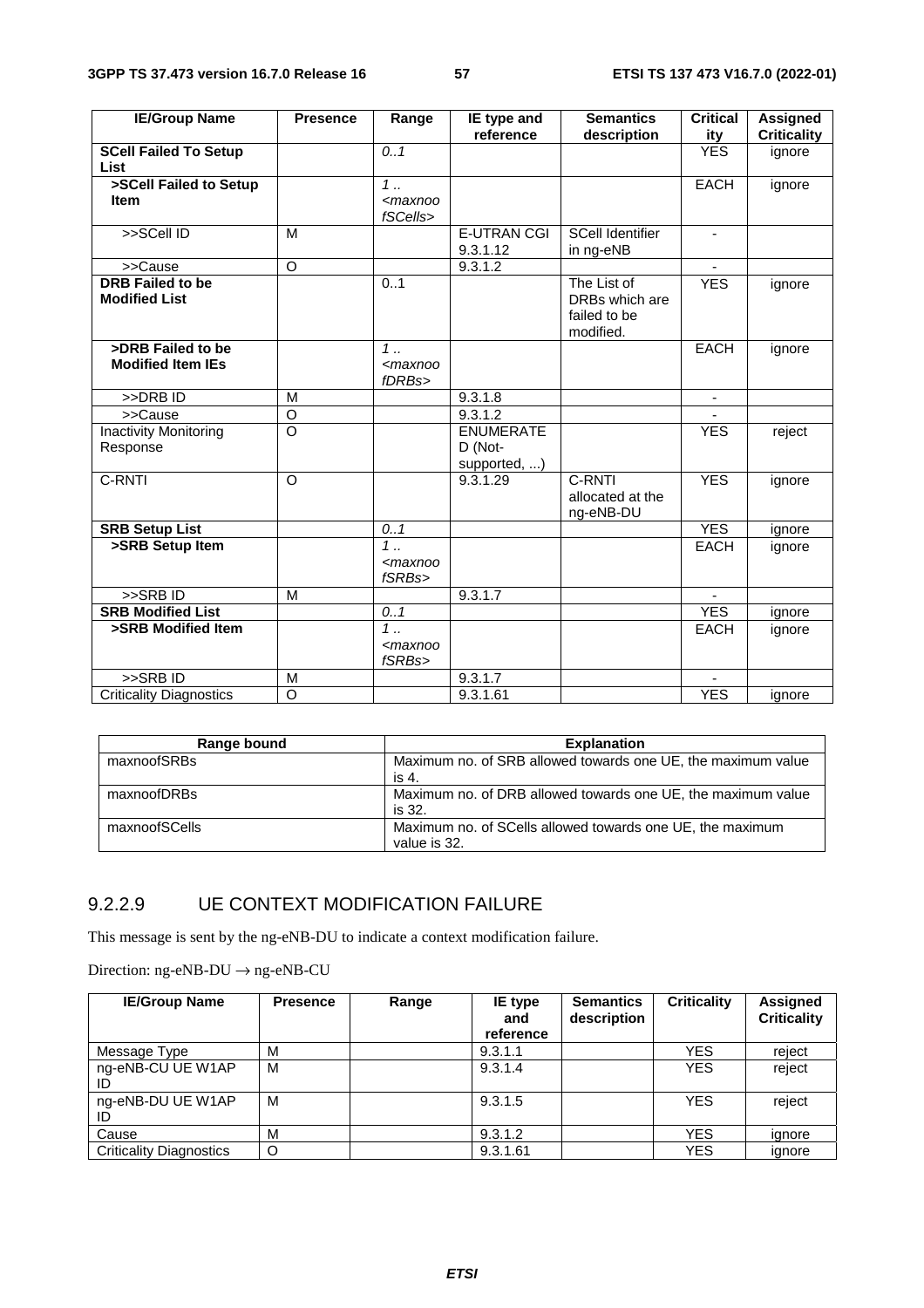# 9.2.2.10 UE CONTEXT MODIFICATION REQUIRED

This message is sent by the ng-eNB-DU to request the modification of a UE context.

Direction:  $ng$ -eNB-DU  $\rightarrow$   $ng$ -eNB-CU.

| <b>IE/Group Name</b>                                      | <b>Presence</b> | Range                              | IE type                                            | <b>Semantics</b>                                                                                                                            | <b>Criticality</b> | <b>Assigned</b>    |
|-----------------------------------------------------------|-----------------|------------------------------------|----------------------------------------------------|---------------------------------------------------------------------------------------------------------------------------------------------|--------------------|--------------------|
|                                                           |                 |                                    | and<br>reference                                   | description                                                                                                                                 |                    | <b>Criticality</b> |
| Message Type                                              | M               |                                    | 9.3.1.1                                            |                                                                                                                                             | <b>YES</b>         | reject             |
| ng-eNB-CU UE W1AP<br>ID                                   | M               |                                    | 9.3.1.4                                            |                                                                                                                                             | <b>YES</b>         | reject             |
| ng-eNB-DU UE W1AP<br>ID                                   | M               |                                    | 9.3.1.5                                            |                                                                                                                                             | <b>YES</b>         | reject             |
| <b>Resource Coordination</b><br><b>Transfer Container</b> | $\overline{O}$  |                                    | <b>OCTET</b><br><b>STRING</b>                      | Includes the<br>MR-DC<br>Resource<br>Coordination<br>Information IE<br>as defined in<br>TS 38.423 [7]<br>for NGEN-DC<br>and NE-DC<br>cases. | <b>YES</b>         | ignore             |
| <b>DU To CU RRC</b><br>Information                        | $\Omega$        |                                    | 9.3.1.58                                           |                                                                                                                                             | <b>YES</b>         | reject             |
| <b>DRB Required to Be</b><br><b>Modified List</b>         |                 | 0.1                                |                                                    |                                                                                                                                             | <b>YES</b>         | reject             |
| >DRB Required to<br><b>Be Modified Item IEs</b>           |                 | 1.<br><maxnoofdrbs></maxnoofdrbs>  |                                                    |                                                                                                                                             | EACH               | reject             |
| >>DRB ID                                                  | M               |                                    | 9.3.1.8                                            |                                                                                                                                             |                    |                    |
| >>DL UP TNL<br>Information                                | $\overline{M}$  |                                    | UP<br>Transport<br>Layer<br>Information<br>9.3.2.1 | ng-eNB-DU<br>endpoint of the<br>W1 transport<br>bearer. For<br>delivery of DL<br>PDUs.                                                      |                    |                    |
| >>RLC Status                                              | $\Omega$        |                                    | 9.3.1.49                                           | Indicates the<br>RLC has been<br>re-established<br>at the ng-eNB-<br>DU.                                                                    | <b>YES</b>         | ignore             |
| <b>SRB Required to be</b><br><b>Released List</b>         |                 | 0.1                                |                                                    |                                                                                                                                             | <b>YES</b>         | reject             |
| >SRB Required to<br>be Released List<br>Item IEs          |                 | $1$<br><maxnoofsrbs></maxnoofsrbs> |                                                    |                                                                                                                                             | <b>EACH</b>        | reject             |
| >>SRB ID                                                  | M               |                                    | 9.3.1.7                                            |                                                                                                                                             |                    |                    |
| <b>DRB Required to be</b>                                 |                 | 0.1                                |                                                    |                                                                                                                                             | <b>YES</b>         | reject             |
| <b>Released List</b>                                      |                 |                                    |                                                    |                                                                                                                                             |                    |                    |
| >DRB Required to<br>be Released List<br>Item IEs          |                 | $1$<br><maxnoofdrbs></maxnoofdrbs> |                                                    |                                                                                                                                             | <b>EACH</b>        | reject             |
| >>DRB ID                                                  | M               |                                    | 9.3.1.8                                            |                                                                                                                                             |                    |                    |
| Cause                                                     | M               |                                    | 9.3.1.2                                            |                                                                                                                                             | <b>YES</b>         | ignore             |

| Range bound | <b>Explanation</b>                                                     |
|-------------|------------------------------------------------------------------------|
| maxnoofSRBs | Maximum no. of SRB allowed towards one UE, the maximum value<br>is 4.  |
| maxnoofDRBs | Maximum no. of DRB allowed towards one UE, the maximum value<br>is 32. |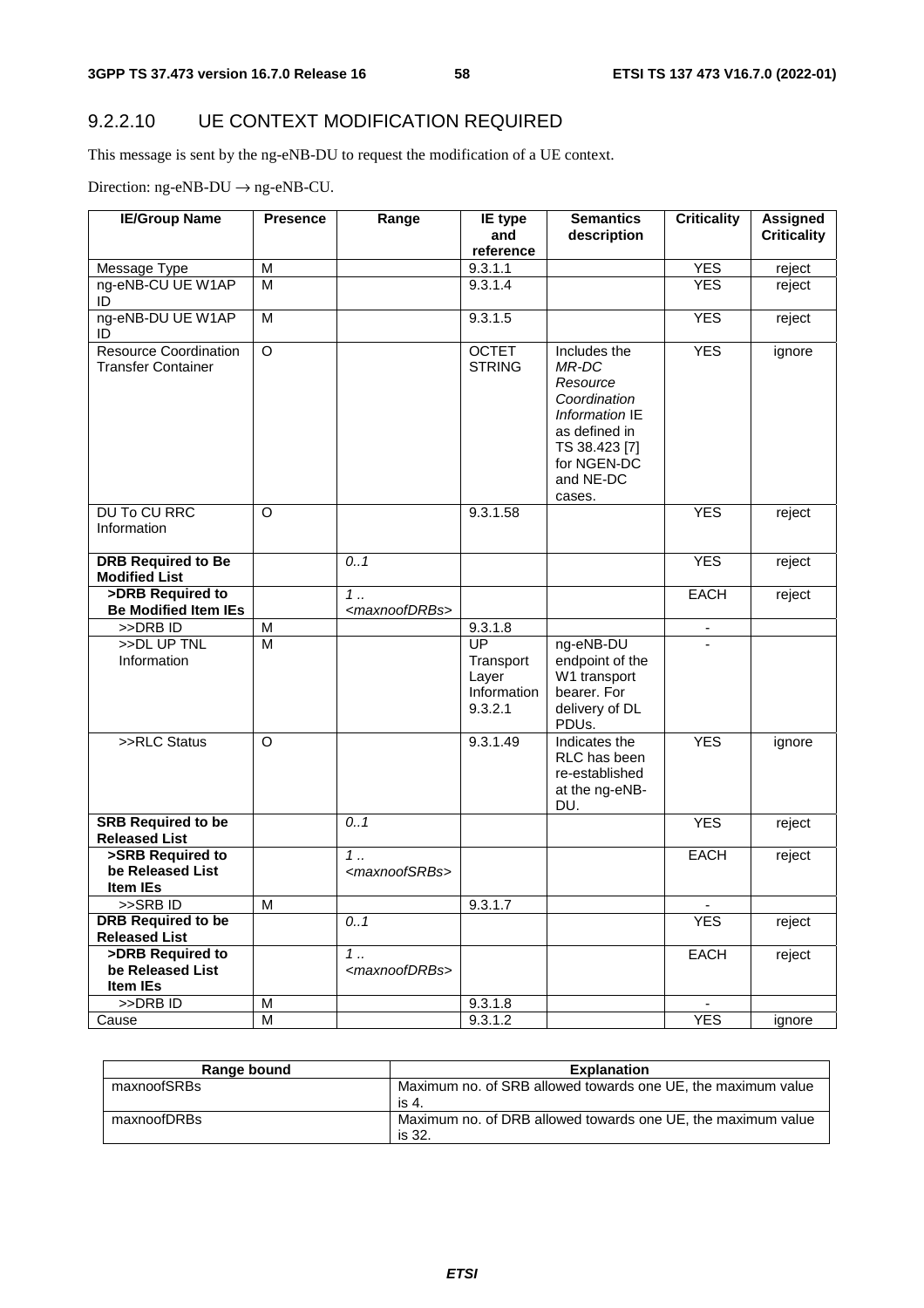#### 9.2.2.11 UE CONTEXT MODIFICATION CONFIRM

This message is sent by the ng-eNB-CU to inform the ng-eNB-DU the successful modification.

Direction:  $ng-eNB-CU \rightarrow ng-eNB-DU$ .

| <b>IE/Group</b>     | <b>Presence</b> | Range                       | IE type        | <b>Semantics description</b>      | <b>Criticality</b> | <b>Assigned</b>    |
|---------------------|-----------------|-----------------------------|----------------|-----------------------------------|--------------------|--------------------|
| <b>Name</b>         |                 |                             | and            |                                   |                    | <b>Criticality</b> |
|                     |                 |                             | reference      |                                   |                    |                    |
| Message Type        | M               |                             | 9.3.1.1        |                                   | <b>YES</b>         | reject             |
| ng-eNB-CU           | M               |                             | 9.3.1.4        |                                   | <b>YES</b>         | reject             |
| UE W1AP ID          |                 |                             |                |                                   |                    |                    |
| ng-eNB-DU           | M               |                             | 9.3.1.5        |                                   | <b>YES</b>         | reject             |
| UE W1AP ID          |                 |                             |                |                                   |                    |                    |
| Resource            | $\Omega$        |                             | <b>OCTET</b>   | Includes the MR-DC Resource       | <b>YES</b>         | ignore             |
| Coordination        |                 |                             | <b>STRING</b>  | Coordination Information IE as    |                    |                    |
| Transfer            |                 |                             |                | defined in TS 38.423 [7] for      |                    |                    |
| Container           |                 |                             |                | NGEN-DC and NE-DC cases.          |                    |                    |
| <b>DRB Modified</b> |                 | 0.1                         |                | The List of DRBs which are        | <b>YES</b>         | ignore             |
| List                |                 |                             |                | successfully modified.            |                    |                    |
| $>$ DRB             |                 | 1.                          |                |                                   | <b>EACH</b>        | ignore             |
| <b>Modified</b>     |                 | <maxnoofdrbs></maxnoofdrbs> |                |                                   |                    |                    |
| <b>Item IEs</b>     |                 |                             |                |                                   |                    |                    |
| >>DRBID             | M               |                             | 9.3.1.8        |                                   | $\blacksquare$     |                    |
| >>UL UP             | M               |                             | $_{\text{UP}}$ | ng-eNB-DU endpoint of the W1      |                    |                    |
| <b>TNL</b>          |                 |                             | Transport      | transport bearer. For delivery of |                    |                    |
| Information         |                 |                             | Layer          | UL PDUS.                          |                    |                    |
|                     |                 |                             | Information    |                                   |                    |                    |
|                     |                 |                             | 9.3.2.1        |                                   |                    |                    |
| RRC-                | $\Omega$        |                             | 9.3.1.6        | Includes the                      | <b>YES</b>         | ignore             |
| Container           |                 |                             |                | RRCConnectionReconfiguration      |                    |                    |
|                     |                 |                             |                | message as defined in TS          |                    |                    |
|                     |                 |                             |                | 36.331 [2], encapsulated in a     |                    |                    |
|                     |                 |                             |                | PDCP PDU.                         |                    |                    |
| Resource            | $\Omega$        |                             | 9.3.1.52       |                                   | <b>YES</b>         | ignore             |
| Coordination        |                 |                             |                |                                   |                    |                    |
| Transfer            |                 |                             |                |                                   |                    |                    |
| Information         |                 |                             |                |                                   |                    |                    |
| Criticality         | $\circ$         |                             | 9.3.1.61       |                                   | <b>YES</b>         | ignore             |
| Diagnostics         |                 |                             |                |                                   |                    |                    |

| Range bound | <b>Explanation</b>                                                     |
|-------------|------------------------------------------------------------------------|
| maxnoofDRBs | Maximum no. of DRB allowed towards one UE, the maximum value<br>is 32. |

#### 9.2.2.12 UE CONTEXT MODIFICATION REFUSE

This message is sent by the ng-eNB-CU to indicate the UE context modification was unsuccessful.

Direction: ng-eNB-CU  $\rightarrow$  ng-eNB-DU.

| <b>IE/Group Name</b>           | <b>Presence</b> | Range | IE type<br>and<br>reference | <b>Semantics</b><br>description | <b>Criticality</b> | Assigned<br><b>Criticality</b> |
|--------------------------------|-----------------|-------|-----------------------------|---------------------------------|--------------------|--------------------------------|
| Message Type                   | М               |       | 9.3.1.1                     |                                 | YES                | reject                         |
| ng-eNB-CU UE W1AP              | M               |       | 9.3.1.4                     |                                 | <b>YES</b>         | reject                         |
| ng-eNB-DU UE W1AP              | M               |       | 9.3.1.5                     |                                 | <b>YES</b>         | reject                         |
| Cause                          | M               |       | 9.3.1.2                     |                                 | <b>YES</b>         | ignore                         |
| <b>Criticality Diagnostics</b> | O               |       | 9.3.1.61                    |                                 | YES                | ignore                         |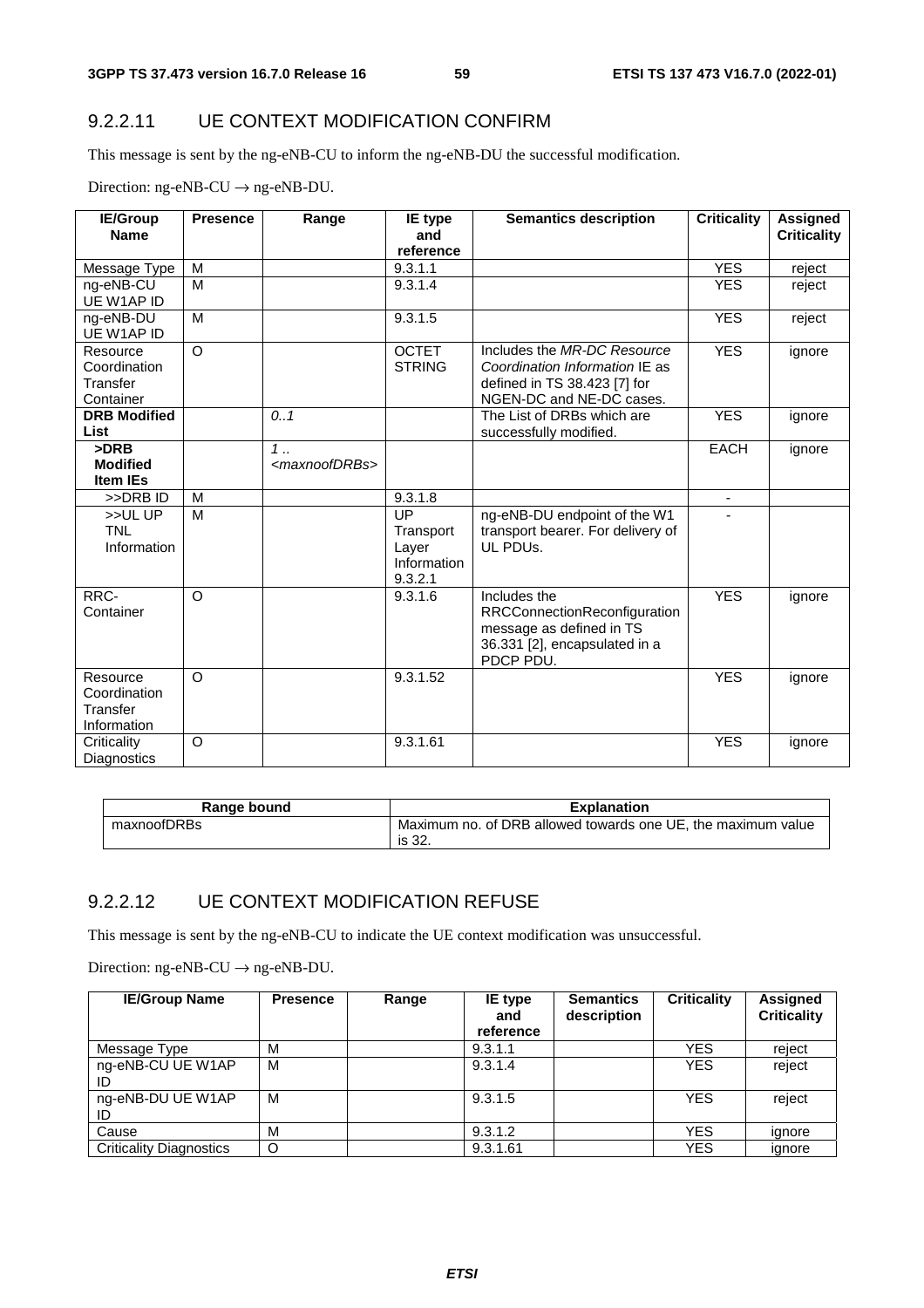#### 9.2.2.13 UE INACTIVITY NOTIFICATION

This message is sent by the ng-eNB-DU to provide information about the UE activity to the ng-eNB-CU.

|  |  | Direction: $ng\text{-eNB-DU} \rightarrow ng\text{-eNB-CU}$ |
|--|--|------------------------------------------------------------|
|--|--|------------------------------------------------------------|

| <b>IE/Group Name</b>     | <b>Presence</b> | Range                                    | IE type and<br>reference              | <b>Semantics</b><br>description | <b>Criticality</b> | <b>Assigned</b><br><b>Criticality</b> |
|--------------------------|-----------------|------------------------------------------|---------------------------------------|---------------------------------|--------------------|---------------------------------------|
| Message Type             | М               |                                          | 9.3.1.1                               |                                 | <b>YES</b>         | ignore                                |
| ng-eNB-CU UE W1AP<br>ID  | M               |                                          | 9.3.1.4                               |                                 | <b>YES</b>         | reject                                |
| ng-eNB-DU UE W1AP<br>ID  | M               |                                          | 9.3.1.5                               |                                 | <b>YES</b>         | reject                                |
| <b>DRB Activity List</b> |                 |                                          |                                       |                                 | <b>YES</b>         | reject                                |
| >DRB Activity Item       |                 | $\cdot$ .<br><maxnoofdrbs></maxnoofdrbs> |                                       |                                 | <b>EACH</b>        | reject                                |
| >>DRB ID                 | M               |                                          | 9.3.1.8                               |                                 |                    |                                       |
| >>DRB Activity           | O               |                                          | ENUMERATED<br>(Active, Not<br>active) |                                 |                    |                                       |

| Range bound | <b>Explanation</b>                                                     |
|-------------|------------------------------------------------------------------------|
| maxnoofDRBs | Maximum no. of DRB allowed towards one UE, the maximum value<br>is 32. |

#### 9.2.2.14 NOTIFY

This message is sent by the ng-eNB-DU to notify the ng-eNB-CU that the QoS for already established DRBs associated with notification control is not fulfilled any longer or it is fulfilled again.

Direction: ng-eNB-DU  $\rightarrow$  ng-eNB-CU

| <b>IE/Group Name</b>    | <b>Presence</b> | Range                      | IE type and<br>reference                              | <b>Semantics</b><br>description | <b>Criticality</b> | Assigned<br><b>Criticality</b> |
|-------------------------|-----------------|----------------------------|-------------------------------------------------------|---------------------------------|--------------------|--------------------------------|
| Message Type            | M               |                            | 9.3.1.1                                               |                                 | <b>YES</b>         | ignore                         |
| ng-eNB-CU UE W1AP<br>ID | M               |                            | 9.3.1.4                                               |                                 | <b>YES</b>         | reject                         |
| ng-eNB-DU UE W1AP<br>ID | м               |                            | 9.3.1.5                                               |                                 | <b>YES</b>         | reject                         |
| <b>DRB Notify List</b>  |                 | 4                          |                                                       |                                 | <b>YES</b>         | reject                         |
| >DRB Notify Item IEs    |                 | $\lt 1$<br>maxnoofD<br>RBs |                                                       |                                 | <b>EACH</b>        | reject                         |
| >>DRB ID                | M               |                            | 9.3.1.8                                               |                                 | ۰.                 |                                |
| >>Notification<br>Cause | M               |                            | <b>ENUMERATED</b><br>(Fulfilled, Not-<br>Fulfilled, ) |                                 | ۰                  |                                |

| Range bound | <b>Explanation</b>                                           |
|-------------|--------------------------------------------------------------|
| maxnoofDRBs | Maximum no. of DRB allowed towards one UE, the maximum value |
|             | is 32.                                                       |

# 9.2.3 RRC Message Transfer messages

#### 9.2.3.1 INITIAL UL RRC MESSAGE TRANSFER

This message is sent by the ng-eNB-DU to transfer the initial layer 3 message to the ng-eNB-CU over the W1 interface.

Direction: ng-eNB-DU →ng-eNB-CU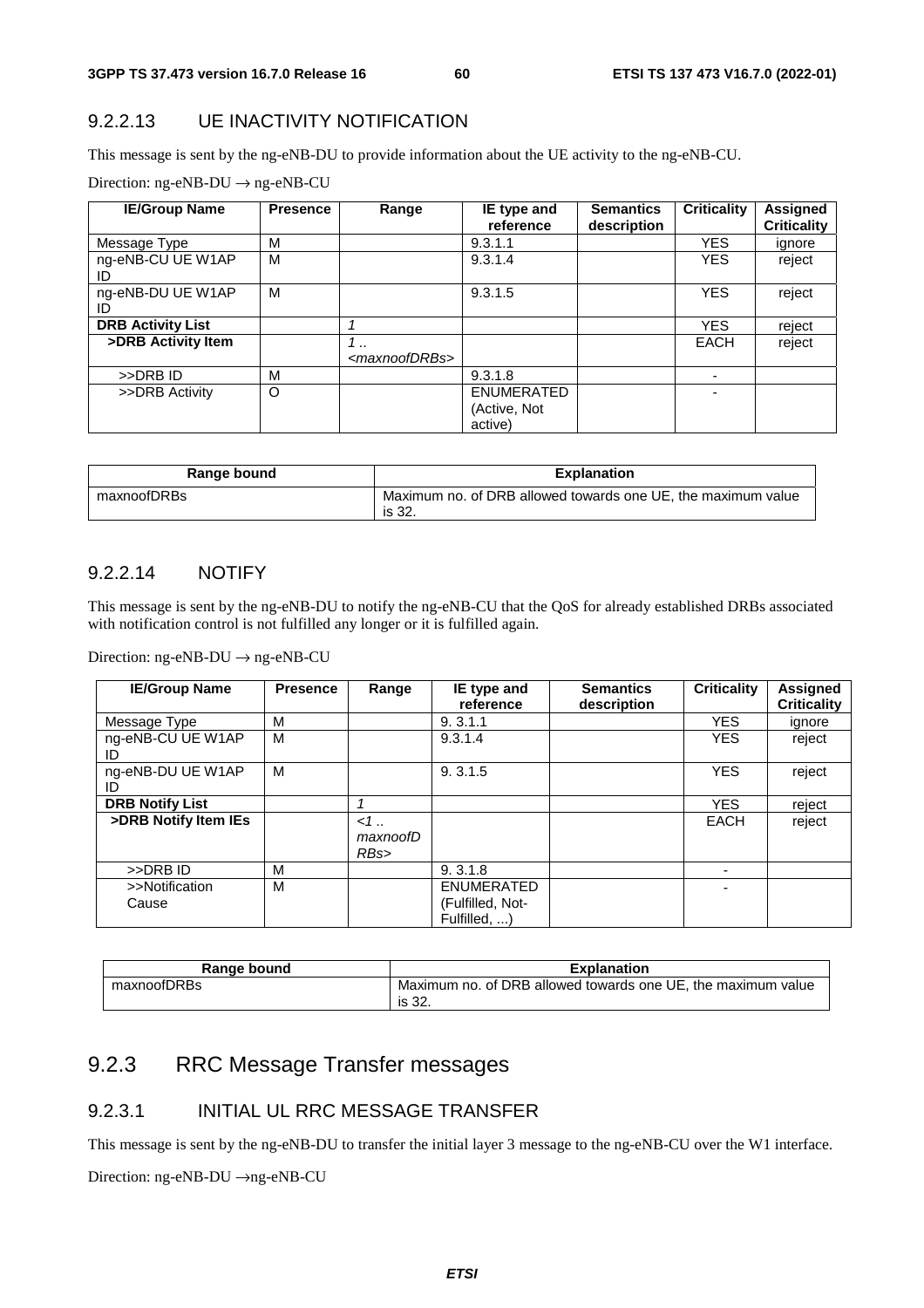| <b>IE/Group Name</b>      | <b>Presence</b> | Range | IE type                       | <b>Semantics description</b>                                                                                                         | <b>Criticality</b> | Assigned           |
|---------------------------|-----------------|-------|-------------------------------|--------------------------------------------------------------------------------------------------------------------------------------|--------------------|--------------------|
|                           |                 |       | and<br>reference              |                                                                                                                                      |                    | <b>Criticality</b> |
| Message Type              | м               |       | 9.3.1.1                       |                                                                                                                                      | <b>YES</b>         | ignore             |
| <b>Transaction ID</b>     | м               |       | 9.3.1.23                      |                                                                                                                                      | <b>YES</b>         | Ignore             |
| ng-eNB-DU UE<br>W1AP ID   | м               |       | 9.3.1.5                       |                                                                                                                                      | <b>YES</b>         | reject             |
| <b>E-UTRAN CGI</b>        | м               |       | 9.3.1.12                      | NG-RAN Cell Global Identifier                                                                                                        | <b>YES</b>         | reject             |
| C-RNTI                    | M               |       | 9.3.1.29                      | C-RNTI allocated at the ng-<br>eNB-DU                                                                                                | <b>YES</b>         | reject             |
| <b>RRC-Container</b>      | м               |       | 9.3.1.6                       | Includes the UL-CCCH-<br>Message IE as defined in<br>clause 6.2 of TS 36.331 [2].                                                    | <b>YES</b>         | reject             |
| DU to CU RRC<br>Container | O               |       | <b>OCTET</b><br><b>STRING</b> | RadioResourceConfigDedicated<br>IE as defined in clause 6.3.2 in<br>TS 36.331 [2]. Required at least<br>to carry SRB1 configuration. | <b>YES</b>         | reject             |

# 9.2.3.2 DL RRC MESSAGE TRANSFER

This message is sent by the ng-eNB-CU to transfer the layer 3 message to the ng-eNB-DU over the W1 interface.

Direction: ng-eNB-CU →ng-eNB-DU

| <b>IE/Group Name</b>                            | <b>Presence</b> | Range | IE type          | <b>Semantics description</b>                                                                                                                                                               | <b>Criticality</b> | <b>Assigned</b>    |
|-------------------------------------------------|-----------------|-------|------------------|--------------------------------------------------------------------------------------------------------------------------------------------------------------------------------------------|--------------------|--------------------|
|                                                 |                 |       | and<br>reference |                                                                                                                                                                                            |                    | <b>Criticality</b> |
| Message Type                                    | M               |       | 9.3.1.1          |                                                                                                                                                                                            | <b>YES</b>         | ignore             |
| ng-eNB-CU UE<br>W <sub>1</sub> AP <sub>ID</sub> | М               |       | 9.3.1.4          |                                                                                                                                                                                            | YES.               | reject             |
| ng-eNB-DU UE<br>W1AP ID                         | м               |       | 9.3.1.5          |                                                                                                                                                                                            | <b>YES</b>         | reject             |
| old ng-eNB-DU UE<br>W1AP ID                     | $\circ$         |       | 9.3.1.5          | Include it if<br><b>RRCConnectionReestablishment</b><br>is included in RRC-Container                                                                                                       | <b>YES</b>         | reject             |
| <b>SRB ID</b>                                   | M               |       | 9.3.1.7          |                                                                                                                                                                                            | <b>YES</b>         | reject             |
| <b>RRC-Container</b>                            | М               |       | 9.3.1.6          | Includes the DL-DCCH-Message<br>IE as defined in clause 6.2 of TS<br>36.331 [2] encapsulated in a<br>PDCP PDU, or the DL-CCCH-<br>Message IE as defined in clause<br>6.2 of TS 36.331 [2]. | <b>YES</b>         | reject             |

### 9.2.3.3 UL RRC MESSAGE TRANSFER

This message is sent by the ng-eNB-DU to transfer the layer 3 message to the ng-eNB-CU over the W1 interface.

Direction: ng-eNB-DU →ng-eNB-CU

| <b>IE/Group Name</b> | <b>Presence</b> | Range | IE type and | <b>Semantics</b>                                                                                                         | <b>Criticality</b> | <b>Assigned</b>    |
|----------------------|-----------------|-------|-------------|--------------------------------------------------------------------------------------------------------------------------|--------------------|--------------------|
|                      |                 |       | reference   | description                                                                                                              |                    | <b>Criticality</b> |
| Message Type         | м               |       | 9.3.1.1     |                                                                                                                          | <b>YES</b>         | ignore             |
| ng-eNB-CU UE W1AP ID | м               |       | 9.3.1.4     |                                                                                                                          | YES                | reject             |
| ng-eNB-DU UE W1AP ID | м               |       | 9.3.1.5     |                                                                                                                          | YES                | reject             |
| SRB ID               | М               |       | 9.3.1.7     |                                                                                                                          | YES                | reject             |
| <b>RRC-Container</b> | М               |       | 9.3.1.6     | Includes the UL-<br>DCCH-Message IE<br>as defined in clause<br>6.2 of TS $36.331$ [2],<br>encapsulated in a<br>PDCP PDU. | <b>YES</b>         | reject             |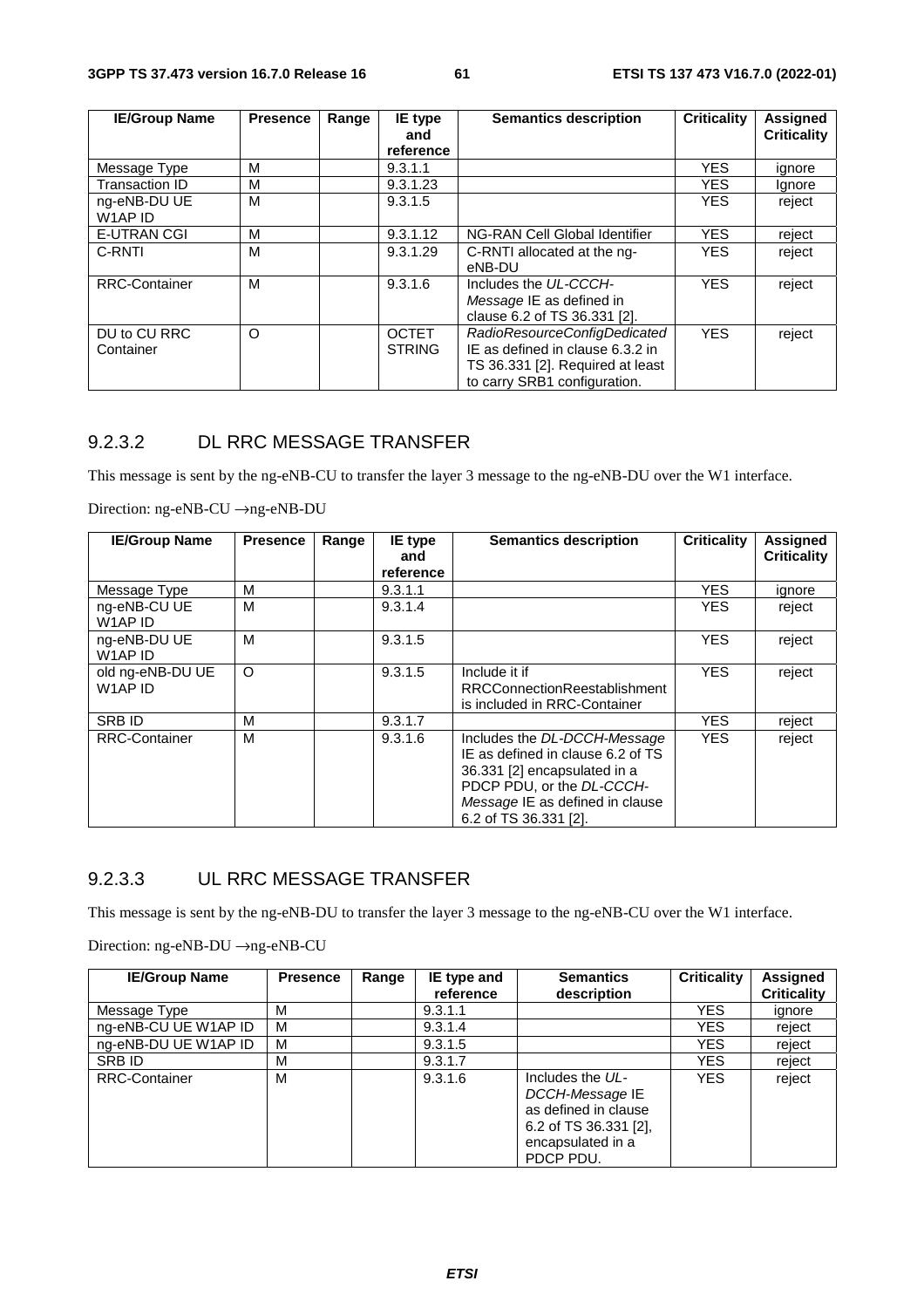# 9.2.4 Warning Message Transmission Messages

# 9.2.4.1 WRITE-REPLACE WARNING REQUEST

This message is sent by the ng-eNB-CU to request the start or overwrite of the broadcast of a warning message.

Direction: ng-eNB-CU  $\rightarrow$  ng-eNB-DU

| <b>IE/Group Name</b>                               | <b>Presence</b> | Range                                                    | IE type and<br>reference | <b>Semantics</b><br>description                                                                            | <b>Criticality</b> | <b>Assigned</b><br><b>Criticality</b> |
|----------------------------------------------------|-----------------|----------------------------------------------------------|--------------------------|------------------------------------------------------------------------------------------------------------|--------------------|---------------------------------------|
| Message Type                                       | M               |                                                          | 9.3.1.1                  |                                                                                                            | <b>YES</b>         | reject                                |
| Transaction ID                                     | M               |                                                          | 9.3.1.23                 |                                                                                                            | <b>YES</b>         | reject                                |
| PWS System<br>Information                          | M               |                                                          | 9.3.1.3                  | This IE<br>includes the<br>system<br>information for<br>public warning,<br>as defined in<br>TS 36.331 [2]. | <b>YES</b>         | reject                                |
| <b>Repetition Period</b>                           | M               |                                                          | 9.3.1.13                 |                                                                                                            | <b>YES</b>         | reject                                |
| Number of<br><b>Broadcasts</b><br>Requested        | M               |                                                          | $\overline{9.3.1.60}$    |                                                                                                            | <b>YES</b>         | reject                                |
| <b>Cell To Be</b><br><b>Broadcast List</b>         |                 | 0.1                                                      |                          |                                                                                                            | <b>YES</b>         | reject                                |
| >Cell to Be<br><b>Broadcast Item</b><br><b>IEs</b> |                 | $1_{1}$<br><maxcelli<br>nng-<br/>eNBDU&gt;</maxcelli<br> |                          |                                                                                                            | <b>EACH</b>        | reject                                |
| >>E-UTRAN<br>CGI                                   | M               |                                                          | 9.3.1.12                 |                                                                                                            | ٠                  |                                       |

| Range bound       | <b>Explanation</b>                                             |
|-------------------|----------------------------------------------------------------|
| maxCellinng-eNBDU | Maximum no. cells that can be served by an ng-eNB-DU. Value is |
|                   | -512.                                                          |

#### 9.2.4.2 WRITE-REPLACE WARNING RESPONSE

This message is sent by the ng-eNB-DU to acknowledge the ng-eNB-CU on the start or overwrite request of a warning message.

Direction: ng-eNB-DU → ng-eNB-CU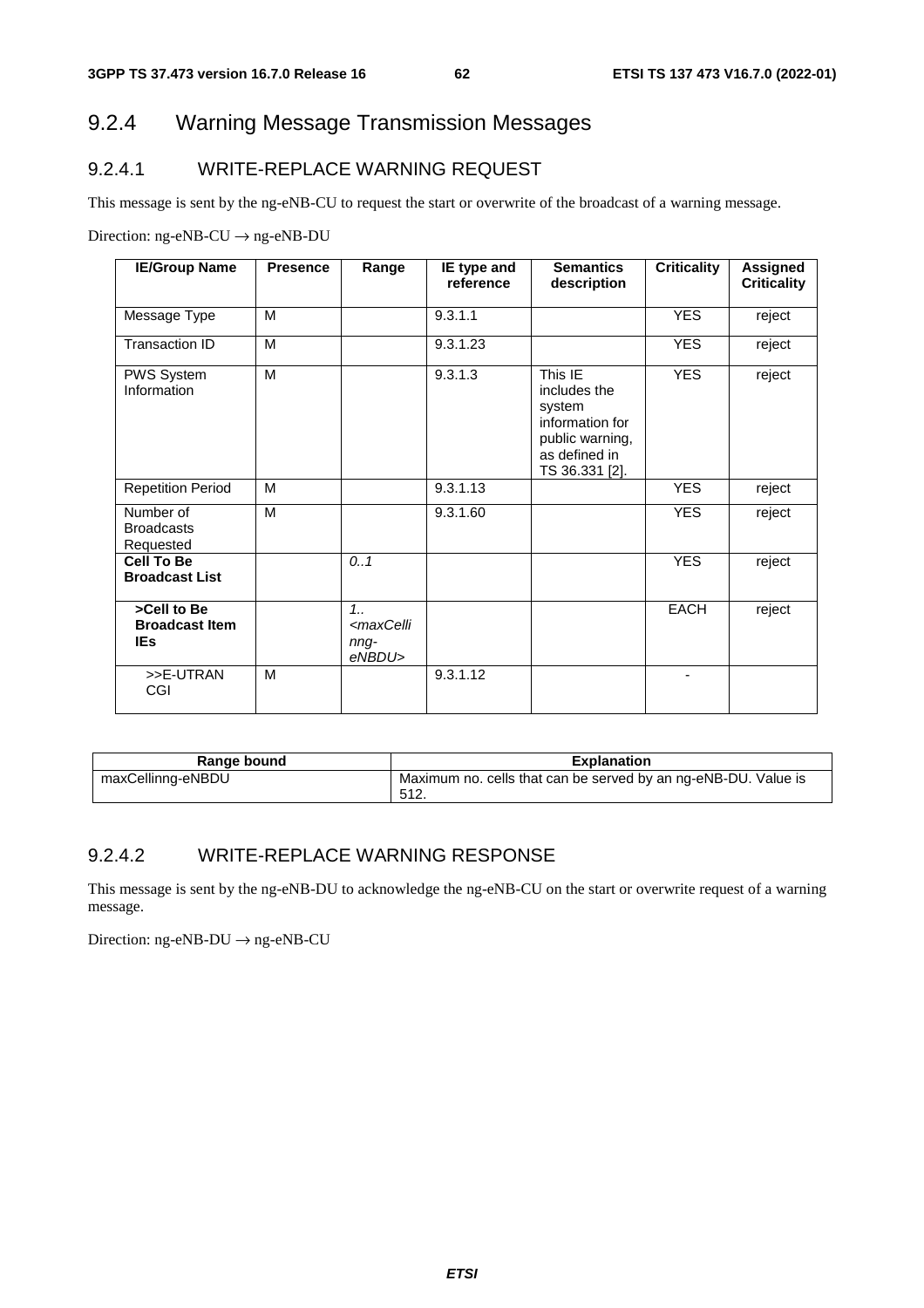| <b>IE/Group Name</b>                                   | <b>Presence</b> | Range                                                   | IE type<br>and<br>reference | <b>Semantics</b><br>description | <b>Criticality</b> | <b>Assigned</b><br><b>Criticality</b> |
|--------------------------------------------------------|-----------------|---------------------------------------------------------|-----------------------------|---------------------------------|--------------------|---------------------------------------|
| Message Type                                           | м               |                                                         | 9.3.1.1                     |                                 | <b>YES</b>         | reject                                |
| Transaction ID                                         | M               |                                                         | 9.3.1.23                    |                                 | <b>YES</b>         | reject                                |
| <b>Cell Broadcast</b><br><b>Completed List</b>         |                 | 0.1                                                     |                             |                                 | <b>YES</b>         | reject                                |
| <b>Broadcast</b><br>>Cell<br><b>Completed Item IEs</b> |                 | $1_{1}$<br><maxcellinng-<br>eNBDU&gt;</maxcellinng-<br> |                             |                                 | <b>EACH</b>        | reject                                |
| >>E-UTRAN CGI                                          | м               |                                                         | 9.3.1.12                    |                                 |                    |                                       |
| <b>Criticality Diagnostics</b>                         | O               |                                                         | 9.3.1.61                    |                                 | <b>YES</b>         | ignore                                |

| Range bound       | <b>Explanation</b>                                                     |
|-------------------|------------------------------------------------------------------------|
| maxCellinng-eNBDU | Maximum no. cells that can be served by an ng-eNB-DU. Value is<br>512. |

#### 9.2.4.3 PWS CANCEL REQUEST

This message is forwarded by the ng-eNB-CU to ng-eNB-DU to cancel an already ongoing broadcast of a warning message

Direction: ng-eNB-CU → ng-eNB-DU

| <b>IE/Group Name</b>                                         | <b>Presence</b> | Range                                           | IE type<br>and<br>reference | <b>Semantics</b><br>description                                                                   | <b>Criticality</b> | <b>Assigned</b><br><b>Criticality</b> |
|--------------------------------------------------------------|-----------------|-------------------------------------------------|-----------------------------|---------------------------------------------------------------------------------------------------|--------------------|---------------------------------------|
| Message Type                                                 | M               |                                                 | 9.3.1.1                     |                                                                                                   | <b>YES</b>         | reject                                |
| Transaction ID                                               | M               |                                                 | 9.3.1.23                    |                                                                                                   | <b>YES</b>         | reject                                |
| <b>Cell Broadcast To Be</b><br><b>Cancelled List</b>         |                 | 0.1                                             |                             |                                                                                                   | <b>YES</b>         | reject                                |
| >Cell Broadcast to<br><b>Be Cancelled Item</b><br><b>IEs</b> |                 | 1. <maxcellinng-<br>eNBDU&gt;</maxcellinng-<br> |                             |                                                                                                   | EACH               | reject                                |
| >>E-UTRAN CGI                                                | М               |                                                 | 9.3.1.12                    |                                                                                                   | ٠                  |                                       |
| Cancel-all Warning<br>Messages Indicator                     | $\Omega$        |                                                 |                             | <b>ENUMERATED</b><br>(true, )                                                                     | <b>YES</b>         | reject                                |
| <b>Notification</b><br><b>Information</b>                    | M               |                                                 |                             | This IE is<br>ignored If the<br>Cancel-all<br>Warning<br>Messages<br>Indicator IE is<br>included. | <b>YES</b>         | reject                                |
| >Message Identifier                                          | M               |                                                 | 9.3.1.67                    |                                                                                                   |                    |                                       |
| >Serial Number                                               | M               |                                                 | 9.3.1.68                    |                                                                                                   |                    |                                       |

| Range bound       | <b>Explanation</b>                                             |
|-------------------|----------------------------------------------------------------|
| maxCellinng-eNBDU | Maximum no. cells that can be served by an ng-eNB-DU. Value is |
|                   | -512.                                                          |

### 9.2.4.4 PWS CANCEL RESPONSE

This message is sent by the ng-eNB-DU to indicate the list of warning areas where cancellation of the broadcast of the identified message was successful and unsuccessful.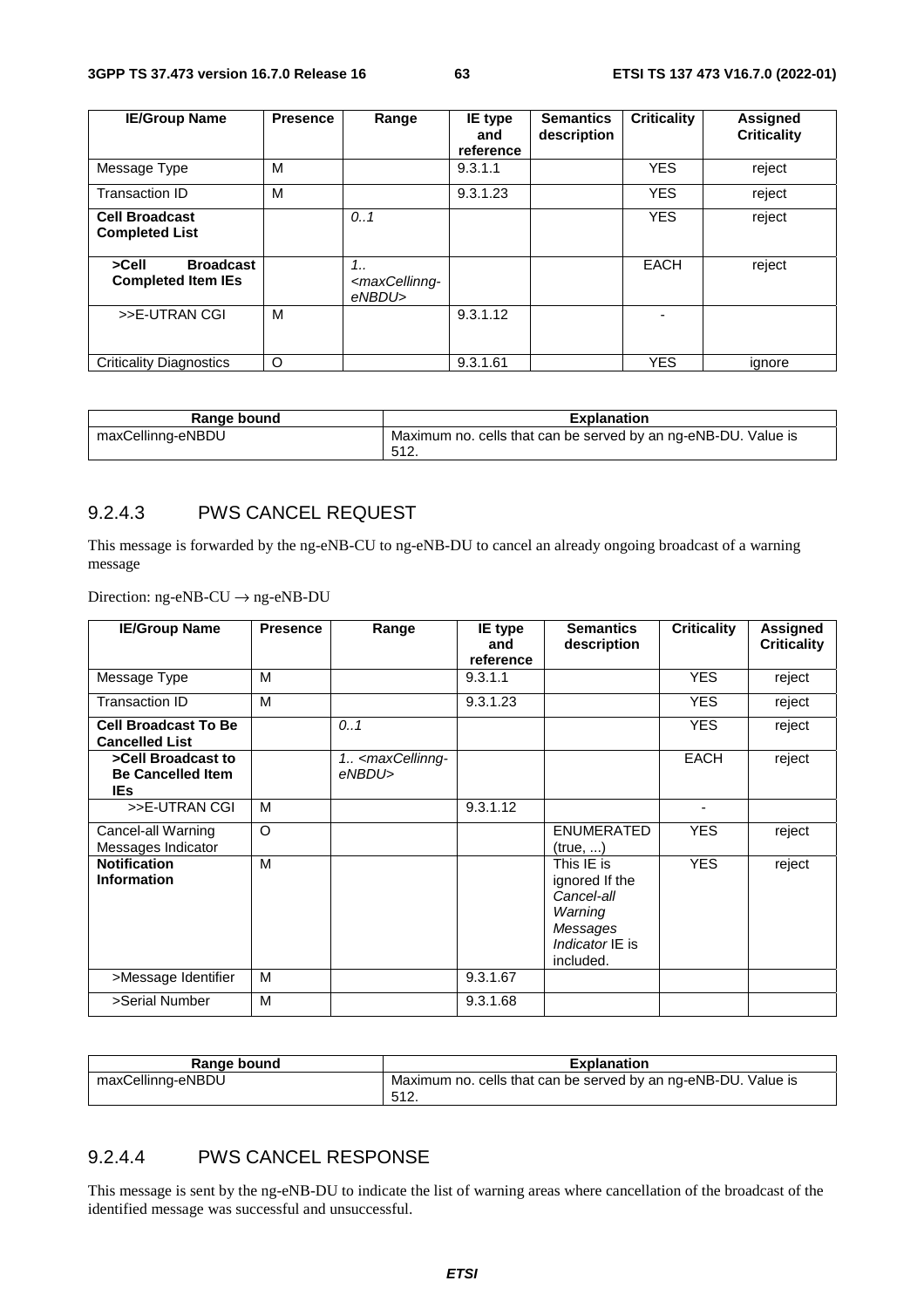| <b>IE/Group Name</b>                                   | <b>Presence</b> | Range                                                          | IE type<br>and<br>reference | <b>Semantics</b><br>description                                                                                                                                    | <b>Criticality</b> | <b>Assigned</b><br><b>Criticality</b> |
|--------------------------------------------------------|-----------------|----------------------------------------------------------------|-----------------------------|--------------------------------------------------------------------------------------------------------------------------------------------------------------------|--------------------|---------------------------------------|
| Message Type                                           | M               |                                                                | 9.3.1.1                     |                                                                                                                                                                    | <b>YES</b>         | reject                                |
| <b>Transaction ID</b>                                  | M               |                                                                | 9.3.1.23                    |                                                                                                                                                                    | <b>YES</b>         | reject                                |
| <b>Cell Broadcast</b><br><b>Cancelled List</b>         |                 | 0.1                                                            |                             |                                                                                                                                                                    | <b>YES</b>         | reject                                |
| <b>Broadcast</b><br>>Cell<br><b>Cancelled Item IEs</b> |                 | 1 <sub>1</sub><br><maxcellinng-<br>eNBDU&gt;</maxcellinng-<br> |                             |                                                                                                                                                                    | <b>EACH</b>        | reject                                |
| >>E-UTRAN CGI                                          | M               |                                                                | 9.3.1.12                    |                                                                                                                                                                    |                    |                                       |
| >>Number of<br><b>Broadcasts</b>                       | M               |                                                                | <b>INTEGER</b><br>(0.65535) | This IE is<br>set to '0' if<br>valid results<br>are not<br>known or<br>not<br>available. It<br>is set to<br>65535 if the<br>counter<br>results have<br>overflowed. | ٠                  |                                       |
| <b>Criticality Diagnostics</b>                         | $\Omega$        |                                                                | 9.3.1.61                    |                                                                                                                                                                    | <b>YES</b>         | ignore                                |

Direction: ng-eNB-DU → ng-eNB-CU

| Range bound       | <b>Explanation</b>                                                        |
|-------------------|---------------------------------------------------------------------------|
| maxCellinng-eNBDU | Maximum no. of cells that can be served by an ng-eNB-DU. Value is<br>512. |

#### 9.2.4.5 PWS RESTART INDICATION

This message is sent by the ng-eNB-DU to inform the ng-eNB-CU that PWS information for some or all cells of the ngeNB-DU are available if needed.

Direction: ng-eNB-DU →ng-eNB-CU

| <b>IE/Group Name</b>                                        | <b>Presence</b> | Range                                          | IE type<br>and<br>reference | <b>Semantics</b><br>description | <b>Criticality</b> | Assigned<br><b>Criticality</b> |
|-------------------------------------------------------------|-----------------|------------------------------------------------|-----------------------------|---------------------------------|--------------------|--------------------------------|
| Message Type                                                | м               |                                                | 9.3.1.1                     |                                 | <b>YES</b>         | ignore                         |
| Transaction ID                                              | M               |                                                | 9.3.1.23                    |                                 | <b>YES</b>         | reject                         |
| <b>E-UTRAN CGI List for</b><br><b>Restart List</b>          |                 |                                                |                             |                                 | <b>YES</b>         | reject                         |
| > E-UTRAN CGI<br><b>List for Restart</b><br><b>Item IEs</b> |                 | 1 <maxcellinng-<br>eNBDU&gt;</maxcellinng-<br> |                             |                                 | EACH               | reject                         |
| >>E-UTRAN CGI                                               | M               |                                                | 9.3.1.12                    |                                 |                    |                                |

| Range bound       | <b>Explanation</b>                                                |
|-------------------|-------------------------------------------------------------------|
| maxCellinng-eNBDU | Maximum no. of cells that can be served by an ng-eNB-DU. Value is |
|                   | 512<br><u>ວ⊺∠.</u>                                                |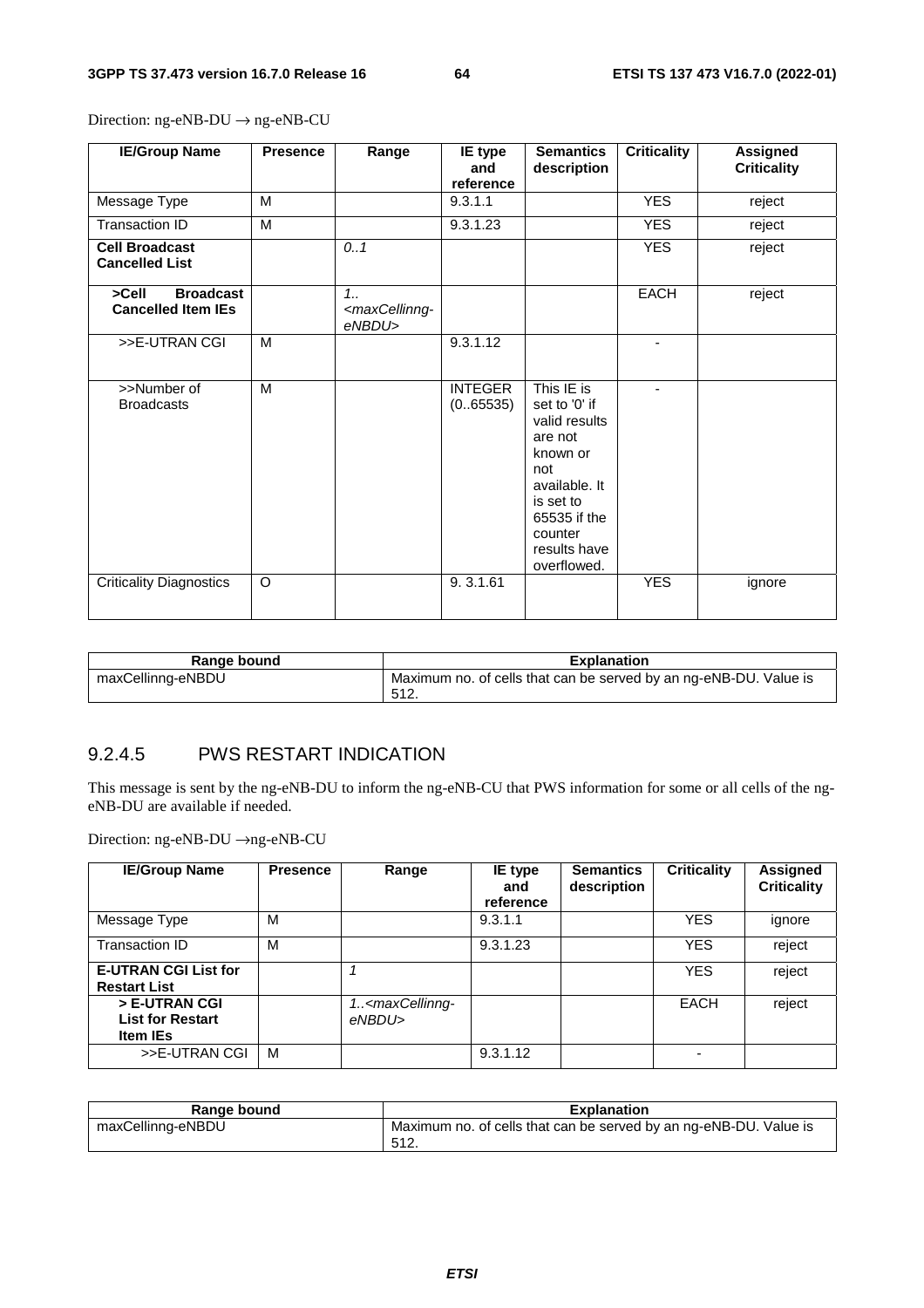## 9.2.4.6 PWS FAILURE INDICATION

This message is sent by the ng-eNB-DU to inform the ng-eNB-CU that ongoing PWS operation for one or more cells of the ng-eNB-DU has failed.

Direction: ng-eNB-DU → ng-eNB-CU

| <b>IE/Group Name</b>                            | <b>Presence</b> | Range                                          | IE type<br>and<br>reference | <b>Semantics</b><br>description | <b>Criticality</b> | Assigned<br><b>Criticality</b> |
|-------------------------------------------------|-----------------|------------------------------------------------|-----------------------------|---------------------------------|--------------------|--------------------------------|
| Message Type                                    | м               |                                                | 9.3.1.1                     |                                 | <b>YES</b>         | ignore                         |
| Transaction ID                                  | M               |                                                | 9.3.1.23                    |                                 | <b>YES</b>         | reject                         |
| <b>PWS failed E-UTRAN</b><br><b>CGI List</b>    |                 | 0.1                                            |                             |                                 | <b>YES</b>         | reject                         |
| >PWS failed E-<br><b>UTRAN CGI Item</b><br>IEs. |                 | 1 <maxcellinng-<br>eNBDU&gt;</maxcellinng-<br> |                             |                                 | EACH               | reject                         |
| >>E-UTRAN CGI                                   | M               |                                                | 9.3.1.12                    |                                 |                    |                                |

| Range bound       | <b>Explanation</b>                                                        |
|-------------------|---------------------------------------------------------------------------|
| maxCellinng-eNBDU | Maximum no. of cells that can be served by an ng-eNB-DU. Value is<br>512. |

# 9.2.5 Paging messages

#### 9.2.5.1 PAGING

This message is sent by the ng-eNB-CU and is used to request the ng-eNB-DU to page UEs.

Direction: ng-eNB-CU → ng-eNB-DU

| <b>IE/Group Name</b>          | <b>Presence</b> | Range                                                   | <b>IE</b> type<br>and<br>reference | <b>Semantics</b><br>description                                                                                          | <b>Criticality</b> | <b>Assigned</b><br><b>Criticality</b> |
|-------------------------------|-----------------|---------------------------------------------------------|------------------------------------|--------------------------------------------------------------------------------------------------------------------------|--------------------|---------------------------------------|
| Message Type                  | м               |                                                         | 9.3.1.1                            |                                                                                                                          | <b>YES</b>         | ignore                                |
| UE Identity Index value       | м               |                                                         | 9.3.1.63                           |                                                                                                                          | YES.               | reject                                |
| <b>CHOICE Paging Identity</b> | M               |                                                         |                                    |                                                                                                                          | <b>YES</b>         | reject                                |
| >RAN UE Paging<br>identity    | M               |                                                         | 9.3.1.64                           |                                                                                                                          |                    |                                       |
| >CN UE paging identity        | M               |                                                         | 9.3.1.65                           |                                                                                                                          |                    |                                       |
| Paging DRX                    | $\circ$         |                                                         | 9.3.1.66                           | It is defined<br>as the<br>minimum<br>between<br>the RAN<br><b>UE Paging</b><br>DRX and<br>CN UE<br>Paging<br><b>DRX</b> | <b>YES</b>         | ignore                                |
| <b>Paging Cell List</b>       |                 | 1                                                       |                                    |                                                                                                                          | <b>YES</b>         | ignore                                |
| >Paging Cell Item IEs         |                 | $1 \ldots$<br><maxnoofpagingcells></maxnoofpagingcells> |                                    |                                                                                                                          | <b>EACH</b>        | ignore                                |
| >> E-UTRAN CGI                | M               |                                                         | 9.3.1.12                           |                                                                                                                          |                    |                                       |
| Paging Origin                 | O               |                                                         | 9.3.1.70                           |                                                                                                                          | <b>YES</b>         | ignore                                |

| bound<br>Ranɑe<br>ue        | Explanation                                                                                     |
|-----------------------------|-------------------------------------------------------------------------------------------------|
| Cells<br>maxnoofP<br>aainat | 512<br>Maxir<br>cells.<br>num<br>the<br>mum<br>, maxım<br>paging<br>` IS∶<br>no.<br>value<br>0t |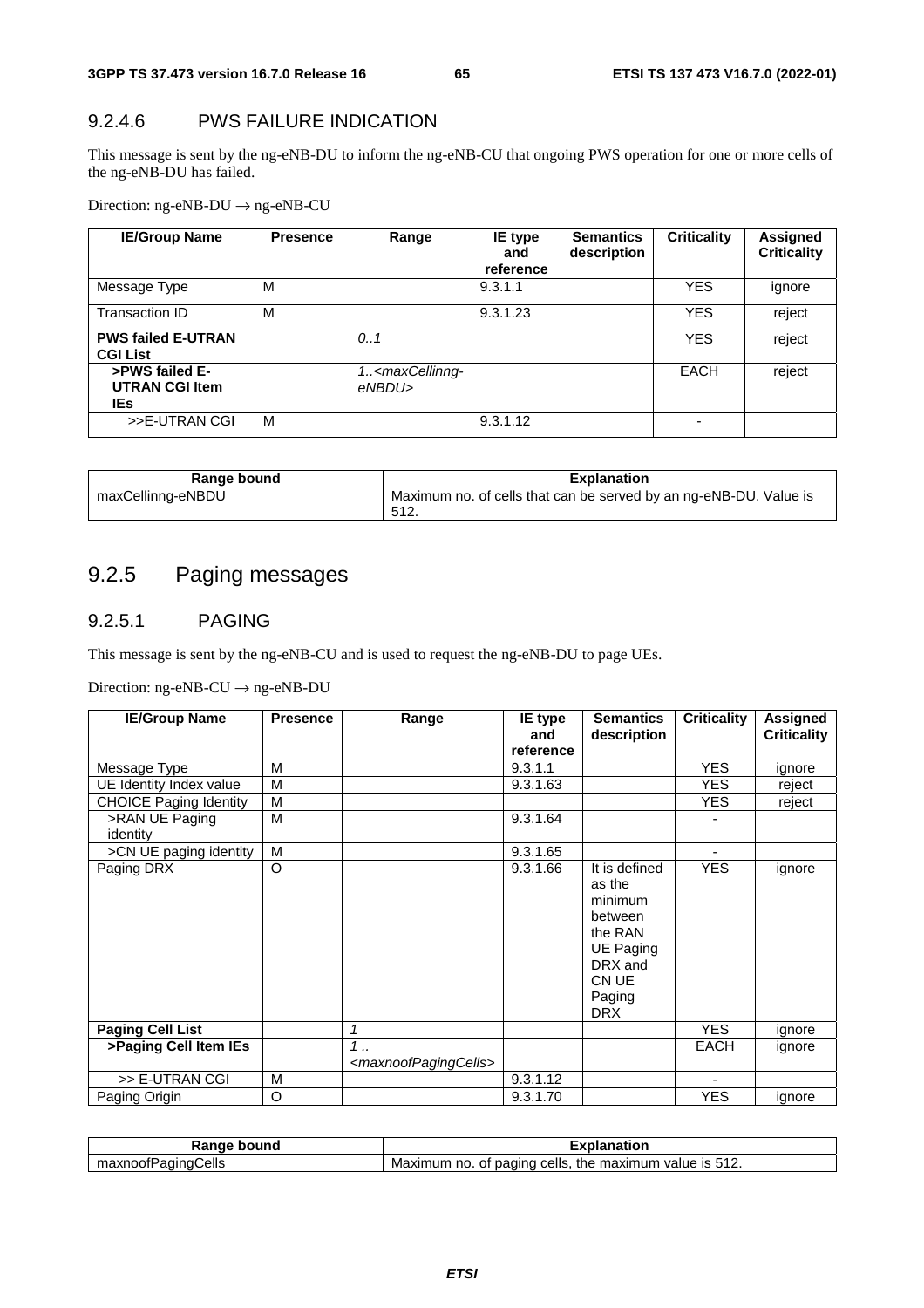# 9.3 Information Element Definitions

# 9.3.1 Radio Network Layer Related IEs

# 9.3.1.1 Message Type

The *Message Type* IE uniquely identifies the message being sent. It is mandatory for all messages.

| <b>IE/Group Name</b> | <b>Presence</b> | Range | IE type and reference                                                      | <b>Semantics</b><br>description |
|----------------------|-----------------|-------|----------------------------------------------------------------------------|---------------------------------|
| Message Type         |                 |       |                                                                            |                                 |
| >Procedure<br>Code   | м               |       | <b>INTEGER (0255)</b>                                                      |                                 |
| >Type of<br>Message  | м               |       | CHOICE (Initiating Message, Successful Outcome,<br>Unsuccessful Outcome, ) |                                 |

### 9.3.1.2 Cause

The purpose of the *Cause* IE is to indicate the reason for a particular event for the W1AP protocol.

| <b>IE/Group Name</b>              | <b>Presence</b> | Range | <b>IE Type and Reference</b>                                                                                                                                                                                                                                                                                                                                                                                                                                                                                                                                                       | <b>Semantics</b><br><b>Description</b> |
|-----------------------------------|-----------------|-------|------------------------------------------------------------------------------------------------------------------------------------------------------------------------------------------------------------------------------------------------------------------------------------------------------------------------------------------------------------------------------------------------------------------------------------------------------------------------------------------------------------------------------------------------------------------------------------|----------------------------------------|
| <b>CHOICE Cause</b>               | M               |       |                                                                                                                                                                                                                                                                                                                                                                                                                                                                                                                                                                                    |                                        |
| Group                             |                 |       |                                                                                                                                                                                                                                                                                                                                                                                                                                                                                                                                                                                    |                                        |
| >Radio Network                    |                 |       |                                                                                                                                                                                                                                                                                                                                                                                                                                                                                                                                                                                    |                                        |
| Layer                             |                 |       |                                                                                                                                                                                                                                                                                                                                                                                                                                                                                                                                                                                    |                                        |
| >>Radio<br>Network Layer<br>Cause | M               |       | <b>ENUMERATED</b><br>(Unspecified, RL failure-RLC, Unknown or already<br>allocated ng-eNB-CU UE W1AP ID,<br>Unknown or already allocated ng-eNB-DU UE W1AP<br>ID,<br>Unknown or inconsistent pair of UE W1AP ID,<br>Interaction with other procedure,<br>Not supported QCI Value,<br>Action Desirable for Radio Reasons,<br>No Radio Resources Available,<br>Procedure cancelled, Normal Release, Cell not<br>available, RL failure-others, UE rejection, Resources<br>not available for the slice, AMF initiated abnormal<br>release, Release due to Pre-Emption, Multiple DRB ID |                                        |
| >Transport Layer                  |                 |       | Instances, Unknown DRB ID, )                                                                                                                                                                                                                                                                                                                                                                                                                                                                                                                                                       |                                        |
| >>Transport                       | м               |       | <b>ENUMERATED</b>                                                                                                                                                                                                                                                                                                                                                                                                                                                                                                                                                                  |                                        |
| Layer Cause                       |                 |       | (Unspecified, Transport Resource Unavailable, )                                                                                                                                                                                                                                                                                                                                                                                                                                                                                                                                    |                                        |
| >Protocol                         |                 |       |                                                                                                                                                                                                                                                                                                                                                                                                                                                                                                                                                                                    |                                        |
| >>Protocol<br>Cause               | M               |       | <b>ENUMERATED</b><br>(Transfer Syntax Error,<br>Abstract Syntax Error (Reject),<br>Abstract Syntax Error (Ignore and Notify),<br>Message not Compatible with Receiver State,<br>Semantic Error,<br>Abstract Syntax Error (Falsely Constructed Message),<br>Unspecified, )                                                                                                                                                                                                                                                                                                          |                                        |
| >Misc                             |                 |       |                                                                                                                                                                                                                                                                                                                                                                                                                                                                                                                                                                                    |                                        |
| >>Miscellaneous<br>Cause          | M               |       | <b>ENUMERATED</b><br>(Control Processing Overload, Not enough User Plane<br>Processing Resources,<br>Hardware Failure,<br>O&M Intervention,<br>Unspecified, )                                                                                                                                                                                                                                                                                                                                                                                                                      |                                        |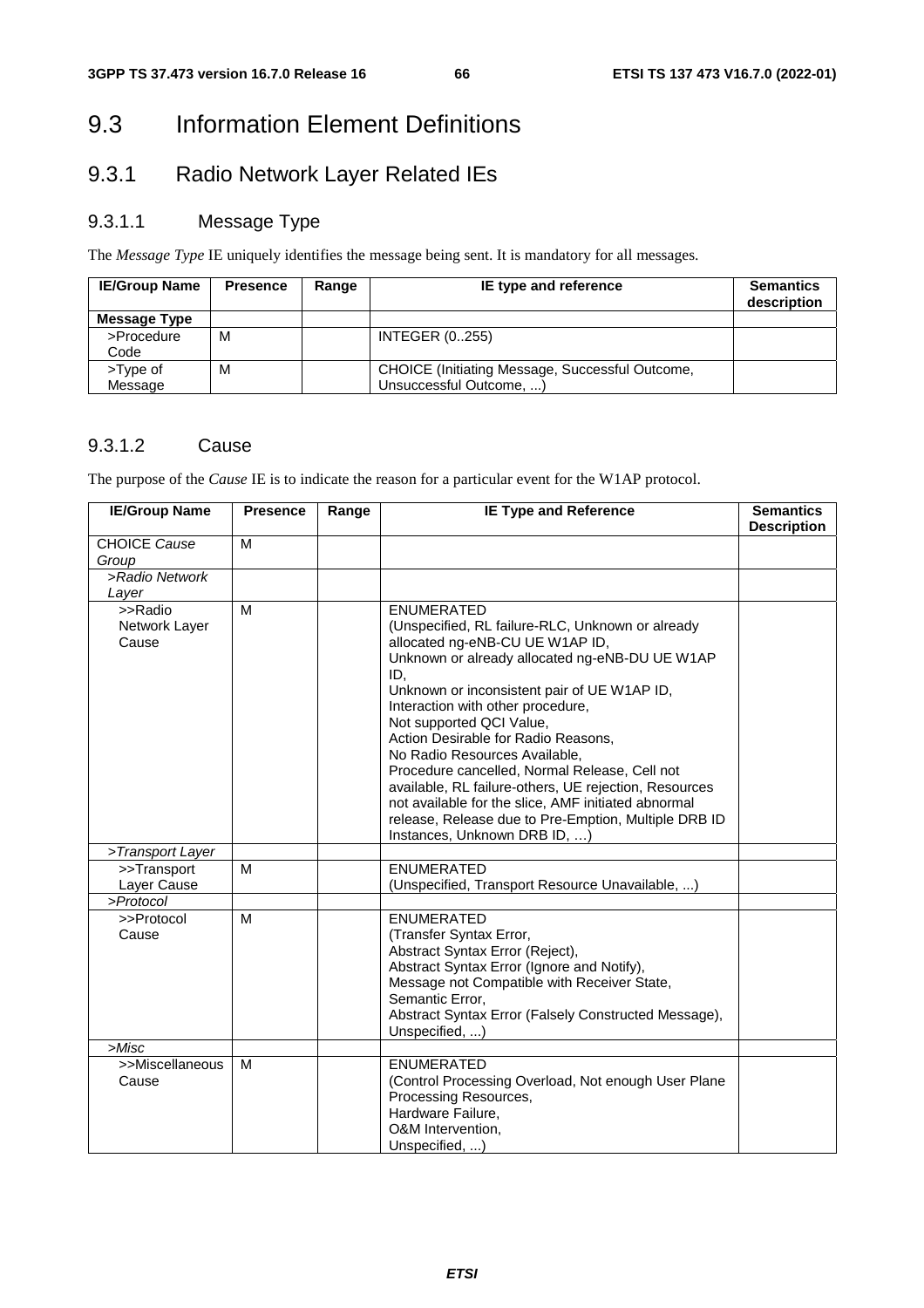The meaning of the different cause values is described in the following table. In general, "not supported" cause values indicate that the related capability is missing. On the other hand, "not available" cause values indicate that the related capability is present, but insufficient resources were available to perform the requested action.

| Radio Network Layer cause               | <b>Meaning</b>                                                              |
|-----------------------------------------|-----------------------------------------------------------------------------|
| Unspecified                             | Sent for radio network layer cause when none of the specified cause         |
|                                         | values applies.                                                             |
| RL Failure-RLC                          | The action is due to an RL failure caused by exceeding the maximum          |
|                                         | number of ARQ retransmissions.                                              |
| Unknown or already allocated ng-eNB-CU  | The action failed because the ng-eNB-CU UE W1AP ID is either                |
| UE W1AP ID                              | unknown, or (for a first message received at the ng-eNB-CU) is known        |
|                                         | and already allocated to an existing context.                               |
| Unknown or already allocated ng-eNB-DU  | The action failed because the ng-eNB-DU UE W1AP ID is either                |
| UE W1AP ID                              | unknown, or (for a first message received at the ng-eNB-DU) is known        |
|                                         | and already allocated to an existing context.                               |
| Unknown or inconsistent pair of UE W1AP | The action failed because both UE W1AP IDs are unknown, or are              |
| ID                                      | known but do not define a single UE context.                                |
| Interaction with other procedure        | The action is due to an ongoing interaction with another procedure.         |
| Not supported QCI Value                 | The action failed because the requested QCI is not supported.               |
| Action Desirable for Radio Reasons      | The reason for requesting the action is radio related.                      |
| No Radio Resources Available            | The cell(s) in the requested node don't have sufficient radio resources     |
|                                         | available.                                                                  |
| Procedure cancelled                     | The sending node cancelled the procedure due to other urgent actions        |
|                                         | to be performed.                                                            |
| Normal Release                          | The action is due to a normal release of the UE (e.g. because of            |
|                                         | mobility) and does not indicate an error.                                   |
| Cell Not Available                      | The action failed due to no cell available in the requested node.           |
| <b>RL Failure-others</b>                | The action is due to an RL failure caused by other radio link failures than |
|                                         | exceeding the maximum number of ARQ retransmissions.                        |
| UE rejection                            | The action is due to ng-eNB-CU's rejection of a UE access request.          |
| Resources not available for the slice   | The requested resources are not available for the slice.                    |
| AMF initiated abnormal release          | The release is triggered by an error in the AMF or in the NAS layer.        |
| Release due to Pre-Emption              | Release is initiated due to pre-emption.                                    |
| Multiple DRB ID Instances               | The action failed because multiple instances of the same DRB had been       |
|                                         | provided.                                                                   |
| Unknown DRB ID                          | The action failed because the DRB ID is unknow.                             |

| <b>Transport Layer cause</b>          | <b>Meaning</b>                                                          |  |  |
|---------------------------------------|-------------------------------------------------------------------------|--|--|
| Unspecified                           | Sent when none of the above cause values applies but still the cause is |  |  |
|                                       | Transport Network Layer related.                                        |  |  |
| <b>Transport Resource Unavailable</b> | The required transport resources are not available.                     |  |  |

| <b>Protocol cause</b>                                          | <b>Meaning</b>                                                                                                          |
|----------------------------------------------------------------|-------------------------------------------------------------------------------------------------------------------------|
| <b>Transfer Syntax Error</b>                                   | The received message included a transfer syntax error.                                                                  |
| Abstract Syntax Error (Reject)                                 | The received message included an abstract syntax error and the<br>concerning criticality indicated "reject".            |
| Abstract Syntax Error (Ignore And Notify)                      | The received message included an abstract syntax error and the<br>concerning criticality indicated "ignore and notify". |
| Message Not Compatible With Receiver<br>State                  | The received message was not compatible with the receiver state.                                                        |
| Semantic Error                                                 | The received message included a semantic error.                                                                         |
| <b>Abstract Syntax Error (Falsely Constructed)</b><br>Message) | The received message contained IEs or IE groups in wrong order or with<br>too many occurrences.                         |
| Unspecified                                                    | Sent when none of the above cause values applies but still the cause is<br>Protocol related.                            |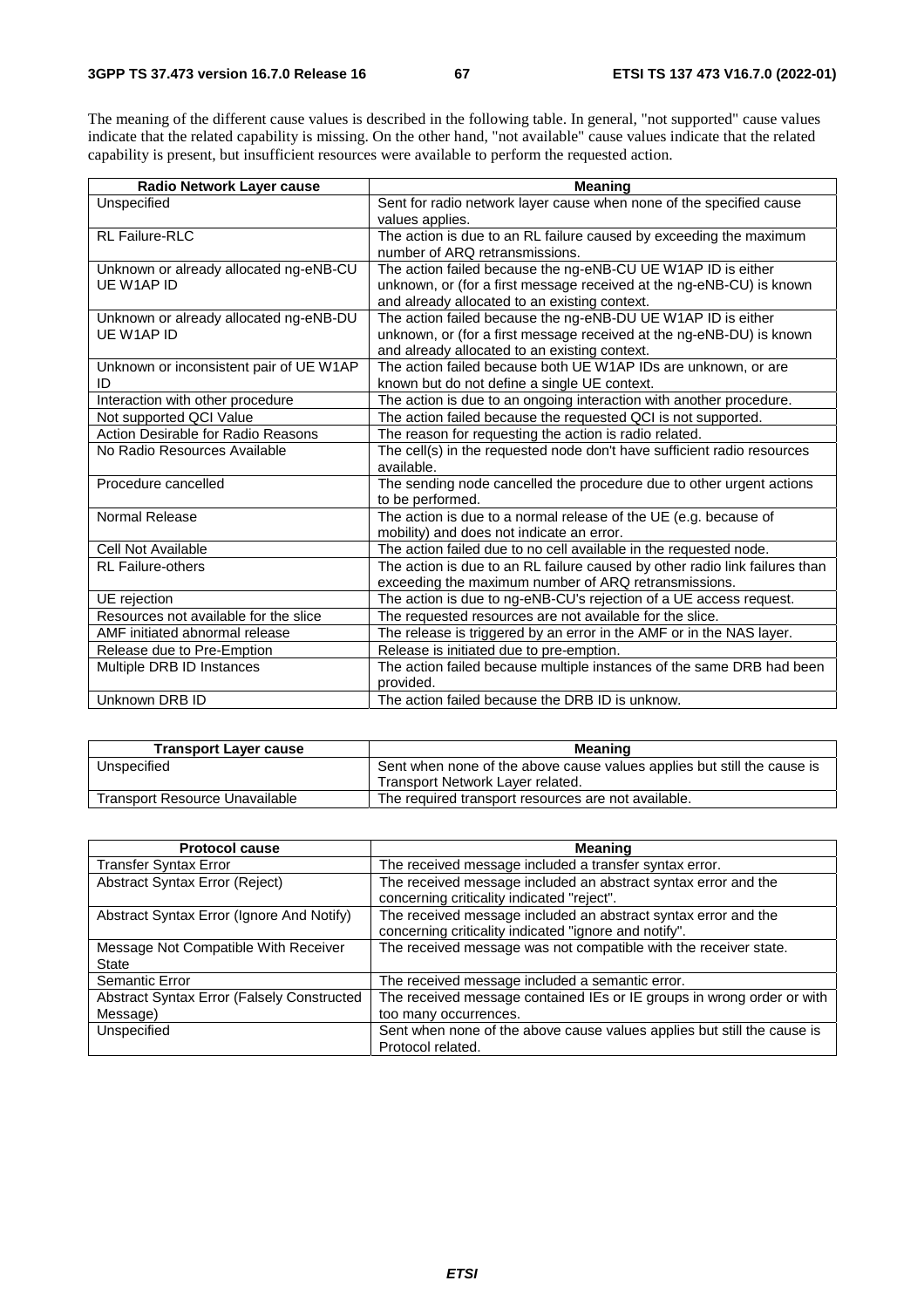| Miscellaneous cause                | <b>Meaning</b>                                                                                                                                                         |
|------------------------------------|------------------------------------------------------------------------------------------------------------------------------------------------------------------------|
| <b>Control Processing Overload</b> | Control processing overload.                                                                                                                                           |
| Not Enough User Plane Processing   | No enough resources are available related to user plane processing.                                                                                                    |
| Resources Available                |                                                                                                                                                                        |
| Hardware Failure                   | Action related to hardware failure.                                                                                                                                    |
| <b>O&amp;M</b> Intervention        | The action is due to O&M intervention.                                                                                                                                 |
| <b>Unspecified Failure</b>         | Sent when none of the above cause values applies and the cause is not<br>related to any of the categories Radio Network Layer, Transport Network<br>Layer or Protocol. |

#### 9.3.1.3 PWS System Information

This IE contains the system information used for public warning.

| <b>IE/Group Name</b>            | <b>Presence</b> | Range | IE type and    | <b>Semantics</b>        | <b>Criticality</b> | Assigned           |
|---------------------------------|-----------------|-------|----------------|-------------------------|--------------------|--------------------|
|                                 |                 |       | reference      | description             |                    | <b>Criticality</b> |
| SIB type                        | М               |       | <b>INTEGER</b> | Indicates a certain SIB |                    |                    |
|                                 |                 |       | (1012, )       | block for public        |                    |                    |
|                                 |                 |       |                | warning message, e.g.   |                    |                    |
|                                 |                 |       |                | 10 means sibType10,     |                    |                    |
|                                 |                 |       |                | 11 for sibType11, etc.  |                    |                    |
| SIB message                     | м               |       | <b>OCTET</b>   | SIB message for         |                    |                    |
|                                 |                 |       | <b>STRING</b>  | public warning, as      |                    |                    |
|                                 |                 |       |                | defined in TS 36.331    |                    |                    |
|                                 |                 |       |                | [2].                    |                    |                    |
| <b>Notification Information</b> | M               |       |                |                         | <b>YES</b>         | ignore             |
| >Message Identifier             | М               |       | 9.3.1.67       |                         |                    |                    |
| >Serial Number                  | М               |       | 9.3.1.68       |                         |                    |                    |
| <b>Additional SIB Message</b>   | $\circ$         |       | 9.3.1.69       | <b>Additional SIB</b>   | <b>Yes</b>         | reject             |
| List                            |                 |       |                | messages containing     |                    |                    |
|                                 |                 |       |                | different segments of   |                    |                    |
|                                 |                 |       |                | a public warning        |                    |                    |
|                                 |                 |       |                | message if              |                    |                    |
|                                 |                 |       |                | segmentation is         |                    |                    |
|                                 |                 |       |                | applied, as defined in  |                    |                    |
|                                 |                 |       |                | TS 36.331 [2].          |                    |                    |

# 9.3.1.4 ng-eNB-CU UE W1AP ID

The ng-eNB-CU UE W1AP ID uniquely identifies the UE association over the W1 interface within the ng-eNB-CU.

| <b>IE/Group Name</b> | <b>Presence</b> | Range | IE type and<br>reference                    | <b>Semantics description</b> |
|----------------------|-----------------|-------|---------------------------------------------|------------------------------|
| ng-eNB-CU UE W1AP ID | M               |       | <b>INTEGER</b><br>$232 - 11$<br>$(0 \ldots$ |                              |

## 9.3.1.5 ng-eNB-DU UE W1AP ID

The ng-eNB-DU UE W1AP ID uniquely identifies the UE association over the W1 interface within the ng-eNB-DU.

| <b>IE/Group Name</b> | <b>Presence</b> | Range | IE type and<br>reference             | <b>Semantics description</b> |
|----------------------|-----------------|-------|--------------------------------------|------------------------------|
| ng-eNB-DU UE W1AP ID | М               |       | <b>INTEGER</b><br>$232 - 1)$<br>(02) |                              |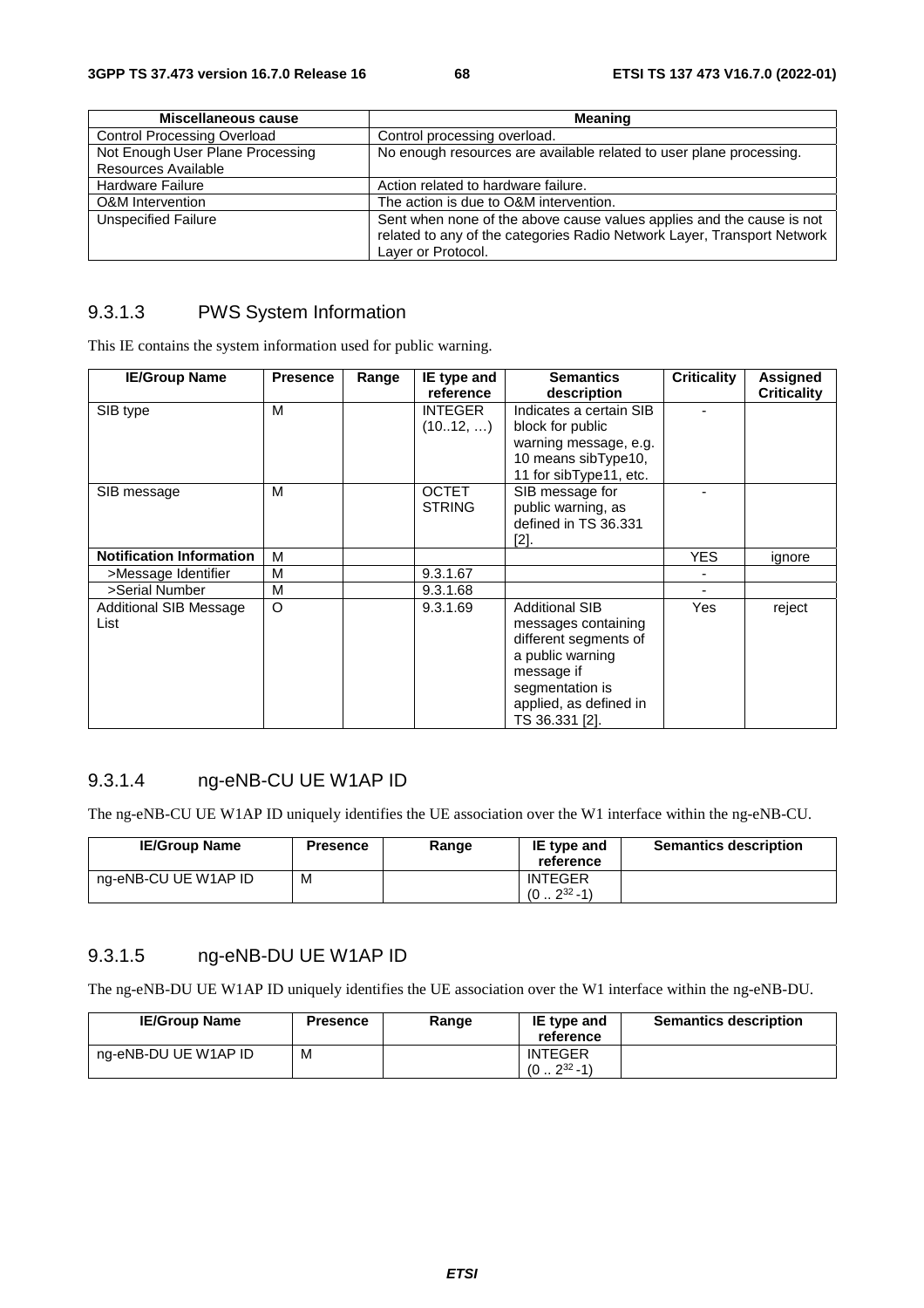#### 9.3.1.6 RRC-Container

This information element contains a ng-eNB-CU→UE or a UE → ng-eNB-CU message that is transferred without interpretation in the ng-eNB-DU.

| <b>IE/Group Name</b> | <b>Presence</b> | Range | IE type and<br>reference      | <b>Semantics description</b> |
|----------------------|-----------------|-------|-------------------------------|------------------------------|
| <b>RRC-Container</b> | М               |       | <b>OCTET</b><br><b>STRING</b> |                              |

#### 9.3.1.7 SRB ID

This IE uniquely identifies a SRB for a UE.

| <b>IE/Group Name</b> | <b>Presence</b> | Range | IE type and<br>reference | <b>Semantics description</b>                                            |
|----------------------|-----------------|-------|--------------------------|-------------------------------------------------------------------------|
| <b>SRBID</b>         | м               |       | INTEGER (03,<br>$\cdots$ | Corresponds to the SRB-<br><i>Identity</i> defined in TS<br>36.331 [2]. |

# 9.3.1.8 DRB ID

This IE uniquely identifies a DRB for a UE.

| <b>IE/Group Name</b> | <b>Presence</b> | Range | IE type and | <b>Semantics description</b>  |
|----------------------|-----------------|-------|-------------|-------------------------------|
|                      |                 |       | reference   |                               |
| DRB ID               | М               |       | INTEGER (1  | Corresponds to the DRB-       |
|                      |                 |       | 32,         | <i>Identity</i> defined in TS |
|                      |                 |       |             | 36.331[2].                    |

# 9.3.1.9 ng-eNB-DU ID

The ng-eNB-DU ID uniquely identifies the ng-eNB-DU at least within an ng-eNB-CU.

| <b>IE/Group Name</b> | <b>Presence</b> | Range | IE type and<br>reference        | <b>Semantics description</b>                                                                                                                   |
|----------------------|-----------------|-------|---------------------------------|------------------------------------------------------------------------------------------------------------------------------------------------|
| ng-eNB-DU ID         | м               |       | <b>INTEGER</b><br>$(02^{36}-1)$ | The ng-eNB-DU ID is<br>independently configured from<br>cell identifiers, i.e. no<br>connection between ng-eNB-<br>DU ID and cell identifiers. |

#### 9.3.1.10 Served Cell Information

This IE contains cell configuration information of a cell in the ng-eNB-DU.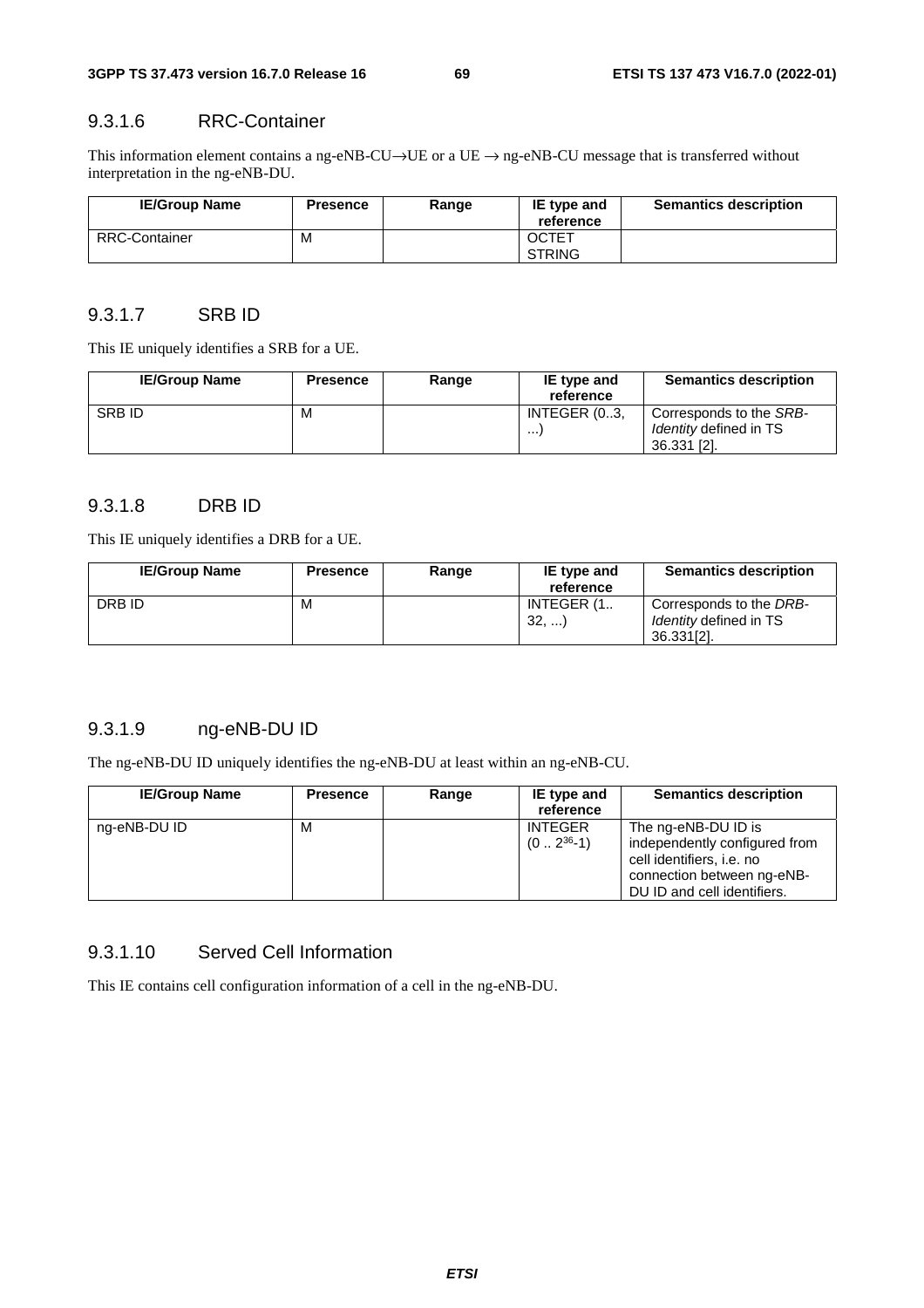| <b>IE/Group Name</b>                     | <b>Presenc</b><br>e     | Range                                                            | <b>IE</b> type and<br>reference              | <b>Semantics</b><br>description                                                                                 | <b>Criticality</b>       | <b>Assigned</b><br><b>Criticality</b> |
|------------------------------------------|-------------------------|------------------------------------------------------------------|----------------------------------------------|-----------------------------------------------------------------------------------------------------------------|--------------------------|---------------------------------------|
| <b>E-UTRAN CGI</b>                       | $\overline{\mathsf{M}}$ |                                                                  | 9.3.1.12                                     |                                                                                                                 |                          |                                       |
| <b>E-UTRAN PCI</b>                       | $\overline{M}$          |                                                                  | <b>INTEGER</b>                               | Physical Cell ID                                                                                                | $\overline{a}$           |                                       |
|                                          |                         |                                                                  | (0.503)                                      |                                                                                                                 |                          |                                       |
| <b>5GS TAC</b>                           | $\overline{O}$          |                                                                  | 9.3.1.26                                     | <b>5GS Tracking</b>                                                                                             | $\overline{\phantom{a}}$ |                                       |
|                                          |                         |                                                                  |                                              | Area Code                                                                                                       |                          |                                       |
| <b>Served PLMNs</b>                      |                         | $1.5$ <maxno<br><i>ofBPLMNs</i><br/><math>\geq</math></maxno<br> |                                              | <b>Broadcast</b><br>PLMNs in SIB1<br>associated to the<br>E-UTRAN cell<br>Identity in the E-<br>UTRAN CGI IE.   | $\blacksquare$           |                                       |
| >PLMN Identity                           | M                       |                                                                  | 9.3.1.14                                     |                                                                                                                 |                          |                                       |
| >TAI Slice<br><b>Support List</b>        | O                       |                                                                  | <b>Slice Support</b><br>List<br>9.3.1.31     | Supported S-<br>NSSAIs per TA.                                                                                  | <b>YES</b>               | ignore                                |
| <b>CHOICE E-UTRAN</b><br>-Mode-Info      | M                       |                                                                  |                                              |                                                                                                                 | $\overline{\phantom{a}}$ |                                       |
| > FDD                                    |                         |                                                                  |                                              |                                                                                                                 |                          |                                       |
| >>FDD Info                               |                         | $\mathbf{1}$                                                     |                                              |                                                                                                                 | $\blacksquare$           |                                       |
| >>UL<br>FreqInfo                         | M                       |                                                                  | E-UTRAN<br>Frequency Info<br>9.3.1.17        |                                                                                                                 |                          |                                       |
| >>DL<br>FreqInfo                         | M                       |                                                                  | E-UTRAN<br>Frequency Info<br>9.3.1.17        |                                                                                                                 | $\mathbf{r}$             |                                       |
| >>UL<br>Transmission<br><b>Bandwidth</b> | $\overline{M}$          |                                                                  | Transmission<br><b>Bandwidth</b><br>9.3.1.15 |                                                                                                                 |                          |                                       |
| >>DL<br>Transmission<br><b>Bandwidth</b> | M                       |                                                                  | Transmission<br><b>Bandwidth</b><br>9.3.1.15 |                                                                                                                 | $\blacksquare$           |                                       |
| >TDD                                     |                         |                                                                  |                                              |                                                                                                                 | $\blacksquare$           |                                       |
| >>TDD Info                               |                         | $\mathbf{1}$                                                     |                                              |                                                                                                                 |                          |                                       |
| >>> E-UTRAN<br>Freginfo                  | M                       |                                                                  | E-UTRAN<br>Frequency Info<br>9.3.1.17        |                                                                                                                 |                          |                                       |
| >><br>Transmission<br>Bandwidth          | M                       |                                                                  | Transmission<br><b>Bandwidth</b><br>9.3.1.15 |                                                                                                                 | $\blacksquare$           |                                       |
| Measurement<br>Timing<br>Configuration   | M                       |                                                                  | <b>OCTET</b><br><b>STRING</b>                | Contains the<br><b>MeasurementTimi</b><br>ngConfiguration<br>inter-node<br>message defined<br>in TS 36.331 [2]. | $\blacksquare$           |                                       |
| <b>RANAC</b>                             | O                       |                                                                  | RAN Area Code<br>9.3.1.45                    |                                                                                                                 | <b>YES</b>               | ignore                                |
| Cell Type                                | $\mathsf O$             |                                                                  | 9.3.1.62                                     |                                                                                                                 | <b>YES</b>               | ignore                                |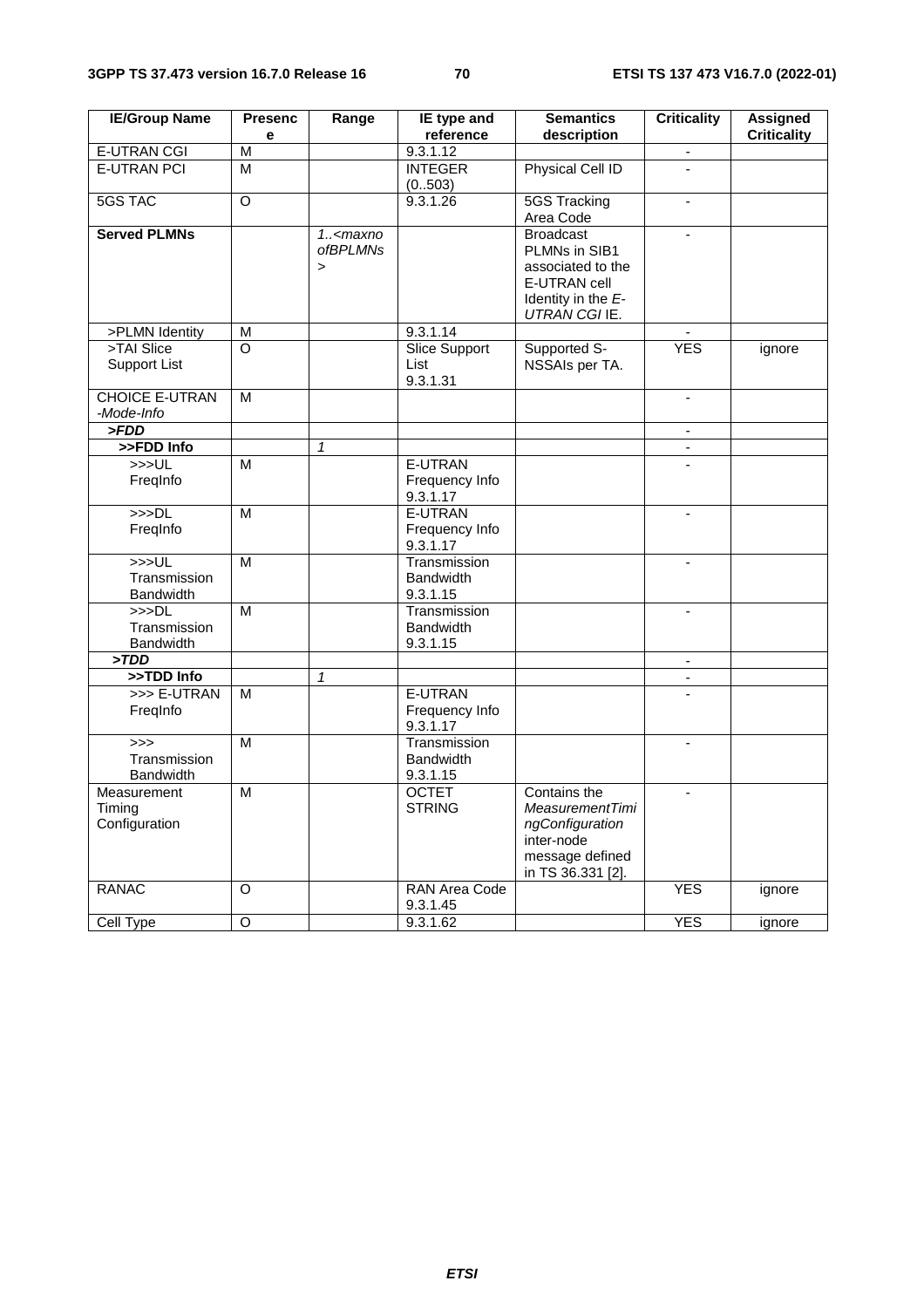| <b>Broadcast PLMN</b><br><b>Identity Info List</b> |         | 0 <maxno<br><i>ofBPLMNs</i><br/><math>\,&gt;\,</math></maxno<br> |                                    | This IE<br>corresponds to<br>the<br>cellAccessRelate<br>dInfoList-5GC IE<br>in $SIB1$ as<br>specified in TS<br>36.331 [2]. All<br><b>PLMN Identities</b><br>and associated | <b>YES</b> | ignore |
|----------------------------------------------------|---------|------------------------------------------------------------------|------------------------------------|----------------------------------------------------------------------------------------------------------------------------------------------------------------------------|------------|--------|
|                                                    |         |                                                                  |                                    | information<br>contained in the<br>cellAccessRelate<br>dInfoList-5GC IE<br>are included and<br>provided in the<br>same order as<br>broadcast in<br>SIB1.                   |            |        |
| >PLMN Identity<br>List                             | М       |                                                                  | Available PLMN<br>List<br>9.3.1.47 | <b>Broadcast PLMN</b><br>IDs in SIB1<br>associated to the<br>E-UTRAN Cell<br>Identity IE.                                                                                  |            |        |
| $>5GS-TAC$                                         | $\circ$ |                                                                  | <b>OCTET</b><br>STRING (3)         |                                                                                                                                                                            |            |        |
| >E-UTRAN Cell<br>Identity                          | M       |                                                                  | <b>BIT STRING</b><br>(28)          |                                                                                                                                                                            |            |        |
| >RANAC                                             | $\circ$ |                                                                  | RAN Area Code<br>9.3.1.45          |                                                                                                                                                                            |            |        |

| Janne<br>bound<br>nac          | anation                                                                        |  |  |
|--------------------------------|--------------------------------------------------------------------------------|--|--|
| LMNs<br>$\sim$<br>…u∧∩00IBH' " | LMN<br>וס<br>lds<br><b>Broadcast</b><br>Value is<br>Maximum<br>no.<br>Οt<br>о. |  |  |

#### 9.3.1.11 Transmission Action Indicator

This IE indicates actions for the ng-eNB-DU for the data transmission to the UE.

| <b>IE/Group Name</b> | Presence | Range | IE type and reference | <b>Semantics description</b> |
|----------------------|----------|-------|-----------------------|------------------------------|
| ⊺ransmission Action  | M        |       | ENUMERATED            |                              |
| Indicator            |          |       | restart<br>$5$        |                              |

# 9.3.1.12 E-UTRAN CGI

This information element is used to globally identify a cell (see TS 36.401 [3]).

| <b>IE/Group Name</b> | <b>Presence</b> | Range | IE type and<br>reference        | <b>Semantics description</b>                                           |
|----------------------|-----------------|-------|---------------------------------|------------------------------------------------------------------------|
| <b>PLMN Identity</b> | М               |       | 9.3.1.14                        |                                                                        |
| Cell Identity        | м               |       | <b>BIT STRING</b><br>(SIZE(28)) | The leftmost bits of the Cell<br>Identity correspond to the eNB<br>ID. |

# 9.3.1.13 Repetition Period

This IE indicates the periodicity of the warning message to be broadcast.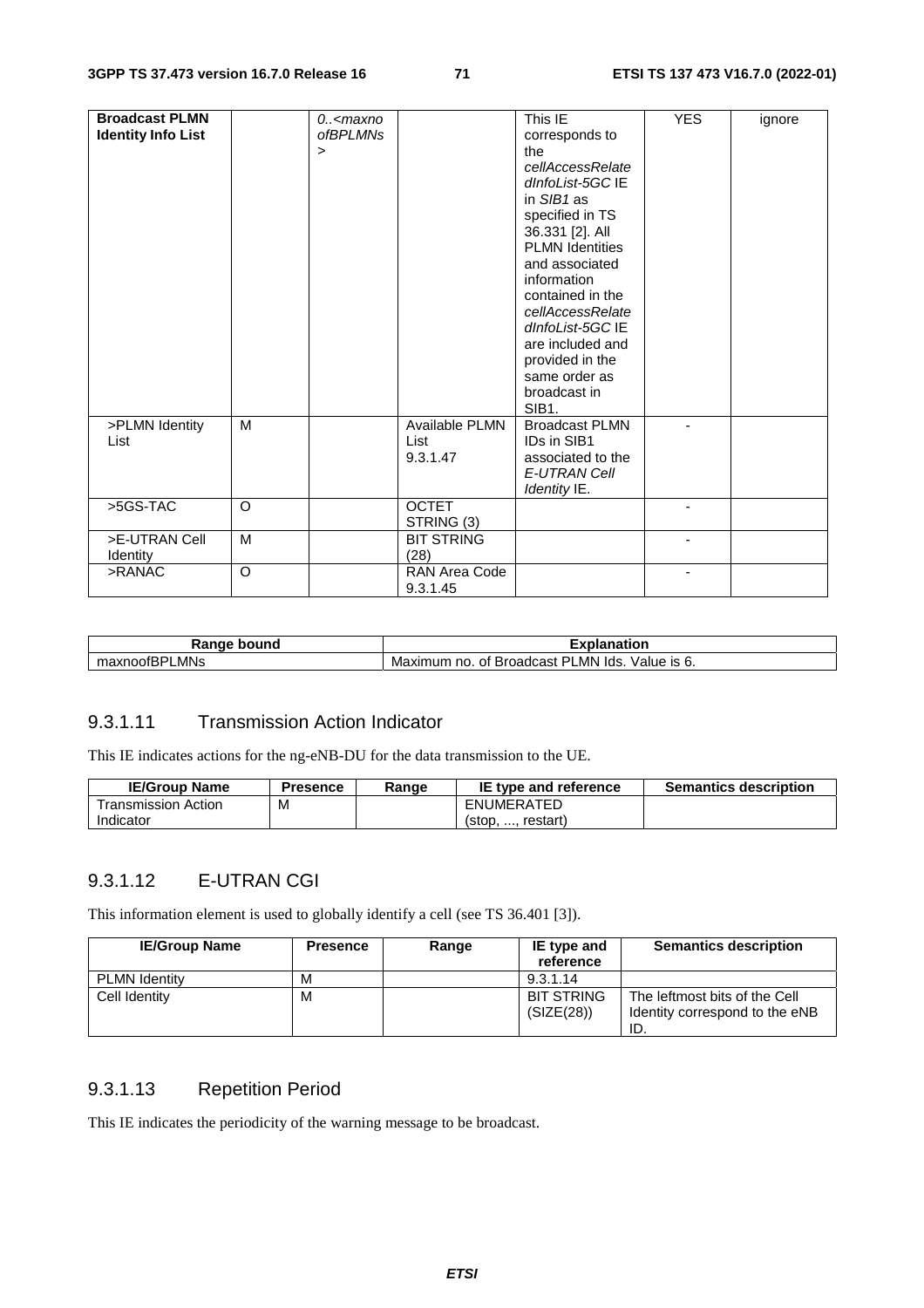| <b>IE/Group Name</b>     | <b>Presence</b> | Range | IE type and<br>reference | <b>Semantics description</b>                       |
|--------------------------|-----------------|-------|--------------------------|----------------------------------------------------|
| <b>Repetition Period</b> | M               |       | INTEGER $(0217 - 1)$     | The unit of value 1 to $2^{17}$ -1 is<br>[second]. |

## 9.3.1.14 PLMN Identity

This information element indicates the PLMN Identity.

| <b>IE/Group Name</b> | <b>Presence</b> | Range | IE type and reference            | <b>Semantics description</b>                                                                                                                                                                          |
|----------------------|-----------------|-------|----------------------------------|-------------------------------------------------------------------------------------------------------------------------------------------------------------------------------------------------------|
| <b>PLMN Identity</b> | м               |       | <b>OCTET STRING</b><br>(SIZE(3)) | - digits 0 to 9, encoded 0000 to $1001$ ,<br>- 1111 used as filler digit,<br>two digits per octet,<br>- bits 4 to 1 of octet n encoding digit 2n-1<br>- bits 8 to 5 of octet n encoding digit 2n      |
|                      |                 |       |                                  | -The PLMN identity consists of 3 digits<br>from MCC followed by either<br>-a filler digit plus 2 digits from MNC (in<br>case of 2 digit MNC) or<br>-3 digits from MNC (in case of a 3 digit)<br>MNC). |

## 9.3.1.15 Transmission Bandwidth

The *Transmission Bandwidth* IE is used to indicate the UL or DL transmission bandwidth.

| <b>IE/Group Name</b> | <b>Presence</b> | Range | <b>IE Type and Reference</b> | <b>Semantics Description</b>           |
|----------------------|-----------------|-------|------------------------------|----------------------------------------|
| <b>NRB</b>           | м               |       | ENUMERATED (mbw6,            | This IE is used to indicate the        |
|                      |                 |       | mbw15, mbw25, mbw50,         | UL or DL transmission                  |
|                      |                 |       | mbw75, mbw100, )             | bandwidth expressed in units of        |
|                      |                 |       |                              | resource blocks "N <sub>RB</sub> " (TS |
|                      |                 |       |                              | 36.104 [14]). The values mbw6,         |
|                      |                 |       |                              | mbw15, etc. correspond to the          |
|                      |                 |       |                              | number of resource blocks              |
|                      |                 |       |                              | $"N_{RB}"$ 6, 15, etc.                 |

#### 9.3.1.16 Void

Reserved for future use.

## 9.3.1.17 E-UTRAN Frequency Info

The E-UTRAN Frequency Info defines the carrier frequency used in a cell for a given direction (UL or DL) in FDD or for both UL and DL directions in TDD.

| <b>IE/Group Name</b>               | <b>Presence</b> | Range                         | IE Type and<br><b>Reference</b>    | <b>Semantics Description</b>                            |
|------------------------------------|-----------------|-------------------------------|------------------------------------|---------------------------------------------------------|
| <b>E-UTRAN ARFCN</b>               | м               |                               | INTEGER (0<br>maxE-<br>UTRANARFCN) | RF Reference Frequency as<br>defined in TS 36.104 [14]. |
| <b>Frequency Band List</b>         |                 |                               |                                    |                                                         |
| >Frequency Band Item               |                 | $1. maxnoofE-UTRANCellBands>$ |                                    |                                                         |
| >>E-UTRAN<br><b>Frequency Band</b> | м               |                               | INTEGER (1<br>maxBandsEUTRA)       | Operating Band as defined in<br>TS 36.104 [14].         |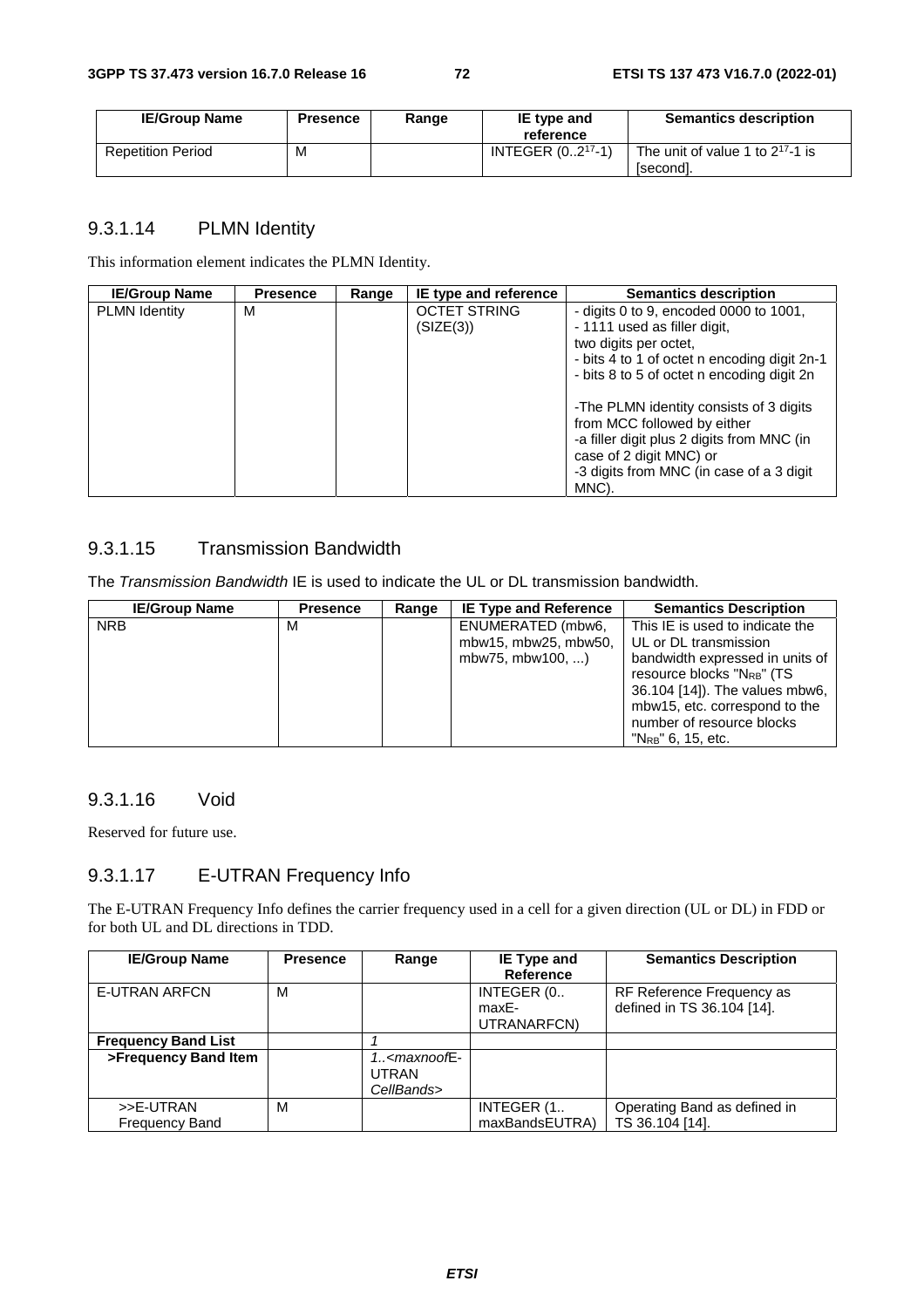| Range bound             | <b>Explanation</b>                                                           |
|-------------------------|------------------------------------------------------------------------------|
| maxE-UTRANARFCN         | Maximum value of E-UTRAN ARFCNs. Value is 262143.                            |
| maxnoofE-UTRANCellBands | Maximum no. of frequency bands supported for an E-UTRAN cell.<br>Value is 8. |
| maxBandsEUTRA           | Maximum value of E-UTRAN Bands. Value is 256.                                |

## 9.3.1.18 ng-eNB-DU System Information

This IE contains the system information generated by the ng-eNB-DU.

| <b>IE/Group Name</b> | <b>Presence</b> | Range | IE type and<br>reference                       | <b>Semantics description</b>                                    |
|----------------------|-----------------|-------|------------------------------------------------|-----------------------------------------------------------------|
| MIB message          | м               |       | <b>OCTET</b>                                   | MIB message, as defined in                                      |
| SIB1 message         | м               |       | <b>STRING</b><br><b>OCTET</b><br><b>STRING</b> | TS 36.331 [2].<br>SIB1 message, as defined in<br>TS 36.331 [2]. |
| SIB2 message         | м               |       | <b>OCTET</b><br><b>STRING</b>                  | SIB2 message, as defined in<br>TS 36.331 [2].                   |
| SIB3 message         | м               |       | <b>OCTET</b><br><b>STRING</b>                  | SIB3 message, as defined in<br>TS 36.331 [2].                   |
| SIB8 message         | м               |       | <b>OCTET</b><br><b>STRING</b>                  | SIB8 message, as defined in<br>TS 36.331 [2].                   |
| SIB16 message        | м               |       | <b>OCTET</b><br><b>STRING</b>                  | SIB16 message, as defined in<br>TS 36.331 [2].                  |

## 9.3.1.19 E-UTRAN QoS

This IE defines the QoS to be applied to a DRB for DC case.

| <b>IE/Group Name</b>       | <b>Presence</b> | Range | IE type and    | <b>Semantics description</b>        |
|----------------------------|-----------------|-------|----------------|-------------------------------------|
|                            |                 |       | reference      |                                     |
| QCI                        | М               |       | <b>INTEGER</b> | QoS Class Identifier defined in TS  |
|                            |                 |       | (0255)         | 23.401 [10].                        |
|                            |                 |       |                | Logical range and coding specified  |
|                            |                 |       |                | in TS 23.203 [20].                  |
| Allocation and Retention   | м               |       | 9.3.1.20       |                                     |
| Priority                   |                 |       |                |                                     |
| <b>GBR QoS Information</b> | O               |       | 9.3.1.21       | This IE applies to GBR bearers only |
|                            |                 |       |                | and shall be ignored otherwise.     |

## 9.3.1.20 Allocation and Retention Priority

This IE specifies the relative importance compared to other E-RABs for allocation and retention of the E-UTRAN Radio Access Bearer.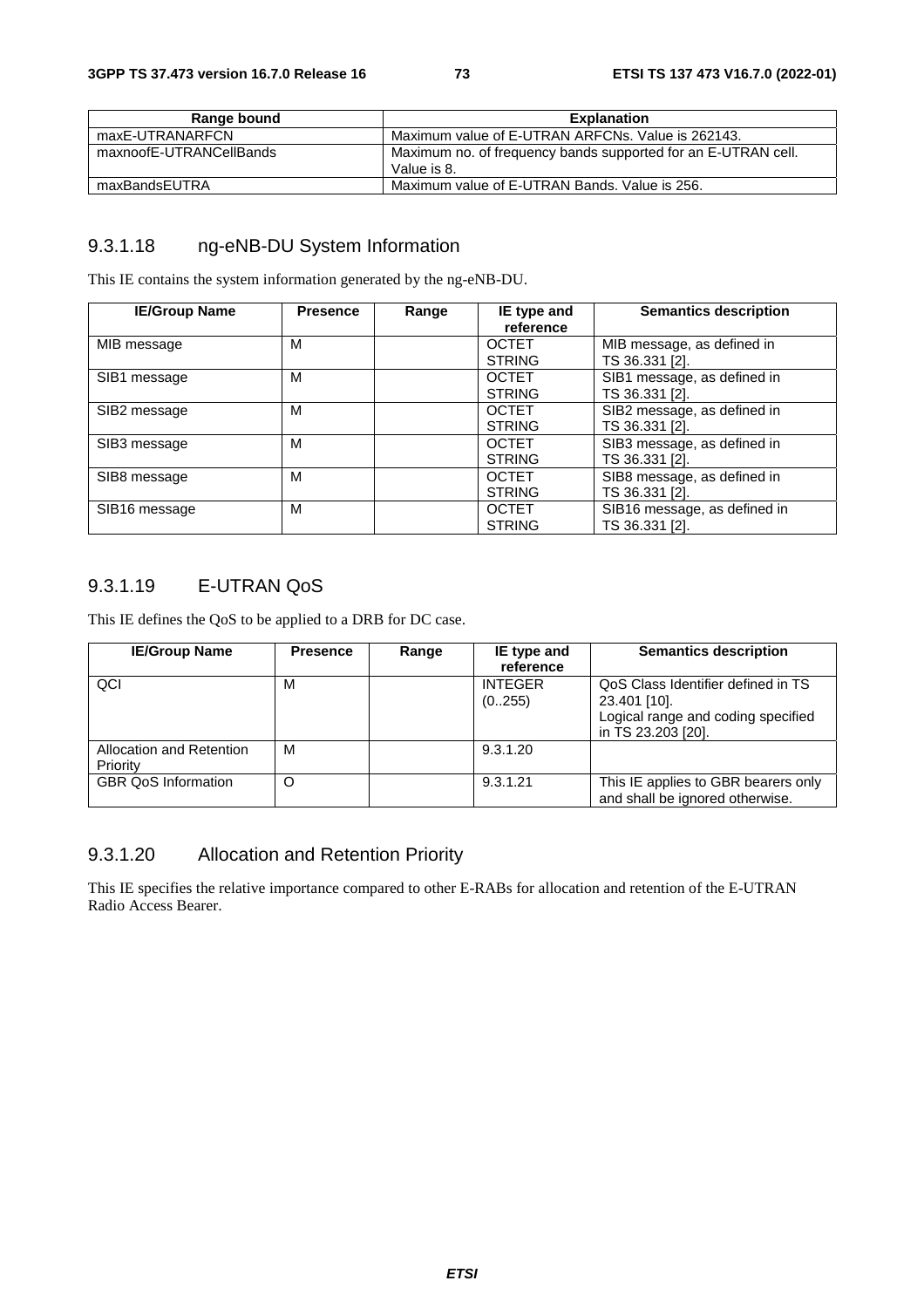| <b>IE/Group Name</b>      | <b>Presence</b> | Range | IE type and<br>reference                                                     | <b>Semantics description</b>                                                                                                                                                                                                                                                                                                                                                                                                                           |
|---------------------------|-----------------|-------|------------------------------------------------------------------------------|--------------------------------------------------------------------------------------------------------------------------------------------------------------------------------------------------------------------------------------------------------------------------------------------------------------------------------------------------------------------------------------------------------------------------------------------------------|
| <b>Priority Level</b>     | M               |       | <b>INTEGER (015)</b>                                                         | <b>Desc.:</b> This IE should be understood<br>as "priority of allocation and retention"<br>(see TS 23.401 [10]).<br>Usage:<br>Value 15 means "no priority".<br>Values between 1 and 14 are ordered<br>in decreasing order of priority, i.e. 1 is<br>the highest and 14 the lowest.<br>Value 0 shall be treated as a logical<br>error if received.                                                                                                      |
| Pre-emption Capability    | M               |       | ENUMERATED(shall<br>not trigger pre-<br>emption, may trigger<br>pre-emption) | <b>Desc.:</b> This IE indicates the pre-<br>emption capability of the request on<br>other E-RABs<br>Usage:<br>The E-RAB shall not pre-empt other<br>E-RABs or, the E-RAB may pre-empt<br>other E-RABs<br>The Pre-emption Capability indicator<br>applies to the allocation of resources<br>for an E-RAB and as such it provides<br>the trigger to the pre-emption<br>procedures/processes of the eNB.                                                  |
| Pre-emption Vulnerability | M               |       | ENUMERATED(not<br>pre-emptable, pre-<br>emptable)                            | <b>Desc.:</b> This IE indicates the<br>vulnerability of the E-RAB to pre-<br>emption of other E-RABs.<br>Usage:<br>The E-RAB shall not be pre-empted<br>by other E-RABs or the E-RAB may<br>be pre-empted by other RABs.<br>Pre-emption Vulnerability indicator<br>applies for the entire duration of the E-<br>RAB, unless modified, and as such<br>indicates whether the E-RAB is a<br>target of the pre-emption<br>procedures/processes of the eNB. |

## 9.3.1.21 GBR QoS Information

This IE indicates the maximum and guaranteed bit rates of a GBR E-RAB for downlink and uplink.

| <b>IE/Group Name</b>             | <b>Presence</b> | Range | IE type and     | <b>Semantics description</b>               |
|----------------------------------|-----------------|-------|-----------------|--------------------------------------------|
|                                  |                 |       | reference       |                                            |
| E-RAB Maximum Bit Rate           | M               |       | <b>Bit Rate</b> | Maximum Bit Rate in DL (i.e. from EPC      |
| <b>Downlink</b>                  |                 |       | 9.3.1.22        | to E-UTRAN) for the bearer.                |
|                                  |                 |       |                 | Details in TS 23.401 [10].                 |
| E-RAB Maximum Bit Rate           | м               |       | <b>Bit Rate</b> | Maximum Bit Rate in UL (i.e. from E-       |
| <b>Uplink</b>                    |                 |       | 9.3.1.22        | UTRAN to EPC) for the bearer.              |
|                                  |                 |       |                 | Details in TS 23.401 [10].                 |
| <b>E-RAB Guaranteed Bit Rate</b> | M               |       | <b>Bit Rate</b> | Guaranteed Bit Rate (provided that         |
| <b>Downlink</b>                  |                 |       | 9.3.1.22        | there is data to deliver) in DL (i.e. from |
|                                  |                 |       |                 | EPC to E-UTRAN) for the bearer.            |
|                                  |                 |       |                 | Details in TS 23.401 [10].                 |
| <b>E-RAB Guaranteed Bit Rate</b> | M               |       | <b>Bit Rate</b> | Guaranteed Bit Rate (provided that         |
| Uplink                           |                 |       | 9.3.1.22        | there is data to deliver) in UL (i.e. from |
|                                  |                 |       |                 | E-UTRAN to EPC) for the bearer.            |
|                                  |                 |       |                 | Details in TS 23.401 [10].                 |

## 9.3.1.22 Bit Rate

This IE indicates the number of bits delivered by NG-RAN in UL or to NG-RAN in DL within a period of time, divided by the duration of the period. It is used, for example, to indicate the maximum or guaranteed bit rate for a GBR QoS flow, or an aggregated maximum bit rate.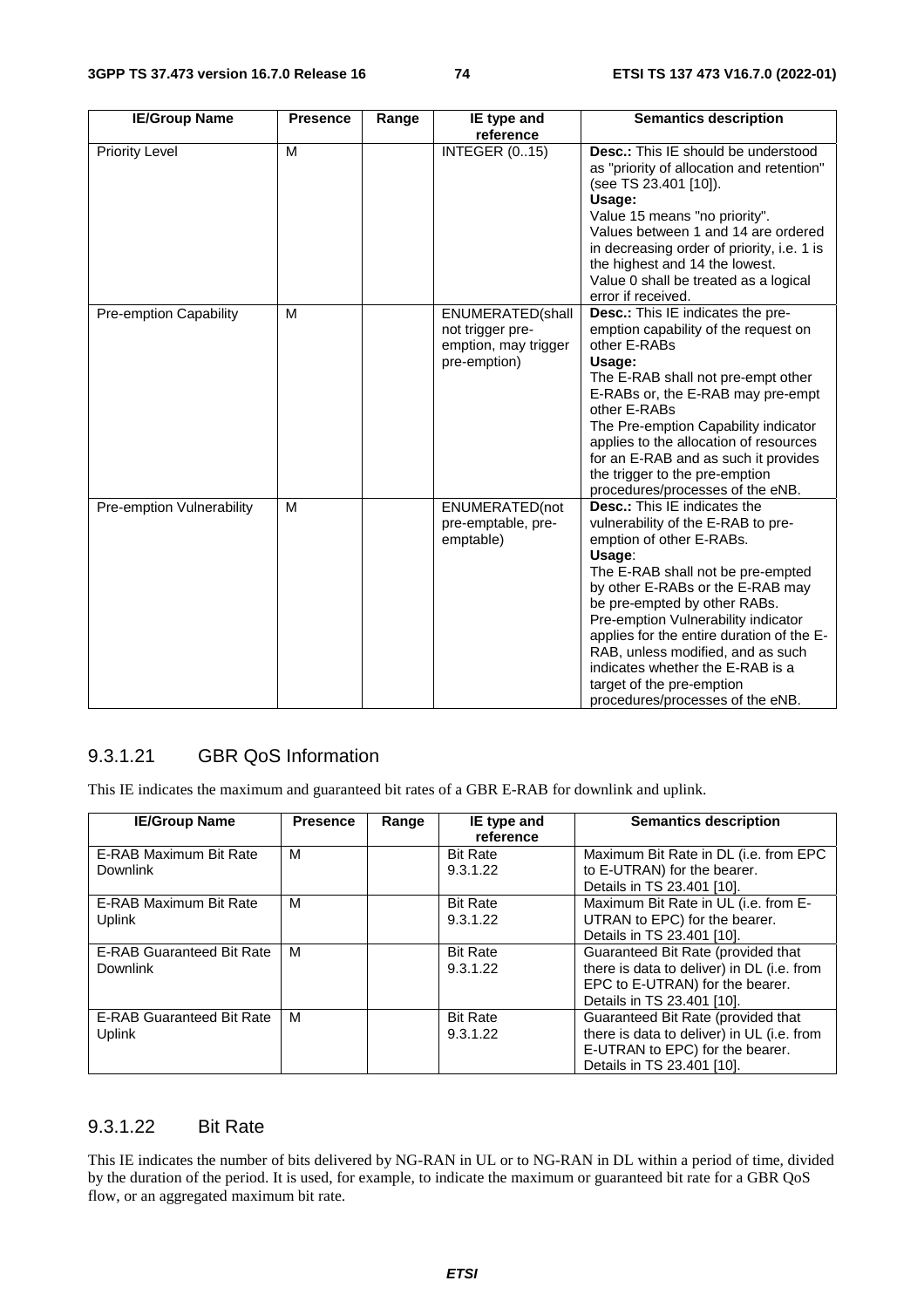| <b>IE/Group Name</b> | <b>Presence</b> | Ranɑe | IE type and reference | <b>Semantics description</b> |
|----------------------|-----------------|-------|-----------------------|------------------------------|
| <b>Bit Rate</b>      | M               |       | INTEGER (0            | The unit is: bit/s           |
|                      |                 |       | (4.000.000.000.000)   |                              |

#### 9.3.1.23 Transaction ID

The *Transaction ID* IE uniquely identifies a procedure among all ongoing parallel procedures of the same type initiated by the same protocol peer. Messages belonging to the same procedure shall use the same Transaction ID. The Transaction ID is determined by the initiating peer of a procedure.

| <b>IE/Group</b><br><b>Name</b> | <b>Presence</b> | Ranɑe | IE<br>type and reference          | <b>Semantics description</b> |
|--------------------------------|-----------------|-------|-----------------------------------|------------------------------|
| ransaction<br>. IL/            | M               |       | つらら<br>ີ (0255, …,<br>IN<br>r Grk |                              |

#### 9.3.1.24 DRX Cycle

The *DRX Cycle* IE is to indicate the desired DRX cycle.

| <b>IE/Group Name</b>   | <b>Presence</b> | Range | <b>IE Type and Reference</b>     | <b>Semantics Description</b>        |
|------------------------|-----------------|-------|----------------------------------|-------------------------------------|
| Long DRX Cycle         | М               |       | ENUMERATED                       | This IE is defined in TS 36.331 [2] |
| Length                 |                 |       | (sf10, sf20, sf32, sf40,         |                                     |
|                        |                 |       | sf64, sf80, sf128, sf160, sf256, |                                     |
|                        |                 |       | sf320, sf512, sf640, sf1024,     |                                     |
|                        |                 |       | sf1280, sf2048, sf2560, )        |                                     |
| <b>Short DRX Cycle</b> | O               |       | ENUMERATED (sf2, sf5, sf8,       | This IE is defined in TS 36.331 [2] |
| Length                 |                 |       | sf10, sf16, sf20, sf32, sf40,    |                                     |
|                        |                 |       | sf64, sf80, sf128, sf160, sf256, |                                     |
|                        |                 |       | $sf320, sf512, sf640, \ldots$    |                                     |
| <b>Short DRX Cycle</b> | O               |       | <b>INTEGER (116)</b>             | This IE is defined in TS 36.331 [2] |
| Timer                  |                 |       |                                  |                                     |

## 9.3.1.25 RLC Mode

The *RLC Mode* IE indicates the RLC Mode used for a DRB.

| <b>IE/Group Name</b> | <b>Presence</b> | Range | IE Type and          | <b>Semantics Description</b> |
|----------------------|-----------------|-------|----------------------|------------------------------|
|                      |                 |       | <b>Reference</b>     |                              |
| RLC Mode             |                 |       | ENUMERATED           |                              |
|                      |                 |       | RLC-AM, RLC-UM-      |                              |
|                      |                 |       | Bidirectional, RLC-  |                              |
|                      |                 |       | UM-Unidirectional-   |                              |
|                      |                 |       | UL, RLC-UM-          |                              |
|                      |                 |       | Unidirectional-DL, ) |                              |

## 9.3.1.26 5GS TAC

This information element is used to identify Tracking Area Code.

| <b>IE/Group Name</b> | <b>Presence</b> | Range | IE type and<br>reference          | <b>Semantics description</b> |
|----------------------|-----------------|-------|-----------------------------------|------------------------------|
| 5GS TAC              | М               |       | <b>OCTET STRING</b><br>(SIZE (3)) |                              |

#### 9.3.1.27 Void

#### 9.3.1.28 RRC Reconfiguration Complete Indicator

This IE indicates the result of the reconfiguration performed towards the UE.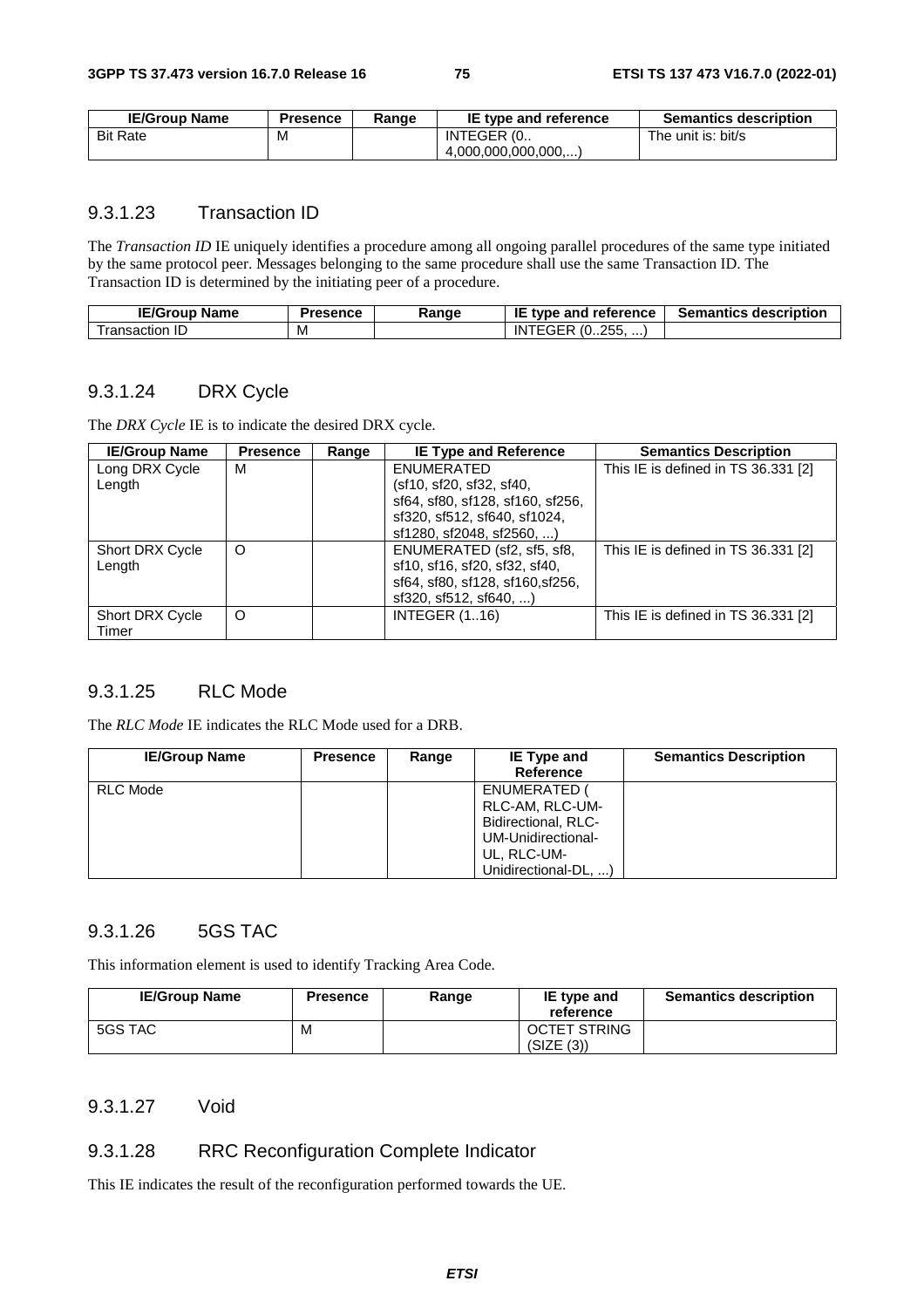| <b>IE/Group Name</b> | <b>Presence</b> | Range | IE type and<br>reference | <b>Semantics description</b> |
|----------------------|-----------------|-------|--------------------------|------------------------------|
| RRC Reconfiguration  | M               |       | ENUMERATED               |                              |
| Complete Indicator   |                 |       | (true, , failure)        |                              |

#### 9.3.1.29 C-RNTI

This IE contains the C-RNTI information.

| <b>IE/Group Name</b> | <b>Presence</b> | Range | IE type and<br>reference    | <b>Semantics description</b>        |
|----------------------|-----------------|-------|-----------------------------|-------------------------------------|
| C-RNTI               | M               |       | <b>INTEGER</b><br>(065535,) | C-RNTI as defined in TS 36.331 [2]. |

## 9.3.1.30 RAT-Frequency Priority Information

The RAT-Frequency Priority Information contains either the *Subscriber Profile ID for RAT/Frequency priority* IE or the *Index to RAT/Frequency Selection Priority* IE. These parameters are used to define local configuration for RRM strategies.

| <b>IE/Group Name</b>                                     | <b>Presence</b> | Range | IE type and<br>reference           | <b>Semantics description</b>                           |
|----------------------------------------------------------|-----------------|-------|------------------------------------|--------------------------------------------------------|
| <b>CHOICE RAT-Frequency</b><br>Priority Information      | м               |       |                                    |                                                        |
| $>EN-DC$                                                 |                 |       |                                    |                                                        |
| >>Subscriber Profile ID for<br>RAT/Frequency priority    | м               |       | <b>INTEGER (1 256,</b><br>$\cdots$ | This IE is not used in the<br>version of this release. |
| $>NG-RAN$                                                |                 |       |                                    |                                                        |
| >>Index to<br><b>RAT/Frequency Selection</b><br>Priority | м               |       | INTEGER (1.<br>256,                |                                                        |

#### 9.3.1.31 Slice Support List

This IE indicates the list of supported slices.

| <b>IE/Group Name</b>      | <b>Presence</b> | Range                                     | IE type and reference | <b>Semantics description</b> |
|---------------------------|-----------------|-------------------------------------------|-----------------------|------------------------------|
| <b>Slice Support Item</b> |                 | 1 <maxnoofsliceitems></maxnoofsliceitems> |                       |                              |
| IEs                       |                 |                                           |                       |                              |
| >S-NSSAI                  | M               |                                           | 9.3.1.32              |                              |

| Range                                   | $- - -$                                                                                                     |
|-----------------------------------------|-------------------------------------------------------------------------------------------------------------|
| bound                                   | anation                                                                                                     |
| $\cdots$<br>'SliceItems<br>maλ<br>noor: | 1024.<br>signalled<br>Value<br>support<br>items<br>no<br>ıs<br>slice<br>num<br>$\frac{1}{2}$<br>Maxır<br>οt |

#### 9.3.1.32 S-NSSAI

This IE indicates the S-NSSAI.

| <b>IE/Group Name</b> | <b>Presence</b> | Range | IE type and reference  | <b>Semantics description</b> |
|----------------------|-----------------|-------|------------------------|------------------------------|
| SST                  | M               |       | OCTET STRING (SIZE(1)) |                              |
| <b>SD</b>            |                 |       | OCTET STRING (SIZE(3)) |                              |

#### 9.3.1.33 ng-eNB-CU System Information

This IE contains the system information encoded by the ng-eNB-CU.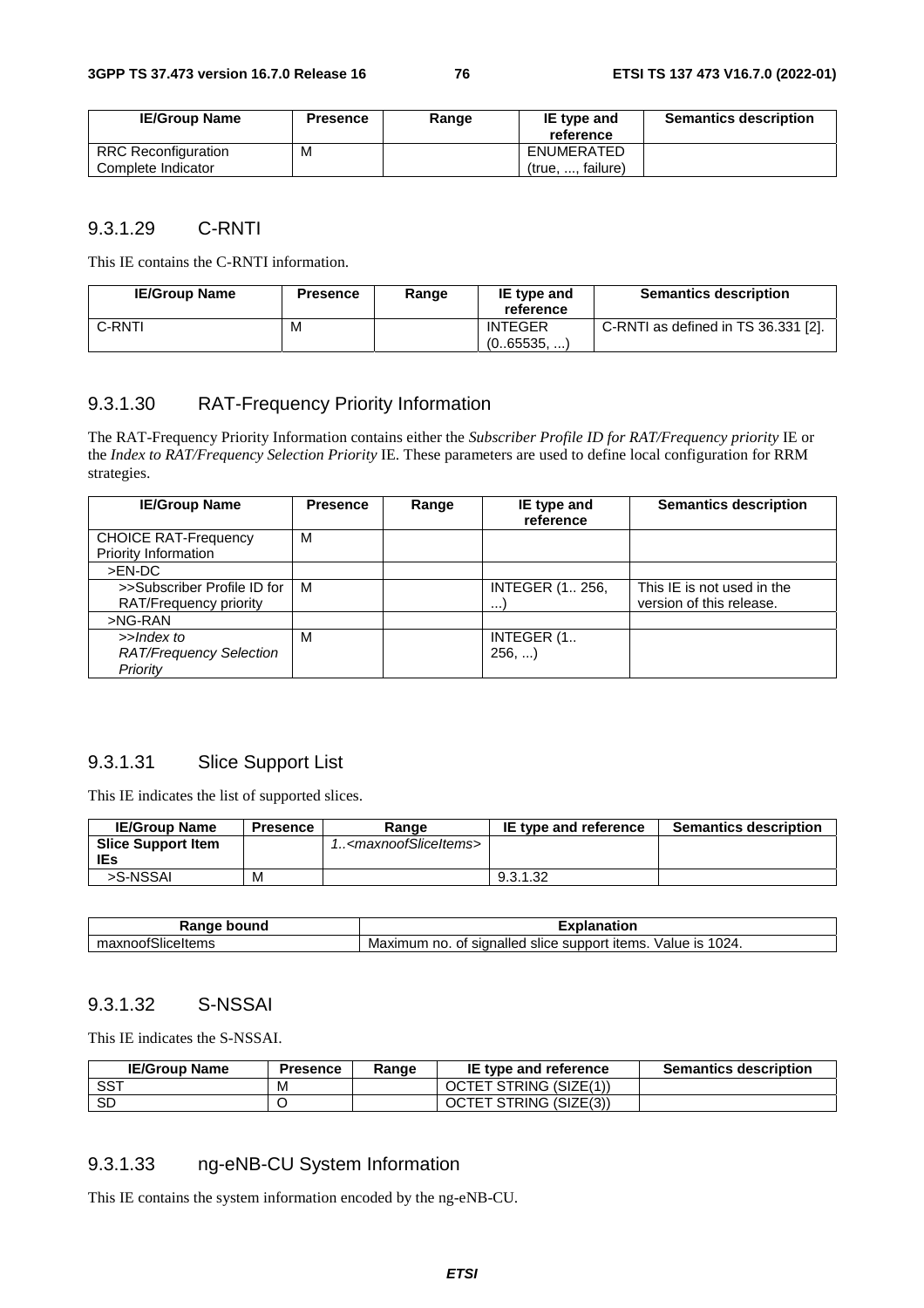| <b>IE/Group Name</b>           | <b>Presence</b> | Range                               | IE type and                   | <b>Semantics description</b>                                                                                                                                          |
|--------------------------------|-----------------|-------------------------------------|-------------------------------|-----------------------------------------------------------------------------------------------------------------------------------------------------------------------|
|                                |                 |                                     | reference                     |                                                                                                                                                                       |
| SIB type to Be Updated<br>List |                 |                                     |                               |                                                                                                                                                                       |
| >SIB type to Be                |                 | 1                                   |                               |                                                                                                                                                                       |
| <b>Updated Item IEs</b>        |                 | <maxnoofsibtypes></maxnoofsibtypes> |                               |                                                                                                                                                                       |
| >>SIB type                     | м               |                                     | <b>INTEGER</b><br>(232, )     | Indicates a certain SIB block, e.g. 2<br>means sibType2, 3 for sibType3,<br>etc. Values 2, 3, 8 and 16 are not<br>applicable in this version of the<br>specification. |
| >>SIB message                  | M               |                                     | <b>OCTET</b><br><b>STRING</b> | SIB message containing SIB as<br>defined in TS 36.331 [2].                                                                                                            |
| >>Value Tag                    | м               |                                     | <b>INTEGER</b><br>(031, )     |                                                                                                                                                                       |

## 9.3.1.34 QoS Flow Level QoS Parameters

This IE defines the QoS to be applied to a QoS flow or to a DRB.

| <b>IE/Group Name</b>                                   | <b>Presence</b> | Range | IE type and<br>reference            | <b>Semantics</b><br>description                                                                                        | <b>Criticality</b> | Assigned<br><b>Criticality</b> |
|--------------------------------------------------------|-----------------|-------|-------------------------------------|------------------------------------------------------------------------------------------------------------------------|--------------------|--------------------------------|
| CHOICE QoS<br>Characteristics                          | M               |       |                                     |                                                                                                                        | ٠                  |                                |
| >Non-dynamic 5QI                                       |                 |       |                                     |                                                                                                                        | $\blacksquare$     |                                |
| >>Non Dynamic 5QI<br>Descriptor                        | M               |       | 9.3.1.38                            |                                                                                                                        |                    |                                |
| >Dynamic 5QI                                           |                 |       |                                     |                                                                                                                        | ۰                  |                                |
| >>Dynamic 5QI<br><b>Descriptor</b>                     | M               |       | 9.3.1.36                            |                                                                                                                        |                    |                                |
| NG-RAN Allocation and<br><b>Retention Priority</b>     | M               |       | 9.3.1.37                            |                                                                                                                        | ٠                  |                                |
| <b>GBR OoS Flow</b><br>Information                     | $\Omega$        |       | 9.3.1.35                            | This IE shall be<br>present for GBR<br>QoS Flows only.                                                                 |                    |                                |
| Reflective QoS Attribute                               | $\Omega$        |       | <b>ENUMERATED</b><br>(subject to, ) | Details in TS<br>23.501 [8]. This IE<br>applies to non-<br>GBR flows only<br>and shall be<br>ignored otherwise.        |                    |                                |
| PDU Session ID                                         | O               |       | <b>INTEGER</b><br>(0255)            | As specified in TS<br>23.501 [8].                                                                                      | <b>YES</b>         | ignore                         |
| <b>UL PDU Session</b><br>Aggregate Maximum Bit<br>Rate | $\Omega$        |       | <b>Bit Rate</b><br>9.3.1.22         | The PDU session<br>Aggregate<br>Maximum Bit Rate<br>Uplink which is<br>associated with<br>the involved PDU<br>session. | <b>YES</b>         | ignore                         |

## 9.3.1.35 GBR QoS Flow Information

This IE indicates QoS parameters for a GBR QoS flow or GBR bearer for downlink and uplink.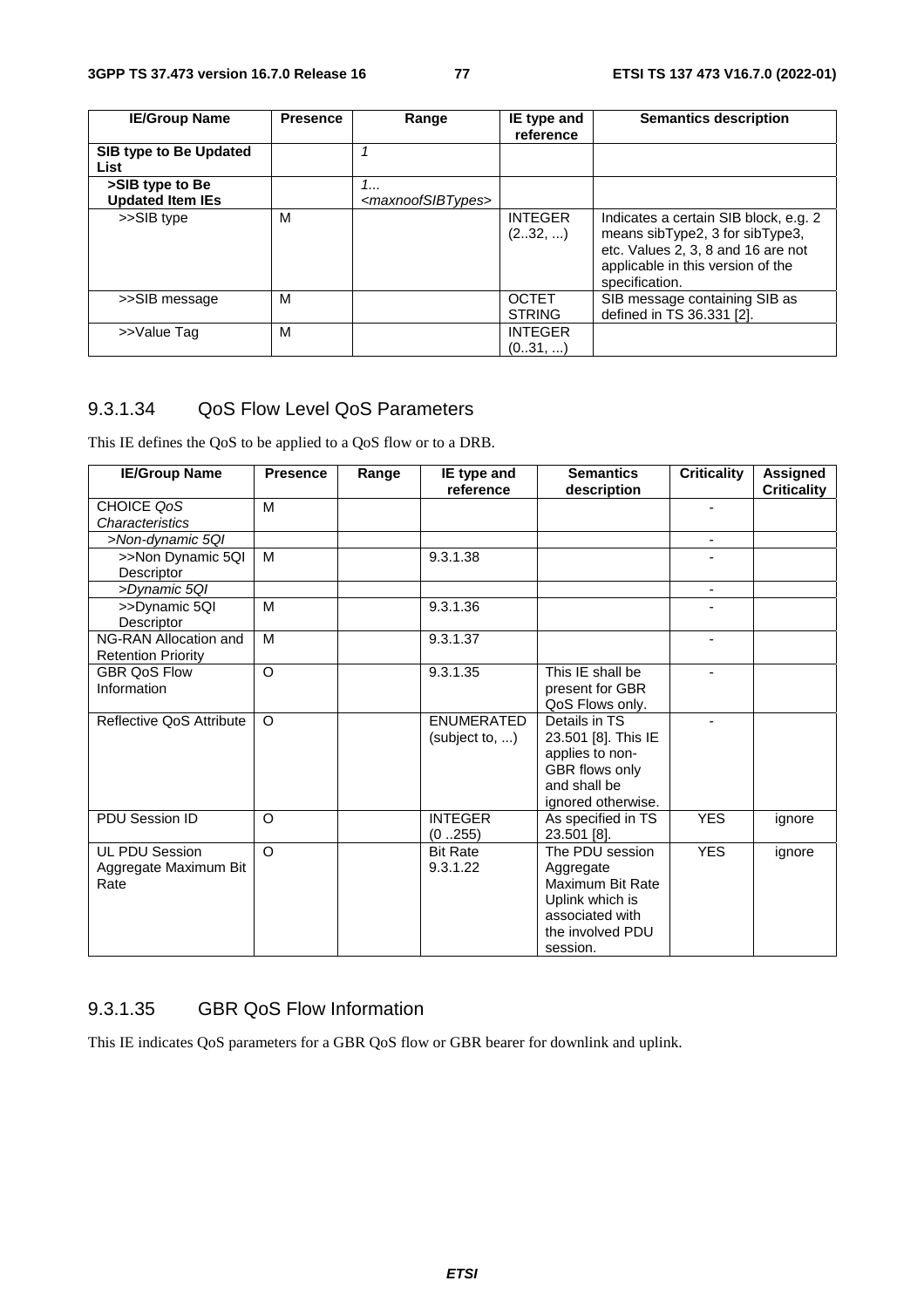| <b>IE/Group Name</b>       | <b>Presence</b> | Range | IE type and reference    | <b>Semantics description</b>   |
|----------------------------|-----------------|-------|--------------------------|--------------------------------|
| Maximum Flow Bit Rate      | M               |       | <b>Bit Rate</b>          | Maximum Bit Rate in DL.        |
| <b>Downlink</b>            |                 |       | 9.3.1.22                 | Details in TS 23.501 [8].      |
| Maximum Flow Bit Rate      | M               |       | <b>Bit Rate</b>          | Maximum Bit Rate in UL.        |
| Uplink                     |                 |       | 9.3.1.22                 | Details in TS 23.501 [8].      |
| <b>Guaranteed Flow Bit</b> | M               |       | <b>Bit Rate</b>          | <b>Guaranteed Bit Rate</b>     |
| <b>Rate Downlink</b>       |                 |       | 9.3.1.22                 | (provided there is data to     |
|                            |                 |       |                          | deliver) in DL. Details in TS  |
|                            |                 |       |                          | 23.501 [8].                    |
| <b>Guaranteed Flow Bit</b> | м               |       | <b>Bit Rate</b>          | <b>Guaranteed Bit Rate</b>     |
| Rate Uplink                |                 |       | 9.3.1.22                 | (provided there is data to     |
|                            |                 |       |                          | deliver). Details in TS 23.501 |
|                            |                 |       |                          | [8]                            |
| Maximum Packet Loss        | O               |       | Maximum Packet Loss Rate | Indicates the maximum rate     |
| Rate Downlink              |                 |       | 9.3.1.39                 | for lost packets that can be   |
|                            |                 |       |                          | tolerated in the downlink      |
|                            |                 |       |                          | direction. Details in TS       |
|                            |                 |       |                          | 23.501 [8].                    |
| Maximum Packet Loss        | O               |       | Maximum Packet Loss Rate | Indicates the maximum rate     |
| Rate Uplink                |                 |       | 9.3.1.39                 | for lost packets that can be   |
|                            |                 |       |                          | tolerated in the uplink        |
|                            |                 |       |                          | direction. Details in TS       |
|                            |                 |       |                          | 23.501 [8].                    |

## 9.3.1.36 Dynamic 5QI Descriptor

This IE indicates the QoS Characteristics for a Non-standardised or not pre-configured 5QI for downlink and uplink.

| <b>IE/Group Name</b>  | <b>Presence</b>  | Range | IE type and reference         | <b>Semantics description</b>    |
|-----------------------|------------------|-------|-------------------------------|---------------------------------|
| QoS Priority Level    | м                |       | <b>INTEGER (1127)</b>         | For details see TS 23.501       |
|                       |                  |       |                               | [8].                            |
| Packet Delay Budget   | м                |       | 9.3.1.40                      | For details see TS 23.501       |
|                       |                  |       |                               | [8].                            |
| Packet Error Rate     | М                |       | 9.3.1.41                      | For details see TS 23.501       |
|                       |                  |       |                               | [8].                            |
| 5QI                   | $\circ$          |       | INTEGER (0255,)               | This IE contains the            |
|                       |                  |       |                               | dynamically assigned 5QI as     |
|                       |                  |       |                               | specified in TS 23.501 [8].     |
| <b>Delay Critical</b> | $C-$             |       | <b>ENUMERATED (delay</b>      | For details see TS 23.501       |
|                       | ifGBRflow        |       | critical, non-delay critical) | [8].                            |
| Averaging Window      | C-               |       | 9.3.1.42                      | For details see TS 23.501       |
|                       | <b>ifGBRflow</b> |       |                               | [8]                             |
| Maximum Data Burst    | O                |       | 9.3.1.43                      | For details see TS 23.501       |
| Volume                |                  |       |                               | [8]. This IE shall be included  |
|                       |                  |       |                               | if the Delay Critical IE is set |
|                       |                  |       |                               | to "delay critical" and shall   |
|                       |                  |       |                               | be ignored otherwise.           |

| Condition | <b>Explanation</b>                                                        |
|-----------|---------------------------------------------------------------------------|
| ifGBRflow | This IE shall be present if the GBR QoS Flow Information IE is present in |
|           | the QoS Flow Level QoS Parameters IE.                                     |

## 9.3.1.37 NG-RAN Allocation and Retention Priority

This IE specifies the relative importance of a QoS flow or a DRB compared to other QoS flows or DRBs for allocation and retention of NG-RAN resources.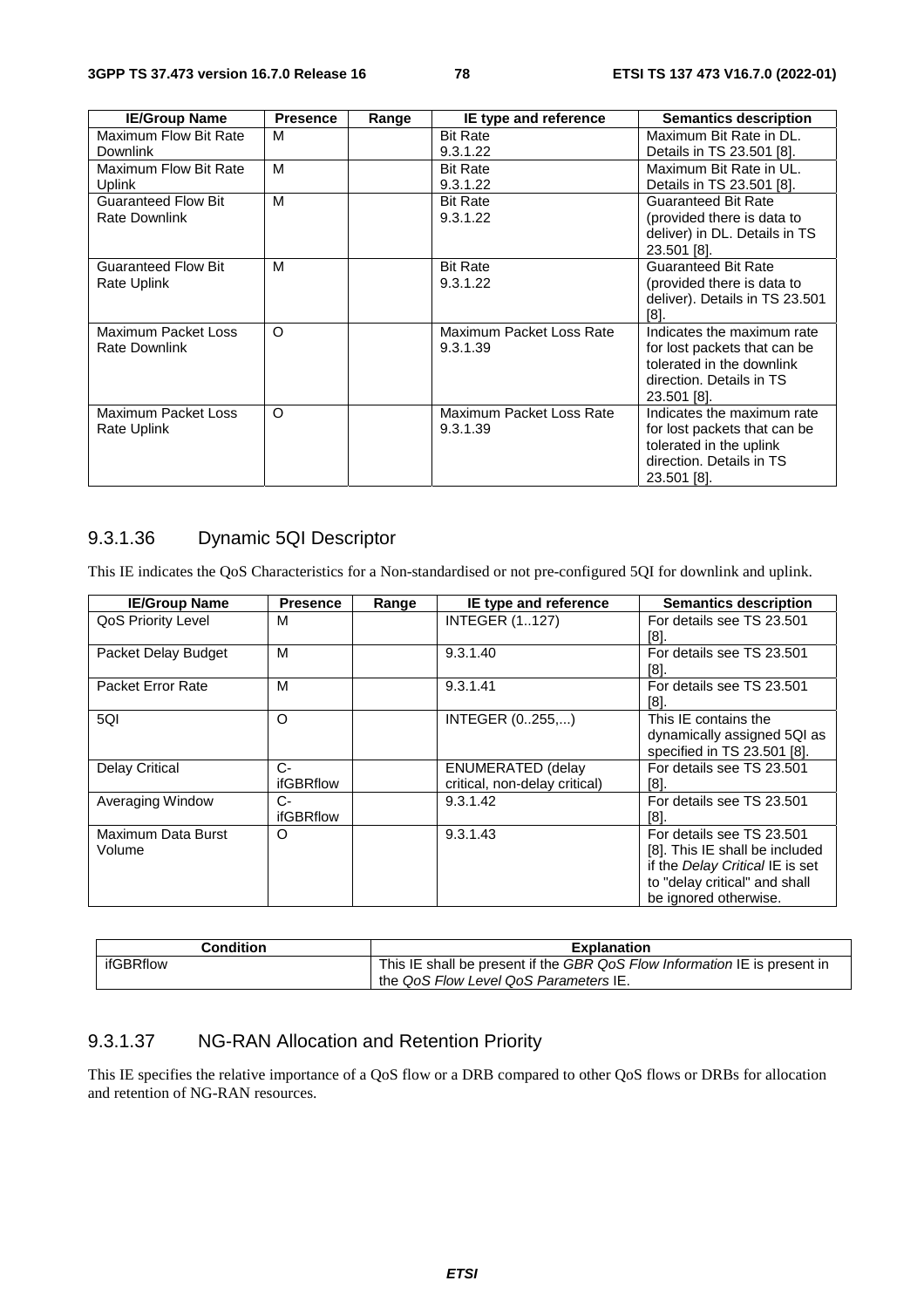| <b>IE/Group Name</b>      | <b>Presence</b> | Range | IE type and reference                                                            | <b>Semantics description</b>                                                                                                                                                                                                                                                                                                                                                                                                                                                                                     |
|---------------------------|-----------------|-------|----------------------------------------------------------------------------------|------------------------------------------------------------------------------------------------------------------------------------------------------------------------------------------------------------------------------------------------------------------------------------------------------------------------------------------------------------------------------------------------------------------------------------------------------------------------------------------------------------------|
| <b>Priority Level</b>     | М               |       | <b>INTEGER (015)</b>                                                             | Desc.: This IE defines the<br>relative importance of a<br>resource request (see TS<br>23.501 [8]).<br><b>Usage: Values are ordered</b><br>in decreasing order of<br>priority, i.e., with 1 as the<br>highest priority and 15 as<br>the lowest priority. Further<br>usage is defined in TS<br>23.501 [8].                                                                                                                                                                                                         |
| Pre-emption Capability    | M               |       | <b>ENUMERATED</b> (shall not<br>trigger pre-emption, may<br>trigger pre-emption) | <b>Desc.:</b> This IE indicates the<br>pre-emption capability of the<br>request on other QoS flows.<br><b>Usage: The QoS flow shall</b><br>not pre-empt other QoS<br>flows or, the QoS flow may<br>pre-empt other QoS flows.<br>The Pre-emption Capability<br>indicator applies to the<br>allocation of resources for a<br>QoS flow and as such it<br>provides the trigger to the<br>pre-emption<br>procedures/processes of the<br>NG-RAN node.                                                                  |
| Pre-emption Vulnerability | М               |       | <b>ENUMERATED</b> (not pre-<br>emptable, pre-emptable)                           | <b>Desc.:</b> This IE indicates the<br>vulnerability of the QoS flow<br>to pre-emption of other QoS<br>flows.<br><b>Usage: The QoS flow shall</b><br>not be pre-empted by other<br>QoS flows or the QoS flow<br>may be pre-empted by other<br>QoS flows. The Pre-emption<br>Vulnerability indicator<br>applies for the entire<br>duration of the QoS flow,<br>unless modified and as such<br>indicates whether the QoS<br>flow is a target of the pre-<br>emption<br>procedures/processes of the<br>NG-RAN node. |

## 9.3.1.38 Non Dynamic 5QI Descriptor

This IE indicates the QoS Characteristics for a standardized or pre-configured 5QI for downlink and uplink.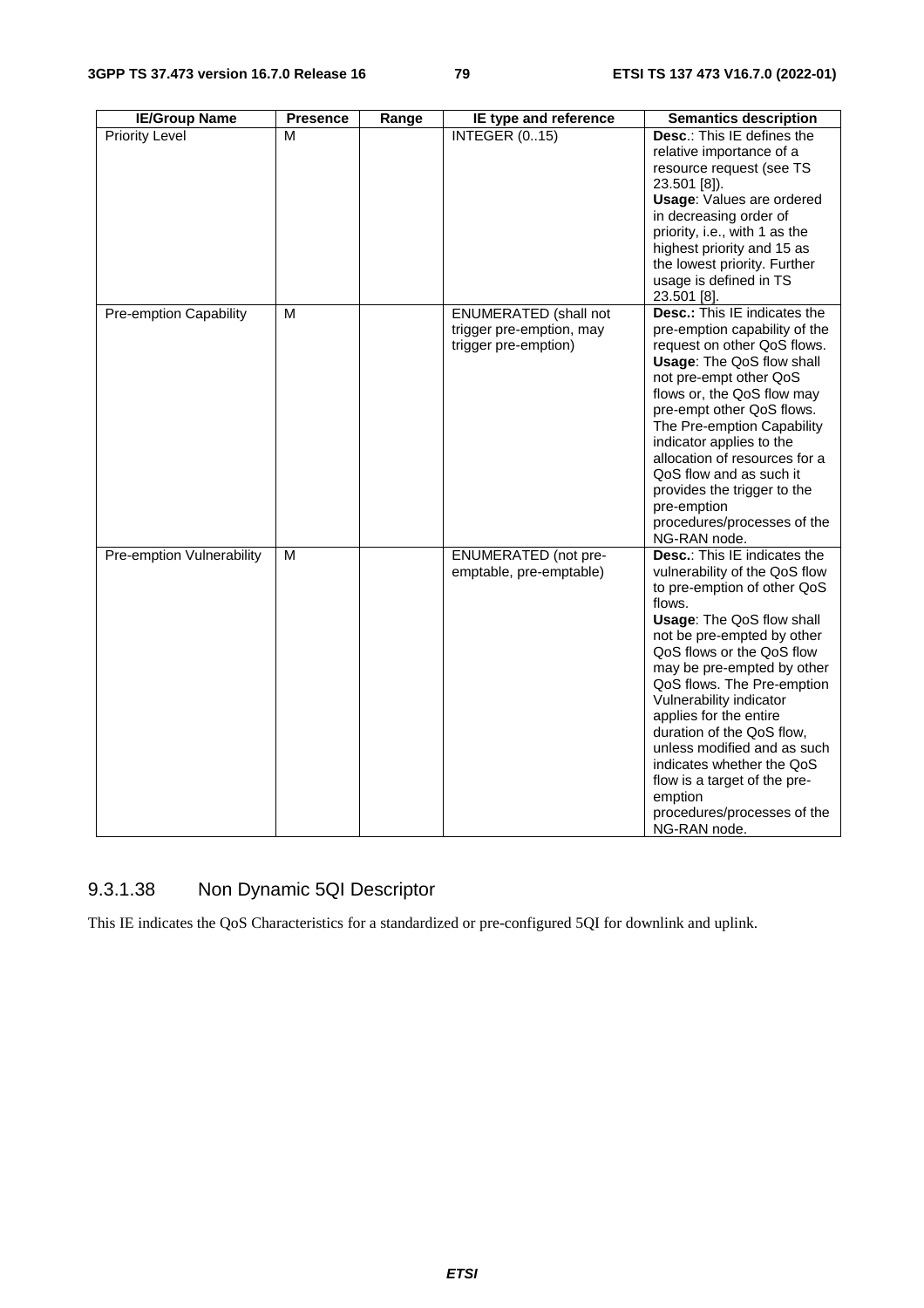| <b>IE/Group Name</b>         | <b>Presence</b> | Range | IE type and reference | <b>Semantics description</b>                                                                                                                                                                |
|------------------------------|-----------------|-------|-----------------------|---------------------------------------------------------------------------------------------------------------------------------------------------------------------------------------------|
| 5QI                          | M               |       | INTEGER (0255,)       | This IE contains the<br>standardized or pre-<br>configured 5QI as specified<br>in TS 23.501 [8]                                                                                             |
| <b>Priority Level</b>        | O               |       | <b>INTEGER (1127)</b> | For details see TS 23.501<br>[8]. When included overrides<br>standardized or pre-<br>configured value.                                                                                      |
| Averaging Window             | $\circ$         |       | 9.3.1.42              | This IE applies to GBR QoS<br>Flows only. For details see<br>TS 23.501 [8]. When<br>included overrides<br>standardized or pre-<br>configured value.                                         |
| Maximum Data Burst<br>Volume | O               |       | 9.3.1.43              | For details see TS 23.501<br>[8]. When included overrides<br>standardized or pre-<br>configured value. If the 5QI<br>refers to a non-delay critical<br>QoS flow the IE shall be<br>ignored. |

## 9.3.1.39 Maximum Packet Loss Rate

This IE indicates the Maximum Packet Loss Rate.

| <b>IE/Group Name</b>        | <b>Presence</b> | Range | IE type and reference | <b>Semantics description</b>                                                              |
|-----------------------------|-----------------|-------|-----------------------|-------------------------------------------------------------------------------------------|
| Maximum Packet Loss<br>Rate | м               |       | INTEGER(01000)        | Ratio of lost packets per<br>number of packets sent.<br>expressed in tenth of<br>percent. |

## 9.3.1.40 Packet Delay Budget

This IE indicates the Packet Delay Budget for a QoS flow.

| <b>IE/Group Name</b> | <b>Presence</b> | Range | IE type and reference | <b>Semantics description</b>                                                                      |
|----------------------|-----------------|-------|-----------------------|---------------------------------------------------------------------------------------------------|
| Packet Delay Budget  | м               |       | INTEGER (01023, )     | Upper bound value for the<br>delay that a packet may<br>experience expressed in unit<br>of 0.5ms. |

## 9.3.1.41 Packet Error Rate

This IE indicates the Packet Error Rate for a QoS flow.

| <b>IE/Group Name</b> | <b>Presence</b> | Range | IE type and reference | <b>Semantics description</b>                                                       |
|----------------------|-----------------|-------|-----------------------|------------------------------------------------------------------------------------|
| Scalar               | м               |       | INTEGR (09, )         | The packet error rate is<br>expressed as Scalar x 10-k<br>where k is the Exponent. |
| Exponent             | м               |       | INTEGR (09, )         |                                                                                    |

## 9.3.1.42 Averaging Window

This IE indicates the Averaging Window for a QoS flow.

| <b>IE/Group Name</b> | Presence | Range | IE type and reference | <b>Semantics description</b> |
|----------------------|----------|-------|-----------------------|------------------------------|
| Averaging Window     | М        |       | INTEGER (04095. )     | Unit: ms. The default value  |
|                      |          |       |                       | is 2000ms.                   |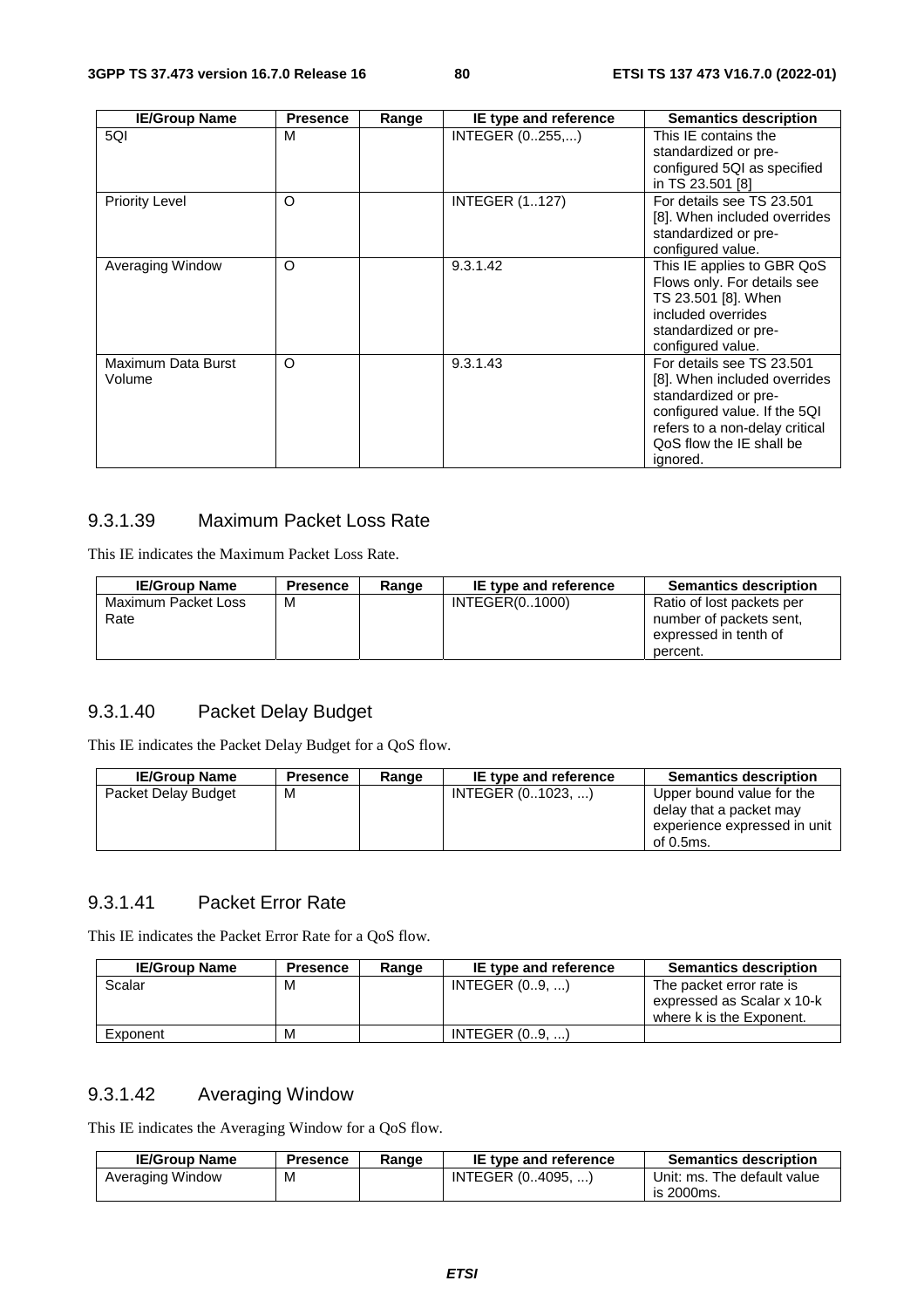#### 9.3.1.43 Maximum Data Burst Volume

This IE indicates the Maximum Data Burst Volume for a QoS flow.

| <b>IE/Group Name</b> | <b>Presence</b> | Range | IE type and reference | <b>Semantics description</b> |
|----------------------|-----------------|-------|-----------------------|------------------------------|
| Maximum Data Burst   | M               |       | INTEGER (04095, )     | Unit: byte.                  |
| Volume               |                 |       |                       |                              |

#### 9.3.1.44 Notification Control

The *Notification Control* IE indicates whether the notification control for a given DRB is active or not-active. If the notification control is set to active, the ng-eNB-DU shall, if supported, monitor the QoS of the DRB and notify the ngeNB-CU.

| <b>IE/Group Name</b>        | Presence | Range | <b>IE Type and</b><br>Reference     | <b>Semantics Description</b> |
|-----------------------------|----------|-------|-------------------------------------|------------------------------|
| <b>Notification Control</b> | М        |       | ENUMERATED(Active,<br>Not-Active, ) |                              |

#### 9.3.1.45 RAN Area Code

This information element is used to uniquely identify a RAN Area Code.

| <b>IE/Group Name</b> | <b>Presence</b> | Ranɑe | IE type and reference | <b>Semantics description</b> |
|----------------------|-----------------|-------|-----------------------|------------------------------|
| RANAC                | M               |       | ITEGER (0255)<br>ΙN   | RAN Area Code                |

#### 9.3.1.46 QoS Flow Identifier

This IE identifies a QoS Flow within a PDU Session. The definition and use of the QoS Flow Identifiers specified in TS 23.501 [8].

| <b>IE/Group Name</b> | Presence | Range | IE type and<br>reference | <b>Semantics description</b> |
|----------------------|----------|-------|--------------------------|------------------------------|
| QoS Flow Identifier  | M        |       | <b>INTEGER (0.63)</b>    |                              |

## 9.3.1.47 Available PLMN List

This IE indicates the list of available PLMN.

| <b>IE/Group Name</b>           | <b>Presence</b> | Range                   | IE type and<br>reference | <b>Semantics description</b> |
|--------------------------------|-----------------|-------------------------|--------------------------|------------------------------|
| <b>Available PLMN Item IEs</b> |                 | >/<br>maxnoofBPLM<br>Ns |                          |                              |
| >PLMN Identity                 | M               |                         | 9.3.1.14                 |                              |

| ⊀anqe<br>bound                | <b>TAP 60</b><br>าnation<br>ла<br>.А                                         |
|-------------------------------|------------------------------------------------------------------------------|
| LMNs<br>וחס<br>maxnoofL<br>n- | lds.<br>Value is 6.<br>_MN.<br><b>Broadcast</b><br>Maximum<br>◡<br>no.<br>Οt |

## 9.3.1.48 Service Status

This IE is used to indicate the service status of a cell by the ng-eNB-DU.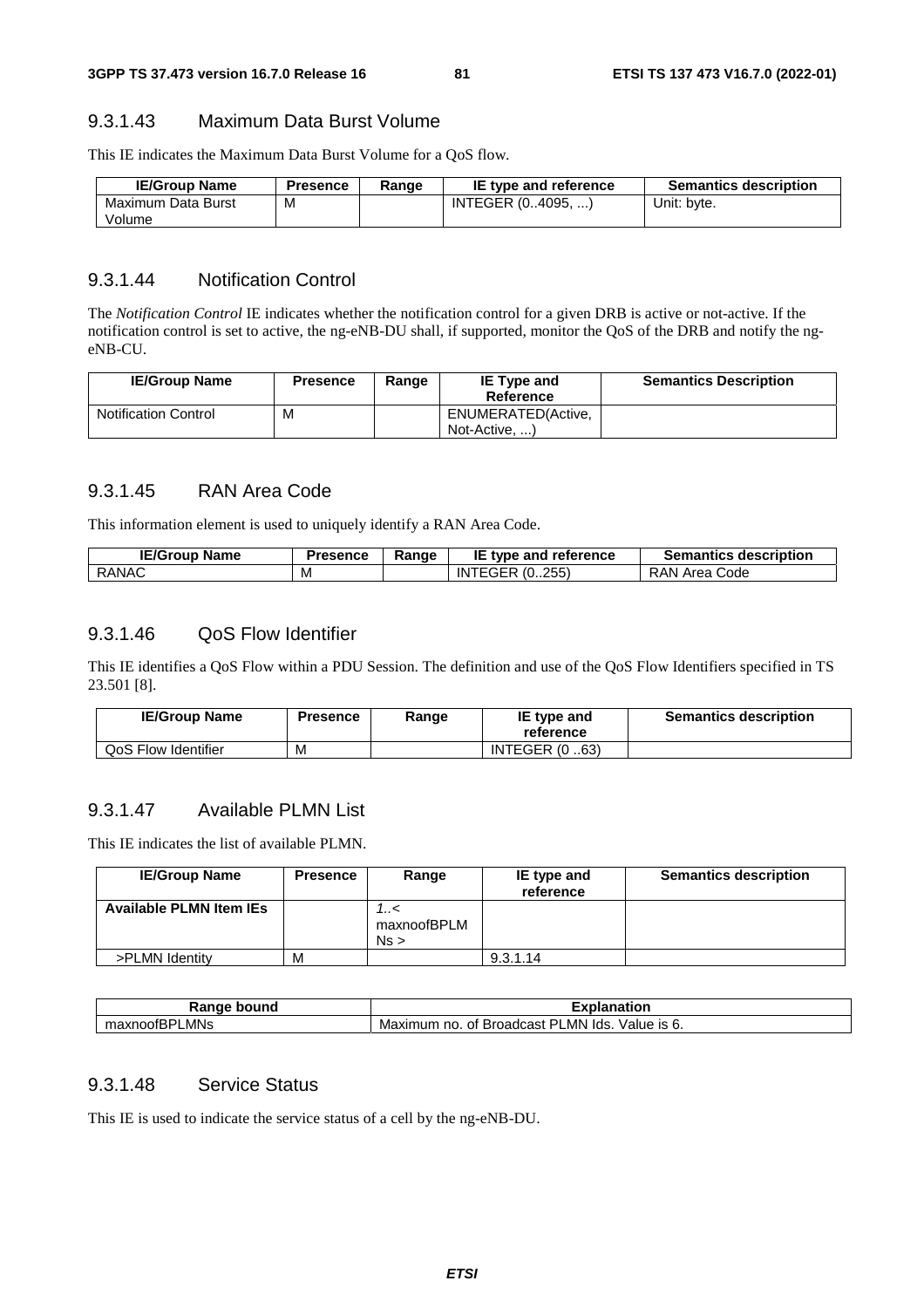| <b>IE/Group Name</b>  | <b>Presence</b> | Range | IE type and reference                                    | <b>Semantics description</b>                                                                                                                                                                                                           |
|-----------------------|-----------------|-------|----------------------------------------------------------|----------------------------------------------------------------------------------------------------------------------------------------------------------------------------------------------------------------------------------------|
| Service State         | м               |       | <b>ENUMERATED (In-</b><br>Service, Out-Of-<br>Service, ) | Indicates the Service State<br>of the cell. In-Service and<br><b>Out-of-Service Service</b><br>States are defined in TS<br>38.401 [4].                                                                                                 |
| Switching Off Ongoing | $\circ$         |       | <b>ENUMERATED</b><br>(True, )                            | This IE indicates that the ng-<br>eNB-DU will delete the cell<br>after some time using a new<br>ng-eNB-DU Configuration<br>Update procedure. When<br>this IE is set to "True" the<br>Service State IE shall be set<br>to "In-Service". |

## 9.3.1.49 RLC Status

This IE indicates about the RLC configuration change included in the container towards the UE.

| <b>IE/Group Name</b>       | <b>Presence</b> | Range | IE type and reference            | <b>Semantics description</b>                                                                      |
|----------------------------|-----------------|-------|----------------------------------|---------------------------------------------------------------------------------------------------|
| Reestablishment Indication |                 |       | ENUMERATED<br>(reestabilished, ) | Indicates that following a<br>change in the radio status,<br>the RLC has been re-<br>established. |

#### 9.3.1.50 Void

## 9.3.1.51 QoS Flow Mapping Indication

This IE is used to indicate only the uplink or downlink QoS flow is mapped to the DRB.

| <b>IE/Group Name</b>           | <b>Presence</b> | Range | IE type and<br>reference       | <b>Semantics description</b>                                                   |
|--------------------------------|-----------------|-------|--------------------------------|--------------------------------------------------------------------------------|
| QoS Flow Mapping<br>Indication |                 |       | ENUMERATED(ul,<br>$dl, \ldots$ | Indicates that only the uplink or<br>downlink QoS flow is mapped to<br>the DRB |

## 9.3.1.52 Resource Coordination Transfer Information

This IE contains information for UE-associated E-UTRA – NR resource coordination.

| <b>IE/Group Name</b>                                     | <b>Presence</b> | Range | IE type and<br>reference        | <b>Semantics description</b>                                                 |
|----------------------------------------------------------|-----------------|-------|---------------------------------|------------------------------------------------------------------------------|
| MeNB Cell ID                                             | м               |       | <b>BIT STRING</b><br>(SIZE(28)) | E-UTRAN Cell Global Identifier<br>defined in TS 36.423 [12] clause<br>9.2.14 |
| <b>Resource Coordination E-</b><br>UTRA Cell Information | C               |       | 9.3.1.54                        |                                                                              |

## 9.3.1.53 E-UTRA PRACH Configuration

This IE indicates the PRACH resources used in E-UTRA cell.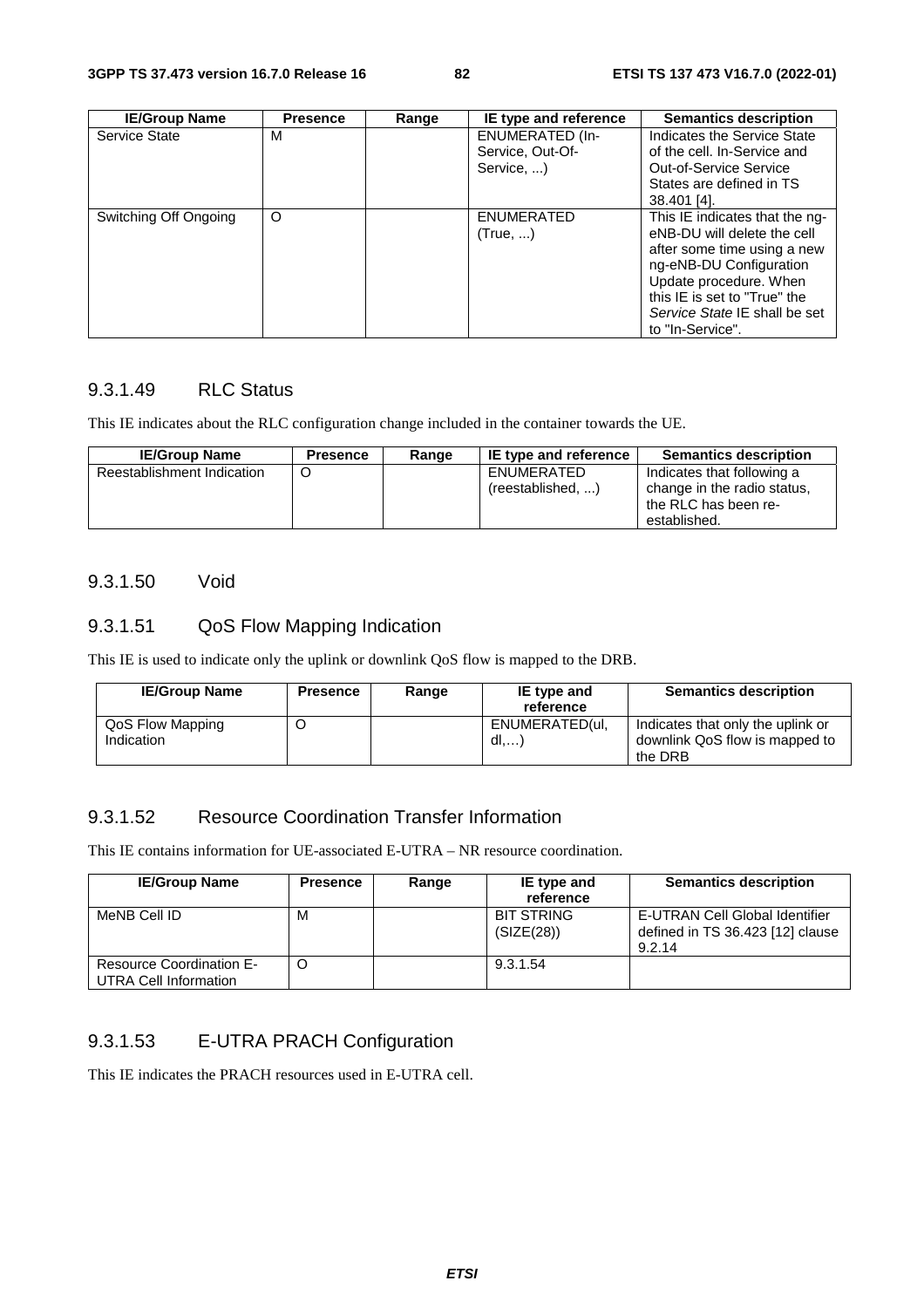| <b>IE/Group Name</b>        | <b>Presence</b> | Range | IE type and    | <b>Semantics description</b>    |
|-----------------------------|-----------------|-------|----------------|---------------------------------|
|                             |                 |       | reference      |                                 |
| RootSequenceIndex           | M               |       | <b>INTEGER</b> | See clause 5.7.2. in TS 36.211  |
|                             |                 |       | (0.837)        | [13]                            |
| ZeroCorrelationZoneConfigur | м               |       | <b>INTEGER</b> | See clause 5.7.2. in TS 36.211  |
| ation                       |                 |       | (0.15)         | [13]                            |
| HighSpeedFlag               | M               |       | <b>BOOLEAN</b> | TRUE corresponds to Restricted  |
|                             |                 |       |                | set and FALSE to Unrestricted   |
|                             |                 |       |                | set. See clause 5.7.2 in TS     |
|                             |                 |       |                | 36.211 [13]                     |
| PRACH-FrequencyOffset       | м               |       | <b>INTEGER</b> | See clause 5.7.1 of TS 36.211   |
|                             |                 |       | (0.94)         | [13]                            |
| PRACH-ConfigurationIndex    | O               |       | <b>INTEGER</b> | Mandatory for TDD, shall not be |
|                             |                 |       | (063)          | present for FDD.                |
|                             |                 |       |                | See clause 5.7.1, in TS 36.211  |
|                             |                 |       |                | [13]                            |

## 9.3.1.54 Resource Coordination E-UTRA Cell Information

This IE contains E-UTRA cell information for UE-associated E-UTRA – NR resource coordination.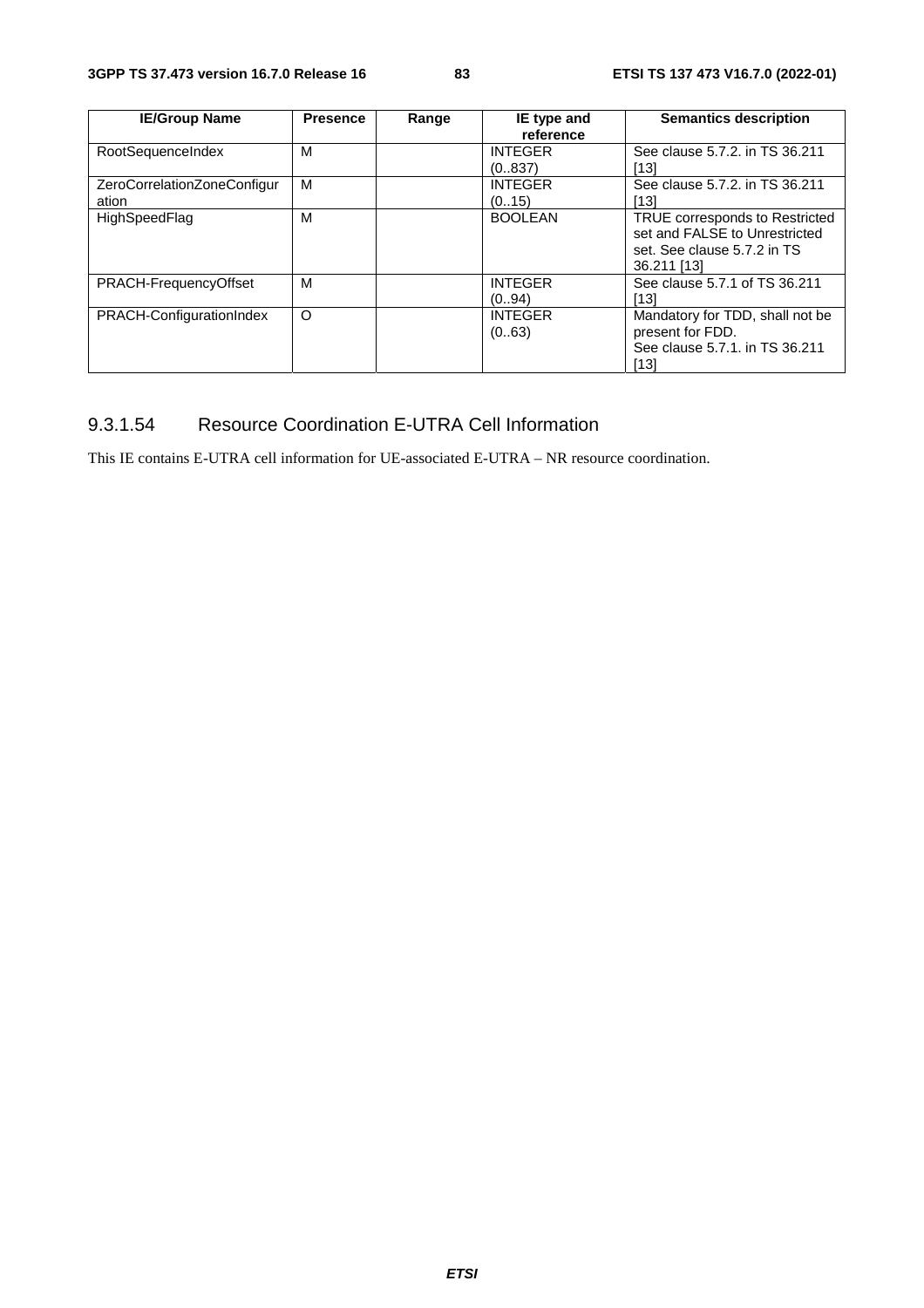| <b>IE/Group Name</b>                                 | <b>Presenc</b><br>е | Rang<br>e    | IE type and<br>reference                                                                  | <b>Semantics</b><br>description                                                                                                                  | <b>Criticality</b>       | <b>Assigned</b><br><b>Criticality</b> |
|------------------------------------------------------|---------------------|--------------|-------------------------------------------------------------------------------------------|--------------------------------------------------------------------------------------------------------------------------------------------------|--------------------------|---------------------------------------|
| CHOICE EUTRA-Mode-<br><b>Info</b>                    | M                   |              |                                                                                           |                                                                                                                                                  | $\blacksquare$           |                                       |
| > FDD                                                |                     |              |                                                                                           |                                                                                                                                                  | $\omega$ .               |                                       |
| >>FDD Info                                           |                     | $\mathbf{1}$ |                                                                                           |                                                                                                                                                  | $\blacksquare$           |                                       |
| >>>UL EARFCN                                         | O                   |              | INTEGER (0<br>maxExtendedEARFC<br>N,                                                      | The relation<br>between<br><b>EARFCN</b> and<br>carrier<br>frequency (in<br>MHz) is defined<br>in TS 36.104<br>$[14]$ .                          |                          |                                       |
| >>>DL EARFCN                                         | M                   |              | INTEGER (0.<br>maxExtendedEARFC<br>$N, $ )                                                | The relation<br>between<br><b>EARFCN</b> and<br>carrier<br>frequency (in<br>MHz) is defined<br>in TS 36.104<br>$[14]$ .                          | $\blacksquare$           |                                       |
| >>UL<br>Transmission<br><b>Bandwidth</b>             | $\Omega$            |              | E-UTRA<br>Transmission<br><b>Bandwidth</b><br>9.3.1.59                                    | Present if UL<br>EARFCN IE is<br>present.                                                                                                        |                          |                                       |
| >>D <sub>L</sub><br>Transmission<br><b>Bandwidth</b> | M                   |              | E-UTRA<br>Transmission<br><b>Bandwidth</b><br>9.3.1.59                                    |                                                                                                                                                  |                          |                                       |
| > TDD                                                |                     |              |                                                                                           |                                                                                                                                                  | $\blacksquare$           |                                       |
| >>TDD Info                                           |                     | $\mathbf{1}$ |                                                                                           |                                                                                                                                                  |                          |                                       |
| >>>EARFCN                                            | M                   |              | INTEGER (0<br>maxExtendedEARFC<br>$N, $ )                                                 | The relation<br>between<br><b>EARFCN</b> and<br>carrier<br>frequency (in<br>MHz) is defined<br>in TS 36.104<br>$[14]$ .                          | $\overline{a}$           |                                       |
| >>>Transmission<br><b>Bandwidth</b>                  | M                   |              | E-UTRA<br>Transmission<br>Bandwidth<br>9.3.1.59                                           |                                                                                                                                                  | $\overline{\phantom{a}}$ |                                       |
| >>>Subframe<br>Assignment                            | M                   |              | ENUMERATED(sa0,<br>sa1, sa2, sa3, sa4,<br>sa $5,$ sa $6,$                                 | Uplink-downlink<br>subframe<br>configuration<br>information<br>defined in TS<br>36.211 [13].<br>In NB-IOT, sa0<br>and sa6 are not<br>applicable. | $\blacksquare$           |                                       |
| >>>Special<br>Subframe Info                          |                     | $\mathbf{1}$ |                                                                                           | Special<br>subframe<br>configuration<br>information<br>defined in TS<br>36.211 [13]                                                              | $\blacksquare$           |                                       |
| $\overline{\gg}$ >>Special<br>Subframe<br>Patterns   | M                   |              | ENUMERATED(ssp0,<br>ssp1, ssp2, ssp3,<br>ssp4, ssp5, ssp6,<br>ssp7, ssp8, ssp9,<br>ssp10, |                                                                                                                                                  | $\overline{a}$           |                                       |
| >>>>Cyclic<br>Prefix DL                              | M                   |              | ENUMERATED(Norm<br>al, Extended,)                                                         |                                                                                                                                                  | $\blacksquare$           |                                       |
| >>>>Cyclic<br>Prefix UL                              | M                   |              | ENUMERATED(Norm<br>al, Extended,)                                                         |                                                                                                                                                  |                          |                                       |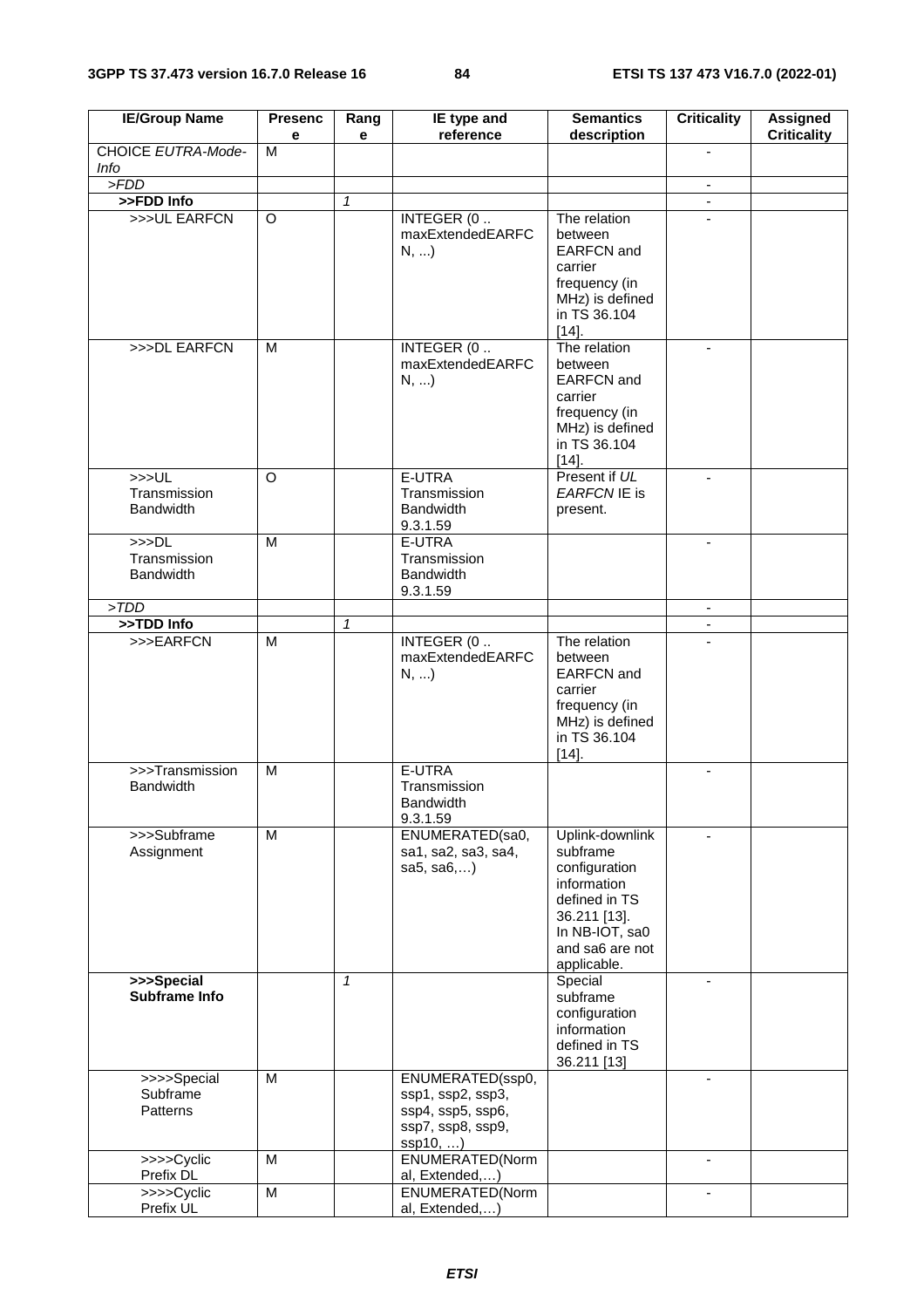| E-UTRA PRACH  | М | 9.3.1.53          |            |        |
|---------------|---|-------------------|------------|--------|
| Configuration |   |                   |            |        |
| Ignore PRACH  |   | <b>ENUMERATED</b> | <b>YES</b> | reject |
| Configuration |   | (true,            |            |        |

| bound<br>Range          | Explanation                                                                      |
|-------------------------|----------------------------------------------------------------------------------|
| ExtendedEARFCN<br>maxE, | 262143.<br>TCN.<br><b>EARFO</b><br>Value is<br>⊧of extended.<br>Maximum<br>value |

## 9.3.1.55 Extended Available PLMN List

This IE indicates the list of available PLMN.

| <b>IE/Group Name</b>           | <b>Presence</b> | Range                   | IE type and<br>reference | <b>Semantics</b><br>description |
|--------------------------------|-----------------|-------------------------|--------------------------|---------------------------------|
| <b>Extended Available PLMN</b> |                 | >/                      |                          |                                 |
| <b>Item IEs</b>                |                 | maxnoofExtendedBPLMNs > |                          |                                 |
| >PLMN Identity                 | M               |                         | 9.3.1.14                 |                                 |

| วนทc<br>nae.<br>וונזו<br>٦a                                                    | ----<br>nation                                                                                       |
|--------------------------------------------------------------------------------|------------------------------------------------------------------------------------------------------|
| ∟MNs<br>$\overline{\phantom{0}}$<br>∟xter<br>under:<br>axnoor<br>115 F<br>l lo | יכ<br>_MN<br>alue/<br>lds.<br>Broadcast<br>IS.<br><b>Extended</b><br>Maxir<br>nc<br>0t<br>num<br>. ب |

#### 9.3.1.56 void

### 9.3.1.57 CU to DU RRC Information

This IE contains the RRC Information that are sent from ng-eNB-CU to ng-eNB-DU.

| <b>IE/Group Name</b>                    | <b>Presence</b> | Range | IE type and<br>reference      | <b>Semantics description</b>                                                                                                    | <b>Criticality</b> | Assigned<br><b>Criticality</b> |
|-----------------------------------------|-----------------|-------|-------------------------------|---------------------------------------------------------------------------------------------------------------------------------|--------------------|--------------------------------|
| CG-Configlnfo                           | $\circ$         |       | <b>OCTET</b><br><b>STRING</b> | CG-ConfigInfo, as defined in<br>TS 38.331 [16].                                                                                 |                    |                                |
| UE-CapabilityRAT-<br>ContainerList      | $\circ$         |       | <b>OCTET</b><br><b>STRING</b> | This IE is used in the NG-<br>RAN and it consists of the<br>UE-CapabilityRAT-<br>ContainerList, as defined in<br>TS 36.331 [2]. |                    |                                |
| MeasConfig                              | $\circ$         |       | <b>OCTET</b><br><b>STRING</b> | MeasConfig, as defined in<br>TS 38.331 [16] (without<br>MeasGapConfig).                                                         |                    |                                |
| Handover<br>Preparation<br>Information  | $\circ$         |       | <b>OCTET</b><br><b>STRING</b> | HandoverPreparationInforma<br>tion, as defined in TS 36.331<br>[2].                                                             | <b>YES</b>         | ignore                         |
| <b>RadioResourceCo</b><br>nfigDedicated | $\Omega$        |       | <b>OCTET</b><br><b>STRING</b> | RadioResourceConfigDedica<br>ted, as defined in TS 36.331<br>[2]                                                                | <b>YES</b>         | ignore                         |
| Measurement<br>Timing<br>Configuration  | $\Omega$        |       | <b>OCTET</b><br><b>STRING</b> | Contains the<br>MeasurementTimingConfigur<br>ation inter-node message<br>defined in TS 38.331 [16].                             | <b>YES</b>         | ignore                         |
| UEAssistanceInfor<br>mation             | $\Omega$        |       | <b>OCTET</b><br><b>STRING</b> | UEAssistanceInformation, as<br>defined in TS 36.331 [2].                                                                        | <b>YES</b>         | ignore                         |
| requestedP-<br>MaxFR1                   | $\circ$         |       | <b>OCTET</b><br><b>STRING</b> | requestedP-MaxFR1, as<br>defined in TS 38.331 [16].                                                                             | <b>YES</b>         | ignore                         |

## 9.3.1.58 DU to CU RRC Information

This IE contains the RRC Information that are sent from the ng-eNB-DU to the ng-eNB-CU.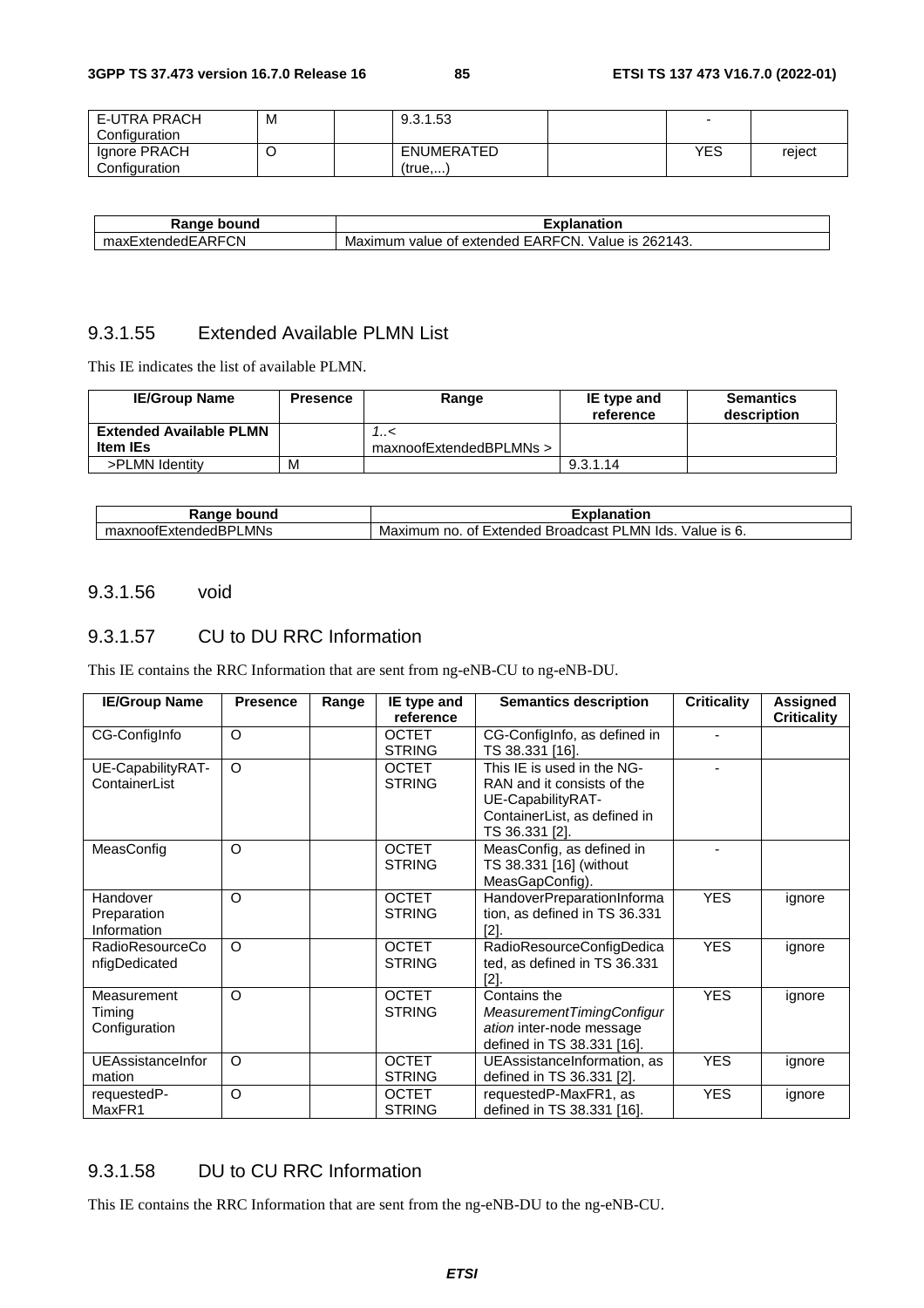| <b>IE/Group Name</b>                     | Presen   | Range | IE type                       | <b>Semantics description</b>                                                                                                          | <b>Criticalit</b> | <b>Assigne</b>         |
|------------------------------------------|----------|-------|-------------------------------|---------------------------------------------------------------------------------------------------------------------------------------|-------------------|------------------------|
|                                          | ce       |       | and<br>reference              |                                                                                                                                       | у                 | d<br><b>Criticalit</b> |
|                                          |          |       |                               |                                                                                                                                       |                   | У                      |
| RadioResourceConfigDe<br>dicated         | M        |       | <b>OCTET</b><br><b>STRING</b> | RadioResourceConfigDedicated<br>as defined in TS 36.331 [2].                                                                          |                   |                        |
| MeasGapConfig                            | O        |       | <b>OCTET</b><br><b>STRING</b> | MeasGapConfig as defined in<br>TS 36.331 [2].                                                                                         |                   |                        |
| <b>Requested P-MaxFR1</b>                | $\circ$  |       | <b>OCTET</b><br><b>STRING</b> | requestedP-MaxFR1, as defined<br>in TS 36.331 [2].                                                                                    |                   |                        |
| DRX Long Cycle Start<br>Offset           | $\circ$  |       | <b>INTEGER</b><br>(0.10239)   | Identical to the value of the drx-<br>LongCycleStartOffset IE within<br>the DRX-Config as defined in TS<br>36.331 [2].                |                   |                        |
| Selected<br><b>BandCombinationIndex</b>  | O        |       | <b>OCTET</b><br><b>STRING</b> | BandCombinationIndex, as<br>defined in TS 38.331 [16].                                                                                | <b>YES</b>        | ignore                 |
| Selected<br>FeatureSetEntryIndex         | $\Omega$ |       | <b>OCTET</b><br><b>STRING</b> | FeatureSetEntryIndex, as<br>defined in TS 38.331 [16].                                                                                | <b>YES</b>        | ignore                 |
| Ph-InfoSCG                               | $\circ$  |       | <b>OCTET</b><br><b>STRING</b> | PH-TypeListSCG, as defined in<br>TS 38.331[16].                                                                                       | Yes               | ignore                 |
| Requested<br><b>BandCombinationIndex</b> | $\Omega$ |       | <b>OCTET</b><br><b>STRING</b> | BandCombinationIndex, as<br>defined in TS 38.331 [16].<br>This IE is used for the ng-eNB-<br>DU to request a new Band<br>Combination. | <b>YES</b>        | ignore                 |
| Requested<br>FeatureSetEntryIndex        | O        |       | <b>OCTET</b><br><b>STRING</b> | FeatureSetEntryIndex, as<br>defined in TS 38.331 [16].<br>This IE is used for the ng-eNB-<br>DU to request a new Feature<br>Set.      | <b>YES</b>        | ignore                 |
| DRX Config                               | $\circ$  |       | <b>OCTET</b><br><b>STRING</b> | DRX-Config, as defined in TS<br>36.331 [2].                                                                                           | <b>YES</b>        | ignore                 |
| MeasGapSharingConfig                     | O        |       | <b>OCTET</b><br><b>STRING</b> | MeasGapSharingConfig as<br>defined in TS 38.331 [8].                                                                                  | <b>YES</b>        | ignore                 |

#### 9.3.1.59 E-UTRA Transmission Bandwidth

This IE is used to indicate the E-UTRA UL or DL transmission bandwidth expressed in units of resource blocks " N<sub>RB</sub> " (TS 36.104 [14]). The values bw1, bw6, bw15, bw25, bw50, bw75, bw100 correspond to the number of resource blocks "NRB" 1, 6, 15, 25, 50, 75, 100.

| <b>IE/Group Name</b> | <b>Presence</b> | Range | <b>IE Type and Reference</b> | <b>Semantics Description</b> |
|----------------------|-----------------|-------|------------------------------|------------------------------|
| E-UTRA Transmission  | M               |       | ENUMERATED (bw1,             |                              |
| <b>Bandwidth</b>     |                 |       | bw6, bw15, bw25, bw50,       |                              |
|                      |                 |       | bw75. bw100                  |                              |

#### 9.3.1.60 Number of Broadcasts Requested

This IE indicates the number of times a message is to be broadcast.

| <b>IE/Group Name</b> | <b>Presence</b> | Range | IE type and<br>reference | <b>Semantics description</b> |
|----------------------|-----------------|-------|--------------------------|------------------------------|
| Number of Broadcasts | M               |       | <b>INTEGER</b>           |                              |
| Requested            |                 |       | (0.65535)                |                              |

## 9.3.1.61 Criticality Diagnostics

The *Criticality Diagnostics* IE is sent by the ng-eNB-DU or the ng-eNB-CU when parts of a received message have not been comprehended or were missing, or if the message contained logical errors. When applicable, it contains information about which IEs were not comprehended or were missing.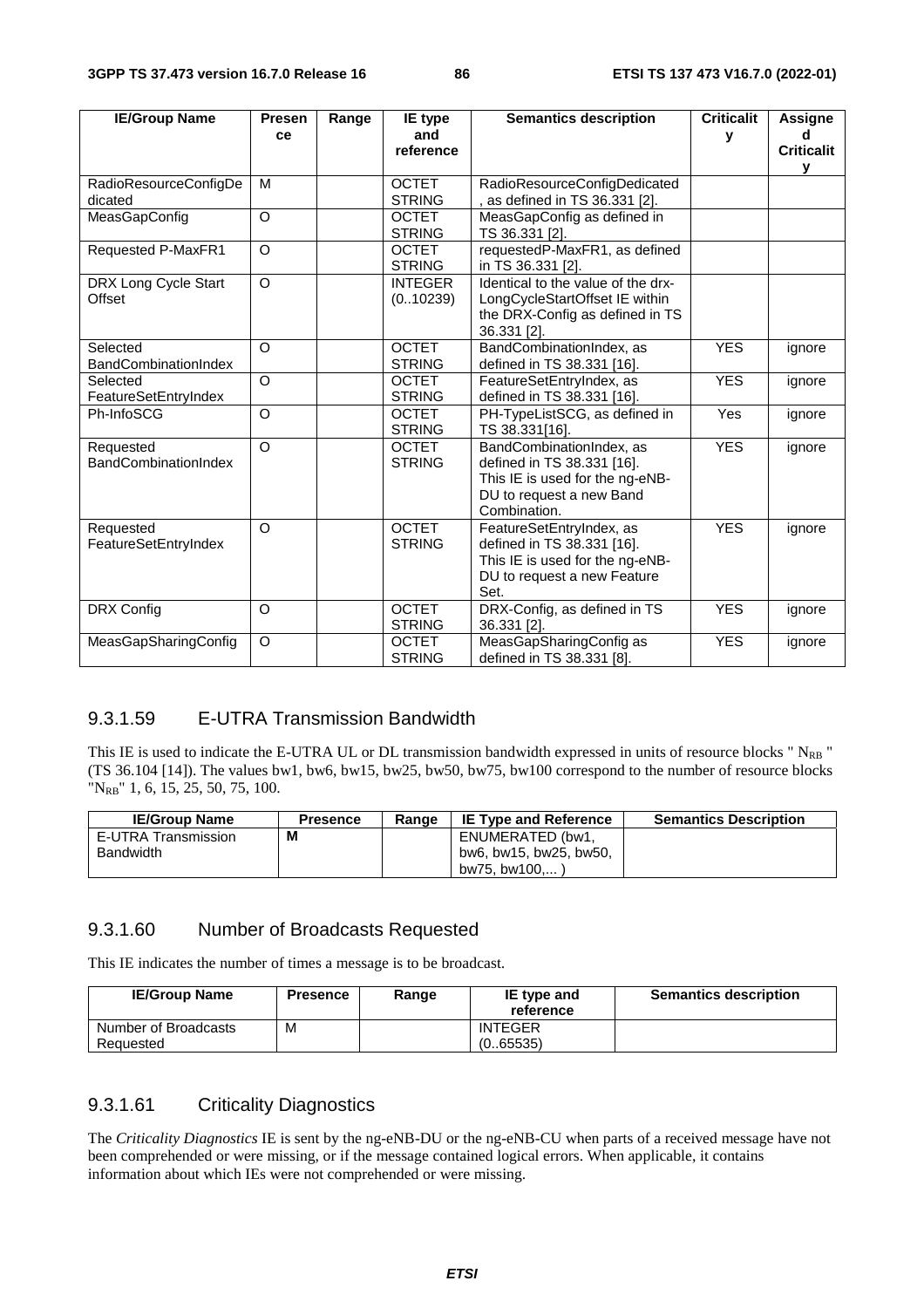For further details on how to use the *Criticality Diagnostics* IE, (see clause 10). The conditions for inclusion of the *Transaction ID* IE are described in clause 10.

| <b>IE/Group Name</b>                                         | <b>Presence</b> | Range                                       | IE type and reference                                                             | <b>Semantics description</b>                                                                                                                                                                      |
|--------------------------------------------------------------|-----------------|---------------------------------------------|-----------------------------------------------------------------------------------|---------------------------------------------------------------------------------------------------------------------------------------------------------------------------------------------------|
| Procedure Code                                               | O               |                                             | <b>INTEGER (0255)</b>                                                             | Procedure Code is to be used<br>if Criticality Diagnostics is part<br>of Error Indication procedure,<br>and not within the response<br>message of the same<br>procedure that caused the<br>error. |
| <b>Triggering Message</b>                                    | $\circ$         |                                             | ENUMERATED(initiating<br>message, successful<br>outcome, unsuccessful<br>outcome) | The Triggering Message is<br>used only if the Criticality<br>Diagnostics is part of Error<br>Indication procedure.                                                                                |
| <b>Procedure Criticality</b>                                 | $\circ$         |                                             | ENUMERATED(reject,<br>ignore, notify)                                             | This Procedure Criticality is<br>used for reporting the<br>Criticality of the Triggering<br>message (Procedure).                                                                                  |
| <b>Transaction ID</b>                                        | O               |                                             | 9.3.1.23                                                                          |                                                                                                                                                                                                   |
| <b>Information Element</b><br><b>Criticality Diagnostics</b> |                 | $\theta$<br><maxnooferrors></maxnooferrors> |                                                                                   |                                                                                                                                                                                                   |
| >IE Criticality                                              | M               |                                             | ENUMERATED(reject,<br>ignore, notify)                                             | The IE Criticality is used for<br>reporting the criticality of the<br>triggering IE. The value<br>'ignore' is not applicable.                                                                     |
| $>$ IE ID                                                    | M               |                                             | INTEGER (065535)                                                                  | The IE ID of the not<br>understood or missing IE.                                                                                                                                                 |
| >Type of Error                                               | M               |                                             | ENUMERATED(not<br>understood, missing,                                            |                                                                                                                                                                                                   |

| Range bound   | <b>Explanation</b>                                            |
|---------------|---------------------------------------------------------------|
| maxnoofErrors | Maximum no. of IE errors allowed to be reported with a single |
|               | message. The value for maxnoofErrors is 256.                  |

#### 9.3.1.62 Cell Type

This IE provides the cell coverage area.

| <b>IE/Group Name</b> | <b>Presence</b> | Range | IE type and<br>reference | <b>Semantics description</b> |
|----------------------|-----------------|-------|--------------------------|------------------------------|
| Cell Size            | M               |       | ENUMERATED               |                              |
|                      |                 |       | (verysmall, small,       |                              |
|                      |                 |       | medium, large, )         |                              |

## 9.3.1.63 UE Identity Index value

The *UE Identity Index value* IE is used by the eNB to calculate the Paging Frame TS 36.304 [20].

| <b>IE/Group Name</b>    | <b>Presence</b> | Range | IE type and<br>reference        | <b>Semantics description</b>             |
|-------------------------|-----------------|-------|---------------------------------|------------------------------------------|
| UE Identity Index Value | м               |       | <b>BIT STRING</b><br>(SIZE(10)) | Coded as specified in TS<br>36.304 [20]. |

## 9.3.1.64 RAN UE Paging identity

This IE indicates the RAN UE Paging identity.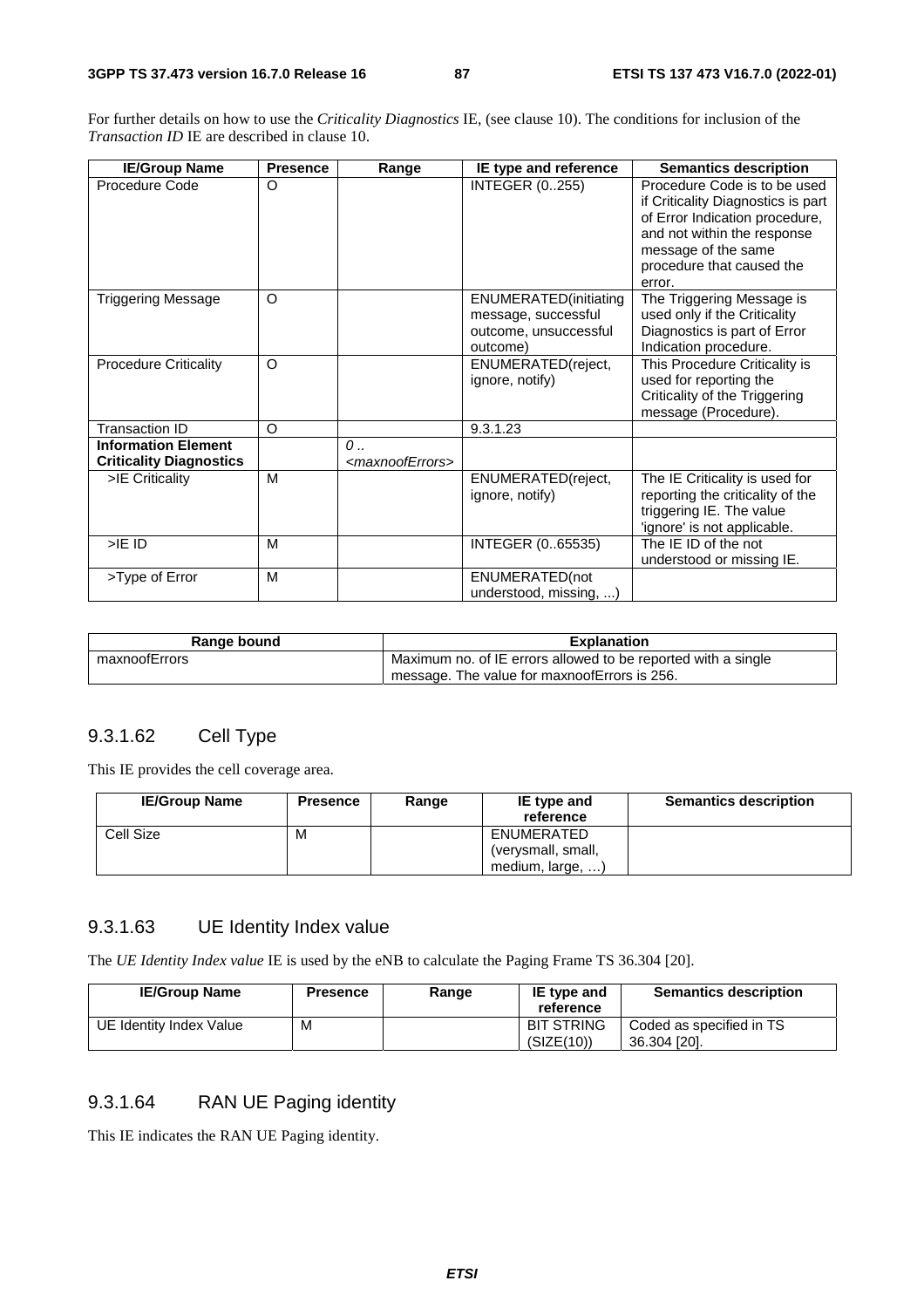| <b>IE/Group Name</b> | <b>Presence</b> | Range | IE type and reference | <b>Semantics</b><br>description |
|----------------------|-----------------|-------|-----------------------|---------------------------------|
| <b>I-RNT!</b>        | M               |       | BIT STRING (SIZE(40)) |                                 |

## 9.3.1.65 CN UE Paging Identity

The 5G-S-TMSI is used as UE identifier for CN paging.

| <b>IE/Group Name</b>         | <b>Presence</b> | Range | IE type and reference | <b>Semantics</b><br>description         |
|------------------------------|-----------------|-------|-----------------------|-----------------------------------------|
| CHOICE CN UE paging identity | M               |       |                       |                                         |
| >5G-S-TMSL                   |                 |       |                       |                                         |
| $>5G-S-TMSI$                 | М               |       | BIT STRING (SIZE(48)) | Details defined<br>in TS 38.413<br>[19] |

## 9.3.1.66 Paging DRX

This IE indicates the Paging DRX as defined in TS 36.304 [20].

| <b>IE/Group Name</b> | <b>Presence</b> | Range | IE type and reference   | <b>Semantics description</b> |
|----------------------|-----------------|-------|-------------------------|------------------------------|
| Paging DRX           | М               |       | ENUMERATED(32, 64, 128, | Unit in radio frame.         |
|                      |                 |       | 256,                    |                              |

#### 9.3.1.67 Message Identifier

This IE identifies the warning message.

| <b>IE/Group Name</b> | <b>Presence</b> | Range | IE type and<br>reference        | <b>Semantics description</b>                                                |
|----------------------|-----------------|-------|---------------------------------|-----------------------------------------------------------------------------|
| Message Identifier   | м               |       | <b>BIT STRING</b><br>(SIZE(16)) | This IE is set by the 5GC.<br>transferred to the UE by the NG-<br>RAN node. |

#### 9.3.1.68 Serial Number

This IE identifies a particular message from the source and type indicated by the Message Identifier and is altered every time the message with a given Message Identifier is changed.

| <b>IE/Group Name</b> | <b>Presence</b> | Range | IE type and<br>reference        | <b>Semantics description</b>                                                |
|----------------------|-----------------|-------|---------------------------------|-----------------------------------------------------------------------------|
| <b>Serial Number</b> | м               |       | <b>BIT STRING</b><br>(SIZE(16)) | This IE is set by the 5GC.<br>transferred to the UE by the NG-<br>RAN node. |

## 9.3.1.69 Additional SIB Message List

This IE indicates the list of additional SIB messages containing all the remaining segments of a public warning message if segmentation is applied to such message.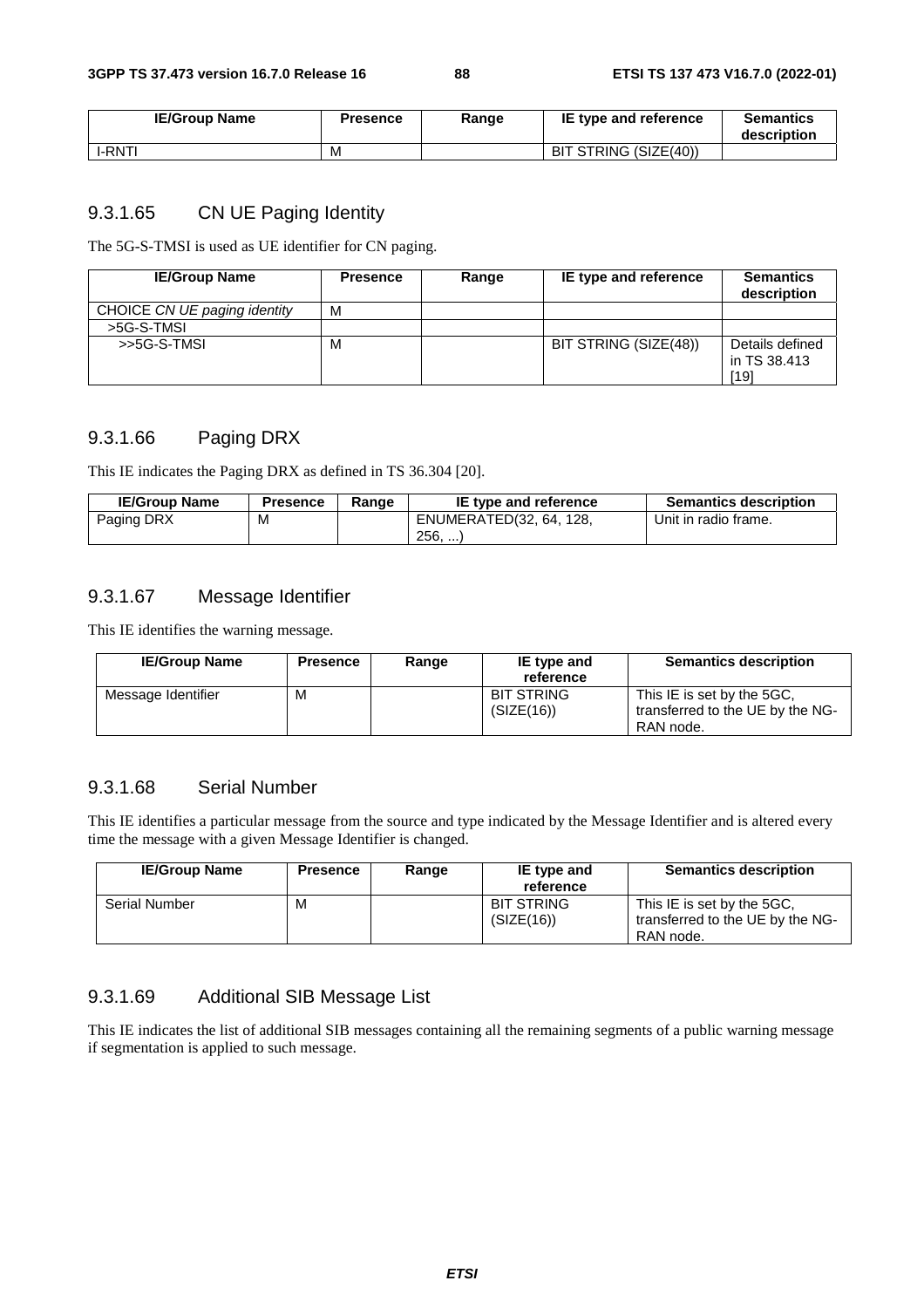| <b>IE/Group Name</b>                           | <b>Presence</b> | Range                                                               | IE type and<br>reference | <b>Semantics description</b>                                                                          |
|------------------------------------------------|-----------------|---------------------------------------------------------------------|--------------------------|-------------------------------------------------------------------------------------------------------|
| <b>Additional SIB Message</b><br>List Item IEs |                 | <br><maxnoofadditi<br>onalSIBs <math>&gt;</math></maxnoofadditi<br> |                          |                                                                                                       |
| >Additional SIB                                | M               |                                                                     | <b>OCTET STRING</b>      | SIB message containing one<br>segment of a public warning<br>message, as defined in TS<br>36.331 [2]. |

| Range bound           | <b>Explanation</b>                                                              |  |  |
|-----------------------|---------------------------------------------------------------------------------|--|--|
| maxnoofAdditionalSIBs | Maximum no. of additional segments of a public warning message. Value<br>is 63. |  |  |

## 9.3.1.70 Paging Origin

This IE indicates whether Paging is originated due to the PDU sessions from the non-3GPP access.

| <b>IE/Group Name</b> | Presence | Range | IE type and<br>reference     | <b>Semantics description</b> |
|----------------------|----------|-------|------------------------------|------------------------------|
| Paging Origin        | M        |       | ENUMERATED<br>$(non-3GPP, )$ |                              |

# 9.3.2 Transport Network Layer Related IEs

## 9.3.2.1 UP Transport Layer Information

The *UP Transport Layer Information* IE identifies a W1 transport bearer associated to a DRB. It contains a Transport Layer Address and a GTP Tunnel Endpoint Identifier. The Transport Layer Address is an IP address to be used for the W1 user plane transport. The GTP Tunnel Endpoint Identifier is to be used for the user plane transport between ngeNB-CU and ng-eNB-DU.

| <b>IE/Group Name</b>          | <b>Presence</b> | Range | IE type and<br>reference | <b>Semantics description</b> |
|-------------------------------|-----------------|-------|--------------------------|------------------------------|
| <b>CHOICE Transport Layer</b> | M               |       |                          |                              |
| Information                   |                 |       |                          |                              |
| $>GTP$ Tunnel                 |                 |       |                          |                              |
| >>Transport Layer             | м               |       | 9.3.2.3                  |                              |
| Address                       |                 |       |                          |                              |
| >>GTP-TEID                    | M               |       | 9.3.2.2                  |                              |

#### 9.3.2.2 GTP-TEID

The *GTP-TEID* IE is the GTP Tunnel Endpoint Identifier to be used for the user plane transport between the ng-eNB-CU and ng-eNB-DU.

| <b>IE/Group Name</b> | <b>Presence</b> | Range | IE type and<br>reference         | <b>Semantics description</b>                  |
|----------------------|-----------------|-------|----------------------------------|-----------------------------------------------|
| GTP-TEID             | М               |       | <b>OCTET STRING</b><br>(SIZE(4)) | For details and range, see<br>TS 29.281 [17]. |

#### 9.3.2.3 Transport Layer Address

This *Transport Layer Address* IE is an IP address.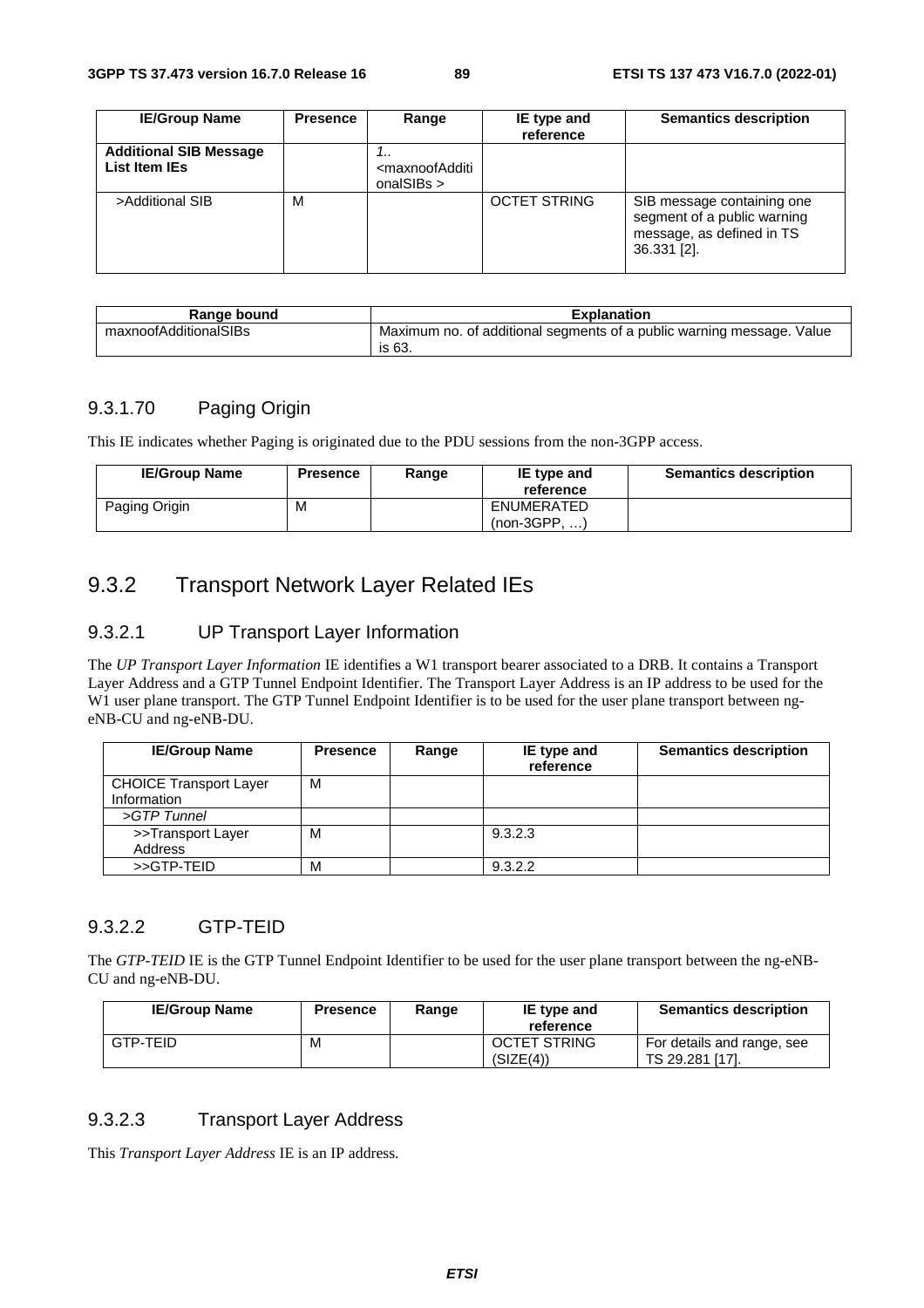| <b>IE/Group Name</b>           | <b>Presence</b> | Range | IE type and<br>reference           | <b>Semantics description</b>                                                                                                                                                                           |
|--------------------------------|-----------------|-------|------------------------------------|--------------------------------------------------------------------------------------------------------------------------------------------------------------------------------------------------------|
| <b>Transport Layer Address</b> | м               |       | <b>BIT STRING</b><br>(SIZE(1160, ) | The Radio Network Layer is<br>not supposed to interpret<br>the address information. It<br>should pass it to the<br><b>Transport Layer for</b><br>interpretation.<br>For details, see TS 38.414<br>[18] |

# 9.4 Message and Information Element Abstract Syntax (with ASN.1)

## 9.4.1 General

W1AP ASN.1 definition conforms to ITU-T Recommendation X.691 [21], ITU-T Recommendation X.680 [22] and ITU-T Recommendation X.681 [23].

The ASN.1 definition specifies the structure and content of W1AP messages. W1AP messages can contain any IEs specified in the object set definitions for that message without the order or number of occurrence being restricted by ASN.1. However, for this version of the standard, a sending entity shall construct a W1AP message according to the PDU definitions module and with the following additional rules:

- IEs shall be ordered (in an IE container) in the order they appear in object set definitions.
- Object set definitions specify how many times IEs may appear. An IE shall appear exactly once if the presence field in an object has value "mandatory". An IE may appear at most once if the presence field in an object has value "optional" or "conditional". If in a tabular format there is multiplicity specified for an IE (i.e., an IE list) then in the corresponding ASN.1 definition the list definition is separated into two parts. The first part defines an IE container list where the list elements reside. The second part defines list elements. The IE container list appears as an IE of its own. For this version of the standard an IE container list may contain only one kind of list elements.
- NOTE: In the above "IE" means an IE in the object set with an explicit ID. If one IE needs to appear more than once in one object set, then the different occurrences will have different IE IDs.

If a W1AP message that is not constructed as defined above is received, this shall be considered as Abstract Syntax Error, and the message shall be handled as defined for Abstract Syntax Error in clause 10.

## 9.4.2 Usage of private message mechanism for non-standard use

The private message mechanism for non-standard use may be used:

- for special operator- (and/or vendor) specific features considered not to be part of the basic functionality, i.e., the functionality required for a complete and high-quality specification in order to guarantee multivendor interoperability;
- by vendors for research purposes, e.g., to implement and evaluate new algorithms/features before such features are proposed for standardisation.

The private message mechanism shall not be used for basic functionality. Such functionality shall be standardised.

## 9.4.3 Elementary Procedure Definitions

```
-- ASN1START 
-- ************************************************************** 
-- 
-- Elementary Procedure definitions 
-- 
-- **************************************************************
```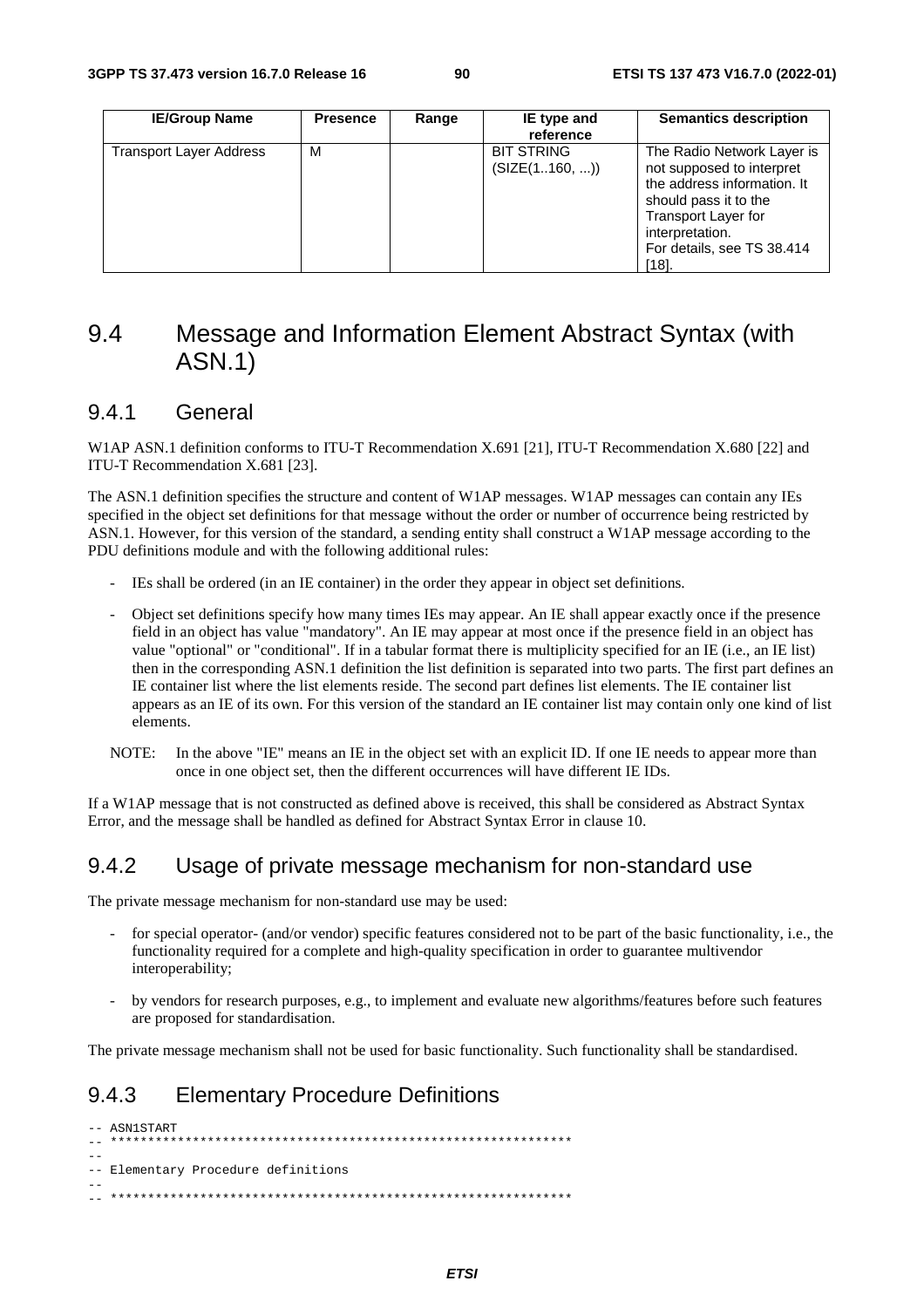W1AP-PDU-Descriptions { itu-t (0) identified-organization (4) etsi (0) mobileDomain (0) ngran-access (22) modules (3) w1ap (3) version1 (1) w1ap-PDU-Descriptions (0)} DEFINITIONS AUTOMATIC TAGS ::= BEGIN -- \*\*\*\*\*\*\*\*\*\*\*\*\*\*\*\*\*\*\*\*\*\*\*\*\*\*\*\*\*\*\*\*\*\*\*\*\*\*\*\*\*\*\*\*\*\*\*\*\*\*\*\*\*\*\*\*\*\*\*\*\*\* -- -- IE parameter types from other modules. -- -- \*\*\*\*\*\*\*\*\*\*\*\*\*\*\*\*\*\*\*\*\*\*\*\*\*\*\*\*\*\*\*\*\*\*\*\*\*\*\*\*\*\*\*\*\*\*\*\*\*\*\*\*\*\*\*\*\*\*\*\*\*\* IMPORTS Criticality, ProcedureCode FROM W1AP-CommonDataTypes Reset, ResetAcknowledge, W1SetupRequest, W1SetupResponse, W1SetupFailure, NGENBDUConfigurationUpdate, NGENBDUConfigurationUpdateAcknowledge, NGENBDUConfigurationUpdateFailure, NGENBCUConfigurationUpdate, NGENBCUConfigurationUpdateAcknowledge, NGENBCUConfigurationUpdateFailure, UEContextSetupRequest, UEContextSetupResponse, UEContextSetupFailure, UEContextReleaseCommand, UEContextReleaseComplete, UEContextModificationRequest, UEContextModificationResponse, UEContextModificationFailure, UEContextModificationRequired, UEContextModificationConfirm, ErrorIndication, UEContextReleaseRequest, DLRRCMessageTransfer, ULRRCMessageTransfer, NGENBDUResourceCoordinationRequest, NGENBDUResourceCoordinationResponse, PrivateMessage, UEInactivityNotification, InitialULRRCMessageTransfer, Paging, Notify, WriteReplaceWarningRequest, WriteReplaceWarningResponse, PWSCancelRequest, PWSCancelResponse, PWSRestartIndication, PWSFailureIndication, NGENBDUStatusIndication, UEContextModificationRefuse FROM W1AP-PDU-Contents id-Reset, id-W1Setup, id-ngeNBDUConfigurationUpdate, id-ngeNBCUConfigurationUpdate, id-UEContextSetup, id-UEContextRelease, id-UEContextModification, id-UEContextModificationRequired, id-ErrorIndication, id-UEContextReleaseRequest, id-DLRRCMessageTransfer, id-ULRRCMessageTransfer, id-NGENBDUResourceCoordination, id-privateMessage, id-UEInactivityNotification, id-InitialULRRCMessageTransfer,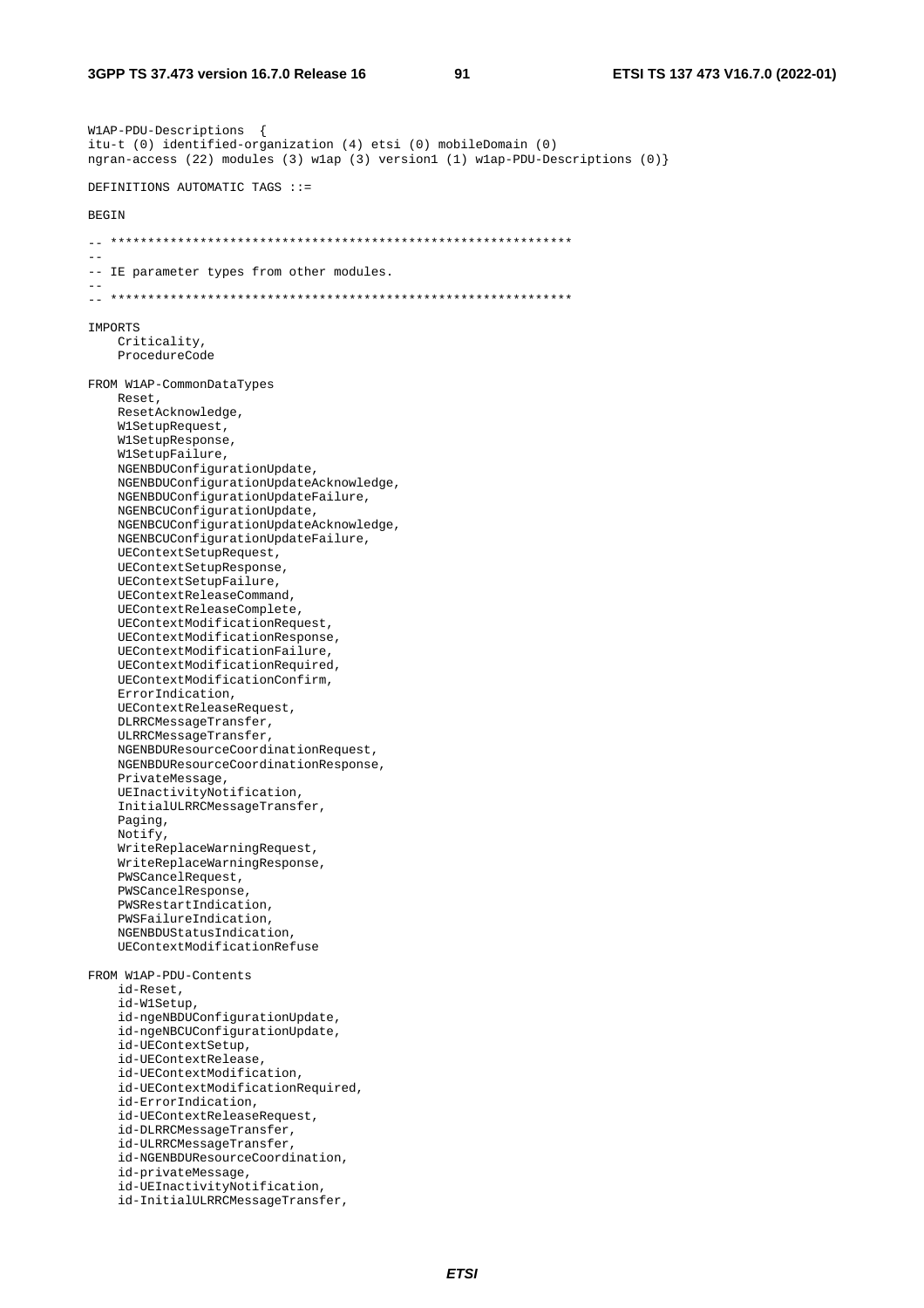```
 id-Paging, 
    id-Notify, 
    id-WriteReplaceWarning, 
    id-PWSCancel, 
    id-PWSRestartIndication, 
    id-PWSFailureIndication, 
    id-NGENBDUStatusIndication 
FROM W1AP-Constants 
    ProtocolIE-SingleContainer{}, 
    W1AP-PROTOCOL-IES 
FROM W1AP-Containers; 
\mathbf{1}--- Interface Elementary Procedure Class 
-- 
-- ************************************************************** 
W1AP-ELEMENTARY-PROCEDURE ::= CLASS { 
    &InitiatingMessage , 
 &SuccessfulOutcome OPTIONAL, 
 &UnsuccessfulOutcome OPTIONAL, 
 &procedureCode ProcedureCode UNIQUE, 
 &criticality Criticality DEFAULT ignore 
} 
WITH SYNTAX { 
 INITIATING MESSAGE &InitiatingMessage 
 [SUCCESSFUL OUTCOME &SuccessfulOutcome] 
 [UNSUCCESSFUL OUTCOME &UnsuccessfulOutcome] 
PROCEDURE CODE 6 & <sub>forocedureCode</sub>
   [CRITICALITY \&criticality]
} 
\hspace{1.3cm} - \hspace{1.3cm} - \hspace{1.3cm}-- 
-- Interface PDU Definition 
-- 
-- ************************************************************** 
W1AP-PDU ::= CHOICE { 
 initiatingMessage InitiatingMessage, 
 successfulOutcome SuccessfulOutcome, 
    unsuccessfulOutcome UnsuccessfulOutcome 
} 
InitiatingMessage ::= SEQUENCE { 
 procedureCode W1AP-ELEMENTARY-PROCEDURE.&procedureCode ({W1AP-ELEMENTARY-PROCEDURES}), 
 criticality W1AP-ELEMENTARY-PROCEDURE.&criticality ({W1AP-ELEMENTARY-
PROCEDURES}{@procedureCode}), 
            value W1AP-ELEMENTARY-PROCEDURE.&InitiatingMessage ({W1AP-ELEMENTARY-
PROCEDURES}{@procedureCode}) 
} 
SuccessfulOutcome ::= SEQUENCE { 
 procedureCode W1AP-ELEMENTARY-PROCEDURE.&procedureCode ({W1AP-ELEMENTARY-PROCEDURES}), 
 criticality W1AP-ELEMENTARY-PROCEDURE.&criticality ({W1AP-ELEMENTARY-
PROCEDURES}{@procedureCode}), 
    value W1AP-ELEMENTARY-PROCEDURE.&SuccessfulOutcome ({W1AP-ELEMENTARY-
PROCEDURES}{@procedureCode}) 
} 
UnsuccessfulOutcome ::= SEQUENCE { 
 procedureCode W1AP-ELEMENTARY-PROCEDURE.&procedureCode ({W1AP-ELEMENTARY-PROCEDURES}), 
 criticality W1AP-ELEMENTARY-PROCEDURE.&criticality ({W1AP-ELEMENTARY-
PROCEDURES}{@procedureCode}), 
    value W1AP-ELEMENTARY-PROCEDURE.&UnsuccessfulOutcome ({W1AP-ELEMENTARY-
PROCEDURES}{@procedureCode}) 
} 
-- ************************************************************** 
-- 
-- Interface Elementary Procedure List 
--
```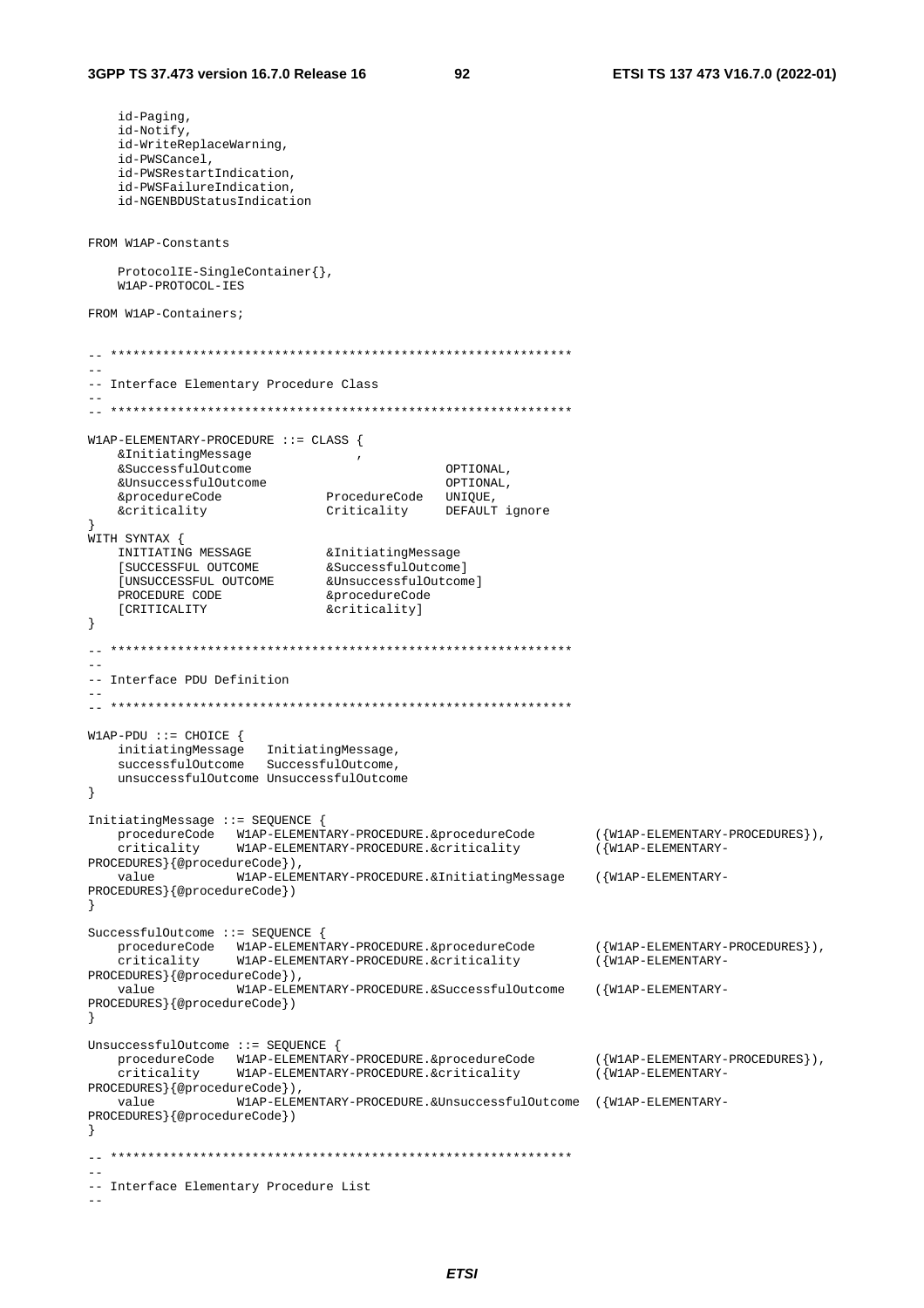```
-- ************************************************************** 
W1AP-ELEMENTARY-PROCEDURES W1AP-ELEMENTARY-PROCEDURE ::= { 
    W1AP-ELEMENTARY-PROCEDURES-CLASS-1 | 
    W1AP-ELEMENTARY-PROCEDURES-CLASS-2, 
     ... 
} 
W1AP-ELEMENTARY-PROCEDURES-CLASS-1 W1AP-ELEMENTARY-PROCEDURE ::= { 
    reset | 
    w1Setup | 
    ngeNBDUConfigurationUpdate | 
    ngeNBCUConfigurationUpdate | 
    uEContextSetup | 
    uEContextRelease | 
    uEContextModification | 
    uEContextModificationRequired | 
    writeReplaceWarning | 
    pWSCancel | 
    ngeNBDUResourceCoordination , 
    ... 
} 
  W1AP-ELEMENTARY-PROCEDURES-CLASS-2 W1AP-ELEMENTARY-PROCEDURE ::= { 
    errorIndication | 
    uEContextReleaseRequest | 
    dLRRCMessageTransfer | 
    uLRRCMessageTransfer | 
    uEInactivityNotification | 
    privateMessage | 
    initialULRRCMessageTransfer | 
   paging
    notify | 
    pWSRestartIndication | 
    pWSFailureIndication | 
    ngeNBDUStatusIndication , 
    ... 
} 
 -- ************************************************************** 
-- 
-- Interface Elementary Procedures 
-- 
-- ************************************************************** 
reset W1AP-ELEMENTARY-PROCEDURE ::= { 
    INITIATING MESSAGE Reset 
 SUCCESSFUL OUTCOME ResetAcknowledge 
 PROCEDURE CODE id-Reset 
CRITICALITY reject
} 
w1Setup W1AP-ELEMENTARY-PROCEDURE ::= { 
 INITIATING MESSAGE W1SetupRequest 
 SUCCESSFUL OUTCOME W1SetupResponse 
 UNSUCCESSFUL OUTCOME W1SetupFailure 
 PROCEDURE CODE id-W1Setup 
   PROCEDURE CODE id-W1S<br>CRITICALITY reject
} 
ngeNBDUConfigurationUpdate W1AP-ELEMENTARY-PROCEDURE ::= { 
 INITIATING MESSAGE NGENBDUConfigurationUpdate 
 SUCCESSFUL OUTCOME NGENBDUConfigurationUpdateAcknowledge 
 UNSUCCESSFUL OUTCOME NGENBDUConfigurationUpdateFailure 
PROCEDURE CODE id-ngeNBDUConfigurationUpdate
CRITICALITY reject
} 
ngeNBCUConfigurationUpdate W1AP-ELEMENTARY-PROCEDURE ::= { 
 INITIATING MESSAGE NGENBCUConfigurationUpdate 
 SUCCESSFUL OUTCOME NGENBCUConfigurationUpdateAcknowledge 
 UNSUCCESSFUL OUTCOME NGENBCUConfigurationUpdateFailure 
 PROCEDURE CODE id-ngeNBCUConfigurationUpdate 
CRITICALITY reject
} 
uEContextSetup W1AP-ELEMENTARY-PROCEDURE ::= { 
    INITIATING MESSAGE UEContextSetupRequest
```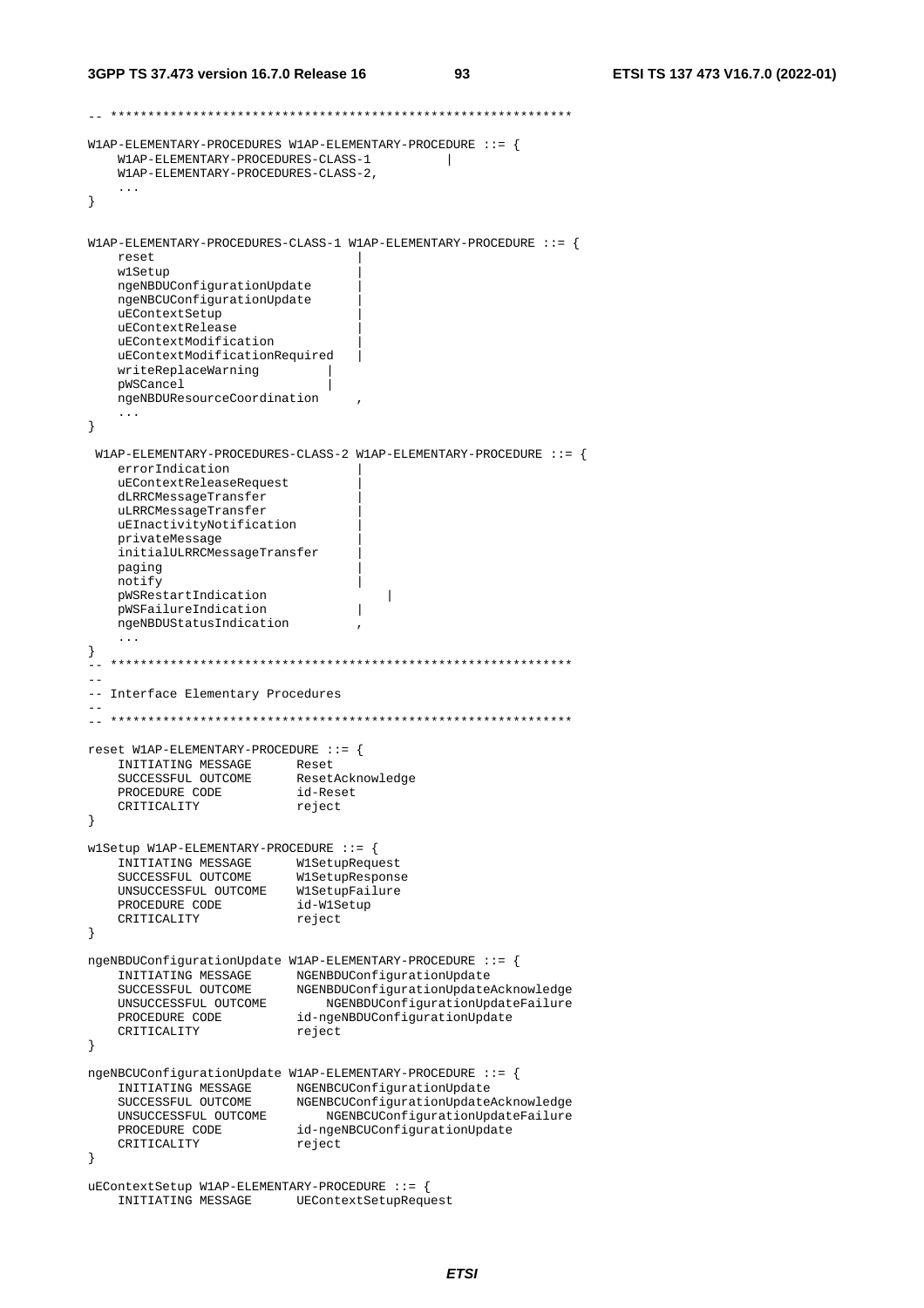```
SUCCESSFUL OUTCOME UEContextSetupResponse
    UNSUCCESSFUL OUTCOME UEContextSetupFailure 
 PROCEDURE CODE id-UEContextSetup 
CRITICALITY reject
} 
uEContextRelease W1AP-ELEMENTARY-PROCEDURE ::= { 
 INITIATING MESSAGE UEContextReleaseCommand 
 SUCCESSFUL OUTCOME UEContextReleaseComplete 
 PROCEDURE CODE id-UEContextRelease 
CRITICALITY reject
} 
uEContextModification W1AP-ELEMENTARY-PROCEDURE ::= { 
 INITIATING MESSAGE UEContextModificationRequest 
 SUCCESSFUL OUTCOME UEContextModificationResponse 
 UNSUCCESSFUL OUTCOME UEContextModificationFailure 
 PROCEDURE CODE id-UEContextModification 
CRITICALITY reject
} 
uEContextModificationRequired W1AP-ELEMENTARY-PROCEDURE ::= { 
   INITIATING MESSAGE UEContextModificationRequired<br>SUCCESSFUL OUTCOME UEContextModificationConfirm
 SUCCESSFUL OUTCOME UEContextModificationConfirm 
 UNSUCCESSFUL OUTCOME UEContextModificationRefuse 
 PROCEDURE CODE id-UEContextModificationRequired 
CRITICALITY reject
} 
writeReplaceWarning W1AP-ELEMENTARY-PROCEDURE ::= { 
 INITIATING MESSAGE WriteReplaceWarningRequest 
 SUCCESSFUL OUTCOME WriteReplaceWarningResponse 
 PROCEDURE CODE id-WriteReplaceWarning 
CRITICALITY reject
} 
pWSCancel W1AP-ELEMENTARY-PROCEDURE ::= { 
 INITIATING MESSAGE PWSCancelRequest 
 SUCCESSFUL OUTCOME PWSCancelResponse 
 PROCEDURE CODE id-PWSCancel 
CRITICALITY reject
} 
errorIndication W1AP-ELEMENTARY-PROCEDURE ::= { 
   INITIATING MESSAGE ErrorIndication<br>PROCEDURE CODE id-ErrorIndication
   PROCEDURE CODE
    CRITICALITY ignore 
} 
uEContextReleaseRequest W1AP-ELEMENTARY-PROCEDURE ::= { 
    INITIATING MESSAGE UEContextReleaseRequest 
 PROCEDURE CODE id-UEContextReleaseRequest 
CRITICALITY ignore
} 
initialULRRCMessageTransfer W1AP-ELEMENTARY-PROCEDURE ::= { 
    INITIATING MESSAGE InitialULRRCMessageTransfer 
 PROCEDURE CODE id-InitialULRRCMessageTransfer 
 CRITICALITY ignore 
} 
dLRRCMessageTransfer W1AP-ELEMENTARY-PROCEDURE ::= { 
    INITIATING MESSAGE DLRRCMessageTransfer 
                        id-DLRRCMessageTransfer
    CRITICALITY ignore 
} 
uLRRCMessageTransfer W1AP-ELEMENTARY-PROCEDURE ::= { 
    INITIATING MESSAGE ULRRCMessageTransfer 
                        id-ULRRCMessageTransfer
    CRITICALITY ignore 
} 
uEInactivityNotification W1AP-ELEMENTARY-PROCEDURE ::= { 
   INITIATING MESSAGE UEInactivityNotification
    PROCEDURE CODE id-UEInactivityNotification
```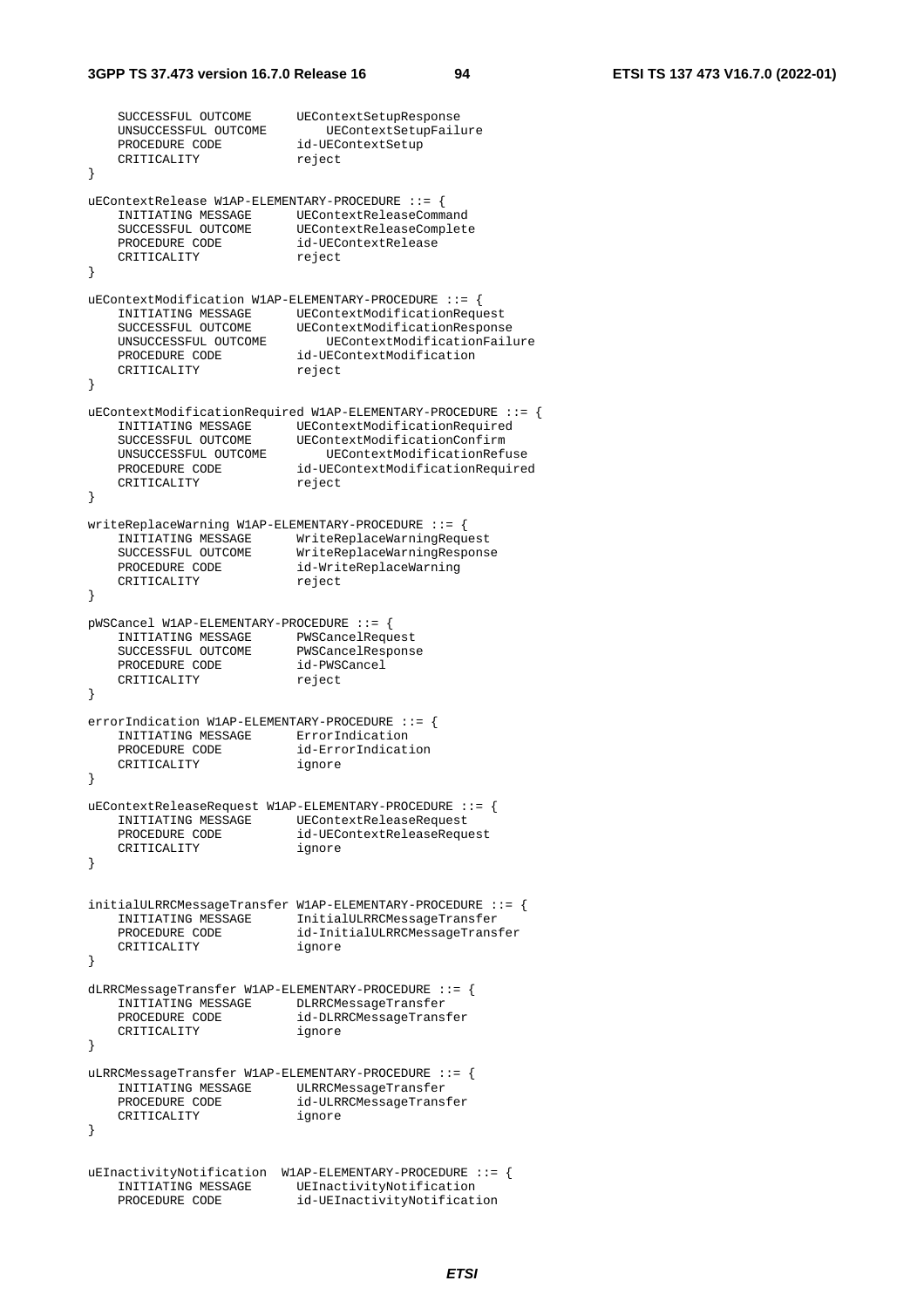```
 CRITICALITY ignore 
} 
ngeNBDUResourceCoordination W1AP-ELEMENTARY-PROCEDURE ::= { 
 INITIATING MESSAGE NGENBDUResourceCoordinationRequest 
 SUCCESSFUL OUTCOME NGENBDUResourceCoordinationResponse 
 PROCEDURE CODE id-NGENBDUResourceCoordination 
CRITICALITY reject
} 
privateMessage W1AP-ELEMENTARY-PROCEDURE ::= { 
   INITIATING MESSAGE PrivateMessage
   PROCEDURE CODE id-privateMessage
    CRITICALITY ignore 
} 
paging W1AP-ELEMENTARY-PROCEDURE ::= { 
   INITIATING MESSAGE Paging<br>PROCEDURE CODE id-Paging
   PROCEDURE CODE id-Paging id-Paging CRITICALITY
   CRITICALITY
} 
notify W1AP-ELEMENTARY-PROCEDURE ::= { 
    INITIATING MESSAGE Notify 
   PROCEDURE CODE id-Notify
    CRITICALITY ignore 
} 
pWSRestartIndication W1AP-ELEMENTARY-PROCEDURE ::= { 
    INITIATING MESSAGE PWSRestartIndication 
 PROCEDURE CODE id-PWSRestartIndication 
 CRITICALITY ignore 
} 
pWSFailureIndication W1AP-ELEMENTARY-PROCEDURE ::= { 
   INITIATING MESSAGE PWSFailureIndication
   PROCEDURE CODE id-PWSFailureIndication<br>CRITICALITY ignore
   INITIATING THEORICE<br>PROCEDURE CODE id-PWS<br>CRITICALITY ignore
} 
ngeNBDUStatusIndication W1AP-ELEMENTARY-PROCEDURE ::= { 
 INITIATING MESSAGE NGENBDUStatusIndication 
 PROCEDURE CODE id-NGENBDUStatusIndication 
 CRITICALITY ignore 
}
```
END  $--$  ASN1STOP

# 9.4.4 PDU Definitions

```
-- ASN1START 
-- ************************************************************** 
--- PDU definitions for W1AP. 
-- 
-- ************************************************************** 
W1AP-PDU-Contents { 
itu-t (0) identified-organization (4) etsi (0) mobileDomain (0) 
ngran-access (22) modules (3) w1ap (3) version1 (1) w1ap-PDU-Contents (1) } 
DEFINITIONS AUTOMATIC TAGS ::= 
BEGIN 
\hspace{1.3cm} - \hspace{1.3cm} - \hspace{1.3cm}--- IE parameter types from other modules. 
-- 
-- ************************************************************** 
IMPORTS
```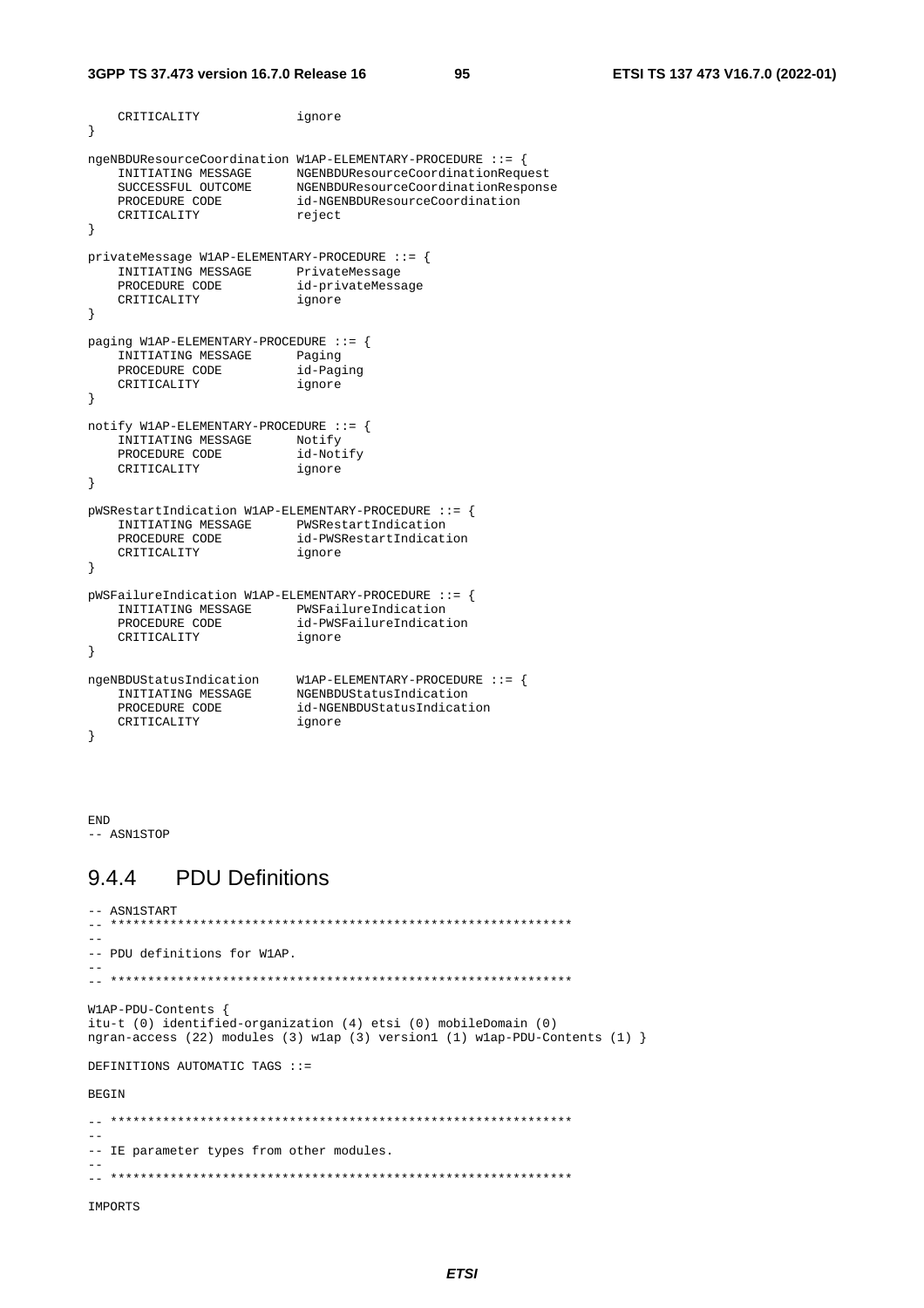Candidate-SpCell-Item, Cause, Cells-Failed-to-be-Activated-List-Item, Cells-Status-Item, Cells-to-be-Activated-List-Item, Cells-to-be-Deactivated-List-Item, C-RNTI, CriticalityDiagnostics, CUtoDURRCInformation, DRB-Activity-Item, DRBID, DRBs-FailedToBeModified-Item, DRBs-FailedToBeSetup-Item, DRBs-FailedToBeSetupMod-Item, DRB-Notify-Item, DRBs-ModifiedConf-Item, DRBs-Modified-Item, DRBs-Required-ToBeModified-Item, DRBs-Required-ToBeReleased-Item, DRBs-Setup-Item, DRBs-SetupMod-Item, DRBs-ToBeModified-Item, DRBs-ToBeReleased-Item, DRBs-ToBeSetup-Item, DRBs-ToBeSetupMod-Item, DRXCycle, DUtoCURRCInformation, EUTRANQoS, NGENB-CU-UE-W1AP-ID, NGENB-DU-UE-W1AP-ID, NGENB-DU-ID, NGENB-DU-Served-Cells-Item, NGENB-DU-System-Information, InactivityMonitoringRequest, InactivityMonitoringResponse, NotificationControl, EUTRANCGI, EUTRANPCI, Potential-SpCell-Item, RAT-FrequencyPriorityInformation, ResourceCoordinationTransferContainer, RRCContainer, RRCReconfigurationCompleteIndicator, SCellIndex, SCell-ToBeRemoved-Item, SCell-ToBeSetup-Item, SCell-ToBeSetupMod-Item, SCell-FailedtoSetup-Item, SCell-FailedtoSetupMod-Item, ServCellIndex, Served-Cell-Information, Served-Cells-To-Add-Item, Served-Cells-To-Delete-Item, Served-Cells-To-Modify-Item, SRBID, SRBs-FailedToBeSetup-Item, SRBs-FailedToBeSetupMod-Item, SRBs-Required-ToBeReleased-Item, SRBs-ToBeReleased-Item, SRBs-ToBeSetup-Item, SRBs-ToBeSetupMod-Item, SRBs-Modified-Item, SRBs-Setup-Item, SRBs-SetupMod-Item, TransactionID. TransmissionActionIndicator, DUtoCURRCContainer, PagingCell-Item, UEIdentityIndexValue, UE-associatedLogicalW1-ConnectionItem, PagingDRX, PagingIdentity, PagingOrigin, PWSSystemInformation, Broadcast-To-Be-Cancelled-Item, Cells-Broadcast-Cancelled-Item, E-UTRAN-CGI-List-For-Restart-Item, PWS-Failed-E-UTRAN-CGI-Item,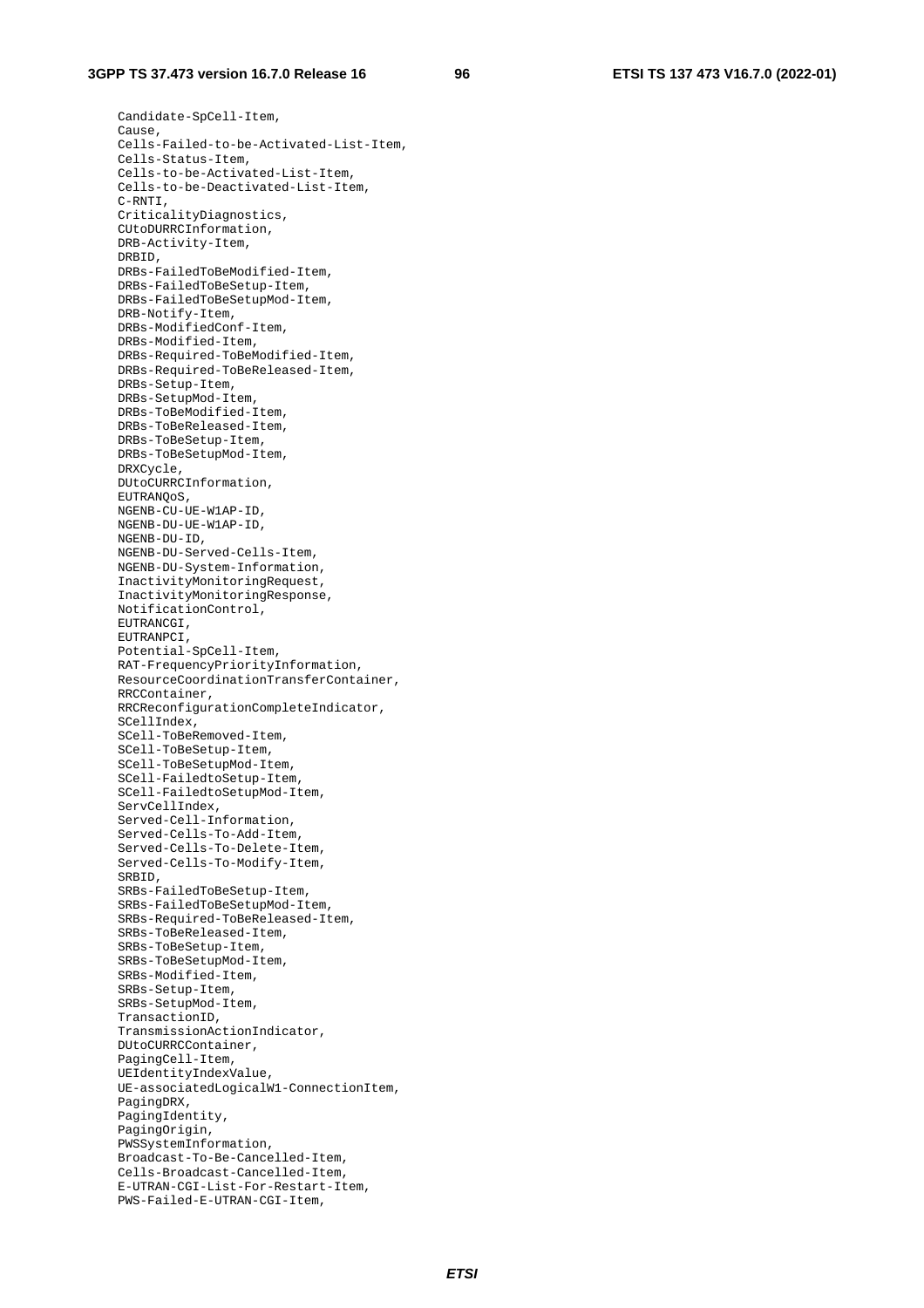RepetitionPeriod, NumberofBroadcastRequest, Cells-To-Be-Broadcast-Item, Cells-Broadcast-Completed-Item, Cancel-all-Warning-Messages-Indicator, NotificationInformation, EUTRA-NR-CellResourceCoordinationReq-Container, EUTRA-NR-CellResourceCoordinationReqAck-Container, RequestType, PLMN-Identity, BitRate, NGENBDUOverloadInformation, ResourceCoordinationTransferInformation, IgnoreResourceCoordinationRequestContainer, SCGIndicator

#### FROM W1AP-IEs

```
 PrivateIE-Container{}, 
 ProtocolExtensionContainer{}, 
 ProtocolIE-Container{}, 
 ProtocolIE-ContainerPair{}, 
 ProtocolIE-SingleContainer{}, 
 W1AP-PRIVATE-IES, 
 W1AP-PROTOCOL-EXTENSION, 
 W1AP-PROTOCOL-IES, 
 W1AP-PROTOCOL-IES-PAIR
```
#### FROM W1AP-Containers

 id-Candidate-SpCell-List, id-Cause, id-Cancel-all-Warning-Messages-Indicator, id-NotificationInformation, id-Cells-Failed-to-be-Activated-List, id-Cells-Status-List, id-Cells-to-be-Activated-List, id-Cells-to-be-Deactivated-List, id-ConfirmedUEID, id-C-RNTI, id-CUtoDURRCInformation, id-CriticalityDiagnostics, id-DRB-Activity-List, id-DRBs-FailedToBeModified-List, id-DRBs-FailedToBeSetup-List, id-DRBs-FailedToBeSetupMod-List, id-DRBs-ModifiedConf-List, id-DRBs-Modified-List, id-DRB-Notify-List, id-DRBs-Required-ToBeModified-List, id-DRBs-Required-ToBeReleased-List, id-DRBs-Setup-List, id-DRBs-SetupMod-List, id-DRBs-ToBeModified-List, id-DRBs-ToBeReleased-List, id-DRBs-ToBeSetup-List, id-DRBs-ToBeSetupMod-List, id-DRXCycle, id-DUtoCURRCInformation, id-ngeNB-CU-UE-W1AP-ID, id-ngeNB-DU-UE-W1AP-ID, id-ngeNB-DU-ID, id-ngeNB-DU-Served-Cells-List, id-InactivityMonitoringRequest, id-InactivityMonitoringResponse, id-oldngeNB-DU-UE-W1AP-ID, id-Potential-SpCell-List, id-RAT-FrequencyPriorityInformation, id-ResetType, id-ResourceCoordinationTransferContainer, id-RRCContainer, id-RRCReconfigurationCompleteIndicator, id-SCell-FailedtoSetup-List, id-SCell-FailedtoSetupMod-List, id-SCell-ToBeRemoved-List, id-SCell-ToBeSetup-List, id-SCell-ToBeSetupMod-List, id-Served-Cells-To-Add-List,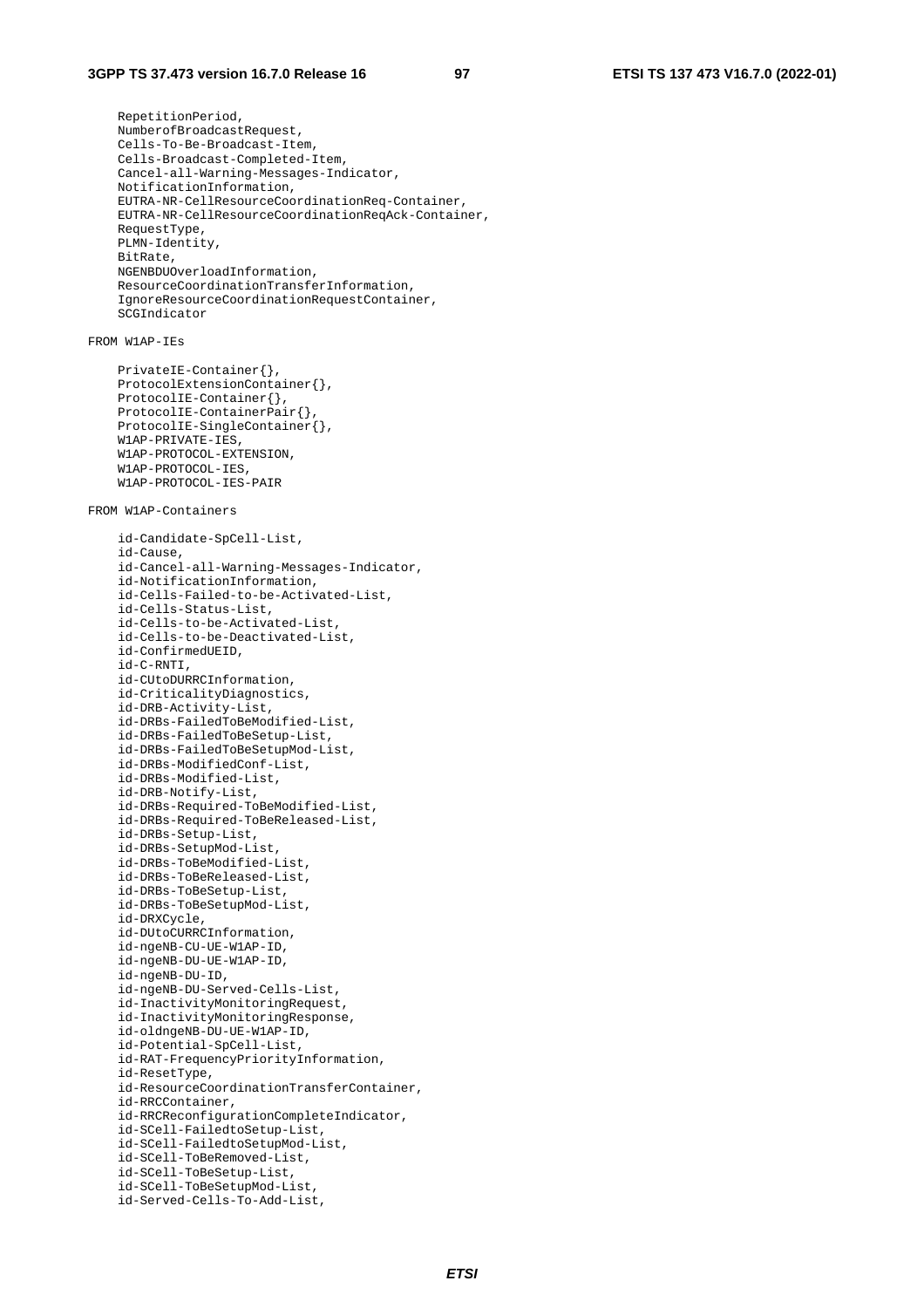id-Served-Cells-To-Delete-List, id-Served-Cells-To-Modify-List, id-ServCellIndex, id-SpCell-ID, id-SRBID, id-SRBs-FailedToBeSetup-List, id-SRBs-FailedToBeSetupMod-List, id-SRBs-Required-ToBeReleased-List, id-SRBs-ToBeReleased-List, id-SRBs-ToBeSetup-List, id-SRBs-ToBeSetupMod-List, id-SRBs-Modified-List, id-SRBs-Setup-List, id-SRBs-SetupMod-List, id-TransactionID, id-TransmissionActionIndicator, id-UE-associatedLogicalW1-ConnectionListResAck, id-DUtoCURRCContainer, id-EUTRANCGI, id-PagingCell-List, id-PagingDRX, id-UEIdentityIndexValue, id-PagingIdentity, id-PagingOrigin, id-PWSSystemInformation, id-RepetitionPeriod, id-NumberofBroadcastRequest, id-Cells-To-Be-Broadcast-List, id-Cells-Broadcast-Completed-List, id-Broadcast-To-Be-Cancelled-List, id-Cells-Broadcast-Cancelled-List, id-E-UTRAN-CGI-List-For-Restart-List, id-PWS-Failed-E-UTRAN-CGI-List, id-EUTRA-NR-CellResourceCoordinationReq-Container, id-EUTRA-NR-CellResourceCoordinationReqAck-Container, id-RequestType, id-ServingPLMN, id-NGENB-DU-UE-AMBR-UL, id-NGENBDUOverloadInformation, id-ResourceCoordinationTransferInformation, id-IgnoreResourceCoordinationRequestContainer, id-SCGIndicator, maxCellinngeNBDU, maxnoofCandidateSpCells, maxnoofDRBs, maxnoofErrors, maxnoofIndividualW1ConnectionsToReset, maxnoofPotentialSpCells, maxnoofSCells, maxnoofSRBs, maxnoofPagingCells, maxnoofTNLAssociations, maxCellineNB, maxnoofUEIDs

FROM W1AP-Constants;

-- \*\*\*\*\*\*\*\*\*\*\*\*\*\*\*\*\*\*\*\*\*\*\*\*\*\*\*\*\*\*\*\*\*\*\*\*\*\*\*\*\*\*\*\*\*\*\*\*\*\*\*\*\*\*\*\*\*\*\*\*\*\*  $-$ -- RESET ELEMENTARY PROCEDURE -- -- \*\*\*\*\*\*\*\*\*\*\*\*\*\*\*\*\*\*\*\*\*\*\*\*\*\*\*\*\*\*\*\*\*\*\*\*\*\*\*\*\*\*\*\*\*\*\*\*\*\*\*\*\*\*\*\*\*\*\*\*\*\* -- \*\*\*\*\*\*\*\*\*\*\*\*\*\*\*\*\*\*\*\*\*\*\*\*\*\*\*\*\*\*\*\*\*\*\*\*\*\*\*\*\*\*\*\*\*\*\*\*\*\*\*\*\*\*\*\*\*\*\*\*\*\* -- -- Reset -- -- \*\*\*\*\*\*\*\*\*\*\*\*\*\*\*\*\*\*\*\*\*\*\*\*\*\*\*\*\*\*\*\*\*\*\*\*\*\*\*\*\*\*\*\*\*\*\*\*\*\*\*\*\*\*\*\*\*\*\*\*\*\* Reset ::= SEQUENCE { protocolIEs ProtocolIE-Container { {ResetIEs} }, ... } ResetIEs W1AP-PROTOCOL-IES ::= { { ID id-TransactionID CRITICALITY reject TYPE TransactionID PRESENCE mandatory }|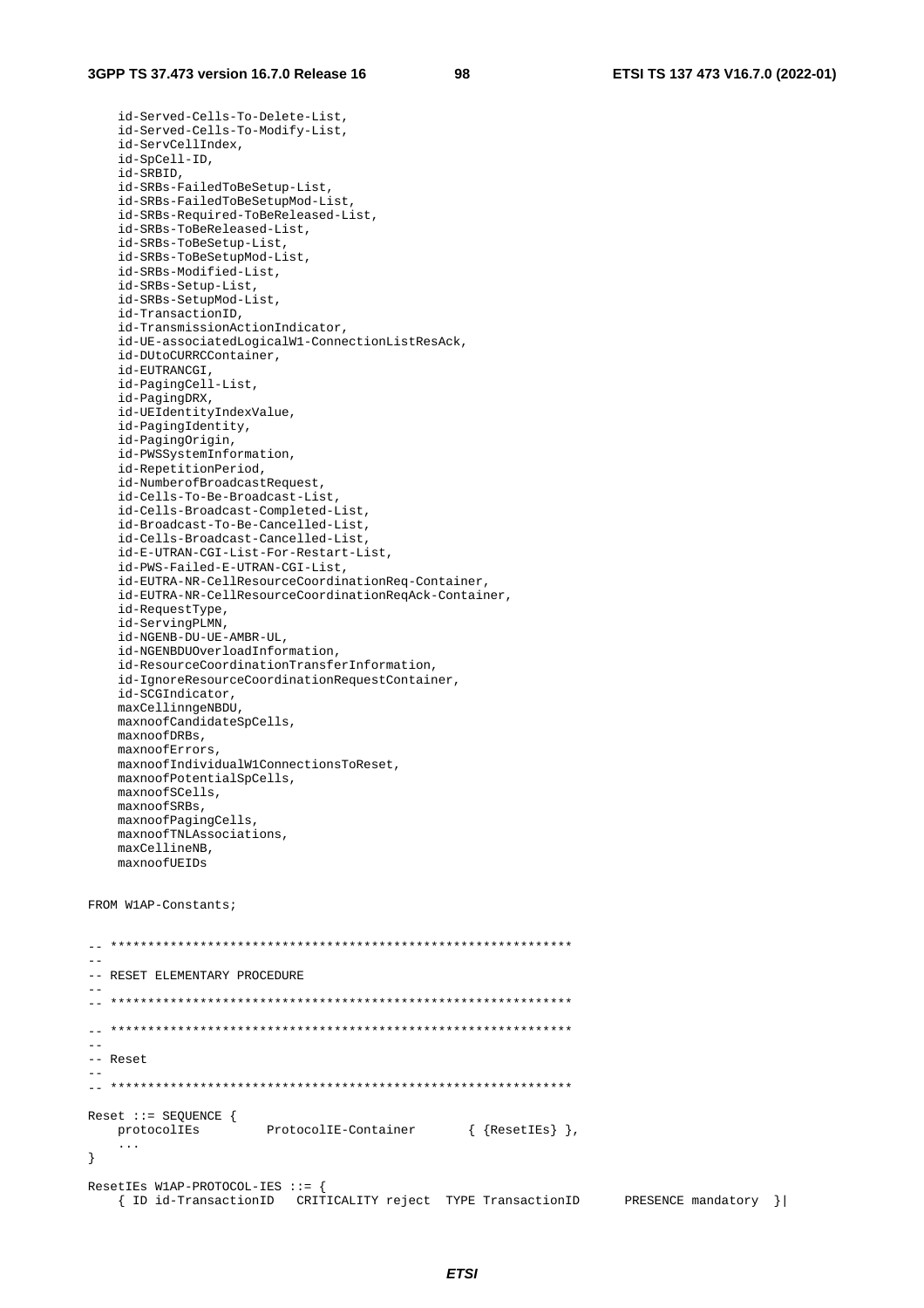**3GPP TS 37.473 version 16.7.0 Release 16 99 ETSI TS 137 473 V16.7.0 (2022-01)**

```
 { ID id-Cause CRITICALITY ignore TYPE Cause PRESENCE mandatory }| 
 { ID id-ResetType CRITICALITY reject TYPE ResetType PRESENCE mandatory }, 
     ... 
} 
ResetType ::= CHOICE { 
   w1-Interface ResetAll,<br>
nart0fW1-Interface IIE-associ
                                   partOfW1-Interface UE-associatedLogicalW1-ConnectionListRes, 
   choice-extension ProtocolIE-SingleContainer { { ResetType-ExtIEs} }
} 
ResetType-ExtIEs W1AP-PROTOCOL-IES ::= { 
   ... 
} 
ResetAll ::= ENUMERATED { 
    reset-all, 
    ... 
} 
UE-associatedLogicalW1-ConnectionListRes ::= SEQUENCE (SIZE(1.. 
maxnoofIndividualW1ConnectionsToReset)) OF UE-associatedLogicalW1-ConnectionItem 
-- ************************************************************** 
-- 
-- Reset Acknowledge 
-- 
-- ************************************************************** 
ResetAcknowledge ::= SEQUENCE { 
   protocolIEs ProtocolIE-Container { {ResetAcknowledgeIEs} }, 
     ... 
} 
ResetAcknowledgeIEs W1AP-PROTOCOL-IES ::= { 
    { ID id-TransactionID CRITICALITY reject TYPE TransactionID PRESENCE mandatory }| 
     { ID id-UE-associatedLogicalW1-ConnectionListResAck CRITICALITY ignore TYPE UE-
associatedLogicalW1-ConnectionListResAck PRESENCE optional \sqrt{ } { ID id-CriticalityDiagnostics CRITICALITY ignore TYPE CriticalityDiagnostics 
   PRESENCE optional },
    ... 
} 
UE-associatedLogicalW1-ConnectionListResAck ::= SEQUENCE (SIZE(1.. 
maxnoofIndividualW1ConnectionsToReset)) OF UE-associatedLogicalW1-ConnectionItem 
-- ************************************************************** 
-- 
-- ERROR INDICATION ELEMENTARY PROCEDURE 
-- 
-- ************************************************************** 
-- ************************************************************** 
--- Error Indication 
-- 
-- ************************************************************** 
ErrorIndication ::= SEQUENCE { 
   protocolIEs ProtocolIE-Container \{\{\text{ErrorIndicationIES}\}\}\, ... 
} 
ErrorIndicationIEs W1AP-PROTOCOL-IES ::= { 
 { ID id-TransactionID CRITICALITY reject TYPE TransactionID PRESENCE mandatory}| 
 { ID id-ngeNB-CU-UE-W1AP-ID CRITICALITY ignore TYPE NGENB-CU-UE-W1AP-ID PRESENCE optional }| 
 { ID id-ngeNB-DU-UE-W1AP-ID CRITICALITY ignore TYPE NGENB-DU-UE-W1AP-ID PRESENCE optional }| 
 { ID id-Cause CRITICALITY ignore TYPE Cause PRESENCE mandatory
     }| 
     { ID id-CriticalityDiagnostics CRITICALITY ignore TYPE CriticalityDiagnostics 
   PRESENCE optional },
 ... 
} 
-- ************************************************************** 
--
```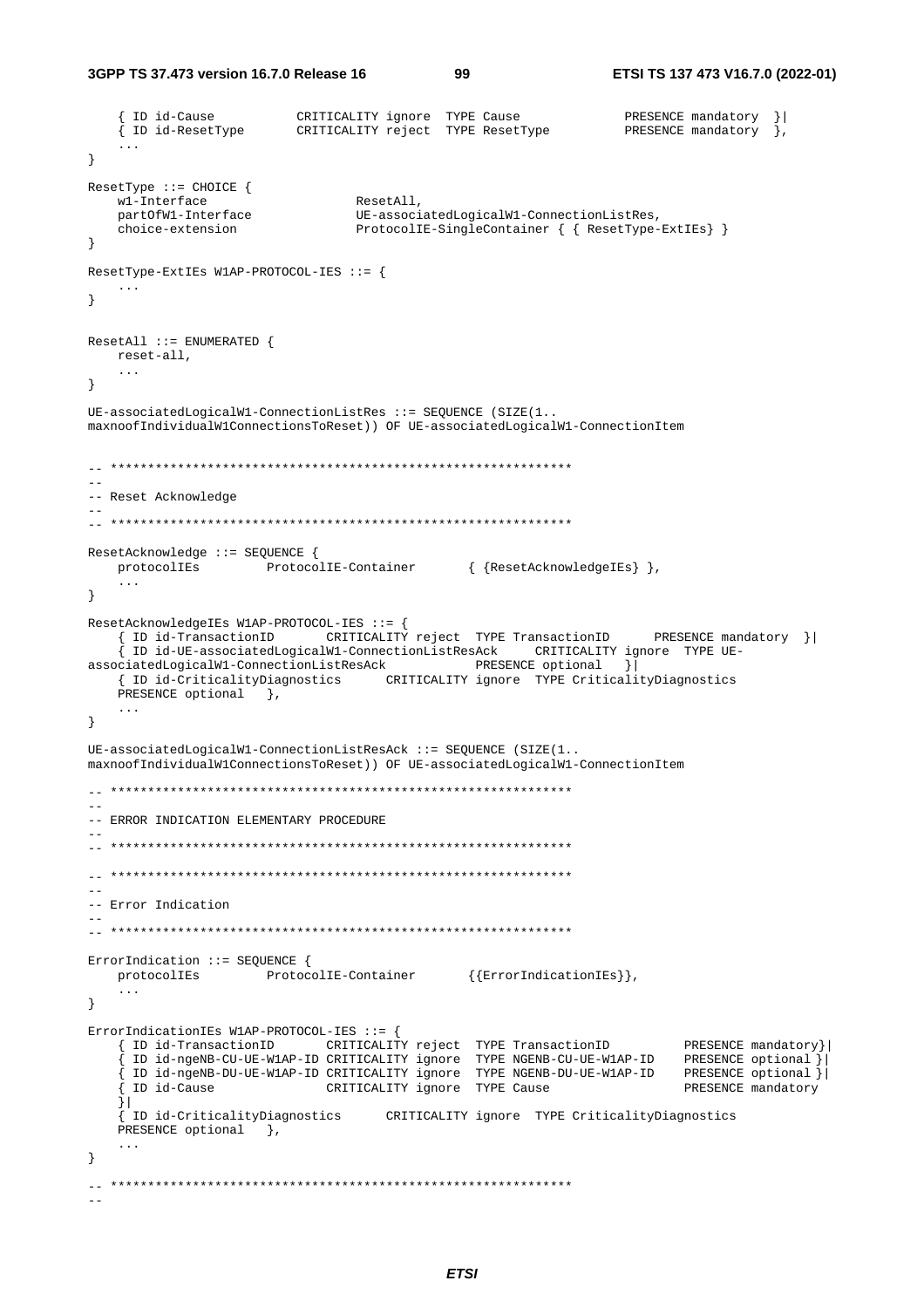```
-- W1 SETUP ELEMENTARY PROCEDURE 
-- 
-- ************************************************************** 
\hspace{1.3cm} - \hspace{1.3cm} - \hspace{1.3cm}-- 
-- W1 Setup Request 
-- 
-- ************************************************************** 
W1SetupRequest ::= SEQUENCE { 
   protocolIEs ProtocolIE-Container { {W1SetupRequestIEs} },
    ... 
} 
W1SetupRequestIEs W1AP-PROTOCOL-IES ::= { 
 { ID id-TransactionID CRITICALITY reject TYPE TransactionID PRESENCE mandatory }| 
 { ID id-ngeNB-DU-ID CRITICALITY reject TYPE NGENB-DU-ID PRESENCE mandatory }| 
     { ID id-ngeNB-DU-Served-Cells-List CRITICALITY reject TYPE NGENB-DU-Served-Cells-List
   PRESENCE optional },
    ... 
} 
NGENB-DU-Served-Cells-List ::= SEQUENCE (SIZE(1.. maxCellinngeNBDU)) OF NGENB-DU-Served-Cells-Item 
-- ************************************************************** 
-- 
-- W1 Setup Response 
-- 
-- ************************************************************** 
W1SetupResponse ::= SEQUENCE { 
   protocolIEs ProtocolIE-Container { {W1SetupResponseIEs} },
    ... 
} 
W1SetupResponseIEs W1AP-PROTOCOL-IES ::= { 
    { ID id-TransactionID CRITICALITY reject TYPE TransactionID PRESENCE mandatory }| 
     { ID id-Cells-to-be-Activated-List CRITICALITY reject TYPE Cells-to-be-Activated-List 
   PRESENCE optional },
    ... 
} 
Cells-to-be-Activated-List ::= SEQUENCE (SIZE(1.. maxCellinngeNBDU)) OF Cells-to-be-Activated-
List-Item 
\mathbf{1}-- 
-- W1 Setup Failure 
-- 
-- ************************************************************** 
W1SetupFailure ::= SEQUENCE { 
   protocolIEs ProtocolIE-Container { {W1SetupFailureIEs} },
    ... 
} 
W1SetupFailureIEs W1AP-PROTOCOL-IES ::= { 
 { ID id-TransactionID CRITICALITY reject TYPE TransactionID PRESENCE mandatory }| 
 { ID id-Cause CRITICALITY ignore TYPE Cause PRESENCE mandatory }| 
     { ID id-CriticalityDiagnostics CRITICALITY ignore TYPE CriticalityDiagnostics 
   PRESENCE optional },
    ... 
} 
-- ************************************************************** 
-- 
-- NGENB-DU CONFIGURATION UPDATE ELEMENTARY PROCEDURE 
-- 
-- ************************************************************** 
-- **************************************************************
```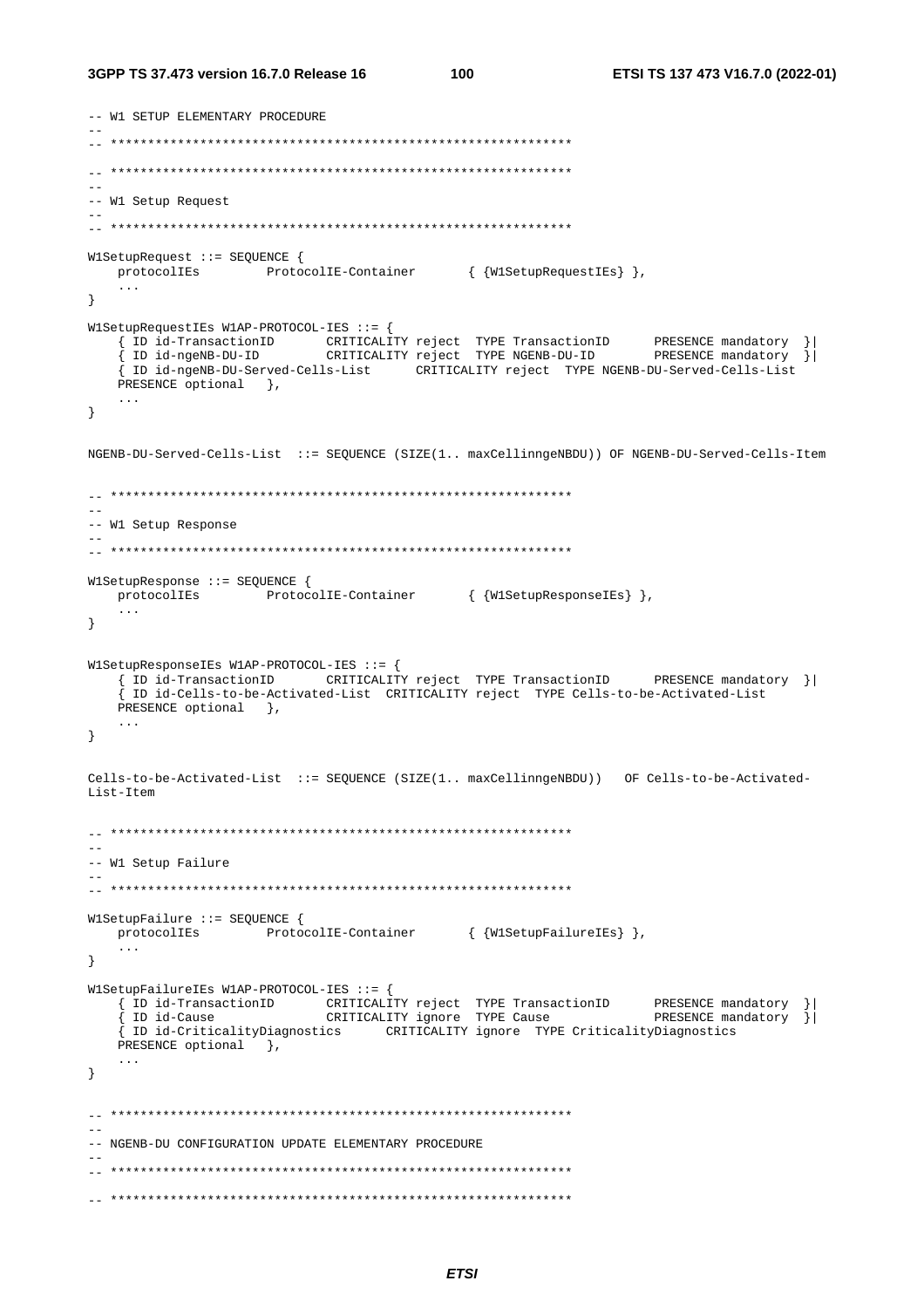--

```
-- NGENB-DU CONFIGURATION UPDATE 
-- 
-- ************************************************************** 
NGENBDUConfigurationUpdate::= SEQUENCE { 
   protocolIEs ProtocolIE-Container { {NGENBDUConfigurationUpdateIEs} },
    ... 
} 
NGENBDUConfigurationUpdateIEs W1AP-PROTOCOL-IES ::= { 
     { ID id-TransactionID CRITICALITY reject TYPE TransactionID PRESENCE mandatory }| 
     { ID id-Served-Cells-To-Add-List CRITICALITY reject TYPE Served-Cells-To-Add-List 
    PRESENCE optional }| 
    { ID id-Served-Cells-To-Modify-List CRITICALITY reject TYPE Served-Cells-To-Modify-List 
          PRESENCE optional }|
    { ID id-Served-Cells-To-Delete-List CRITICALITY reject TYPE Served-Cells-To-Delete-List 
           PRESENCE optional } |
     { ID id-Cells-Status-List CRITICALITY reject TYPE Cells-Status-List PRESENCE optional }| 
     { ID id-ngeNB-DU-ID CRITICALITY reject TYPE NGENB-DU-ID PRESENCE optional }, 
     ... 
} 
Served-Cells-To-Add-List ::= SEQUENCE (SIZE(1.. maxCellinngeNBDU)) OF Served-Cells-To-Add-Item 
Served-Cells-To-Modify-List ::= SEQUENCE (SIZE(1.. maxCellinngeNBDU)) OF Served-Cells-To-Modify-
Item 
Served-Cells-To-Delete-List ::= SEQUENCE (SIZE(1.. maxCellinngeNBDU)) OF Served-Cells-To-Delete-
T \uparrow \sim mCells-Status-List ::= SEQUENCE (SIZE(0.. maxCellinngeNBDU)) OF Cells-Status-Item 
\hspace{1.3cm} - \hspace{1.3cm} - \hspace{1.3cm}-- 
-- NGENB-DU CONFIGURATION UPDATE ACKNOWLEDGE 
-- 
-- ************************************************************** 
NGENBDUConfigurationUpdateAcknowledge ::= SEQUENCE { 
   protocolIEs ProtocolIE-Container { {NGENBDUConfigurationUpdateAcknowledgeIEs} },
     ... 
} 
NGENBDUConfigurationUpdateAcknowledgeIEs W1AP-PROTOCOL-IES ::= { 
    { ID id-TransactionID CRITICALITY reject TYPE TransactionID 
   PRESENCE mandatory } |
    { ID id-Cells-to-be-Activated-List CRITICALITY reject TYPE Cells-to-be-Activated-List 
    PRESENCE optional }| 
                                             CRITICALITY reject TYPE Cells-to-be-Deactivated-
List PRESENCE optional } |<br>{ ID id-CriticalityDiagnostics
                                      { ID id-CriticalityDiagnostics CRITICALITY ignore TYPE CriticalityDiagnostics 
   PRESENCE optional },
    ... 
} 
-- ************************************************************** 
-- 
-- NGENB-DU CONFIGURATION UPDATE FAILURE 
-- 
-- ************************************************************** 
NGENBDUConfigurationUpdateFailure ::= SEQUENCE { 
                     ProtocolIE-Container { {NGENBDUConfigurationUpdateFailureIEs} },
    ... 
} 
NGENBDUConfigurationUpdateFailureIEs W1AP-PROTOCOL-IES ::= { 
    { ID id-TransactionID CRITICALITY reject TYPE TransactionID PRESENCE 
mandatory }| 
   { ID id-Cause CRITICALITY ignore TYPE Cause PRESENCE 
mandatory }| 
    { ID id-CriticalityDiagnostics CRITICALITY ignore TYPE CriticalityDiagnostics 
   PRESENCE optional },
    ... 
}
```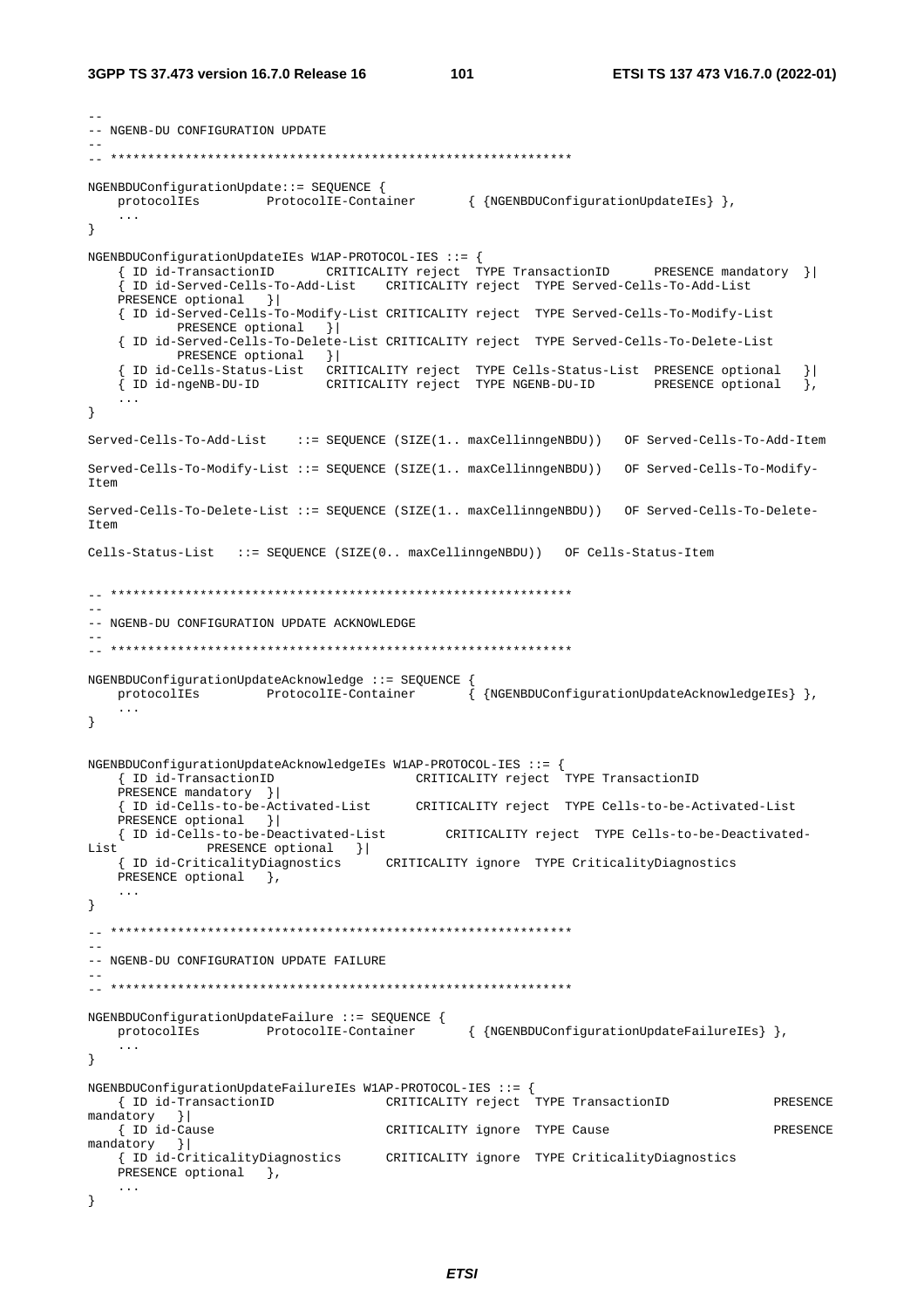```
-- ************************************************************** 
-- 
-- NGENB-CU CONFIGURATION UPDATE ELEMENTARY PROCEDURE 
-- 
-- ************************************************************** 
-- ************************************************************** 
\sim-- NGENB-CU CONFIGURATION UPDATE 
-- 
-- ************************************************************** 
NGENBCUConfigurationUpdate ::= SEQUENCE { 
   protocolIEs ProtocolIE-Container { { NGENBCUConfigurationUpdateIEs} },
    ... 
} 
NGENBCUConfigurationUpdateIEs W1AP-PROTOCOL-IES ::= { 
                                      { ID id-TransactionID CRITICALITY reject TYPE TransactionID 
               PRESENCE mandatory }| 
    { ID id-Cells-to-be-Activated-List CRITICALITY reject TYPE Cells-to-be-Activated-List
              PRESENCE optional } |
    { ID id-Cells-to-be-Deactivated-List CRITICALITY reject TYPE Cells-to-be-Deactivated-
List PRESENCE optional },
 ... 
} 
Cells-to-be-Deactivated-List ::= SEQUENCE (SIZE(1.. maxCellinngeNBDU)) OF Cells-to-be-
Deactivated-List-Item 
-- ************************************************************** 
-- 
-- NGENB-CU CONFIGURATION UPDATE ACKNOWLEDGE 
-- 
-- ************************************************************** 
NGENBCUConfigurationUpdateAcknowledge ::= SEQUENCE { 
   protocolIEs ProtocolIE-Container { { NGENBCUConfigurationUpdateAcknowledgeIEs} },
    ... 
} 
NGENBCUConfigurationUpdateAcknowledgeIEs W1AP-PROTOCOL-IES ::= { 
   { ID id-TransactionID CRITICALITY reject TYPE TransactionID 
                PRESENCE mandatory }| 
    { ID id-Cells-Failed-to-be-Activated-List CRITICALITY reject TYPE Cells-Failed-to-be-
Activated-List PRESENCE optional}| 
    { ID id-CriticalityDiagnostics CRITICALITY ignore TYPE CriticalityDiagnostics 
   PRESENCE optional },
    ... 
} 
Cells-Failed-to-be-Activated-List ::= SEQUENCE (SIZE(1.. maxCellinngeNBDU)) OF Cells-Failed-to-
be-Activated-List-Item 
-- ************************************************************** 
-- 
-- NGENB-CU CONFIGURATION UPDATE FAILURE 
-- 
-- ************************************************************** 
NGENBCUConfigurationUpdateFailure ::= SEQUENCE { 
    protocolIEs ProtocolIE-Container { { NGENBCUConfigurationUpdateFailureIEs} }, 
    ... 
} 
NGENBCUConfigurationUpdateFailureIEs W1AP-PROTOCOL-IES ::= { 
    { ID id-TransactionID CRITICALITY reject TYPE TransactionID PRESENCE 
mandatory } |<br>{ ID id-Cause
                                     CRITICALITY ignore TYPE Cause PRESENCE
mandatory }| 
    { ID id-CriticalityDiagnostics CRITICALITY ignore TYPE CriticalityDiagnostics 
   PRESENCE optional },
    ... 
}
```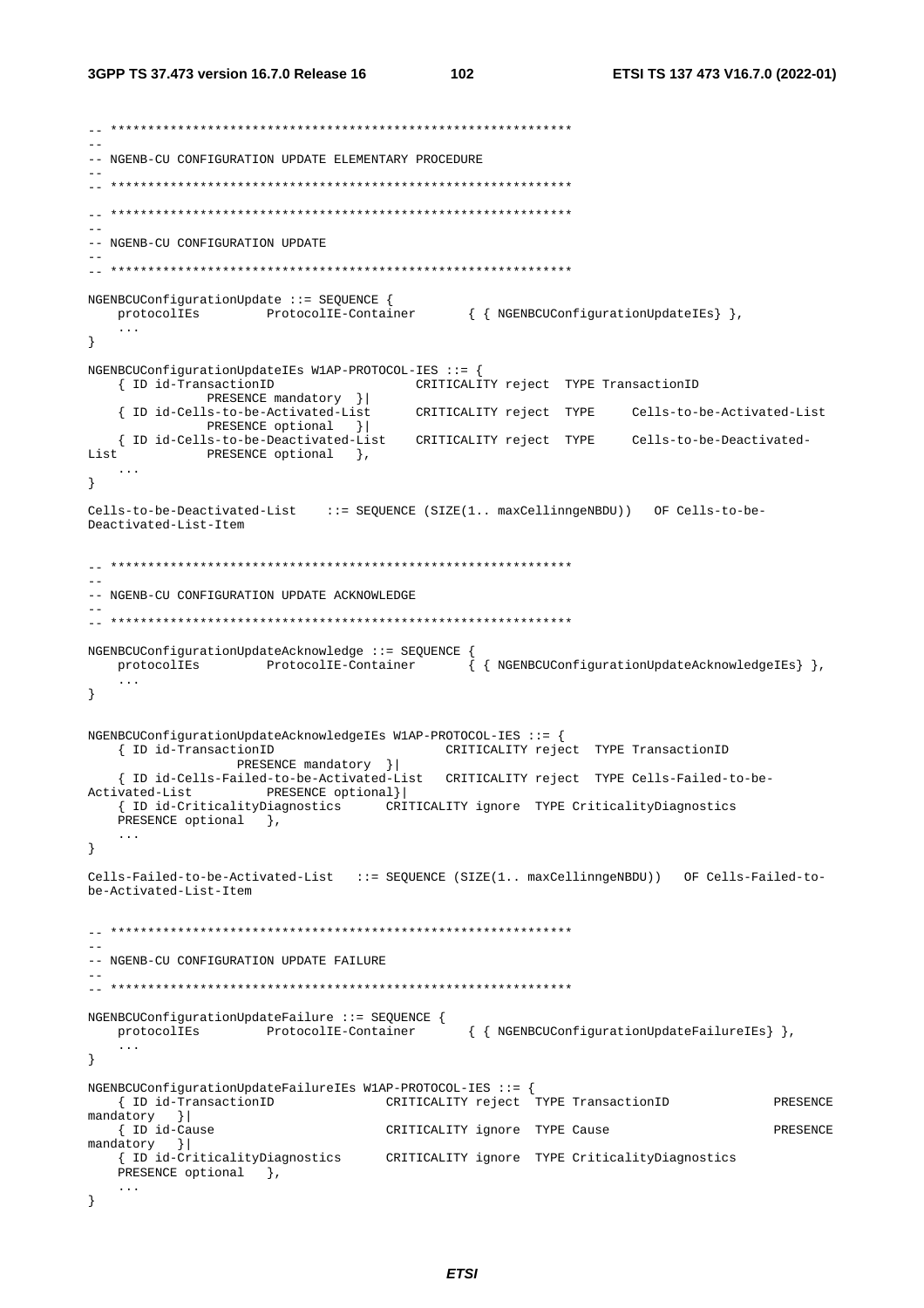-- \*\*\*\*\*\*\*\*\*\*\*\*\*\*\*\*\*\*\*\*\*\*\*\*\*\*\*\*\*\*\*\*\*\*\*\*\*\*\*\*\*\*\*\*\*\*\*\*\*\*\*\*\*\*\*\*\*\*\*\*\*\* -- -- NGENB-DU RESOURCE COORDINATION REQUEST -- -- \*\*\*\*\*\*\*\*\*\*\*\*\*\*\*\*\*\*\*\*\*\*\*\*\*\*\*\*\*\*\*\*\*\*\*\*\*\*\*\*\*\*\*\*\*\*\*\*\*\*\*\*\*\*\*\*\*\*\*\*\*\* NGENBDUResourceCoordinationRequest ::= SEQUENCE { protocolIEs ProtocolIE-Container {{NGENBDUResourceCoordinationRequest-IEs}}, ... } NGENBDUResourceCoordinationRequest-IEs W1AP-PROTOCOL-IES ::= { { ID id-TransactionID CRITICALITY reject TYPE TransactionID PRESENCE mandatory }| { ID id-RequestType CRITICALITY reject TYPE RequestType PRESENCE mandatory }| { ID id-EUTRA-NR-CellResourceCoordinationReq-Container CRITICALITY reject TYPE EUTRA-NR-CellResourceCoordinationReq-Container PRESENCE mandatory}| { ID id-IgnoreResourceCoordinationRequestContainer CRITICALITY reject TYPE IgnoreResourceCoordinationRequestContainer PRESENCE optional }, ... } -- \*\*\*\*\*\*\*\*\*\*\*\*\*\*\*\*\*\*\*\*\*\*\*\*\*\*\*\*\*\*\*\*\*\*\*\*\*\*\*\*\*\*\*\*\*\*\*\*\*\*\*\*\*\*\*\*\*\*\*\*\*\*  $-$ -- NGENBDU RESOURCE COORDINATION RESPONSE -- -- \*\*\*\*\*\*\*\*\*\*\*\*\*\*\*\*\*\*\*\*\*\*\*\*\*\*\*\*\*\*\*\*\*\*\*\*\*\*\*\*\*\*\*\*\*\*\*\*\*\*\*\*\*\*\*\*\*\*\*\*\*\* NGENBDUResourceCoordinationResponse ::= SEQUENCE { protocolIEs ProtocolIE-Container {{NGENBDUResourceCoordinationResponse-IEs}}, ... } NGENBDUResourceCoordinationResponse-IEs W1AP-PROTOCOL-IES ::= { { ID id-TransactionID CRITICALITY reject TYPE TransactionID PRESENCE mandatory }| { ID id-EUTRA-NR-CellResourceCoordinationReqAck-Container CRITICALITY reject TYPE EUTRA-NR-CellResourceCoordinationReqAck-Container PRESENCE mandatory }, ... }  $\hspace{1.3cm} - \hspace{1.3cm} - \hspace{1.3cm}$ -- -- UE Context Setup ELEMENTARY PROCEDURE -- -- \*\*\*\*\*\*\*\*\*\*\*\*\*\*\*\*\*\*\*\*\*\*\*\*\*\*\*\*\*\*\*\*\*\*\*\*\*\*\*\*\*\*\*\*\*\*\*\*\*\*\*\*\*\*\*\*\*\*\*\*\*\* -- \*\*\*\*\*\*\*\*\*\*\*\*\*\*\*\*\*\*\*\*\*\*\*\*\*\*\*\*\*\*\*\*\*\*\*\*\*\*\*\*\*\*\*\*\*\*\*\*\*\*\*\*\*\*\*\*\*\*\*\*\*\* -- -- UE CONTEXT SETUP REQUEST -- -- \*\*\*\*\*\*\*\*\*\*\*\*\*\*\*\*\*\*\*\*\*\*\*\*\*\*\*\*\*\*\*\*\*\*\*\*\*\*\*\*\*\*\*\*\*\*\*\*\*\*\*\*\*\*\*\*\*\*\*\*\*\* UEContextSetupRequest ::= SEQUENCE {<br>protocolIEs ProtocolIE-CO ProtocolIE-Container { { UEContextSetupRequestIEs } }, ... } UEContextSetupRequestIEs W1AP-PROTOCOL-IES ::= { { ID id-ngeNB-CU-UE-W1AP-ID CRITICALITY reject TYPE NGENB-CU-UE-W1AP-ID PRESENCE mandatory } |<br>{ ID id-ngeNB-DU-UE-W1AP-ID CRITICALITY ignore TYPE NGENB-DU-UE-W1AP-ID PRESENCE optional } |<br>{ ID id-SpCell-ID CRITICALITY reject TYPE EUTRANCGI PRESENCE mandatory } |<br>{ ID id-ServCellIndex CRITICALITY reject TYPE ServCellIndex .<br>{ ID id-CUtoDURRCInformation }| { ID id-CUtoDURRCInformation CRITICALITY reject TYPE CUtoDURRCInformation PRESENCE mandatory}<br>{ ID id-Candidate-SpCell-List { ID id-Candidate-SpCell-List CRITICALITY ignore TYPE Candidate-SpCell-List PRESENCE optional }| { ID id-DRXCycle CRITICALITY ignore TYPE DRXCycle PRESENCE optional } | { ID id-SCell-ToBeSetup-List CRITICALITY ignore TYPE SCell-ToBeSetup-List PRESENCE optional  $\{$  ID id-SRBs-ToBeSetup-List { ID id-SRBs-ToBeSetup-List CRITICALITY reject TYPE SRBs-ToBeSetup-List PRESENCE optional }|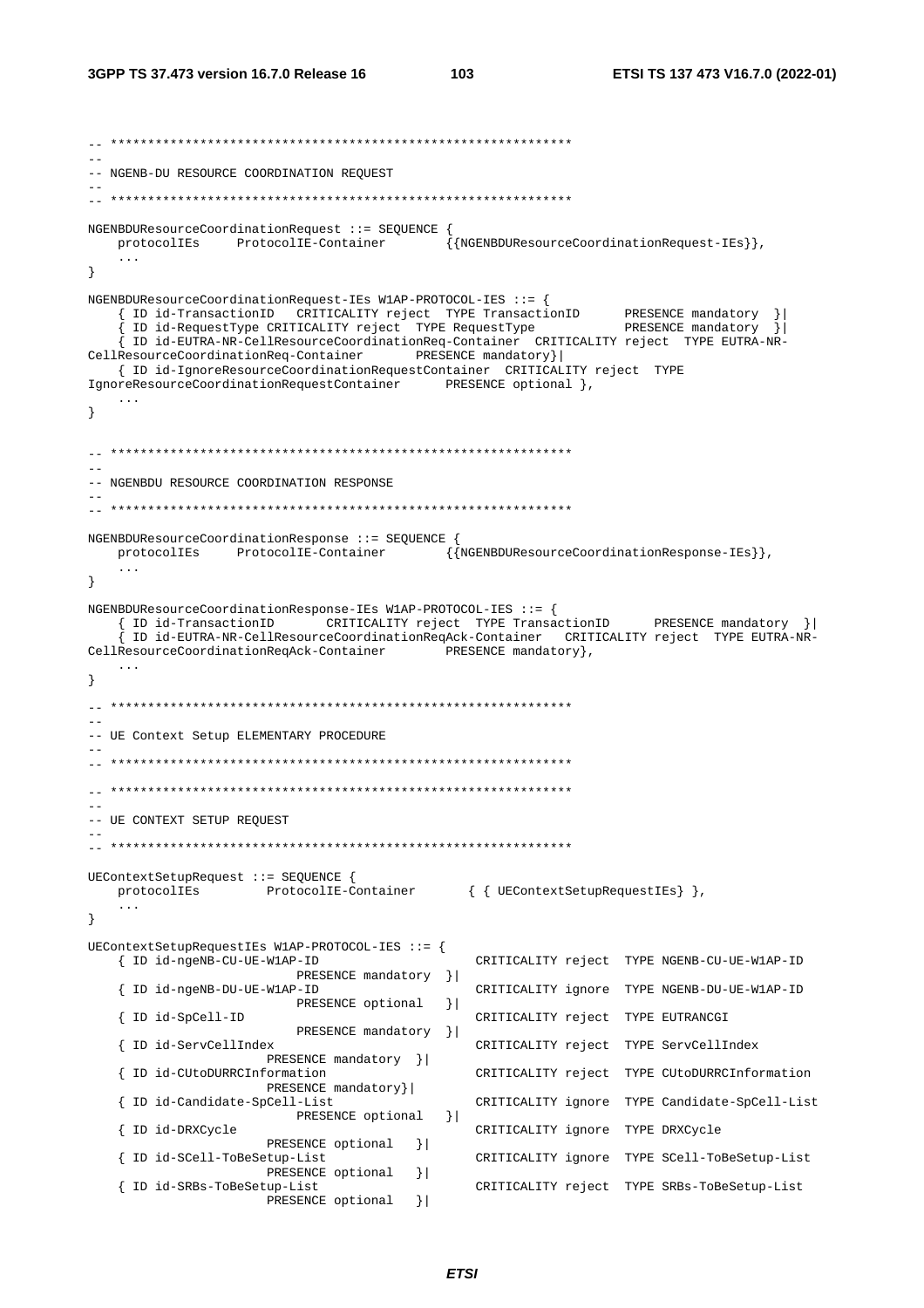**3GPP TS 37.473 version 16.7.0 Release 16 104 ETSI TS 137 473 V16.7.0 (2022-01)**

```
 { ID id-DRBs-ToBeSetup-List CRITICALITY reject TYPE DRBs-ToBeSetup-List 
                       PRESENCE optional } |
    { ID id-InactivityMonitoringRequest CRITICALITY reject TYPE 
InactivityMonitoringRequest PRESENCE optional }| 
    { ID id-RAT-FrequencyPriorityInformation CRITICALITY reject TYPE RAT-
FrequencyPriorityInformation PRESENCE optional \{ ID id-RRCContainer CRITICALITY ig
                                                  CRITICALITY ignore TYPE RRCContainer
   \RESENCE optional } |<br>{ ID id-ServingPLMN
                                                  CRITICALITY ignore TYPE PLMN-Identity
                       PRESENCE optional } |
    { ID id-NGENB-DU-UE-AMBR-UL CRITICALITY ignore TYPE BitRate 
                        PRESENCE conditional }| 
     { ID id-ResourceCoordinationTransferInformation CRITICALITY ignore TYPE 
ResourceCoordinationTransferInformation PRESENCE optional },
    ... 
} 
Candidate-SpCell-List::= SEQUENCE (SIZE(1..maxnoofCandidateSpCells)) OF Candidate-SpCell-Item 
SCell-ToBeSetup-List::= SEQUENCE (SIZE(1..maxnoofSCells)) OF SCell-ToBeSetup-Item 
SRBs-ToBeSetup-List ::= SEQUENCE (SIZE(1..maxnoofSRBs)) OF SRBs-ToBeSetup-Item 
DRBs-ToBeSetup-List ::= SEQUENCE (SIZE(1..maxnoofDRBs)) OF DRBs-ToBeSetup-Item 
-- ************************************************************** 
-- 
-- UE CONTEXT SETUP RESPONSE
-- 
-- ************************************************************** 
UEContextSetupResponse ::= SEQUENCE { 
   protocolIEs ProtocolIE-Container { { UEContextSetupResponseIEs} },
     ... 
} 
UEContextSetupResponseIEs W1AP-PROTOCOL-IES ::= { 
                                                    { ID id-ngeNB-CU-UE-W1AP-ID CRITICALITY reject TYPE NGENB-CU-UE-W1AP-ID 
   PRESENCE mandatory } |<br>{ ID id-ngeNB-DU-UE-W1AP-ID
                                                    { ID id-ngeNB-DU-UE-W1AP-ID CRITICALITY reject TYPE NGENB-DU-UE-W1AP-ID 
                            PRESENCE mandatory }| 
    { ID id-DUtoCURRCInformation CRITICALITY reject TYPE DUtoCURRCInformation 
                        PRESENCE mandatory }| 
    { ID id-C-RNTI CRITICALITY ignore TYPE C-RNTI 
                       PRESENCE optional }
    { ID id-ResourceCoordinationTransferContainer CRITICALITY ignore TYPE 
ResourceCoordinationTransferContainer PRESENCE optional }<br>{ ID id-DRBs-Setup-List cRITICALIT!
                                                   CRITICALITY ignore TYPE DRBs-Setup-List
                       PRESENCE optional } |
    { ID id-SRBs-FailedToBeSetup-List CRITICALITY ignore TYPE SRBs-FailedToBeSetup-
List PRESENCE optional }<br> { ID id-DRBs-FailedToBeSetup-List
                                                    { ID id-DRBs-FailedToBeSetup-List CRITICALITY ignore TYPE DRBs-FailedToBeSetup-
List PRESENCE optional }
    { ID id-SCell-FailedtoSetup-List CRITICALITY ignore TYPE SCell-FailedtoSetup-
List PRESENCE optional || { ID id-InactivityMonitoringResponse CRITICALITY reject TYPE 
InactivityMonitoringResponse PRESENCE optional }| 
    { ID id-SRBs-Setup-List CRITICALITY ignore TYPE SRBs-Setup-List 
                          PRESENCE optional }
     { ID id-CriticalityDiagnostics CRITICALITY ignore TYPE CriticalityDiagnostics 
   PRESENCE optional },
     ... 
} 
DRBs-Setup-List ::= SEQUENCE (SIZE(1..maxnoofDRBs)) OF DRBs-Setup-Item 
SRBs-FailedToBeSetup-List ::= SEQUENCE (SIZE(1..maxnoofSRBs)) OF SRBs-FailedToBeSetup-Item 
DRBs-FailedToBeSetup-List ::= SEQUENCE (SIZE(1..maxnoofDRBs)) OF DRBs-FailedToBeSetup-Item 
SCell-FailedtoSetup-List ::= SEQUENCE (SIZE(1..maxnoofSCells)) OF SCell-FailedtoSetup-Item 
SRBs-Setup-List ::= SEQUENCE (SIZE(1..maxnoofSRBs)) OF SRBs-Setup-Item
```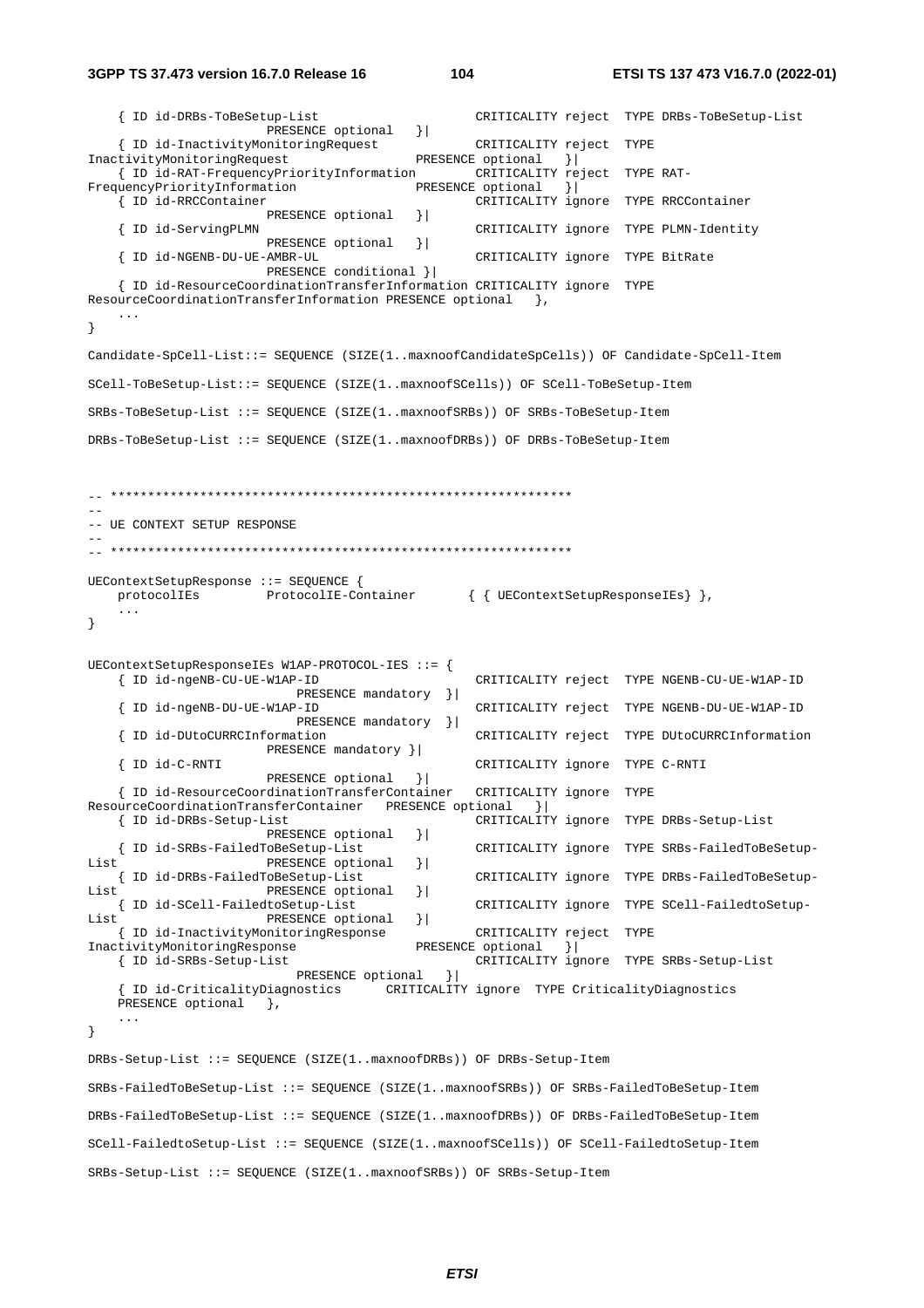#### **3GPP TS 37.473 version 16.7.0 Release 16 105 ETSI TS 137 473 V16.7.0 (2022-01)**

```
-- ************************************************************** 
-- 
-- UE CONTEXT SETUP FAILURE 
-- 
-- ************************************************************** 
UEContextSetupFailure ::= SEQUENCE { 
  protocolIEs ProtocolIE-Container { { UEContextSetupFailureIEs} },
    ... 
} 
UEContextSetupFailureIEs W1AP-PROTOCOL-IES ::= { 
     { ID id-ngeNB-CU-UE-W1AP-ID CRITICALITY reject TYPE NGENB-CU-UE-W1AP-ID 
   PRESENCE mandatory }|<br>{ ID id-ngeNB-DU-UE-WIAP-ID
                                      { ID id-ngeNB-DU-UE-W1AP-ID CRITICALITY ignore TYPE NGENB-DU-UE-W1AP-ID 
   PRESENCE optional }|<br>{ ID id-Cause
                                      CRITICALITY ignore TYPE Cause PRESENCE
mandatory }|<br>{ ID id-Potential-SpCell-List
                                      CRITICALITY ignore TYPE Potential-SpCell-List PRESENCE
optional }| 
                                       { ID id-CriticalityDiagnostics CRITICALITY ignore TYPE CriticalityDiagnostics 
   PRESENCE optional },
    ... 
} 
Potential-SpCell-List::= SEQUENCE (SIZE(0..maxnoofPotentialSpCells)) OF Potential-SpCell-Item 
-- ************************************************************** 
-- 
-- UE Context Release Request ELEMENTARY PROCEDURE 
-- 
-- ************************************************************** 
-- ************************************************************** 
-- 
-- UE Context Release Request 
-- 
-- ************************************************************** 
UEContextReleaseRequest ::= SEQUENCE { 
   protocolIEs ProtocolIE-Container {{ UEContextReleaseRequestIEs}}, 
     ... 
} 
UEContextReleaseRequestIEs W1AP-PROTOCOL-IES ::= { 
     { ID id-ngeNB-CU-UE-W1AP-ID CRITICALITY reject TYPE NGENB-CU-UE-W1AP-ID PRESENCE mandatory
     }| 
      { ID id-ngeNB-DU-UE-W1AP-ID CRITICALITY reject TYPE NGENB-DU-UE-W1AP-ID PRESENCE mandatory
 }| 
     { ID id-Cause CRITICALITY ignore TYPE Cause PRESENCE mandatory }, 
     ... 
} 
-- ************************************************************** 
-- 
-- UE Context Release (ngeNB-CU initiated) ELEMENTARY PROCEDURE 
-- 
  -- ************************************************************** 
-- ************************************************************** 
-- 
-- UE CONTEXT RELEASE COMMAND 
-- 
-- ************************************************************** 
UEContextReleaseCommand ::= SEQUENCE { 
   protocolIEs ProtocolIE-Container { { UEContextReleaseCommandIEs} }, 
    ... 
} 
UEContextReleaseCommandIEs W1AP-PROTOCOL-IES ::= { 
    { ID id-ngeNB-CU-UE-W1AP-ID CRITICALITY reject TYPE NGENB-CU-UE-W1AP-ID 
    PRESENCE mandatory }| 
    { ID id-ngeNB-DU-UE-W1AP-ID CRITICALITY reject TYPE NGENB-DU-UE-W1AP-ID 
   PRESENCE mandatory }|<br>{ ID id-Cause
                                          CRITICALITY ignore TYPE Cause
    PRESENCE mandatory }|
```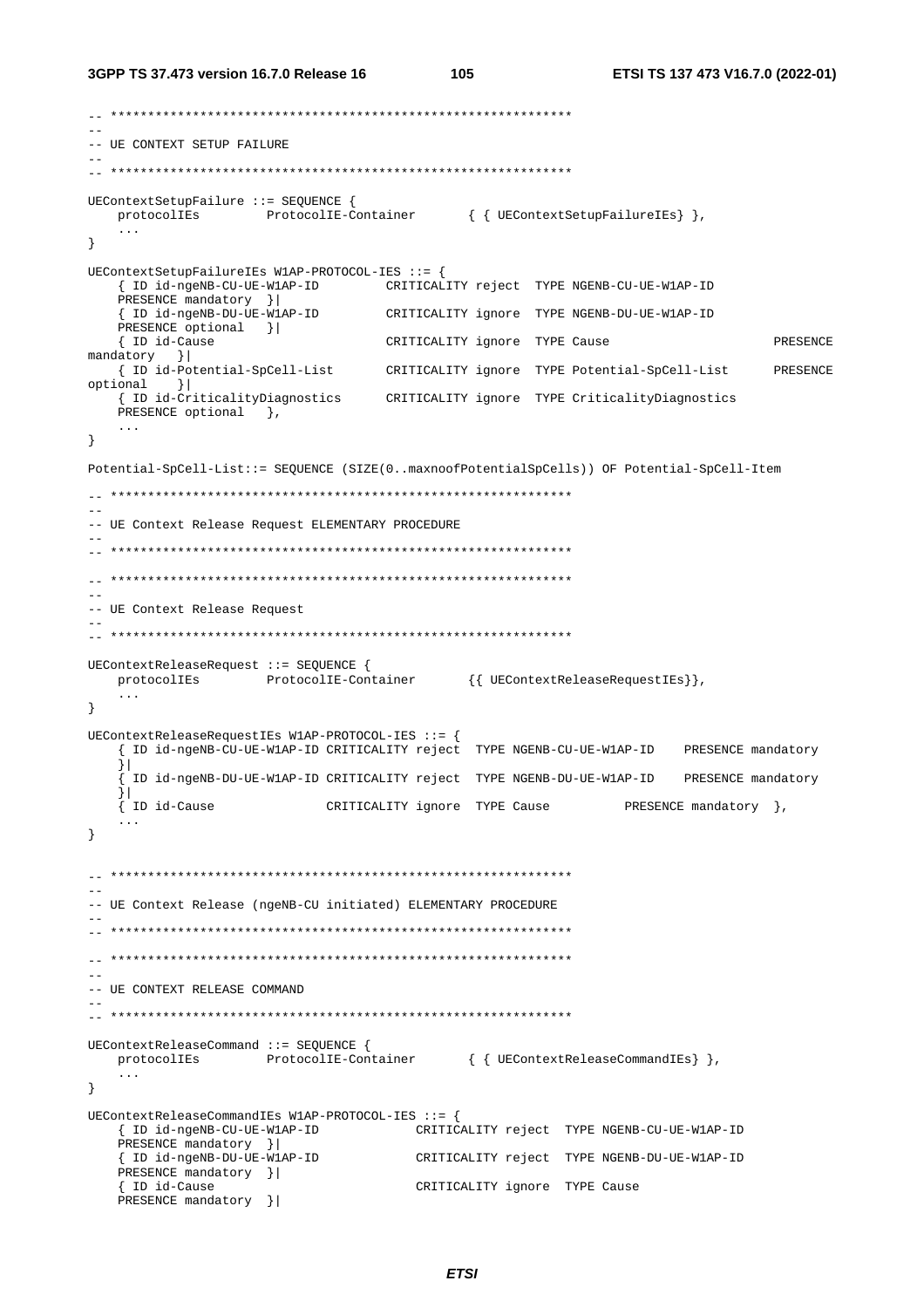{ ID id-RRCContainer CRITICALITY ignore TYPE RRCContainer PRESENCE optional }| { ID id-SRBID CRITICALITY ignore TYPE SRBID PRESENCE optional  $\vert$  { ID id-oldngeNB-DU-UE-W1AP-ID CRITICALITY ignore TYPE NGENB-DU-UE-W1AP-ID PRESENCE optional }, ... } -- \*\*\*\*\*\*\*\*\*\*\*\*\*\*\*\*\*\*\*\*\*\*\*\*\*\*\*\*\*\*\*\*\*\*\*\*\*\*\*\*\*\*\*\*\*\*\*\*\*\*\*\*\*\*\*\*\*\*\*\*\*\* --  $--$  UE CONTEXT RELEASE COMPLETE -- -- \*\*\*\*\*\*\*\*\*\*\*\*\*\*\*\*\*\*\*\*\*\*\*\*\*\*\*\*\*\*\*\*\*\*\*\*\*\*\*\*\*\*\*\*\*\*\*\*\*\*\*\*\*\*\*\*\*\*\*\*\*\* UEContextReleaseComplete ::= SEQUENCE { protocolIEs ProtocolIE-Container { { UEContextReleaseCompleteIEs } }, ... } UEContextReleaseCompleteIEs W1AP-PROTOCOL-IES ::= { { ID id-ngeNB-CU-UE-W1AP-ID CRITICALITY reject TYPE NGENB-CU-UE-W1AP-ID PRESENCE mandatory }| { ID id-ngeNB-DU-UE-W1AP-ID CRITICALITY reject TYPE NGENB-DU-UE-W1AP-ID PRESENCE mandatory }| { ID id-CriticalityDiagnostics CRITICALITY ignore TYPE CriticalityDiagnostics PRESENCE optional }, ... } -- \*\*\*\*\*\*\*\*\*\*\*\*\*\*\*\*\*\*\*\*\*\*\*\*\*\*\*\*\*\*\*\*\*\*\*\*\*\*\*\*\*\*\*\*\*\*\*\*\*\*\*\*\*\*\*\*\*\*\*\*\*\* -- -- UE Context Modification ELEMENTARY PROCEDURE -- -- \*\*\*\*\*\*\*\*\*\*\*\*\*\*\*\*\*\*\*\*\*\*\*\*\*\*\*\*\*\*\*\*\*\*\*\*\*\*\*\*\*\*\*\*\*\*\*\*\*\*\*\*\*\*\*\*\*\*\*\*\*\* -- \*\*\*\*\*\*\*\*\*\*\*\*\*\*\*\*\*\*\*\*\*\*\*\*\*\*\*\*\*\*\*\*\*\*\*\*\*\*\*\*\*\*\*\*\*\*\*\*\*\*\*\*\*\*\*\*\*\*\*\*\*\*  $-$ -- UE CONTEXT MODIFICATION REQUEST -- -- \*\*\*\*\*\*\*\*\*\*\*\*\*\*\*\*\*\*\*\*\*\*\*\*\*\*\*\*\*\*\*\*\*\*\*\*\*\*\*\*\*\*\*\*\*\*\*\*\*\*\*\*\*\*\*\*\*\*\*\*\*\* UEContextModificationRequest ::= SEQUENCE { protocolIEs ProtocolIE-Container { { UEContextModificationRequestIEs} }, ... } UEContextModificationRequestIEs W1AP-PROTOCOL-IES ::= { { ID id-ngeNB-CU-UE-W1AP-ID CRITICALITY reject TYPE NGENB-CU-UE-W1AP-ID PRESENCE mandatory }| { ID id-ngeNB-DU-UE-W1AP-ID CRITICALITY reject TYPE NGENB-DU-UE-W1AP-ID PRESENCE mandatory } | CRITICALITY ignore TYPE EUTRANCGI .<br>{ ID id-ServCellIndex PRESENCE optional }| CRITICALITY reject TYPE ServCellIndex PRESENCE optional } | { ID id-DRXCycle CRITICALITY ignore TYPE DRXCycle PRESENCE optional } | { ID id-CUtoDURRCInformation CRITICALITY reject TYPE CUtoDURRCInformation PRESENCE optional }| { ID id-TransmissionActionIndicator CRITICALITY ignore TYPE TransmissionActionIndicator PRESENCE optional  $\{$  { ID id-ResourceCoordinationTransferContainer CRITICALITY ignore TYPE ResourceCoordinationTransferContainer PRESENCE optional }| { ID id-RRCReconfigurationCompleteIndicator CRITICALITY ignore TYPE RRCReconfigurationCompleteIndicator PRESENCE optional }| CRITICALITY reject TYPE RRCContainer PRESENCE optional } | { ID id-SCell-ToBeSetupMod-List CRITICALITY ignore TYPE SCell-ToBeSetupMod-List PRESENCE optional }| { ID id-SCell-ToBeRemoved-List CRITICALITY ignore TYPE SCell-ToBeRemoved-List PRESENCE optional }| { ID id-SRBs-ToBeSetupMod-List CRITICALITY reject TYPE SRBs-ToBeSetupMod-List PRESENCE optional } | { ID id-DRBs-ToBeSetupMod-List CRITICALITY reject TYPE DRBs-ToBeSetupMod-List PRESENCE optional } |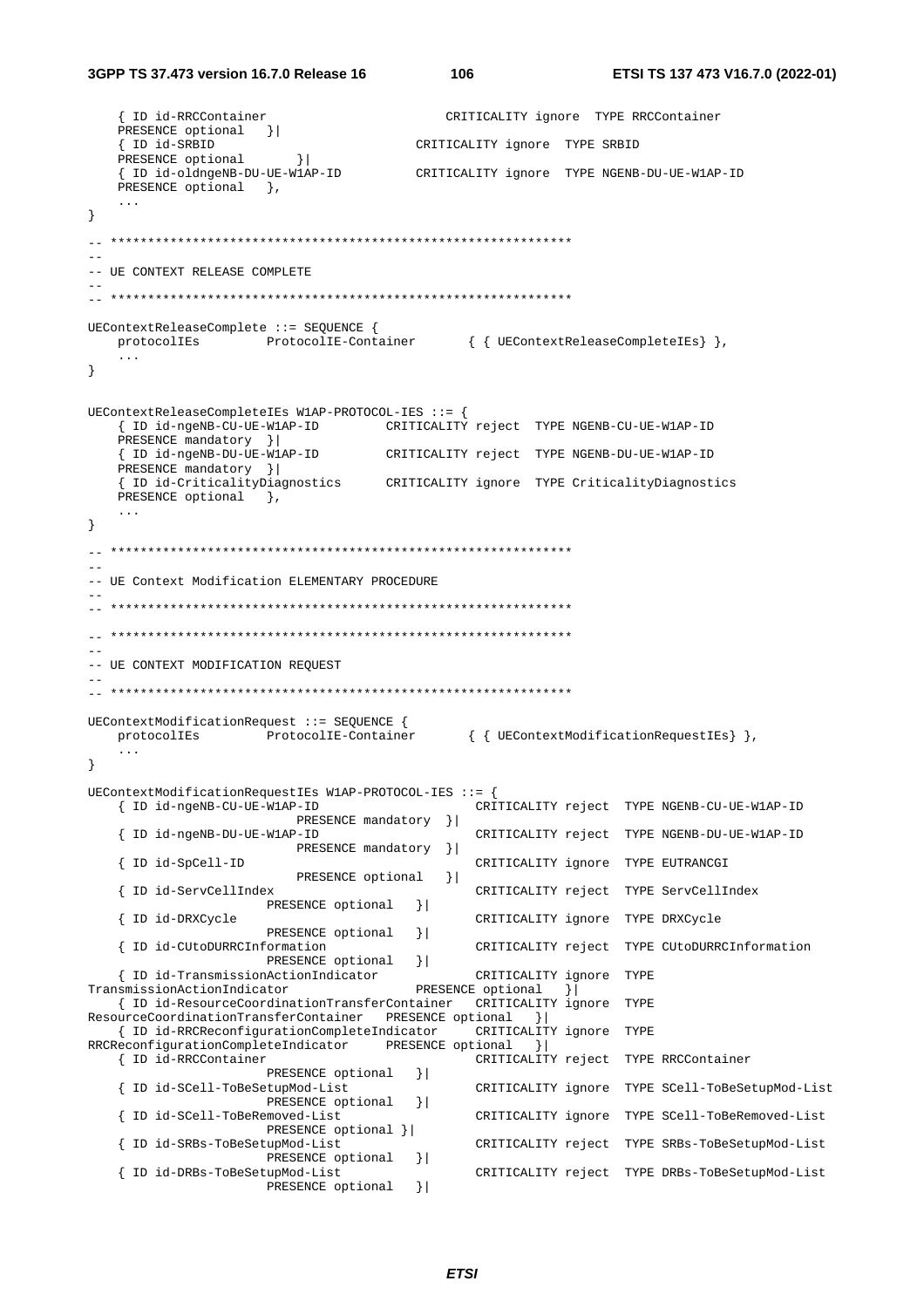#### **3GPP TS 37.473 version 16.7.0 Release 16 107 ETSI TS 137 473 V16.7.0 (2022-01)**

```
 { ID id-DRBs-ToBeModified-List CRITICALITY reject TYPE DRBs-ToBeModified-List
                        PRESENCE optional }| 
     { ID id-SRBs-ToBeReleased-List CRITICALITY reject TYPE SRBs-ToBeReleased-List
                       PRESENCE optional } |
     { ID id-DRBs-ToBeReleased-List CRITICALITY reject TYPE DRBs-ToBeReleased-List
                        PRESENCE optional }| 
    { ID id-InactivityMonitoringRequest CRITICALITY reject TYPE<br>tivityMonitoringRequest PRESENCE optional }|
InactivityMonitoringRequest<br>{ ID id-NGENB-DU-UE-AMBR-UL
                                                   CRITICALITY ignore TYPE BitRate
                        PRESENCE optional }| 
     { ID id-RAT-FrequencyPriorityInformation CRITICALITY reject TYPE RAT-
FrequencyPriorityInformation PRESENCE optional || { ID id-ResourceCoordinationTransferInformation CRITICALITY ignore TYPE 
ResourceCoordinationTransferInformation PRESENCE optional }<br>{ ID id-SCGIndicator CRITIC
                                                      CRITICALITY ignore TYPE SCGIndicator
                           PRESENCE optional },
 ... 
} 
SCell-ToBeSetupMod-List::= SEQUENCE (SIZE(1..maxnoofSCells)) OF SCell-ToBeSetupMod-Item 
SCell-ToBeRemoved-List::= SEQUENCE (SIZE(1..maxnoofSCells)) OF SCell-ToBeRemoved-Item 
SRBs-ToBeSetupMod-List ::= SEQUENCE (SIZE(1..maxnoofSRBs)) OF SRBs-ToBeSetupMod-Item 
DRBs-ToBeSetupMod-List ::= SEQUENCE (SIZE(1..maxnoofDRBs)) OF DRBs-ToBeSetupMod-Item 
DRBs-ToBeModified-List ::= SEQUENCE (SIZE(1..maxnoofDRBs)) OF DRBs-ToBeModified-Item 
SRBs-ToBeReleased-List ::= SEQUENCE (SIZE(1..maxnoofSRBs)) OF SRBs-ToBeReleased-Item 
DRBs-ToBeReleased-List ::= SEQUENCE (SIZE(1..maxnoofDRBs)) OF DRBs-ToBeReleased-Item 
-- ************************************************************** 
-- 
-- UE CONTEXT MODIFICATION RESPONSE
-- 
-- ************************************************************** 
UEContextModificationResponse ::= SEQUENCE { 
    protocolIEs ProtocolIE-Container { { UEContextModificationResponseIEs} }, 
     ... 
} 
UEContextModificationResponseIEs W1AP-PROTOCOL-IES ::= { 
     { ID id-ngeNB-CU-UE-W1AP-ID CRITICALITY reject TYPE NGENB-CU-UE-W1AP-ID 
                            PRESENCE mandatory }| 
     { ID id-ngeNB-DU-UE-W1AP-ID CRITICALITY reject TYPE NGENB-DU-UE-W1AP-ID 
                            PRESENCE mandatory }| 
     { ID id-ResourceCoordinationTransferContainer CRITICALITY ignore TYPE 
ResourceCoordinationTransferContainer PRESENCE optional }| 
                                                   CRITICALITY reject TYPE DUtoCURRCInformation
    PRESENCE optional}|<br>| ID id-DRBs-SetupMod-List
                                                    { ID id-DRBs-SetupMod-List CRITICALITY ignore TYPE DRBs-SetupMod-List 
                        PRESENCE optional}| 
     { ID id-DRBs-Modified-List CRITICALITY ignore TYPE DRBs-Modified-List 
                        PRESENCE optional}| 
     { ID id-SRBs-FailedToBeSetupMod-List CRITICALITY ignore TYPE SRBs-
FailedToBeSetupMod-List PRESENCE optional \{ { ID id-DRBs-FailedToBeSetupMod-List CRITICALITY ignore TYPE DRBs-
FailedToBeSetupMod-List PRESENCE optional }<br>{ ID id-SCell-FailedtoSetupMod-List CRITIC
                                                    { ID id-SCell-FailedtoSetupMod-List CRITICALITY ignore TYPE SCell-FailedtoSetupMod-
List PRESENCE optional } |
 { ID id-DRBs-FailedToBeModified-List CRITICALITY ignore TYPE DRBs-
                                   FRESENCE optional }|<br>France CRITICALITY reject TYPE
   {ID id-InactivityMonitoringResponse CRITICALITY rejectivityMonitoringResponse PRESENCE optional
InactivityMonitoringResponse
     { ID id-C-RNTI CRITICALITY ignore TYPE C-RNTI 
                       PRESENCE optional } |
     { ID id-SRBs-SetupMod-List CRITICALITY ignore TYPE SRBs-SetupMod-List 
                       PRESENCE optional } |
     { ID id-SRBs-Modified-List CRITICALITY ignore TYPE SRBs-Modified-List 
                       PRESENCE optional } |
     { ID id-CriticalityDiagnostics CRITICALITY ignore TYPE CriticalityDiagnostics 
    PRESENCE optional },
     ...
```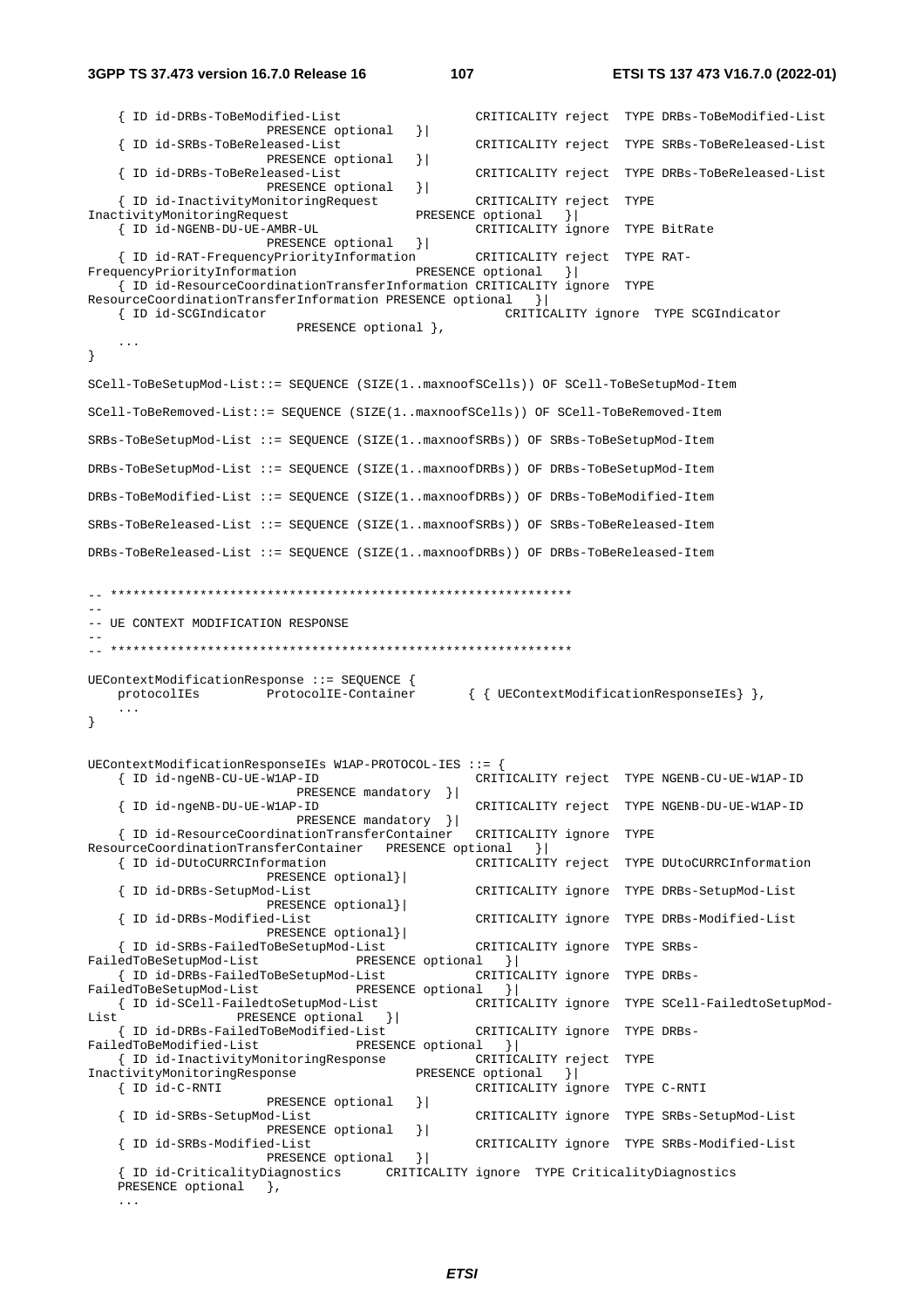```
\left\{ \right\}DRBs-SetupMod-List ::= SEQUENCE (SIZE(1..maxnoofDRBs)) OF DRBs-SetupMod-Item
DRBs-Modified-List::= SEQUENCE (SIZE(1..maxnoofDRBs)) OF DRBs-Modified-Item
SRBs-SetupMod-List ::= SEOUENCE (SIZE(1..maxnoofSRBs)) OF SRBs-SetupMod-Item
SRBs-Modified-List ::= SEQUENCE (SIZE(1..maxnoofSRBs)) OF SRBs-Modified-Item
DRBs-FailedToBeModified-List ::= SEQUENCE (SIZE(1..maxnoofDRBs)) OF DRBs-FailedToBeModified-Item
SRBs-FailedToBeSetupMod-List ::= SEQUENCE (SIZE(1..maxnoofSRBs)) OF SRBs-FailedToBeSetupMod-Item
DRBs-FailedToBeSetupMod-List ::= SEQUENCE (SIZE(1..maxnoofDRBs)) OF DRBs-FailedToBeSetupMod-Item
SCell-FailedtoSetupMod-List ::= SEQUENCE (SIZE(1..maxnoofSCells)) OF SCell-FailedtoSetupMod-Item
-- UE CONTEXT MODIFICATION FAILURE
UEContextModificationFailure ::= SEQUENCE {
   protocolIEs ProtocolIE-Container { { UEContextModificationFailureIEs } },
\rightarrowUEContextModificationFailureIEs W1AP-PROTOCOL-IES ::= {
                                    CRITICALITY reject TYPE NGENB-CU-UE-W1AP-ID
   { ID id-ngeNB-CU-UE-W1AP-ID
   PRESENCE mandatory ||{ ID id-ngeNB-DU-UE-W1AP-ID
                                    CRITICALITY reject TYPE NGENB-DU-UE-W1AP-ID
   PRESENCE mandatory } |
   { ID id-Cause
                                    CRITICALITY ignore TYPE Cause
   PRESENCE mandatory } |
   { ID id-CriticalityDiagnostics CRITICALITY ignore TYPE CriticalityDiagnostics
   PRESENCE optional },
   \cdots\lambda-- UE Context Modification Required (ngeNB-DU initiated) ELEMENTARY PROCEDURE
-- UE CONTEXT MODIFICATION REQUIRED
UEContextModificationRequired ::= SEQUENCE {
                                          { { UEContextModificationRequiredIEs } },
   protocolIEs ProtocolIE-Container
   \sim \sim \sim\}UEContextModificationRequiredIEs W1AP-PROTOCOL-IES ::= {
   { ID id-ngeNB-CU-UE-W1AP-ID
                                                CRITICALITY reject TYPE NGENB-CU-UE-W1AP-ID
                          PRESENCE mandatory } |
                                               CRITICALITY reject TYPE NGENB-DU-UE-W1AP-ID
   { ID id-ngeNB-DU-UE-W1AP-ID
                          PRESENCE mandatory |{ ID id-ResourceCoordinationTransferContainer
                                               CRITICALITY ignore TYPE
ResourceCoordinationTransferContainer PRESENCE optional }|
   { ID id-DUtoCURRCInformation
                                               CRITICALITY reject TYPE
                                        PRESENCE optional} |
DUtoCURRCInformation
   { ID id-DRBs-Required-ToBeModified-List
                                               CRITICALITY reject TYPE DRBs-Required-
                          PRESENCE optional}|
ToBeModified-List
   { ID id-SRBs-Required-ToBeReleased-List
                                               CRITICALITY reject TYPE SRBs-Required-
ToBeReleased-List
                          PRESENCE optional}|
   { ID id-DRBs-Required-ToBeReleased-List
                                               CRITICALITY reject TYPE DRBs-Required-
ToBeReleased-List
                          PRESENCE optional}
```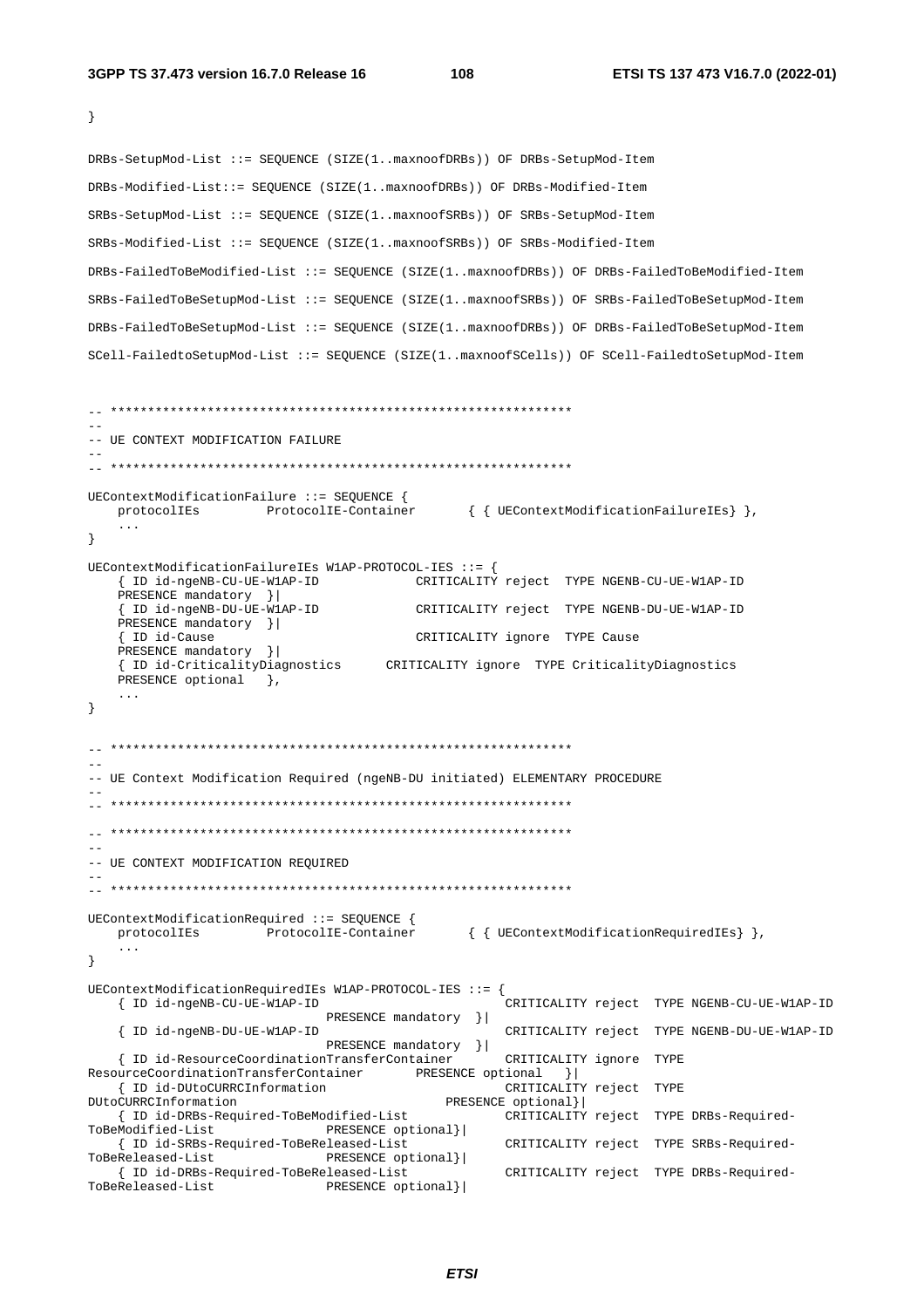3GPP TS 37.473 version 16.7.0 Release 16

109

{ ID id-Cause CRITICALITY ignore TYPE Cause PRESENCE mandatory },  $\ddots$  $\}$ DRBs-Required-ToBeModified-List::= SEQUENCE (SIZE(1..maxnoofDRBs)) OF DRBs-Required-ToBeModified- $T \uparrow \sim m$ DRBs-Required-ToBeReleased-List::= SEQUENCE (SIZE(1..maxnoofDRBs)) OF DRBs-Required-ToBeReleased-Item SRBs-Required-ToBeReleased-List::= SEQUENCE (SIZE(1..maxnoofSRBs)) OF SRBs-Required-ToBeReleased- $T \uparrow \rho m$ -- UE CONTEXT MODIFICATION CONFIRM UEContextModificationConfirm::= SEQUENCE { protocolIEs ProtocolIE-Container { { UEContextModificationConfirmIEs} },  $\sim$   $\sim$   $\sim$  $\}$  $\texttt{UEContextModificationConfig} \texttt{Wlap-PROTOCOL-IES} :: = \{$ { ID id-ngeNB-CU-UE-W1AP-ID CRITICALITY reject TYPE NGENB-CU-UE-W1AP-ID PRESENCE mandatory } | { ID id-ngeNB-DU-UE-W1AP-ID CRITICALITY reject TYPE NGENB-DU-UE-W1AP-ID PRESENCE mandatory }|<br>nnsferContainer CRITICALITY ignore TYPE { ID id-ResourceCoordinationTransferContainer PRESENCE optional } ResourceCoordinationTransferContainer { ID id-DRBs-ModifiedConf-List CRITICALITY ignore TYPE DRBs-ModifiedConf-List PRESENCE optional}| PRESENCE optional }|<br>- The CRITICALITY ignore TYPE { ID id-RRCContainer CRITICALITY ignore TYPE RRCContainer { ID id-ResourceCoordinationTransferInformation ResourceCoordinationTransferInformation PRESENCE optional { ID id-CriticalityDiagnostics CRITICALITY ignore TYPE CriticalityDiagnostics PRESENCE optional },  $\mathbf{1}$  $\left\{ \right.$ DRBs-ModifiedConf-List ::= SEQUENCE (SIZE(1..maxnoofDRBs)) OF DRBs-ModifiedConf-Item -- UE CONTEXT MODIFICATION REFUSE UEContextModificationRefuse ::= SEQUENCE { protocolIEs ProtocolIE-Container { { UEContextModificationRefuseIEs } }  $\ddotsc$  $\}$ UEContextModificationRefuseIEs W1AP-PROTOCOL-IES ::= { { ID id-ngeNB-CU-UE-W1AP-ID CRITICALITY reject TYPE NGENB-CU-UE-W1AP-ID PRESENCE mandatory } | { ID id-ngeNB-DU-UE-W1AP-ID CRITICALITY reject TYPE NGENB-DU-UE-W1AP-ID PRESENCE mandatory }| { ID id-Cause CRITICALITY ignore TYPE Cause PRESENCE mandatory } | { ID id-CriticalityDiagnostics CRITICALITY ignore TYPE CriticalityDiagnostics PRESENCE optional },  $\sim$   $\sim$   $\sim$  $\left\{ \right\}$ -- WRITE-REPLACE WARNING ELEMENTARY PROCEDURE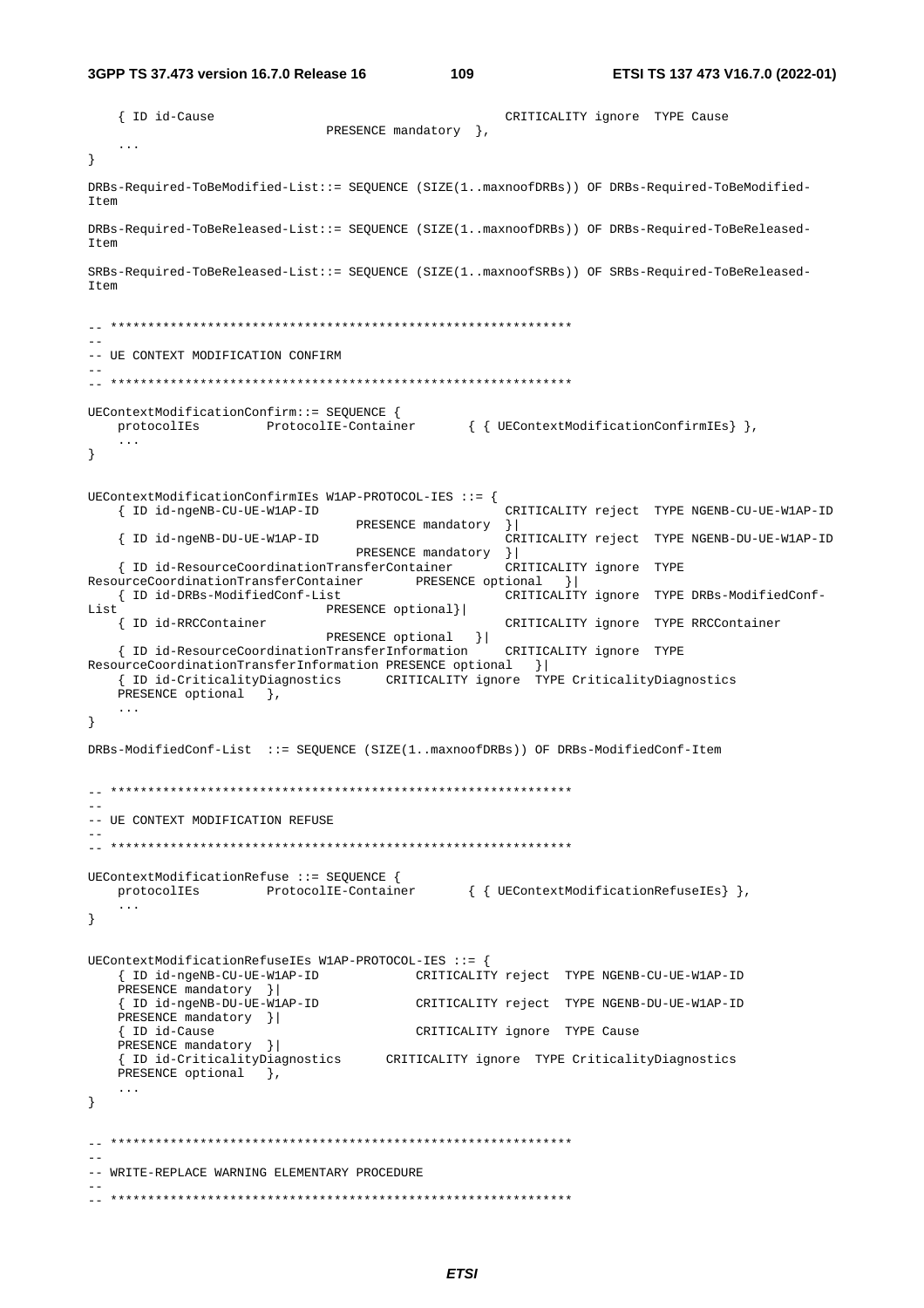```
-- ************************************************************** 
-- 
-- Write-Replace Warning Request 
-- 
-- ************************************************************** 
WriteReplaceWarningRequest ::= SEQUENCE { 
    protocolIEs ProtocolIE-Container { {WriteReplaceWarningRequestIEs} }, 
     ... 
} 
WriteReplaceWarningRequestIEs W1AP-PROTOCOL-IES ::= { 
                                                CRITICALITY reject TYPE TransactionID
    PRESENCE mandatory } |<br>{ ID id-PWSSystemInformation
                                                CRITICALITY reject TYPE PWSSystemInformation
                PRESENCE mandatory }| 
     { ID id-RepetitionPeriod CRITICALITY reject TYPE RepetitionPeriod 
    PRESENCE mandatory } |<br>{ ID id-NumberofBroadcastRequest
                                                { ID id-NumberofBroadcastRequest CRITICALITY reject TYPE NumberofBroadcastRequest 
                   PRESENCE mandatory }| 
     { ID id-Cells-To-Be-Broadcast-List CRITICALITY reject TYPE Cells-To-Be-Broadcast-List
                   PRESENCE optional },
 ... 
} 
Cells-To-Be-Broadcast-List ::= SEQUENCE (SIZE(1.. maxCellinngeNBDU)) OF Cells-To-Be-Broadcast-
Item 
-- ************************************************************** 
-- 
-- Write-Replace Warning Response 
-- 
-- ************************************************************** 
WriteReplaceWarningResponse ::= SEQUENCE { 
    protocolIEs ProtocolIE-Container { {WriteReplaceWarningResponseIEs} }, 
 ... 
} 
WriteReplaceWarningResponseIEs W1AP-PROTOCOL-IES ::= { 
     { ID id-TransactionID CRITICALITY reject TYPE TransactionID PRESENCE mandatory }| 
     { ID id-Cells-Broadcast-Completed-List CRITICALITY reject TYPE Cells-Broadcast-
Completed-List PRESENCE optional || { ID id-CriticalityDiagnostics CRITICALITY ignore TYPE CriticalityDiagnostics 
   PRESENCE optional },
     ... 
} 
Cells-Broadcast-Completed-List ::= SEQUENCE (SIZE(1.. maxCellinngeNBDU)) OF Cells-Broadcast-
Completed-Item 
-- ************************************************************** 
-- 
-- PWS CANCEL ELEMENTARY PROCEDURE 
-- 
  -- ************************************************************** 
-- ************************************************************** 
-- 
-- PWS Cancel Request 
-- 
-- ************************************************************** 
PWSCancelRequest ::= SEQUENCE { 
    protocolIEs ProtocolIE-Container { {PWSCancelRequestIEs} }, 
 ... 
} 
PWSCancelRequestIEs W1AP-PROTOCOL-IES ::= { 
     { ID id-TransactionID CRITICALITY reject TYPE TransactionID 
   PRESENCE mandatory } |
     { ID id-Broadcast-To-Be-Cancelled-List CRITICALITY reject TYPE Broadcast-To-Be-Cancelled-List
    PRESENCE optional } |
     { ID id-Cancel-all-Warning-Messages-Indicator CRITICALITY reject TYPE Cancel-all-Warning-
Messages-Indicator PRESENCE optional }|
```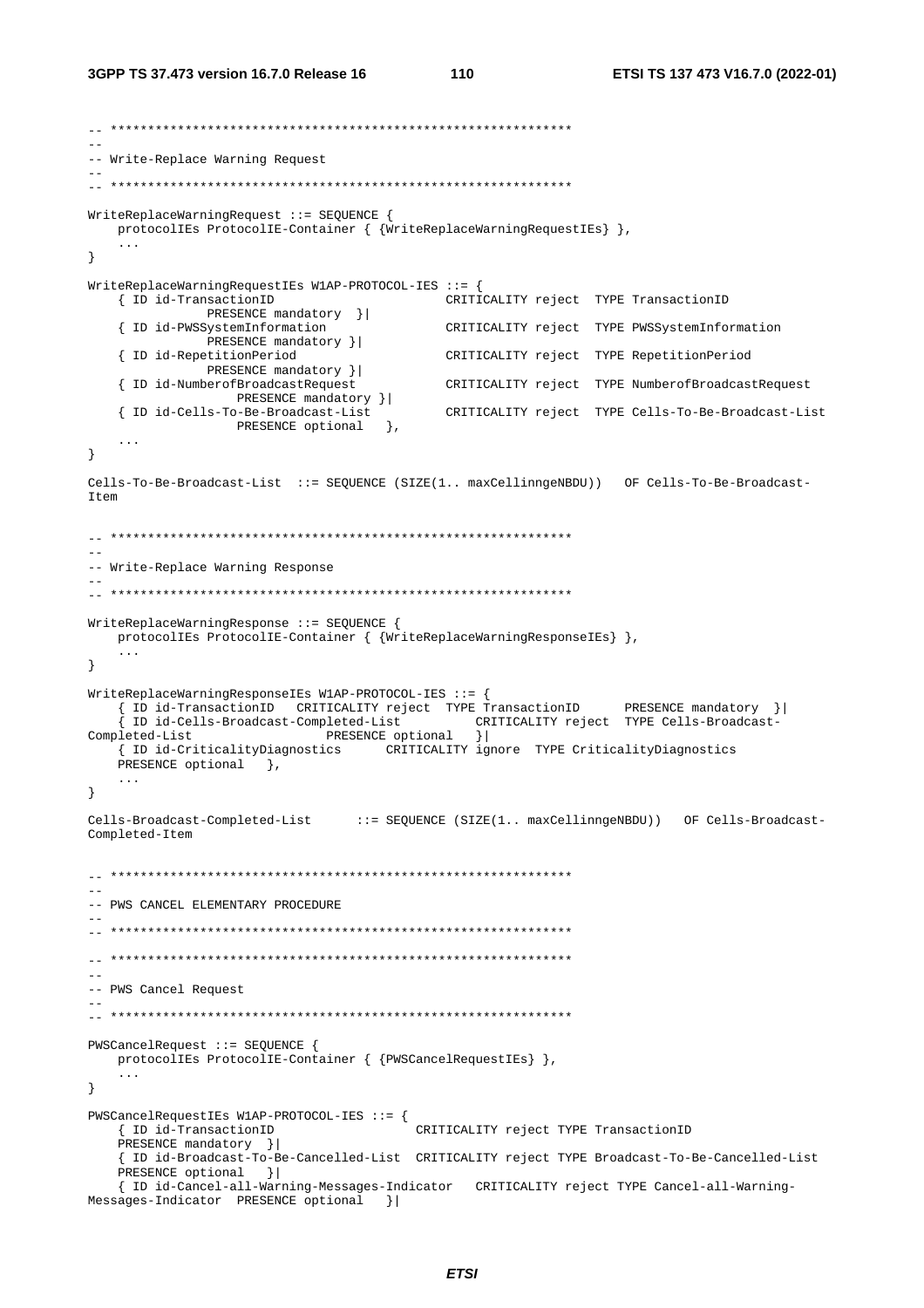```
3GPP TS 37.473 version 16.7.0 Release 16
```
{ ID id-NotificationInformation CRITICALITY reject TYPE NotificationInformation PRESENCE mandatory },  $\ddots$  $\}$ Broadcast-To-Be-Cancelled-List ::= SEQUENCE (SIZE(1.. maxCellinngeNBDU)) OF Broadcast-To-Be-Cancelled-Item  $-$ -- PWS Cancel Response  $\sim$   $\sim$ PWSCancelResponse ::= SEQUENCE { protocolIEs ProtocolIE-Container { {PWSCancelResponseIEs} },  $\ddots$  $\left\{ \right\}$  $PWSCance1ResponseIES W1AP-PROTOCOL-IES :: = {$ { ID id-TransactionID CRITICALITY reject TYPE TransactionID PRESENCE mandatory } | { ID id-Cells-Broadcast-Cancelled-List CRITICALITY reject TYPE Cells-Broadcast-Cancelled-List PRESENCE optional } | { ID id-CriticalityDiagnostics CRITICALITY ignore TYPE CriticalityDiagnostics PRESENCE optional },  $\ldots$  $\mathcal{E}$ Cells-Broadcast-Cancelled-List ::= SEQUENCE (SIZE(1.. maxCellinngeNBDU)) OF Cells-Broadcast-Cancelled-Item -- UE Inactivity Notification ELEMENTARY PROCEDURE -- UE Inactivity Notification UEInactivityNotification ::= SEQUENCE { ProtocolIE-Container {{ UEInactivityNotificationIEs}}, protocolIEs  $\sim$   $\sim$   $\sim$  $\}$ UEInactivityNotificationIEs W1AP-PROTOCOL-IES ::= { { ID id-ngeNB-CU-UE-W1AP-ID CRITICALITY reject TYPE NGENB-CU-UE-W1AP-ID PRESENCE mandatory } | { ID id-ngeNB-DU-UE-W1AP-ID CRITICALITY reject TYPE NGENB-DU-UE-W1AP-ID PRESENCE mandatory } | { ID id-DRB-Activity-List CRITICALITY reject TYPE DRB-Activity-List PRESENCE mandatory },  $\sim$   $\sim$   $\sim$  $\mathcal{F}$ DRB-Activity-List::= SEQUENCE (SIZE(1..maxnoofDRBs)) OF DRB-Activity-Item -- Initial UL RRC Message Transfer ELEMENTARY PROCEDURE -- INITIAL UL RRC Message Transfer InitialULRRCMessageTransfer ::= SEQUENCE { protocollEs ProtocollE-Container {{ InitialULRRCMessageTransferIEs}}  $\sim$   $\sim$   $\sim$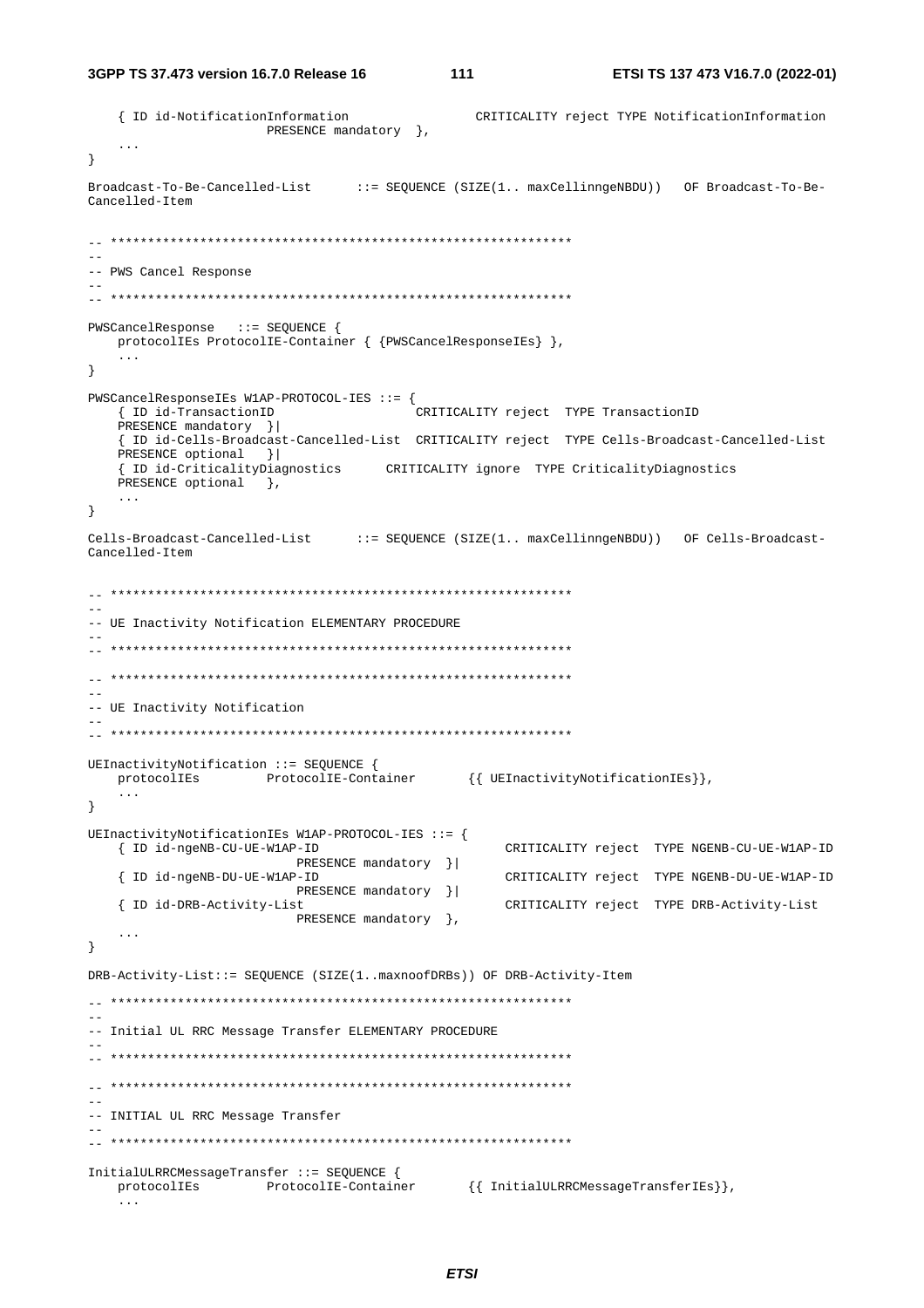$\left\{ \right.$ 

 $\sim$  112

InitialULRRCMessageTransferIEs W1AP-PROTOCOL-IES ::= { { ID id-ngeNB-DU-UE-W1AP-ID CRITICALITY reject TYPE NGENB-DU-UE-W1AP-ID PRESENCE mandatory  $\vert$ |<br>| ID id-EUTRANCGI | CRITICALITY reject TYPE EUTRANCGI | PRESENCE mandatory ||<br>| ID id-C-RNTI | CRITICALITY reject TYPE C-RNTI | PRESENCE mandatory ||<br>| ID id-RRCContainer | CRITICALITY reject TYPE RRCContainer PRESENCE m  $optional$  } { ID id-TransactionID CRITICALITY ignore TYPE TransactionID PRESENCE mandatory },  $\sim$   $\sim$   $\sim$  $\}$ -- DL RRC Message Transfer ELEMENTARY PROCEDURE -- DL RRC Message Transfer DLRRCMessageTransfer ::= SEQUENCE { ProtocolIE-Container {{ DLRRCMessageTransferIEs}}, protocolIEs  $\sim$  .  $\sim$  $\lambda$ DLRRCMessageTransferIEs W1AP-PROTOCOL-IES ::= { { ID id-ngeNB-CU-UE-W1AP-ID CRITICALITY reject TYPE NGENB-CU-UE-W1AP-ID PRESENCE mandatory  $\vert$ ID id-ngeNB-DU-UE-W1AP-ID CRITICALITY reject TYPE NGENB-DU-UE-W1AP-ID PRESENCE mandatory  $|1|$ .<br>ID id-oldngeNB-DU-UE-W1AP-ID CRITICALITY reject TYPE NGENB-DU-UE-W1AP-ID PRESENCE optional }| { ID id-SRBID CRITICALITY reject TYPE SRBID PRESENCE mandatory } | { ID id-RRCContainer CRITICALITY reject TYPE RRCContainer PRESENCE mandatory },  $\rightarrow$  $\sim$   $\sim$ -- UL RRC Message Transfer ELEMENTARY PROCEDURE  $\sim$   $\sim$ -- UL RRC Message Transfer ULRRCMessageTransfer ::= SEQUENCE {  $\verb|protocolIES| \hspace{2.5cm} \verb|ProtocolIE-Container| \hspace{1.5cm} } \{ \hspace{2.5mm} \verb|ULARCMessageTransferIES| \} \hspace{1.5cm} ,$  $\sim 10$  .  $\}$ ULRRCMessageTransferIEs W1AP-PROTOCOL-IES ::= { { ID id-ngeNB-CU-UE-W1AP-ID CRITICALITY reject TYPE NGENB-CU-UE-W1AP-ID PRESENCE mandatory  $\|$ PRESENCE mandatory }| { ID id-SRBID CRITICALITY reject TYPE SRBID PRESENCE mandatory }| CRITICALITY reject TYPE RRCContainer { ID id-RRCContainer PRESENCE mandatory },  $\ldots$  $\}$ -- PRIVATE MESSAGE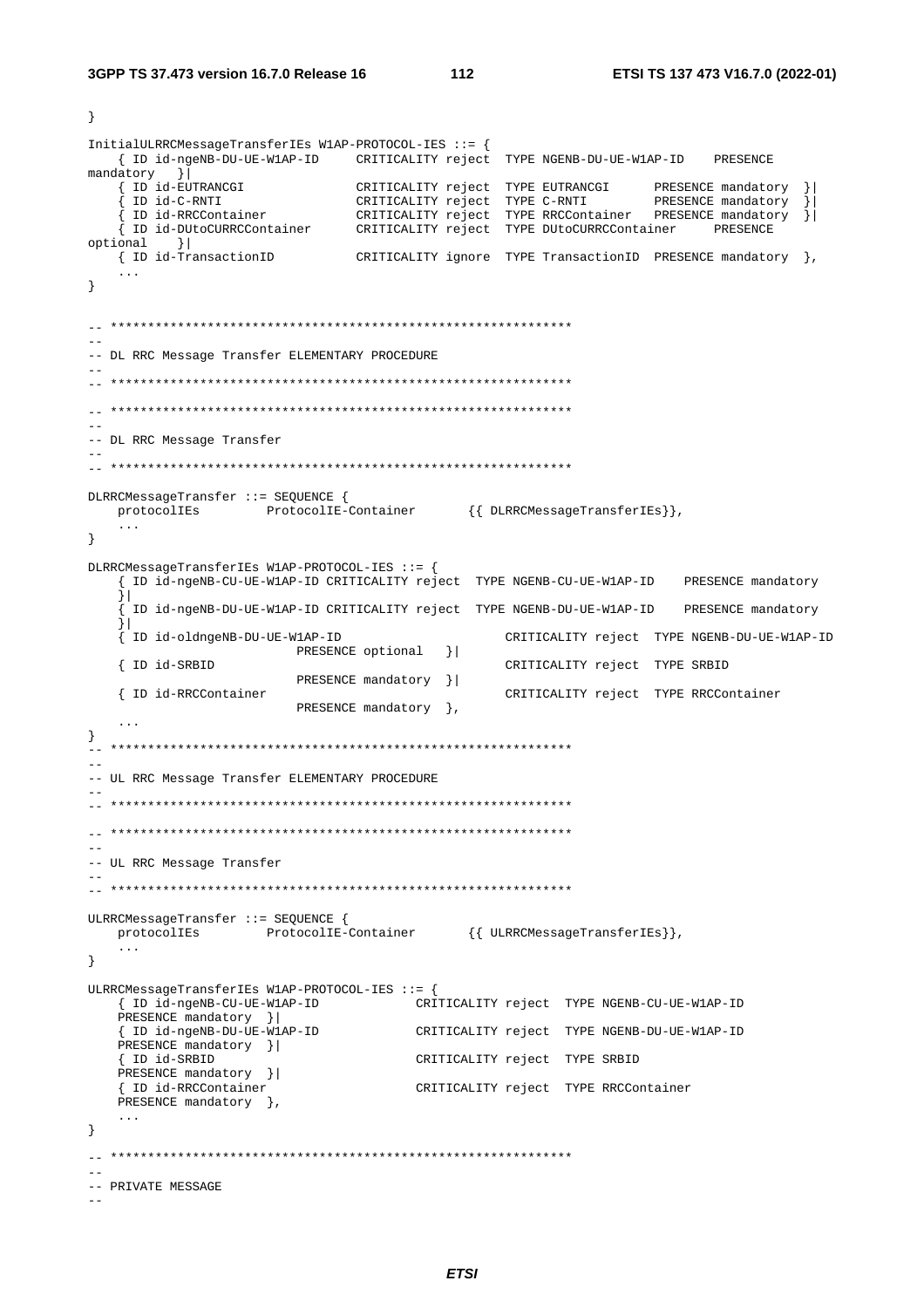3GPP TS 37.473 version 16.7.0 Release 16

 $113$ 

PrivateMessage : = SEQUENCE { privateIEs PrivateIE-Container {{PrivateMessage-IEs}},  $\sim$  .  $\sim$  $\mathcal{F}$ PrivateMessage-IEs W1AP-PRIVATE-IES ::= {  $\sim$  . .  $\}$  $\perp$  . -- Paging PROCEDURE  $\equiv$  $--$  Paging Paging ::= SEQUENCE { ProtocolIE-Container {{PagingIEs}}, protocolIEs  $\sim$   $\sim$   $\sim$  $\mathcal{F}$ PagingIEs W1AP-PROTOCOL-IES ::= { CRITICALITY reject TYPE UEIdentityIndexValue { ID id-UEIdentityIndexValue **PRESENCE** mandatory  $\vert \vert$ {| ID id-PagingIdentity | CRITICALITY reject | TYPE PagingIdentity PRESENCE mandatory } | { ID id-PagingDRX CRITICALITY ignore TYPE PagingDRX PRESENCE optional  $\vert$ { ID id-PagingCell-List CRITICALITY ignore TYPE PagingCell-list PRESENCE  $mandatory$  } CRITICALITY ignore TYPE PagingOrigin { ID id-PagingOrigin PRESENCE  $optional$ ,  $\left\{ \right.$ PagingCell-list: = SEQUENCE (SIZE(1.. maxnoofPagingCells)) OF PagingCell-Item -- Notify  $\equiv$   $\equiv$  $\begin{aligned} \mathtt{Notify} &::=\mathtt{SEQUENCE}\ \{ \\ &\mathtt{protocolIES}\qquad \texttt{ProtocolIE-Container}\qquad \{\ \mathtt{NotifyIES}\}\}, \end{aligned}$  $\sim 100$  $\left\{ \right.$ NotifyIEs W1AP-PROTOCOL-IES ::= { { ID id-ngeNB-CU-UE-W1AP-ID CRITICALITY reject TYPE NGENB-CU-UE-W1AP-ID PRESENCE mandatory } | CRITICALITY reject TYPE NGENB-DU-UE-W1AP-ID { ID id-ngeNB-DU-UE-W1AP-ID PRESENCE mandatory }| { ID id-DRB-Notify-List CRITICALITY reject TYPE DRB-Notify-List PRESENCE mandatory },  $\}$ DRB-Notify-List::= SEOUENCE (SIZE(1.. maxnoofDRBs)) OF DRB-Notify-Item -- PWS RESTART INDICATION ELEMENTARY PROCEDURE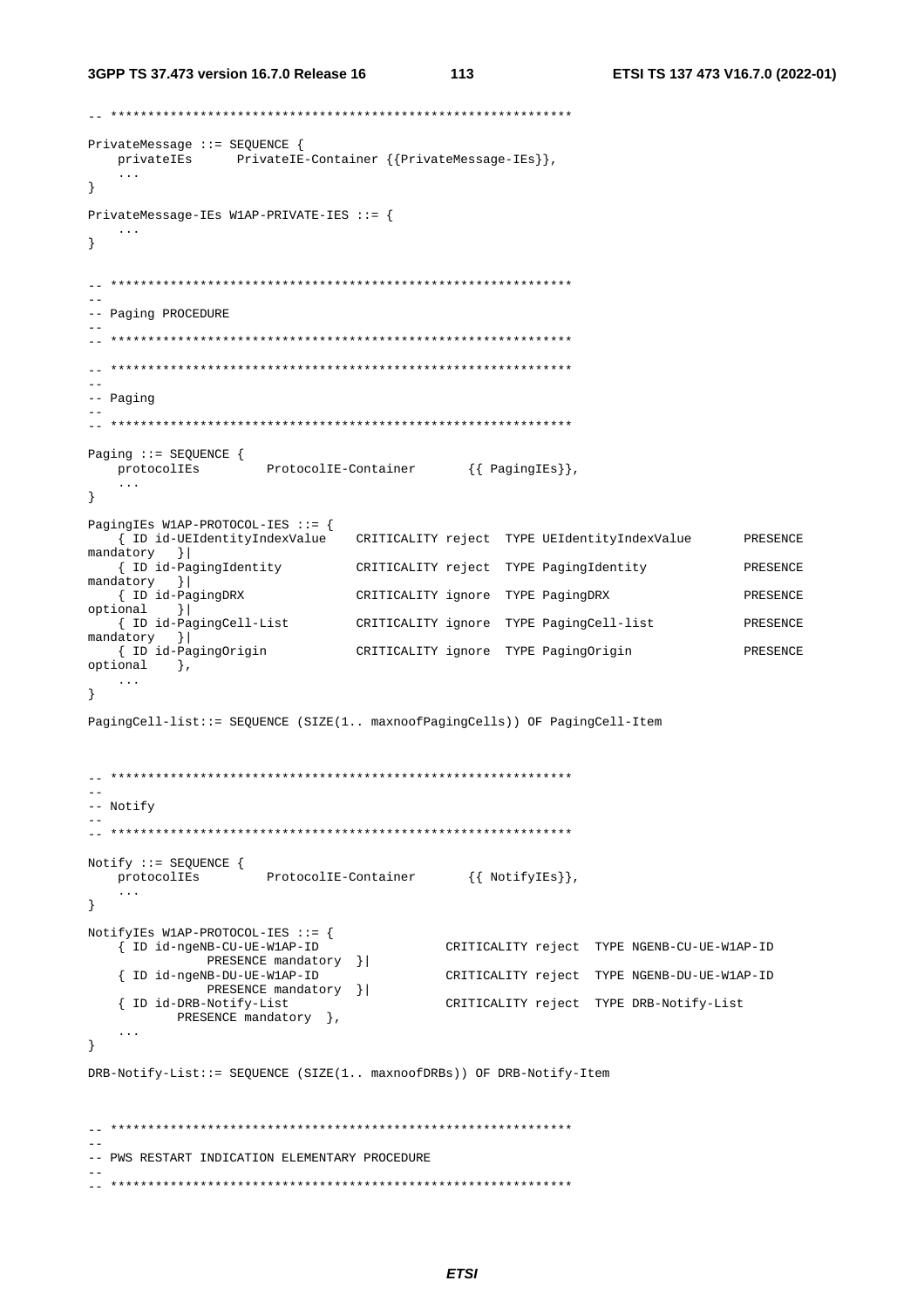```
-- PWS Restart Indication
PWSRestartIndication ::= SEQUENCE {
  nervariance.com/newsletch/20115-0011E-Container { { PWSRestartIndicationIEs} },
  \sim .
\}PWSRestartIndicationIEs W1AP-PROTOCOL-IES ::= {
                   CRITICALITY reject TYPE TransactionID
  { ID id-TransactionID
  PRESENCE mandatory }|
  { ID id-E-UTRAN-CGI-List-For-Restart-List CRITICALITY reject TYPE E-UTRAN-CGI-List-For-
Restart-List PRESENCE mandatory },
  \sim . .
\}E-UTRAN-CGI-List-For-Restart-List
                           ::= SEQUENCE (SIZE(1.. maxCellinngeNBDU)) OF E-UTRAN-CGI-
List-For-Restart-Item
-- PWS FAILURE INDICATION ELEMENTARY PROCEDURE
\equiv\sim-- PWS Failure Indication
PWSFailureIndication ::= SEQUENCE {
 protocolIEs ProtocolIE-Container { { PWSFailureIndicationIEs} },
  \sim \sim \sim\}PWSFailureIndicationIEs W1AP-PROTOCOL-IES ::= {
  { ID id-TransactionID CRITICALITY reject TYPE TransactionID
                                                             PRESENCE
mandatory }|
  { ID id-PWS-Failed-E-UTRAN-CGI-List CRITICALITY reject TYPE PWS-Failed-E-UTRAN-CGI-List
  PRESENCE optional },
  \sim .
\mathcal{F}PWS-Failed-E-UTRAN-CGI-List := SEQUENCE (SIZE(1.. maxCellinngeNBDU)) OF PWS-Failed-E-UTRAN-
CGI-Item\sim \sim-- ngeNB-DU STATUS INDICATION ELEMENTARY PROCEDURE
- --- ngeNB-DU Status Indication
- -NGENBDUStatusIndication ::= SEQUENCE {
  protocolIEs ProtocolIE-Container { {NGENBDUStatusIndicationIEs} },
  \ldots\left\{ \right\}NGENBDUStatusIndicationIEs W1AP-PROTOCOL-IES ::= {
  { ID id-TransactionID   CRITICALITY reject TYPE TransactionID   PRESENCE
mandatory }
  { ID id-NGENBDUOverloadInformation CRITICALITY reject TYPE NGENBDUOverloadInformation
  PRESENCE mandatory },
  \ldots\mathcal{F}
```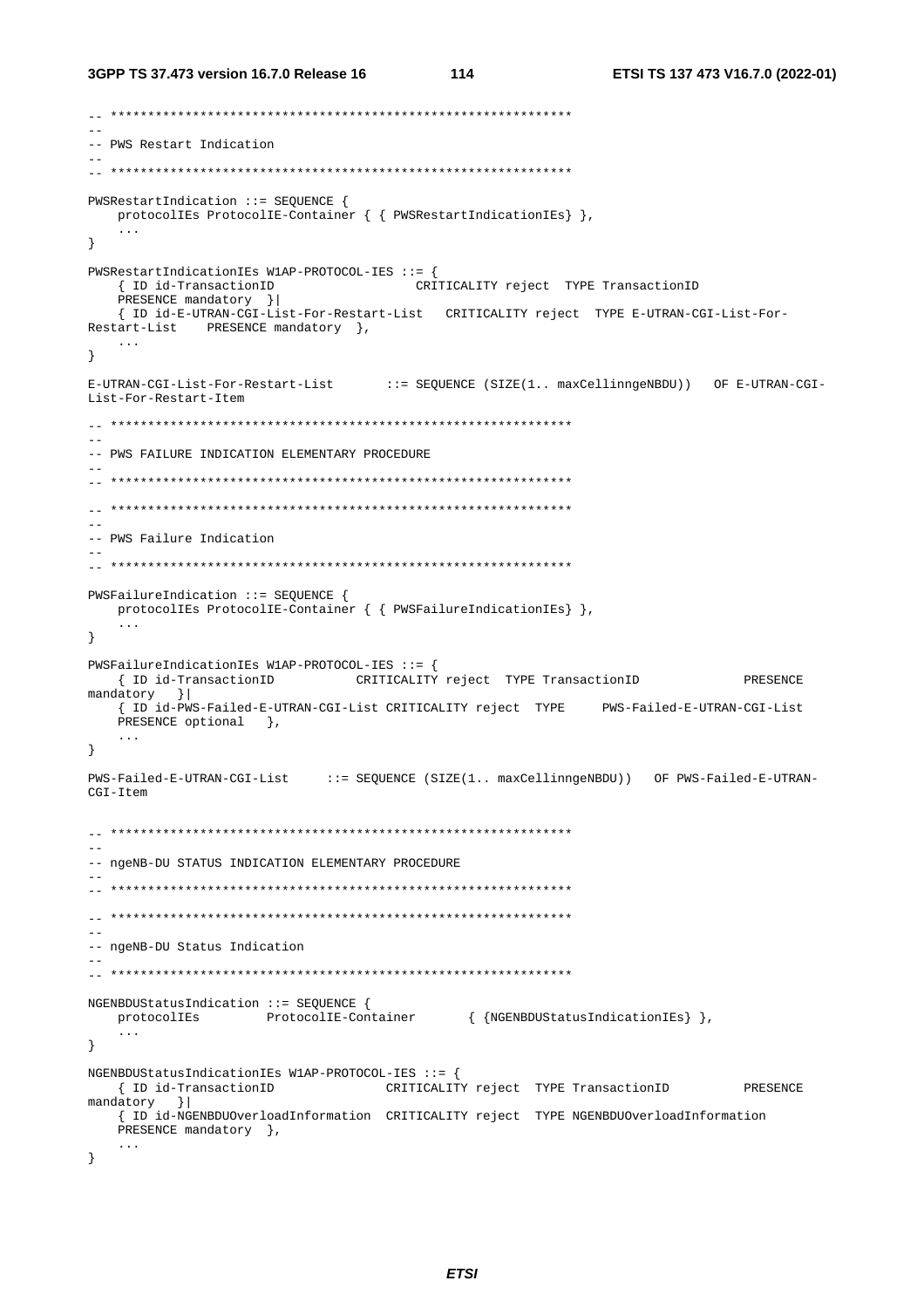**END** ---<br>-- ASN1STOP

#### **Information Element Definitions** 945

```
-- ASN1START
             + + + +-- Information Element Definitions
W1AP-IES {
itu-t (0) identified-organization (4) etsi (0) mobileDomain (0)
ngran-access (22) modules (3) wlap (3) version1 (1) wlap-IEs (2) }
DEFINITIONS AUTOMATIC TAGS ::=
BEGIN
IMPORTS
    id-NotificationInformation.
    id-AdditionalSIBMessageList
    maxEARFCN,
    maxnoofAdditionalSIBs,
    maxnoofErrors.
    maxnoofBPLMNs.
    maxnoofDLUPTNLInformation,
    maxnoofE-UTRANCellBands,
    maxnoofULUPTNLInformation.
    maxnoofOoSFlows,
    maxnoofSliceItems
    maxnoofSIBTypes,
    maxCellineNB,
    maxnoofExtendedBPLMNs.
    maxBandsEutra
FROM W1AP-Constants
    Criticality,
    ProcedureCode,
    ProtocolIE-ID,
    TriggeringMessage
FROM W1AP-CommonDataTypes
    ProtocolExtensionContainer{},
    W1AP-PROTOCOL-EXTENSION
    ProtocolIE-SingleContainer{},
    W1AP-PROTOCOL-IES
FROM W1AP-Containers;
--- AAdditionalSIBMessageList ::= SEQUENCE (SIZE(1..maxnoofAdditionalSIBs)) OF AdditionalSIBMessageList-
Ttem
AdditionalSIBMessageList-Item ::= SEQUENCE {
                             OCTET STRING,
    additionalSIB
    iE-Extensions
                          ProtocolExtensionContainer { { AdditionalSIBMessageList-Item-ExtIEs} }
OPTIONAL
\rightarrowAdditionalSIBMessageList-Item-ExtIEs W1AP-PROTOCOL-EXTENSION ::= {
     \sim 100\}AllocationAndRetentionPriority ::= SEQUENCE {
    \begin{tabular}{lcl} \texttt{priorityLevel} & \texttt{priorityLevel} \\ \texttt{pre-emptionCapability} & \texttt{Pre-emptionCapability} \\ \texttt{pre-emptionCapability} & \texttt{Pre-emptionCapability} \\ \texttt{pre-emptionVulnerability} & \texttt{Pre-emptionVulnerability} \\ \texttt{if-Extensions} & \texttt{ProtocolExtensionCondition} & \texttt{{} \end{tabular} \end{tabular}ExtIEs } } OPTIONAL,
    \sim .
\rightarrow
```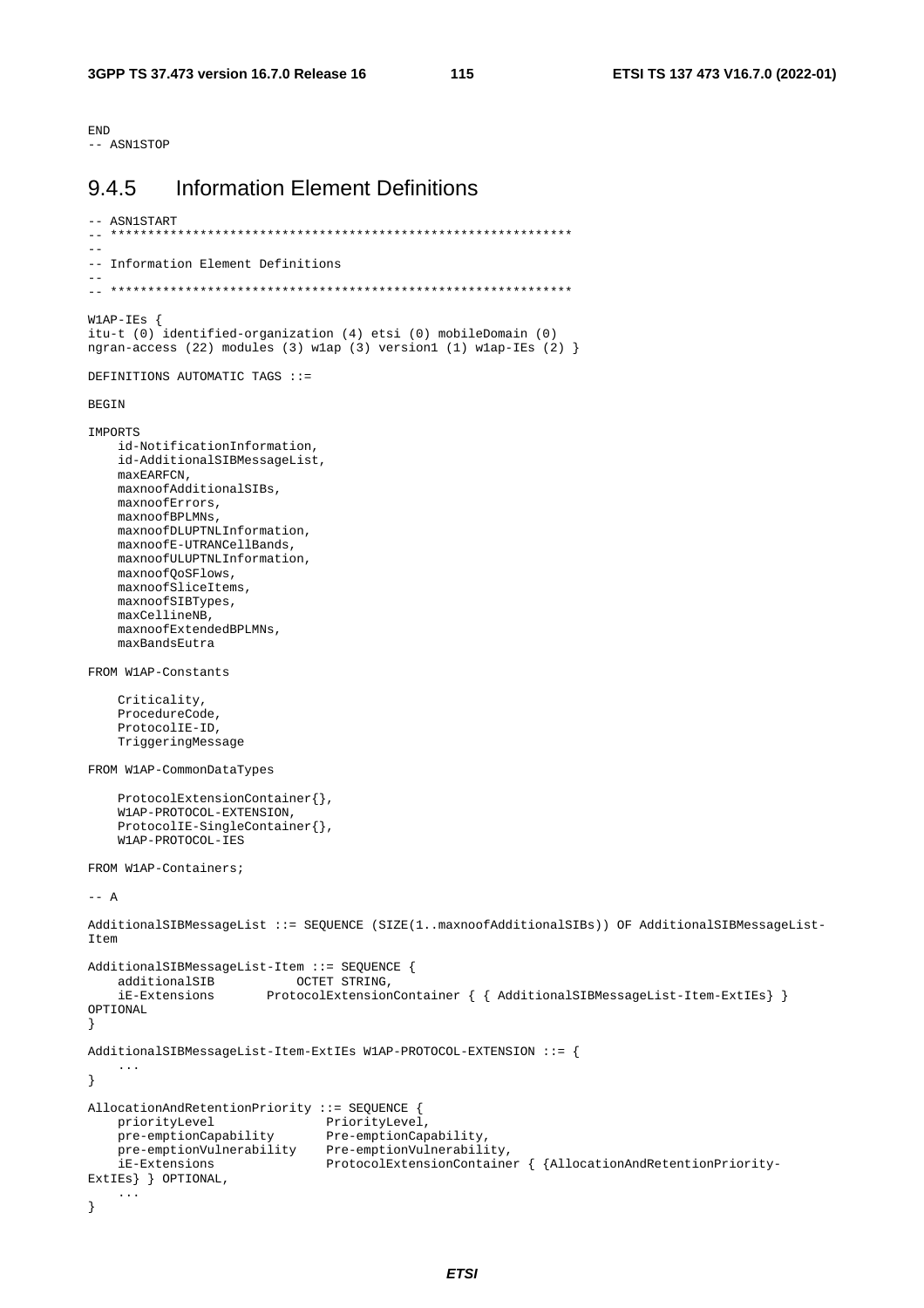```
AllocationAndRetentionPriority-ExtIEs W1AP-PROTOCOL-EXTENSION ::= { 
     ... 
} 
AvailablePLMNList ::= SEQUENCE (SIZE(1..maxnoofBPLMNs)) OF AvailablePLMNList-Item 
AvailablePLMNList-Item ::= SEQUENCE { 
    pLMNIdentity PLMN-Identity, 
     iE-Extensions ProtocolExtensionContainer { { AvailablePLMNList-Item-ExtIEs} } OPTIONAL, 
 ... 
} 
AvailablePLMNList-Item-ExtIEs W1AP-PROTOCOL-EXTENSION ::= { 
 ... 
} 
AveragingWindow ::= INTEGER (0..4095, ...) 
-- B 
BitRate ::= INTEGER (0..4000000000000,...) 
BearerTypeChange ::= ENUMERATED {true, ...} 
BPLMN-ID-Info-List ::= SEQUENCE (SIZE(1..maxnoofBPLMNs)) OF BPLMN-ID-Info-Item 
BPLMN-ID-Info-Item ::= SEQUENCE { 
 pLMN-Identity-List AvailablePLMNList, 
 fiveGS-TAC FiveGS-TAC OPTIONAL, 
    eUTRA-Cell-ID EUTRA-Cell-ID,<br>ranac RANAC
 ranac RANAC OPTIONAL, 
 iE-Extensions ProtocolExtensionContainer { { BPLMN-ID-Info-ItemExtIEs} } OPTIONAL, 
     ... 
} 
BPLMN-ID-Info-ItemExtIEs W1AP-PROTOCOL-EXTENSION ::= { 
 ... 
} 
Broadcast-To-Be-Cancelled-Item ::= SEQUENCE { 
 eUTRANCGI EUTRANCGI, 
 iE-Extensions ProtocolExtensionContainer { { Broadcast-To-Be-Cancelled-ItemExtIEs } }
     OPTIONAL, 
     ... 
} 
Broadcast-To-Be-Cancelled-ItemExtIEs W1AP-PROTOCOL-EXTENSION ::= { 
    ... 
} 
--- CCancel-all-Warning-Messages-Indicator ::= ENUMERATED {true, ...} 
\begin{tabular}{ll} \multicolumn{2}{l}{\textbf{C}} and \textbf{id} = \textbf{S} & \textbf{S} & \textbf{S} & \textbf{S} & \textbf{S} \\ \multicolumn{2}{l}{\textbf{C}} and \textbf{id} & \textbf{S} & \textbf{S} & \textbf{S} & \textbf{S} \\ \multicolumn{2}{l}{\textbf{C}} and \textbf{id} & \textbf{S} & \textbf{S} & \textbf{S} & \textbf{S} & \textbf{S} \\ \multicolumn{2}{l}{\textbf{C}} & \textbf{S} & \textbf{S} & \textbf{S} & \textbf{S} & \textcandidate-SpCell-ID
     iE-Extensions ProtocolExtensionContainer { { Candidate-SpCell-ItemExtIEs } } OPTIONAL, 
 ... 
} 
Candidate-SpCell-ItemExtIEs W1AP-PROTOCOL-EXTENSION ::= { 
     ... 
} 
Cause ::= CHOICE {<br>radioNetwork
                         CauseRadioNetwork,<br>CauseTransport,
 transport CauseTransport, 
 protocol CauseProtocol, 
     misc CauseMisc, 
     choice-extension ProtocolIE-SingleContainer { { Cause-ExtIEs} } 
} 
Cause-ExtIEs W1AP-PROTOCOL-IES ::= { 
    ... 
}
```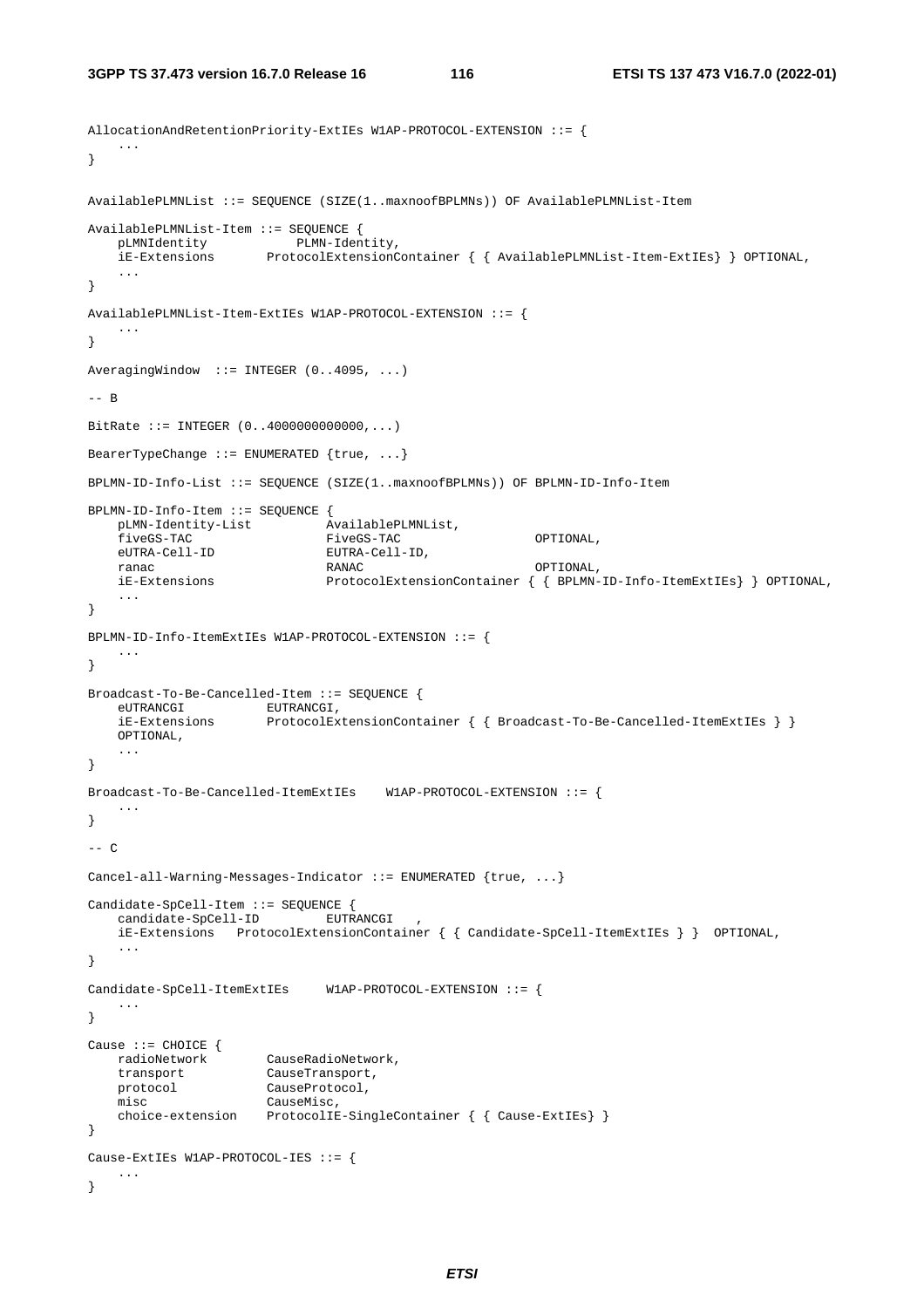CauseMisc ::= ENUMERATED {

```
 control-processing-overload, 
     not-enough-user-plane-processing-resources, 
     hardware-failure, 
     om-intervention, 
     unspecified, 
     ... 
} 
CauseProtocol ::= ENUMERATED { 
    transfer-syntax-error, 
     abstract-syntax-error-reject, 
     abstract-syntax-error-ignore-and-notify, 
     message-not-compatible-with-receiver-state, 
     semantic-error, 
     abstract-syntax-error-falsely-constructed-message, 
     unspecified, 
     ... 
} 
CauseRadioNetwork ::= ENUMERATED { 
     unspecified, 
     rl-failure-rlc, 
     unknown-or-already-allocated-enb-cu-ue-w1ap-id, 
     unknown-or-already-allocated-enb-du-ue-w1ap-id, 
     unknown-or-inconsistent-pair-of-ue-w1ap-id, 
     interaction-with-other-procedure, 
     not-supported-qci-Value, 
    action-desirable-for-radio-reasons, 
     no-radio-resources-available, 
     procedure-cancelled, 
     normal-release, 
     cell-not-available, 
    rl-failure-others, 
     ue-rejection, 
     resources-not-available-for-the-slice, 
     amf-initiated-abnormal-release, 
     release-due-to-pre-emption, 
     multiple-drb-id-instances, 
     unknown-drb-id, 
     ... 
} 
CauseTransport ::= ENUMERATED { 
     unspecified, 
     transport-resource-unavailable, 
 ... 
} 
Cells-Failed-to-be-Activated-List-Item ::= SEQUENCE { 
     eUTRANCGI EUTRANCGI, 
     cause Cause, 
     iE-Extensions ProtocolExtensionContainer { { Cells-Failed-to-be-Activated-List-
ItemExtIEs } } OPTIONAL, 
     ... 
} 
Cells-Failed-to-be-Activated-List-ItemExtIEs W1AP-PROTOCOL-EXTENSION ::= { 
     ... 
} 
Cells-Status-Item ::= SEQUENCE { 
     eUTRANCGI EUTRANCGI, 
    eurkancer Eurkancer,<br>service-status Service-Status,<br>iE-Extensions ProtocolExtensi
                         ProtocolExtensionContainer { { Cells-Status-ItemExtIEs } } OPTIONAL,
     ... 
} 
Cells-Status-ItemExtIEs W1AP-PROTOCOL-EXTENSION ::= { 
     ... 
} 
Cells-To-Be-Broadcast-Item ::= SEQUENCE { 
    eUTRANCGI EUTRANCGI,<br>iE-Extensions ProtocolExtens
                        ProtocolExtensionContainer { { cells-To-Be-Broadcast-ItemExtIES } } OPTIONAL,
```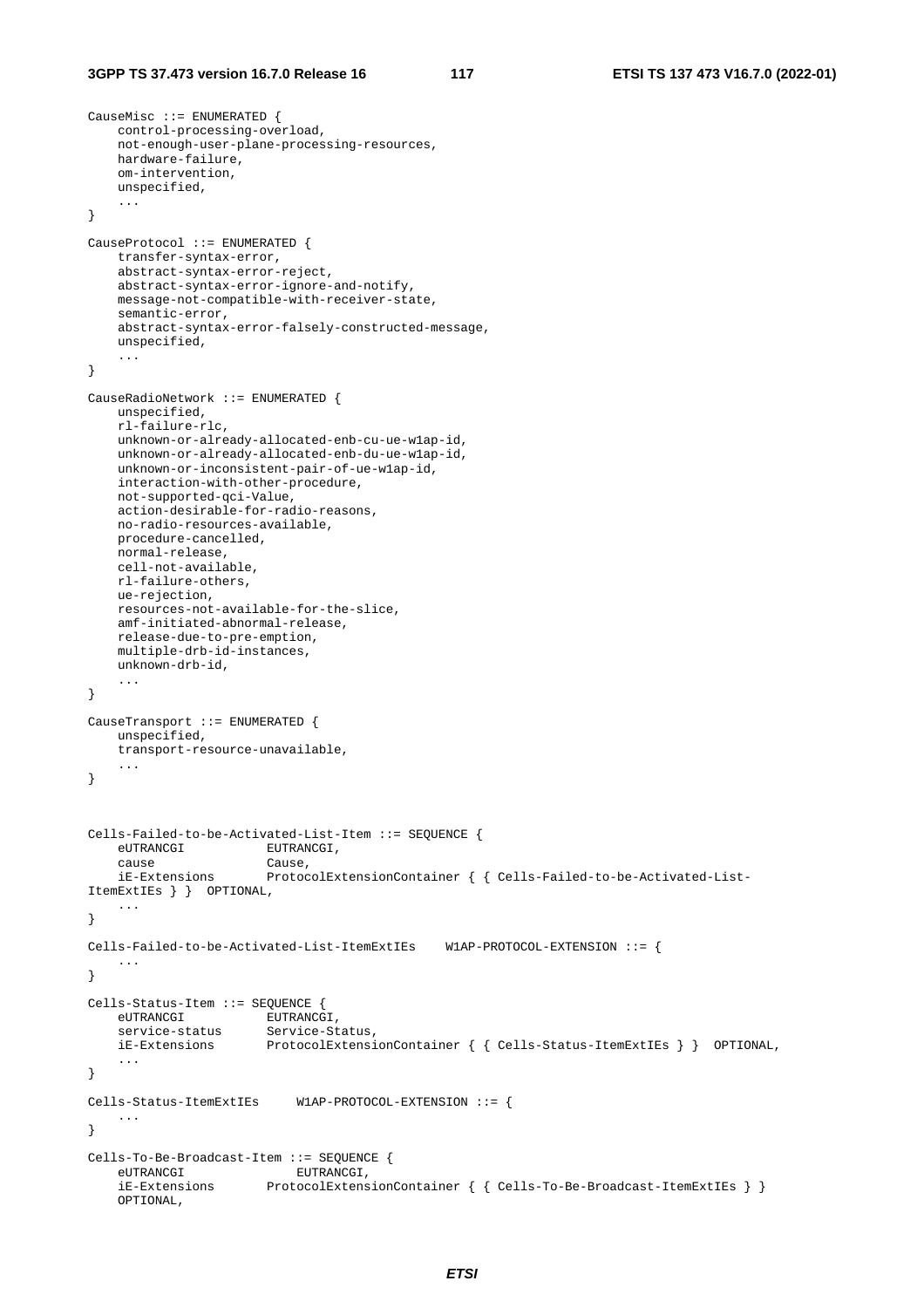```
 ... 
} 
Cells-To-Be-Broadcast-ItemExtIEs W1AP-PROTOCOL-EXTENSION ::= { 
    ... 
} 
Cells-Broadcast-Completed-Item ::= SEQUENCE { 
   ES DI CARCADO COMPIESO EUTRANCGI,<br>eUTRANCGI EUTRANCGI ProtocolExtens
                   FrotocolExtensionContainer { { cells-Broadcast-Completed-ItemExtIES } } OPTIONAL, 
 ... 
} 
Cells-Broadcast-Completed-ItemExtIEs W1AP-PROTOCOL-EXTENSION ::= { 
 ... 
} 
Cells-Broadcast-Cancelled-Item ::= SEQUENCE { 
                  EUTRANCGI,
    numberOfBroadcasts NumberOfBroadcasts, 
    iE-Extensions ProtocolExtensionContainer { { Cells-Broadcast-Cancelled-ItemExtIEs } }
    OPTIONAL, 
    ... 
} 
Cells-Broadcast-Cancelled-ItemExtIEs W1AP-PROTOCOL-EXTENSION ::= { 
    ... 
} 
Cells-to-be-Activated-List-Item ::= SEQUENCE { 
   eUTRANCGI EUTRANCGI, 
 eUTRANPCI EUTRANPCI OPTIONAL, 
 ngeNB-CUSystemInformation NGENB-CUSystemInformation OPTIONAL, 
 availablePLMNList AvailablePLMNList OPTIONAL, 
 extendedAvailablePLMN-List ExtendedAvailablePLMN-List OPTIONAL, 
 iE-Extensions ProtocolExtensionContainer { { Cells-to-be-Activated-List-
ItemExtIEs} } OPTIONAL, 
    ... 
} 
Cells-to-be-Activated-List-ItemExtIEs W1AP-PROTOCOL-EXTENSION ::= { 
 ... 
} 
Cells-to-be-Deactivated-List-Item ::= SEQUENCE { 
   eUTRANCGI EUTRANCGI,
    iE-Extensions ProtocolExtensionContainer { { Cells-to-be-Deactivated-List-
ItemExtIEs } } OPTIONAL, 
    ... 
} 
Cells-to-be-Deactivated-List-ItemExtIEs W1AP-PROTOCOL-EXTENSION ::= { 
   ... 
} 
Cell-Type ::= ENUMERATED { 
   verysmall, 
    small, 
    medium, 
    large, 
    ... 
} 
CNUEPagingIdentity ::= CHOICE { 
   fiveG-S-TMSI BIT STRING (SIZE(48)),<br>choice-extension ProtocolIE-SingleConta
                            ProtocolIE-SingleContainer { { CNUEPagingIdentity-ExtIEs } }
} 
CNUEPagingIdentity-ExtIEs W1AP-PROTOCOL-IES ::= { 
    ... 
} 
CriticalityDiagnostics ::= SEQUENCE { 
 procedureCode ProcedureCode OPTIONAL, 
 triggeringMessage TriggeringMessage OPTIONAL, 
procedureCriticality Criticality Criticality Criticality OPTIONAL,
 transactionID TransactionID OPTIONAL,
```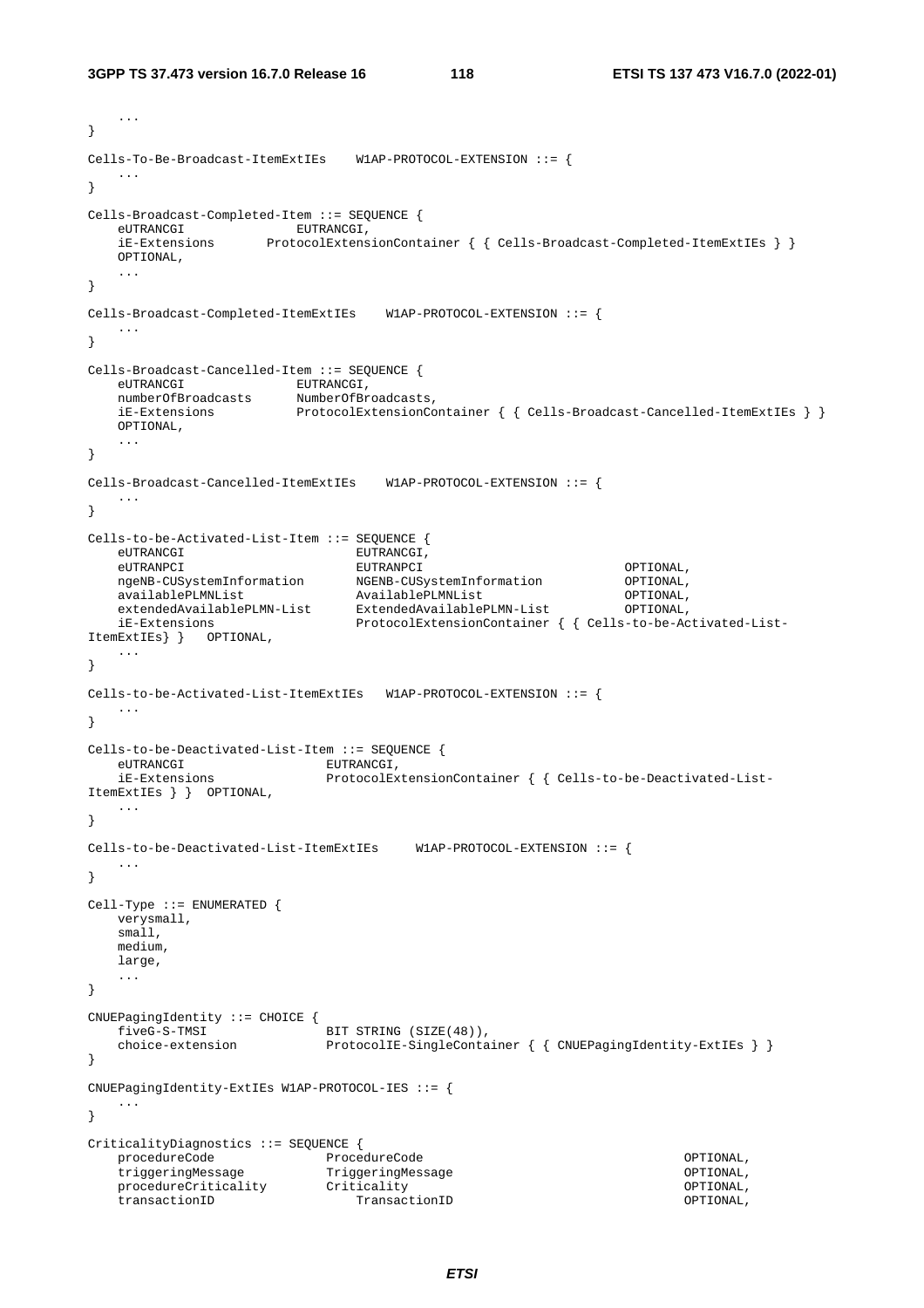```
 iEsCriticalityDiagnostics CriticalityDiagnostics-IE-List OPTIONAL, 
    iE-Extensions ProtocolExtensionContainer {{CriticalityDiagnostics-ExtIEs}} 
    OPTIONAL, 
 ... 
} 
CriticalityDiagnostics-ExtIEs W1AP-PROTOCOL-EXTENSION ::= { 
 ... 
} 
CriticalityDiagnostics-IE-List ::= SEQUENCE (SIZE (1.. maxnoofErrors)) OF CriticalityDiagnostics-IE-
Item 
CriticalityDiagnostics-IE-Item ::= SEQUENCE { 
    iECriticality Criticality, 
   iE-ID ProtocolIE-ID,<br>typeOfError TypeOfError.
typeOfError TypeOfError,
 iE-Extensions ProtocolExtensionContainer {{CriticalityDiagnostics-IE-Item-ExtIEs}}
    OPTIONAL, 
    ... 
} 
CriticalityDiagnostics-IE-Item-ExtIEs W1AP-PROTOCOL-EXTENSION ::= { 
 ... 
} 
C-RTI ::= INTEGER (0..65535, ...)CUtoDURRCInformation ::= SEQUENCE { 
    cG-ConfigInfo CG-ConfigInfo OPTIONAL, 
 uE-CapabilityRAT-ContainerList UE-CapabilityRAT-ContainerList OPTIONAL, 
 measConfig MeasConfig OPTIONAL, 
handoverPreparationInformation HandoverPreparationInformation OPTIONAL,
 radioResourceConfigDedicated RadioResourceConfigDedicated OPTIONAL, 
 measurementTimingConfiguration MeasurementTimingConfiguration OPTIONAL, 
 uEAssistanceInformation UEAssistanceInformation OPTIONAL, 
 requestedP-MaxFR1 OCTET STRING OPTIONAL, 
    iE-Extensions ProtocolExtensionContainer { { CUtoDURRCInformation-
ExtIEs} } OPTIONAL, 
    ... 
} 
CUtoDURRCInformation-ExtIEs W1AP-PROTOCOL-EXTENSION ::= { 
 ... 
} 
-- D 
DLUPTNLInformation-ToBeSetup-List ::= SEQUENCE (SIZE(1..maxnoofDLUPTNLInformation)) OF 
DLUPTNLInformation-ToBeSetup-Item 
DLUPTNLInformation-ToBeSetup-Item ::= SEQUENCE { 
    dLUPTNLInformation UPTransportLayerInformation , 
    iE-Extensions ProtocolExtensionContainer { { DLUPTNLInformation-ToBeSetup-ItemExtIEs } }
    OPTIONAL, 
    ... 
} 
DLUPTNLInformation-ToBeSetup-ItemExtIEs W1AP-PROTOCOL-EXTENSION ::= { 
    ... 
} 
DRB-Activity-Item ::= SEQUENCE { 
dRBID DRBID,
 dRB-Activity DRB-Activity OPTIONAL, 
 iE-Extensions ProtocolExtensionContainer { { DRB-Activity-ItemExtIEs } } OPTIONAL, 
    ... 
} 
DRB-Activity-ItemExtIEs W1AP-PROTOCOL-EXTENSION ::= { 
    ... 
} 
DRB-Activity ::= ENUMERATED {active, not-active} 
DRBID  ::= INTEGER (1..32, ...)
```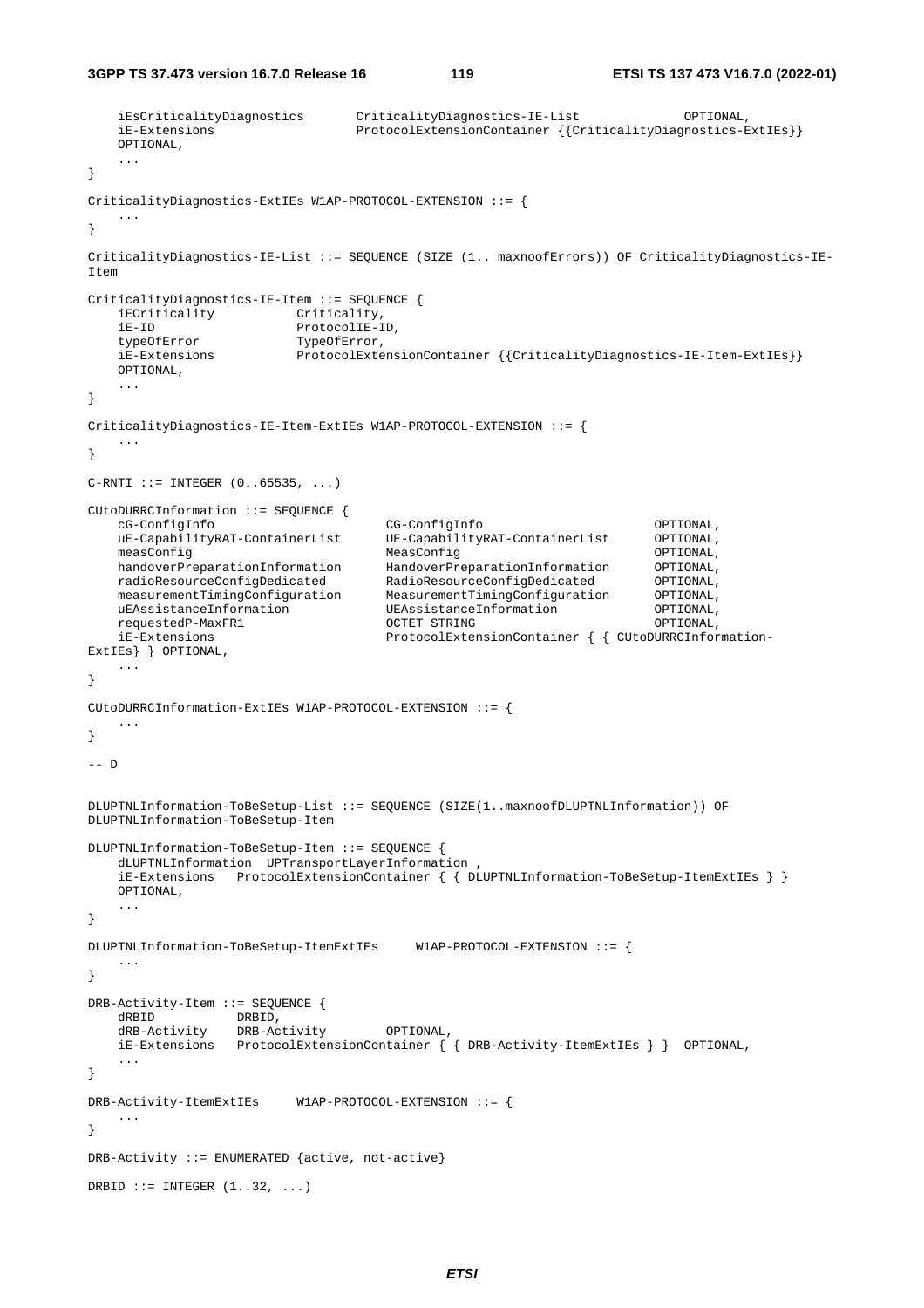**3GPP TS 37.473 version 16.7.0 Release 16 120 ETSI TS 137 473 V16.7.0 (2022-01)**

```
DRBs-FailedToBeModified-Item ::= SEQUENCE { 
 dRBID DRBID, 
 cause Cause OPTIONAL, 
    iE-Extensions ProtocolExtensionContainer { { DRBs-FailedToBeModified-ItemExtIEs } }
    OPTIONAL, 
    ... 
} 
DRBs-FailedToBeModified-ItemExtIEs W1AP-PROTOCOL-EXTENSION ::= { 
    ... 
} 
DRBs-FailedToBeSetup-Item ::= SEQUENCE { 
    dRBID DRBID, 
 cause Cause OPTIONAL, 
 iE-Extensions ProtocolExtensionContainer { { DRBs-FailedToBeSetup-ItemExtIEs } } OPTIONAL, 
 ... 
} 
DRBs-FailedToBeSetup-ItemExtIEs W1AP-PROTOCOL-EXTENSION ::= { 
    ... 
} 
DRBs-FailedToBeSetupMod-Item ::= SEQUENCE { 
  dRBID DRBID,
    cause Cause OPTIONAL, 
    iE-Extensions ProtocolExtensionContainer { { DRBs-FailedToBeSetupMod-ItemExtIEs } }
    OPTIONAL, 
    ... 
} 
DRBs-FailedToBeSetupMod-ItemExtIEs W1AP-PROTOCOL-EXTENSION ::= { 
 ... 
} 
DRB-Information ::= SEQUENCE { 
dRB-QoS  QoSFlowLevelQoSParameters,
 sNSSAI SNSSAI, 
    notificationControl NotificationControl OPTIONAL, 
    flows-Mapped-To-DRB-List Flows-Mapped-To-DRB-List, 
    iE-Extensions ProtocolExtensionContainer { { DRB-Information-ItemExtIEs } } OPTIONAL 
} 
DRB-Information-ItemExtIEs W1AP-PROTOCOL-EXTENSION ::= { 
    ... 
} 
DRBs-Modified-Item ::= SEQUENCE { 
  dRBID DRBID,
    dLUPTNLInformation-ToBeSetup-List DLUPTNLInformation-ToBeSetup-List, 
 rLC-Status RLC-Status OPTIONAL, 
    iE-Extensions ProtocolExtensionContainer { { DRBs-Modified-ItemExtIEs } } OPTIONAL, 
    ... 
} 
DRBs-Modified-ItemExtIEs W1AP-PROTOCOL-EXTENSION ::= { 
    ... 
} 
DRBs-ModifiedConf-Item ::= SEQUENCE { 
   dRBID DRBID,<br>uLUPTNLInformation-ToBeSetup-List
                                          uLUPTNLInformation-ToBeSetup-List ULUPTNLInformation-ToBeSetup-List, 
    iE-Extensions ProtocolExtensionContainer { { DRBs-ModifiedConf-ItemExtIEs } } OPTIONAL, 
 ... 
} 
DRBs-ModifiedConf-ItemExtIEs W1AP-PROTOCOL-EXTENSION ::= { 
 ... 
} 
DRB-Notify-Item ::= SEQUENCE { 
    dRBID DRBID, 
    notification-Cause Notification-Cause, 
    iE-Extensions ProtocolExtensionContainer { { DRB-Notify-ItemExtIEs } } OPTIONAL, 
    ... 
}
```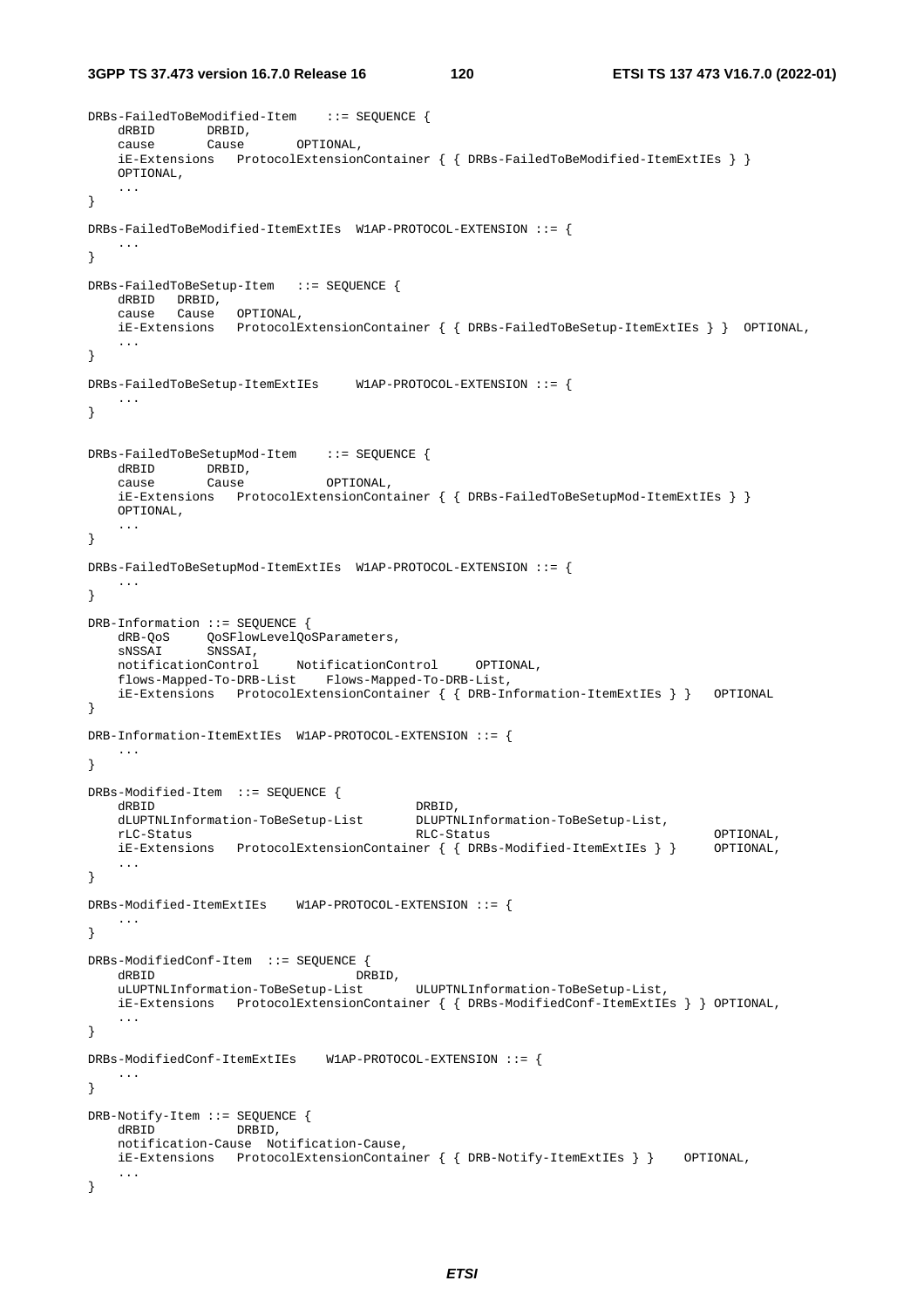**3GPP TS 37.473 version 16.7.0 Release 16 121 ETSI TS 137 473 V16.7.0 (2022-01)**

```
DRB-Notify-ItemExtIEs W1AP-PROTOCOL-EXTENSION ::= { 
    ... 
} 
DRBs-Required-ToBeModified-Item ::= SEQUENCE { 
  dRBID DRBID,<br>dLUPTNLInformation-ToBeSetup-List
                                       DLUPTNLInformation-ToBeSetup-List,<br>RLC-Status
 rLC-Status RLC-Status OPTIONAL, 
    iE-Extensions ProtocolExtensionContainer { { DRBs-Required-ToBeModified-ItemExtIEs } }
    OPTIONAL, 
    ... 
} 
DRBs-Required-ToBeModified-ItemExtIEs W1AP-PROTOCOL-EXTENSION ::= { 
    ... 
} 
DRBs-Required-ToBeReleased-Item ::= SEQUENCE { 
    dRBID DRBID, 
    iE-Extensions ProtocolExtensionContainer { { DRBs-Required-ToBeReleased-ItemExtIEs } }
    OPTIONAL, 
    ... 
} 
DRBs-Required-ToBeReleased-ItemExtIEs W1AP-PROTOCOL-EXTENSION ::= { 
 ... 
} 
DRBs-Setup-Item ::= SEQUENCE { 
    dRBID DRBID, 
    dLUPTNLInformation-ToBeSetup-List DLUPTNLInformation-ToBeSetup-List, 
    iE-Extensions ProtocolExtensionContainer { { DRBs-Setup-ItemExtIEs } } OPTIONAL, 
    ... 
} 
DRBs-Setup-ItemExtIEs W1AP-PROTOCOL-EXTENSION ::= { 
    ... 
} 
DRBs-SetupMod-Item ::= SEQUENCE { 
   dRBID<br>dLUPTNLInformation-ToBeSetup-List<br>DLUPTNLInformation-ToBeSetup-List<br>DLUPTNLInformation-ToBeSetup-List
    dLUPTNLInformation-ToBeSetup-List DLUPTNLInformation-ToBeSetup-List, 
    iE-Extensions ProtocolExtensionContainer { { DRBs-SetupMod-ItemExtIEs } } OPTIONAL, 
 ... 
} 
DRBs-SetupMod-ItemExtIEs W1AP-PROTOCOL-EXTENSION ::= { 
    ... 
} 
DRBs-ToBeModified-Item ::= SEQUENCE { 
dRBID DRBID,
    qoSInformation QoSInformation OPTIONAL, 
   uLUPTNLInformation-ToBeSetup-List ULUPTNLInformation-ToBeSetup-List,<br>dLPDCPSNLength PDCPSNLength
    dLPDCPSNLength PDCPSNLength OPTIONAL, 
    uLPDCPSNLength PDCPSNLength OPTIONAL, 
    bearerTypeChange BearerTypeChange OPTIONAL, 
 rLCMode RLCMode OPTIONAL, 
    iE-Extensions ProtocolExtensionContainer { { DRBs-ToBeModified-
ItemExtIEs } } OPTIONAL, 
    ... 
} 
DRBs-ToBeModified-ItemExtIEs W1AP-PROTOCOL-EXTENSION ::= { 
 ... 
} 
DRBs-ToBeReleased-Item ::= SEQUENCE { 
    dRBID DRBID, 
    iE-Extensions ProtocolExtensionContainer { { DRBs-ToBeReleased-ItemExtIEs } } OPTIONAL, 
    ... 
} 
DRBs-ToBeReleased-ItemExtIEs W1AP-PROTOCOL-EXTENSION ::= { 
    ... 
}
```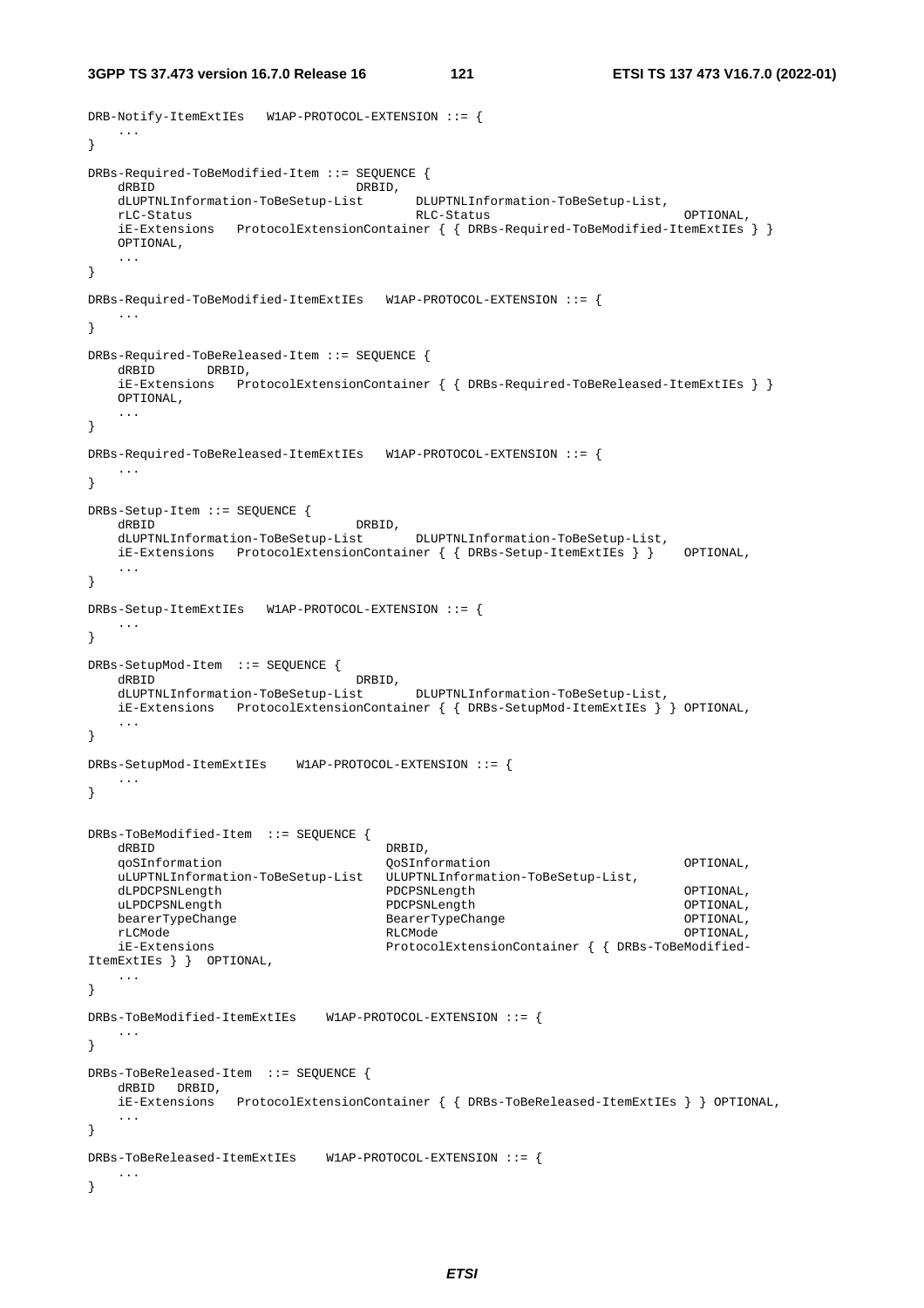**3GPP TS 37.473 version 16.7.0 Release 16 122 ETSI TS 137 473 V16.7.0 (2022-01)**

```
DRBs-ToBeSetup-Item ::= SEQUENCE { 
   dRBID DRBID,
    qoSInformation QoSInformation, 
    uLUPTNLInformation-ToBeSetup-List ULUPTNLInformation-ToBeSetup-List, 
    rLCMode RLCMode, 
   dLPDCPSNLength PDCPSNLength<br>uLPDCPSNLength PDCPSNLength
 uLPDCPSNLength PDCPSNLength OPTIONAL, 
 iE-Extensions ProtocolExtensionContainer { { DRBs-ToBeSetup-ItemExtIEs } } OPTIONAL, 
 ... 
} 
DRBs-ToBeSetup-ItemExtIEs W1AP-PROTOCOL-EXTENSION ::= { 
 ... 
} 
DRBs-ToBeSetupMod-Item ::= SEQUENCE { 
dRBID DRBID,
   qoSInformation QoSInformation,<br>uLUPTNLInformation-ToBeSetup-List ULUPTNLInformat
                                      uLUPTNLInformation-ToBeSetup-List ULUPTNLInformation-ToBeSetup-List, 
    rLCMode RLCMode, 
    dLPDCPSNLength PDCPSNLength OPTIONAL, 
    uLPDCPSNLength PDCPSNLength OPTIONAL, 
    iE-Extensions ProtocolExtensionContainer { { DRBs-ToBeSetupMod-ItemExtIEs } } OPTIONAL, 
    ... 
} 
DRBs-ToBeSetupMod-ItemExtIEs W1AP-PROTOCOL-EXTENSION ::= { 
 ... 
} 
DRXCycle ::= SEQUENCE { 
 longDRXCycleLength LongDRXCycleLength, 
 shortDRXCycleLength ShortDRXCycleLength OPTIONAL, 
   shortDRXCycleLength ShortDRXCycleLength OPTIONAL,<br>shortDRXCycleTimer ShortDRXCycleTimer OPTIONAL,<br>iE-Extensions ProtocolExtensionContainer{{DR
    iE-Extensions ProtocolExtensionContainer { { DRXCycle-ExtIEs} } OPTIONAL, 
    ... 
} 
DRXCycle-ExtIEs W1AP-PROTOCOL-EXTENSION ::= { 
 ... 
} 
DRX-Config ::= OCTET STRING 
DRX-LongCycleStartOffset ::= INTEGER (0..10239) 
DUtoCURRCContainer ::= OCTET STRING 
DUtoCURRCInformation ::= SEQUENCE { 
    radioResourceConfigDedicated RadioResourceConfigDedicated, 
    measGapConfig MeasGapConfig OPTIONAL, 
 requestedP-MaxFR1 OCTET STRING OPTIONAL, 
 dRX-LongCycleStartOffset DRX-LongCycleStartOffset OPTIONAL, 
 selectedBandCombinationIndex SelectedBandCombinationIndex OPTIONAL, 
 selectedFeatureSetEntryIndex SelectedFeatureSetEntryIndex OPTIONAL, 
 ph-InfoSCG Ph-InfoSCG OPTIONAL, 
 requestedBandCombinationIndex RequestedBandCombinationIndex OPTIONAL, 
 requestedFeatureSetEntryIndex RequestedFeatureSetEntryIndex OPTIONAL, 
 dRX-Config DRX-Config OPTIONAL, 
    iE-Extensions ProtocolExtensionContainer { { DUtoCURRCInformation-
ExtIEs} } OPTIONAL, 
    ... 
} 
DUtoCURRCInformation-ExtIEs W1AP-PROTOCOL-EXTENSION ::= { 
    {ID id-MeasGapSharingConfig CRITICALITY ignore EXTENSION MeasGapSharingConfig PRESENCE 
optional}, 
    ... 
} 
Dynamic5QIDescriptor ::= SEQUENCE {
qoSPriorityLevel INTEGER (1..127),
 packetDelayBudget PacketDelayBudget, 
   packetErrorRate PacketErrorRate,<br>fiveOI 1NTEGER (0..255,
                          INTEGR (0..255, ...) OPTIONAL,
    delayCritical ENUMERATED {delay-critical, non-delay-critical} OPTIONAL,
```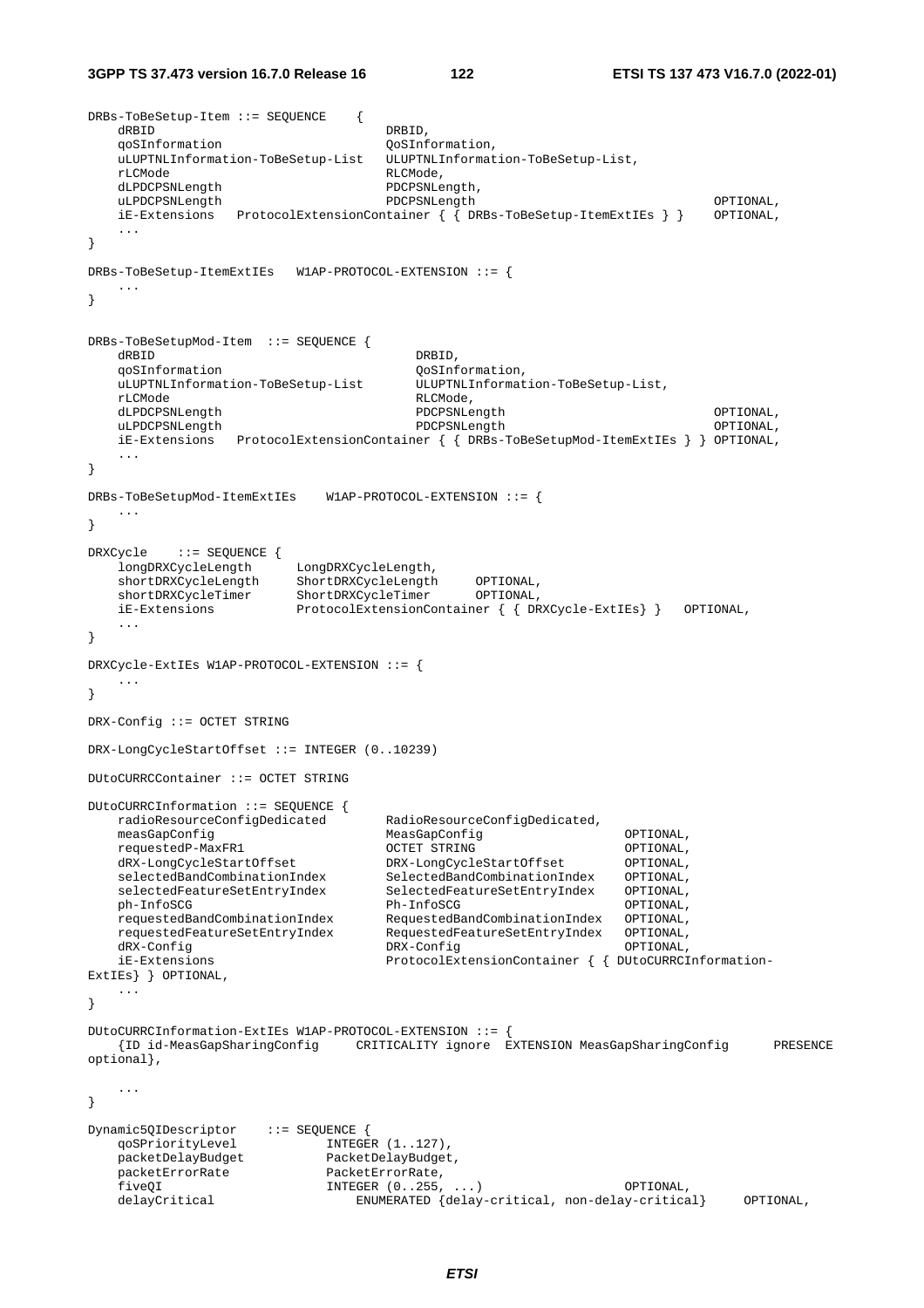**3GPP TS 37.473 version 16.7.0 Release 16 123 ETSI TS 137 473 V16.7.0 (2022-01)**

```
 averagingWindow AveragingWindow OPTIONAL, 
    maxDataBurstVolume MaxDataBurstVolume OPTIONAL, 
    iE-Extensions ProtocolExtensionContainer { { Dynamic5QIDescriptor-ExtIEs } } 
OPTIONAL, 
    ... 
} 
Dynamic5QIDescriptor-ExtIEs W1AP-PROTOCOL-EXTENSION ::= { 
 ... 
} 
-- E
Endpoint-IP-address-and-port ::=SEQUENCE { 
   endpointIPAddress TransportLayerAddress,
    iE-Extensions ProtocolExtensionContainer { { Endpoint-IP-address-and-port-
ExtIEs} } OPTIONAL, 
    ... 
} 
Endpoint-IP-address-and-port-ExtIEs W1AP-PROTOCOL-EXTENSION ::= {
    ... 
} 
EUTRA-Cell-ID ::= BIT STRING (SIZE(28)) 
EUTRA-Coex-FDD-Info ::= SEQUENCE { 
    uL-EUTRAARFCN ExtendedEARFCN OPTIONAL, 
   dL-EUTRAARFCN ExtendedEARFCN,<br>uL-Transmission-Bandwidth EUTRA-Transmiss
 uL-Transmission-Bandwidth EUTRA-Transmission-Bandwidth OPTIONAL, 
 dL-Transmission-Bandwidth EUTRA-Transmission-Bandwidth, 
   un-fransmission-Bandwidth<br>dL-Transmission-Bandwidth<br>iE-Extensions ProtocolExtensionContainer { {EUTRA-Coex-FDD-Info-ExtIEs} }
OPTIONAL, 
    ... 
} 
EUTRA-Coex-FDD-Info-ExtIEs W1AP-PROTOCOL-EXTENSION ::= { 
    ... 
} 
EUTRA-Coex-Mode-Info ::= CHOICE { 
    fDD EUTRA-Coex-FDD-Info, 
    tDD EUTRA-Coex-TDD-Info, 
    ... 
} 
EUTRA-Coex-TDD-Info ::= SEQUENCE { 
  eARFCN ExtendedEARFCN,
    transmission-Bandwidth EUTRA-Transmission-Bandwidth, 
    subframeAssignment EUTRA-SubframeAssignment, 
    specialSubframe-Info EUTRA-SpecialSubframe-Info, 
                                 ProtocolExtensionContainer { {EUTRA-Coex-TDD-Info-ExtIEs} }
OPTIONAL, 
    ... 
} 
EUTRA-Coex-TDD-Info-ExtIEs W1AP-PROTOCOL-EXTENSION ::= { 
 ... 
} 
EUTRA-CyclicPrefixDL ::= ENUMERATED { 
   normal, 
    extended, 
    ... 
} 
EUTRA-CyclicPrefixUL ::= ENUMERATED { 
   normal, 
    extended, 
    ... 
} 
EUTRA-PRACH-Configuration ::= SEQUENCE { 
    rootSequenceIndex INTEGER (0..837), 
   zeroCorrelationIndex INTEGER (0..15),
   highSpeedFlag BOOLEAN,<br>prach-FreqOffset BOOLEAN, INTEGER (0..94),
   prach-FreqOffset 1NTEGER (0..94),<br>prach-ConfigIndex 1NTEGER (0..63)
    prach-ConfigIndex INTEGER (0..63) OPTIONAL, -- present for TDD --
```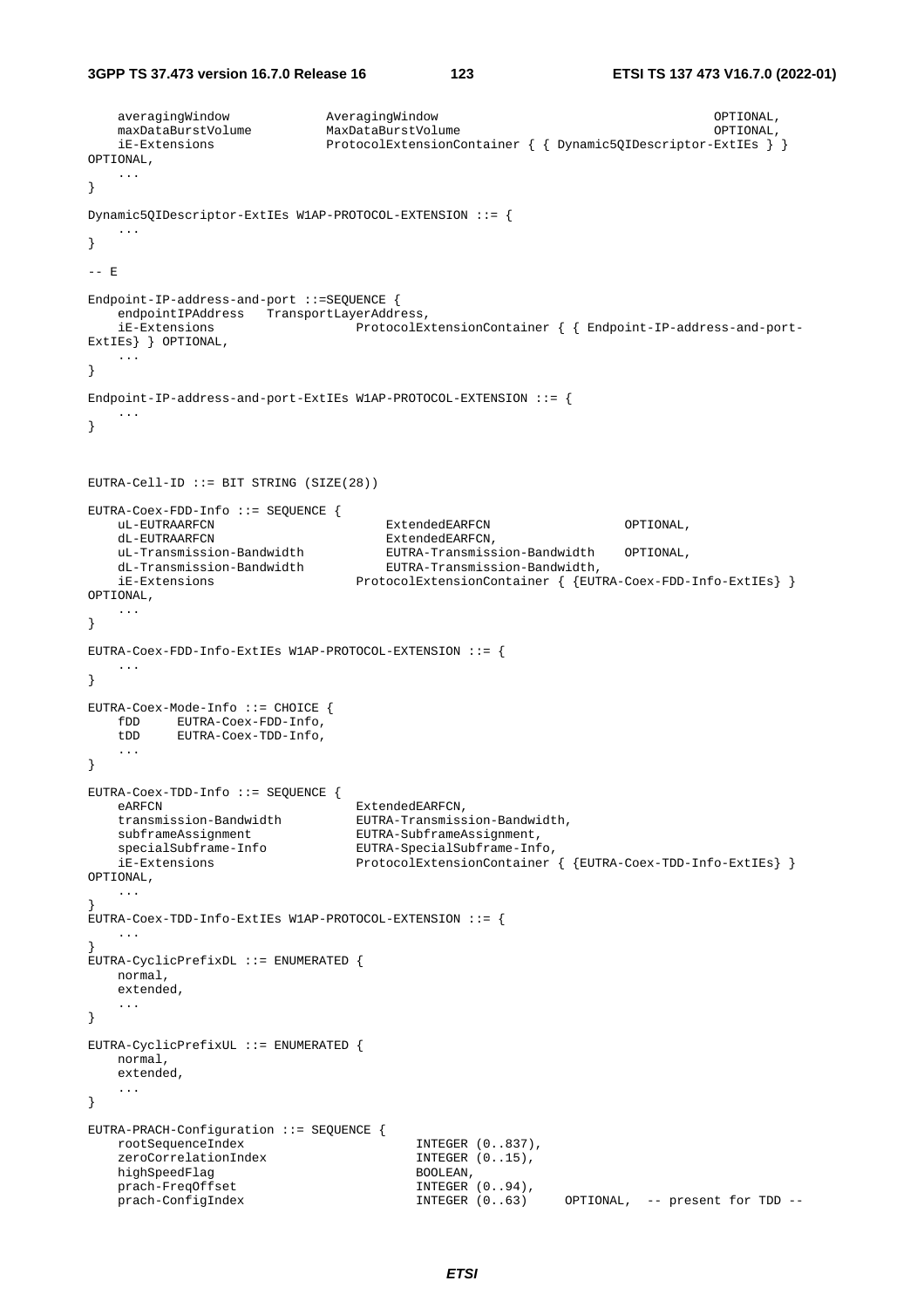**3GPP TS 37.473 version 16.7.0 Release 16 124 ETSI TS 137 473 V16.7.0 (2022-01)**

```
 iE-Extensions ProtocolExtensionContainer { {EUTRA-PRACH-Configuration-
ExtIEs } } OPTIONAL,
     ... 
} 
EUTRA-PRACH-Configuration-ExtIEs W1AP-PROTOCOL-EXTENSION ::= { 
 ... 
} 
EUTRA-SpecialSubframe-Info ::= SEQUENCE { 
 specialSubframePatterns EUTRA-SpecialSubframePatterns, 
 cyclicPrefixDL EUTRA-CyclicPrefixDL, 
    cyclicPrefixDL<br>cyclicPrefixUL EUTRA-CyclicPrefixUL,<br>iE-Extensions ProtocolExtensionCont
                                ProtocolExtensionContainer { { EUTRA-SpecialSubframe-Info-ExtIEs} }
OPTIONAL, 
     ... 
} 
EUTRA-SpecialSubframe-Info-ExtIEs W1AP-PROTOCOL-EXTENSION ::= { 
     ... 
} 
EUTRA-SpecialSubframePatterns ::= ENUMERATED { 
     ssp0, 
     ssp1, 
     ssp2, 
    ssp3, 
    ssp4, 
     ssp5, 
     ssp6, 
    ssp7, 
    ssp8, 
    ssp9, 
     ssp10, 
     ... 
} 
EUTRA-SubframeAssignment ::= ENUMERATED { 
    sa0, 
     sa1, 
    sa2, 
    sa3, 
    sa4, 
    sa5, 
     sa6, 
     ... 
} 
EUTRA-Transmission-Bandwidth ::= ENUMERATED { 
    bw1, 
    bw6, 
    bw15, 
    bw25, 
    bw50, 
    bw75, 
    bw100, 
     ... 
} 
EUTRANQoS ::= SEQUENCE { 
    qCI QCI,
    allocationAndRetentionPriority AllocationAndRetentionPriority,<br>dbrOosInformation GBR-OosInformation
    gbrQosInformation GBR-QosInformation OPTIONAL, 
     iE-Extensions ProtocolExtensionContainer { { EUTRANQoS-ExtIEs} } OPTIONAL, 
     ... 
} 
EUTRANQoS-ExtIEs W1AP-PROTOCOL-EXTENSION ::= { 
     ... 
} 
ExtendedEARFCN ::= INTEGER (0..maxEARFCN) 
EUTRA-NR-CellResourceCoordinationReq-Container ::= OCTET STRING 
EUTRA-NR-CellResourceCoordinationReqAck-Container ::= OCTET STRING
```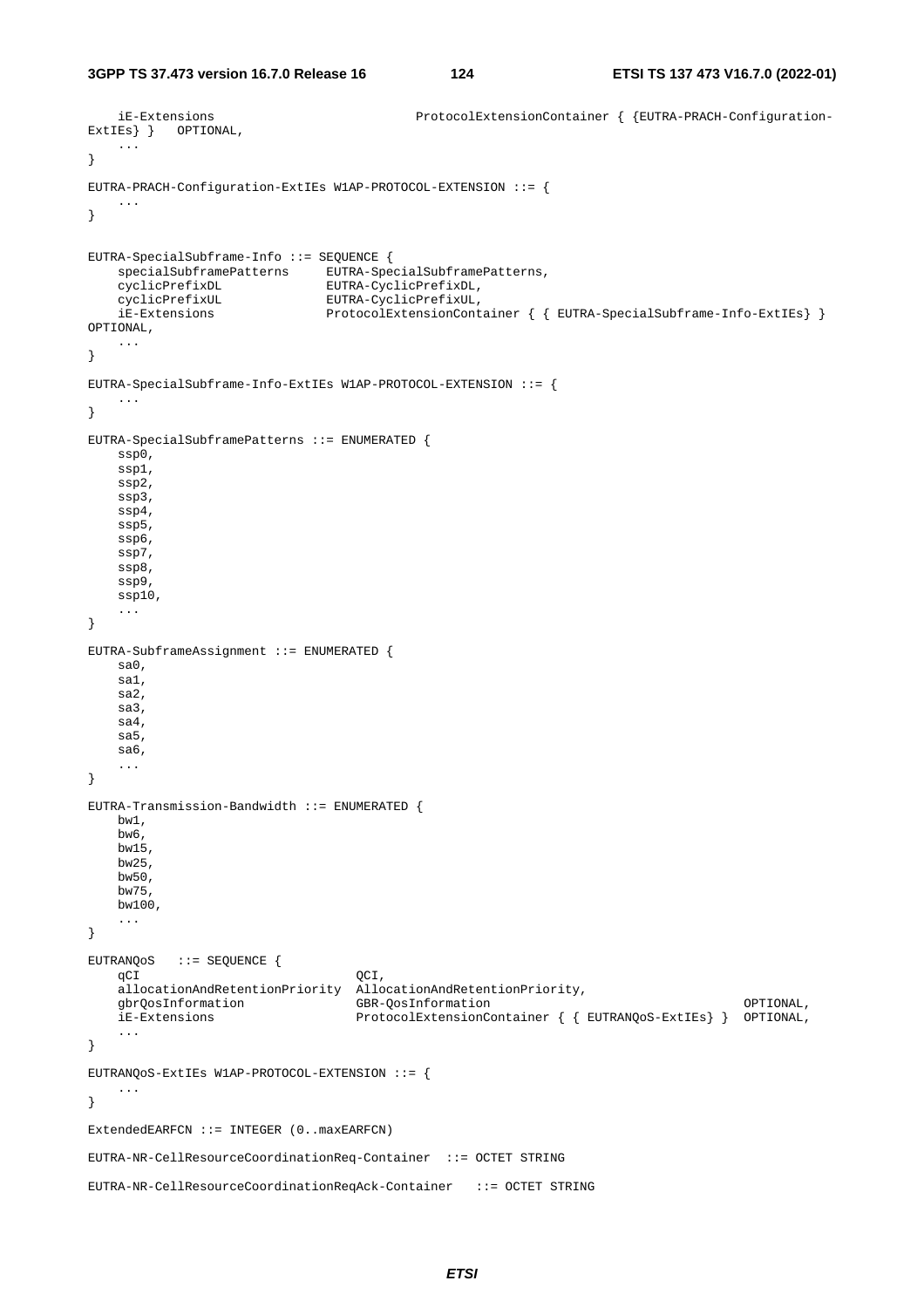```
EUTRAFreqInfo ::= SEQUENCE { 
   eARFCN INTEGER (0..maxEARFCN),
    freqBandListEutra SEQUENCE (SIZE(1.. maxnoofE-UTRANCellBands)) OF FreqBandEutraItem, 
    iE-Extensions ProtocolExtensionContainer { { EUTRAFreqInfoExtIEs} } OPTIONAL, 
    ... 
} 
EUTRAFreqInfoExtIEs W1AP-PROTOCOL-EXTENSION ::= { 
    ... 
} 
EUTRANCGI ::= SEQUENCE { 
 pLMN-Identity PLMN-Identity, 
 eUTRACellIdentity E-UTRACellIdentity, 
    iE-Extensions ProtocolExtensionContainer { {EUTRANCGI-ExtIEs} } OPTIONAL, 
    ... 
} 
EUTRANCGI-ExtIEs W1AP-PROTOCOL-EXTENSION ::= { 
    ... 
} 
E-UTRAN-Mode-Info ::= CHOICE { 
   fDD FDD-Info, 
    tDD TDD-Info, 
    choice-extension ProtocolIE-SingleContainer { { E-UTRAN-Mode-Info-ExtIEs} } 
} 
E-UTRAN-Mode-Info-ExtIEs W1AP-PROTOCOL-IES ::= { 
 ... 
} 
E-UTRACellIdentity ::= BIT STRING (SIZE(28)) 
EUTRANPCI ::= INTEGER (0..503)E-UTRAN-CGI-List-For-Restart-Item ::= SEQUENCE { 
                         EUTRANCGI,
    iE-Extensions ProtocolExtensionContainer { { E-UTRAN-CGI-List-For-Restart-ItemExtIEs } }
    OPTIONAL, 
    ... 
} 
E-UTRAN-CGI-List-For-Restart-ItemExtIEs W1AP-PROTOCOL-EXTENSION ::= {
 ... 
} 
ExtendedAvailablePLMN-List ::= SEQUENCE (SIZE(1..maxnoofExtendedBPLMNs)) OF ExtendedAvailablePLMN-
Item 
ExtendedAvailablePLMN-Item ::= SEQUENCE { 
 pLMNIdentity PLMN-Identity, 
 iE-Extensions ProtocolExtensionContainer { { ExtendedAvailablePLMN-Item-ExtIEs} } OPTIONAL 
} 
ExtendedAvailablePLMN-Item-ExtIEs W1AP-PROTOCOL-EXTENSION ::= { 
 ... 
} 
-- F 
FDD-Info ::= SEQUENCE { 
    uL-EUTRAFreqInfo EUTRAFreqInfo, 
 dL-EUTRAFreqInfo EUTRAFreqInfo, 
 uL-Transmission-Bandwidth Transmission-Bandwidth, 
 dL-Transmission-Bandwidth Transmission-Bandwidth, 
    iE-Extensions ProtocolExtensionContainer { {FDD-Info-ExtIEs} } OPTIONAL, 
    ... 
} 
FDD-Info-ExtIEs W1AP-PROTOCOL-EXTENSION ::= { 
    ... 
} 
Flows-Mapped-To-DRB-List ::= SEQUENCE (SIZE(1.. maxnoofQoSFlows)) OF Flows-Mapped-To-DRB-Item
```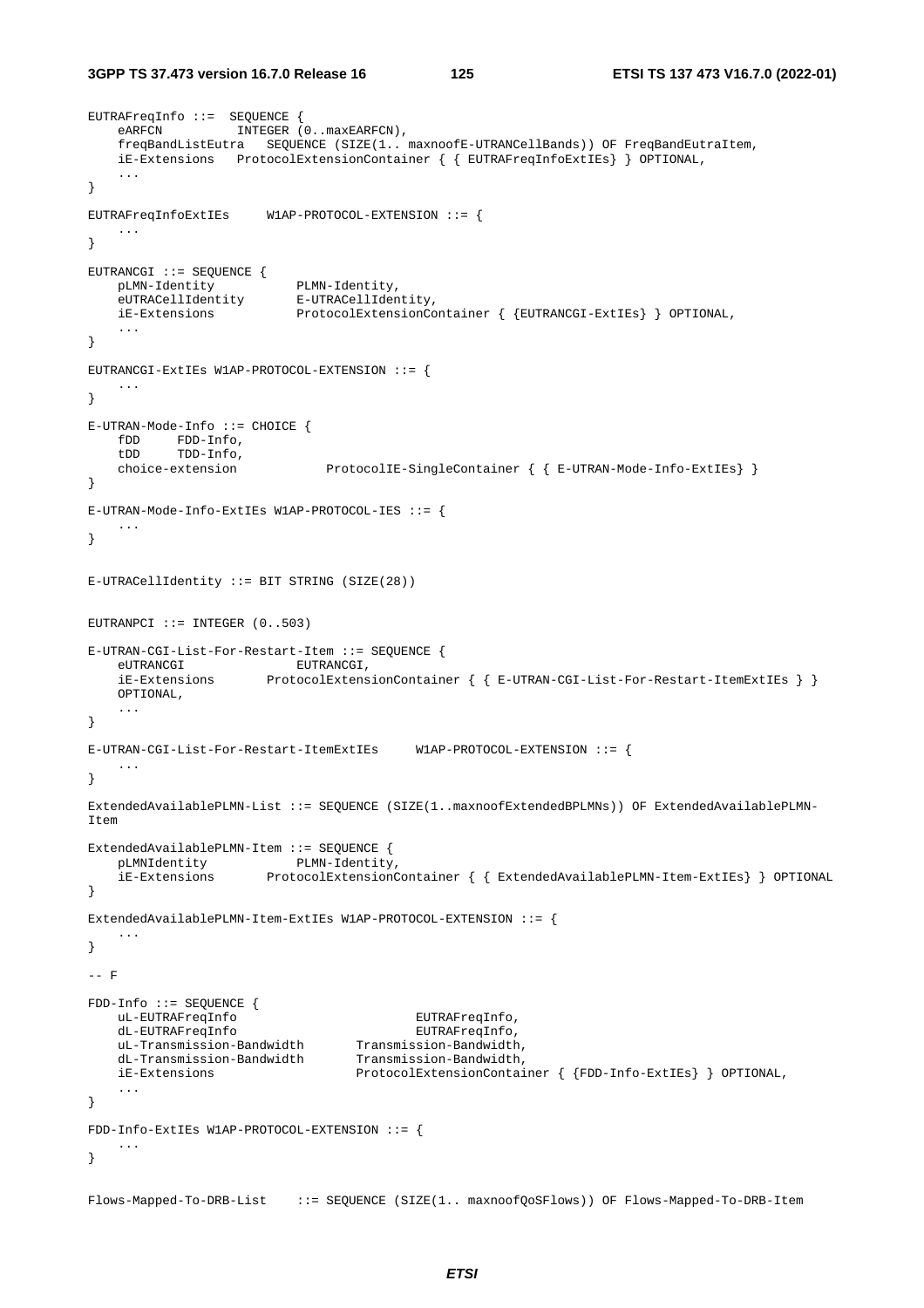```
Flows-Mapped-To-DRB-Item ::= SEQUENCE { 
 qoSFlowIdentifier QoSFlowIdentifier, 
 qoSFlowLevelQoSParameters QoSFlowLevelQoSParameters, 
 qoSFlowMappingIndication QoSFlowMappingIndication OPTIONAL, 
    iE-Extensions ProtocolExtensionContainer { { Flows-Mapped-To-DRB-
ItemExtIEs} } OPTIONAL, 
    ... 
} 
Flows-Mapped-To-DRB-ItemExtIEs W1AP-PROTOCOL-EXTENSION ::= { 
 ... 
} 
FreqBandEutraItem ::= SEQUENCE { 
   freqBandIndicatorEutra
    iE-Extensions ProtocolExtensionContainer { {FreqBandEutraItem-ExtIEs} } OPTIONAL, 
    ... 
} 
FreqBandEutraItem-ExtIEs W1AP-PROTOCOL-EXTENSION ::= { 
    ... 
} 
--- G
GBR-QosInformation ::= SEQUENCE { 
   e-RAB-MaximumBitrateDL BitRate,<br>e-RAB-MaximumBitrateUL BitRate,
   e-RAB-MaximumBitrateUL BitRate,<br>e-RAB-GuaranteedBitrateDL BitRate,
   e-RAB-GuaranteedBitrateDL
   e-RAB-GuaranteedBitrateUL
   e-RAB-GuaranteedBitrateUL<br>iE-Extensions ProtocolExtensionContainer { { GBR-QosInformation-ExtIEs} }
OPTIONAL, 
    ... 
} 
GBR-QosInformation-ExtIEs W1AP-PROTOCOL-EXTENSION ::= { 
    ... 
} 
GBR-QoSFlowInformation::= SEQUENCE { 
maxFlowBitRateDownlink BitRate,
maxFlowBitRateUplink BitRate,
 guaranteedFlowBitRateDownlink BitRate, 
 guaranteedFlowBitRateUplink BitRate, 
 maxPacketLossRateDownlink MaxPacketLossRate OPTIONAL, 
 maxPacketLossRateUplink MaxPacketLossRate OPTIONAL, 
 iE-Extensions ProtocolExtensionContainer { { GBR-QosFlowInformation-ExtIEs} } 
OPTIONAL, 
    ... 
} 
GBR-QosFlowInformation-ExtIEs W1AP-PROTOCOL-EXTENSION ::= { 
    ... 
} 
NGENB-CUSystemInformation::= SEQUENCE { 
    sibtypetobeupdatedlist SEQUENCE (SIZE(1.. maxnoofSIBTypes)) OF SibtypetobeupdatedListItem, 
    iE-Extensions ProtocolExtensionContainer { { NGENB-CUSystemInformation-
ExtIEs} } OPTIONAL, 
    ... 
} 
NGENB-CUSystemInformation-ExtIEs W1AP-PROTOCOL-EXTENSION ::= { 
    ... 
} 
NGENB-CU-UE-W1AP-ID ::= INTEGR (0..4294967295)NGENB-DU-UE-W1AP-ID ::= INTEGER (0.14294967295)NGENB-DU-ID ::= INTEGER (0..68719476735) 
NGENB-DU-Served-Cells-Item ::= SEQUENCE {
```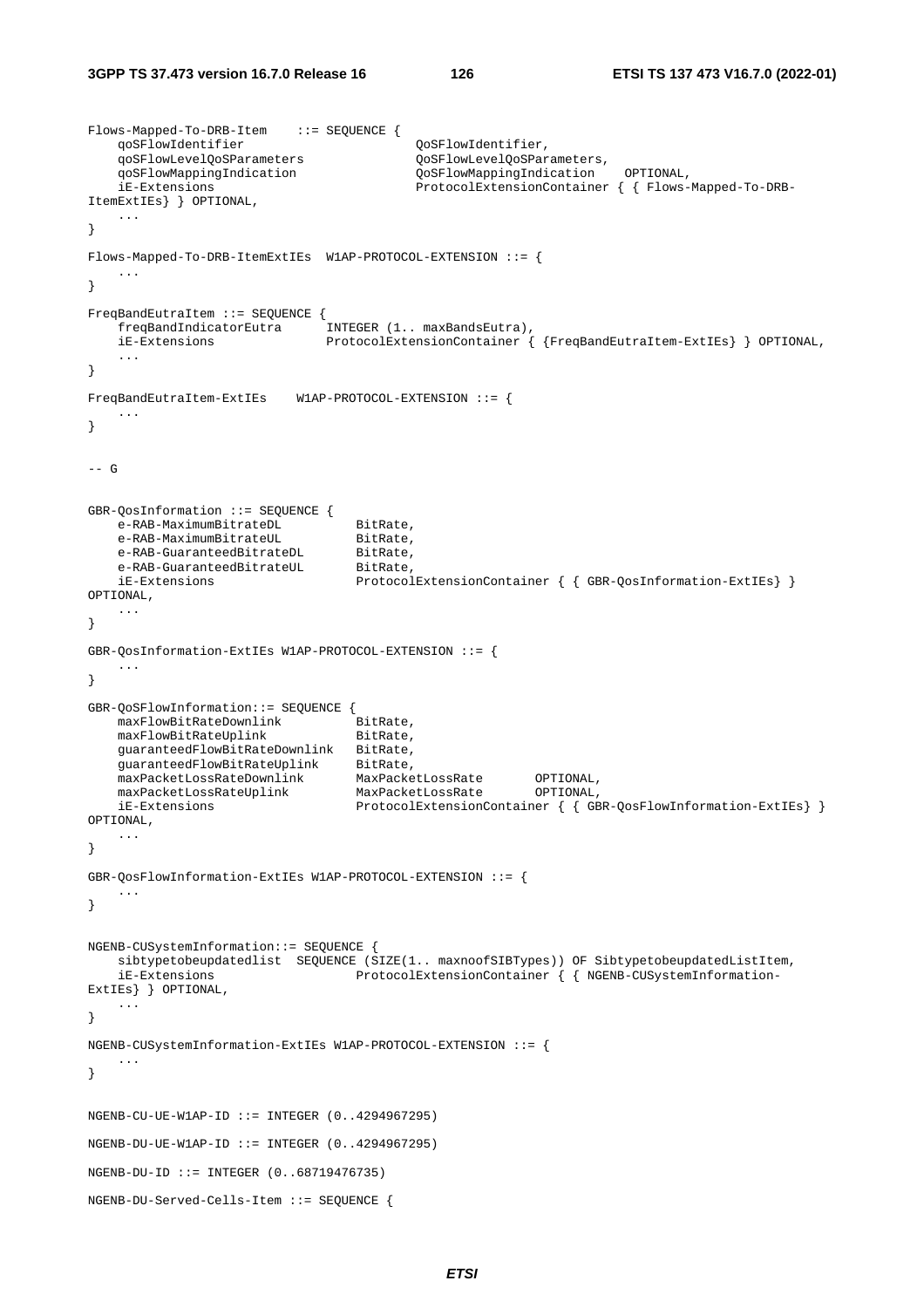```
3GPP TS 37.473 version 16.7.0 Release 16 127 ETSI TS 137 473 V16.7.0 (2022-01)
```

```
 served-Cell-Information Served-Cell-Information, 
     ngeNB-DU-System-Information NGENB-DU-System-Information OPTIONAL, 
     iE-Extensions ProtocolExtensionContainer { { NGENB-DU-Served-Cells-ItemExtIEs} }
     OPTIONAL, 
     ... 
} 
NGENB-DU-Served-Cells-ItemExtIEs W1AP-PROTOCOL-EXTENSION ::= { 
     ... 
} 
NGENB-DU-System-Information ::= SEQUENCE { 
 mIB-message MIB-message, 
sIB1-message SIB1-message,
   sIB1-message SIB1-message,<br>sIB2-message SIB2-message,<br>sIB3-message SIB3-message,
   sIB3-message SIB3-message,<br>sIB8-message SIB8-message,<br>sIB16-message SIB16-message
sIB8-message SIB8-message,
 sIB16-message SIB16-message, 
    iE-Extensions ProtocolExtensionContainer { { NGENB-DU-System-Information-
ExtIEs } } OPTIONAL, 
     ... 
} 
NGENB-DU-System-Information-ExtIEs W1AP-PROTOCOL-EXTENSION ::= { 
 ... 
} 
NGENBDUOverloadInformation ::= ENUMERATED {overloaded, not-overloaded} 
GTP-TEID ::= OCTET STRING (SIZE (4))
GTPTunnel ::= SEQUENCE {<br>transportLayerAddress Transp
                               ransportLayerAddress,
     gTP-TEID GTP-TEID, 
     iE-Extensions ProtocolExtensionContainer { { GTPTunnel-ExtIEs } } OPTIONAL, 
     ... 
} 
GTPTunnel-ExtIEs W1AP-PROTOCOL-EXTENSION ::= { 
     ... 
} 
-- H 
HandoverPreparationInformation ::= OCTET STRING 
-- I
IgnoreResourceCoordinationRequestContainer ::= ENUMERATED { true,...} 
InactivityMonitoringRequest ::= ENUMERATED { true,...} 
InactivityMonitoringResponse ::= ENUMERATED { not-supported,...} 
-- J
-- K 
-- L 
LongDRXCycleLength ::= ENUMERATED 
{ms10, ms20, ms32, ms40, ms60, ms64, ms80, ms128, ms160, ms256, ms320, ms512, ms640, ms1024, ms1280, 
ms2048, ms2560,...} 
--- MMaxDataBurstVolume ::= INTEGER (0..4095,...) 
MaxPacketLossRate ::= INTEGER (0..1000) 
MIB-message ::= OCTET STRING 
MeasConfig ::= OCTET STRING 
MeasGapConfig ::= OCTET STRING 
MeasGapSharingConfig ::= OCTET STRING 
MeasurementTimingConfiguration ::= OCTET STRING
```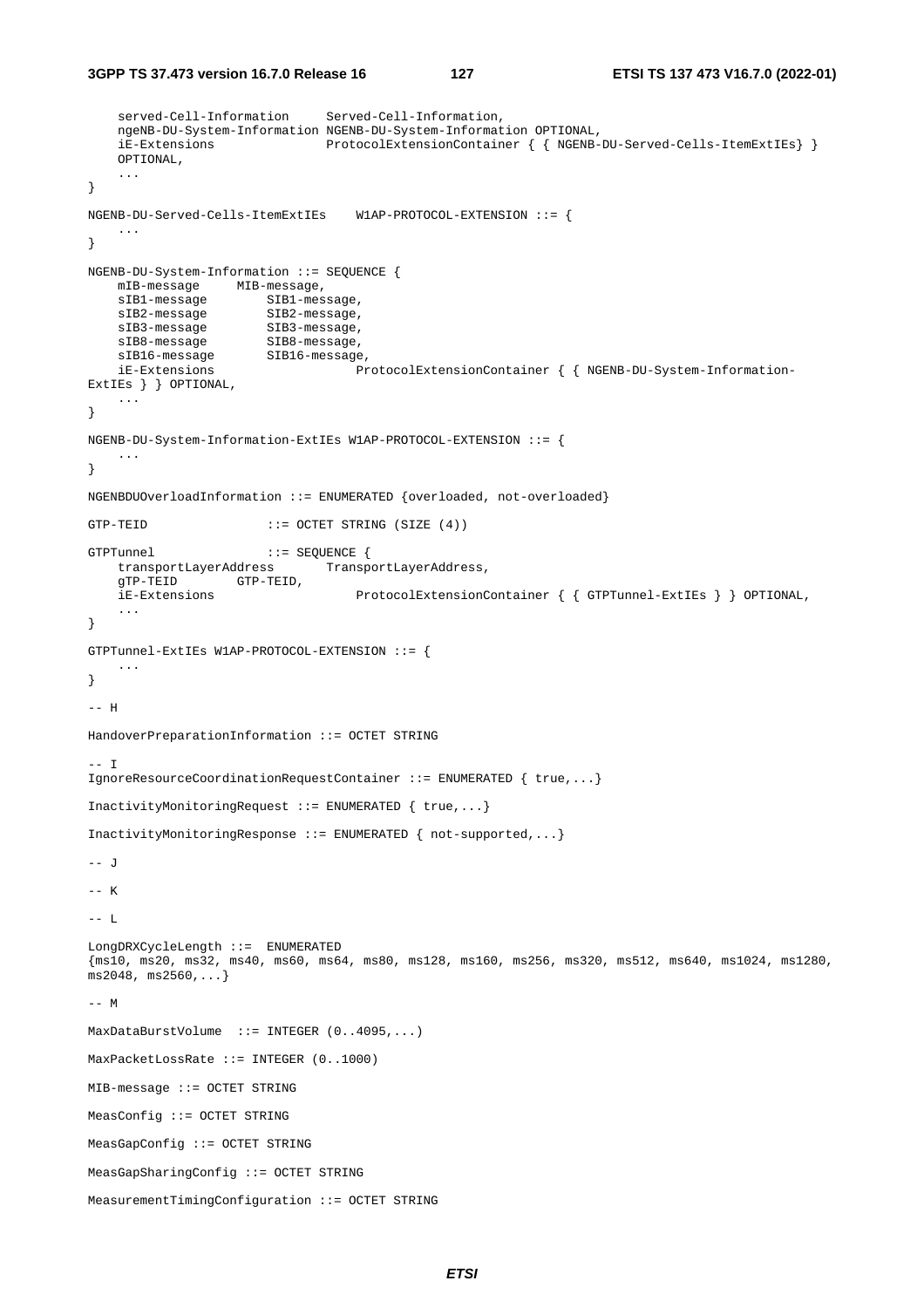MessageIdentifier ::= BIT STRING (SIZE (16))

```
--- N
NGRANAllocationAndRetentionPriority ::= SEQUENCE { 
priorityLevel PriorityLevel,
 pre-emptionCapability Pre-emptionCapability, 
   pre-emptionVulnerability Pre-emptionVulnerability,
    iE-Extensions ProtocolExtensionContainer { {NGRANAllocationAndRetentionPriority-
ExtIEs} } OPTIONAL, 
    ... 
} 
NGRANAllocationAndRetentionPriority-ExtIEs W1AP-PROTOCOL-EXTENSION ::= { 
 ... 
} 
NonDynamic5QIDescriptor ::= SEQUENCE { 
    fiveQI INTEGER (0..255,...), 
    qoSPriorityLevel INTEGER (1..127) OPTIONAL, 
   averagingWindow AveragingWindow OPTIONAL,<br>maxDataBurstVolume MaxDataBurstVolume OPTIONAL,
 maxDataBurstVolume MaxDataBurstVolume OPTIONAL, 
 iE-Extensions ProtocolExtensionContainer { { NonDynamic5QIDescriptor-ExtIEs } } 
OPTIONAL, 
    ... 
} 
NonDynamic5QIDescriptor-ExtIEs W1AP-PROTOCOL-EXTENSION ::= { 
    ... 
} 
Notification-Cause ::= ENUMERATED {fulfilled, not-fulfilled,...} 
NotificationControl ::= ENUMERATED {active, not-active,...} 
NotificationInformation ::= SEQUENCE { 
    message-Identifier MessageIdentifier, 
    serialNumber SerialNumber, 
    iE-Extensions ProtocolExtensionContainer { { NotificationInformationExtIEs} } OPTIONAL, 
    ... 
} 
NotificationInformationExtIEs W1AP-PROTOCOL-EXTENSION ::= { 
     ... 
} 
NumberOfBroadcasts ::= INTEGER (0..65535) 
NumberofBroadcastRequest ::= INTEGER (0..65535) 
--- 0--- DPacketDelayBudget ::= INTEGER (0..1023,...) 
PacketErrorRate ::= SEQUENCE { 
   pER-Scalar PER-Scalar,
    pER-Exponent PER-Exponent, 
    iE-Extensions ProtocolExtensionContainer { {PacketErrorRate-ExtIEs} } OPTIONAL, 
     ... 
} 
PacketErrorRate-ExtIEs W1AP-PROTOCOL-EXTENSION ::= { 
 ... 
} 
PER-Scalar ::= INTEGR (0..9,...)PER-Exponent ::= INTEGER (0..9,...) 
PagingCell-Item ::= SEQUENCE { 
    eUTRANCGI EUTRANCGI, 
    iE-Extensions ProtocolExtensionContainer { { PagingCell-ItemExtIEs } } OPTIONAL, 
     ...
```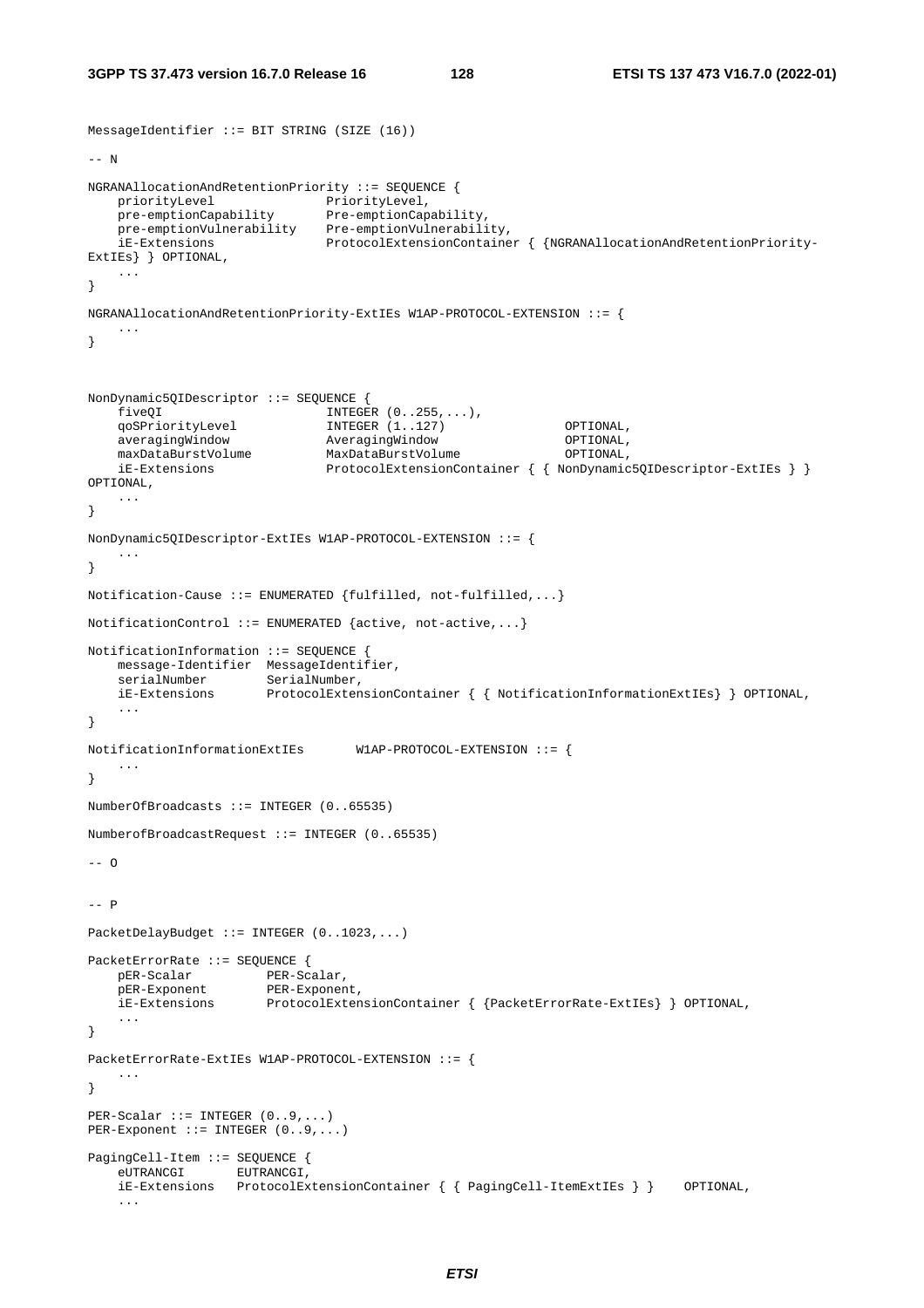}

```
PagingCell-ItemExtIEs W1AP-PROTOCOL-EXTENSION ::= { 
 ... 
} 
PagingDRX ::= ENUMERATED { 
     v32, 
     v64, 
     v128, 
     v256, 
     ... 
} 
PagingIdentity ::= CHOICE {
     rANUEPagingIdentity RANUEPagingIdentity, 
     cNUEPagingIdentity CNUEPagingIdentity, 
    choice-extension ProtocolIE-SingleContainer { { PagingIdentity-ExtIEs } }
} 
PagingIdentity-ExtIEs W1AP-PROTOCOL-IES::= { 
     ... 
} 
PagingOrigin ::= ENUMERATED { non-3gpp, ...}
PDCP-SN ::= INTEGER (0..4095) 
PDCPSNLength ::= ENUMERATED { twelve-bits,eighteen-bits,...}
PDUSessionID ::= INTEGER (0..255) 
Ph-InfoSCG ::= OCTET STRING 
PLMN-Identity ::= OCTET STRING (SIZE(3)) 
Pre-emptionCapability ::= ENUMERATED { 
    shall-not-trigger-pre-emption, 
     may-trigger-pre-emption 
} 
Pre-emptionVulnerability ::= ENUMERATED { 
    not-pre-emptable, 
     pre-emptable 
} 
PriorityLevel ::= INTEGER { spare (0), highest (1), lowest (14), no-priority (15) } (0..15) 
Potential-SpCell-Item ::= SEQUENCE { 
    potential-SpCell-ID EUTRANCGI , 
     iE-Extensions ProtocolExtensionContainer { { Potential-SpCell-ItemExtIEs } } OPTIONAL, 
 ... 
} 
Potential-SpCell-ItemExtIEs W1AP-PROTOCOL-EXTENSION ::= { 
     ... 
} 
PWS-Failed-E-UTRAN-CGI-Item ::= SEQUENCE { 
   eUTRANCGI EUTRANCGI,<br>iE-Extensions ProtocolEx
                        ProtocolExtensionContainer { } { PWS-Failed-E-UTRAN-CGI-ItemExtIES } } OPTIONAL, 
     ... 
} 
PWS-Failed-E-UTRAN-CGI-ItemExtIEs W1AP-PROTOCOL-EXTENSION ::= { 
     ... 
} 
{\tt PWSSystemInformation::= SEQUENCE~\{\\ SLBType~SIBmessage~OCTET~STRIN~\} }sIBtype SIBType-PWS,
   sIBmessage             OCTET STRING,<br>iE-Extensions         ProtocolExten
                        ProtocolExtensionContainer { { PWSSystemInformationExtIEs } } OPTIONAL,
     ... 
} 
PWSSystemInformationExtIEs W1AP-PROTOCOL-EXTENSION ::= {
```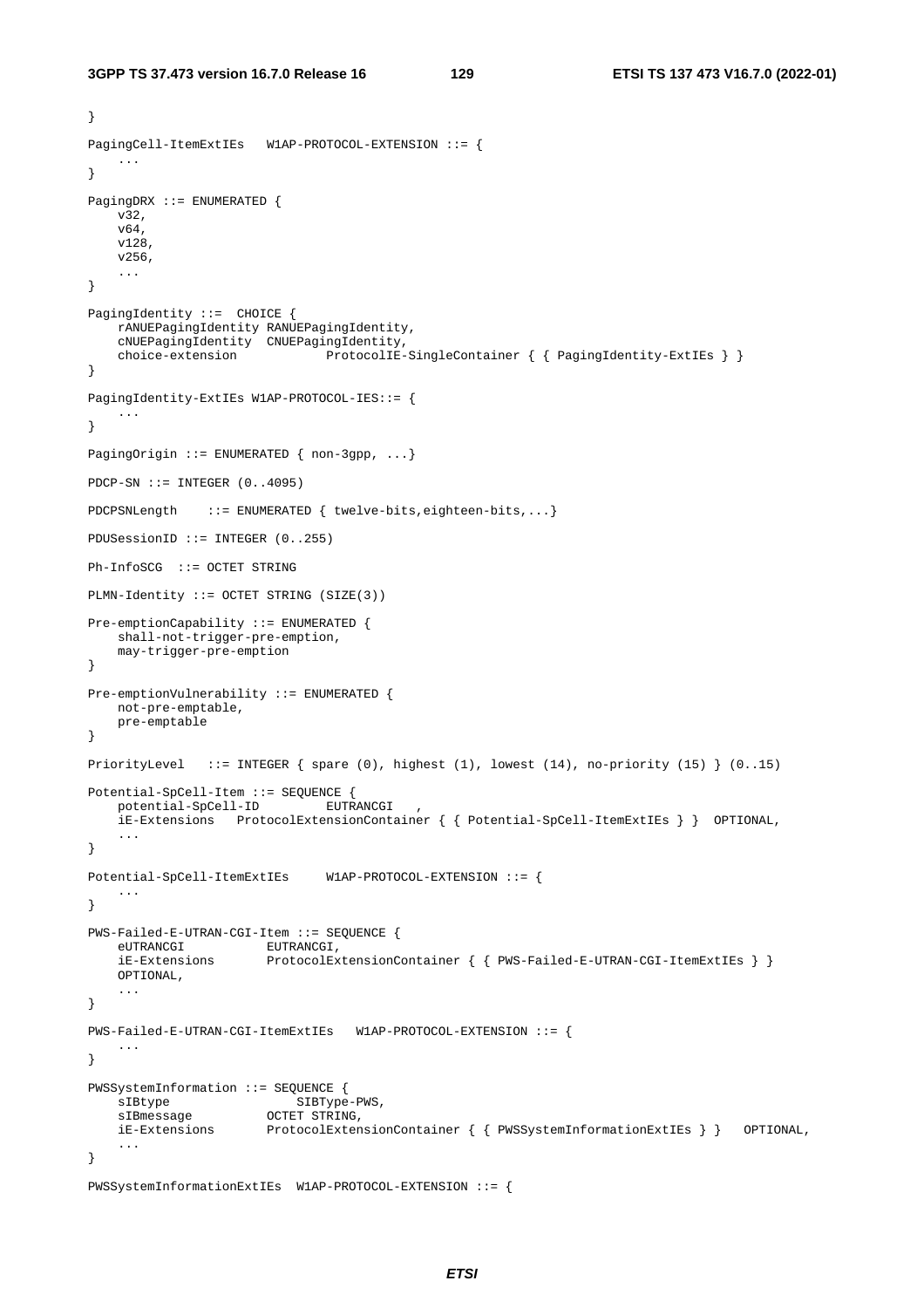```
 {ID id-NotificationInformation CRITICALITY ignore EXTENSION NotificationInformation 
    PRESENCE mandatory}| 
    {ID id-AdditionalSIBMessageList CRITICALITY reject EXTENSION AdditionalSIBMessageList 
   PRESENCE optional},
    ... 
} 
-- OQCI ::= INTEGER (0..255)QoS-Characteristics ::= CHOICE { 
   non-Dynamic-5QI NonDynamic5QIDescriptor,<br>dynamic-5QI Dynamic5QIDescriptor,
                              Dynamic5QIDescriptor,
   choice-extension ProtocolIE-SingleContainer { { QoS-Characteristics-ExtIEs } }
} 
QoS-Characteristics-ExtIEs W1AP-PROTOCOL-IES ::= { 
    ... 
} 
QoSFlowIdentifier ::= INTEGER (0..63) 
QoSFlowLevelQoSParameters ::= SEQUENCE { 
    qoS-Characteristics QoS-Characteristics, 
    nGRANallocationRetentionPriority NGRANAllocationAndRetentionPriority, 
   gBR-QoS-Flow-Information GBR-QoSFlowInformation OPTIONAL,<br>
reflective-QoS-Attribute ENUMERATED {subject-to, ...} OPTIONAL,
                                         ENUMERATED {subject-to, ...} OPTIONAL,
    pDUSessionID PDUSessionID OPTIONAL, 
   uLPDUSessionAggregateMaximumBitRate BitRate Contract Contract Contract Contract Contract OPTIONAL,
    iE-Extensions ProtocolExtensionContainer { { QoSFlowLevelQoSParameters-ExtIEs } }
    OPTIONAL, 
     ... 
} 
QoSFlowLevelQoSParameters-ExtIEs W1AP-PROTOCOL-EXTENSION ::= { 
 ... 
} 
QoSFlowMappingIndication ::= ENUMERATED {ul,dl,...} 
QoSInformation ::= CHOICE { 
    eUTRANQoS EUTRANQoS, 
    dRB-Information DRB-Information, 
    choice-extension ProtocolIE-SingleContainer { { QoSInformation-ExtIEs} } 
} 
QoSInformation-ExtIEs W1AP-PROTOCOL-IES ::= { 
    ... 
} 
--- RRadioResourceConfigDedicated ::= OCTET STRING 
RANAC ::= INTEGER (0, .255)RANUEPagingIdentity ::= SEQUENCE { 
 iRNTI BIT STRING (SIZE(40)), 
                     ProtocolExtensionContainer { { RANUEPagingIdentity-ExtIEs } } OPTIONAL,
 ... 
} 
RANUEPagingIdentity-ExtIEs W1AP-PROTOCOL-EXTENSION ::= { 
 ... 
} 
RAT-FrequencyPriorityInformation::= CHOICE { 
 eNDC SubscriberProfileIDforRFP, 
 nGRAN RAT-FrequencySelectionPriority, 
    choice-extension ProtocolIE-SingleContainer { { RAT-FrequencyPriorityInformation-
ExtIEs } }
} 
RAT-FrequencyPriorityInformation-ExtIEs W1AP-PROTOCOL-IES ::= { 
    ... 
}
```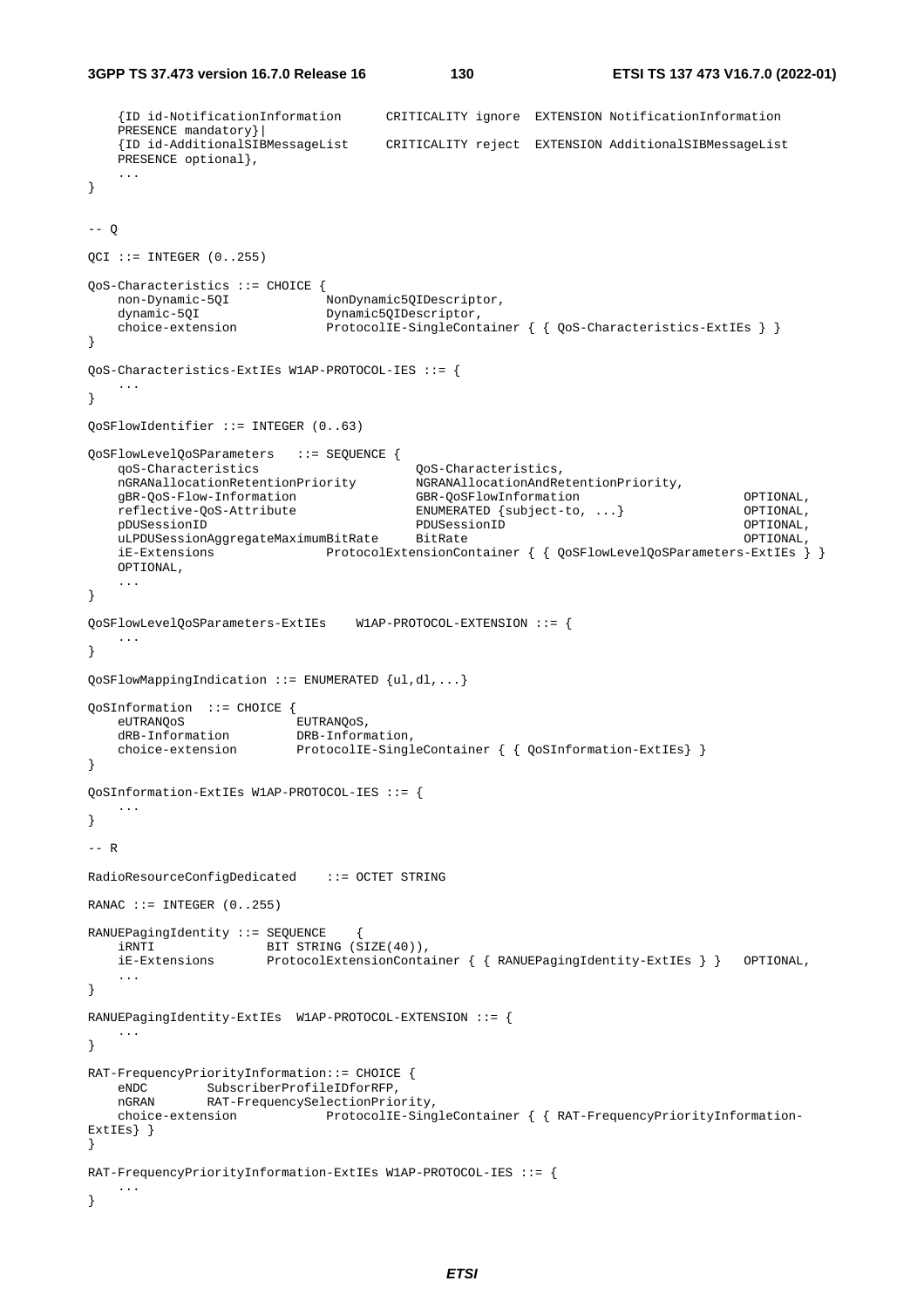RAT-FrequencySelectionPriority::= INTEGER (1.. 256, ...)

```
Reestablishment-Indication ::= ENUMERATED { 
    reestablished, 
    ... 
} 
RequestedBandCombinationIndex ::= OCTET STRING 
RequestedFeatureSetEntryIndex ::= OCTET STRING 
RequestType ::= ENUMERATED {offer, execution, ...} 
ResourceCoordinationEUTRACellInfo ::= SEQUENCE { 
   eUTRA-Mode-Info EUTRA-Coex-Mode-Info, 
    eUTRA-PRACH-Configuration EUTRA-PRACH-Configuration, 
    iE-Extensions ProtocolExtensionContainer { { ResourceCoordinationEUTRACellInfo-ExtIEs } }
    OPTIONAL, 
    ... 
} 
ResourceCoordinationEUTRACellInfo-ExtIEs W1AP-PROTOCOL-EXTENSION ::= { 
 ... 
} 
ResourceCoordinationTransferInformation ::= SEQUENCE { 
meNB-Cell-ID EUTRA-Cell-ID,
 resourceCoordinationEUTRACellInfo ResourceCoordinationEUTRACellInfo OPTIONAL, 
    iE-Extensions ProtocolExtensionContainer { { ResourceCoordinationTransferInformation-
ExtIEs } } OPTIONAL,
    ... 
} 
ResourceCoordinationTransferInformation-ExtIEs W1AP-PROTOCOL-EXTENSION ::= { 
 ... 
} 
ResourceCoordinationTransferContainer ::= OCTET STRING 
RepetitionPeriod ::= INTEGER (0..131071, ...) 
RLCMode ::= ENUMERATED { 
    rlc-am, 
    rlc-um-bidirectional, 
    rlc-um-unidirectional-ul, 
    rlc-um-unidirectional-dl, 
    ... 
} 
RLC-Status ::= SEQUENCE { 
    reestablishment-Indication Reestablishment-Indication, 
    iE-Extensions ProtocolExtensionContainer { { RLC-Status-ExtIEs } } OPTIONAL, 
    ... 
} 
RLC-Status-ExtIEs W1AP-PROTOCOL-EXTENSION ::= { 
    ... 
} 
RRCContainer ::= OCTET STRING 
RRCReconfigurationCompleteIndicator ::= ENUMERATED { 
    true, 
    failure, 
    ... 
} 
-- S
SCell-FailedtoSetup-Item ::= SEQUENCE { 
sCell-ID EUTRANCGI,
 cause Cause OPTIONAL , 
    iE-Extensions ProtocolExtensionContainer { { SCell-FailedtoSetup-ItemExtIEs } } OPTIONAL, 
     ...
```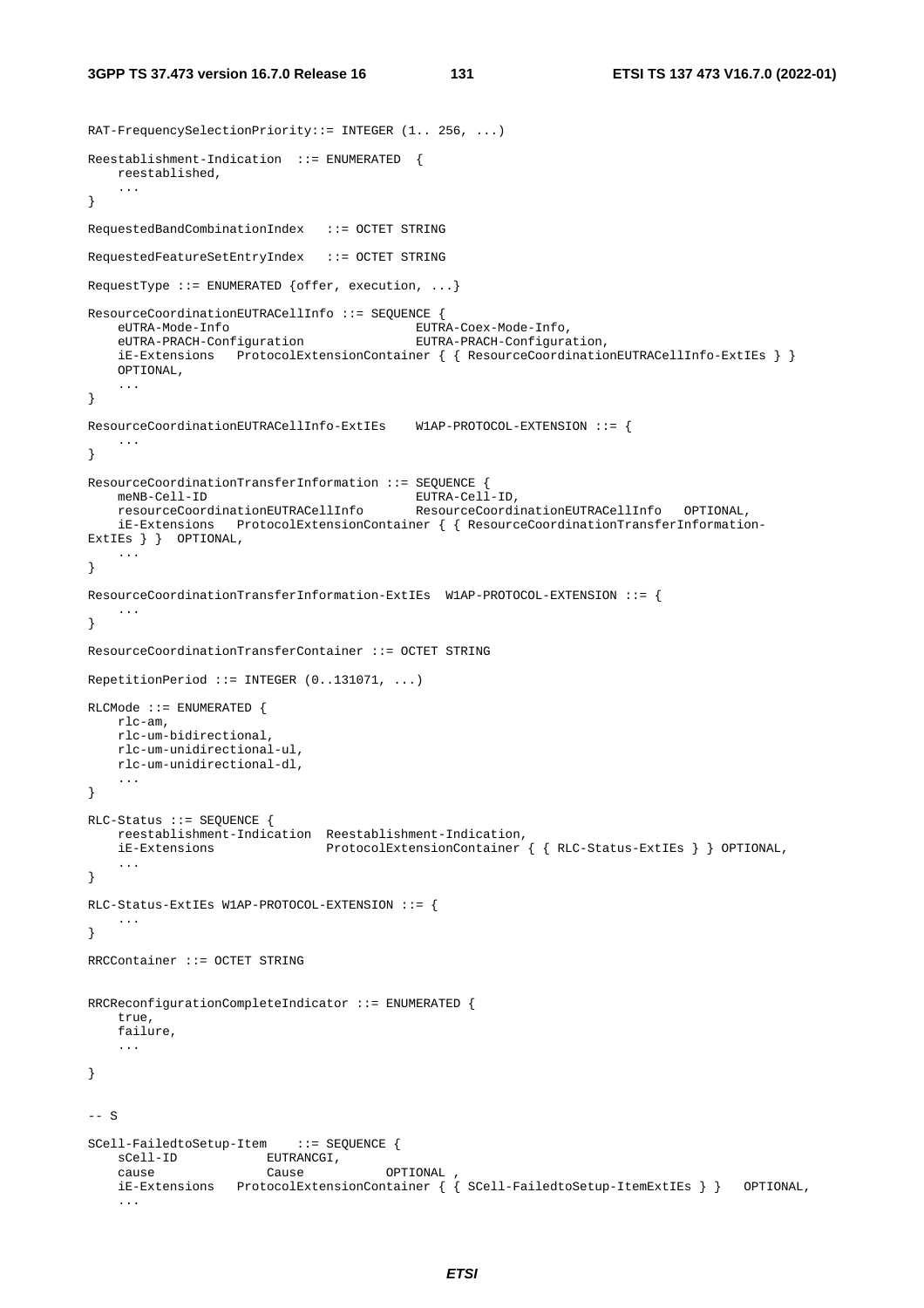```
3GPP TS 37.473 version 16.7.0 Release 16 132 ETSI TS 137 473 V16.7.0 (2022-01)
```

```
} 
SCell-FailedtoSetup-ItemExtIEs W1AP-PROTOCOL-EXTENSION ::= { 
 ... 
} 
SCell-FailedtoSetupMod-Item ::= SEQUENCE { 
sCell-ID EUTRANCGI,
 cause Cause OPTIONAL, 
    iE-Extensions ProtocolExtensionContainer { { SCell-FailedtoSetupMod-ItemExtIEs } }
   OPTIONAL, 
 ... 
} 
SCell-FailedtoSetupMod-ItemExtIEs W1AP-PROTOCOL-EXTENSION ::= { 
 ... 
} 
SCell-ToBeRemoved-Item ::= SEQUENCE {<br>sCell-ID EUTRANCGI,
                   EUTRANCGI,
    iE-Extensions ProtocolExtensionContainer { { SCell-ToBeRemoved-ItemExtIEs } } OPTIONAL, 
    ... 
} 
SCell-ToBeRemoved-ItemExtIEs W1AP-PROTOCOL-EXTENSION ::= { 
 ... 
} 
SCell-ToBeSetup-Item ::= SEQUENCE { 
sCell-ID EUTRANCGI,
sCellIndex SCellIndex,
    iE-Extensions ProtocolExtensionContainer { { SCell-ToBeSetup-ItemExtIEs } } OPTIONAL, 
    ... 
} 
SCell-ToBeSetup-ItemExtIEs W1AP-PROTOCOL-EXTENSION ::= { 
       ... 
} 
SCell-ToBeSetupMod-Item ::= SEQUENCE { 
sCell-ID EUTRANCGI,
 sCellIndex SCellIndex, 
    iE-Extensions ProtocolExtensionContainer { { SCell-ToBeSetupMod-ItemExtIEs } } OPTIONAL, 
 ... 
} 
SCell-ToBeSetupMod-ItemExtIEs W1AP-PROTOCOL-EXTENSION ::= { 
    ... 
} 
SCellIndex ::=INTEGER (1..31, ...) 
SCGIndicator ::= ENUMERATED {released, ...}
SIBType-PWS :: = INTEGR (6..8,...)SelectedBandCombinationIndex ::= OCTET STRING 
SelectedFeatureSetEntryIndex ::= OCTET STRING 
SerialNumber ::= BIT STRING (SIZE (16)) 
CG-ConfigInfo ::= OCTET STRING 
ServeellIndex ::=INTER (0..31, ...)Served-Cell-Information ::= SEQUENCE { 
  eUTRANCGI EUTRANCGI,
   eUTRANPCI EUTRALIC EUTRALIC EUTRALIC EUR
    fiveGS-TAC FiveGS-TAC OPTIONAL, 
   servedPLMNs ServedPLMNs-List,
    eUTRAN-Mode-Info E-UTRAN-Mode-Info, 
    measurementTimingConfiguration OCTET STRING, 
 rANAC RANAC OPTIONAL, 
 cell-Type Cell-Type OPTIONAL, 
 bPLMN-ID-Info-List BPLMN-ID-Info-List OPTIONAL, 
 iE-Extensions ProtocolExtensionContainer { {Served-Cell-Information-ExtIEs} } OPTIONAL, 
 ...
```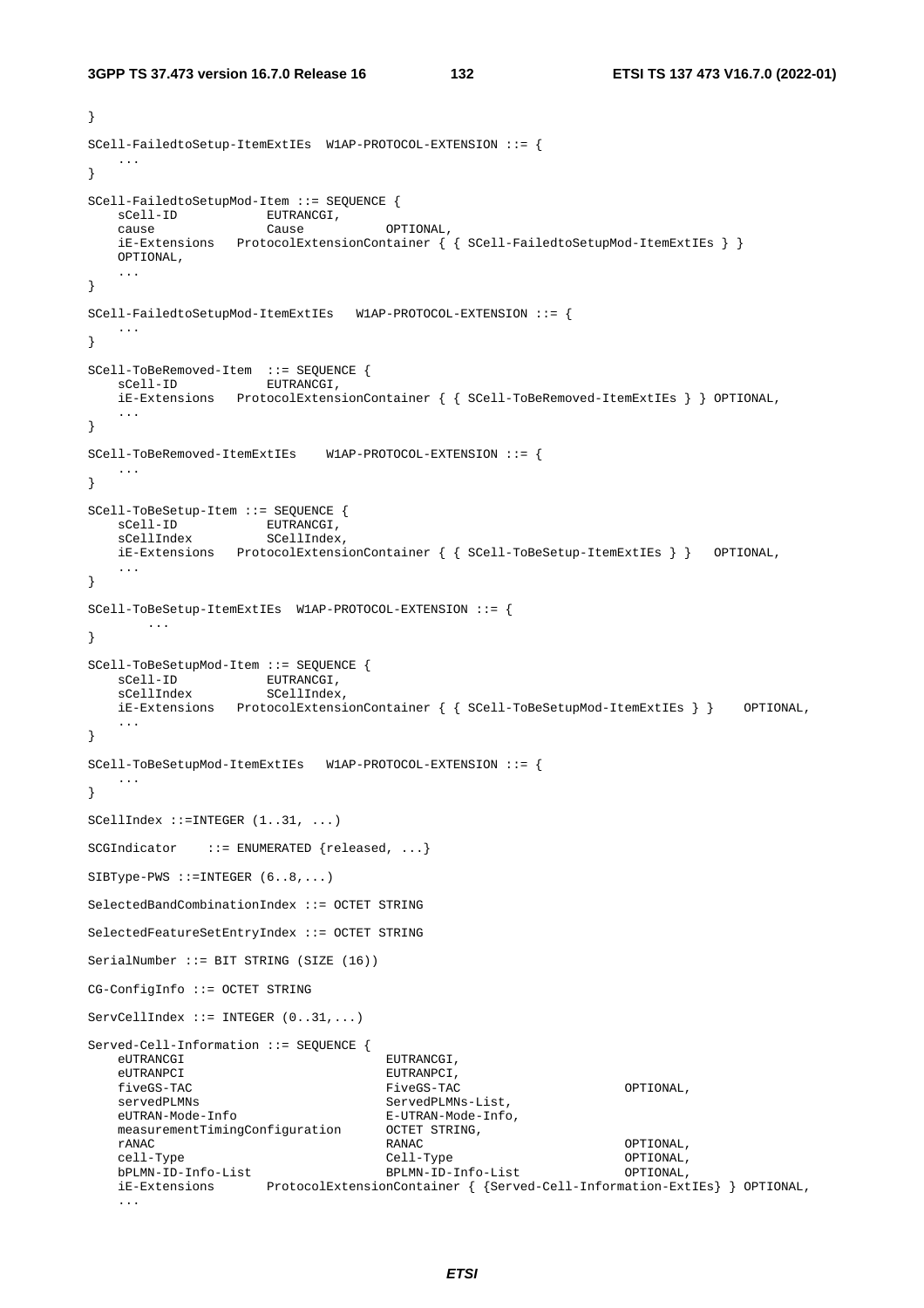```
} 
Served-Cell-Information-ExtIEs W1AP-PROTOCOL-EXTENSION ::= { 
 ... 
} 
Served-Cells-To-Add-Item ::= SEQUENCE { 
    served-Cell-Information Served-Cell-Information, 
    ngeNB-DU-System-Information NGENB-DU-System-Information OPTIONAL, 
    iE-Extensions ProtocolExtensionContainer { { Served-Cells-To-Add-ItemExtIEs} }
    OPTIONAL, 
 ... 
} 
Served-Cells-To-Add-ItemExtIEs W1AP-PROTOCOL-EXTENSION ::= { 
 ... 
} 
Served-Cells-To-Delete-Item ::= SEQUENCE { 
   oldEUTRANCGI
    iE-Extensions ProtocolExtensionContainer { { Served-Cells-To-Delete-ItemExtIEs } }
    OPTIONAL, 
    ... 
} 
Served-Cells-To-Delete-ItemExtIEs W1AP-PROTOCOL-EXTENSION ::= { 
    ... 
} 
Served-Cells-To-Modify-Item ::= SEQUENCE { 
 oldEUTRANCGI EUTRANCGI, 
 served-Cell-Information Served-Cell-Information, 
 ngeNB-DU-System-Information NGENB-DU-System-Information OPTIONAL, 
 iE-Extensions ProtocolExtensionContainer { { Served-Cells-To-Modify-
ItemExtIEs } } OPTIONAL, 
    ... 
} 
Served-Cells-To-Modify-ItemExtIEs W1AP-PROTOCOL-EXTENSION ::= { 
   ... 
} 
Service-State ::= ENUMERATED { 
    in-service, 
    out-of-service, 
     ... 
} 
Service-Status ::= SEQUENCE { 
service-state Service-State,
 switchingOffOngoing ENUMERATED {true, ...} OPTIONAL, 
iE-Extensions ProtocolExtensionContainer { { Service-Status-ExtIEs } }
 OPTIONAL, 
    ... 
} 
Service-Status-ExtIEs W1AP-PROTOCOL-EXTENSION ::= { 
 ... 
} 
ServedPLMNs-List ::= SEQUENCE (SIZE(1..maxnoofBPLMNs)) OF ServedPLMNs-Item 
ServedPLMNs-Item ::= SEQUENCE {<br>pLMN-Identity PLMN-Identity,
   pLMN-Identity
   tAISliceSupportList SliceSupportList OPTIONAL,<br>iE-Extensions ProtocolExtensionContainer { { Se
                              ProtocolExtensionContainer { { ServedPLMNs-ItemExtIEs} } OPTIONAL,
    ... 
} 
ServedPLMNs-ItemExtIEs W1AP-PROTOCOL-EXTENSION ::= { 
    ... 
} 
ShortDRXCycleLength ::= ENUMERATED {ms2, ms5, ms8, ms10, ms16, ms20, ms32, ms40, ms64, ms80, ms128, 
ms160, ms256, ms320, ms512, ms640, ...} 
ShortDRXCycleTimer ::= INTEGER (1..16)
```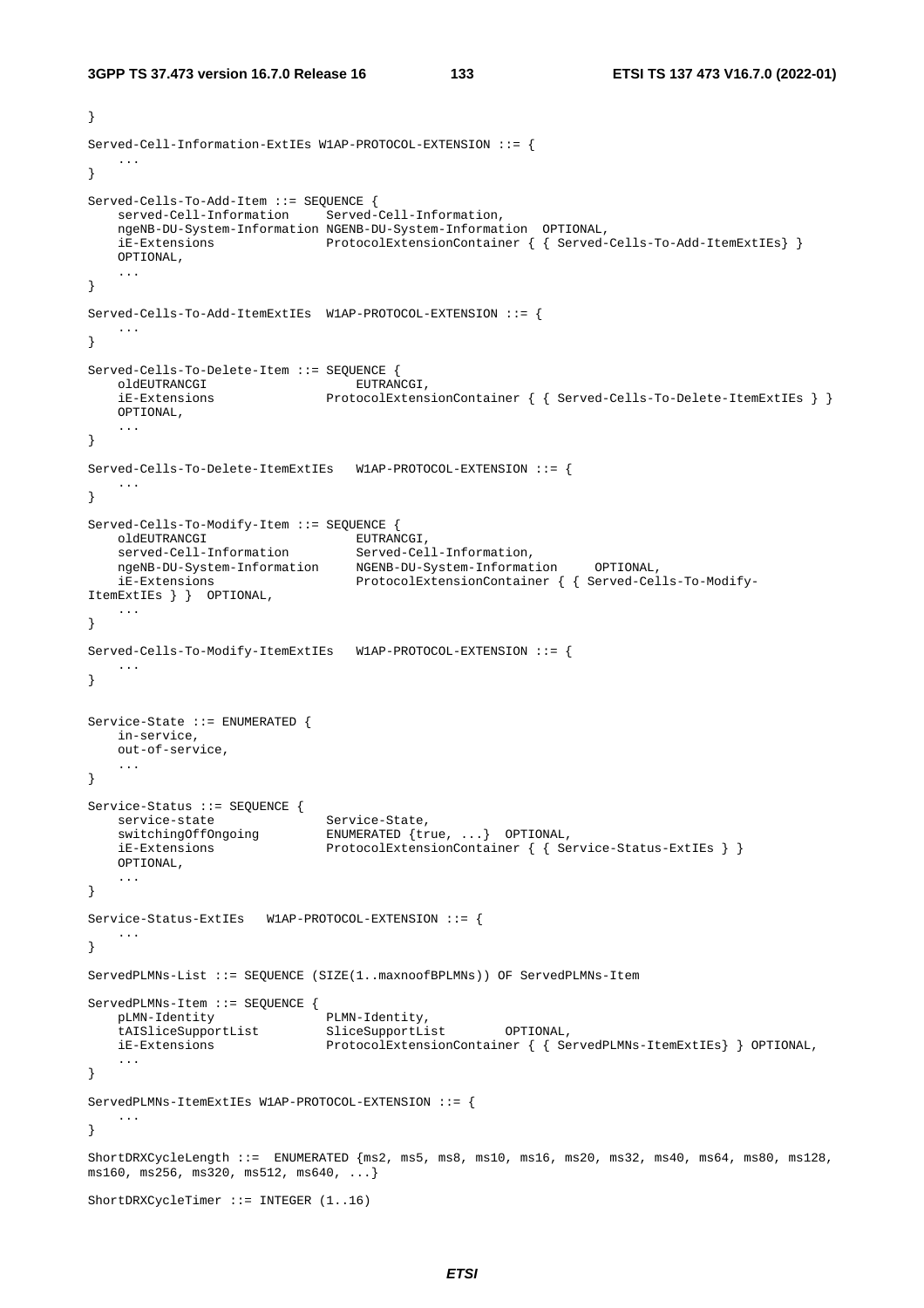```
SIB1-message ::= OCTET STRING 
SIB2-message ::= OCTET STRING 
SIB3-message ::= OCTET STRING 
SIB8-message ::= OCTET STRING 
SIB16-message ::= OCTET STRING 
SibtypetobeupdatedListItem ::= SEQUENCE { 
sIBtype INTEGER (2..32,...),sIBmessage OCTET STRING,
   valueTag INTEGER (0..31,...), iE-Extensions ProtocolExtensionContainer { { SibtypetobeupdatedListItem-ExtIEs } }
    OPTIONAL, 
    ... 
} 
SibtypetobeupdatedListItem-ExtIEs W1AP-PROTOCOL-EXTENSION ::= { 
    ... 
} 
SliceSupportList ::= SEQUENCE (SIZE(1.. maxnoofSliceItems)) OF SliceSupportItem
SliceSupportItem ::= SEQUENCE { 
    sNSSAI SNSSAI, 
    iE-Extensions ProtocolExtensionContainer { { SliceSupportItem-ExtIEs } }
    OPTIONAL, 
 ... 
} 
SliceSupportItem-ExtIEs W1AP-PROTOCOL-EXTENSION ::= { 
    ... 
} 
SNSSAI ::= SEQUENCE { 
 sST OCTET STRING (SIZE(1)), 
 sD OCTET STRING (SIZE(3)) OPTIONAL, 
    iE-Extensions ProtocolExtensionContainer { { SNSSAI-ExtIEs } } OPTIONAL, 
    ... 
} 
SNSSAI-ExtIEs W1AP-PROTOCOL-EXTENSION ::= { 
    ... 
} 
SRBID ::= INTEGER (0..3, ...)SRBs-FailedToBeSetup-Item ::= SEQUENCE { 
    sRBID SRBID, 
    cause Cause OPTIONAL, 
    iE-Extensions ProtocolExtensionContainer { { SRBs-FailedToBeSetup-ItemExtIEs } } OPTIONAL, 
    ... 
} 
SRBs-FailedToBeSetup-ItemExtIEs W1AP-PROTOCOL-EXTENSION ::= { 
 ... 
} 
SRBs-FailedToBeSetupMod-Item ::= SEQUENCE { 
 sRBID SRBID, 
 cause Cause OPTIONAL, 
    iE-Extensions ProtocolExtensionContainer { { SRBs-FailedToBeSetupMod-ItemExtIEs } }
    OPTIONAL, 
    ... 
} 
SRBs-FailedToBeSetupMod-ItemExtIEs W1AP-PROTOCOL-EXTENSION ::= { 
    ... 
} 
SRBs-Modified-Item ::= SEQUENCE { 
   sRBID SRBID,
    iE-Extensions ProtocolExtensionContainer { { SRBs-Modified-ItemExtIEs } } OPTIONAL, 
    ... 
}
```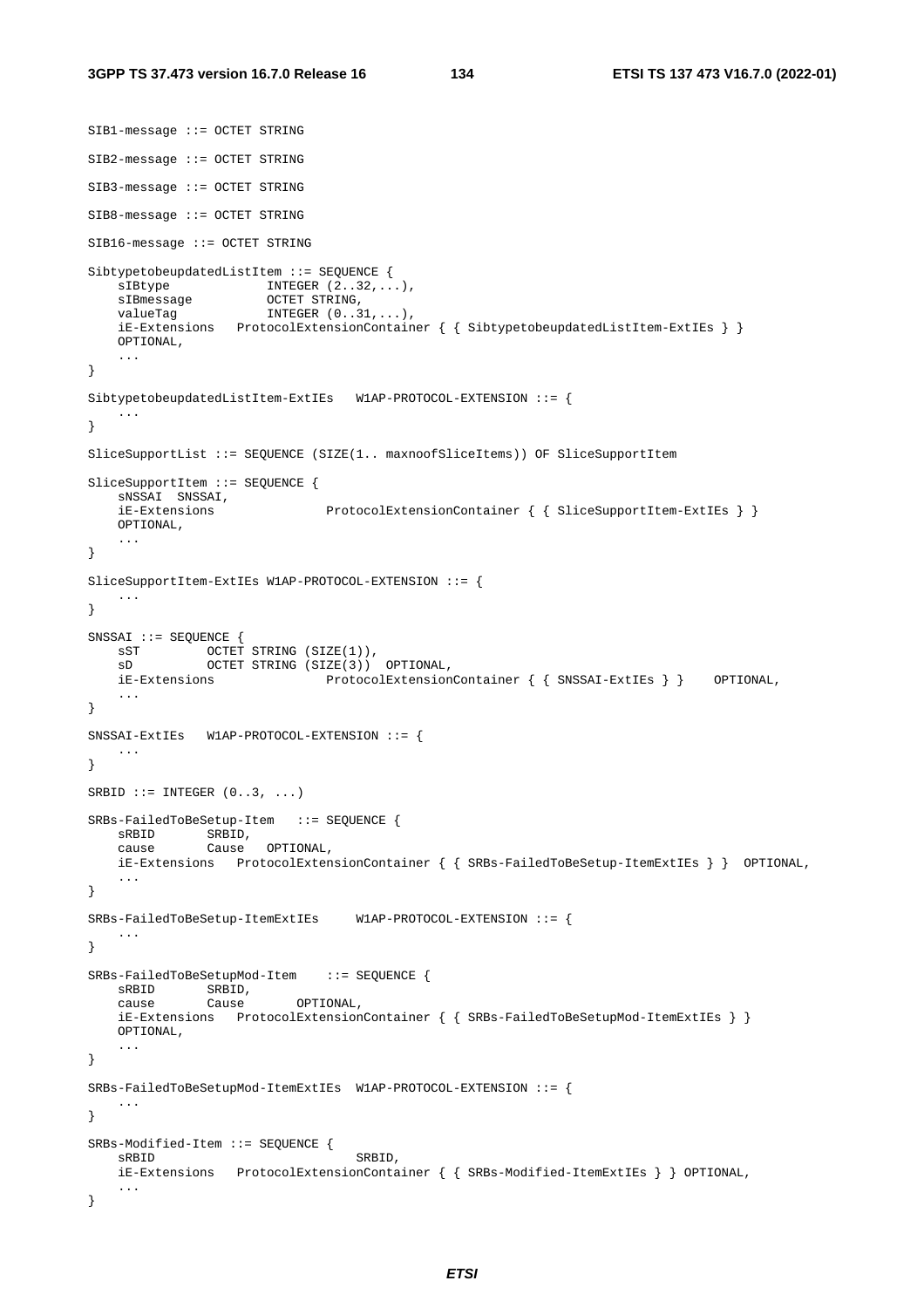SRBs-Modified-ItemExtIEs W1AP-PROTOCOL-EXTENSION ::= {

```
 ... 
} 
SRBs-Required-ToBeReleased-Item ::= SEQUENCE { 
     sRBID SRBID, 
     iE-Extensions ProtocolExtensionContainer { { SRBs-Required-ToBeReleased-ItemExtIEs } }
    OPTIONAL, 
     ... 
} 
SRBs-Required-ToBeReleased-ItemExtIEs W1AP-PROTOCOL-EXTENSION ::= { 
    ... 
} 
SRBs-Setup-Item ::= SEQUENCE { 
   sRBID SRBID,
    iE-Extensions ProtocolExtensionContainer { { SRBs-Setup-ItemExtIEs } } OPTIONAL, 
     ... 
} 
SRBs-Setup-ItemExtIEs W1AP-PROTOCOL-EXTENSION ::= { 
 ... 
} 
SRBs-SetupMod-Item ::= SEQUENCE { 
   sRBID
sRBID
sRBID
sRBID
sRBID
sRBID
sRBID
sRBID
sRBID
sRBID
sRBID
sRBID
sRBID
sRBID
sRBID
sRBID
sRBID
sRBID
sRBID
sRBID
sRBID
sRBID
sRBID
sRBID
sRBID
sRBID
sRBID
sRBID
sRBID
sRBID
sRBID
sRBID
sRBID
sRBID
sRBID
sRBID
sRBID

     iE-Extensions ProtocolExtensionContainer { { SRBs-SetupMod-ItemExtIEs } } OPTIONAL, 
 ... 
} 
SRBs-SetupMod-ItemExtIEs W1AP-PROTOCOL-EXTENSION ::= { 
 ... 
} 
SRBs-ToBeReleased-Item ::= SEQUENCE { 
sRBID SRBID,
 iE-Extensions ProtocolExtensionContainer { { SRBs-ToBeReleased-ItemExtIEs } } OPTIONAL, 
     ... 
} 
SRBs-ToBeReleased-ItemExtIEs W1AP-PROTOCOL-EXTENSION ::= { 
     ... 
} 
SRBs-ToBeSetup-Item ::= SEQUENCE { 
sRBID SRBID,
 iE-Extensions ProtocolExtensionContainer { { SRBs-ToBeSetup-ItemExtIEs } } OPTIONAL, 
     ... 
} 
SRBs-ToBeSetup-ItemExtIEs W1AP-PROTOCOL-EXTENSION ::= { 
    ... 
} 
SRBs-ToBeSetupMod-Item ::= SEQUENCE { 
    sRBID SRBID, 
     iE-Extensions ProtocolExtensionContainer { { SRBs-ToBeSetupMod-ItemExtIEs } } OPTIONAL, 
     ... 
} 
SRBs-ToBeSetupMod-ItemExtIEs W1AP-PROTOCOL-EXTENSION ::= { 
 ... 
} 
SubscriberProfileIDforRFP ::= INTEGER (1..256, ...) 
-- T 
FiveGS-TAC ::= OCTET STRING (SIZE(3)) 
TDD-Info ::= SEQUENCE { 
    eUTRAFreqInfo<br>transmission-Bandwidth fransmission-Bandwidth,
 transmission-Bandwidth Transmission-Bandwidth, 
 iE-Extensions ProtocolExtensionContainer { {TDD-Info-ExtIEs} } OPTIONAL,
```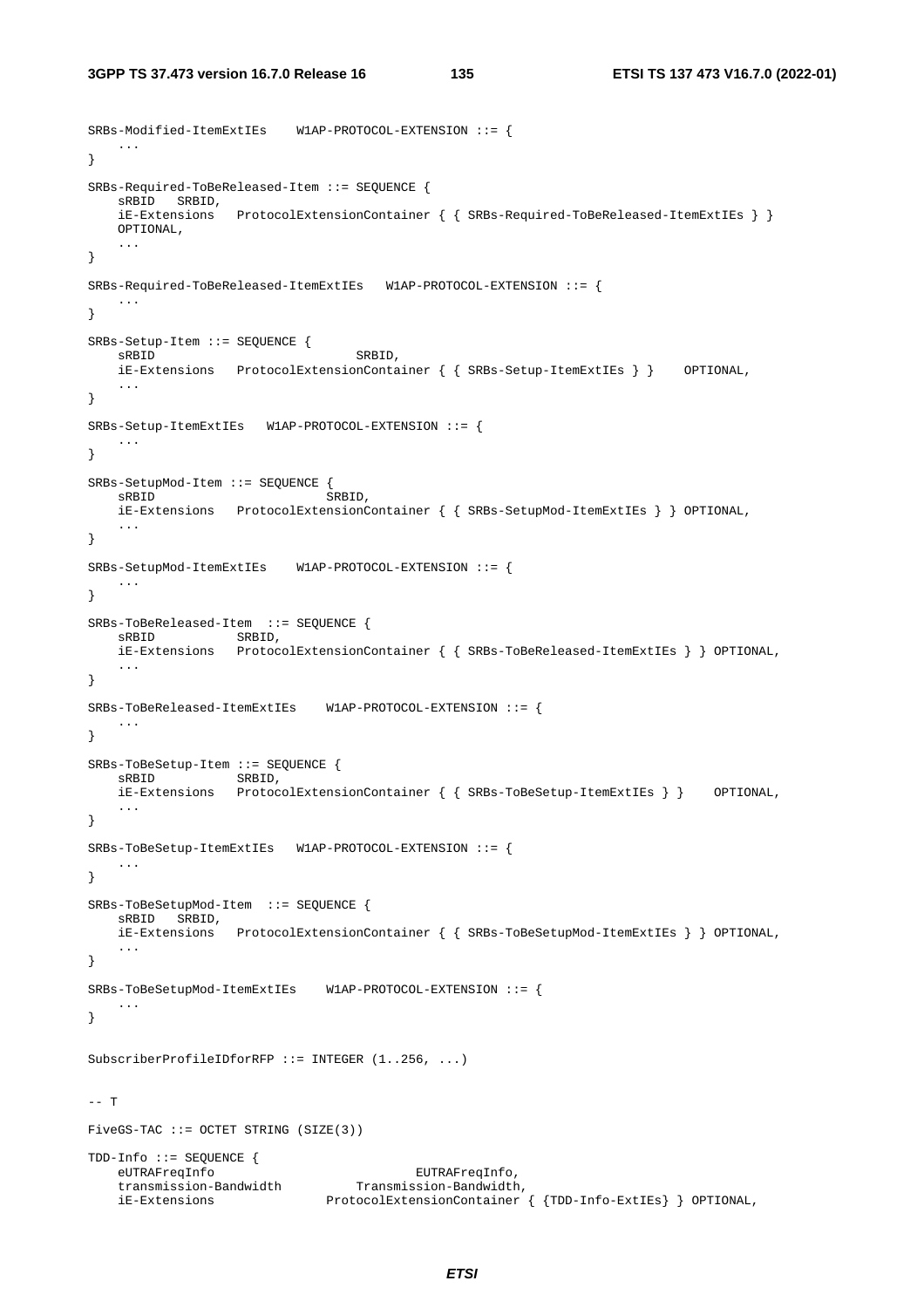```
 ... 
} 
TDD-Info-ExtIEs W1AP-PROTOCOL-EXTENSION ::= { 
    ... 
} 
TransportLayerAddress ::= BIT STRING (SIZE(1..160,...)) 
TransactionID ::= INTEGER (0..255,...)Transmission-Bandwidth ::= SEQUENCE { 
    eUTRANRB EUTRA-Transmission-Bandwidth, 
                             ProtocolExtensionContainer { { Transmission-Bandwidth-ExtIEs} }
OPTIONAL, 
    ... 
} 
Transmission-Bandwidth-ExtIEs W1AP-PROTOCOL-EXTENSION ::= { 
 ... 
} 
TransmissionActionIndicator ::= ENUMERATED {stop, ..., restart } 
TypeOfError ::= ENUMERATED { 
    not-understood, 
    missing, 
     ... 
} 
-- U 
UE-associatedLogicalW1-ConnectionItem ::= SEQUENCE { 
 ngeNB-CU-UE-W1AP-ID NGENB-CU-UE-W1AP-ID OPTIONAL, 
 ngeNB-DU-UE-W1AP-ID NGENB-DU-UE-W1AP-ID OPTIONAL, 
    iE-Extensions ProtocolExtensionContainer { { UE-associatedLogicalW1-
ConnectionItemExtIEs} } OPTIONAL, 
 ... 
} 
UE-associatedLogicalW1-ConnectionItemExtIEs W1AP-PROTOCOL-EXTENSION ::= { 
 ... 
} 
UEAssistanceInformation ::= OCTET STRING 
UE-CapabilityRAT-ContainerList::= OCTET STRING 
UEIdentityIndexValue ::= CHOICE { 
   indexLength10 BIT STRING (SIZE (10)),
    choice-extension ProtocolIE-SingleContainer { {UEIdentityIndexValueChoice-ExtIEs} } 
} 
UEIdentityIndexValueChoice-ExtIEs W1AP-PROTOCOL-IES ::= { 
    ... 
} 
ULUPTNLInformation-ToBeSetup-List ::= SEQUENCE (SIZE(1..maxnoofULUPTNLInformation)) OF 
ULUPTNLInformation-ToBeSetup-Item 
ULUPTNLInformation-ToBeSetup-Item ::=SEQUENCE { 
   uLUPTNLInformation UPTransportLayerInformation, 
    iE-Extensions ProtocolExtensionContainer { { ULUPTNLInformation-ToBeSetup-
ItemExtIEs } } OPTIONAL, 
    ... 
} 
ULUPTNLInformation-ToBeSetup-ItemExtIEs W1AP-PROTOCOL-EXTENSION ::= { 
    ... 
} 
UPTransportLayerInformation ::= CHOICE { 
   gTPTunnel GTPTunnel,
    choice-extension ProtocolIE-SingleContainer { { UPTransportLayerInformation-ExtIEs} } 
} 
UPTransportLayerInformation-ExtIEs W1AP-PROTOCOL-IES ::= {
```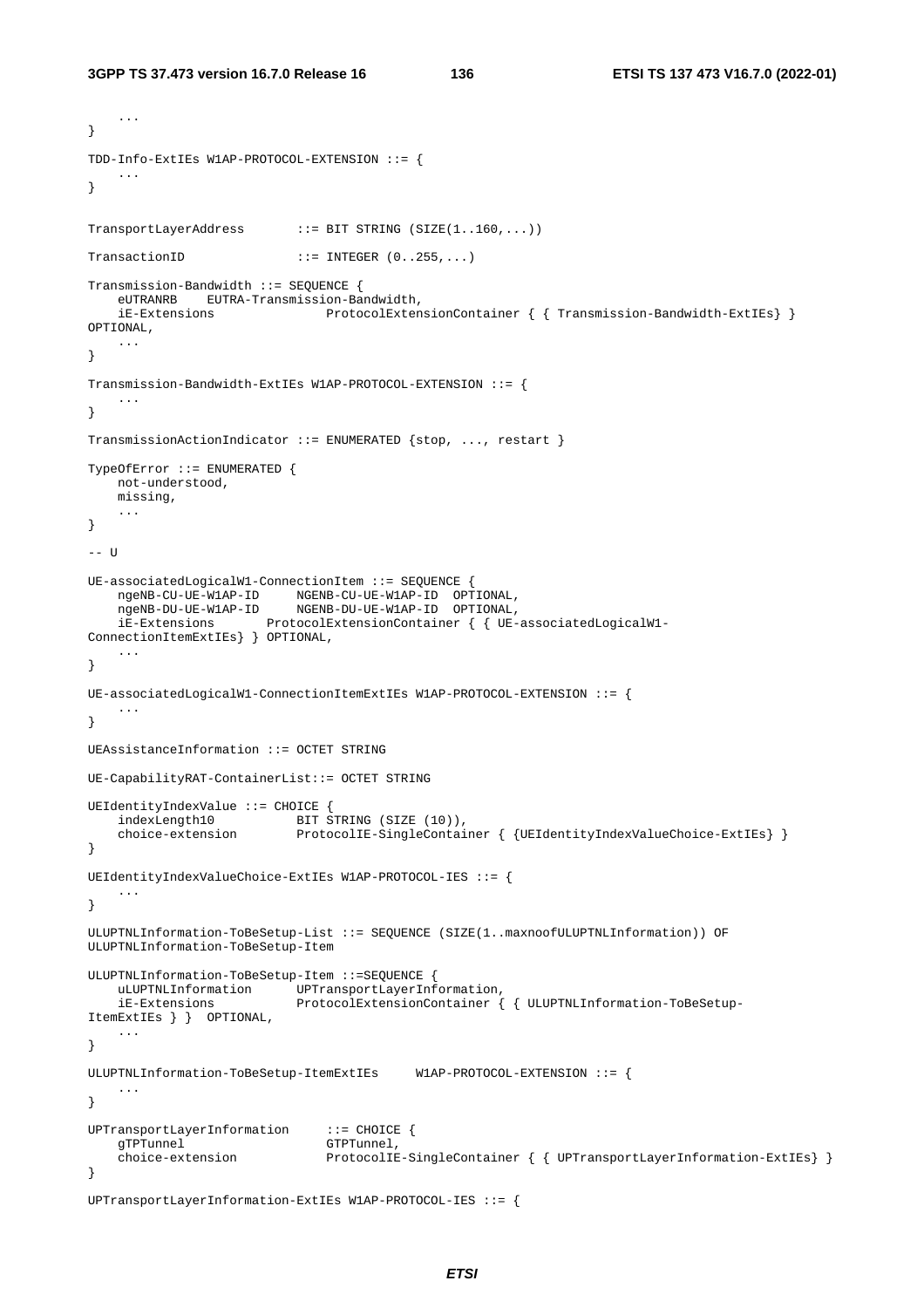```
\sim . . .
\mathcal{E}\frac{1}{x} - v
---W--- X\overline{z} = \overline{y}--- ZF.ND-- ASN1STOP
```
### **Common Definitions** 9.4.6

```
-- ASN1START
                 - **********
\sim-- Common definitions
\sim .
W1AP-CommonDataTypes {
itu-t (0) identified-organization (4) etsi (0) mobileDomain (0)
ngran-access (22) modules (3) wlap (3) version1 (1) wlap-CommonDataTypes (3) }
DEFINITIONS AUTOMATIC TAGS ::=
BEGIN
Criticality
             ::= ENUMERATED { reject, ignore, notify }
Presence
            ::= ENUMERATED { optional, conditional, mandatory }
PrivateIE-ID ::= CHOICE {\nlocal
                  INTEGER (0..65535),
                    OBJECT IDENTIFIER
   global
\left\{ \right.::= INTEGER (0..255)ProcedureCode
ProtocolExtensionID ::= INTEGER (0.05535)ProtocolIE-ID
                ::= INTEGER (0..65535)TriggeringMessage ::= ENUMERATED { initiating-message, successful-outcome, unsuccessfull-outcome }
FMD
-- ASN1STOP
```
### **Constant Definitions** 9.4.7

```
-- ASN1START
\Delta \Delta-- Constant definitions
\simW1AP-Constants {
itu-t (0) identified-organization (4) etsi (0) mobileDomain (0)
ngran-access (22) modules (3) wlap (3) version1 (1) wlap-Constants (4) }
DEFINITIONS AUTOMATIC TAGS : :=
BEGIN
-- IE parameter types from other modules.
```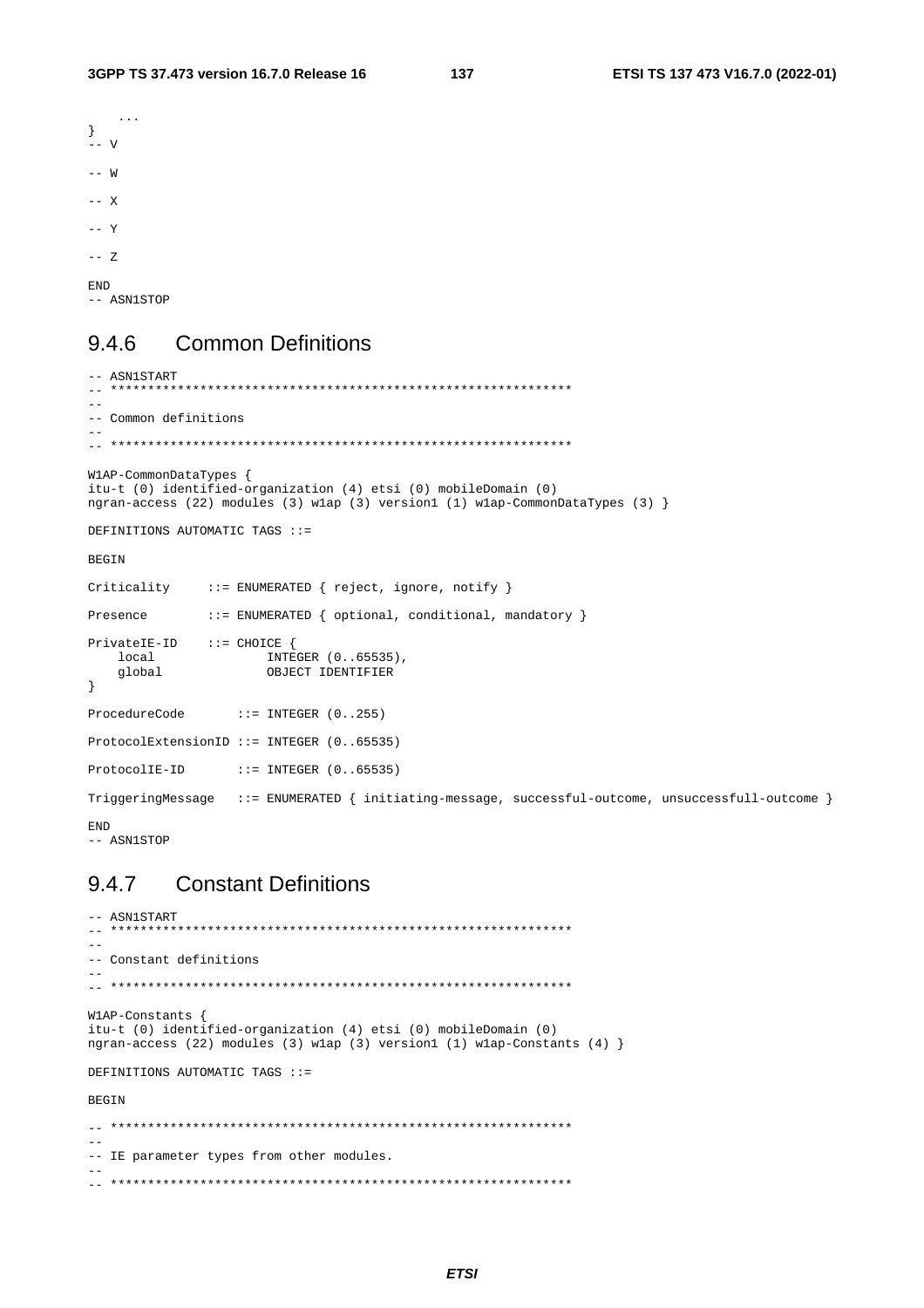IMPORTS ProcedureCode, ProtocolIE-ID

FROM W1AP-CommonDataTypes;

| -- Elementary Procedures              |                        |
|---------------------------------------|------------------------|
|                                       |                        |
|                                       |                        |
|                                       |                        |
| id-Reset                              | ProcedureCode $::= 0$  |
| id-W1Setup                            | ProcedureCode $::= 1$  |
| id-ErrorIndication                    | ProcedureCode $::= 2$  |
| id-ngeNBDUConfigurationUpdate         | ProcedureCode $::= 3$  |
| id-ngeNBCUConfigurationUpdate         | ProcedureCode $::= 4$  |
| id-UEContextSetup                     | ProcedureCode $:= 5$   |
| id-UEContextRelease                   | ProcedureCode $:= 6$   |
| id-UEContextModification              | ProcedureCode $::= 7$  |
| id-UEContextModificationRequired      | ProcedureCode ::= 8    |
| id-UEMobilityCommand                  | ProcedureCode $::= 9$  |
| id-UEContextReleaseRequest            | ProcedureCode ::= 10   |
| id-InitialULRRCMessageTransfer        | ProcedureCode ::= 11   |
| id-DLRRCMessageTransfer               | ProcedureCode $::= 12$ |
| id-ULRRCMessageTransfer               | ProcedureCode $::= 13$ |
| id-privateMessage                     | ProcedureCode $::= 14$ |
| id-UEInactivityNotification           | ProcedureCode $::= 15$ |
| id-NGENBDUResourceCoordination        | ProcedureCode $::= 16$ |
| id-Paging                             | ProcedureCode $::= 17$ |
| id-Notify                             | ProcedureCode $::= 18$ |
| id-WriteReplaceWarning                | ProcedureCode $::= 19$ |
| id-PWSCancel                          | ProcedureCode $::= 20$ |
| id-PWSRestartIndication               | ProcedureCode $::= 21$ |
| id-PWSFailureIndication               | ProcedureCode $::= 22$ |
|                                       |                        |
| id-NGENBDUStatusIndication            | ProcedureCode $:= 23$  |
| - Extension constants                 |                        |
|                                       |                        |
| maxPrivateIEs                         | INTEGER $::= 65535$    |
| maxProtocolExtensions                 | INTEGER $::= 65535$    |
| maxProtocolIEs                        | INTEGER $::= 65535$    |
|                                       |                        |
|                                       |                        |
| -- Lists                              |                        |
|                                       |                        |
|                                       |                        |
| maxEARFCN                             | INTEGER $::= 262143$   |
| maxnoofErrors                         | INTEGER $::= 256$      |
| maxnoofIndividualW1ConnectionsToReset | INTEGER $::= 65536$    |
| maxCellinngeNBDU                      | INTEGER $::= 512$      |
| maxnoofSCells                         | INTEGER $::= 32$       |
| maxnoofSRBs                           | INTEGER $::= 8$        |
| maxnoofDRBs                           | INTEGER $::= 64$       |
|                                       |                        |
| maxnoofULUPTNLInformation             | INTEGER $::= 2$        |
| maxnoofDLUPTNLInformation             | INTEGER $::= 2$        |
| maxnoofBPLMNs                         | INTEGER $::= 6$        |
| maxnoofCandidateSpCells               | INTEGER $::= 64$       |
| maxnoofPotentialSpCells               | INTEGER $::= 64$       |
| maxnoofE-UTRANCellBands               | INTEGER $::= 8$        |
| maxnoofSIBTypes                       | INTEGER $::=$ 32       |
| maxnoofPagingCells                    | INTEGER $::= 512$      |
| maxnoofTNLAssociations                | $INTER :: = 32$        |
| maxnoofQoSFlows                       | INTEGER $::= 64$       |
| maxnoofSliceItems                     | INTEGER $::= 1024$     |
| maxCellineNB                          | INTEGER $::= 256$      |
| maxnoofExtendedBPLMNs                 | INTEGER $::= 6$        |
| maxnoofUEIDs                          | INTEGER $::= 65536$    |
| maxBandsEutra                         | INTEGER $::= 256$      |
| maxnoofAdditionalSIBs                 | INTEGER $::= 63$       |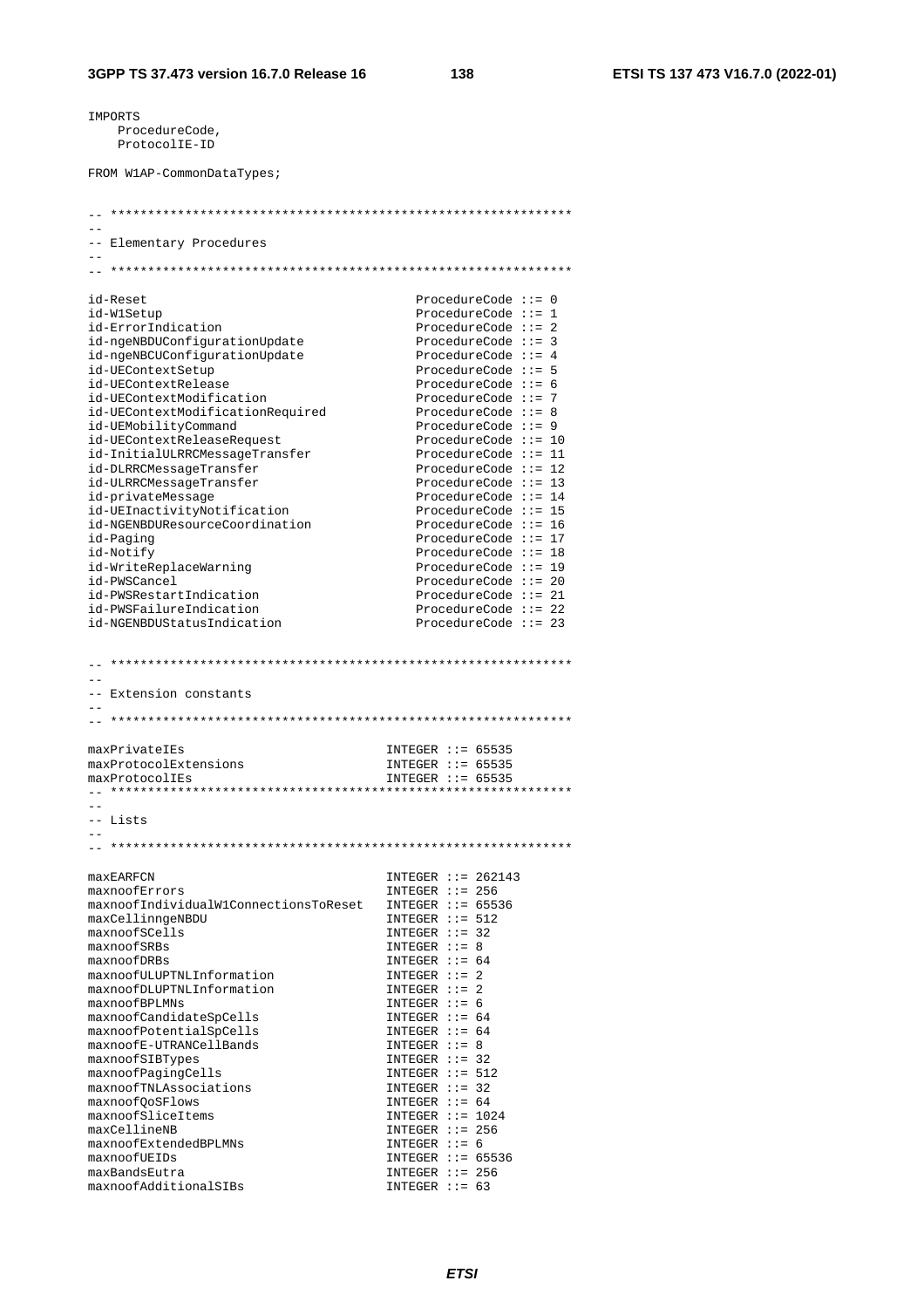**3GPP TS 37.473 version 16.7.0 Release 16 139 ETSI TS 137 473 V16.7.0 (2022-01)**

| $--$ IEs                                                                         |                                                    |
|----------------------------------------------------------------------------------|----------------------------------------------------|
|                                                                                  |                                                    |
|                                                                                  |                                                    |
| id-Cause                                                                         | ProtocolIE-ID ::= $0$                              |
| id-Cells-Failed-to-be-Activated-List                                             | $ProtocolIE-ID ::= 1$                              |
| id-Cells-to-be-Activated-List                                                    | ProtocolIE-ID $::= 2$                              |
| id-Cells-to-be-Deactivated-List                                                  | ProtocolIE-ID $::= 3$                              |
| id-CriticalityDiagnostics                                                        | ProtocolIE-ID ::= $4$                              |
| id-CUtoDURRCInformation<br>id-DRBs-FailedToBeModified-List                       | ProtocolIE-ID $::= 5$<br>ProtocolIE-ID $::= 6$     |
| id-DRBs-FailedToBeSetup-List                                                     | $ProtocolIE-ID :: = 7$                             |
| id-DRBs-FailedToBeSetupMod-List                                                  | ProtocolIE-ID $::= 8$                              |
| id-DRBs-ModifiedConf-List                                                        | $ProtocolIE-ID ::= 9$                              |
| id-DRBs-Modified-List                                                            | ProtocolIE-ID ::= 10                               |
| id-DRBs-Required-ToBeModified-List                                               | $ProtocolIE-ID :: = 11$                            |
| id-DRBs-Required-ToBeReleased-List                                               | ProtocolIE-ID ::= 12                               |
| id-DRBs-Setup-List                                                               | $ProtocolIE-ID :: = 13$                            |
| id-DRBs-SetupMod-List                                                            | ProtocolIE-ID ::= $14$                             |
| id-DRBs-ToBeModified-List<br>id-DRBs-ToBeReleased-List                           | $ProtocolIE-ID :: = 15$<br>$ProtocolIE-ID :: = 16$ |
| id-DRBs-ToBeSetup-List                                                           | ProtocolIE-ID ::= 17                               |
| id-DRBs-ToBeSetupMod-List                                                        | ProtocolIE-ID ::= 18                               |
| id-DRXCycle                                                                      | $ProtocolIE-ID ::= 19$                             |
| id-DUtoCURRCInformation                                                          | ProtocolIE-ID ::= 20                               |
| id-ngeNB-CU-UE-W1AP-ID                                                           | $ProtocolIE-ID ::= 21$                             |
| id-ngeNB-DU-UE-W1AP-ID                                                           | ProtocolIE-ID ::= 22                               |
| id-ngeNB-DU-ID                                                                   | $ProtocolIE-ID :: = 23$                            |
| id-ngeNB-DU-Served-Cells-List                                                    | ProtocolIE-ID ::= 24                               |
| id-oldngeNB-DU-UE-W1AP-ID                                                        | $ProtocolIE-ID :: = 25$                            |
| id-RAT-FrequencyPriorityInformation<br>id-ResetType                              | $ProtocolIE-ID :: = 26$<br>$ProtocolIE-ID :: = 27$ |
| id-ResourceCoordinationTransferContainer                                         | ProtocolIE-ID ::= 28                               |
| id-RRCContainer                                                                  | $ProtocolIE-ID :: = 29$                            |
| id-SCell-ToBeRemoved-List                                                        | ProtocolIE-ID ::= 30                               |
| id-SCell-ToBeSetup-List                                                          | $ProtocolIE-ID ::= 31$                             |
| id-SCell-ToBeSetupMod-List                                                       | $ProtocolIE-ID :: = 32$                            |
| id-Served-Cells-To-Add-List                                                      | $ProtocolIE-ID :: = 33$                            |
| id-Served-Cells-To-Delete-List                                                   | $ProtocolIE-ID :: = 34$                            |
| id-Served-Cells-To-Modify-List                                                   | $ProtocolIE-ID :: = 35$                            |
| id-SpCell-ID<br>id-SRBID                                                         | ProtocolIE-ID ::= 36<br>$ProtocolIE-ID :: = 37$    |
| id-SRBs-FailedToBeSetup-List                                                     | ProtocolIE-ID ::= 38                               |
| id-SRBs-FailedToBeSetupMod-List                                                  | $ProtocolIE-ID :: = 39$                            |
| id-SRBs-Required-ToBeReleased-List                                               | ProtocolIE-ID ::= $40$                             |
| id-SRBs-ToBeReleased-List                                                        | ProtocolIE-ID ::= $41$                             |
| id-SRBs-ToBeSetup-List                                                           | ProtocolIE-ID ::= $42$                             |
| id-SRBs-ToBeSetupMod-List                                                        | ProtocolIE-ID ::= $43$                             |
| id-TransactionID                                                                 | ProtocolIE-ID ::= $44$                             |
| id-TransmissionActionIndicator<br>id-UE-associatedLogicalW1-ConnectionListResAck | ProtocolIE-ID ::= $45$<br>ProtocolIE-ID ::= $46$   |
| id-SCell-FailedtoSetup-List                                                      | ProtocolIE-ID ::= $47$                             |
| id-SCell-FailedtoSetupMod-List                                                   | ProtocolIE-ID ::= $48$                             |
| id-RRCReconfigurationCompleteIndicator                                           | ProtocolIE-ID $::= 49$                             |
| id-Cells-Status-List                                                             | ProtocolIE-ID $::= 50$                             |
| id-Candidate-SpCell-List                                                         | ProtocolIE-ID $::= 51$                             |
| id-Potential-SpCell-List                                                         | ProtocolIE-ID ::= 52                               |
| id-C-RNTI                                                                        | ProtocolIE-ID ::= 53                               |
| id-InactivityMonitoringRequest                                                   | ProtocolIE-ID ::= $54$                             |
| id-InactivityMonitoringResponse<br>id-DRB-Activity-List                          | $ProtocolIE-ID :: = 55$<br>ProtocolIE-ID $::= 56$  |
| id-EUTRA-NR-CellResourceCoordinationReq-Container                                | ProtocolIE-ID ::= 57                               |
| id-EUTRA-NR-CellResourceCoordinationReqAck-Container                             | ProtocolIE-ID ::= 58                               |
| id-RequestType                                                                   | ProtocolIE-ID ::= 59                               |
| id-ServCellIndex                                                                 | ProtocolIE-ID ::= $60$                             |
| id-EUTRANCGI                                                                     | ProtocolIE-ID $::= 61$                             |
| id-PagingCell-List                                                               | ProtocolIE-ID $::= 62$                             |
| id-PagingDRX                                                                     | ProtocolIE-ID $::= 63$                             |
| id-UEIdentityIndexValue                                                          | ProtocolIE-ID ::= $64$                             |
| id-PagingIdentity<br>id-DUtoCURRCContainer                                       | ProtocolIE-ID $::= 65$<br>ProtocolIE-ID ::= $66$   |
| id-DRB-Notify-List                                                               | ProtocolIE-ID ::= $67$                             |
| id-NotficationControl                                                            | ProtocolIE-ID $::= 68$                             |
| id-PWSSystemInformation                                                          | ProtocolIE-ID $::= 69$                             |
| id-RepetitionPeriod                                                              | ProtocolIE-ID ::= 70                               |
| id-NumberofBroadcastRequest                                                      | ProtocolIE-ID ::= $71$                             |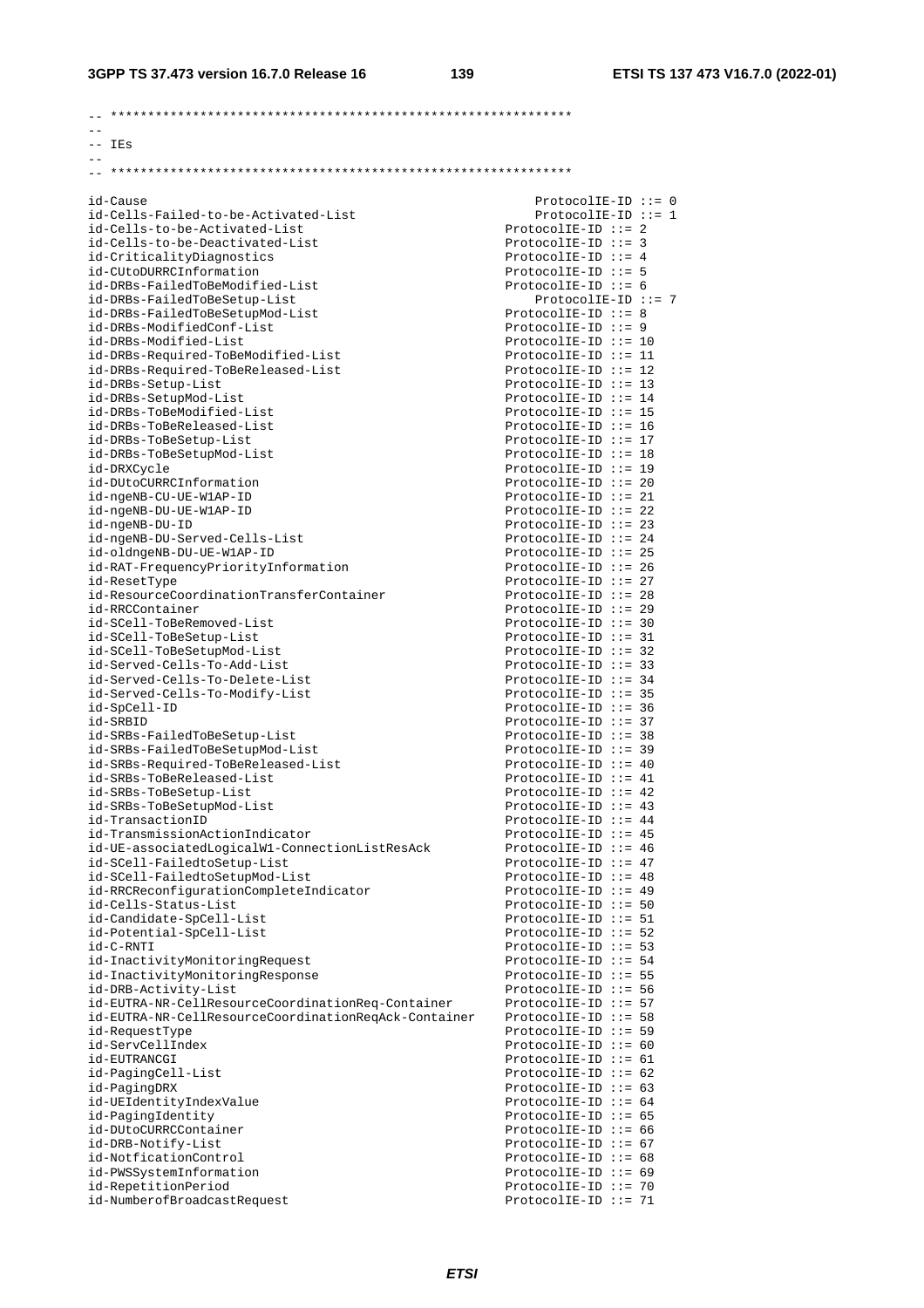| ProtocolIE-ID ::= 73<br>ProtocolIE-ID ::= $74$<br>ProtocolIE-ID ::= 75<br>ProtocolIE-ID ::= 76<br>ProtocolIE-ID ::= 77<br>ProtocolIE-ID ::= 78<br>$ProtocolIE-ID :: = 79$<br>ProtocolIE-ID ::= 80<br>ProtocolIE-ID ::= 81<br>$ProtocolIE-ID :: = 82$<br>ProtocolIE-ID ::= 83<br>$ProtocolIE-ID :: = 85$<br>ProtocolIE-ID ::= 86<br>ProtocolIE-ID ::= 87<br>$ProtocolIE-ID :: = 88$<br>$ProtocolIE-ID :: = 89$<br>$ProtocolIE-ID :: = 90$<br>ProtocolIE-ID $::= 91$<br>$ProtocolIE-ID :: = 92$<br>$ProtocolIE-ID :: = 93$ | id-Cells-To-Be-Broadcast-List                 | ProtocolIE-ID ::= 72 |  |
|--------------------------------------------------------------------------------------------------------------------------------------------------------------------------------------------------------------------------------------------------------------------------------------------------------------------------------------------------------------------------------------------------------------------------------------------------------------------------------------------------------------------------|-----------------------------------------------|----------------------|--|
|                                                                                                                                                                                                                                                                                                                                                                                                                                                                                                                          | id-Cells-Broadcast-Completed-List             |                      |  |
|                                                                                                                                                                                                                                                                                                                                                                                                                                                                                                                          | id-Broadcast-To-Be-Cancelled-List             |                      |  |
|                                                                                                                                                                                                                                                                                                                                                                                                                                                                                                                          | id-Cells-Broadcast-Cancelled-List             |                      |  |
|                                                                                                                                                                                                                                                                                                                                                                                                                                                                                                                          | id-E-UTRAN-CGI-List-For-Restart-List          |                      |  |
|                                                                                                                                                                                                                                                                                                                                                                                                                                                                                                                          | id-PWS-Failed-E-UTRAN-CGI-List                |                      |  |
|                                                                                                                                                                                                                                                                                                                                                                                                                                                                                                                          | id-ConfirmedUEID                              |                      |  |
|                                                                                                                                                                                                                                                                                                                                                                                                                                                                                                                          | id-Cancel-all-Warning-Messages-Indicator      |                      |  |
|                                                                                                                                                                                                                                                                                                                                                                                                                                                                                                                          | id-NGENB-DU-UE-AMBR-UL                        |                      |  |
|                                                                                                                                                                                                                                                                                                                                                                                                                                                                                                                          | id-ServingPLMN                                |                      |  |
|                                                                                                                                                                                                                                                                                                                                                                                                                                                                                                                          | id-NGENBDUOverloadInformation                 |                      |  |
|                                                                                                                                                                                                                                                                                                                                                                                                                                                                                                                          | id-ResourceCoordinationTransferInformation    |                      |  |
|                                                                                                                                                                                                                                                                                                                                                                                                                                                                                                                          | id-SRBs-Setup-List                            |                      |  |
|                                                                                                                                                                                                                                                                                                                                                                                                                                                                                                                          | id-SRBs-SetupMod-List                         |                      |  |
|                                                                                                                                                                                                                                                                                                                                                                                                                                                                                                                          | id-SRBs-Modified-List                         |                      |  |
|                                                                                                                                                                                                                                                                                                                                                                                                                                                                                                                          | id-IgnoreResourceCoordinationRequestContainer |                      |  |
|                                                                                                                                                                                                                                                                                                                                                                                                                                                                                                                          | id-NotificationInformation                    |                      |  |
|                                                                                                                                                                                                                                                                                                                                                                                                                                                                                                                          | id-AdditionalSIBMessageList                   |                      |  |
|                                                                                                                                                                                                                                                                                                                                                                                                                                                                                                                          | id-MeasGapSharingConfig                       |                      |  |
|                                                                                                                                                                                                                                                                                                                                                                                                                                                                                                                          | id-SCGIndicator                               |                      |  |
|                                                                                                                                                                                                                                                                                                                                                                                                                                                                                                                          | id-PagingOrigin                               |                      |  |

END -- ASN1STOP

### 9.4.8 Container Definitions

-- ASN1START<br>-- \*\*\*\*\*\*\*\*\* -- \*\*\*\*\*\*\*\*\*\*\*\*\*\*\*\*\*\*\*\*\*\*\*\*\*\*\*\*\*\*\*\*\*\*\*\*\*\*\*\*\*\*\*\*\*\*\*\*\*\*\*\*\*\*\*\*\*\*\*\*\*\* -- -- Container definitions -- -- \*\*\*\*\*\*\*\*\*\*\*\*\*\*\*\*\*\*\*\*\*\*\*\*\*\*\*\*\*\*\*\*\*\*\*\*\*\*\*\*\*\*\*\*\*\*\*\*\*\*\*\*\*\*\*\*\*\*\*\*\*\* W1AP-Containers \ itu-t (0) identified-organization (4) etsi (0) mobileDomain (0) ngran-access (22) modules (3) w1ap (3) version1 (1) w1ap-Containers (5) } DEFINITIONS AUTOMATIC TAGS ::= BEGIN -- \*\*\*\*\*\*\*\*\*\*\*\*\*\*\*\*\*\*\*\*\*\*\*\*\*\*\*\*\*\*\*\*\*\*\*\*\*\*\*\*\*\*\*\*\*\*\*\*\*\*\*\*\*\*\*\*\*\*\*\*\*\* -- -- IE parameter types from other modules. -- -- \*\*\*\*\*\*\*\*\*\*\*\*\*\*\*\*\*\*\*\*\*\*\*\*\*\*\*\*\*\*\*\*\*\*\*\*\*\*\*\*\*\*\*\*\*\*\*\*\*\*\*\*\*\*\*\*\*\*\*\*\*\* IMPORTS Criticality, Presence, PrivateIE-ID, ProtocolExtensionID, ProtocolIE-ID FROM W1AP-CommonDataTypes maxPrivateIEs, maxProtocolExtensions, maxProtocolIEs FROM W1AP-Constants; -- \*\*\*\*\*\*\*\*\*\*\*\*\*\*\*\*\*\*\*\*\*\*\*\*\*\*\*\*\*\*\*\*\*\*\*\*\*\*\*\*\*\*\*\*\*\*\*\*\*\*\*\*\*\*\*\*\*\*\*\*\*\* -- -- Class Definition for Protocol IEs  $-$ -- \*\*\*\*\*\*\*\*\*\*\*\*\*\*\*\*\*\*\*\*\*\*\*\*\*\*\*\*\*\*\*\*\*\*\*\*\*\*\*\*\*\*\*\*\*\*\*\*\*\*\*\*\*\*\*\*\*\*\*\*\*\* W1AP-PROTOCOL-IES ::= CLASS { &id ProtocolIE-ID UNIQUE, &criticality Criticality, &Value, &presence Presence } WITH SYNTAX { ID &id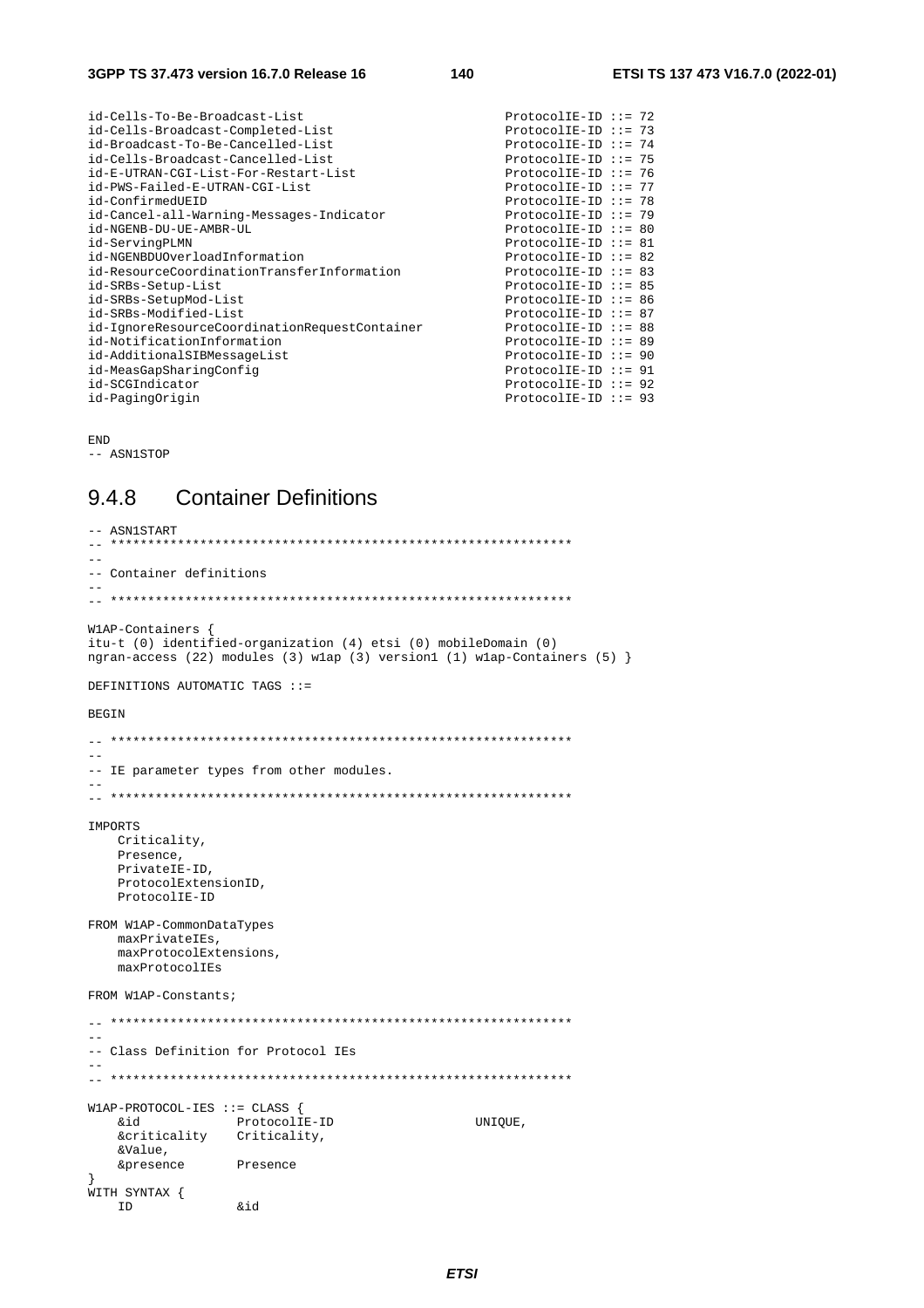```
CRITICALITY & criticality
    TYPE
                      &Value
    TYPE                  &Value<br>PRESENCE               &presence
\}-- Class Definition for Protocol IEs
\pm \pmW1AP-PROTOCOL-IES-PAIR ::= CLASS {
                                                 UNIQUE,
                          ProtocolIE-ID
    hia
    &firstCriticality Criticality,
    &FirstValue,
    &secondCriticality Criticality,
    &SecondValue,
                        Presence
    &presence
}<br>WITH SYNTAX {<br>&id
    \begin{array}{lll}\n & & & \\
\text{FIRST CRITICALITY} & & & \text{sfCrist} & \\
\text{FIRST TYPE} & & & & \\
\text{FIRST TYPE} & & & & \\
\end{array}PRESENCE
                               &presence
\left\{ \right\}\sim-- Class Definition for Protocol Extensions
W1AP-PROTOCOL-EXTENSION ::= CLASS {
    &id
                    ProtocolExtensionID UNIQUE,
    &criticality
                    Criticality,
    &Extension,
                    Presence
    &presence
WITH SYNTAX {
   I SINTAR \<br>CRITICALITY &criticality<br>EXTENSION &Extension<br>PRESENCE &presence
   ID
\left\{ \right\}-- Class Definition for Private IEs
\sim \simW1AP-PRIVATE-IES ::= CLASS {
    &id PrivateIE-ID,<br>&criticality Criticality,
  bia
    5572119&presence
                    Presence
WITH SYNTAX {
    \begin{tabular}{ll} \bf \end{tabular} \begin{tabular}{ll} \bf \end{tabular} \begin{tabular}{ll} \bf \end{tabular} \begin{tabular}{ll} \bf \end{tabular} \begin{tabular}{ll} \bf \end{tabular} \begin{tabular}{ll} \bf \end{tabular} \begin{tabular}{ll} \bf \end{tabular} \end{tabular} \begin{tabular}{ll} \bf \end{tabular} \begin{tabular}{ll} \bf \end{tabular} \end{tabular} \begin{tabular}{ll} \bf \end{tabular} \begin{tabular}{ll} \bf \end{tabular} \end{tabular} \begin{tabular}{ll} \bf \end{tabular} \begin{tabular}{ll} \bfID
              acritical<br>Evalue
                      &criticality
    TYPE
    PRESENCE
                     &presence
\left\{ \right\}-- Container for Protocol IEs
ProtocolIE-Container {W1AP-PROTOCOL-IES : IEsSetParam} ::=
    SEQUENCE (SIZE (0..maxProtocolIEs)) OF<br>ProtocolIE-Field {{IEsSetParam}}
ProtocolIE-SingleContainer {W1AP-PROTOCOL-IES : IEsSetParam} ::=
    ProtocolIE-Field { {IESSetParam}}
```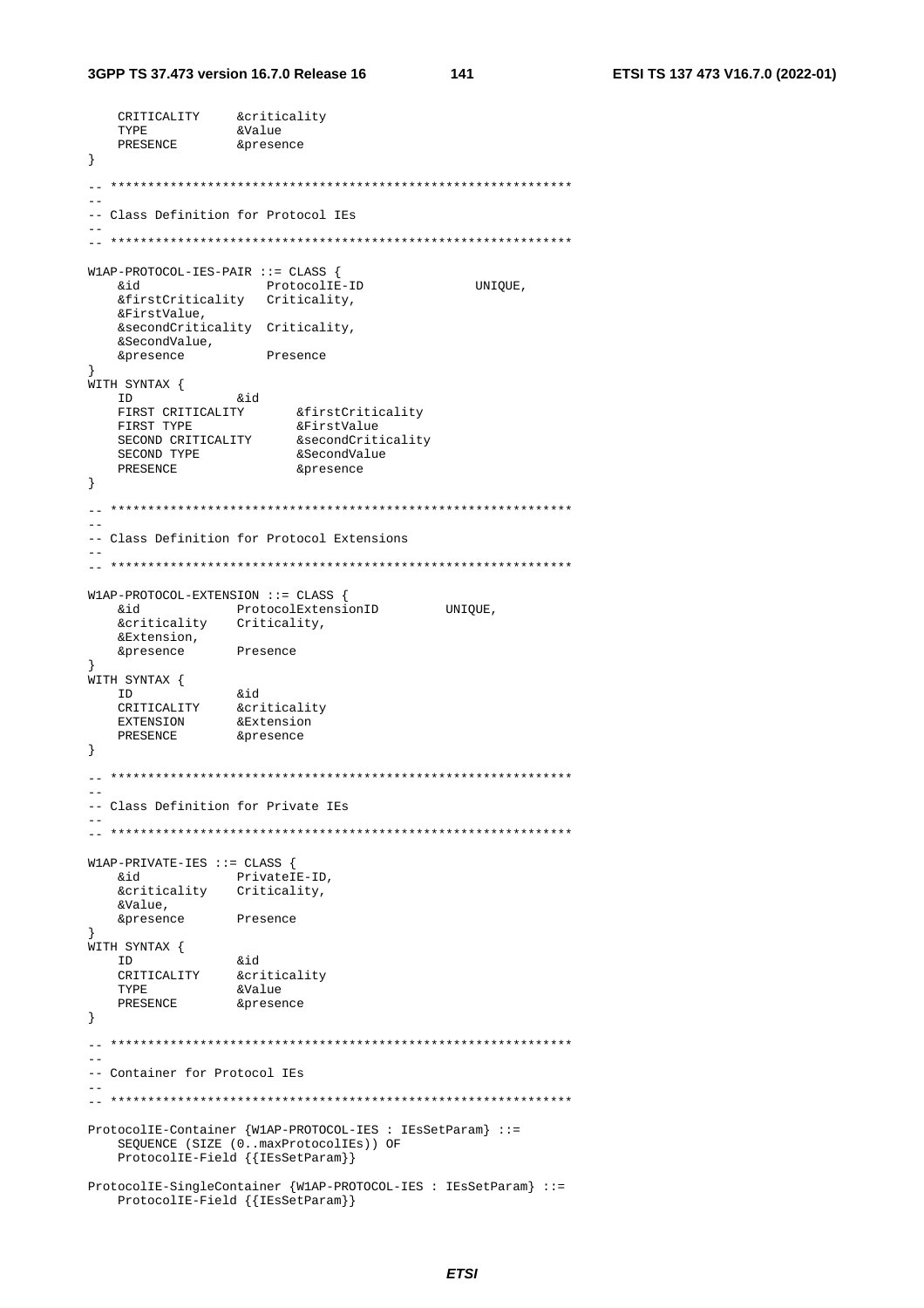```
ProtocolIE-Field {W1AP-PROTOCOL-IES : IEsSetParam} ::= SEQUENCE { 
 id W1AP-PROTOCOL-IES.&id ({IEsSetParam}), 
 criticality W1AP-PROTOCOL-IES.&criticality ({IEsSetParam}{@id}), 
     value W1AP-PROTOCOL-IES.&Value ({IEsSetParam}{@id}) 
} 
-- ************************************************************** 
-- 
-- Container for Protocol IE Pairs 
-- 
-- ************************************************************** 
ProtocolIE-ContainerPair {W1AP-PROTOCOL-IES-PAIR : IEsSetParam} ::= 
     SEQUENCE (SIZE (0..maxProtocolIEs)) OF 
     ProtocolIE-FieldPair {{IEsSetParam}} 
ProtocolIE-FieldPair {W1AP-PROTOCOL-IES-PAIR : IEsSetParam} ::= SEQUENCE { 
    id W1AP-PROTOCOL-IES-PAIR.&id (IEsSetParam)),<br>firstCriticality W1AP-PROTOCOL-IES-PAIR.&firstCriticality ({IEsSetParam}{@id}),
 firstCriticality W1AP-PROTOCOL-IES-PAIR.&firstCriticality ({IEsSetParam}{@id}), 
 firstValue W1AP-PROTOCOL-IES-PAIR.&FirstValue ({IEsSetParam}{@id}), 
     secondCriticality W1AP-PROTOCOL-IES-PAIR.&secondCriticality ({IEsSetParam}{@id}), 
    secondValue W1AP-PROTOCOL-IES-PAIR.&SecondValue ({\text{IESsetParam}}\{qid\})} 
-- ************************************************************** 
-- 
-- Container for Protocol Extensions 
-- 
-- ************************************************************** 
ProtocolExtensionContainer {W1AP-PROTOCOL-EXTENSION : ExtensionSetParam} ::= 
     SEQUENCE (SIZE (1..maxProtocolExtensions)) OF 
     ProtocolExtensionField {{ExtensionSetParam}} 
ProtocolExtensionField {W1AP-PROTOCOL-EXTENSION : ExtensionSetParam} ::= SEQUENCE { 
   id W1AP-PROTOCOL-EXTENSION. \& id \ ({ExtensionSetParam}),<br>criticality W1AP-PROTOCOL-EXTENSION. \& criticality \qquad (\{ExtensionSetParam\}{@id}),
    criticality W1AP-PROTOCOL-EXTENSION.&criticality
     extensionValue W1AP-PROTOCOL-EXTENSION.&Extension ({ExtensionSetParam}{@id}) 
} 
-- ************************************************************** 
-- 
-- Container for Private IEs 
-- 
-- ************************************************************** 
PrivateIE-Container {W1AP-PRIVATE-IES : IEsSetParam } ::= 
     SEQUENCE (SIZE (1.. maxPrivateIEs)) OF 
     PrivateIE-Field {{IEsSetParam}} 
PrivateIE-Field {W1AP-PRIVATE-IES : IEsSetParam} ::= SEQUENCE {<br>id ([IEsSetParam}),
    id (\text{W1AP-PRIVATE-IES}.\&\text{id} ({IEsSetParam}),<br>criticality W1AP-PRIVATE-IES.&criticality ({IEsSetParam}{@id}),
    criticality W1AP-PRIVATE-IES.&criticality ({IEsSetParam}{@id})<br>value W1AP-PRIVATE-IES.&Value ({IEsSetParam}{@id})
                       W1AP-PRIVATE-IES.&Value
} 
END
```
-- ASN1STOP

## 9.5 Message Transfer Syntax

W1AP shall use the ASN.1 Basic Packed Encoding Rules (BASIC-PER) Aligned Variant as transfer syntax, as specified in ITU-T Recommendation X.691 [21].

### 9.6 Timers

Void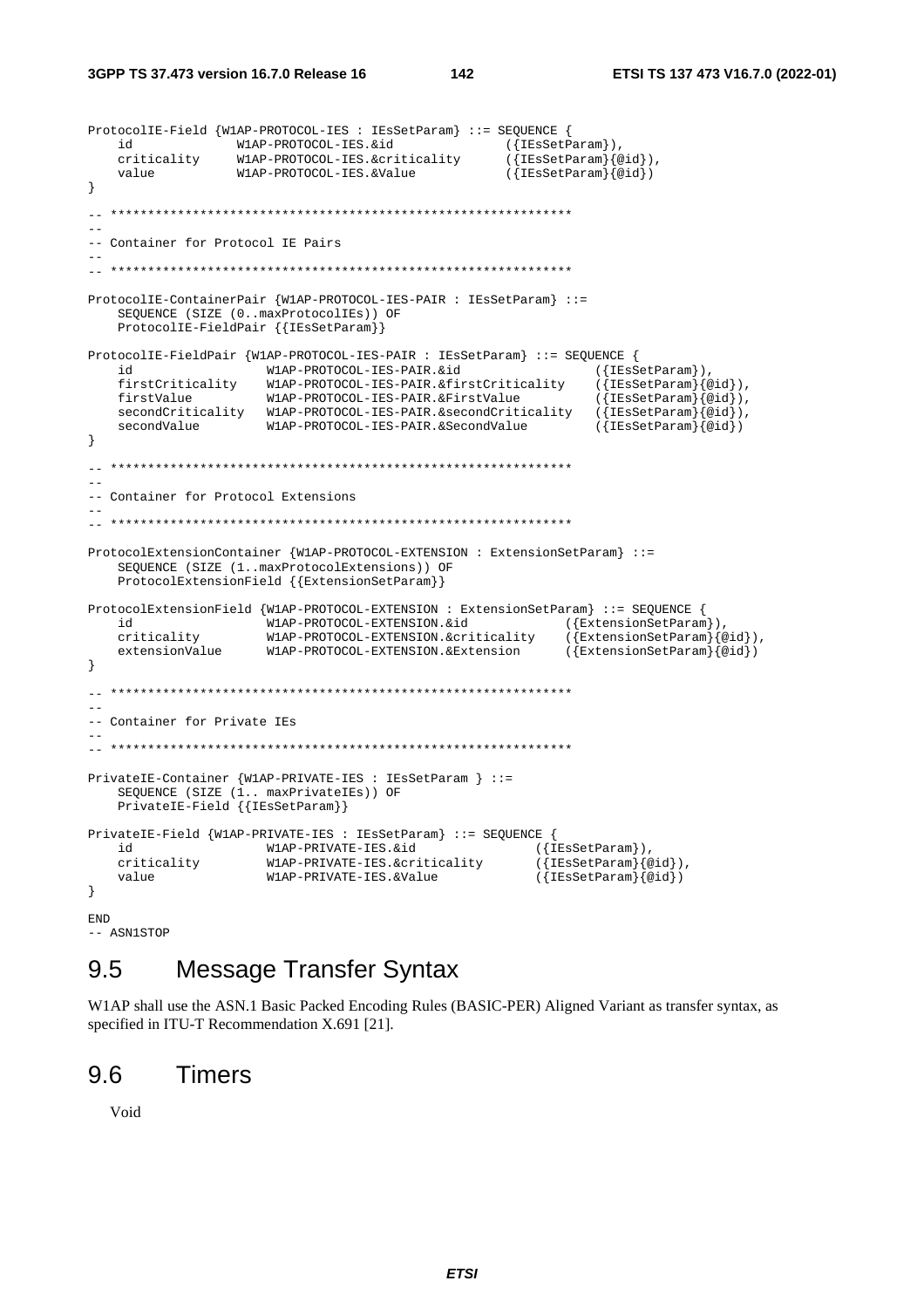# 10 Handling of unknown, unforeseen and erroneous protocol data

Clause 10 of TS 38.413 [19] is applicable for the purposes of the present document, with the following additions for non-UE-associated procedures:

- In case of Abstract Syntax Error, when reporting the *Criticality Diagnostics* IE for not comprehended IE/IEgroups or missing IE/IE groups, the *Transaction ID* IE shall also be included.
- In case of Logical Error, when reporting the *Criticality Diagnostics* IE, the *Transaction ID* IE shall also be included.

- In case of Logical Error in a response message of a Class 1 procedure, or failure to comprehend *Transaction ID* IE from a received message, the procedure shall be considered as unsuccessfully terminated or not terminated (e.g., transaction ID unknown in response message), and local error handling shall be initiated.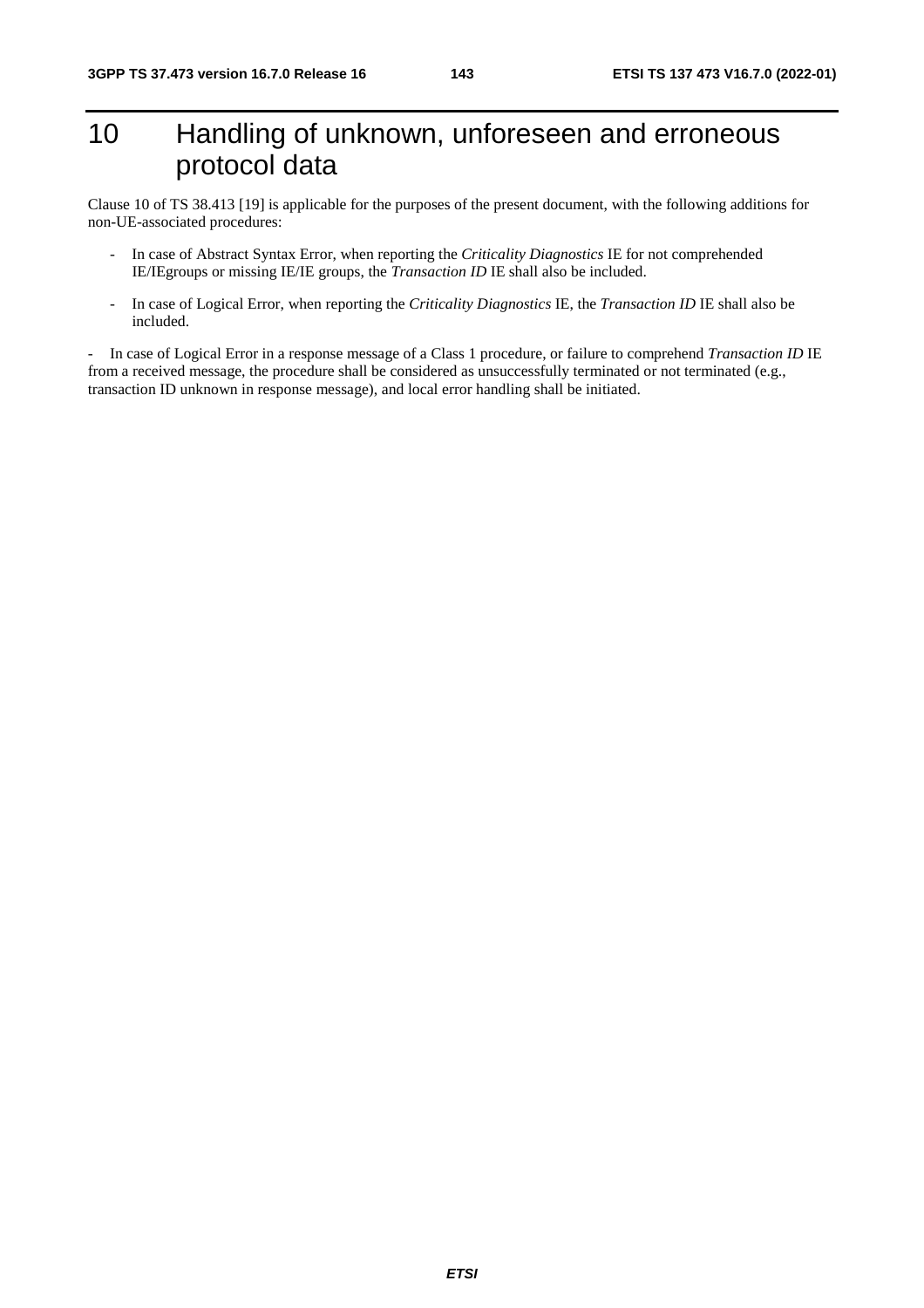## Annex A (informative): Change History

| <b>Change history</b> |                  |             |           |                |         |                                                                                                                                                                                      |                       |
|-----------------------|------------------|-------------|-----------|----------------|---------|--------------------------------------------------------------------------------------------------------------------------------------------------------------------------------------|-----------------------|
| Date                  | <b>Meeting</b>   | <b>TDoc</b> | <b>CR</b> |                | Rev Cat | Subject/Comment                                                                                                                                                                      | <b>New</b><br>version |
| 2018-05               | RAN3#10<br>0     | R3-183555   |           |                |         | BL TS submission for approval.                                                                                                                                                       |                       |
| 2019-08               | RAN3#10<br>5     | R3-184888   |           |                |         | Capture the agreed main W1 AP procedures: R3-194563,<br>R3-194564, R3-194565                                                                                                         | 0.1.0                 |
| 2019-10               | RAN3#10<br>5-Bis | R3-196137   |           |                |         | Add the stage3 paging procedure                                                                                                                                                      | 0.1.0                 |
| 2019-10               | RAN3#10<br>5-Bis | R3-196136   |           |                |         | Add Warning message transmission related procedures with<br>corresponding tabular                                                                                                    | 0.1.0                 |
| 2019-10               | RAN3#10<br>5-Bis | R3-196192   |           |                |         | Add RRC message Transfer related procedures with corresponding<br>tabular                                                                                                            | 0.1.0                 |
| 2019-11               | RAN3#10<br>6     | R3-197262   |           |                |         | - Terminology change to ng-eNB-CU, ng-eNB-DU (R3-197635)<br>pCR to 37.473 on ASN.1 completion (R3-197544)<br>- pCR to 37.473 on miscellaneous correction to contexts (R3-<br>197636) | 1.1.0                 |
| 2019-12               | RP-86            | RP-192962   |           |                |         | TS submitted to TSG RAN plenary for approval                                                                                                                                         | 1.2.0                 |
| 2019-12               | RP-86            |             |           |                |         | TS approved TSG RAN plenary                                                                                                                                                          | 16.0.0                |
| 2020-03               | RP-86            |             |           |                |         | Correction to the specification title (E1AP ==> W1AP)                                                                                                                                | 16.0.1                |
| 2020-03               | RP-87-e          | RP-200429   | 0001      | 2              | F       | Miscellaneous corrections to 37.473                                                                                                                                                  | 16.1.0                |
| 2020-07               | RP-88-e          | RP-201084   | 0002      | 1              | F       | Miscellaneous corrections to 37.473                                                                                                                                                  | 16.2.0                |
| 2020-09               | RP-89-e          | RP-201948   | 0003      |                | F       | Corrections to encoding PLMNs in served cell information                                                                                                                             | 16.3.0                |
| 2020-09               | RP-89-e          | RP-201948   | 0004      |                | F       | Miscellaneous clean-ups to 37.473                                                                                                                                                    | 16.3.0                |
| 2020-09               | RP-89-e          | RP-201948   | 0005      | 1              | F       | Correction on PWS related procedure                                                                                                                                                  | 16.3.0                |
| 2021-03               | RP-91-e          | RP-210235   | 0006      | 1              | F       | CR to 37.473 on miscellaneous corrections                                                                                                                                            | 16.4.0                |
| 2021-06               | RP-92-e          | RP-211314   | 0007      | $\overline{2}$ | F       | CR to 37.473 on MeasGapSharingConfig                                                                                                                                                 | 16.5.0                |
| 2021-06               | RP-92-e          | RP-211314   | 0008      | $\overline{2}$ | F       | Stage-3 CR on SCG release over W1 (Rel-16)                                                                                                                                           | 16.5.0                |
| 2021-09               | RP-93-e          | RP-211875   | 0010      |                | F       | Correction on Paging over W1                                                                                                                                                         | 16.6.0                |
| 2021-09               | RP-93-e          | RP-211875   | 0012      |                | F       | Correction to EN-DC definition in W1                                                                                                                                                 | 16.6.0                |
| 2021-12               | RP-94-e          | RP-212861   | 0013      | 1              | F       | Correction on Criticality Diagnostics over W1                                                                                                                                        | 16.7.0                |